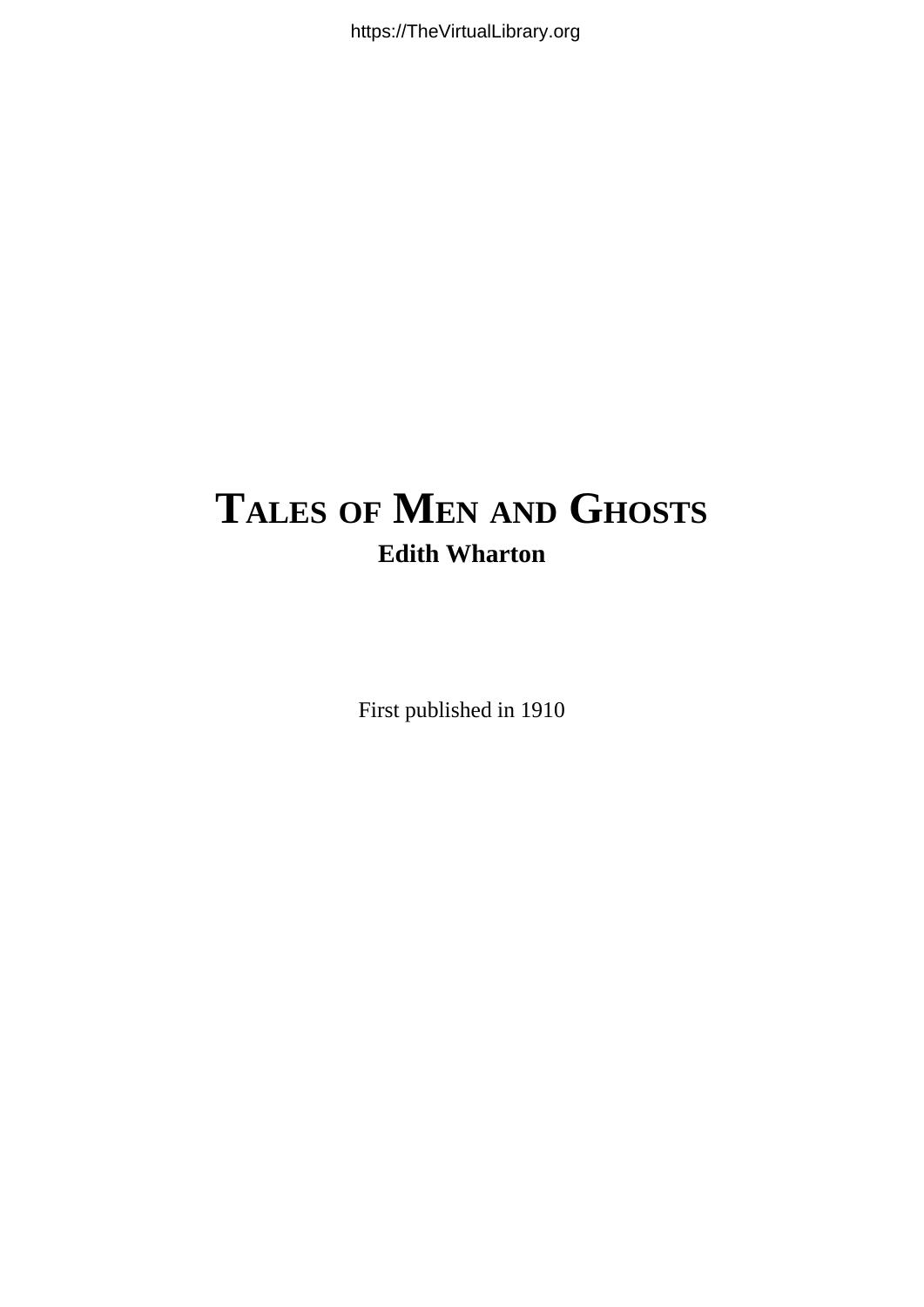# Table of Contents

The [Bolted](#page-3-0) Door [I](#page-4-0) [II](#page-10-0) [III](#page-15-0) [IV](#page-22-0) [V](#page-24-0) [VI](#page-28-0) [VII](#page-33-0) His [Father's](#page-36-0) Son [I](#page-37-0) [II](#page-41-0) [III](#page-44-0) The [Daunt](#page-50-0) Diana [I](#page-51-0) [II](#page-52-0) The [Debt](#page-60-0) [I](#page-61-0) [II](#page-64-0) [III](#page-67-0) Full [Circle](#page-72-0) [I](#page-73-0) [II](#page-79-0) [III](#page-82-0) [IV](#page-85-0) The [Legend](#page-91-0) [I](#page-92-0) [II](#page-95-0) [III](#page-98-0) [IV](#page-102-0) [V](#page-104-0) [VI](#page-108-0) The [Eyes](#page-113-0) [I](#page-114-0) [II](#page-117-0) [III](#page-125-0) [IV](#page-127-0) The [Blond](#page-129-0) Beast [I](#page-130-0)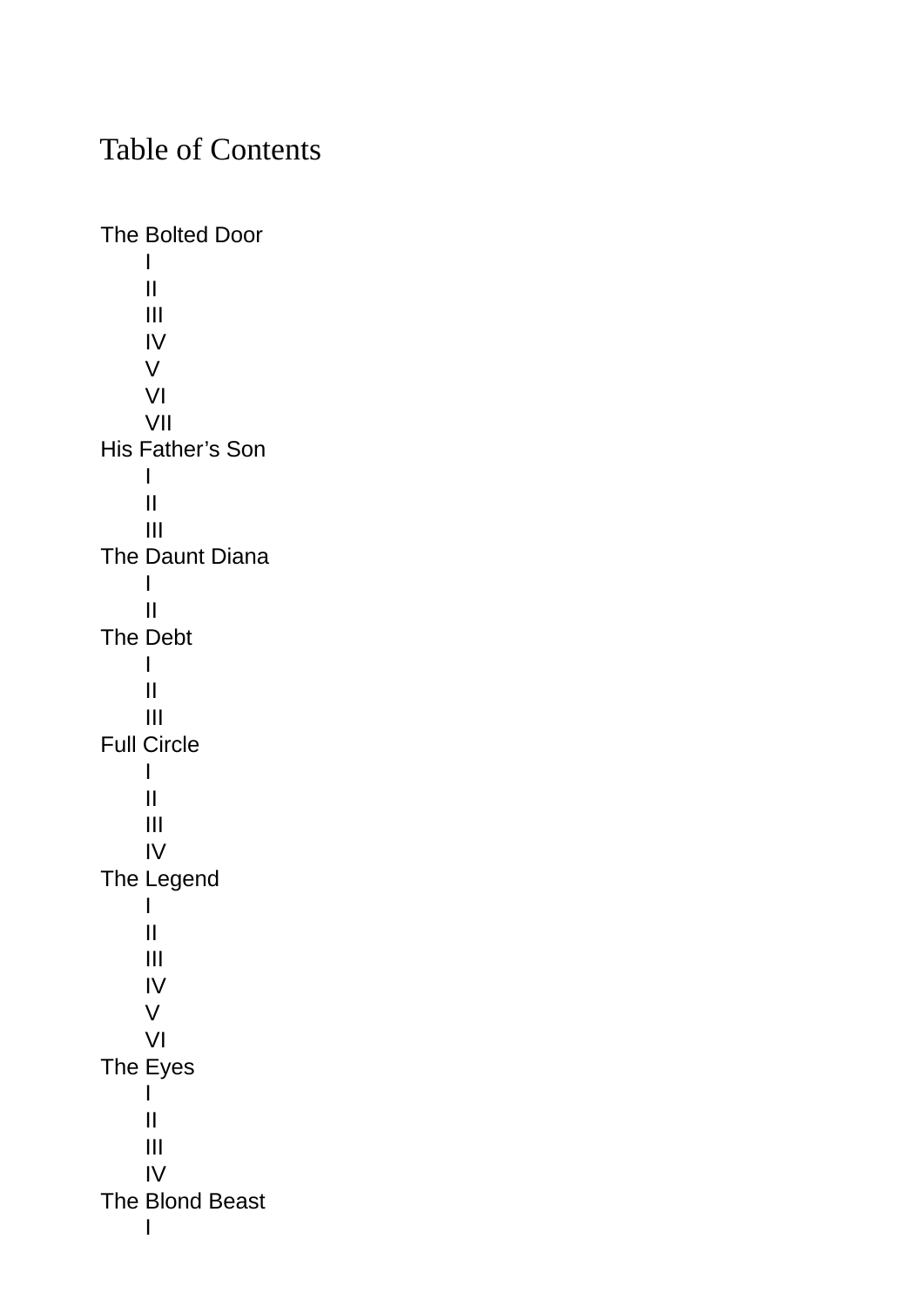[II](#page-136-0) [III](#page-140-0) [IV](#page-145-0) [V](#page-149-0) [Afterward](#page-151-0)  $\mathbf{I}$  $\mathbf{I}$  $\mathbf{I}$ [II](#page-158-0) [III](#page-162-0) [IV](#page-169-0) [V](#page-171-0) The [Letters](#page-176-0) [I](#page-177-0) [II](#page-181-0) [III](#page-183-0) [IV](#page-186-0) [V](#page-189-0) [VI](#page-191-0) [VII](#page-196-0)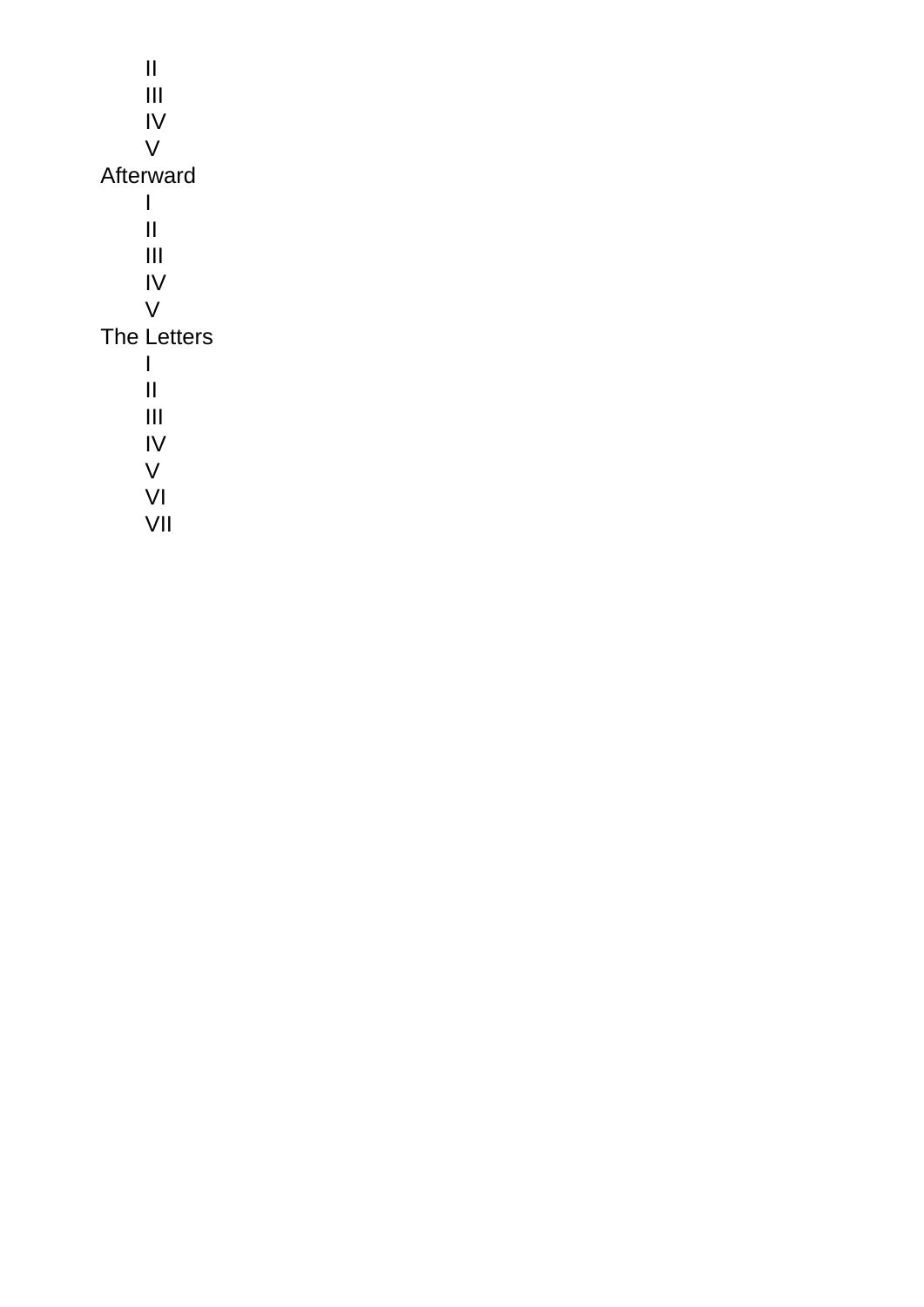# <span id="page-3-0"></span>**THE BOLTED DOOR**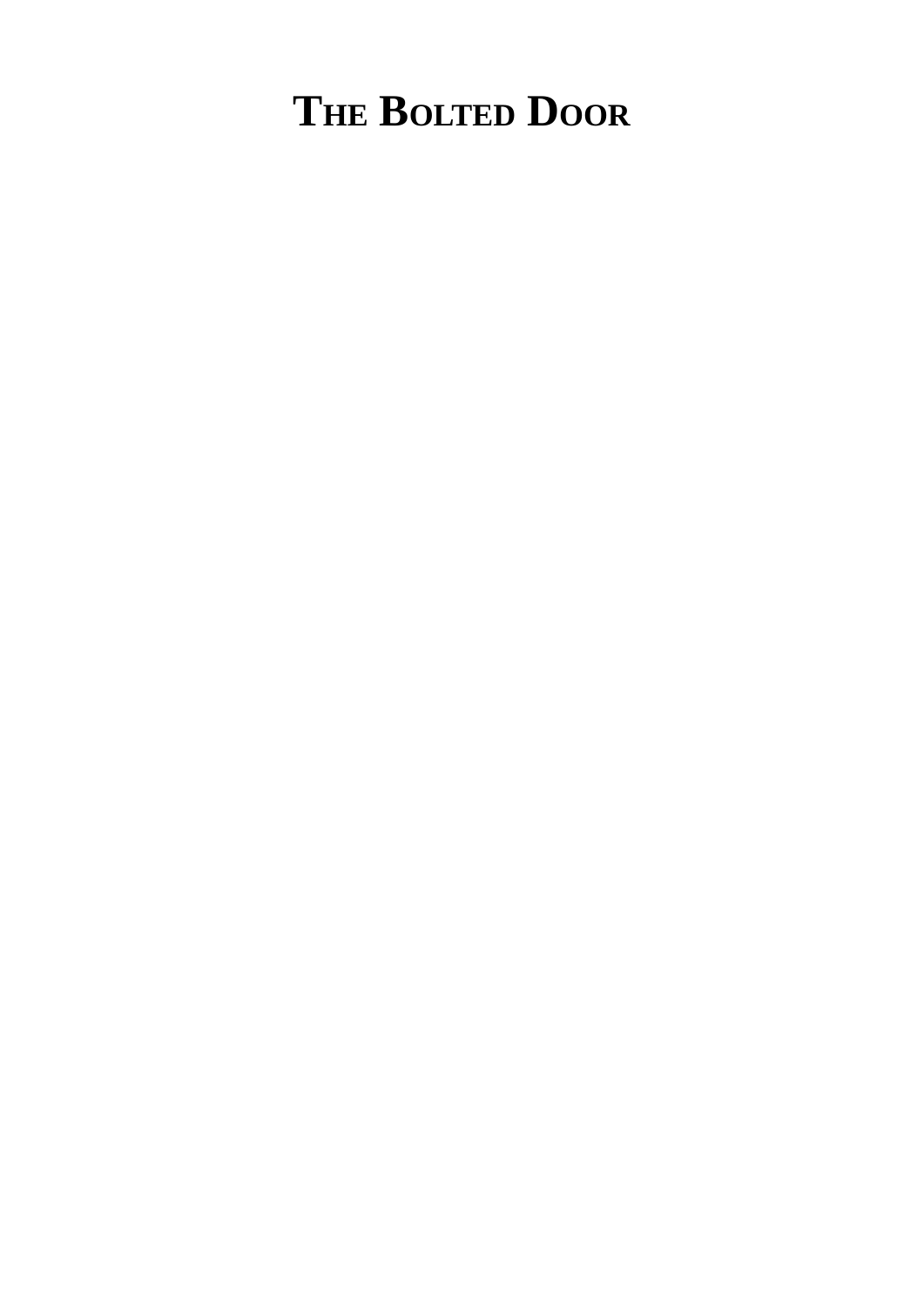<span id="page-4-0"></span>HUBERT GRANICE, pacing the length of his pleasant lamp–lit library, paused to compare his watch with the clock on the chimney–piece.

Three minutes to eight.

In exactly three minutes Mr. Peter Ascham, of the eminent legal firm of Ascham and Pettilow, would have his punctual hand on the door–bell of the flat. It was a comfort to reflect that Ascham was so punctual—the suspense was beginning to make his host nervous. And the sound of the door–bell would be the beginning of the end—after that there'd be no going back, by God—no going back!

Granice resumed his pacing. Each time he reached the end of the room opposite the door he caught his reflection in the Florentine mirror above the fine old walnut *credence* he had picked up at Dijon—saw himself spare, quick–moving, carefully brushed and dressed, but furrowed, gray about the temples, with a stoop which he corrected by a spasmodic straightening of the shoulders whenever a glass confronted him: a tired middle–aged man, baffled, beaten, worn out.

As he summed himself up thus for the third or fourth time the door opened and he turned with a thrill of relief to greet his guest. But it was only the man–servant who entered, advancing silently over the mossy surface of the old Turkey rug.

"Mr. Ascham telephones, sir, to say he's unexpectedly detained and can't be here till eight–thirty."

Granice made a curt gesture of annoyance. It was becoming harder and harder for him to control these reflexes. He turned on his heel, tossing to the servant over his shoulder: "Very good. Put off dinner."

Down his spine he felt the man's injured stare. Mr. Granice had always been so mild– spoken to his people—no doubt the odd change in his manner had already been noticed and discussed below stairs. And very likely they suspected the cause. He stood drumming on the writing–table till he heard the servant go out; then he threw himself into a chair, propping his elbows on the table and resting his chin on his locked hands.

Another half hour alone with it!

He wondered irritably what could have detained his guest. Some professional matter, no doubt—the punctilious lawyer would have allowed nothing less to interfere with a dinner engagement, more especially since Granice, in his note, had said: "I shall want a little business chat afterward."

But what professional matter could have come up at that unprofessional hour? Perhaps some other soul in misery had called on the lawyer; and, after all, Granice's note had given no hint of his own need! No doubt Ascham thought he merely wanted to make another change in his will. Since he had come into his little property, ten years earlier, Granice had been perpetually tinkering with his will.

Suddenly another thought pulled him up, sending a flush to his sallow temples. He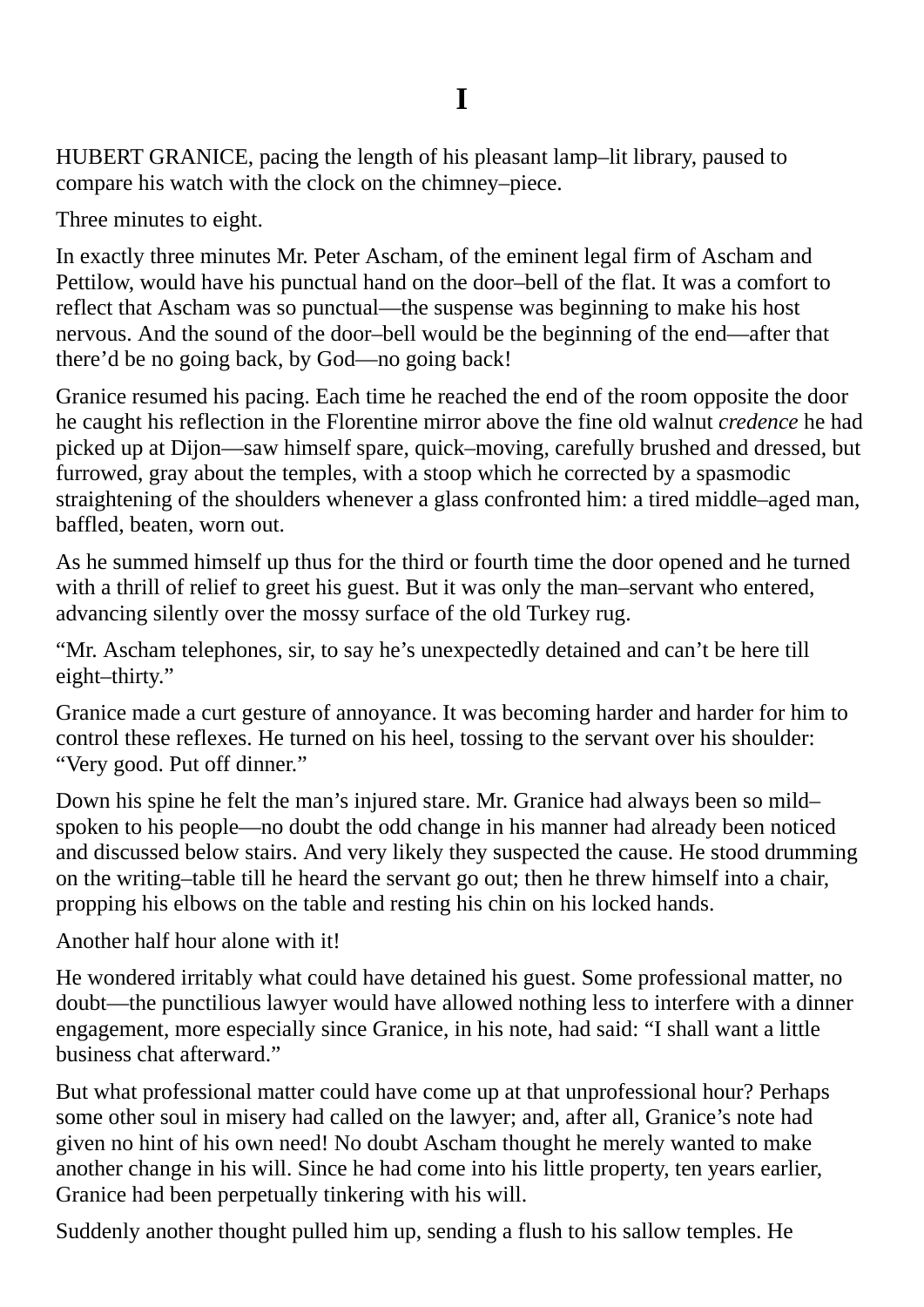remembered a word he had tossed to the lawyer some six weeks earlier, at the Century Club. "Yes—my play's as good as taken. I shall be calling on you soon to go over the contract. Those theatrical chaps are so slippery—I won't trust anybody but you to tie the knot for me!" That, of course, was what Ascham would think he was wanted for. Granice, at the idea, broke into an audible laugh—a queer stage–laugh, like the cackle of a baffled villain in a melodrama. The absurdity, the unnaturalness of the sound abashed him, and he compressed his lips angrily. Would he take to soliloquy next?

He lowered his arms and pulled open the upper drawer of the writing–table. In the right– hand corner lay a thick manuscript, bound in paper folders, and tied with a string beneath which a letter had been slipped. Next to the manuscript was a small revolver. Granice stared a moment at these oddly associated objects; then he took the letter from under the string and slowly began to open it. He had known he should do so from the moment his hand touched the drawer. Whenever his eye fell on that letter some relentless force compelled him to re–read it.

It was dated about four weeks back, under the letter–head of

"The Diversity Theatre."

#### "MY DEAR MR. GRANICE:

"I have given the matter my best consideration for the last month, and it's no use—the play won't do. I have talked it over with Miss Melrose—and you know there isn't a gamer artist on our stage—and I regret to tell you she feels just as I do about it. It isn't the poetry that scares her—or me either. We both want to do all we can to help along the poetic drama—we believe the public's ready for it, and we're willing to take a big financial risk in order to be the first to give them what they want. *But we don't believe they could be made to want this.* The fact is, there isn't enough drama in your play to the allowance of poetry—the thing drags all through. You've got a big idea, but it's not out of swaddling clothes.

"If this was your first play I'd say: *Try again*. But it has been just the same with all the others you've shown me. And you remember the result of 'The Lee Shore,' where you carried all the expenses of production yourself, and we couldn't fill the theatre for a week. Yet 'The Lee Shore' was a modern problem play—much easier to swing than blank verse. It isn't as if you hadn't tried all kinds—"

Granice folded the letter and put it carefully back into the envelope. Why on earth was he re–reading it, when he knew every phrase in it by heart, when for a month past he had seen it, night after night, stand out in letters of flame against the darkness of his sleepless lids?

"*It has been just the same with all the others you've shown me.*"

That was the way they dismissed ten years of passionate unremitting work!

"*You remember the result of 'The Lee Shore.'*"

Good God—as if he were likely to forget it! He re–lived it all now in a drowning flash: the persistent rejection of the play, his sudden resolve to put it on at his own cost, to spend ten thousand dollars of his inheritance on testing his chance of success—the fever of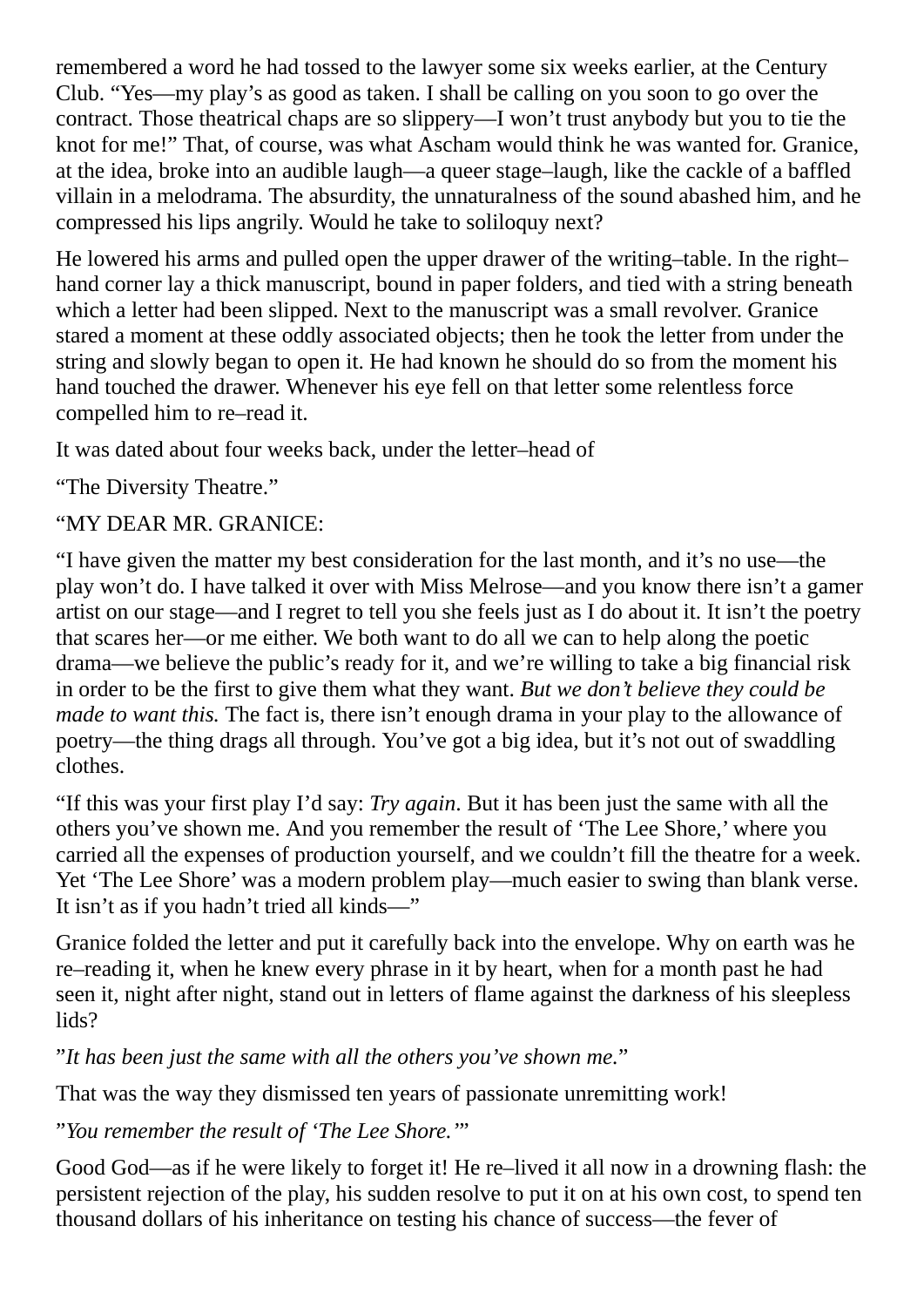preparation, the dry–mouthed agony of the "first night," the flat fall, the stupid press, his secret rush to Europe to escape the condolence of his friends!

#### "*It isn't as if you hadn't tried all kinds.*"

No—he had tried all kinds: comedy, tragedy, prose and verse, the light curtain–raiser, the short sharp drama, the bourgeois–realistic and the lyrical–romantic—finally deciding that he would no longer "prostitute his talent" to win popularity, but would impose on the public his own theory of art in the form of five acts of blank verse. Yes, he had offered them everything—and always with the same result.

Ten years of it—ten years of dogged work and unrelieved failure. The ten years from forty to fifty—the best ten years of his life! And if one counted the years before, the silent years of dreams, assimilation, preparation—then call it half a man's life–time: half a man's life– time thrown away!

And what was he to do with the remaining half? Well, he had settled that, thank God! He turned and glanced anxiously at the clock. Ten minutes past eight—only ten minutes had been consumed in that stormy rush through his whole past! And he must wait another twenty minutes for Ascham. It was one of the worst symptoms of his case that, in proportion as he had grown to shrink from human company, he dreaded more and more to be alone…. But why the devil was he waiting for Ascham? Why didn't he cut the knot himself? Since he was so unutterably sick of the whole business, why did he have to call in an outsider to rid him of this nightmare of living?

He opened the drawer again and laid his hand on the revolver. It was a small slim ivory toy—just the instrument for a tired sufferer to give himself a "hypodermic" with. Granice raised it slowly in one hand, while with the other he felt under the thin hair at the back of his head, between the ear and the nape. He knew just where to place the muzzle: he had once got a young surgeon to show him. And as he found the spot, and lifted the revolver to it, the inevitable phenomenon occurred. The hand that held the weapon began to shake, the tremor communicated itself to his arm, his heart gave a wild leap which sent up a wave of deadly nausea to his throat, he smelt the powder, he sickened at the crash of the bullet through his skull, and a sweat of fear broke out over his forehead and ran down his quivering face…

He laid away the revolver with an oath and, pulling out a cologne–scented handkerchief, passed it tremulously over his brow and temples. It was no use—he knew he could never do it in that way. His attempts at self–destruction were as futile as his snatches at fame! He couldn't make himself a real life, and he couldn't get rid of the life he had. And that was why he had sent for Ascham to help him…

The lawyer, over the Camembert and Burgundy, began to excuse himself for his delay.

"I didn't like to say anything while your man was about—but the fact is, I was sent for on a rather unusual matter—"

"Oh, it's all right," said Granice cheerfully. He was beginning to feel the usual reaction that food and company produced. It was not any recovered pleasure in life that he felt, but only a deeper withdrawal into himself. It was easier to go on automatically with the social gestures than to uncover to any human eye the abyss within him.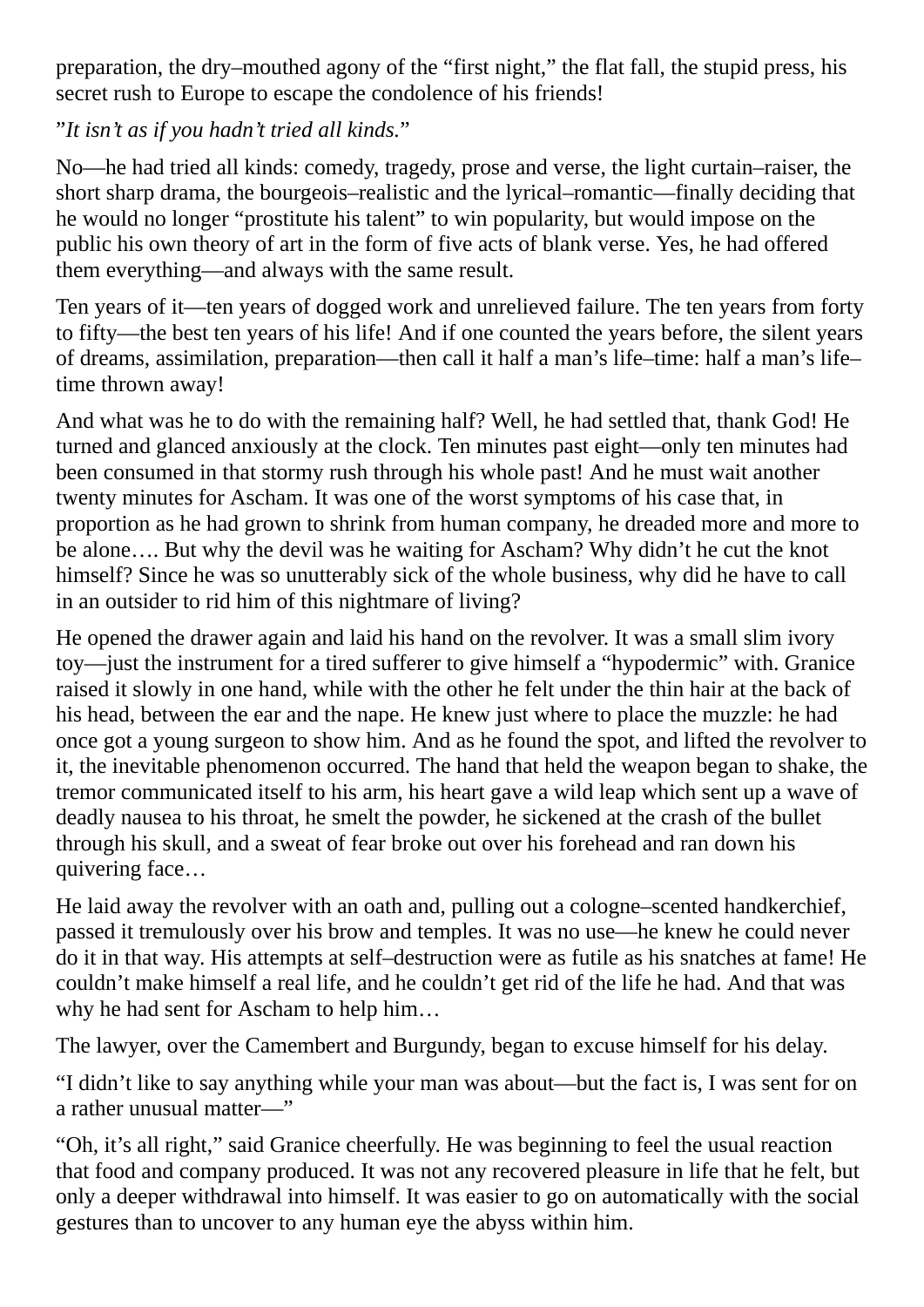"My dear fellow, it's sacrilege to keep a dinner waiting—especially the production of an artist like yours." Mr. Ascham sipped his Burgundy luxuriously. "But the fact is, Mrs. Ashgrove sent for me."

Granice raised his head with a quick movement of surprise. For a moment he was shaken out of his self–absorption.

"*Mrs. Ashgrove?*"

Ascham smiled. "I thought you'd be interested; I know your passion for *causes celebres*. And this promises to be one. Of course it's out of our line entirely—we never touch criminal cases. But she wanted to consult me as a friend. Ashgrove was a distant connection of my wife's. And, by Jove, it *is* a queer case!" The servant re–entered, and Ascham snapped his lips shut.

Would the gentlemen have their coffee in the dining–room?

"No—serve it in the library," said Granice, rising. He led the way back to the curtained confidential room. He was really curious to hear what Ascham had to tell him.

While the coffee and cigars were being served he fidgeted about the library, glancing at his letters—the usual meaningless notes and bills—and picking up the evening paper. As he unfolded it a headline caught his eye.

"ROSE MELROSE WANTS TO PLAY POETRY.

"THINKS SHE HAS FOUND HER POET."

He read on with a thumping heart—found the name of a young author he had barely heard of, saw the title of a play, a "poetic drama," dance before his eyes, and dropped the paper, sick, disgusted. It was true, then—she *was* "game"—it was not the manner but the matter she mistrusted!

Granice turned to the servant, who seemed to be purposely lingering. "I shan't need you this evening, Flint. I'll lock up myself."

He fancied the man's acquiescence implied surprise. What was going on, Flint seemed to wonder, that Mr. Granice should want him out of the way? Probably he would find a pretext for coming back to see. Granice suddenly felt himself enveloped in a network of espionage.

As the door closed he threw himself into an armchair and leaned forward to take a light from Ascham's cigar.

"Tell me about Mrs. Ashgrove," he said, seeming to himself to speak stiffly, as if his lips were cracked.

"Mrs. Ashgrove? Well, there's not much to *tell*."

"And you couldn't if there were?" Granice smiled.

"Probably not. As a matter of fact, she wanted my advice about her choice of counsel. There was nothing especially confidential in our talk."

"And what's your impression, now you've seen her?"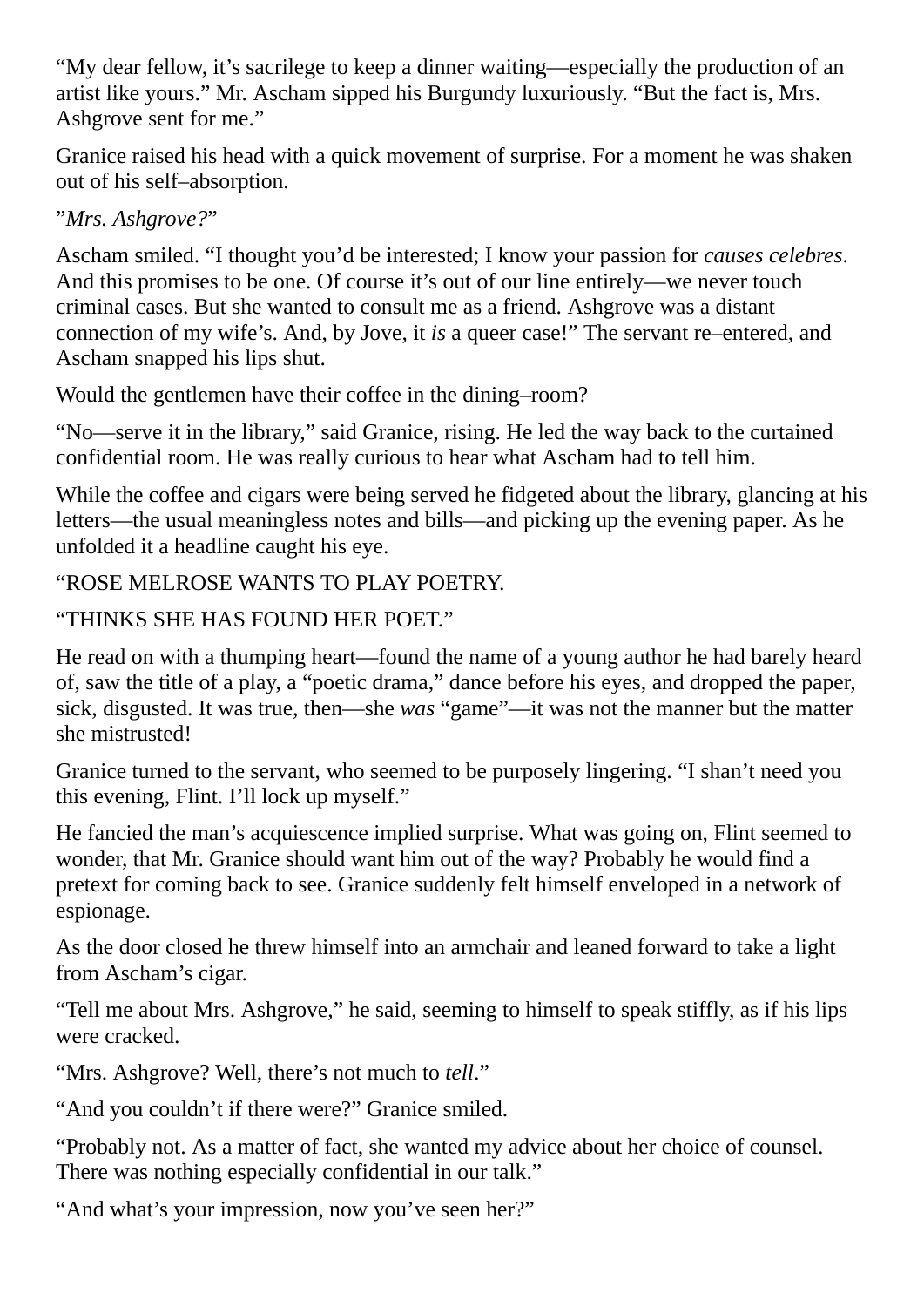"My impression is, very distinctly, *that nothing will ever be known.*"

"Ah—?" Granice murmured, puffing at his cigar.

"I'm more and more convinced that whoever poisoned Ashgrove knew his business, and will consequently never be found out. That's a capital cigar you've given me."

"You like it? I get them over from Cuba." Granice examined his own reflectively. "Then you believe in the theory that the clever criminals never *are* caught?"

"Of course I do. Look about you—look back for the last dozen years—none of the big murder problems are ever solved." The lawyer ruminated behind his blue cloud. "Why, take the instance in your own family: I'd forgotten I had an illustration at hand! Take old Joseph Lenman's murder—do you suppose that will ever be explained?"

As the words dropped from Ascham's lips his host looked slowly about the library, and every object in it stared back at him with a stale unescapable familiarity. How sick he was of looking at that room! It was as dull as the face of a wife one has wearied of. He cleared his throat slowly; then he turned his head to the lawyer and said: "I could explain the Lenman murder myself."

Ascham's eye kindled: he shared Granice's interest in criminal cases.

"By Jove! You've had a theory all this time? It's odd you never mentioned it. Go ahead and tell me. There are certain features in the Lenman case not unlike this Ashgrove affair, and your idea may be a help."

Granice paused and his eye reverted instinctively to the table drawer in which the revolver and the manuscript lay side by side. What if he were to try another appeal to Rose Melrose? Then he looked at the notes and bills on the table, and the horror of taking up again the lifeless routine of life—of performing the same automatic gestures another day —displaced his fleeting vision.

"I haven't a theory. I *know* who murdered Joseph Lenman."

Ascham settled himself comfortably in his chair, prepared for enjoyment.

"You *know?* Well, who did?" he laughed.

"I did," said Granice, rising.

He stood before Ascham, and the lawyer lay back staring up at him. Then he broke into another laugh.

"Why, this is glorious! You murdered him, did you? To inherit his money, I suppose? Better and better! Go on, my boy! Unbosom yourself! Tell me all about it! Confession is good for the soul."

Granice waited till the lawyer had shaken the last peal of laughter from his throat; then he repeated doggedly: "I murdered him."

The two men looked at each other for a long moment, and this time Ascham did not laugh.

"Granice!"

"I murdered him—to get his money, as you say."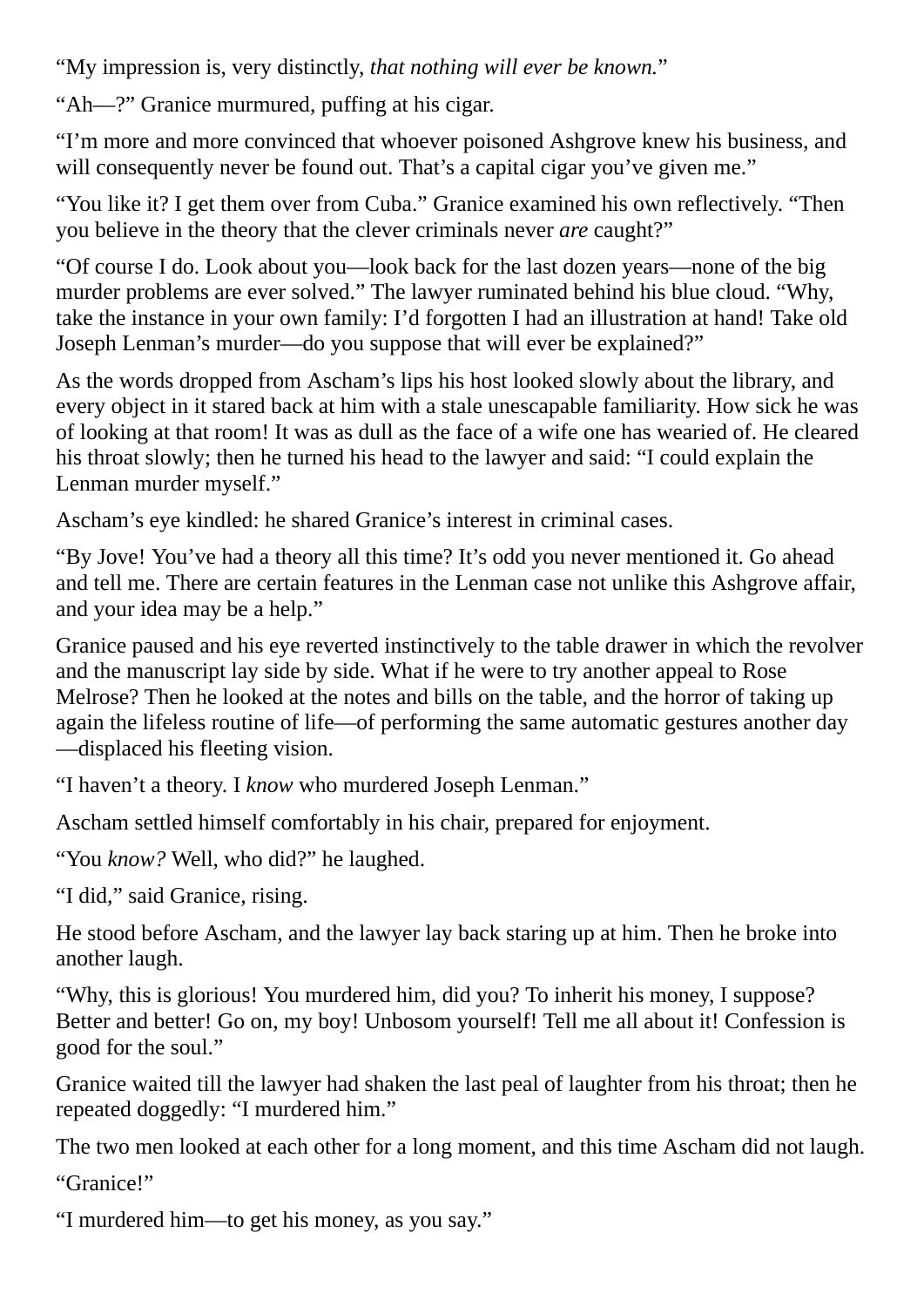There was another pause, and Granice, with a vague underlying sense of amusement, saw his guest's look change from pleasantry to apprehension.

"What's the joke, my dear fellow? I fail to see."

"It's not a joke. It's the truth. I murdered him." He had spoken painfully at first, as if there were a knot in his throat; but each time he repeated the words he found they were easier to say.

Ascham laid down his extinct cigar.

"What's the matter? Aren't you well? What on earth are you driving at?"

"I'm perfectly well. But I murdered my cousin, Joseph Lenman, and I want it known that I murdered him."

"*You want it known?*"

"Yes. That's why I sent for you. I'm sick of living, and when I try to kill myself I funk it." He spoke quite naturally now, as if the knot in his throat had been untied.

"Good Lord—good Lord," the lawyer gasped.

"But I suppose," Granice continued, "there's no doubt this would be murder in the first degree? I'm sure of the chair if I own up?"

Ascham drew a long breath; then he said slowly: "Sit down, Granice. Let's talk."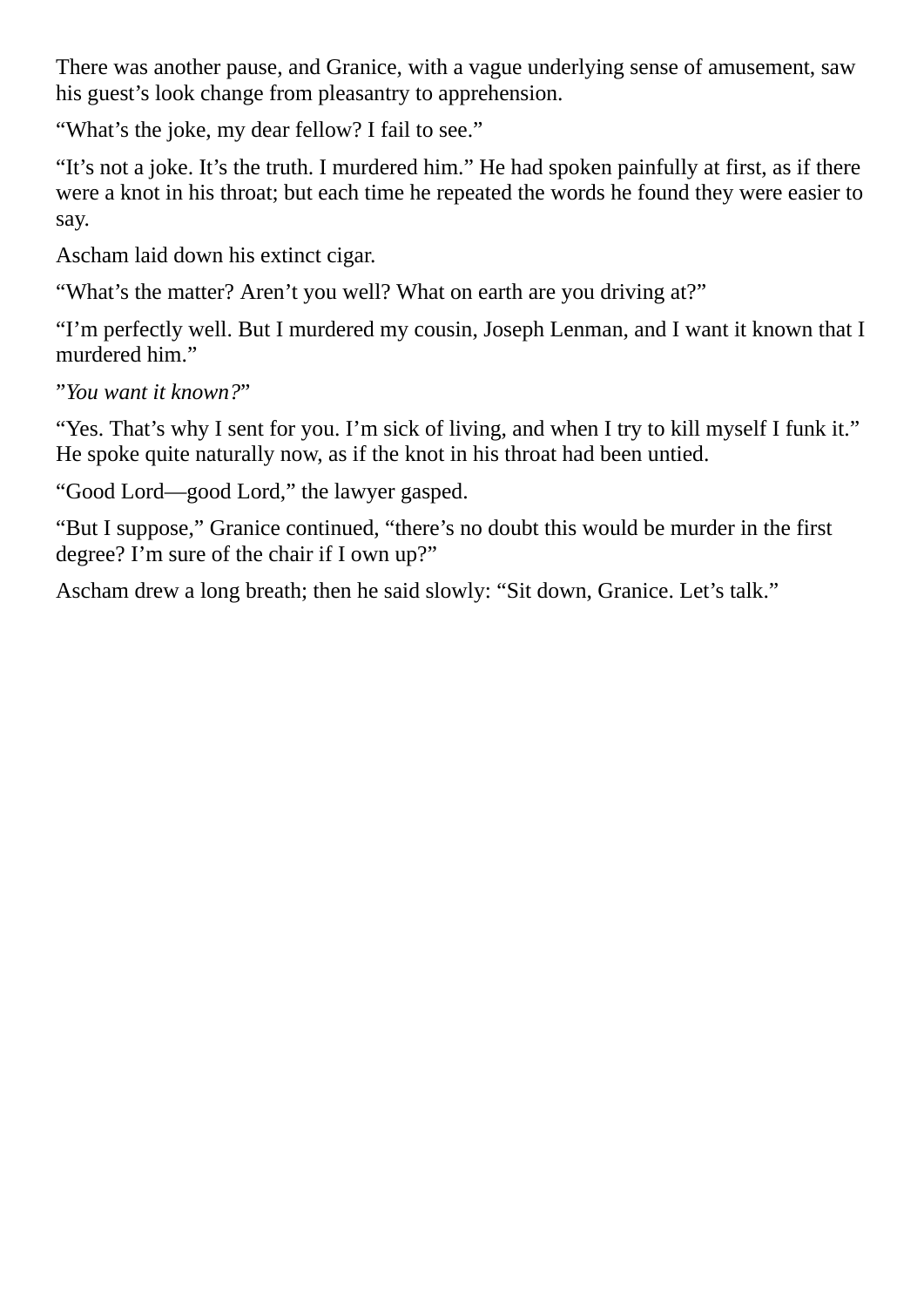<span id="page-10-0"></span>GRANICE told his story simply, connectedly.

He began by a quick survey of his early years—the years of drudgery and privation. His father, a charming man who could never say "no," had so signally failed to say it on certain essential occasions that when he died he left an illegitimate family and a mortgaged estate. His lawful kin found themselves hanging over a gulf of debt, and young Granice, to support his mother and sister, had to leave Harvard and bury himself at eighteen in a broker's office. He loathed his work, and he was always poor, always worried and in ill–health. A few years later his mother died, but his sister, an ineffectual neurasthenic, remained on his hands. His own health gave out, and he had to go away for six months, and work harder than ever when he came back. He had no knack for business, no head for figures, no dimmest insight into the mysteries of commerce. He wanted to travel and write—those were his inmost longings. And as the years dragged on, and he neared middle–age without making any more money, or acquiring any firmer health, a sick despair possessed him. He tried writing, but he always came home from the office so tired that his brain could not work. For half the year he did not reach his dim up–town flat till after dark, and could only "brush up" for dinner, and afterward lie on the lounge with his pipe, while his sister droned through the evening paper. Sometimes he spent an evening at the theatre; or he dined out, or, more rarely, strayed off with an acquaintance or two in quest of what is known as "pleasure." And in summer, when he and Kate went to the sea– side for a month, he dozed through the days in utter weariness. Once he fell in love with a charming girl—but what had he to offer her, in God's name? She seemed to like him, and in common decency he had to drop out of the running. Apparently no one replaced him, for she never married, but grew stoutish, grayish, philanthropic—yet how sweet she had been when he had first kissed her! One more wasted life, he reflected…

But the stage had always been his master–passion. He would have sold his soul for the time and freedom to write plays! It was *in him*—he could not remember when it had not been his deepest–seated instinct. As the years passed it became a morbid, a relentless obsession—yet with every year the material conditions were more and more against it. He felt himself growing middle–aged, and he watched the reflection of the process in his sister's wasted face. At eighteen she had been pretty, and as full of enthusiasm as he. Now she was sour, trivial, insignificant—she had missed her chance of life. And she had no resources, poor creature, was fashioned simply for the primitive functions she had been denied the chance to fulfil! It exasperated him to think of it—and to reflect that even now a little travel, a little health, a little money, might transform her, make her young and desirable…The chief fruit of his experience was that there is no such fixed state as age or youth—there is only health as against sickness, wealth as against poverty; and age or youth as the outcome of the lot one draws.

At this point in his narrative Granice stood up, and went to lean against the mantel–piece, looking down at Ascham, who had not moved from his seat, or changed his attitude of rigid fascinated attention.

"Then came the summer when we went to Wrenfield to be near old Lenman—my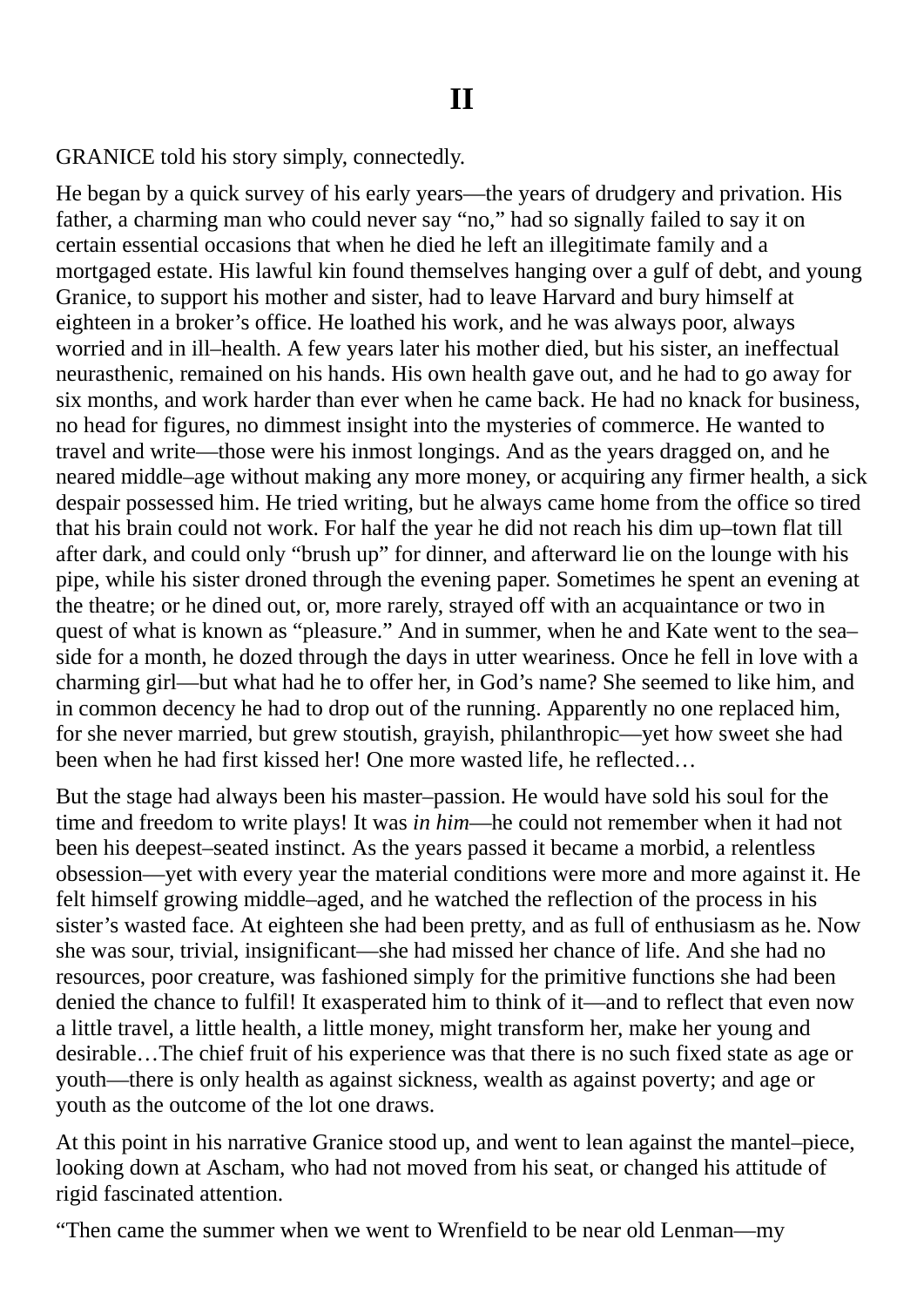mother's cousin, as you know. Some of the family always mounted guard over him generally a niece or so. But that year they were all scattered, and one of the nieces offered to lend us her cottage if we'd relieve her of duty for two months. It was a nuisance for me, of course, for Wrenfield is two hours from town; but my mother, who was a slave to family observances, had always been good to the old man, so it was natural we should be called on—and there was the saving of rent and the good air for Kate. So we went.

"You never knew Joseph Lenman? Well, picture to yourself an amoeba or some primitive organism of that sort, under a Titan's microscope. He was large, undifferentiated, inert since I could remember him he had done nothing but take his temperature and read the *Churchman*. Oh, and cultivate melons—that was his hobby. Not vulgar, out–of–door melons—his were grown under glass. He had miles of it at Wrenfield—his big kitchen– garden was surrounded by blinking battalions of green–houses. And in nearly all of them melons were grown—early melons and late, French, English, domestic—dwarf melons and monsters: every shape, colour and variety. They were petted and nursed like children —a staff of trained attendants waited on them. I'm not sure they didn't have a doctor to take their temperature—at any rate the place was full of thermometers. And they didn't sprawl on the ground like ordinary melons; they were trained against the glass like nectarines, and each melon hung in a net which sustained its weight and left it free on all sides to the sun and air…

"It used to strike me sometimes that old Lenman was just like one of his own melons—the pale–fleshed English kind. His life, apathetic and motionless, hung in a net of gold, in an equable warm ventilated atmosphere, high above sordid earthly worries. The cardinal rule of his existence was not to let himself be 'worried.' . . I remember his advising me to try it myself, one day when I spoke to him about Kate's bad health, and her need of a change. 'I never let myself worry,' he said complacently. 'It's the worst thing for the liver—and you look to me as if you had a liver. Take my advice and be cheerful. You'll make yourself happier and others too.' And all he had to do was to write a cheque, and send the poor girl off for a holiday!

"The hardest part of it was that the money half–belonged to us already. The old skin–flint only had it for life, in trust for us and the others. But his life was a good deal sounder than mine or Kate's—and one could picture him taking extra care of it for the joke of keeping us waiting. I always felt that the sight of our hungry eyes was a tonic to him.

"Well, I tried to see if I couldn't reach him through his vanity. I flattered him, feigned a passionate interest in his melons. And he was taken in, and used to discourse on them by the hour. On fine days he was driven to the green–houses in his pony–chair, and waddled through them, prodding and leering at the fruit, like a fat Turk in his seraglio. When he bragged to me of the expense of growing them I was reminded of a hideous old Lothario bragging of what his pleasures cost. And the resemblance was completed by the fact that he couldn't eat as much as a mouthful of his melons—had lived for years on buttermilk and toast. 'But, after all, it's my only hobby—why shouldn't I indulge it?' he said sentimentally. As if I'd ever been able to indulge any of mine! On the keep of those melons Kate and I could have lived like gods…

"One day toward the end of the summer, when Kate was too unwell to drag herself up to the big house, she asked me to go and spend the afternoon with cousin Joseph. It was a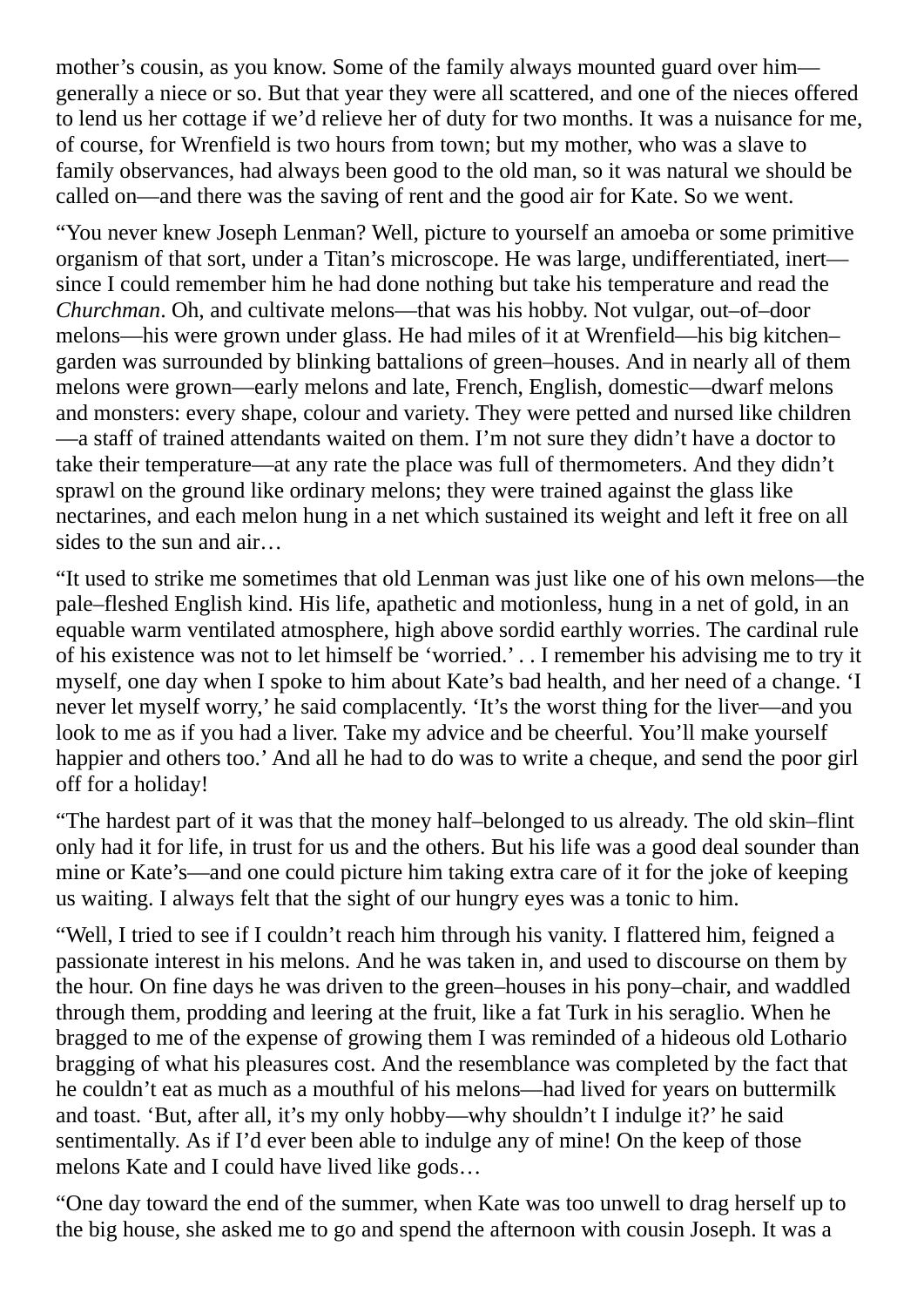lovely soft September afternoon—a day to lie under a Roman stone–pine, with one's eyes on the sky, and let the cosmic harmonies rush through one. Perhaps the vision was suggested by the fact that, as I entered cousin Joseph's hideous black walnut library, I passed one of the under–gardeners, a handsome full–throated Italian, who dashed out in such a hurry that he nearly knocked me down. I remember thinking it queer that the fellow, whom I had often seen about the melon–houses, did not bow to me, or even seem to see me.

"Cousin Joseph sat in his usual seat, behind the darkened windows, his fat hands folded on his protuberant waistcoat, the last number of the *Churchman* at his elbow, and near it, on a huge dish, a fat melon—the fattest melon I'd ever seen. As I looked at it I pictured the ecstasy of contemplation from which I must have roused him, and congratulated myself on finding him in such a mood, since I had made up my mind to ask him a favour. Then I noticed that his face, instead of looking as calm as an egg–shell, was distorted and whimpering—and without stopping to greet me he pointed passionately to the melon.

"'Look at it, look at it—did you ever see such a beauty? Such firmness—roundness—such delicious smoothness to the touch?' It was as if he had said 'she' instead of 'it,' and when he put out his senile hand and touched the melon I positively had to look the other way.

"Then he told me what had happened. The Italian under–gardener, who had been specially recommended for the melon–houses—though it was against my cousin's principles to employ a Papist—had been assigned to the care of the monster: for it had revealed itself, early in its existence, as destined to become a monster, to surpass its plumpest, pulpiest sisters, carry off prizes at agricultural shows, and be photographed and celebrated in every gardening paper in the land. The Italian had done well—seemed to have a sense of responsibility. And that very morning he had been ordered to pick the melon, which was to be shown next day at the county fair, and to bring it in for Mr. Lenman to gaze on its blonde virginity. But in picking it, what had the damned scoundrelly Jesuit done but drop it—drop it crash on the sharp spout of a watering–pot, so that it received a deep gash in its firm pale rotundity, and was henceforth but a bruised, ruined, fallen melon?

"The old man's rage was fearful in its impotence—he shook, spluttered and strangled with it. He had just had the Italian up and had sacked him on the spot, without wages or character—had threatened to have him arrested if he was ever caught prowling about Wrenfield. 'By God, and I'll do it—I'll write to Washington—I'll have the pauper scoundrel deported! I'll show him what money can do!' As likely as not there was some murderous Black–hand business under it—it would be found that the fellow was a member of a 'gang.' Those Italians would murder you for a quarter. He meant to have the police look into it…And then he grew frightened at his own excitement. 'But I must calm myself,' he said. He took his temperature, rang for his drops, and turned to the *Churchman*. He had been reading an article on Nestorianism when the melon was brought in. He asked me to go on with it, and I read to him for an hour, in the dim close room, with a fat fly buzzing stealthily about the fallen melon.

"All the while one phrase of the old man's buzzed in my brain like the fly about the melon. '*I'll show him what money can do!*' Good heaven! If *I* could but show the old man! If I could make him see his power of giving happiness as a new outlet for his monstrous egotism! I tried to tell him something about my situation and Kate's—spoke of my ill–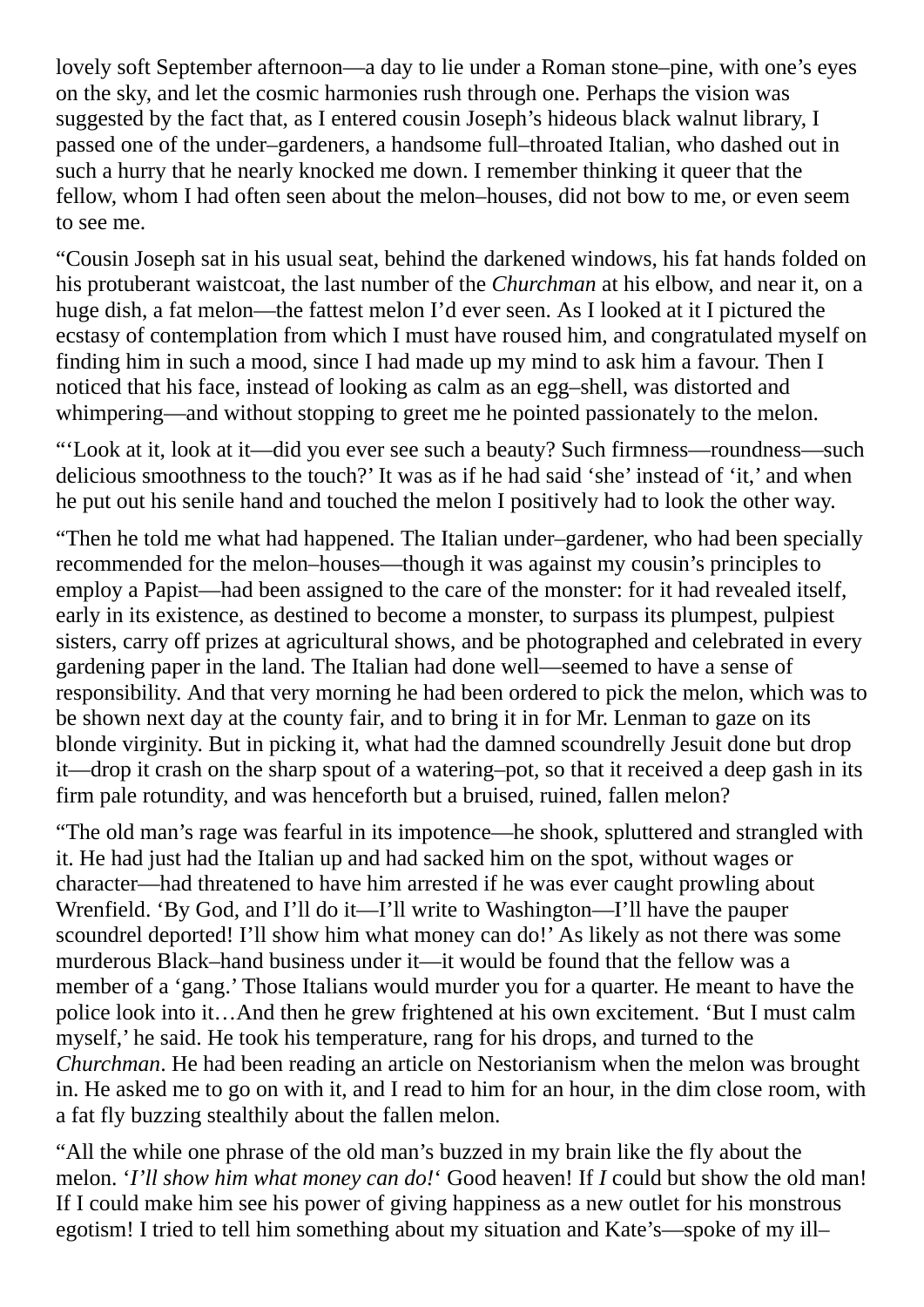health, my unsuccessful drudgery, my longing to write, to make myself a name—I stammered out an entreaty for a loan. 'I can guarantee to repay you, sir—I've a half– written play as security…'

"I shall never forget his glassy stare. His face had grown as smooth as an egg–shell again —his eyes peered over his fat cheeks like sentinels over a slippery rampart.

"'A half–written play—a play of *yours* as security?' He looked at me almost fearfully, as if detecting the first symptoms of insanity. 'Do you understand anything of business?' he enquired mildly. I laughed and answered: 'No, not much.'

"He leaned back with closed lids. 'All this excitement has been too much for me,' he said. 'If you'll excuse me, I'll prepare for my nap.' And I stumbled out of the room, blindly, like the Italian."

Granice moved away from the mantel–piece, and walked across to the tray set out with decanters and soda–water. He poured himself a tall glass of soda–water, emptied it, and glanced at Ascham's dead cigar.

"Better light another," he suggested.

The lawyer shook his head, and Granice went on with his tale. He told of his mounting obsession—how the murderous impulse had waked in him on the instant of his cousin's refusal, and he had muttered to himself: "By God, if you won't, I'll make you." He spoke more tranquilly as the narrative proceeded, as though his rage had died down once the resolve to act on it was taken. He applied his whole mind to the question of how the old man was to be "disposed of." Suddenly he remembered the outcry: "Those Italians will murder you for a quarter!" But no definite project presented itself: he simply waited for an inspiration.

Granice and his sister moved to town a day or two after the incident of the melon. But the cousins, who had returned, kept them informed of the old man's condition. One day, about three weeks later, Granice, on getting home, found Kate excited over a report from Wrenfield. The Italian had been there again—had somehow slipped into the house, made his way up to the library, and "used threatening language." The house–keeper found cousin Joseph gasping, the whites of his eyes showing "something awful." The doctor was sent for, and the attack warded off; and the police had ordered the Italian from the neighbourhood.

But cousin Joseph, thereafter, languished, had "nerves," and lost his taste for toast and butter–milk. The doctor called in a colleague, and the consultation amused and excited the old man—he became once more an important figure. The medical men reassured the family—too completely!—and to the patient they recommended a more varied diet: advised him to take whatever "tempted him." And so one day, tremulously, prayerfully, he decided on a tiny bit of melon. It was brought up with ceremony, and consumed in the presence of the house–keeper and a hovering cousin; and twenty minutes later he was dead…

"But you remember the circumstances," Granice went on; "how suspicion turned at once on the Italian? In spite of the hint the police had given him he had been seen hanging about the house since 'the scene.' It was said that he had tender relations with the kitchen–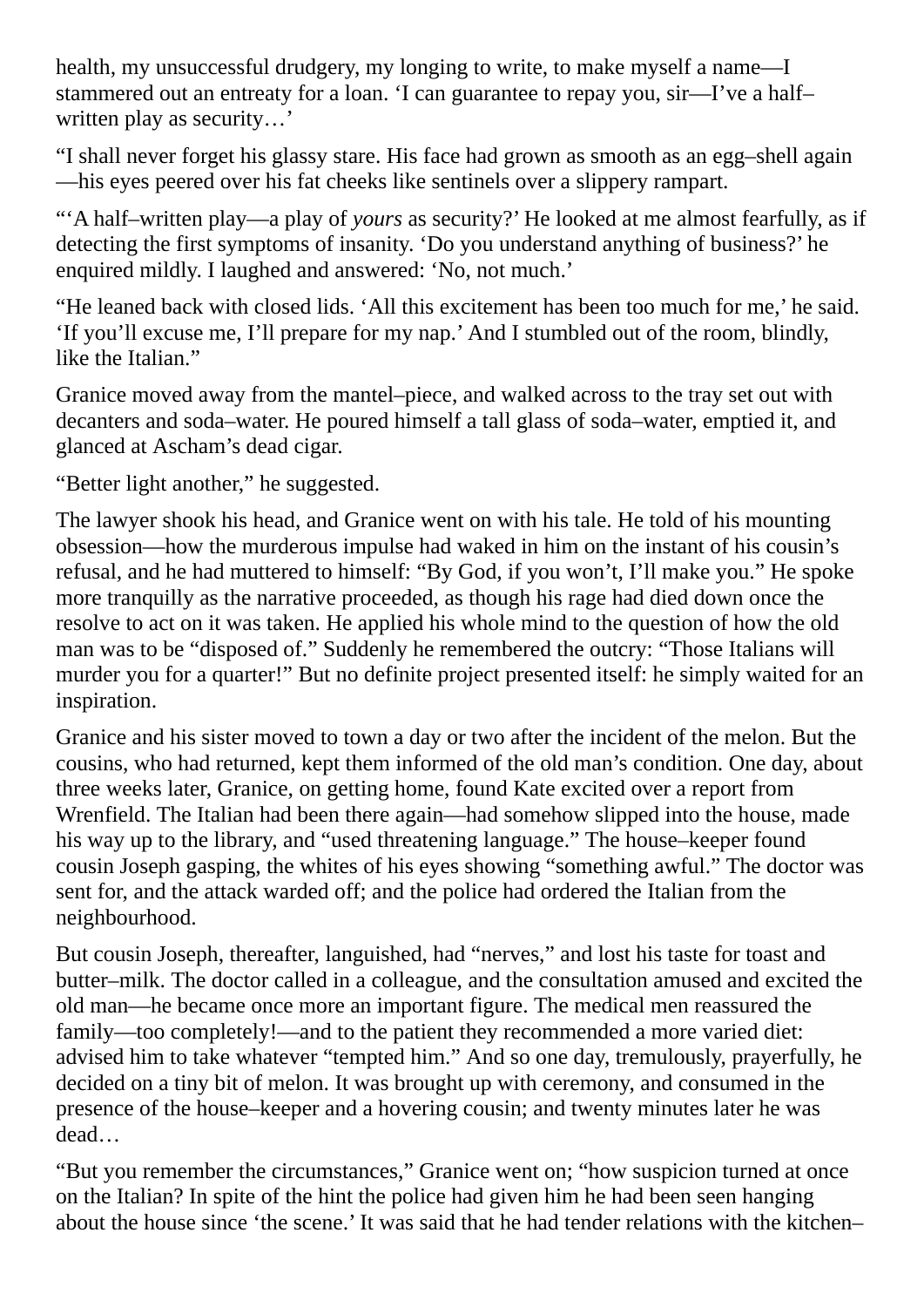maid, and the rest seemed easy to explain. But when they looked round to ask him for the explanation he was gone—gone clean out of sight. He had been 'warned' to leave Wrenfield, and he had taken the warning so to heart that no one ever laid eyes on him again."

Granice paused. He had dropped into a chair opposite the lawyer's, and he sat for a moment, his head thrown back, looking about the familiar room. Everything in it had grown grimacing and alien, and each strange insistent object seemed craning forward from its place to hear him.

"It was I who put the stuff in the melon," he said. "And I don't want you to think I'm sorry for it. This isn't 'remorse,' understand. I'm glad the old skin–flint is dead—I'm glad the others have their money. But mine's no use to me any more. My sister married miserably, and died. And I've never had what I wanted."

Ascham continued to stare; then he said: "What on earth was your object, then?"

"Why, to *get* what I wanted—what I fancied was in reach! I wanted change, rest, *life*, for both of us—wanted, above all, for myself, the chance to write! I travelled, got back my health, and came home to tie myself up to my work. And I've slaved at it steadily for ten years without reward—without the most distant hope of success! Nobody will look at my stuff. And now I'm fifty, and I'm beaten, and I know it." His chin dropped forward on his breast. "I want to chuck the whole business," he ended.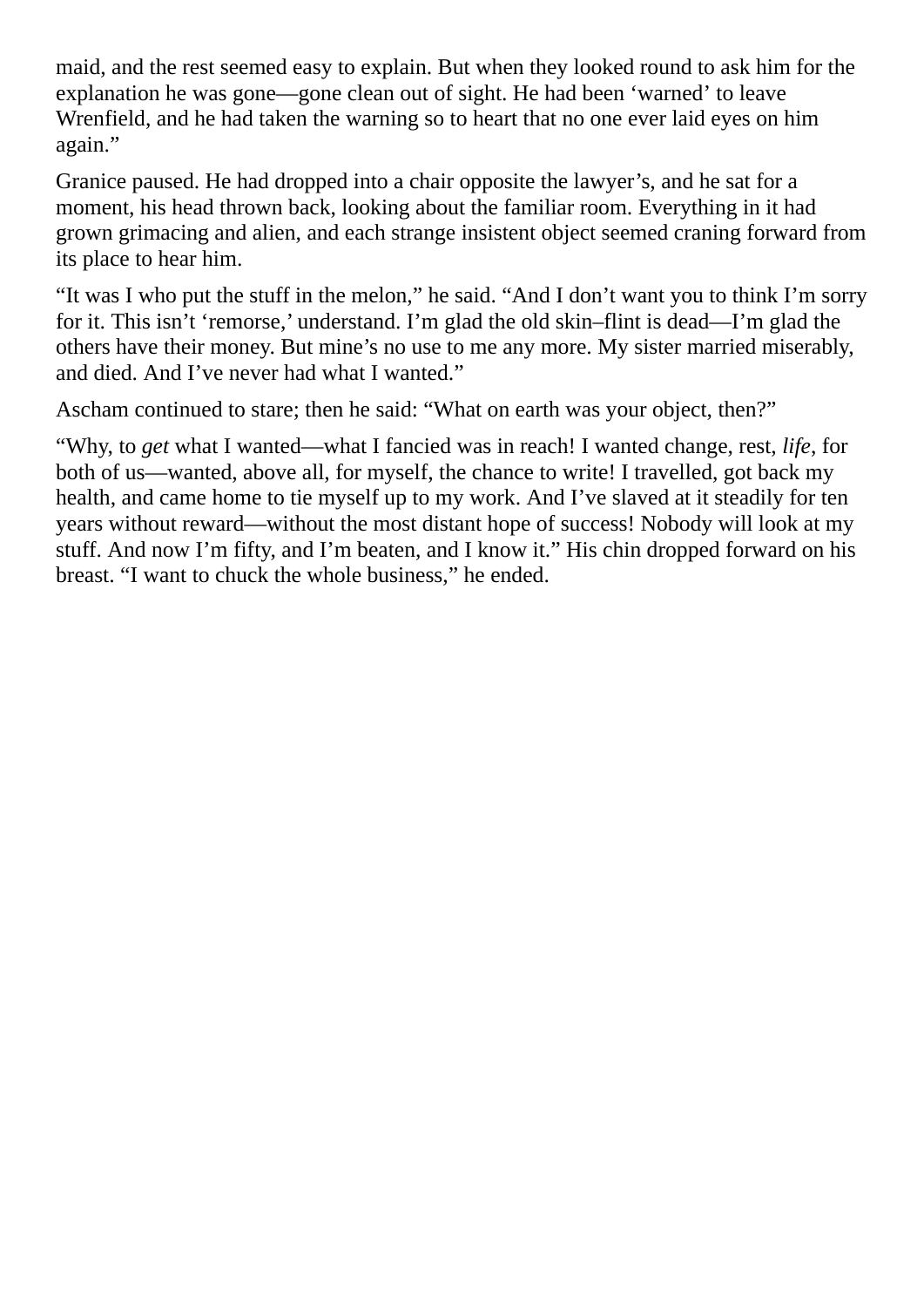<span id="page-15-0"></span>IT was after midnight when Ascham left.

His hand on Granice's shoulder, as he turned to go—"District Attorney be hanged; see a doctor, see a doctor!" he had cried; and so, with an exaggerated laugh, had pulled on his coat and departed.

Granice turned back into the library. It had never occurred to him that Ascham would not believe his story. For three hours he had explained, elucidated, patiently and painfully gone over every detail—but without once breaking down the iron incredulity of the lawyer's eye.

At first Ascham had feigned to be convinced—but that, as Granice now perceived, was simply to get him to expose himself, to entrap him into contradictions. And when the attempt failed, when Granice triumphantly met and refuted each disconcerting question, the lawyer dropped the mask suddenly, and said with a good–humoured laugh: "By Jove, Granice you'll write a successful play yet. The way you've worked this all out is a marvel."

Granice swung about furiously—that last sneer about the play inflamed him. Was all the world in a conspiracy to deride his failure?

"I did it, I did it," he muttered sullenly, his rage spending itself against the impenetrable surface of the other's mockery; and Ascham answered with a smile: "Ever read any of those books on hallucination? I've got a fairly good medico–legal library. I could send you one or two if you like…"

Left alone, Granice cowered down in the chair before his writing–table. He understood that Ascham thought him off his head.

"Good God—what if they all think me crazy?"

The horror of it broke out over him in a cold sweat—he sat there and shook, his eyes hidden in his icy hands. But gradually, as he began to rehearse his story for the thousandth time, he saw again how incontrovertible it was, and felt sure that any criminal lawyer would believe him.

"That's the trouble—Ascham's not a criminal lawyer. And then he's a friend. What a fool I was to talk to a friend! Even if he did believe me, he'd never let me see it—his instinct would be to cover the whole thing up…But in that case—if he *did* believe me—he might think it a kindness to get me shut up in an asylum…" Granice began to tremble again. "Good heaven! If he should bring in an expert—one of those damned alienists! Ascham and Pettilow can do anything—their word always goes. If Ascham drops a hint that I'd better be shut up, I'll be in a strait–jacket by to–morrow! And he'd do it from the kindest motives—be quite right to do it if he thinks I'm a murderer!"

The vision froze him to his chair. He pressed his fists to his bursting temples and tried to think. For the first time he hoped that Ascham had not believed his story.

"But he did—he did! I can see it now—I noticed what a queer eye he cocked at me. Good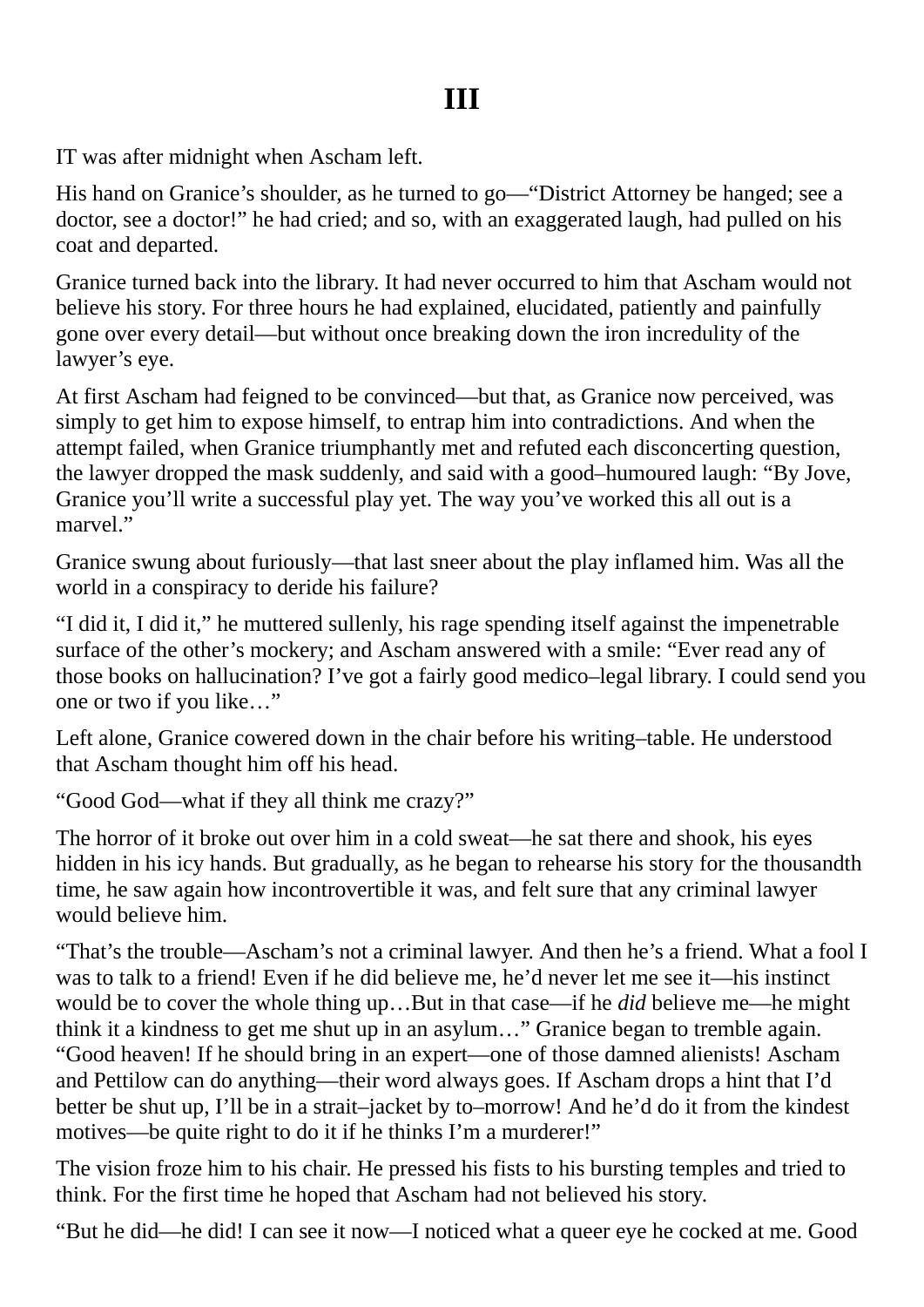God, what shall I do—what shall I do?"

He started up and looked at the clock. Half–past one. What if Ascham should think the case urgent, rout out an alienist, and come back with him? Granice jumped to his feet, and his sudden gesture brushed the morning paper from the table. Mechanically he stooped to pick it up, and the movement started a new train of association.

He sat down again, and reached for the telephone book in the rack by his chair.

"Give me three–o–ten … yes."

The new idea in his mind had revived his flagging energy. He would act—act at once. It was only by thus planning ahead, committing himself to some unavoidable line of conduct, that he could pull himself through the meaningless days. Each time he reached a fresh decision it was like coming out of a foggy weltering sea into a calm harbour with lights. One of the queerest phases of his long agony was the intense relief produced by these momentary lulls.

"That the office of the *Investigator?* Yes? Give me Mr. Denver, please…Hallo, Denver… Yes, Hubert Granice…. Just caught you? Going straight home? Can I come and see you … yes, now … have a talk? It's rather urgent … yes, might give you some first–rate 'copy.' …All right!" He hung up the receiver with a laugh. It had been a happy thought to call up the editor of the *Investigator*—Robert Denver was the very man he needed…

Granice put out the lights in the library—it was odd how the automatic gestures persisted! —went into the hall, put on his hat and overcoat, and let himself out of the flat. In the hall, a sleepy elevator boy blinked at him and then dropped his head on his folded arms. Granice passed out into the street. At the corner of Fifth Avenue he hailed a crawling cab, and called out an up–town address. The long thoroughfare stretched before him, dim and deserted, like an ancient avenue of tombs. But from Denver's house a friendly beam fell on the pavement; and as Granice sprang from his cab the editor's electric turned the corner.

The two men grasped hands, and Denver, feeling for his latch–key, ushered Granice into the brightly–lit hall.

"Disturb me? Not a bit. You might have, at ten to–morrow morning … but this is my liveliest hour … you know my habits of old."

Granice had known Robert Denver for fifteen years—watched his rise through all the stages of journalism to the Olympian pinnacle of the *Investigator's* editorial office. In the thick–set man with grizzling hair there were few traces left of the hungry–eyed young reporter who, on his way home in the small hours, used to "bob in" on Granice, while the latter sat grinding at his plays. Denver had to pass Granice's flat on the way to his own, and it became a habit, if he saw a light in the window, and Granice's shadow against the blind, to go in, smoke a pipe, and discuss the universe.

"Well—this is like old times—a good old habit reversed." The editor smote his visitor genially on the shoulder. "Reminds me of the nights when I used to rout you out…How's the play, by the way? There *is* a play, I suppose? It's as safe to ask you that as to say to some men: 'How's the baby?'"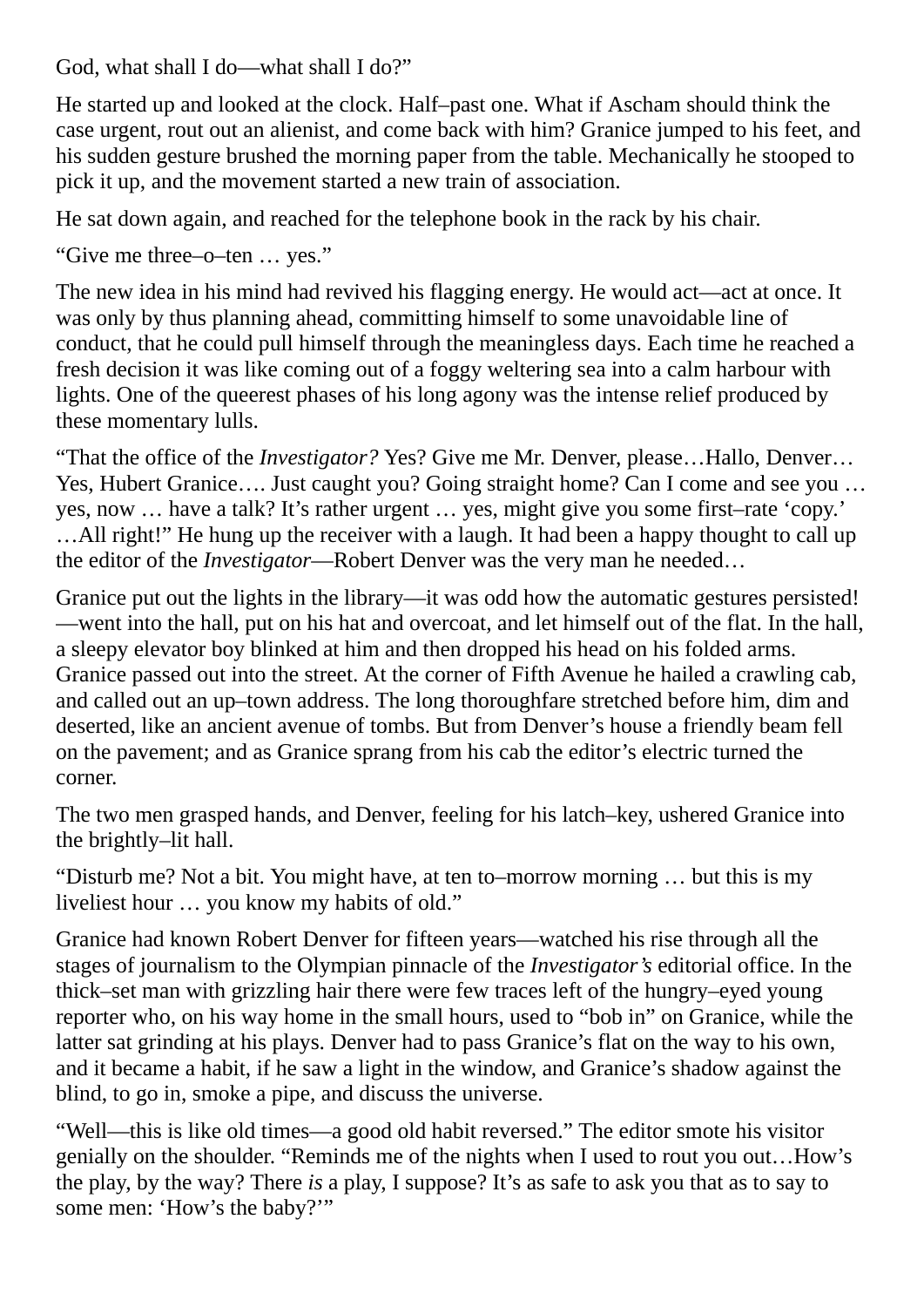Denver laughed good–naturedly, and Granice thought how thick and heavy he had grown. It was evident, even to Granice's tortured nerves, that the words had not been uttered in malice—and the fact gave him a new measure of his insignificance. Denver did not even know that he had been a failure! The fact hurt more than Ascham's irony.

"Come in—come in." The editor led the way into a small cheerful room, where there were cigars and decanters. He pushed an arm–chair toward his visitor, and dropped into another with a comfortable groan.

"Now, then—help yourself. And let's hear all about it."

He beamed at Granice over his pipe–bowl, and the latter, lighting his cigar, said to himself: "Success makes men comfortable, but it makes them stupid."

Then he turned, and began: "Denver, I want to tell you—"

The clock ticked rhythmically on the mantel–piece. The room was gradually filled with drifting blue layers of smoke, and through them the editor's face came and went like the moon through a moving sky. Once the hour struck—then the rhythmical ticking began again. The atmosphere grew denser and heavier, and beads of perspiration began to roll from Granice's forehead.

"Do you mind if I open the window?"

"No. It *is* stuffy in here. Wait—I'll do it myself." Denver pushed down the upper sash, and returned to his chair. "Well—go on," he said, filling another pipe. His composure exasperated Granice.

"There's no use in my going on if you don't believe me."

The editor remained unmoved. "Who says I don't believe you? And how can I tell till you've finished?"

Granice went on, ashamed of his outburst. "It was simple enough, as you'll see. From the day the old man said to me, 'Those Italians would murder you for a quarter,' I dropped everything and just worked at my scheme. It struck me at once that I must find a way of getting to Wrenfield and back in a night—and that led to the idea of a motor. A motor that never occurred to you? You wonder where I got the money, I suppose. Well, I had a thousand or so put by, and I nosed around till I found what I wanted—a second–hand racer. I knew how to drive a car, and I tried the thing and found it was all right. Times were bad, and I bought it for my price, and stored it away. Where? Why, in one of those no–questions–asked garages where they keep motors that are not for family use. I had a lively cousin who had put me up to that dodge, and I looked about till I found a queer hole where they took in my car like a baby in a foundling asylum…Then I practiced running to Wrenfield and back in a night. I knew the way pretty well, for I'd done it often with the same lively cousin—and in the small hours, too. The distance is over ninety miles, and on the third trial I did it under two hours. But my arms were so lame that I could hardly get dressed the next morning…

"Well, then came the report about the Italian's threats, and I saw I must act at once…I meant to break into the old man's room, shoot him, and get away again. It was a big risk, but I thought I could manage it. Then we heard that he was ill—that there'd been a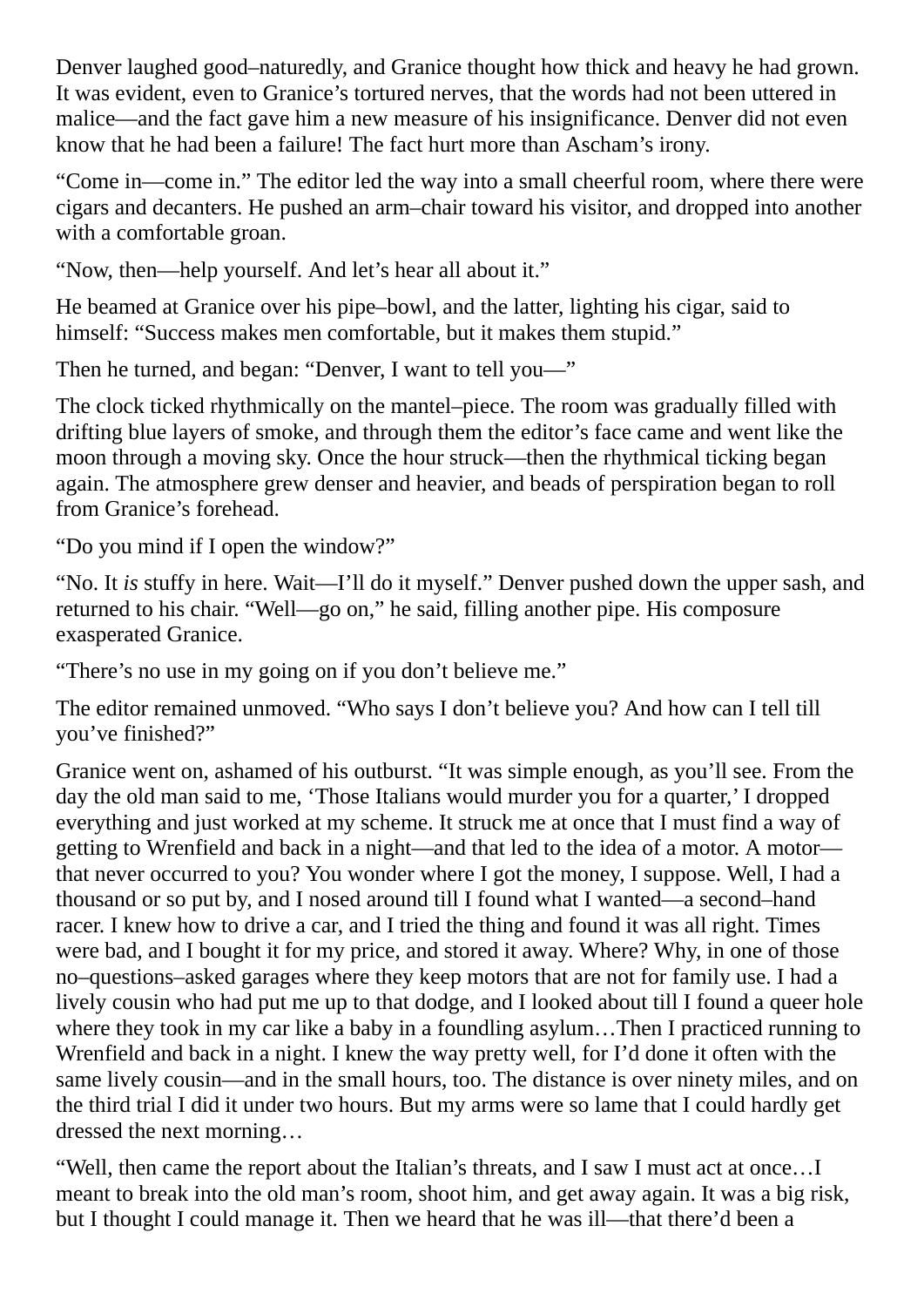consultation. Perhaps the fates were going to do it for me! Good Lord, if that could only be!…"

Granice stopped and wiped his forehead: the open window did not seem to have cooled the room.

"Then came word that he was better; and the day after, when I came up from my office, I found Kate laughing over the news that he was to try a bit of melon. The house–keeper had just telephoned her—all Wrenfield was in a flutter. The doctor himself had picked out the melon, one of the little French ones that are hardly bigger than a large tomato—and the patient was to eat it at his breakfast the next morning.

"In a flash I saw my chance. It was a bare chance, no more. But I knew the ways of the house—I was sure the melon would be brought in over night and put in the pantry ice– box. If there were only one melon in the ice–box I could be fairly sure it was the one I wanted. Melons didn't lie around loose in that house—every one was known, numbered, catalogued. The old man was beset by the dread that the servants would eat them, and he took a hundred mean precautions to prevent it. Yes, I felt pretty sure of my melon … and poisoning was much safer than shooting. It would have been the devil and all to get into the old man's bedroom without his rousing the house; but I ought to be able to break into the pantry without much trouble.

"It was a cloudy night, too—everything served me. I dined quietly, and sat down at my desk. Kate had one of her usual headaches, and went to bed early. As soon as she was gone I slipped out. I had got together a sort of disguise—red beard and queer–looking ulster. I shoved them into a bag, and went round to the garage. There was no one there but a half–drunken machinist whom I'd never seen before. That served me, too. They were always changing machinists, and this new fellow didn't even bother to ask if the car belonged to me. It was a very easy–going place…

"Well, I jumped in, ran up Broadway, and let the car go as soon as I was out of Harlem. Dark as it was, I could trust myself to strike a sharp pace. In the shadow of a wood I stopped a second and got into the beard and ulster. Then away again—it was just eleven– thirty when I got to Wrenfield.

"I left the car in a dark lane behind the Lenman place, and slipped through the kitchen– garden. The melon–houses winked at me through the dark—I remember thinking that they knew what I wanted to know…. By the stable a dog came out growling—but he nosed me out, jumped on me, and went back…The house was as dark as the grave. I knew everybody went to bed by ten. But there might be a prowling servant—the kitchen–maid might have come down to let in her Italian. I had to risk that, of course. I crept around by the back door and hid in the shrubbery. Then I listened. It was all as silent as death. I crossed over to the house, pried open the pantry window and climbed in. I had a little electric lamp in my pocket, and shielding it with my cap I groped my way to the ice–box, opened it—and there was the little French melon…only one.

"I stopped to listen—I was quite cool. Then I pulled out my bottle of stuff and my syringe, and gave each section of the melon a hypodermic. It was all done inside of three minutes —at ten minutes to twelve I was back in the car. I got out of the lane as quietly as I could, struck a back road that skirted the village, and let the car out as soon as I was beyond the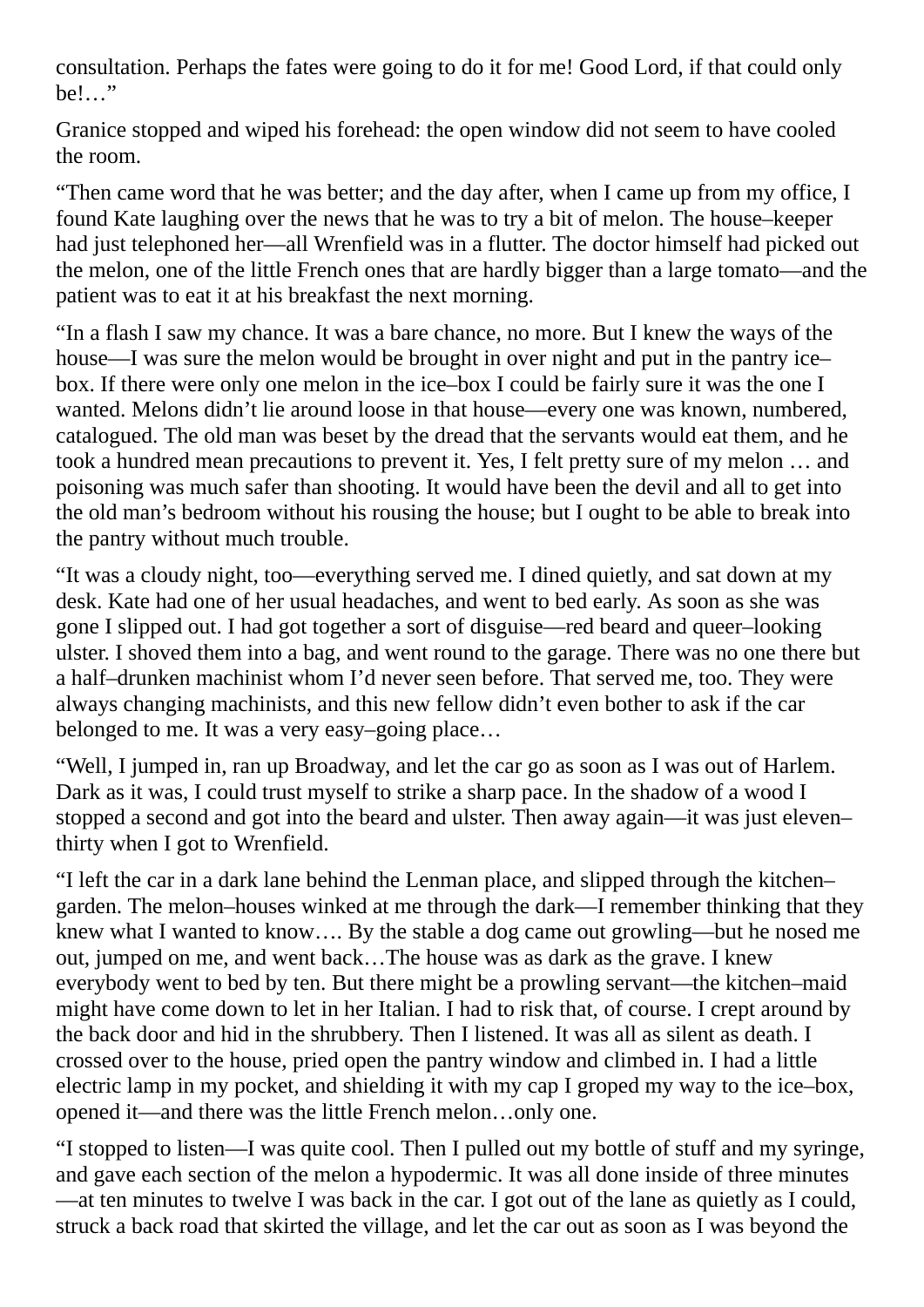last houses. I only stopped once on the way in, to drop the beard and ulster into a pond. I had a big stone ready to weight them with and they went down plump, like a dead body and at two o'clock I was back at my desk."

Granice stopped speaking and looked across the smoke–fumes at his listener; but Denver's face remained inscrutable.

At length he said: "Why did you want to tell me this?"

The question startled Granice. He was about to explain, as he had explained to Ascham; but suddenly it occurred to him that if his motive had not seemed convincing to the lawyer it would carry much less weight with Denver. Both were successful men, and success does not understand the subtle agony of failure. Granice cast about for another reason.

"Why, I—the thing haunts me … remorse, I suppose you'd call it…"

Denver struck the ashes from his empty pipe.

"Remorse? Bosh!" he said energetically.

Granice's heart sank. "You don't believe in—*remorse?*"

"Not an atom: in the man of action. The mere fact of your talking of remorse proves to me that you're not the man to have planned and put through such a job."

Granice groaned. "Well—I lied to you about remorse. I've never felt any."

Denver's lips tightened sceptically about his freshly–filled pipe. "What was your motive, then? You must have had one."

"I'll tell you—" And Granice began again to rehearse the story of his failure, of his loathing for life. "Don't say you don't believe me this time ... that this isn't a real reason!" he stammered out piteously as he ended.

Denver meditated. "No, I won't say that. I've seen too many queer things. There's always a reason for wanting to get out of life—the wonder is that we find so many for staying in!"

Granice's heart grew light. "Then you *do* believe me?" he faltered.

"Believe that you're sick of the job? Yes. And that you haven't the nerve to pull the trigger? Oh, yes—that's easy enough, too. But all that doesn't make you a murderer though I don't say it proves you could never have been one."

"I *have* been one, Denver—I swear to you."

"Perhaps." He meditated. "Just tell me one or two things."

"Oh, go ahead. You won't stump me!" Granice heard himself say with a laugh.

"Well—how did you make all those trial trips without exciting your sister's curiosity? I knew your night habits pretty well at that time, remember. You were very seldom out late. Didn't the change in your ways surprise her?"

"No; because she was away at the time. She went to pay several visits in the country soon after we came back from Wrenfield, and was only in town for a night or two before before I did the job."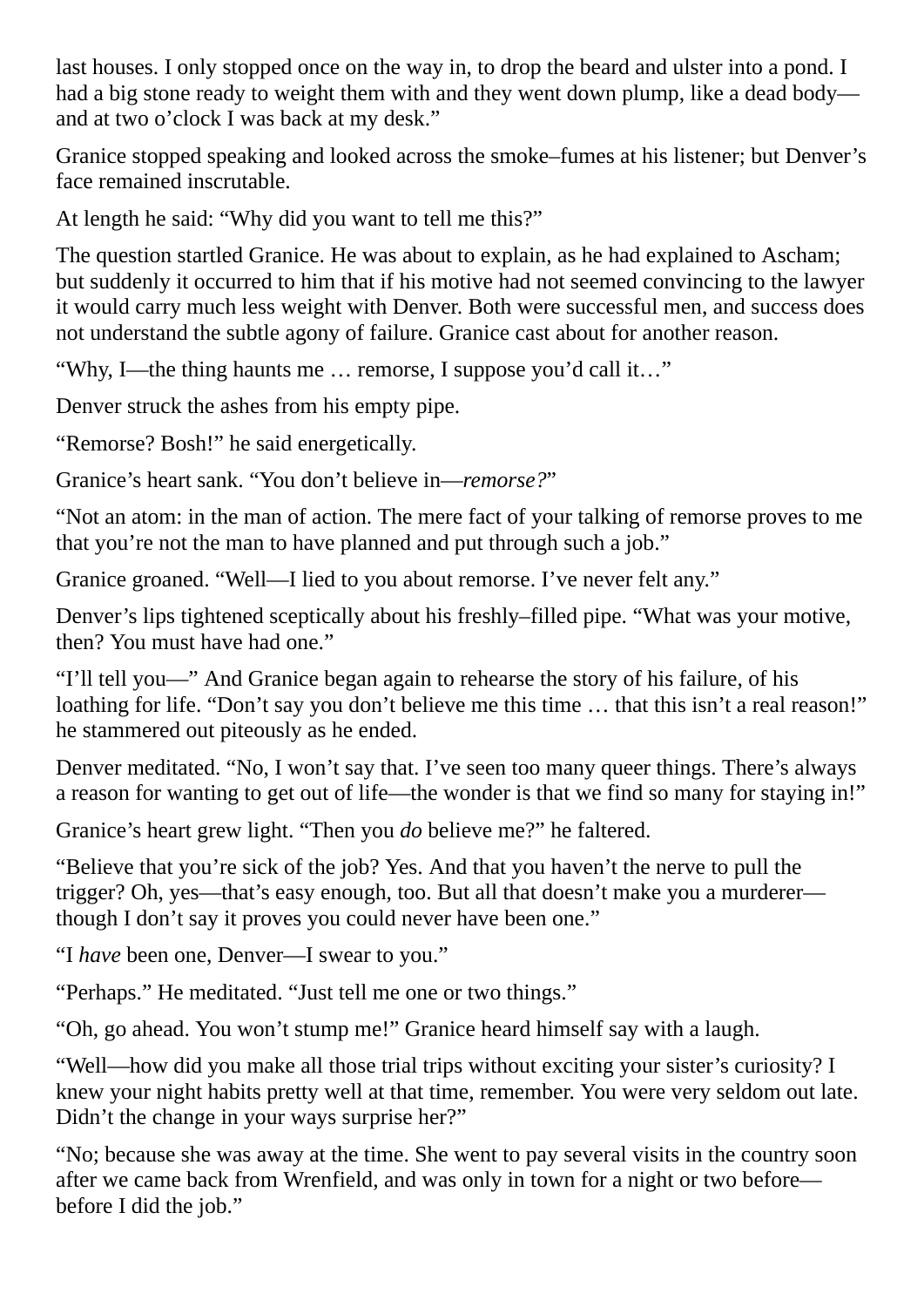"And that night she went to bed early with a headache?"

"Yes—blinding. She didn't know anything when she had that kind. And her room was at the back of the flat."

Denver again meditated. "And when you got back—she didn't hear you? You got in without her knowing it?"

"Yes. I went straight to my work—took it up at the word where I'd left off—*why, Denver, don't you remember?*" Granice suddenly, passionately interjected.

```
"Remember—?"
```
"Yes; how you found me—when you looked in that morning, between two and three … your usual hour … ?"

"Yes," the editor nodded.

Granice gave a short laugh. "In my old coat—with my pipe: looked as if I'd been working all night, didn't I? Well, I hadn't been in my chair ten minutes!"

Denver uncrossed his legs and then crossed them again. "I didn't know whether *you* remembered that."

"What?"

"My coming in that particular night—or morning."

Granice swung round in his chair. "Why, man alive! That's why I'm here now. Because it was you who spoke for me at the inquest, when they looked round to see what all the old man's heirs had been doing that night—you who testified to having dropped in and found me at my desk as usual…. I thought *that* would appeal to your journalistic sense if nothing else would!"

Denver smiled. "Oh, my journalistic sense is still susceptible enough—and the idea's picturesque, I grant you: asking the man who proved your alibi to establish your guilt."

"That's it—that's it!" Granice's laugh had a ring of triumph.

"Well, but how about the other chap's testimony—I mean that young doctor: what was his name? Ned Ranney. Don't you remember my testifying that I'd met him at the elevated station, and told him I was on my way to smoke a pipe with you, and his saying: 'All right; you'll find him in. I passed the house two hours ago, and saw his shadow against the blind, as usual.' And the lady with the toothache in the flat across the way: she corroborated his statement, you remember."

"Yes; I remember."

"Well, then?"

"Simple enough. Before starting I rigged up a kind of mannikin with old coats and a cushion—something to cast a shadow on the blind. All you fellows were used to seeing my shadow there in the small hours—I counted on that, and knew you'd take any vague outline as mine."

"Simple enough, as you say. But the woman with the toothache saw the shadow move—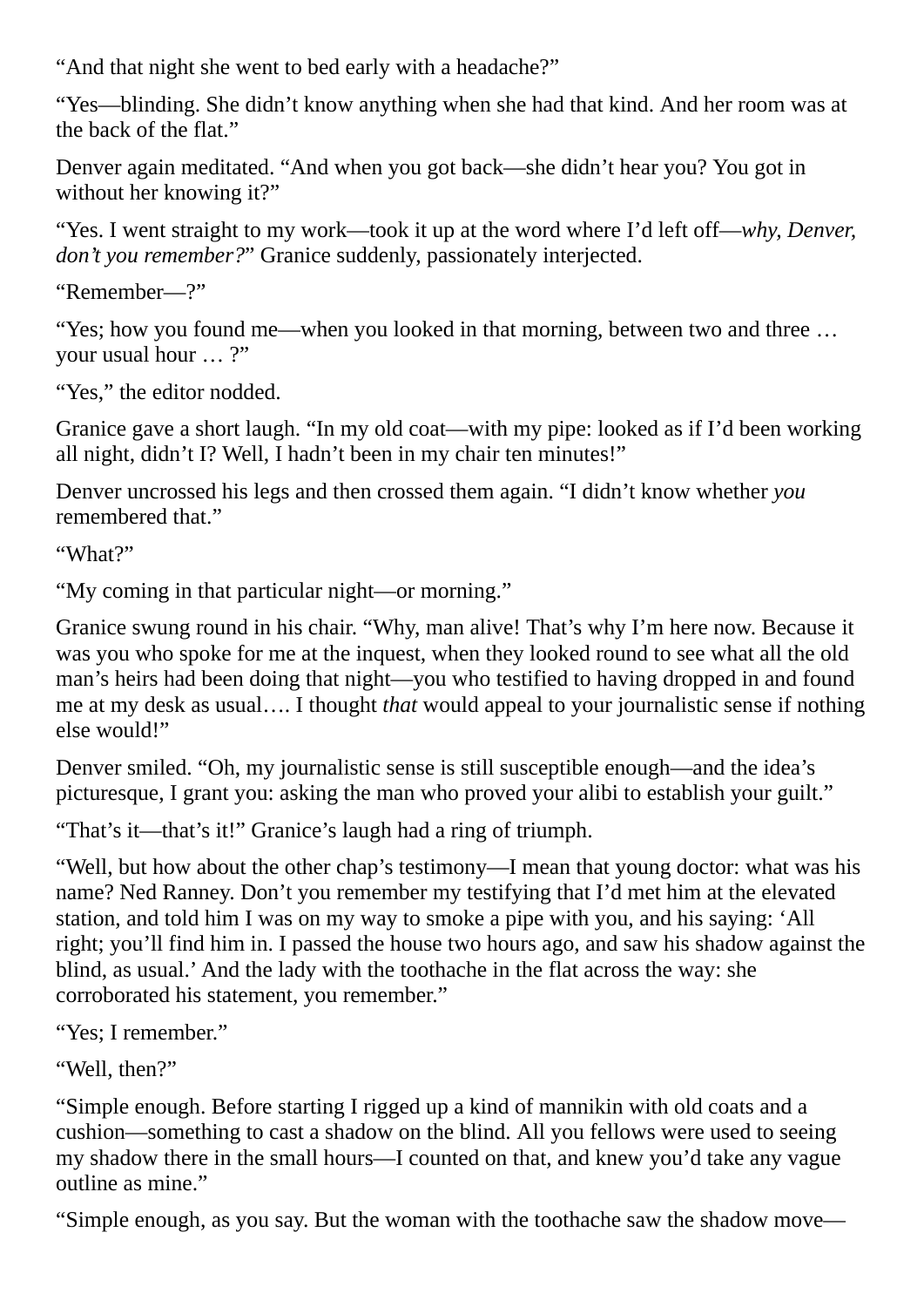you remember she said she saw you sink forward, as if you'd fallen asleep."

"Yes; and she was right. It *did* move. I suppose some extra–heavy dray must have jolted by the flimsy building—at any rate, something gave my mannikin a jar, and when I came back he had sunk forward, half over the table."

There was a long silence between the two men. Granice, with a throbbing heart, watched Denver refill his pipe. The editor, at any rate, did not sneer and flout him. After all, journalism gave a deeper insight than the law into the fantastic possibilities of life, prepared one better to allow for the incalculableness of human impulses.

"Well?" Granice faltered out.

Denver stood up with a shrug. "Look here, man—what's wrong with you? Make a clean breast of it! Nerves gone to smash? I'd like to take you to see a chap I know—an ex– prize–fighter—who's a wonder at pulling fellows in your state out of their hole—"

"Oh, oh—" Granice broke in. He stood up also, and the two men eyed each other. "You don't believe me, then?"

"This yarn—how can I? There wasn't a flaw in your alibi."

"But haven't I filled it full of them now?"

Denver shook his head. "I might think so if I hadn't happened to know that you *wanted* to. There's the hitch, don't you see?"

Granice groaned. "No, I didn't. You mean my wanting to be found guilty—?"

"Of course! If somebody else had accused you, the story might have been worth looking into. As it is, a child could have invented it. It doesn't do much credit to your ingenuity."

Granice turned sullenly toward the door. What was the use of arguing? But on the threshold a sudden impulse drew him back. "Look here, Denver—I daresay you're right. But will you do just one thing to prove it? Put my statement in the *Investigator*, just as I've made it. Ridicule it as much as you like. Only give the other fellows a chance at it men who don't know anything about me. Set them talking and looking about. I don't care a damn whether *you* believe me—what I want is to convince the Grand Jury! I oughtn't to have come to a man who knows me—your cursed incredulity is infectious. I don't put my case well, because I know in advance it's discredited, and I almost end by not believing it myself. That's why I can't convince *you*. It's a vicious circle." He laid a hand on Denver's arm. "Send a stenographer, and put my statement in the paper."

But Denver did not warm to the idea. "My dear fellow, you seem to forget that all the evidence was pretty thoroughly sifted at the time, every possible clue followed up. The public would have been ready enough then to believe that you murdered old Lenman you or anybody else. All they wanted was a murderer—the most improbable would have served. But your alibi was too confoundedly complete. And nothing you've told me has shaken it." Denver laid his cool hand over the other's burning fingers. "Look here, old fellow, go home and work up a better case—then come in and submit it to the *Investigator*."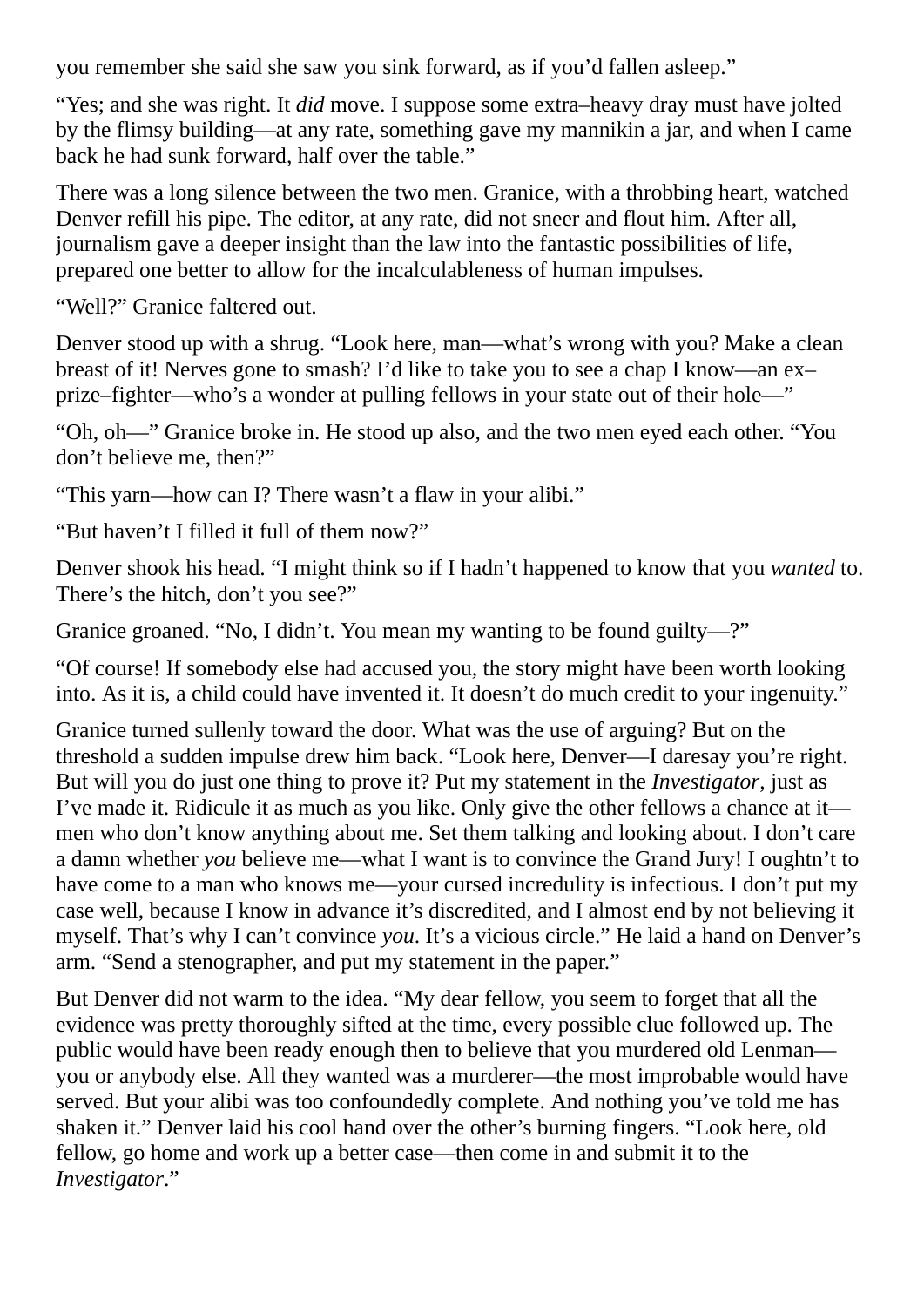<span id="page-22-0"></span>THE perspiration was rolling off Granice's forehead. Every few minutes he had to draw out his handkerchief and wipe the moisture from his haggard face.

For an hour and a half he had been talking steadily, putting his case to the District Attorney. Luckily he had a speaking acquaintance with Allonby, and had obtained, without much difficulty, a private audience on the very day after his talk with Robert Denver. In the interval between he had hurried home, got out of his evening clothes, and gone forth again at once into the dreary dawn. His fear of Ascham and the alienist made it impossible for him to remain in his rooms. And it seemed to him that the only way of averting that hideous peril was by establishing, in some sane impartial mind, the proof of his guilt. Even if he had not been so incurably sick of life, the electric chair seemed now the only alternative to the strait–jacket.

As he paused to wipe his forehead he saw the District Attorney glance at his watch. The gesture was significant, and Granice lifted an appealing hand. "I don't expect you to believe me now—but can't you put me under arrest, and have the thing looked into?"

Allonby smiled faintly under his heavy grayish moustache. He had a ruddy face, full and jovial, in which his keen professional eyes seemed to keep watch over impulses not strictly professional.

"Well, I don't know that we need lock you up just yet. But of course I'm bound to look into your statement—"

Granice rose with an exquisite sense of relief. Surely Allonby wouldn't have said that if he hadn't believed him!

"That's all right. Then I needn't detain you. I can be found at any time at my apartment." He gave the address.

The District Attorney smiled again, more openly. "What do you say to leaving it for an hour or two this evening? I'm giving a little supper at Rector's—quiet, little affair, you understand: just Miss Melrose—I think you know her—and a friend or two; and if you'll join us…"

Granice stumbled out of the office without knowing what reply he had made.

He waited for four days—four days of concentrated horror. During the first twenty–four hours the fear of Ascham's alienist dogged him; and as that subsided, it was replaced by the exasperating sense that his avowal had made no impression on the District Attorney. Evidently, if he had been going to look into the case, Allonby would have been heard from before now…. And that mocking invitation to supper showed clearly enough how little the story had impressed him!

Granice was overcome by the futility of any farther attempt to inculpate himself. He was chained to life—a "prisoner of consciousness." Where was it he had read the phrase? Well, he was learning what it meant. In the glaring night–hours, when his brain seemed ablaze, he was visited by a sense of his fixed identity, of his irreducible, inexpugnable *selfness*,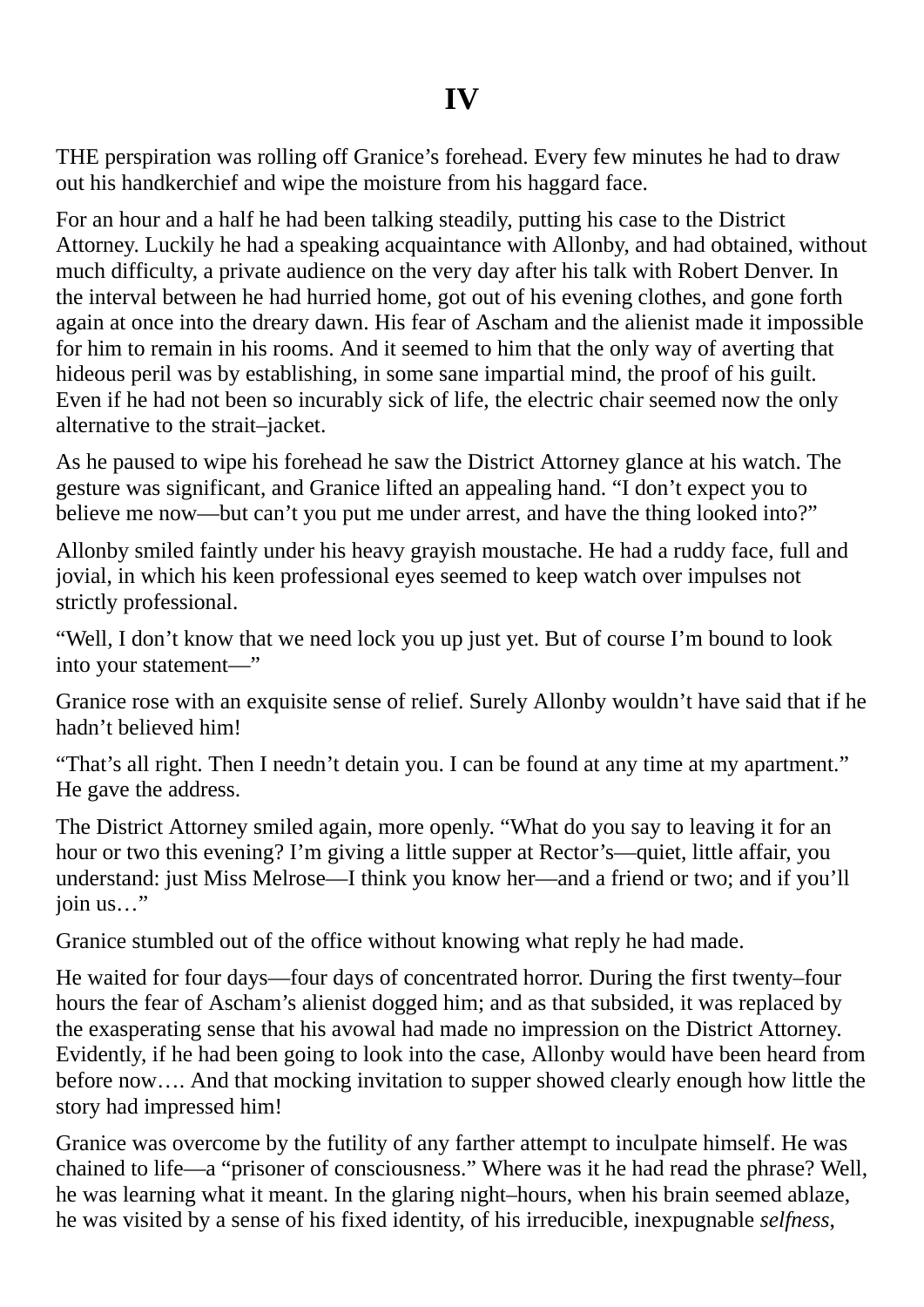keener, more insidious, more unescapable, than any sensation he had ever known. He had not guessed that the mind was capable of such intricacies of self–realization, of penetrating so deep into its own dark windings. Often he woke from his brief snatches of sleep with the feeling that something material was clinging to him, was on his hands and face, and in his throat—and as his brain cleared he understood that it was the sense of his own loathed personality that stuck to him like some thick viscous substance.

Then, in the first morning hours, he would rise and look out of his window at the awakening activities of the street—at the street–cleaners, the ash–cart drivers, and the other dingy workers flitting hurriedly by through the sallow winter light. Oh, to be one of them—any of them—to take his chance in any of their skins! They were the toilers—the men whose lot was pitied—the victims wept over and ranted about by altruists and economists; and how gladly he would have taken up the load of any one of them, if only he might have shaken off his own! But, no—the iron circle of consciousness held them too: each one was hand–cuffed to his own hideous ego. Why wish to be any one man rather than another? The only absolute good was not to be … And Flint, coming in to draw his bath, would ask if he preferred his eggs scrambled or poached that morning?

On the fifth day he wrote a long urgent letter to Allonby; and for the succeeding two days he had the occupation of waiting for an answer. He hardly stirred from his rooms, in his fear of missing the letter by a moment; but would the District Attorney write, or send a representative: a policeman, a "secret agent," or some other mysterious emissary of the law?

On the third morning Flint, stepping softly—as if, confound it! his master were ill entered the library where Granice sat behind an unread newspaper, and proferred a card on a tray.

Granice read the name—J. B. Hewson—and underneath, in pencil, "From the District Attorney's office." He started up with a thumping heart, and signed an assent to the servant.

Mr. Hewson was a slight sallow nondescript man of about fifty—the kind of man of whom one is sure to see a specimen in any crowd. "Just the type of the successful detective," Granice reflected as he shook hands with his visitor.

And it was in that character that Mr. Hewson briefly introduced himself. He had been sent by the District Attorney to have "a quiet talk" with Mr. Granice—to ask him to repeat the statement he had made about the Lenman murder.

His manner was so quiet, so reasonable and receptive, that Granice's self–confidence returned. Here was a sensible man—a man who knew his business—it would be easy enough to make *him* see through that ridiculous alibi! Granice offered Mr. Hewson a cigar, and lighting one himself—to prove his coolness—began again to tell his story.

He was conscious, as he proceeded, of telling it better than ever before. Practice helped, no doubt; and his listener's detached, impartial attitude helped still more. He could see that Hewson, at least, had not decided in advance to disbelieve him, and the sense of being trusted made him more lucid and more consecutive. Yes, this time his words would certainly carry conviction…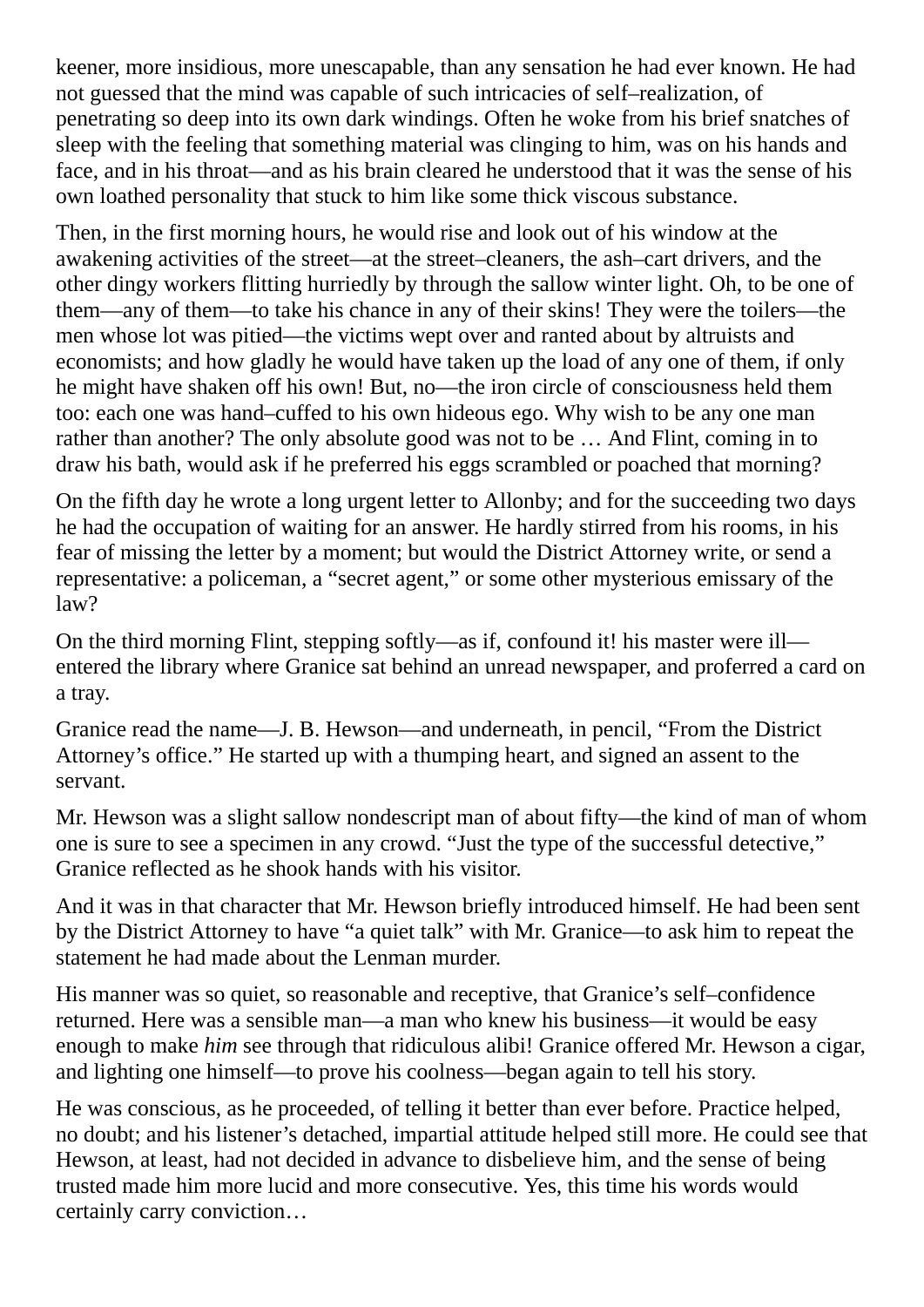### **V**

<span id="page-24-0"></span>DESPAIRINGLY, Granice gazed up and down the shabby street. Beside him stood a young man with bright prominent eyes, a smooth but not too smoothly–shaven face, and an Irish smile. The young man's nimble glance followed Granice's.

"Sure of the number, are you?" he asked briskly.

"Oh, yes—it was 104."

"Well, then, the new building has swallowed it up—that's certain."

He tilted his head back and surveyed the half–finished front of a brick and limestone flat– house that reared its flimsy elegance above a row of tottering tenements and stables.

"Dead sure?" he repeated.

"Yes," said Granice, discouraged. "And even if I hadn't been, I know the garage was just opposite Leffler's over there." He pointed across the street to a tumble–down stable with a blotched sign on which the words "Livery and Boarding" were still faintly discernible.

The young man dashed across to the opposite pavement. "Well, that's something—may get a clue there. Leffler's—same name there, anyhow. You remember that name?"

"Yes—distinctly."

Granice had felt a return of confidence since he had enlisted the interest of the *Explorer's* "smartest" reporter. If there were moments when he hardly believed his own story, there were others when it seemed impossible that every one should not believe it; and young Peter McCarren, peering, listening, questioning, jotting down notes, inspired him with an exquisite sense of security. McCarren had fastened on the case at once, "like a leech," as he phrased it—jumped at it, thrilled to it, and settled down to "draw the last drop of fact from it, and had not let go till he had." No one else had treated Granice in that way—even Allonby's detective had not taken a single note. And though a week had elapsed since the visit of that authorized official, nothing had been heard from the District Attorney's office: Allonby had apparently dropped the matter again. But McCarren wasn't going to drop it not he! He positively hung on Granice's footsteps. They had spent the greater part of the previous day together, and now they were off again, running down clues.

But at Leffler's they got none, after all. Leffler's was no longer a stable. It was condemned to demolition, and in the respite between sentence and execution it had become a vague place of storage, a hospital for broken–down carriages and carts, presided over by a blear– eyed old woman who knew nothing of Flood's garage across the way—did not even remember what had stood there before the new flat–house began to rise.

"Well—we may run Leffler down somewhere; I've seen harder jobs done," said McCarren, cheerfully noting down the name.

As they walked back toward Sixth Avenue he added, in a less sanguine tone: "I'd undertake now to put the thing through if you could only put me on the track of that cyanide."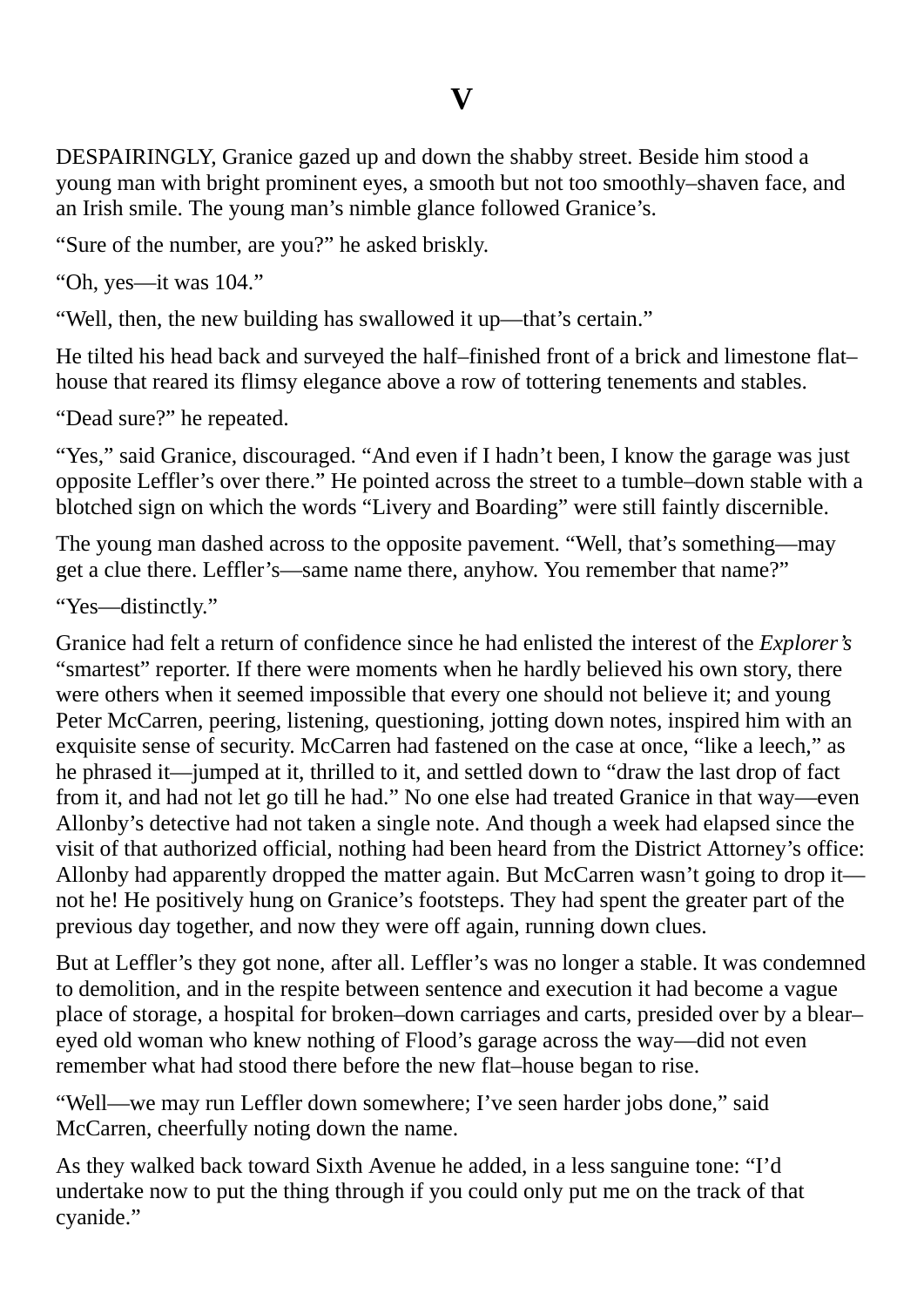Granice's heart sank. Yes—there was the weak spot; he had felt it from the first! But he still hoped to convince McCarren that his case was strong enough without it; and he urged the reporter to come back to his rooms and sum up the facts with him again.

"Sorry, Mr. Granice, but I'm due at the office now. Besides, it'd be no use till I get some fresh stuff to work on. Suppose I call you up tomorrow or next day?"

He plunged into a trolley and left Granice gazing desolately after him.

Two days later he reappeared at the apartment, a shade less jaunty in demeanor.

"Well, Mr. Granice, the stars in their courses are against you, as the bard says. Can't get a trace of Flood, or of Leffler either. And you say you bought the motor through Flood, and sold it through him, too?"

"Yes," said Granice wearily.

"Who bought it, do you know?"

Granice wrinkled his brows. "Why, Flood—yes, Flood himself. I sold it back to him three months later."

"Flood? The devil! And I've ransacked the town for Flood. That kind of business disappears as if the earth had swallowed it."

Granice, discouraged, kept silence.

"That brings us back to the poison," McCarren continued, his note–book out. "Just go over that again, will you?"

And Granice went over it again. It had all been so simple at the time—and he had been so clever in covering up his traces! As soon as he decided on poison he looked about for an acquaintance who manufactured chemicals; and there was Jim Dawes, a Harvard classmate, in the dyeing business—just the man. But at the last moment it occurred to him that suspicion might turn toward so obvious an opportunity, and he decided on a more tortuous course. Another friend, Carrick Venn, a student of medicine whom irremediable ill–health had kept from the practice of his profession, amused his leisure with experiments in physics, for the exercise of which he had set up a simple laboratory. Granice had the habit of dropping in to smoke a cigar with him on Sunday afternoons, and the friends generally sat in Venn's work–shop, at the back of the old family house in Stuyvesant Square. Off this work–shop was the cupboard of supplies, with its row of deadly bottles. Carrick Venn was an original, a man of restless curious tastes, and his place, on a Sunday, was often full of visitors: a cheerful crowd of journalists, scribblers, painters, experimenters in divers forms of expression. Coming and going among so many, it was easy enough to pass unperceived; and one afternoon Granice, arriving before Venn had returned home, found himself alone in the work–shop, and quickly slipping into the cupboard, transferred the drug to his pocket.

But that had happened ten years ago; and Venn, poor fellow, was long since dead of his dragging ailment. His old father was dead, too, the house in Stuyvesant Square had been turned into a boarding–house, and the shifting life of New York had passed its rapid sponge over every trace of their obscure little history. Even the optimistic McCarren seemed to acknowledge the hopelessness of seeking for proof in that direction.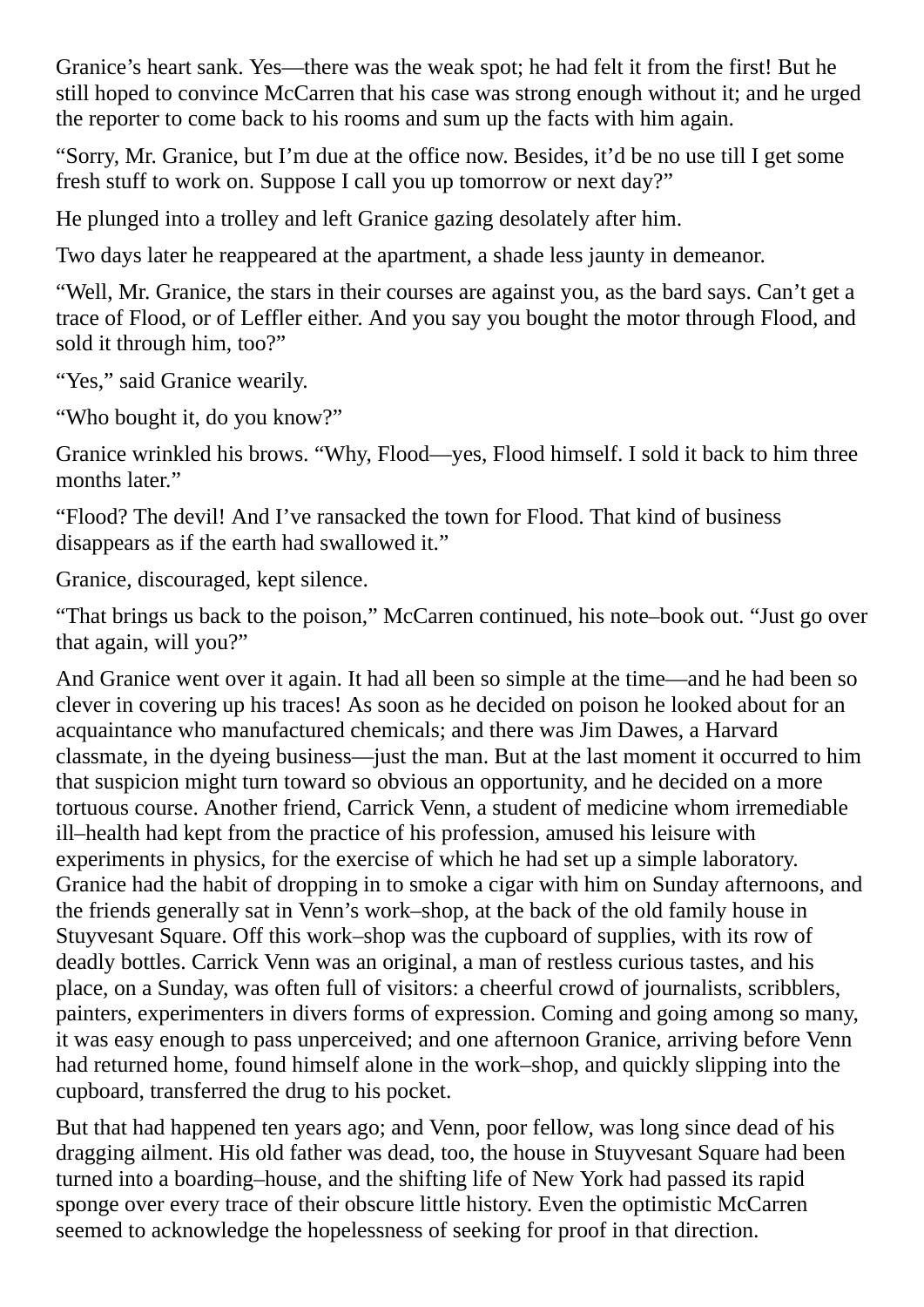"And there's the third door slammed in our faces." He shut his note–book, and throwing back his head, rested his bright inquisitive eyes on Granice's furrowed face.

"Look here, Mr. Granice—you see the weak spot, don't you?"

The other made a despairing motion. "I see so many!"

"Yes: but the one that weakens all the others. Why the deuce do you want this thing known? Why do you want to put your head into the noose?"

Granice looked at him hopelessly, trying to take the measure of his quick light irreverent mind. No one so full of a cheerful animal life would believe in the craving for death as a sufficient motive; and Granice racked his brain for one more convincing. But suddenly he saw the reporter's face soften, and melt to a naive sentimentalism.

"Mr. Granice—has the memory of it always haunted you?"

Granice stared a moment, and then leapt at the opening. "That's it—the memory of it … always … "

McCarren nodded vehemently. "Dogged your steps, eh? Wouldn't let you sleep? The time came when you *had* to make a clean breast of it?"

"I had to. Can't you understand?"

The reporter struck his fist on the table. "God, sir! I don't suppose there's a human being with a drop of warm blood in him that can't picture the deadly horrors of remorse—"

The Celtic imagination was aflame, and Granice mutely thanked him for the word. What neither Ascham nor Denver would accept as a conceivable motive the Irish reporter seized on as the most adequate; and, as he said, once one could find a convincing motive, the difficulties of the case became so many incentives to effort.

"Remorse—*remorse*," he repeated, rolling the word under his tongue with an accent that was a clue to the psychology of the popular drama; and Granice, perversely, said to himself: "If I could only have struck that note I should have been running in six theatres at once."

He saw that from that moment McCarren's professional zeal would be fanned by emotional curiosity; and he profited by the fact to propose that they should dine together, and go on afterward to some music–hall or theatre. It was becoming necessary to Granice to feel himself an object of pre–occupation, to find himself in another mind. He took a kind of gray penumbral pleasure in riveting McCarren's attention on his case; and to feign the grimaces of moral anguish became a passionately engrossing game. He had not entered a theatre for months; but he sat out the meaningless performance in rigid tolerance, sustained by the sense of the reporter's observation.

Between the acts, McCarren amused him with anecdotes about the audience: he knew every one by sight, and could lift the curtain from every physiognomy. Granice listened indulgently. He had lost all interest in his kind, but he knew that he was himself the real centre of McCarren's attention, and that every word the latter spoke had an indirect bearing on his own problem.

"See that fellow over there—the little dried–up man in the third row, pulling his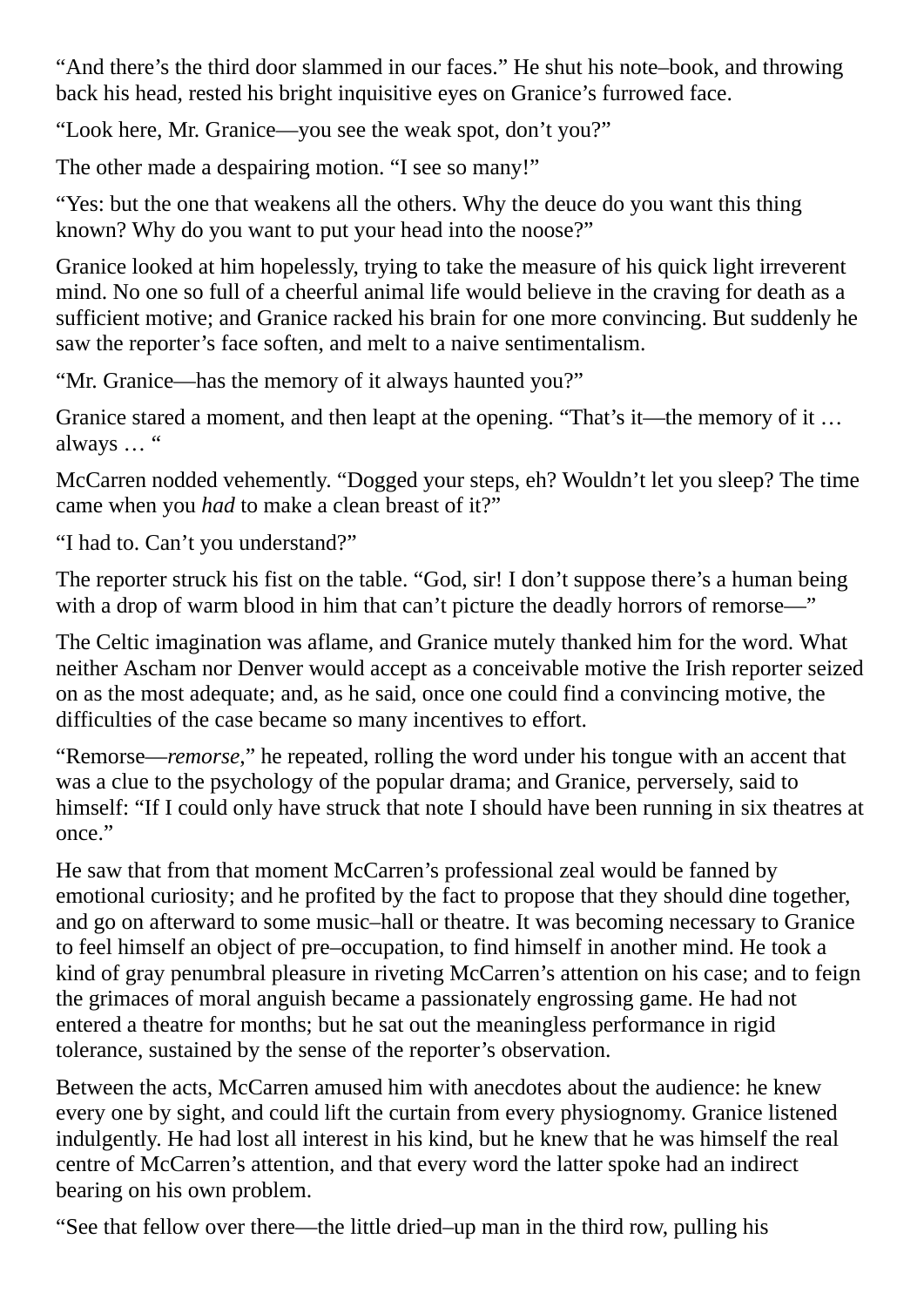moustache? *His* memoirs would be worth publishing," McCarren said suddenly in the last *entr'acte*.

Granice, following his glance, recognized the detective from Allonby's office. For a moment he had the thrilling sense that he was being shadowed.

"Caesar, if *he* could talk—!" McCarren continued. "Know who he is, of course? Dr. John B. Stell, the biggest alienist in the country—"

Granice, with a start, bent again between the heads in front of him. "*That* man—the fourth from the aisle? You're mistaken. That's not Dr. Stell."

McCarren laughed. "Well, I guess I've been in court enough to know Stell when I see him. He testifies in nearly all the big cases where they plead insanity."

A cold shiver ran down Granice's spine, but he repeated obstinately: "That's not Dr. Stell."

"Not Stell? Why, man, I *know* him. Look—here he comes. If it isn't Stell, he won't speak to me."

The little dried–up man was moving slowly up the aisle. As he neared McCarren he made a slight gesture of recognition.

"How'do, Doctor Stell? Pretty slim show, ain't it?" the reporter cheerfully flung out at him. And Mr. J. B. Hewson, with a nod of amicable assent, passed on.

Granice sat benumbed. He knew he had not been mistaken—the man who had just passed was the same man whom Allonby had sent to see him: a physician disguised as a detective. Allonby, then, had thought him insane, like the others—had regarded his confession as the maundering of a maniac. The discovery froze Granice with horror—he seemed to see the mad–house gaping for him.

"Isn't there a man a good deal like him—a detective named J. B. Hewson?"

But he knew in advance what McCarren's answer would be. "Hewson? J. B. Hewson? Never heard of him. But that was J. B. Stell fast enough—I guess he can be trusted to know himself, and you saw he answered to his name."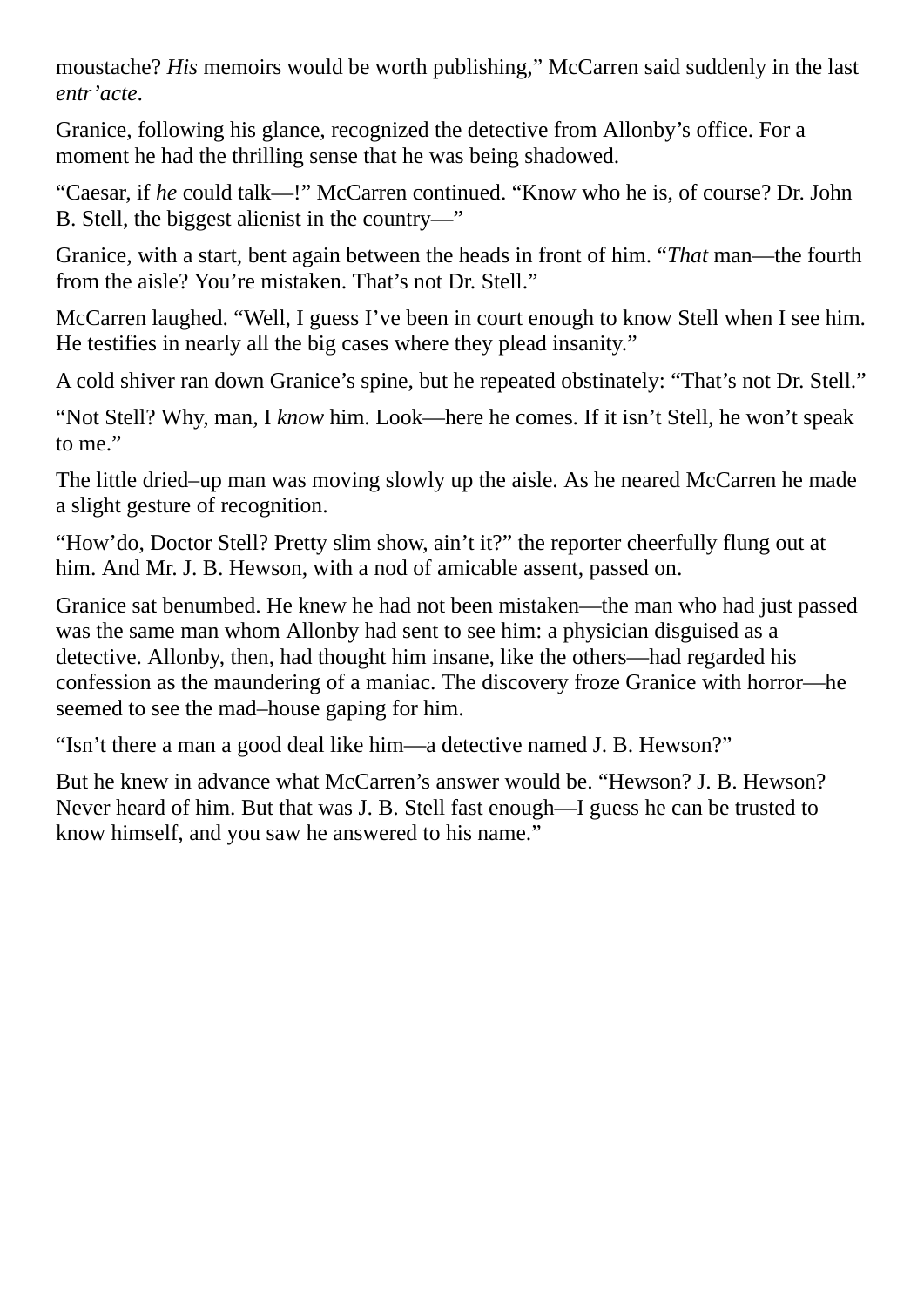## **VI**

<span id="page-28-0"></span>SOME days passed before Granice could obtain a word with the District Attorney: he began to think that Allonby avoided him.

But when they were face to face Allonby's jovial countenance showed no sign of embarrassment. He waved his visitor to a chair, and leaned across his desk with the encouraging smile of a consulting physician.

Granice broke out at once: "That detective you sent me the other day—"

Allonby raised a deprecating hand.

"—I know: it was Stell the alienist. Why did you do that, Allonby?"

The other's face did not lose its composure. "Because I looked up your story first—and there's nothing in it."

"Nothing in it?" Granice furiously interposed.

"Absolutely nothing. If there is, why the deuce don't you bring me proofs? I know you've been talking to Peter Ascham, and to Denver, and to that little ferret McCarren of the *Explorer*. Have any of them been able to make out a case for you? No. Well, what am I to do?"

Granice's lips began to tremble. "Why did you play me that trick?"

"About Stell? I had to, my dear fellow: it's part of my business. Stell *is* a detective, if you come to that—every doctor is."

The trembling of Granice's lips increased, communicating itself in a long quiver to his facial muscles. He forced a laugh through his dry throat. "Well—and what did he detect?"

"In you? Oh, he thinks it's overwork—overwork and too much smoking. If you look in on him some day at his office he'll show you the record of hundreds of cases like yours, and advise you what treatment to follow. It's one of the commonest forms of hallucination. Have a cigar, all the same."

"But, Allonby, I killed that man!"

The District Attorney's large hand, outstretched on his desk, had an almost imperceptible gesture, and a moment later, as if an answer to the call of an electric bell, a clerk looked in from the outer office.

"Sorry, my dear fellow—lot of people waiting. Drop in on Stell some morning," Allonby said, shaking hands.

McCarren had to own himself beaten: there was absolutely no flaw in the alibi. And since his duty to his journal obviously forbade his wasting time on insoluble mysteries, he ceased to frequent Granice, who dropped back into a deeper isolation. For a day or two after his visit to Allonby he continued to live in dread of Dr. Stell. Why might not Allonby have deceived him as to the alienist's diagnosis? What if he were really being shadowed, not by a police agent but by a mad–doctor? To have the truth out, he suddenly determined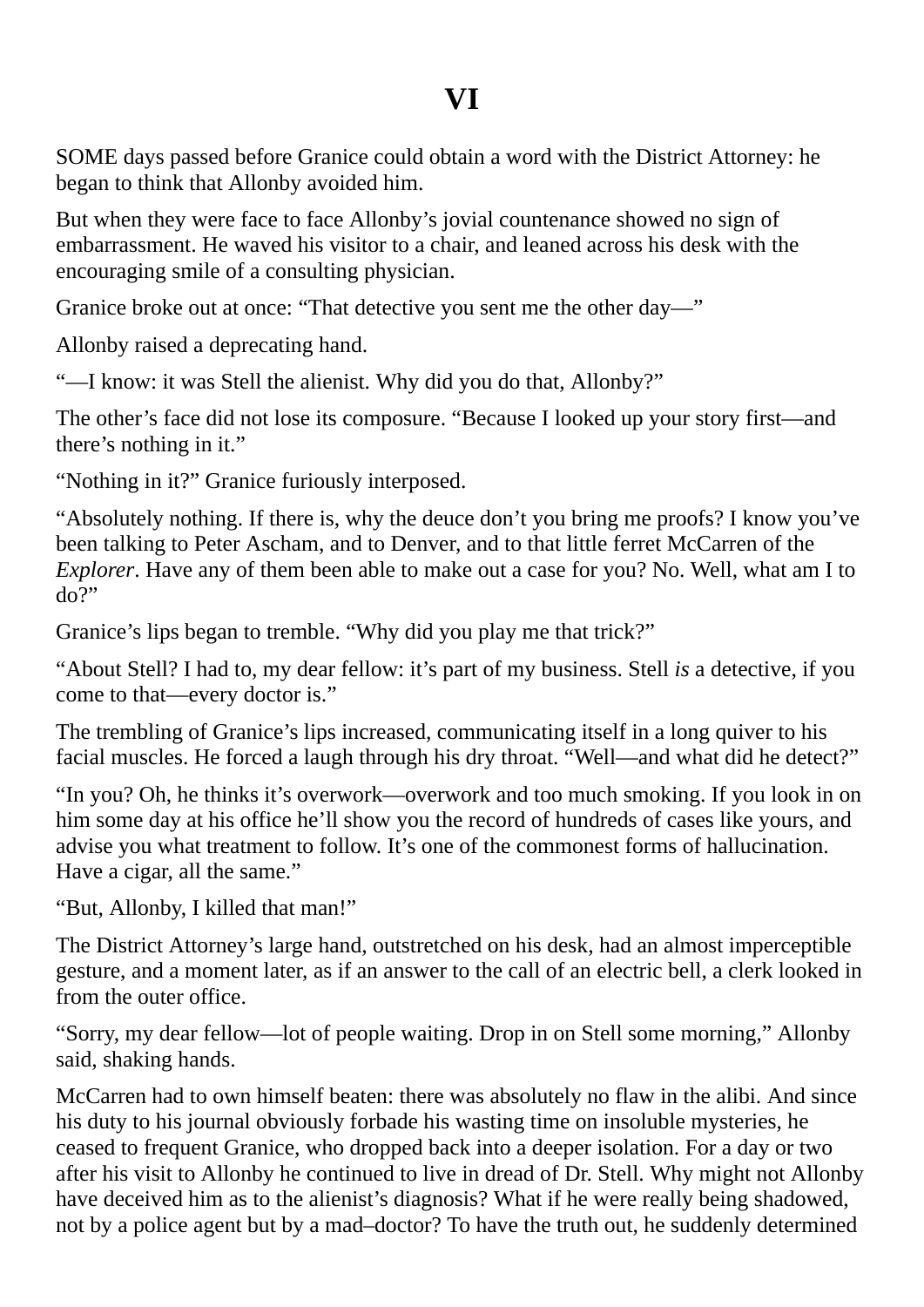to call on Dr. Stell.

The physician received him kindly, and reverted without embarrassment to the conditions of their previous meeting. "We have to do that occasionally, Mr. Granice; it's one of our methods. And you had given Allonby a fright."

Granice was silent. He would have liked to reaffirm his guilt, to produce the fresh arguments which had occurred to him since his last talk with the physician; but he feared his eagerness might be taken for a symptom of derangement, and he affected to smile away Dr. Stell's allusion.

"You think, then, it's a case of brain–fag—nothing more?"

"Nothing more. And I should advise you to knock off tobacco. You smoke a good deal, don't you?"

He developed his treatment, recommending massage, gymnastics, travel, or any form of diversion that did not—that in short—

Granice interrupted him impatiently. "Oh, I loathe all that—and I'm sick of travelling."

"H'm. Then some larger interest—politics, reform, philanthropy? Something to take you out of yourself."

"Yes. I understand," said Granice wearily.

"Above all, don't lose heart. I see hundreds of cases like yours," the doctor added cheerfully from the threshold.

On the doorstep Granice stood still and laughed. Hundreds of cases like his—the case of a man who had committed a murder, who confessed his guilt, and whom no one would believe! Why, there had never been a case like it in the world. What a good figure Stell would have made in a play: the great alienist who couldn't read a man's mind any better than that!

Granice saw huge comic opportunities in the type.

But as he walked away, his fears dispelled, the sense of listlessness returned on him. For the first time since his avowal to Peter Ascham he found himself without an occupation, and understood that he had been carried through the past weeks only by the necessity of constant action. Now his life had once more become a stagnant backwater, and as he stood on the street corner watching the tides of traffic sweep by, he asked himself despairingly how much longer he could endure to float about in the sluggish circle of his consciousness.

The thought of self–destruction recurred to him; but again his flesh recoiled. He yearned for death from other hands, but he could never take it from his own. And, aside from his insuperable physical reluctance, another motive restrained him. He was possessed by the dogged desire to establish the truth of his story. He refused to be swept aside as an irresponsible dreamer—even if he had to kill himself in the end, he would not do so before proving to society that he had deserved death from it.

He began to write long letters to the papers; but after the first had been published and commented on, public curiosity was quelled by a brief statement from the District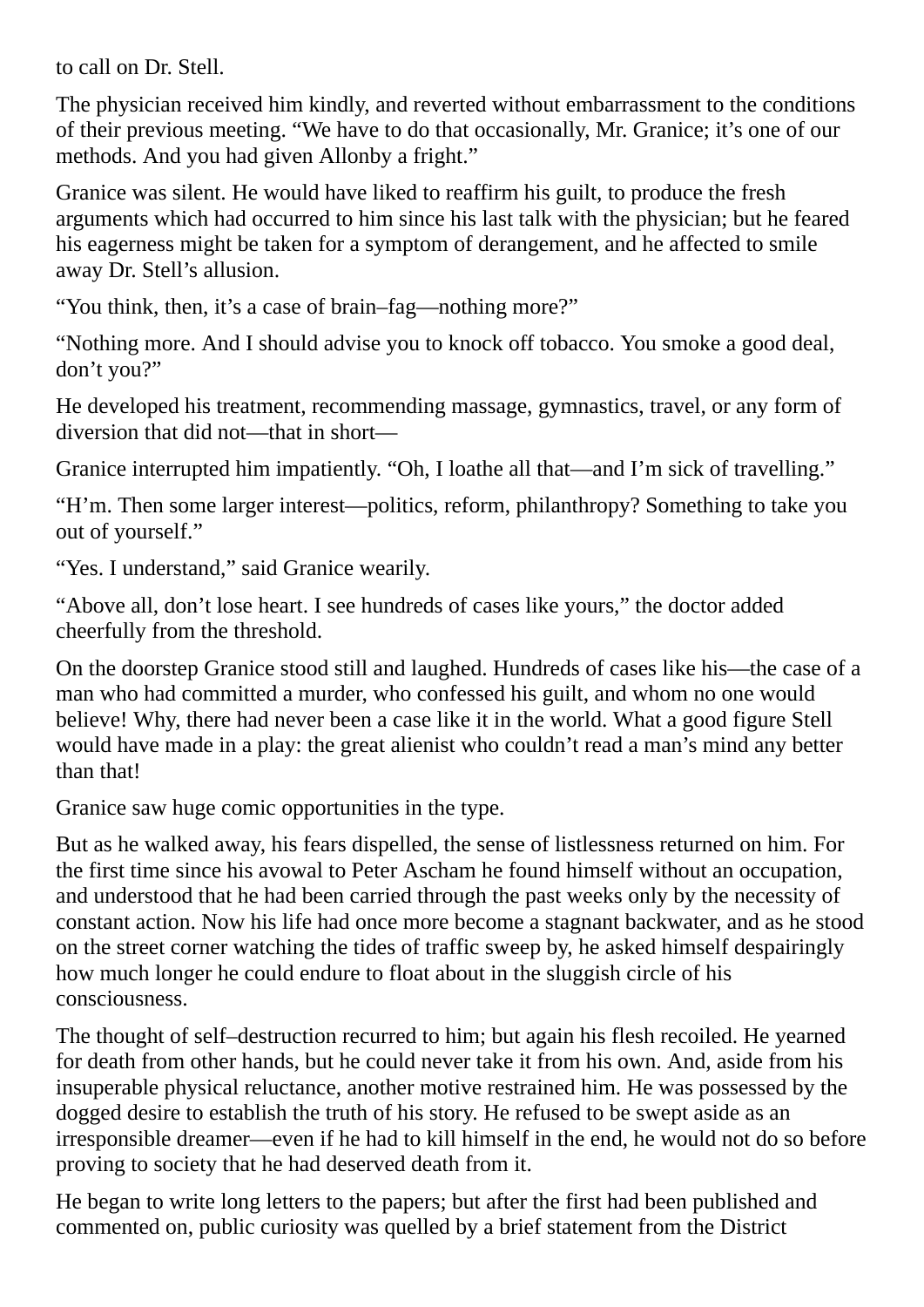Attorney's office, and the rest of his communications remained unprinted. Ascham came to see him, and begged him to travel. Robert Denver dropped in, and tried to joke him out of his delusion; till Granice, mistrustful of their motives, began to dread the reappearance of Dr. Stell, and set a guard on his lips. But the words he kept back engendered others and still others in his brain. His inner self became a humming factory of arguments, and he spent long hours reciting and writing down elaborate statements of his crime, which he constantly retouched and developed. Then gradually his activity languished under the lack of an audience, the sense of being buried beneath deepening drifts of indifference. In a passion of resentment he swore that he would prove himself a murderer, even if he had to commit another crime to do it; and for a sleepless night or two the thought flamed red on his darkness. But daylight dispelled it. The determining impulse was lacking and he hated too promiscuously to choose his victim…So he was thrown back on the unavailing struggle to impose the truth of his story. As fast as one channel closed on him he tried to pierce another through the sliding sands of incredulity. But every issue seemed blocked, and the whole human race leagued together to cheat one man of the right to die.

Thus viewed, the situation became so monstrous that he lost his last shred of self–restraint in contemplating it. What if he were really the victim of some mocking experiment, the centre of a ring of holiday–makers jeering at a poor creature in its blind dashes against the solid walls of consciousness? But, no—men were not so uniformly cruel: there were flaws in the close surface of their indifference, cracks of weakness and pity here and there…

Granice began to think that his mistake lay in having appealed to persons more or less familiar with his past, and to whom the visible conformities of his life seemed a final disproof of its one fierce secret deviation. The general tendency was to take for the whole of life the slit seen between the blinders of habit: and in his walk down that narrow vista Granice cut a correct enough figure. To a vision free to follow his whole orbit his story would be more intelligible: it would be easier to convince a chance idler in the street than the trained intelligence hampered by a sense of his antecedents. This idea shot up in him with the tropic luxuriance of each new seed of thought, and he began to walk the streets, and to frequent out–of–the–way chop–houses and bars in his search for the impartial stranger to whom he should disclose himself.

At first every face looked encouragement; but at the crucial moment he always held back. So much was at stake, and it was so essential that his first choice should be decisive. He dreaded stupidity, timidity, intolerance. The imaginative eye, the furrowed brow, were what he sought. He must reveal himself only to a heart versed in the tortuous motions of the human will; and he began to hate the dull benevolence of the average face. Once or twice, obscurely, allusively, he made a beginning—once sitting down at a man's side in a basement chop–house, another day approaching a lounger on an east–side wharf. But in both cases the premonition of failure checked him on the brink of avowal. His dread of being taken for a man in the clutch of a fixed idea gave him an unnatural keenness in reading the expression of his interlocutors, and he had provided himself in advance with a series of verbal alternatives, trap–doors of evasion from the first dart of ridicule or suspicion.

He passed the greater part of the day in the streets, coming home at irregular hours, dreading the silence and orderliness of his apartment, and the critical scrutiny of Flint. His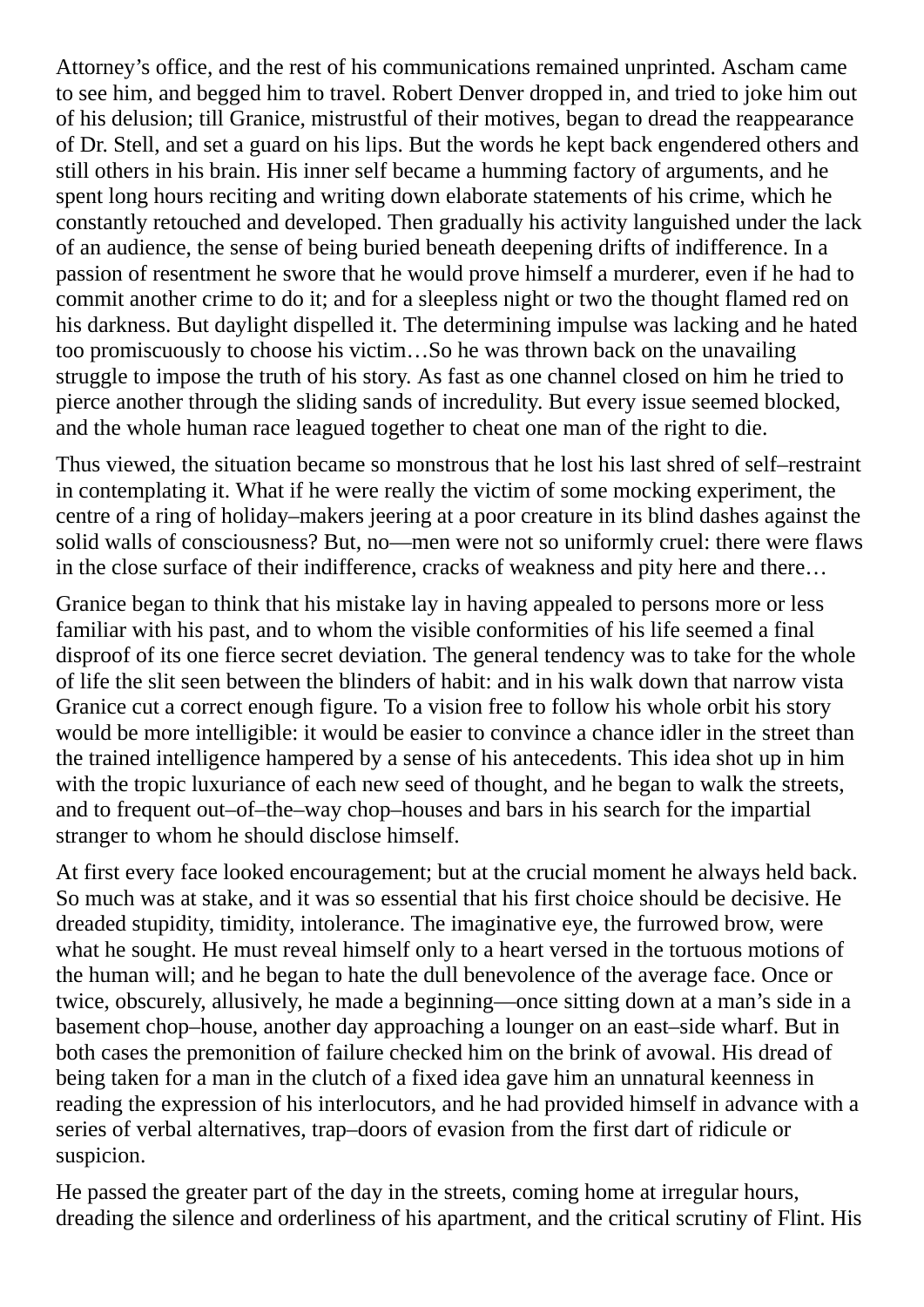real life was spent in a world so remote from this familiar setting that he sometimes had the mysterious sense of a living metempsychosis, a furtive passage from one identity to another—yet the other as unescapably himself!

One humiliation he was spared: the desire to live never revived in him. Not for a moment was he tempted to a shabby pact with existing conditions. He wanted to die, wanted it with the fixed unwavering desire which alone attains its end. And still the end eluded him! It would not always, of course—he had full faith in the dark star of his destiny. And he could prove it best by repeating his story, persistently and indefatigably, pouring it into indifferent ears, hammering it into dull brains, till at last it kindled a spark, and some one of the careless millions paused, listened, believed…

It was a mild March day, and he had been loitering on the west–side docks, looking at faces. He was becoming an expert in physiognomies: his eagerness no longer made rash darts and awkward recoils. He knew now the face he needed, as clearly as if it had come to him in a vision; and not till he found it would he speak. As he walked eastward through the shabby reeking streets he had a premonition that he should find it that morning. Perhaps it was the promise of spring in the air—certainly he felt calmer than for many days…

He turned into Washington Square, struck across it obliquely, and walked up University Place. Its heterogeneous passers always allured him—they were less hurried than in Broadway, less enclosed and classified than in Fifth Avenue. He walked slowly, watching for his face.

At Union Square he felt a sudden relapse into discouragement, like a votary who has watched too long for a sign from the altar. Perhaps, after all, he should never find his face…The air was languid, and he felt tired. He walked between the bald grass–plots and the twisted trees, making for an empty seat. Presently he passed a bench on which a girl sat alone, and something as definite as the twitch of a cord made him stop before her. He had never dreamed of telling his story to a girl, had hardly looked at the women's faces as they passed. His case was man's work: how could a woman help him? But this girl's face was extraordinary—quiet and wide as a clear evening sky. It suggested a hundred images of space, distance, mystery, like ships he had seen, as a boy, quietly berthed by a familiar wharf, but with the breath of far seas and strange harbours in their shrouds…Certainly this girl would understand. He went up to her quietly, lifting his hat, observing the forms wishing her to see at once that he was "a gentleman."

"I am a stranger to you," he began, sitting down beside her, "but your face is so extremely intelligent that I feel…I feel it is the face I've waited for … looked for everywhere; and I want to tell you-"

The girl's eyes widened: she rose to her feet. She was escaping him!

In his dismay he ran a few steps after her, and caught her roughly by the arm.

"Here—wait—listen! Oh, don't scream, you fool!" he shouted out.

He felt a hand on his own arm; turned and confronted a policeman. Instantly he understood that he was being arrested, and something hard within him was loosened and ran to tears.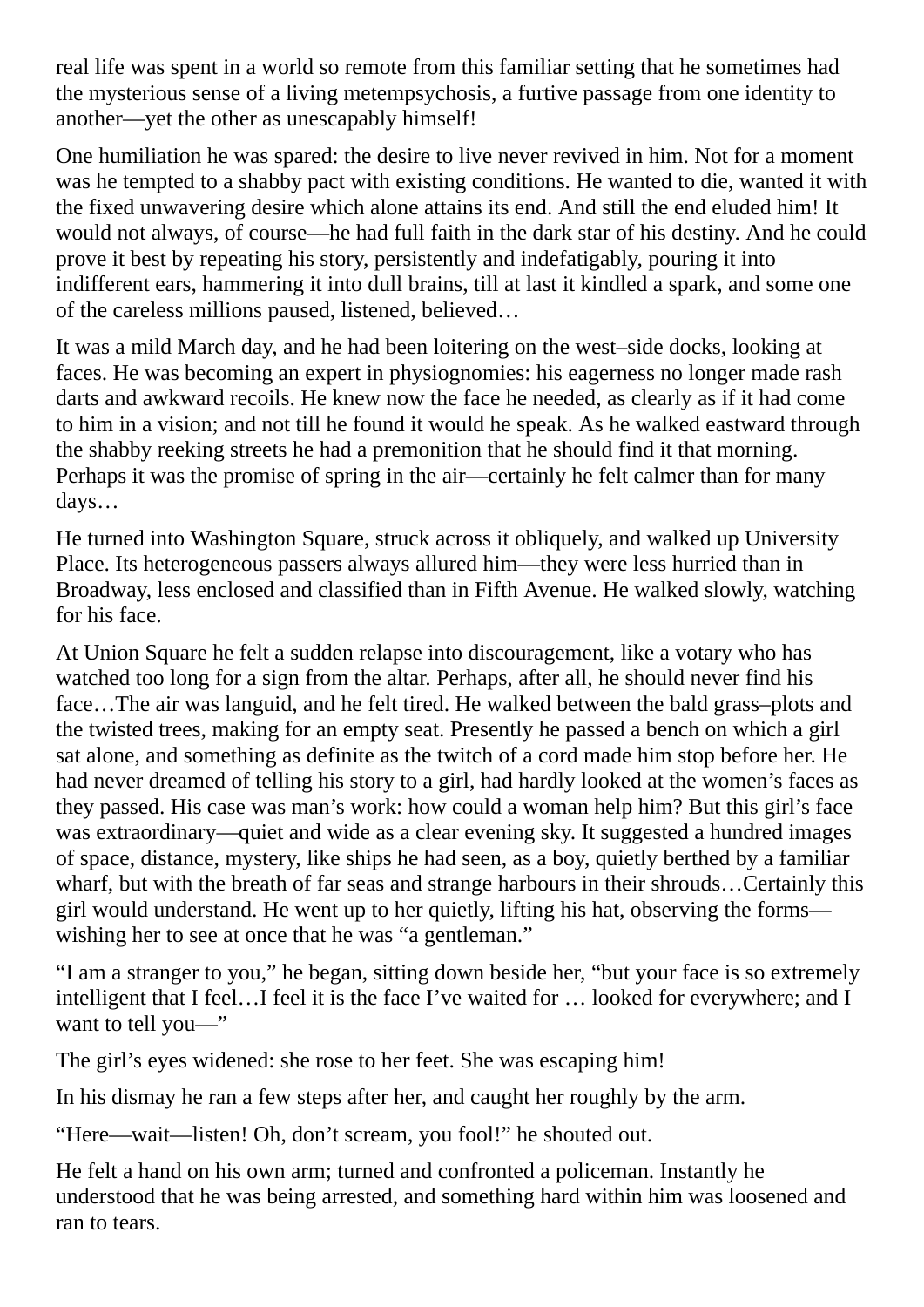"Ah, you know—you *know* I'm guilty!"

He was conscious that a crowd was forming, and that the girl's frightened face had disappeared. But what did he care about her face? It was the policeman who had really understood him. He turned and followed, the crowd at his heels…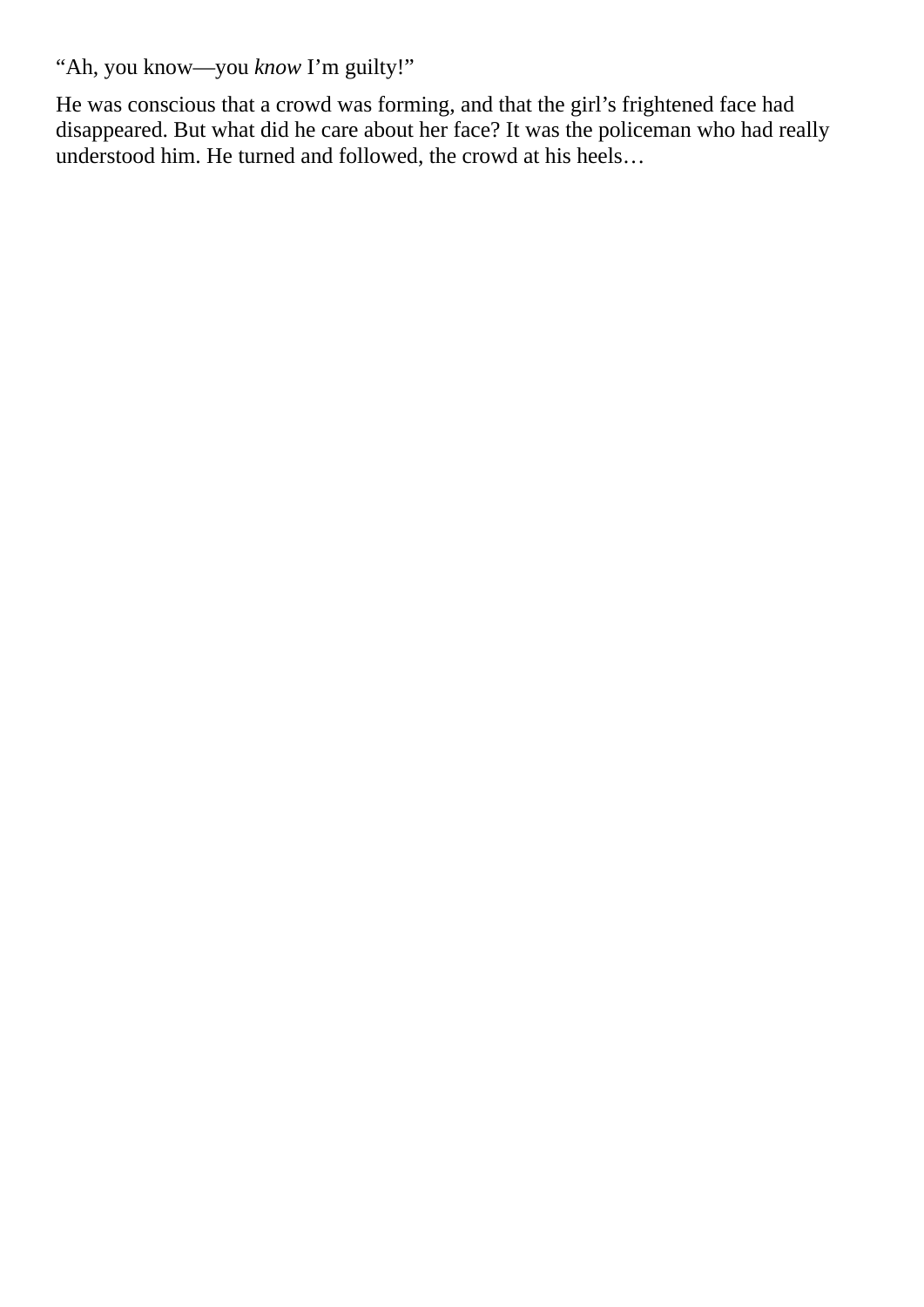## **VII**

<span id="page-33-0"></span>IN the charming place in which he found himself there were so many sympathetic faces that he felt more than ever convinced of the certainty of making himself heard.

It was a bad blow, at first, to find that he had not been arrested for murder; but Ascham, who had come to him at once, explained that he needed rest, and the time to "review" his statements; it appeared that reiteration had made them a little confused and contradictory. To this end he had willingly acquiesced in his removal to a large quiet establishment, with an open space and trees about it, where he had found a number of intelligent companions, some, like himself, engaged in preparing or reviewing statements of their cases, and others ready to lend an interested ear to his own recital.

For a time he was content to let himself go on the tranquil current of this existence; but although his auditors gave him for the most part an encouraging attention, which, in some, went the length of really brilliant and helpful suggestion, he gradually felt a recurrence of his old doubts. Either his hearers were not sincere, or else they had less power to aid him than they boasted. His interminable conferences resulted in nothing, and as the benefit of the long rest made itself felt, it produced an increased mental lucidity which rendered inaction more and more unbearable. At length he discovered that on certain days visitors from the outer world were admitted to his retreat; and he wrote out long and logically constructed relations of his crime, and furtively slipped them into the hands of these messengers of hope.

This occupation gave him a fresh lease of patience, and he now lived only to watch for the visitors' days, and scan the faces that swept by him like stars seen and lost in the rifts of a hurrying sky.

Mostly, these faces were strange and less intelligent than those of his companions. But they represented his last means of access to the world, a kind of subterranean channel on which he could set his "statements" afloat, like paper boats which the mysterious current might sweep out into the open seas of life.

One day, however, his attention was arrested by a familiar contour, a pair of bright prominent eyes, and a chin insufficiently shaved. He sprang up and stood in the path of Peter McCarren.

The journalist looked at him doubtfully, then held out his hand with a startled deprecating, "*Why—?*"

"You didn't know me? I'm so changed?" Granice faltered, feeling the rebound of the other's wonder.

"Why, no; but you're looking quieter—smoothed out," McCarren smiled.

"Yes: that's what I'm here for—to rest. And I've taken the opportunity to write out a clearer statement—"

Granice's hand shook so that he could hardly draw the folded paper from his pocket. As he did so he noticed that the reporter was accompanied by a tall man with grave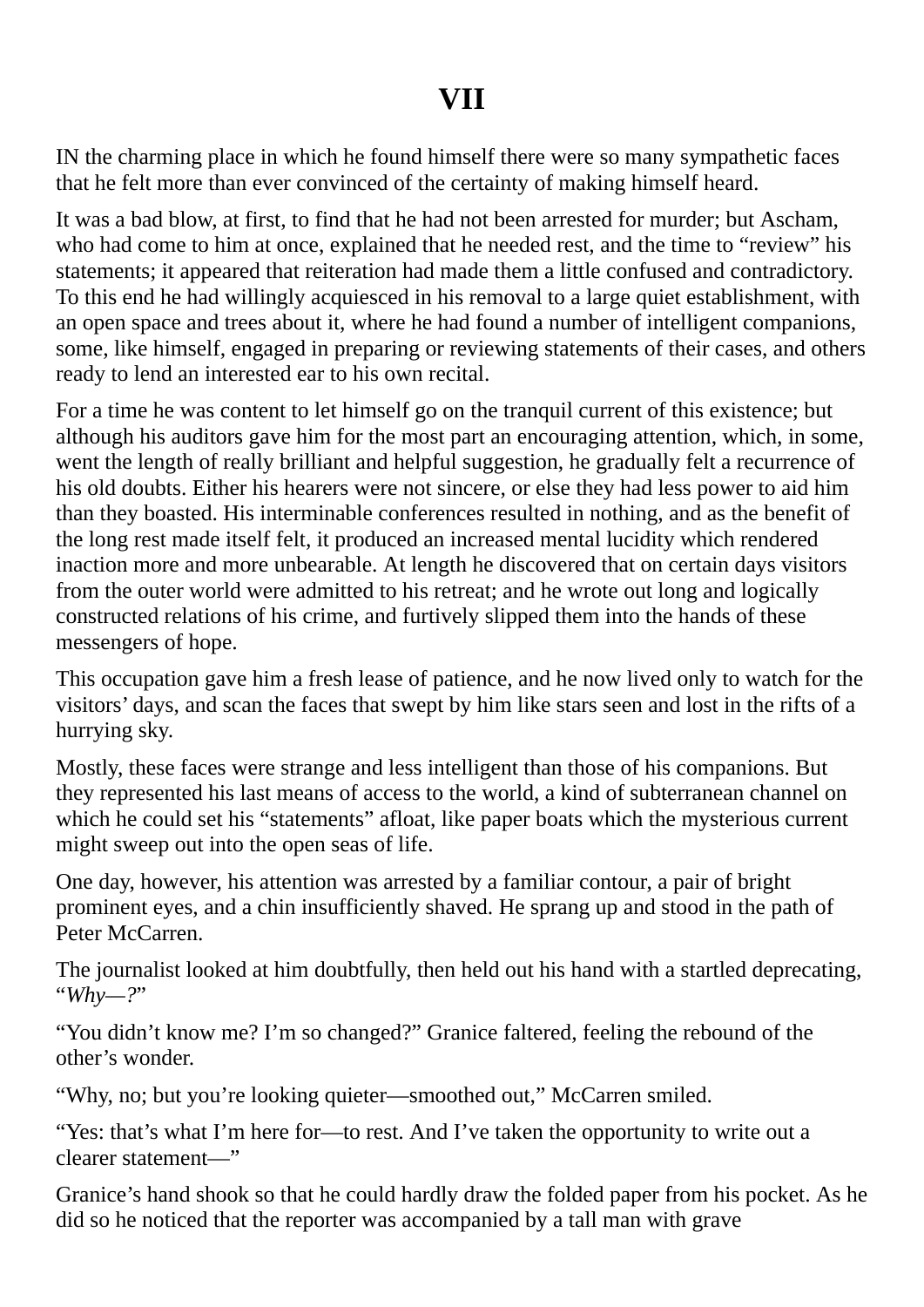compassionate eyes. It came to Granice in a wild thrill of conviction that this was the face he had waited for…

"Perhaps your friend—he *is* your friend?—would glance over it—or I could put the case in a few words if you have time?" Granice's voice shook like his hand. If this chance escaped him he felt that his last hope was gone. McCarren and the stranger looked at each other, and the former glanced at his watch.

"I'm sorry we can't stay and talk it over now, Mr. Granice; but my friend has an engagement, and we're rather pressed—"

Granice continued to proffer the paper. "I'm sorry—I think I could have explained. But you'll take this, at any rate?"

The stranger looked at him gently. "Certainly—I'll take it." He had his hand out. "Good– bye."

"Good–bye," Granice echoed.

He stood watching the two men move away from him through the long light hall; and as he watched them a tear ran down his face. But as soon as they were out of sight he turned and walked hastily toward his room, beginning to hope again, already planning a new statement.

Outside the building the two men stood still, and the journalist's companion looked up curiously at the long monotonous rows of barred windows.

"So that was Granice?"

"Yes—that was Granice, poor devil," said McCarren.

"Strange case! I suppose there's never been one just like it? He's still absolutely convinced that he committed that murder?"

"Absolutely. Yes."

The stranger reflected. "And there was no conceivable ground for the idea? No one could make out how it started? A quiet conventional sort of fellow like that—where do you suppose he got such a delusion? Did you ever get the least clue to it?"

McCarren stood still, his hands in his pockets, his head cocked up in contemplation of the barred windows. Then he turned his bright hard gaze on his companion.

"That was the queer part of it. I've never spoken of it—but I *did* get a clue."

"By Jove! That's interesting. What was it?"

McCarren formed his red lips into a whistle. "Why—that it wasn't a delusion."

He produced his effect—the other turned on him with a pallid stare.

"He murdered the man all right. I tumbled on the truth by the merest accident, when I'd pretty nearly chucked the whole job."

"He murdered him—murdered his cousin?"

"Sure as you live. Only don't split on me. It's about the queerest business I ever ran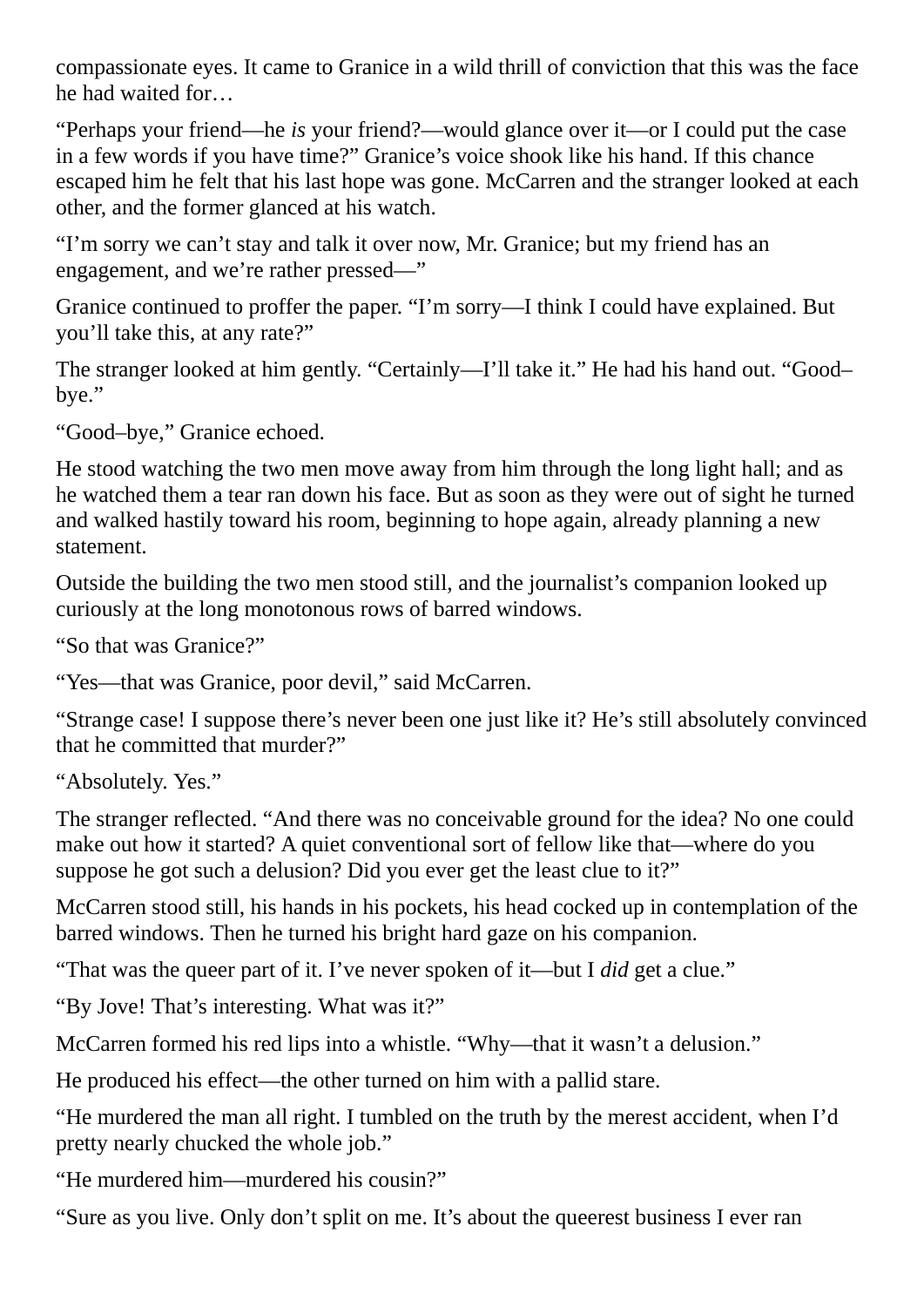into…*Do about it?* Why, what was I to do? I couldn't hang the poor devil, could I? Lord, but I was glad when they collared him, and had him stowed away safe in there!"

The tall man listened with a grave face, grasping Granice's statement in his hand.

"Here—take this; it makes me sick," he said abruptly, thrusting the paper at the reporter; and the two men turned and walked in silence to the gates.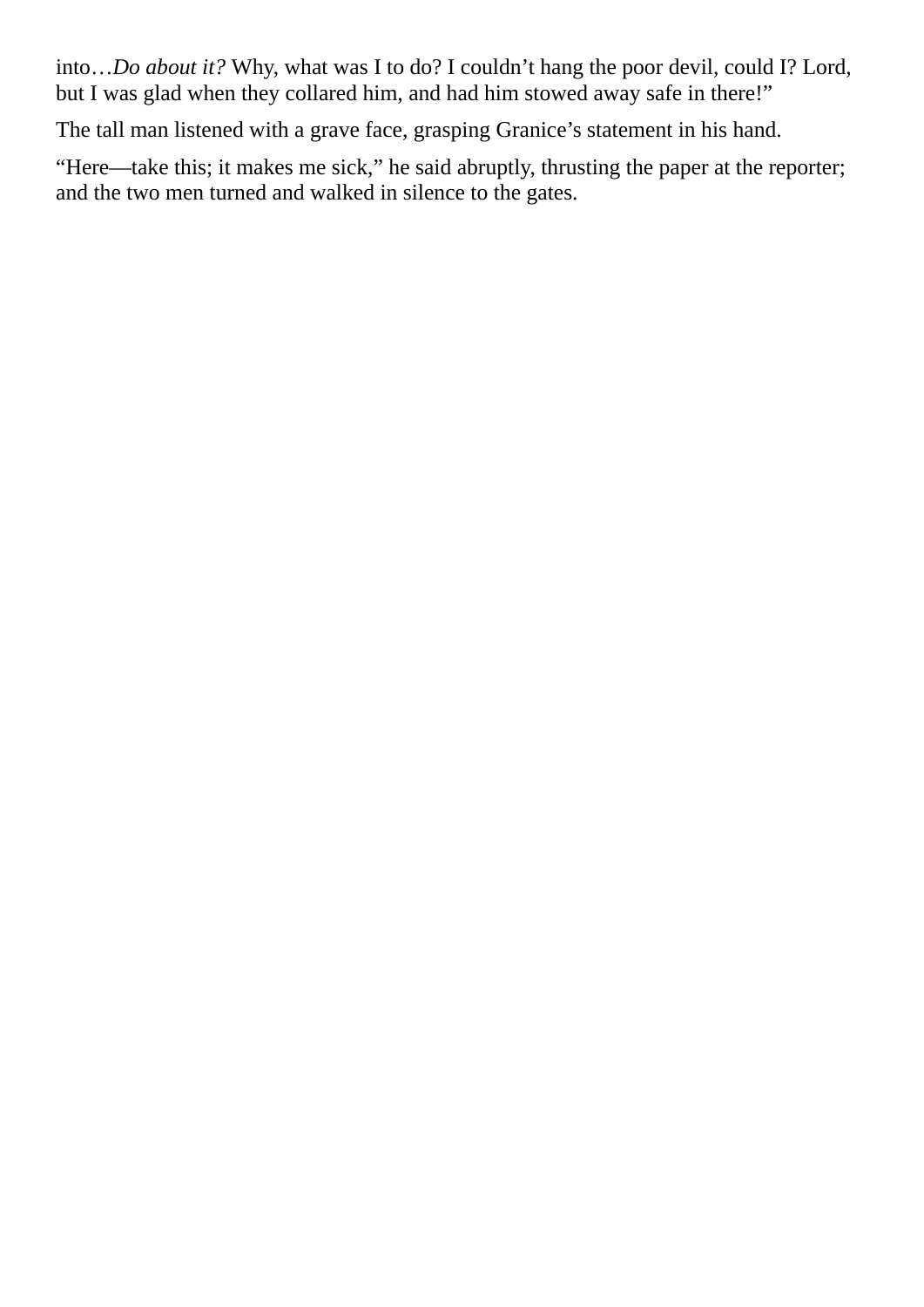## **HIS FATHER'S SON**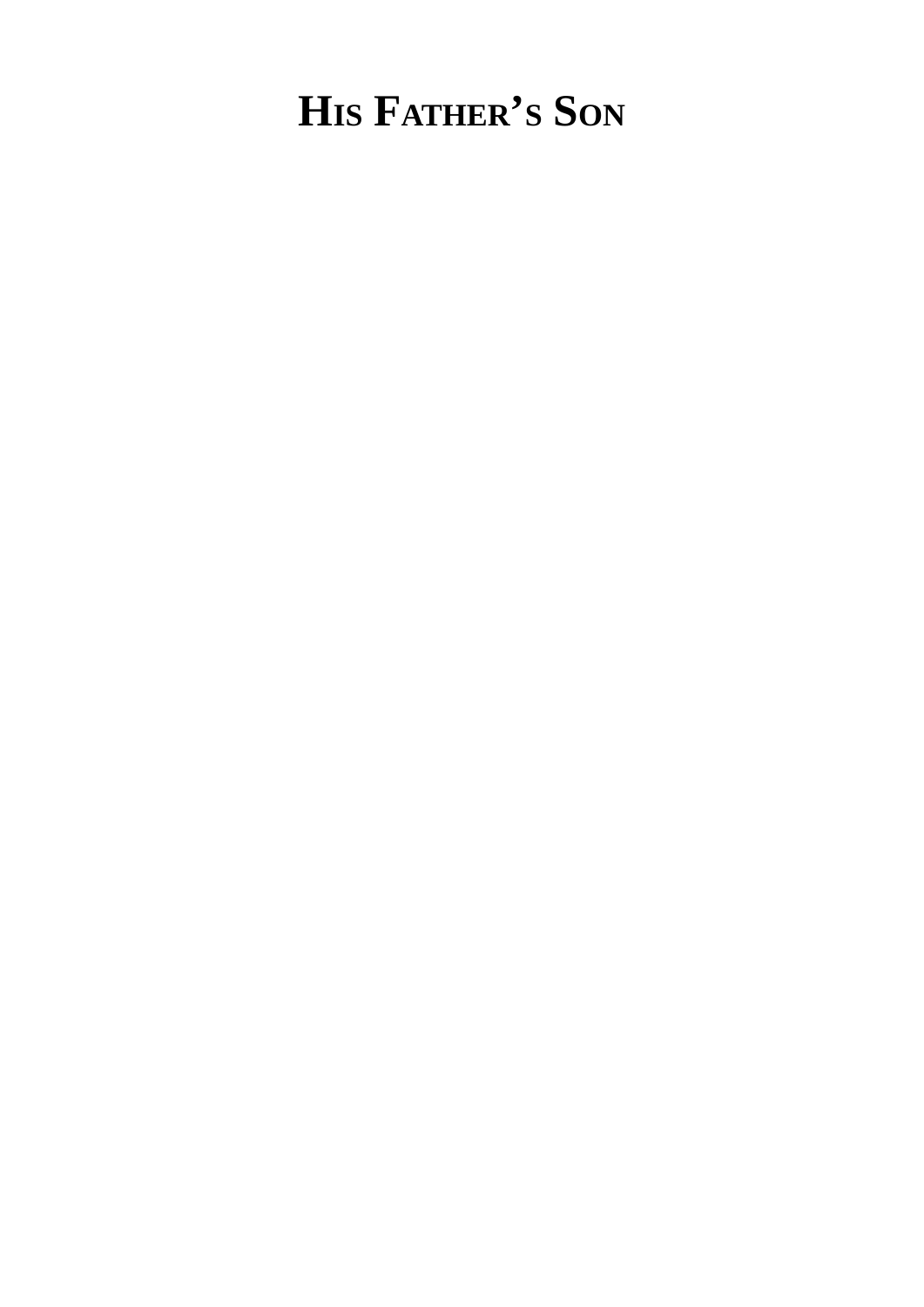AFTER his wife's death Mason Grew took the momentous step of selling out his business and moving from Wingfield, Connecticut, to Brooklyn.

For years he had secretly nursed the hope of such a change, but had never dared to suggest it to Mrs. Grew, a woman of immutable habits. Mr. Grew himself was attached to Wingfield, where he had grown up, prospered, and become what the local press described as "prominent." He was attached to his ugly brick house with sandstone trimmings and a cast–iron area–railing neatly sanded to match; to the similar row of houses across the street, the "trolley" wires forming a kind of aerial pathway between, and the sprawling vista closed by the steeple of the church which he and his wife had always attended, and where their only child had been baptized.

It was hard to snap all these threads of association, visual and sentimental; yet still harder, now that he was alone, to live so far from his boy. Ronald Grew was practising law in New York, and there was no more chance of returning to live at Wingfield than of a river's flowing inland from the sea. Therefore to be near him his father must move; and it was characteristic of Mr. Grew, and of the situation generally, that the translation, when it took place, was to Brooklyn, and not to New York.

"Why you bury yourself in that hole I can't think," had been Ronald's comment; and Mr. Grew simply replied that rents were lower in Brooklyn, and that he had heard of a house that would suit him. In reality he had said to himself—being the only recipient of his own confidences—that if he went to New York he might be on the boy's mind; whereas, if he lived in Brooklyn, Ronald would always have a good excuse for not popping over to see him every other day. The sociological isolation of Brooklyn, combined with its geographical nearness, presented in fact the precise conditions for Mr. Grew's case. He wanted to be near enough to New York to go there often, to feel under his feet the same pavement that Ronald trod, to sit now and then in the same theatres, and find on his breakfast–table the journals which, with increasing frequency, inserted Ronald's name in the sacred bounds of the society column. It had always been a trial to Mr. Grew to have to wait twenty–four hours to read that "among those present was Mr. Ronald Grew." Now he had it with his coffee, and left it on the breakfast–table to the perusal of a "hired girl" cosmopolitan enough to do it justice. In such ways Brooklyn attested the advantages of its propinquity to New York, while remaining, as regards Ronald's duty to his father, as remote and inaccessible as Wingfield.

It was not that Ronald shirked his filial obligations, but rather because of his heavy sense of them, that Mr. Grew so persistently sought to minimize and lighten them. It was he who insisted, to Ronald, on the immense difficulty of getting from New York to Brooklyn.

"Any way you look at it, it makes a big hole in the day; and there's not much use in the ragged rim left. You say you're dining out next Sunday? Then I forbid you to come over here for lunch. Do you understand me, sir? You disobey at the risk of your father's malediction! Where did you say you were dining? With the Waltham Bankshires again? Why, that's the second time in three weeks, ain't it? Big blow–out, I suppose? Gold plate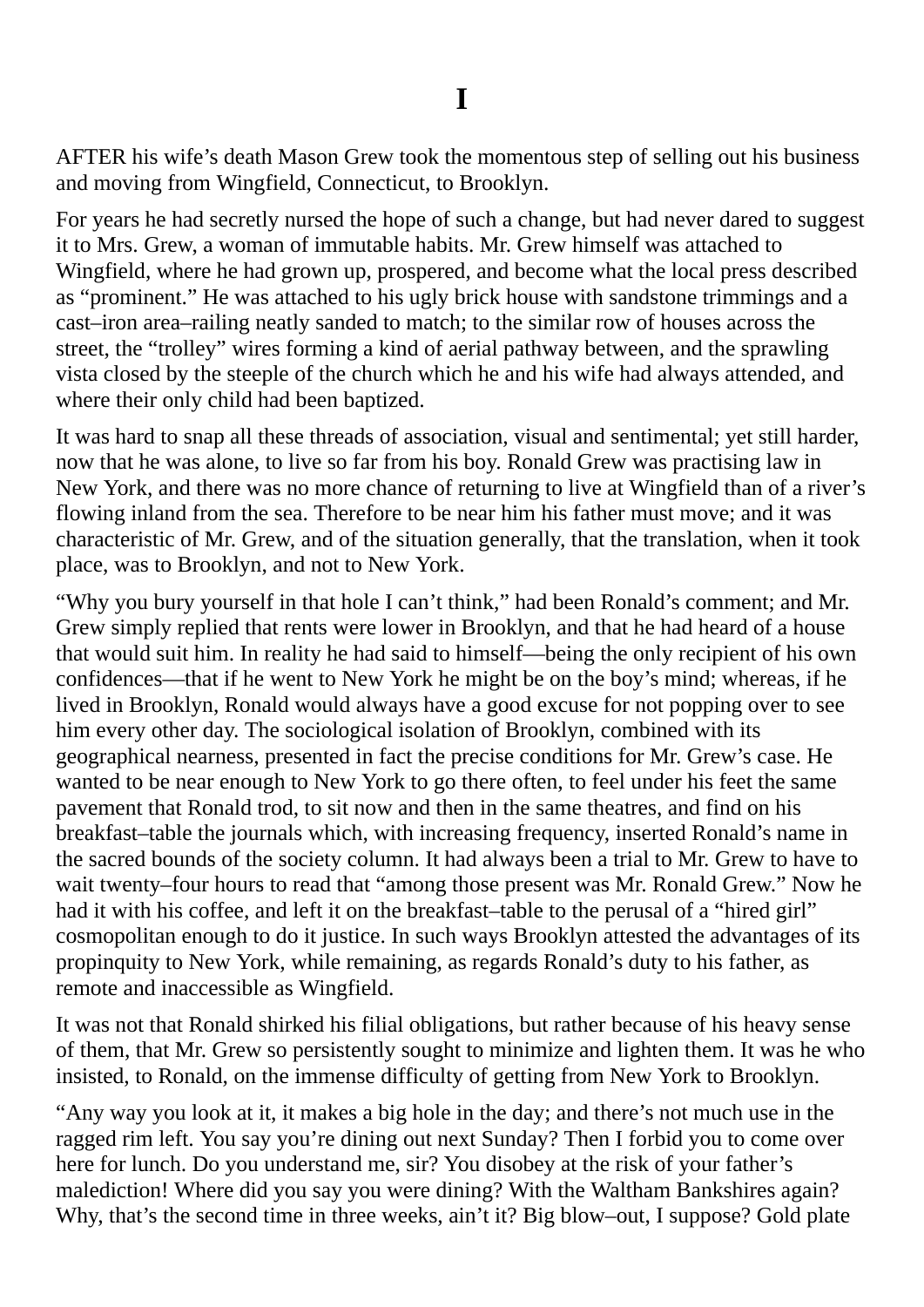and orchids—opera singers in afterward? Well, you'd be in a nice box if there was a fog on the river, and you got hung up half–way over. That'd be a handsome return for the attention Mrs. Bankshire has shown you—singling out a whipper–snapper like you twice in three weeks! (What's the daughter's name—Daisy?) No, *sir*—don't you come fooling round here next Sunday, or I'll set the dogs on you. And you wouldn't find me in anyhow, come to think of it. I'm lunching out myself, as it happens—yes sir, *lunching out*. Is there anything especially comic in my lunching out? I don't often do it, you say? Well, that's no reason why I never should. Who with? Why, with—with old Dr. Bleaker: Dr. Eliphalet Bleaker. No, you wouldn't know about him—he's only an old friend of your mother's and mine."

Gradually Ronald's insistence became less difficult to overcome. With his customary sweetness and tact (as Mr. Grew put it) he began to "take the hint," to give in to "the old gentleman's" growing desire for solitude.

"I'm set in my ways, Ronny, that's about the size of it; I like to go tick–ticking along like a clock. I always did. And when you come bouncing in I never feel sure there's enough for dinner—or that I haven't sent Maria out for the evening. And I don't want the neighbors to see me opening my own door to my son. That's the kind of cringing snob I am. Don't give me away, will you? I want 'em to think I keep four or five powdered flunkeys in the hall day and night—same as the lobby of one of those Fifth Avenue hotels. And if you pop over when you're not expected, how am I going to keep up the bluff?"

Ronald yielded after the proper amount of resistance—his intuitive sense, in every social transaction, of the proper amount of force to be expended, was one of the qualities his father most admired in him. Mr. Grew's perceptions in this line were probably more acute than his son suspected. The souls of short thick–set men, with chubby features, mutton– chop whiskers, and pale eyes peering between folds of fat like almond kernels in half–split shells—souls thus encased do not reveal themselves to the casual scrutiny as delicate emotional instruments. But in spite of the dense disguise in which he walked Mr. Grew vibrated exquisitely in response to every imaginative appeal; and his son Ronald was perpetually stimulating and feeding his imagination.

Ronald in fact constituted his father's one escape from the impenetrable element of mediocrity which had always hemmed him in. To a man so enamoured of beauty, and so little qualified to add to its sum total, it was a wonderful privilege to have bestowed on the world such a being. Ronald's resemblance to Mr. Grew's early conception of what he himself would have liked to look might have put new life into the discredited theory of pre–natal influences. At any rate, if the young man owed his beauty, his distinction and his winning manner to the dreams of one of his parents, it was certainly to those of Mr. Grew, who, while outwardly devoting his life to the manufacture and dissemination of Grew's Secure Suspender Buckle, moved in an enchanted inward world peopled with all the figures of romance. In this high company Mr. Grew cut as brilliant a figure as any of its noble phantoms; and to see his vision of himself suddenly projected on the outer world in the shape of a brilliant popular conquering son, seemed, in retrospect, to give to that image a belated objective reality. There were even moments when, forgetting his physiognomy, Mr. Grew said to himself that if he'd had "half a chance" he might have done as well as Ronald; but this only fortified his resolve that Ronald should do infinitely better.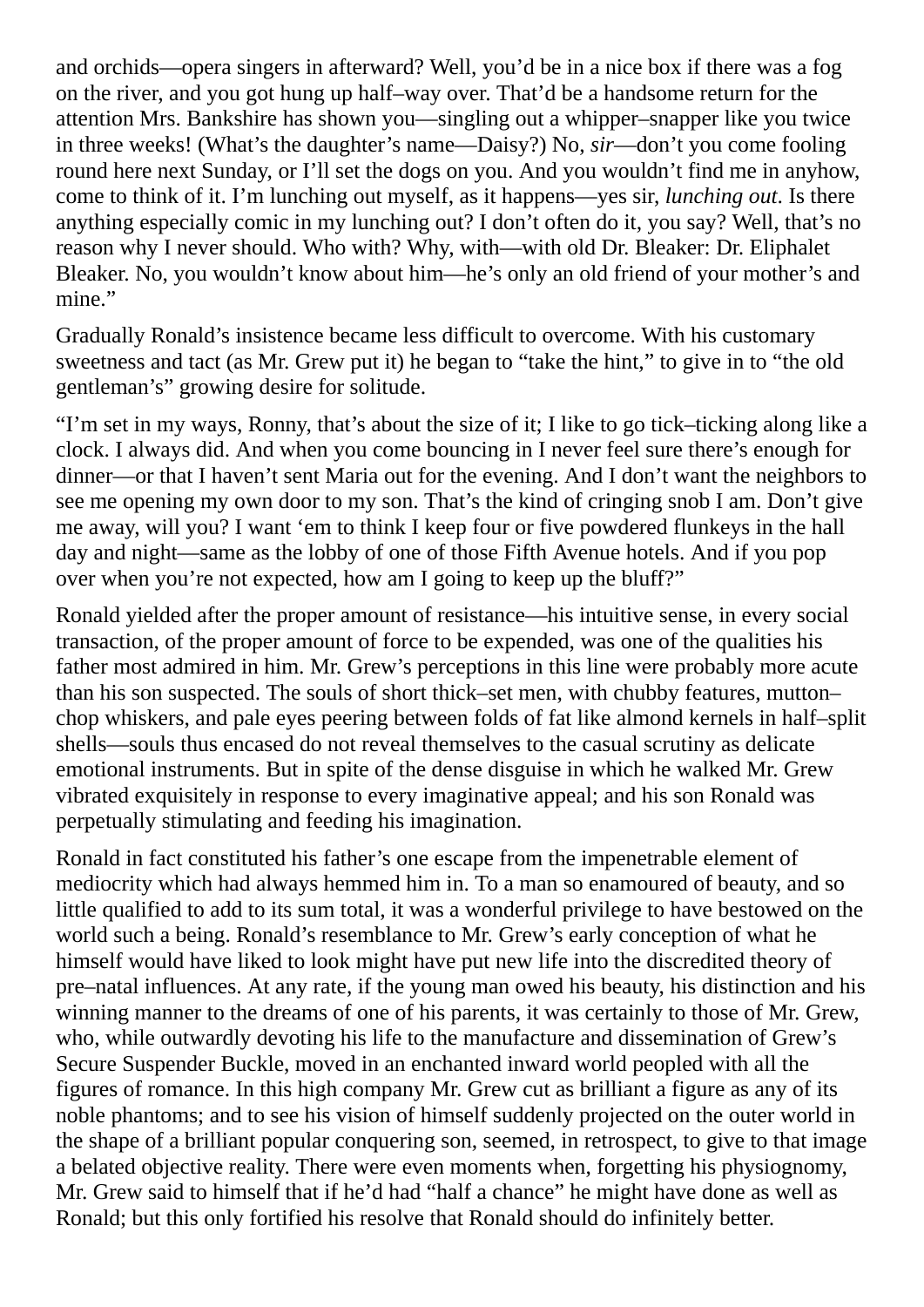Ronald's ability to do well almost equalled his gift of looking well. Mr. Grew constantly affirmed to himself that the boy was "not a genius"; but, barring this slight deficiency, he was almost everything that a parent could wish. Even at Harvard he had managed to be several desirable things at once—writing poetry in the college magazine, playing delightfully "by ear," acquitting himself honorably in his studies, and yet holding his own in the fashionable sporting set that formed, as it were, the gateway of the temple of Society. Mr. Grew's idealism did not preclude the frank desire that his son should pass through that gateway; but the wish was not prompted by material considerations. It was Mr. Grew's notion that, in the rough and hurrying current of a new civilization, the little pools of leisure and enjoyment must nurture delicate growths, material graces as well as moral refinements, likely to be uprooted and swept away by the rush of the main torrent. He based his theory on the fact that he had liked the few "society" people he had met had found their manners simpler, their voices more agreeable, their views more consonant with his own, than those of the leading citizens of Wingfield. But then he had met very few.

Ronald's sympathies needed no urging in the same direction. He took naturally, dauntlessly, to all the high and exceptional things about which his father's imagination had so long sheepishly and ineffectually hovered—from the start he *was* what Mr. Grew had dreamed of being. And so precise, so detailed, was Mr. Grew's vision of his own imaginary career, that as Ronald grew up, and began to travel in a widening orbit, his father had an almost uncanny sense of the extent to which that career was enacting itself before him. At Harvard, Ronald had done exactly what the hypothetical Mason Grew would have done, had not his actual self, at the same age, been working his way up in old Slagden's button factory—the institution which was later to acquire fame, and even notoriety, as the birthplace of Grew's Secure Suspender Buckle. Afterward, at a period when the actual Grew had passed from the factory to the bookkeeper's desk, his invisible double had been reading law at Columbia—precisely again what Ronald did! But it was when the young man left the paths laid out for him by the parental hand, and cast himself boldly on the world, that his adventures began to bear the most astonishing resemblance to those of the unrealized Mason Grew. It was in New York that the scene of this hypothetical being's first exploits had always been laid; and it was in New York that Ronald was to achieve his first triumph. There was nothing small or timid about Mr. Grew's imagination; it had never stopped at anything between Wingfield and the metropolis. And the real Ronald had the same cosmic vision as his parent. He brushed aside with a contemptuous laugh his mother's tearful entreaty that he should stay at Wingfield and continue the dynasty of the Grew Suspender Buckle. Mr. Grew knew that in reality Ronald winced at the Buckle, loathed it, blushed for his connection with it. Yet it was the Buckle that had seen him through Groton, Harvard and the Law School, and had permitted him to enter the office of a distinguished corporation lawyer, instead of being enslaved to some sordid business with quick returns. The Buckle had been Ronald's fairy godmother—yet his father did not blame him for abhorring and disowning it. Mr. Grew himself often bitterly regretted having bestowed his own name on the instrument of his material success, though, at the time, his doing so had been the natural expression of his romanticism. When he invented the Buckle, and took out his patent, he and his wife both felt that to bestow their name on it was like naming a battle–ship or a peak of the Andes.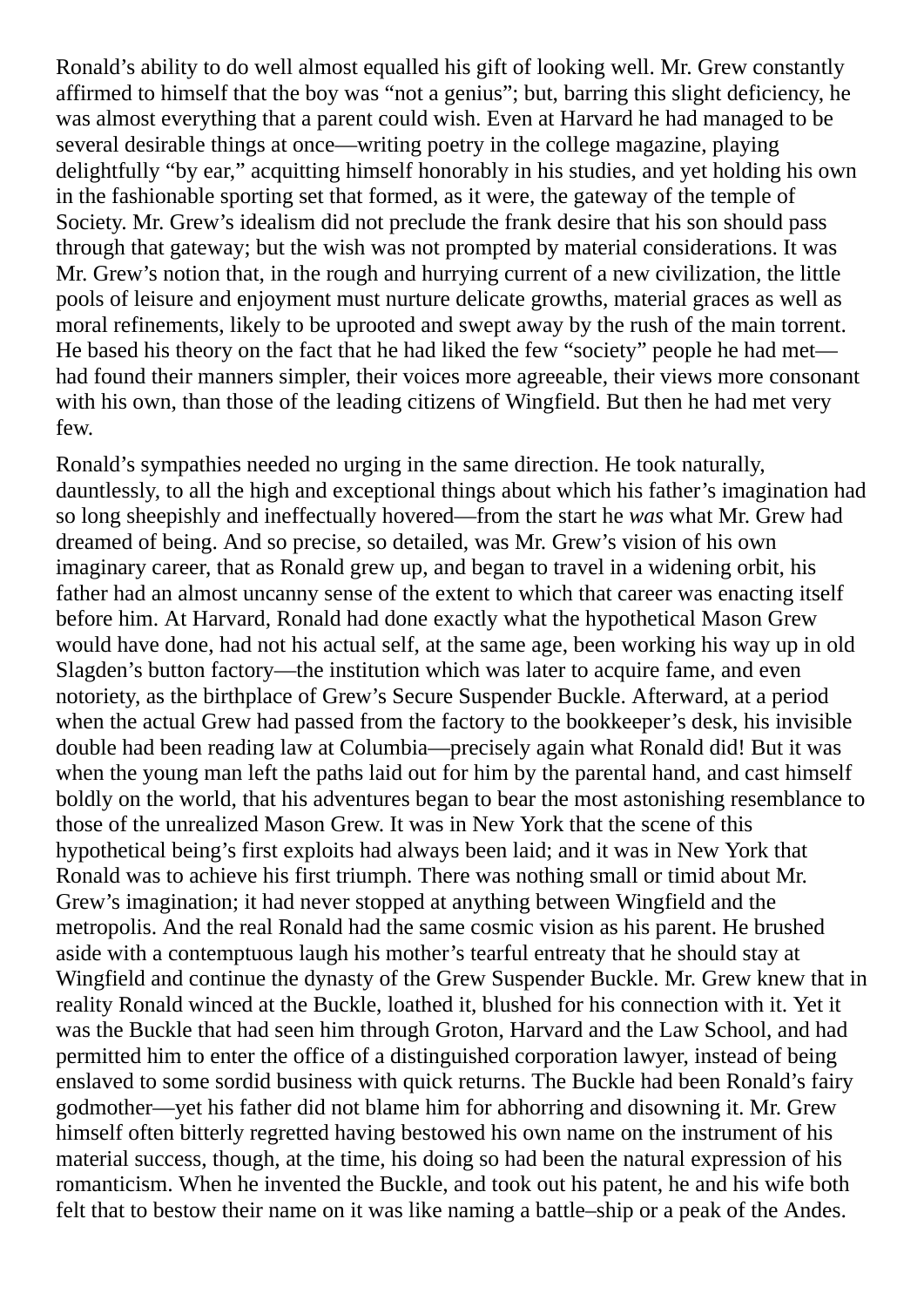Mrs. Grew had never learned to know better; but Mr. Grew had discovered his error before Ronald was out of school. He read it first in a black eye of his boy's. Ronald's symmetry had been marred by the insolent fist of a fourth former whom he had chastised for alluding to his father as "Old Buckles;" and when Mr. Grew heard the epithet he understood in a flash that the Buckle was a thing to blush for. It was too late then to dissociate his name from it, or to efface from the hoardings of the entire continent the picture of two gentlemen, one contorting himself in the abject effort to repair a broken brace, while the careless ease of the other's attitude proclaimed his trust in the Secure Suspender Buckle. These records were indelible, but Ronald could at least be spared all direct connection with them; and from that day Mr. Grew resolved that the boy should not return to Wingfield.

"You'll see," he had said to Mrs. Grew, "he'll take right hold in New York. Ronald's got my knack for taking hold," he added, throwing out his chest.

"But the way you took hold was in business," objected Mrs. Grew, who was large and literal.

Mr. Grew's chest collapsed, and he became suddenly conscious of his comic face in its rim of sandy whiskers. "That's not the only way," he said, with a touch of wistfulness which escaped his wife's analysis.

"Well, of course you could have written beautifully," she rejoined with admiring eyes.

" *Written?* Me!" Mr. Grew became sardonic.

"Why, those letters—weren't *they* beautiful, I'd like to know?"

The couple exchanged a glance, innocently allusive and amused on the wife's part, and charged with a sudden tragic significance on the husband's.

"Well, I've got to be going along to the office now," he merely said, dragging himself out of his rocking–chair.

This had happened while Ronald was still at school; and now Mrs. Grew slept in the Wingfield cemetery, under a life–size theological virtue of her own choosing, and Mr. Grew's prognostications as to Ronald's ability to "take right hold" in New York were being more and more brilliantly fulfilled.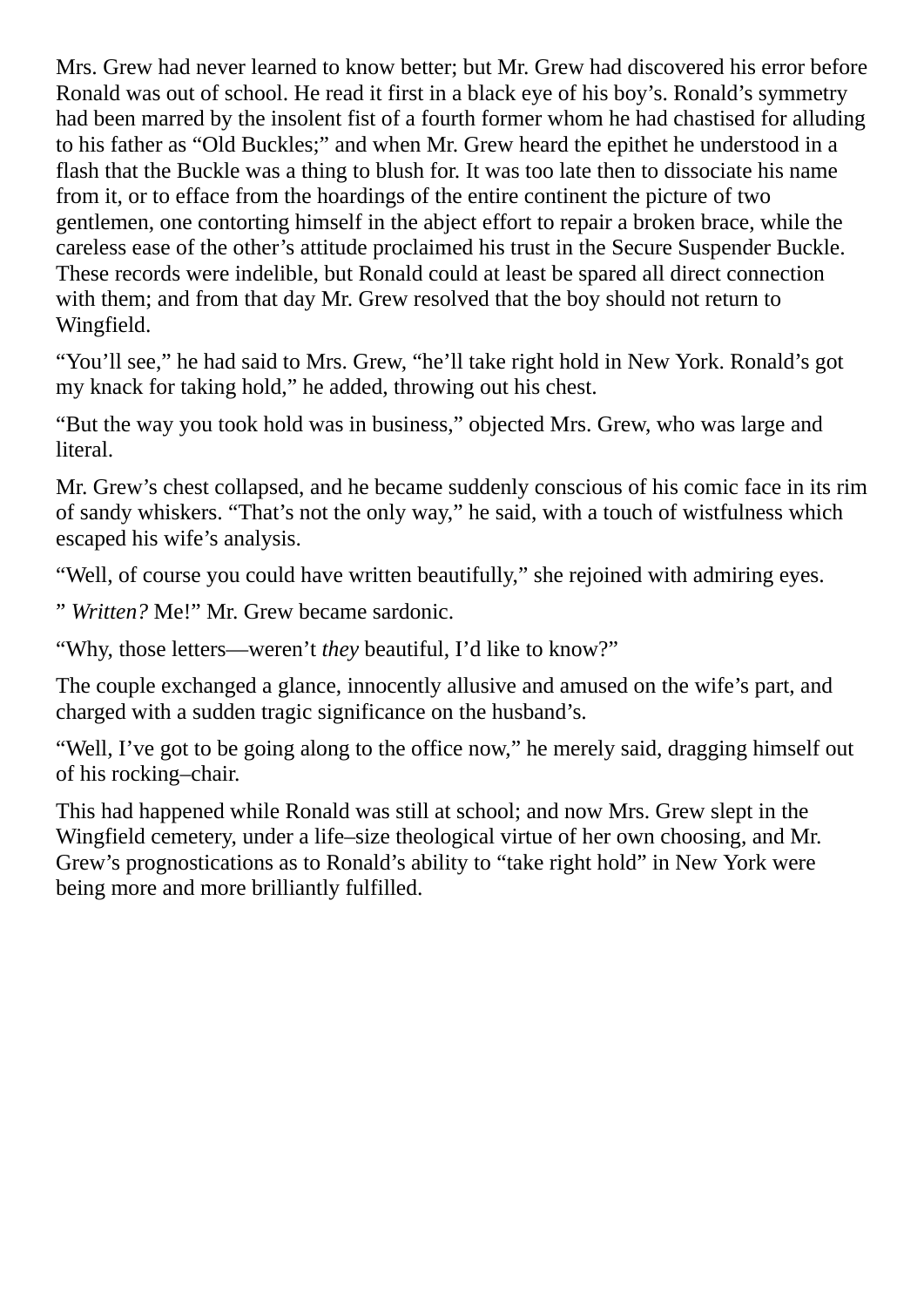RONALD obeyed his father's injunction not to come to luncheon on the day of the Bankshires' dinner; but in the middle of the following week Mr. Grew was surprised by a telegram from his son.

"Want to see you important matter. Expect me to–morrow afternoon."

Mr. Grew received the telegram after breakfast. To peruse it he had lifted his eye from a paragraph of the morning paper describing a fancy–dress dinner which had taken place the night before at the Hamilton Gliddens' for the house–warming of their new Fifth Avenue palace.

"Among the couples who afterward danced in the Poets' Quadrille were Miss Daisy Bankshire, looking more than usually lovely as Laura, and Mr. Ronald Grew as the young Petrarch."

Petrarch and Laura! Well—if *anything* meant anything, Mr. Grew supposed he knew what that meant. For weeks past he had noticed how constantly the names of the young people appeared together in the society notes he so insatiably devoured. Even the soulless reporter was getting into the habit of coupling them in his lists. And this Laura and Petrarch business was almost an announcement…

Mr. Grew dropped the telegram, wiped his eye–glasses, and re–read the paragraph. "Miss Daisy Bankshire … more than usually lovely…" Yes; she *was* lovely. He had often seen her photograph in the papers—seen her represented in every conceivable attitude of the mundane game: fondling her prize bull–dog, taking a fence on her thoroughbred, dancing a *gavotte*, all patches and plumes, or fingering a guitar, all tulle and lilies; and once he had caught a glimpse of her at the theatre. Hearing that Ronald was going to a fashionable first–night with the Bankshires, Mr. Grew had for once overcome his repugnance to following his son's movements, and had secured for himself, under the shadow of the balcony, a stall whence he could observe the Bankshire box without fear of detection. Ronald had never known of his father's presence at the play; and for three blessed hours Mr. Grew had watched his boy's handsome dark head bent above the dense fair hair and white averted shoulder that were all he could catch of Miss Bankshire's beauties.

He recalled the vision now; and with it came, as usual, its ghostly double: the vision of his young self bending above such a white shoulder and such shining hair. Needless to say that the real Mason Grew had never found himself in so enviable a situation. The late Mrs. Grew had no more resembled Miss Daisy Bankshire than he had looked like the happy victorious Ronald. And the mystery was that from their dull faces, their dull endearments, the miracle of Ronald should have sprung. It was almost—fantastically—as if the boy had been a changeling, child of a Latmian night, whom the divine companion of Mr. Grew's early reveries had secretly laid in the cradle of the Wingfield bedroom while Mr. And Mrs. Grew slept the deep sleep of conjugal indifference.

The young Mason Grew had not at first accepted this astral episode as the complete cancelling of his claims on romance. He too had grasped at the high–hung glory; and, with his fatal tendency to reach too far when he reached at all, had singled out the prettiest girl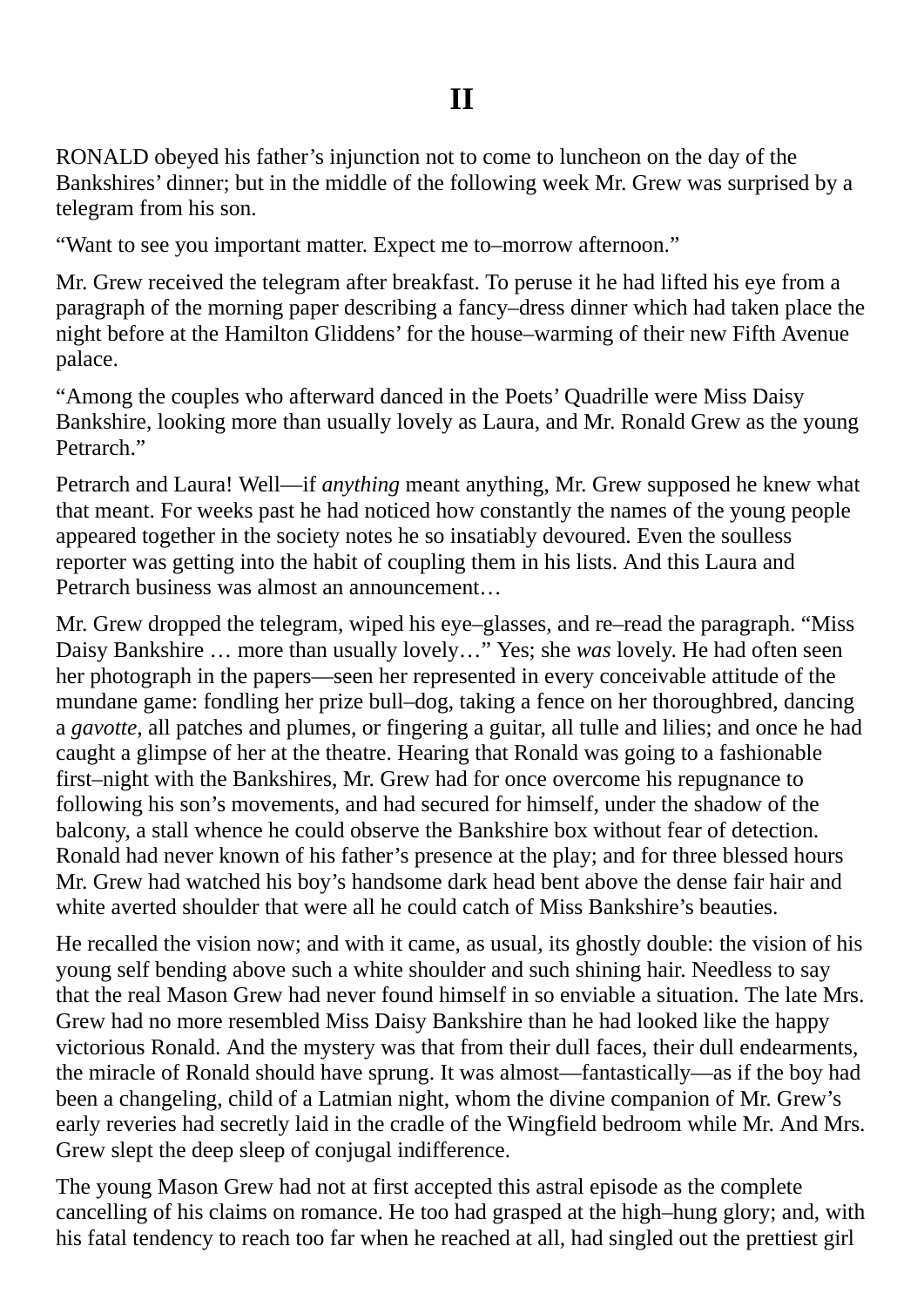in Wingfield. When he recalled his stammered confession of love his face still tingled under her cool bright stare. The wonder of his audacity had struck her dumb; and when she recovered her voice it was to fling a taunt at him.

"Don't be too discouraged, you know—have you ever thought of trying Addie Wicks?"

All Wingfield would have understood the gibe: Addie Wicks was the dullest girl in town. And a year later he had married Addie Wicks…

He looked up from the perusal of Ronald's telegram with this memory in his mind. Now at last his dream was coming true! His boy would taste of the joys that had mocked his thwarted youth and his dull gray middle–age. And it was fitting that they should be realized in Ronald's destiny. Ronald was made to take happiness boldly by the hand and lead it home like a bridegroom. He had the carriage, the confidence, the high faith in his fortune, that compel the wilful stars. And, thanks to the Buckle, he would have the exceptional setting, the background of material elegance, that became his conquering person. Since Mr. Grew had retired from business his investments had prospered, and he had been saving up his income for just such a contingency. His own wants were few: he had transferred the Wingfield furniture to Brooklyn, and his sitting–room was a replica of that in which the long years of his married life had been spent. Even the florid carpet on which Ronald's tottering footsteps had been taken was carefully matched when it became too threadbare. And on the marble centre–table, with its chenille–fringed cover and bunch of dyed pampas grass, lay the illustrated Longfellow and the copy of Ingersoll's lectures which represented literature to Mr. Grew when he had led home his bride. In the light of Ronald's romance, Mr. Grew found himself re–living, with a strange tremor of mingled pain and tenderness, all the poor prosaic incidents of his own personal history. Curiously enough, with this new splendor on them they began to emit a small faint ray of their own. His wife's armchair, in its usual place by the fire, recalled her placid unperceiving presence, seated opposite to him during the long drowsy years; and he felt her kindness, her equanimity, where formerly he had only ached at her obtuseness. And from the chair he glanced up at the large discolored photograph on the wall above, with a brittle brown wreath suspended on a corner of the frame. The photograph represented a young man with a poetic necktie and untrammelled hair, leaning negligently against a Gothic chair–back, a roll of music in his hand; and beneath was scrawled a bar of Chopin, with the words: " *Adieu, Adele*."

The portrait was that of the great pianist, Fortune Dolbrowski; and its presence on the wall of Mr. Grew's sitting–room commemorated the only exquisite hour of his life save that of Ronald's birth. It was some time before the latter memorable event, a few months only after Mr. Grew's marriage, that he had taken his wife to New York to hear the great Dolbrowski. Their evening had been magically beautiful, and even Addie, roused from her habitual inexpressiveness, had quivered into a momentary semblance of life. "I never—I never—" she gasped out helplessly when they had regained their hotel bedroom, and sat staring back entranced at the evening's evocations. Her large immovable face was pink and tremulous, and she sat with her hands on her knees, forgetting to roll up her bonnet– strings and prepare her curl–papers.

"I'd like to *write* him just how I felt—I wisht I knew how!" she burst out suddenly in a final effervescence of emotion.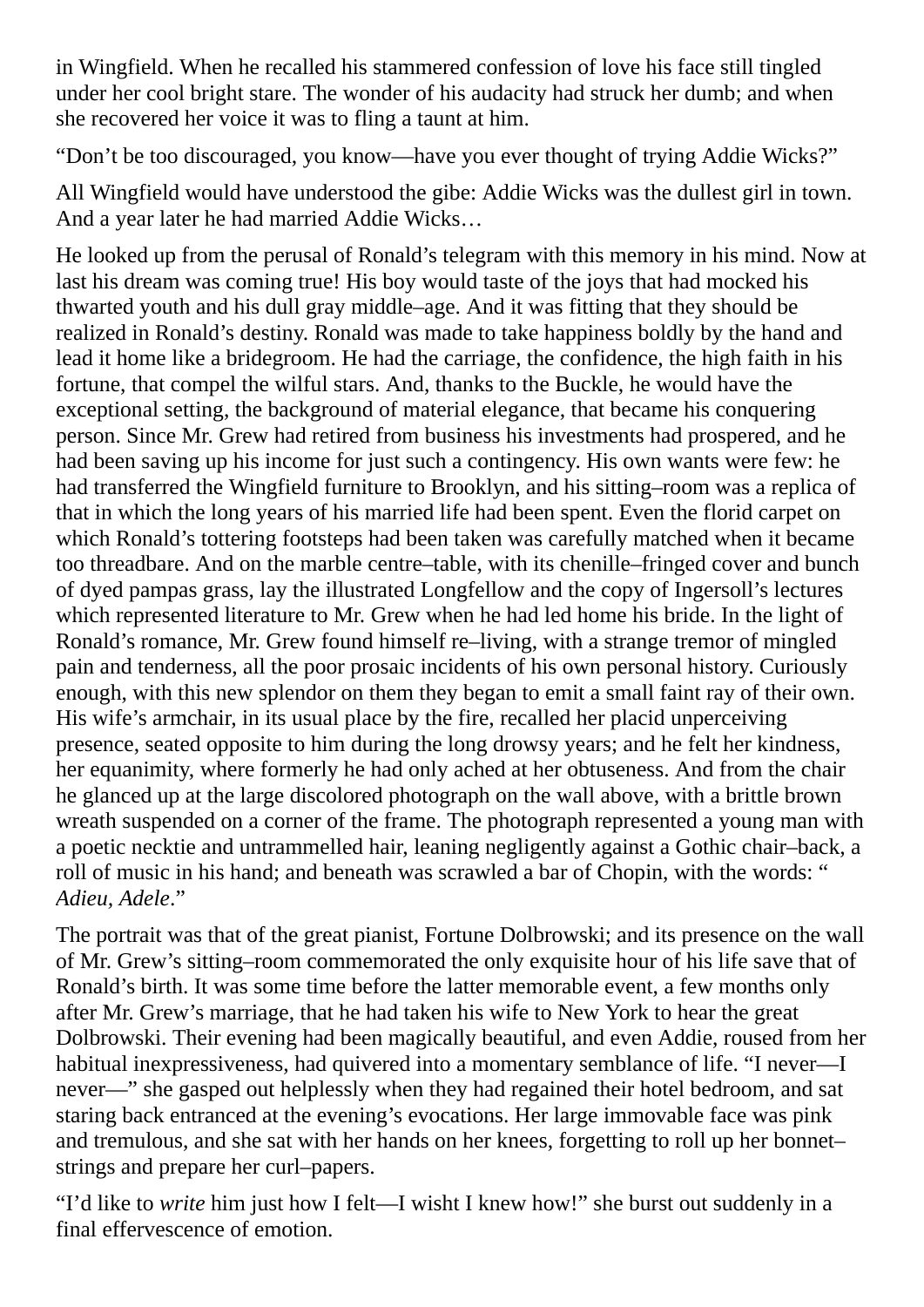Her husband lifted his head and looked at her.

"Would you? I feel that way too," he said with a sheepish laugh. And they continued to stare at each other shyly through a transfiguring mist of sound.

Mr. Grew recalled the scene as he gazed up at the pianist's faded photograph. "Well, I owe her that anyhow—poor Addie!" he said, with a smile at the inconsequences of fate. With Ronald's telegram in his hand he was in a mood to count his mercies.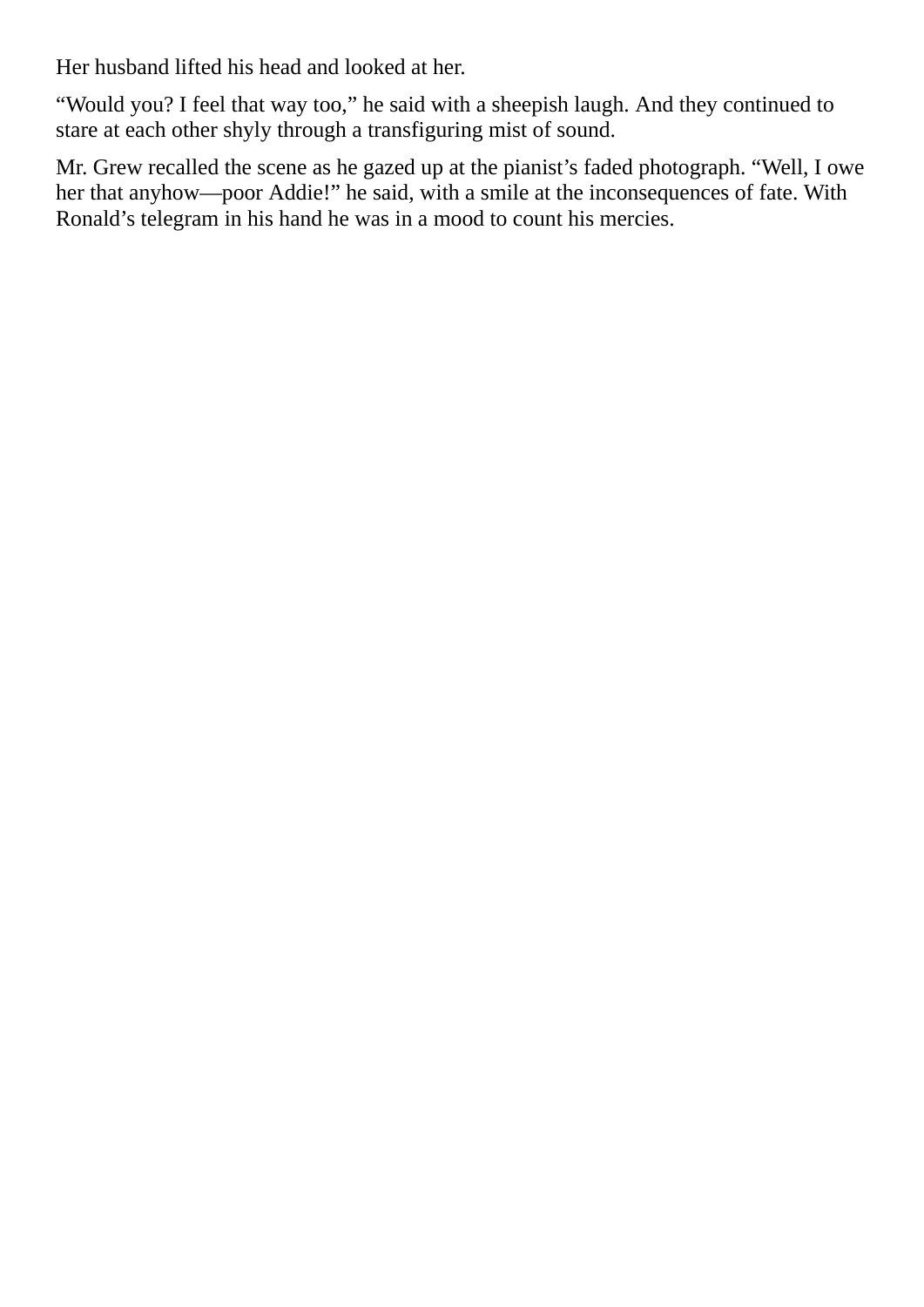### **III**

"A CLEAR twenty–five thousand a year: that's what you can tell 'em with my compliments," said Mr. Grew, glancing complacently across the centre–table at his boy's charming face.

It struck him that Ronald's gift for looking his part in life had never so romantically expressed itself. Other young men, at such a moment, would have been red, damp, tight about the collar; but Ronald's cheek was only a shade paler, and the contrast made his dark eyes more expressive.

"A clear twenty–five thousand; yes, sir—that's what I always meant you to have."

Mr. Grew leaned back, his hands thrust carelessly in his pockets, as though to divert attention from the agitation of his features. He had often pictured himself rolling out that phrase to Ronald, and now that it was actually on his lips he could not control their tremor.

Ronald listened in silence, lifting a nervous hand to his slight dark moustache, as though he, too, wished to hide some involuntary betrayal of emotion. At first Mr. Grew took his silence for an expression of gratified surprise; but as it prolonged itself it became less easy to interpret.

"I—see here, my boy; did you expect more? Isn't it enough?" Mr. Grew cleared his throat. "Do *they* expect more?" he asked nervously. He was hardly able to face the pain of inflicting a disappointment on Ronald at the very moment when he had counted on putting the final touch to his felicity.

Ronald moved uneasily in his chair and his eyes wandered upward to the laurel–wreathed photograph of the pianist above his father's head.

" *Is* it that, Ronald? Speak out, my boy. We'll see, we'll look round—I'll manage somehow."

"No, no," the young man interrupted, abruptly raising his hand as though to silence his father.

Mr. Grew recovered his cheerfulness. "Well, what's the matter than, if *she's* willing?"

Ronald shifted his position again, and finally rose from his seat.

"Father—I—there's something I've got to tell you. I can't take your money."

Mr. Grew sat speechless a moment, staring blankly at his son; then he emitted a puzzled laugh. "My money? What are you talking about? What's this about my money? Why, it ain't *mine*, Ronny; it's all yours—every cent of it!" he cried.

The young man met his tender look with a gaze of tragic rejection.

"No, no, it's not mine—not even in the sense you mean. Not in any sense. Can't you understand my feeling so?"

"Feeling so? I don't know how you're feeling. I don't know what you're talking about. Are you too proud to touch any money you haven't earned? Is that what you're trying to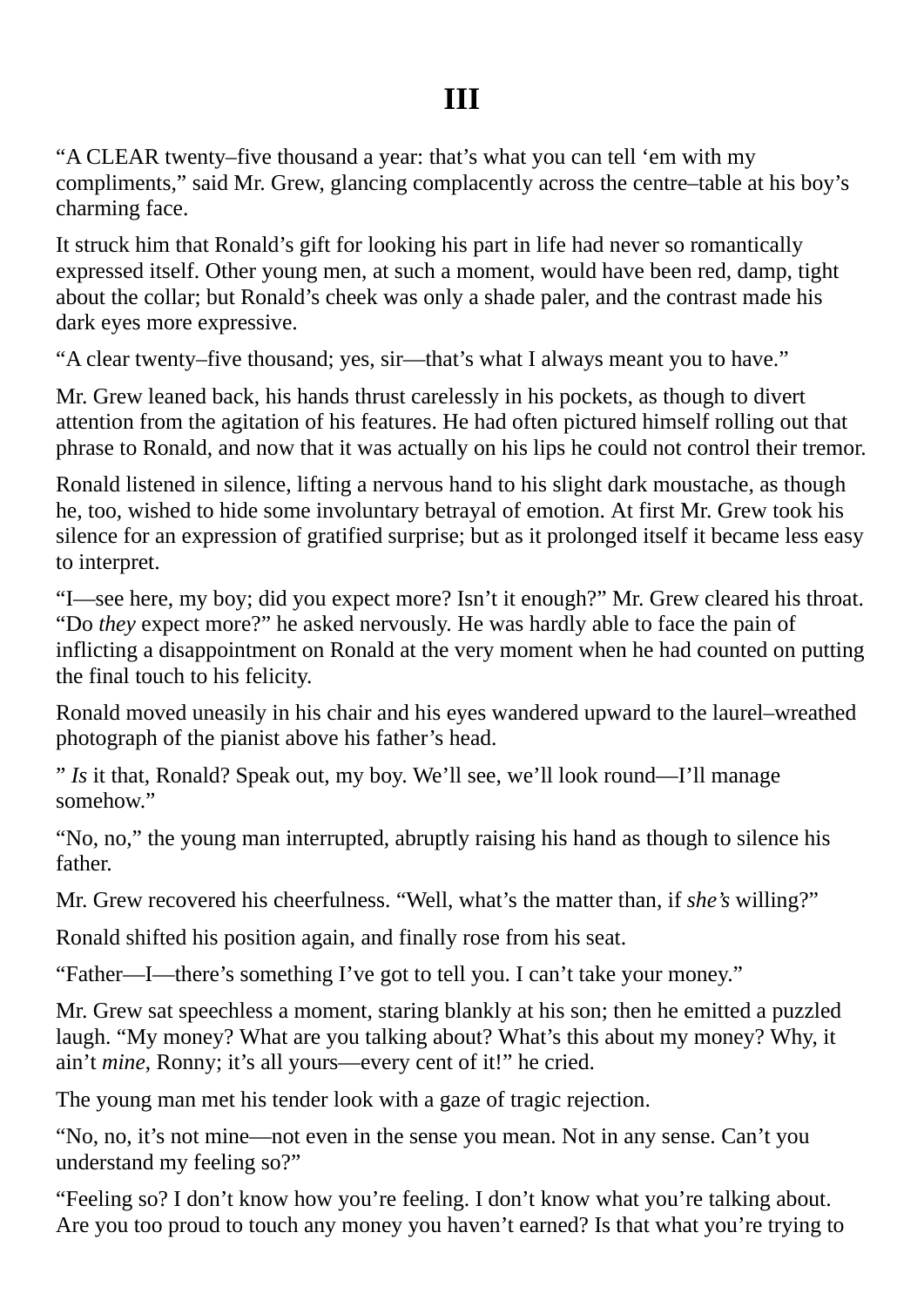tell me?"

"No. It's not that. You must know—"

Mr. Grew flushed to the rim of his bristling whiskers. "Know? Know *what?* Can't you speak?"

Ronald hesitated, and the two men faced each other for a long strained moment, during which Mr. Grew's congested countenance grew gradually pale again.

"What's the meaning of this? Is it because you've done something … something you're ashamed of … ashamed to tell me?" he suddenly gasped out; and walking around the table he laid his hand on his son's shoulder. "There's nothing you can't tell me, my boy."

"It's not that. Why do you make it so hard for me?" Ronald broke out with passion. "You must have known this was sure to happen sooner or later."

"Happen? What was sure to hap—?" Mr. Grew's question wavered on his lip and passed into a tremulous laugh. "Is it something *I've* done that you don't approve of? Is it—is it *the Buckle* you're ashamed of, Ronald Grew?"

Ronald laughed too, impatiently. "The Buckle? No, I'm not ashamed of the Buckle; not any more than you are," he returned with a sudden bright flush. "But I'm ashamed of all I owe to it—all I owe to you—when—when—" He broke off and took a few distracted steps across the room. "You might make this easier for me," he protested, turning back to his father.

"Make what easier? I know less and less what you're driving at," Mr. Grew groaned.

Ronald's walk had once more brought him beneath the photograph on the wall. He lifted his head for a moment and looked at it; then he looked again at Mr. Grew.

"Do you suppose I haven't always known?"

"Known—?"

"Even before you gave me those letters—after my mother's death—even before that, I suspected. I don't know how it began … perhaps from little things you let drop … you and she … and resemblances that I couldn't help seeing … in myself … How on earth could you suppose I shouldn't guess? I always thought you gave me the letters as a way of telling me—"

Mr. Grew rose slowly from his chair. "The letters? Dolbrowski's letters?"

Ronald nodded with white lips. "You must remember giving them to me the day after the funeral."

Mr. Grew nodded back. "Of course. I wanted you to have everything your mother valued."

"Well—how could I help knowing after that?"

"Knowing *what?*" Mr. Grew stood staring helplessly at his son. Suddenly his look caught at a clue that seemed to confront it with a deeper bewilderment. "You thought—you thought those letters … Dolbrowski's letters … you thought they meant … "

"Oh, it wasn't only the letters. There were so many other signs. My love of music—my—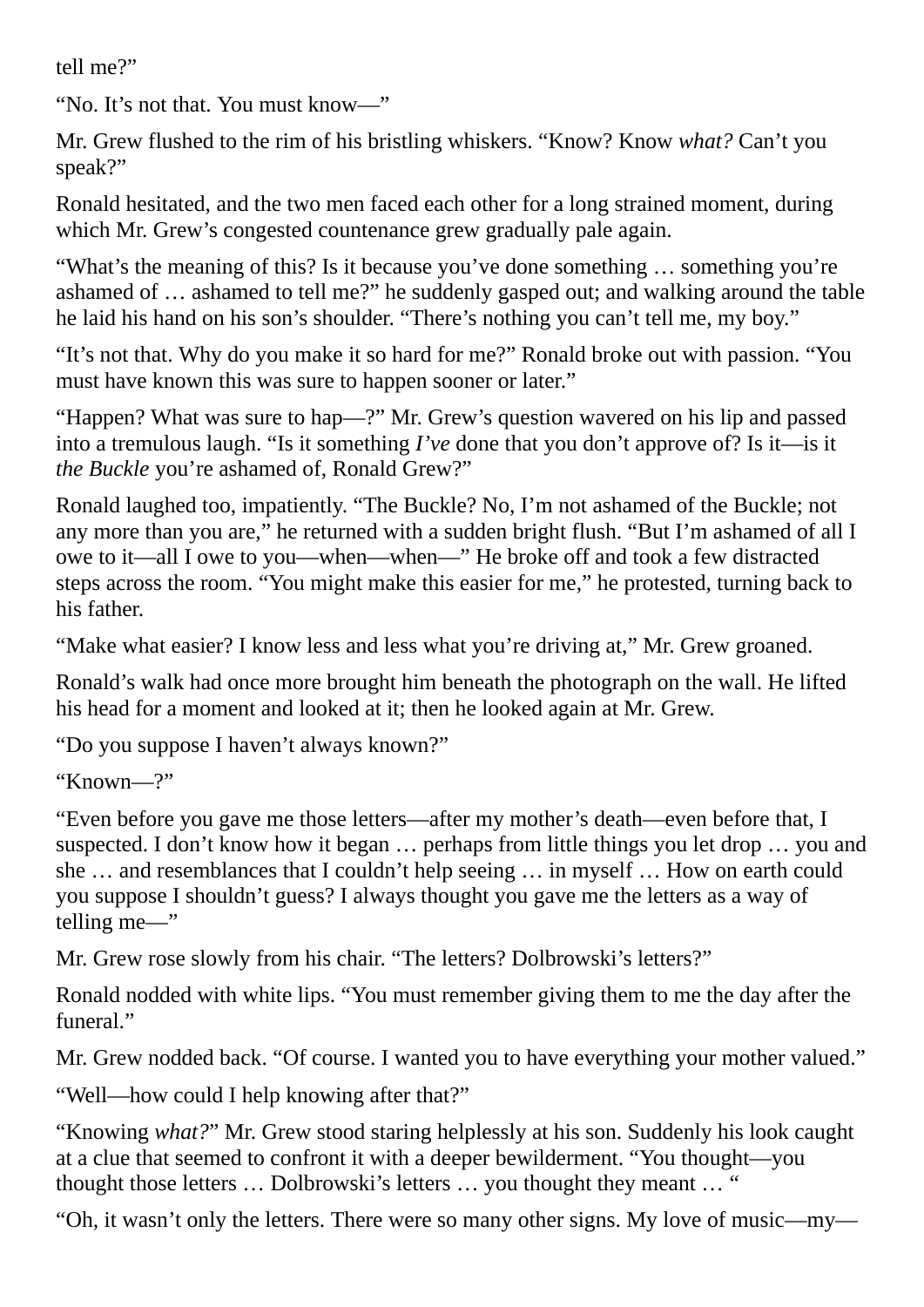all my feelings about life … and art…And when you gave me the letters I thought you must mean me to know."

Mr. Grew had grown quiet. His lips were firm, and his small eyes looked out steadily from their creased lids.

"To know that you were Fortune Dolbrowski's son?"

Ronald made a mute sign of assent.

"I see. And what did you mean to do?"

"I meant to wait till I could earn my living, and then repay you … as far as I can ever repay you…But now that there's a chance of my marrying … and your generosity overwhelms me … I'm obliged to speak."

"I see," said Mr. Grew again. He let himself down into his chair, looking steadily and not unkindly at the young man. "Sit down, Ronald. Let's talk."

Ronald made a protesting movement. "Is anything to be gained by it? You can't change me—change what I feel. The reading of those letters transformed my whole life—I was a boy till then: they made a man of me. From that moment I understood myself." He paused, and then looked up at Mr. Grew's face. "Don't imagine I don't appreciate your kindness your extraordinary generosity. But I can't go through life in disguise. And I want you to know that I have not won Daisy under false pretences—"

Mr. Grew started up with the first expletive Ronald had ever heard on his lips.

"You damned young fool, you, you haven't *told* her—?"

Ronald raised his head quickly. "Oh, you don't know her, sir! She thinks no worse of me for knowing my secret. She is above and beyond all such conventional prejudices. She's *proud* of my parentage—" he straightened his slim young shoulders—"as I'm proud of it … yes, sir, proud of it…"

Mr. Grew sank back into his seat with a dry laugh. "Well, you ought to be. You come of good stock. And you're father's son, every inch of you!" He laughed again, as though the humor of the situation grew on him with its closer contemplation.

"Yes, I've always felt that," Ronald murmured, flushing.

"Your father's son, and no mistake." Mr. Grew leaned forward. "You're the son of as big a fool as yourself. And here he sits, Ronald Grew."

The young man's flush deepened to crimson; but Mr. Grew checked his reply with a decisive gesture. "Here he sits, with all your young nonsense still alive in him. Don't you see the likeness? If you don't, I'll tell you the story of those letters."

Ronald stared. "What do you mean? Don't they tell their own story?"

"I supposed they did when I gave them to you; but you've given it a twist that needs straightening out." Mr. Grew squared his elbows on the table, and looked at the young man across the gift–books and the dyed pampas grass. "I wrote all the letters that Dolbrowski answered."

Ronald gave back his look in frowning perplexity. "You wrote them? I don't understand.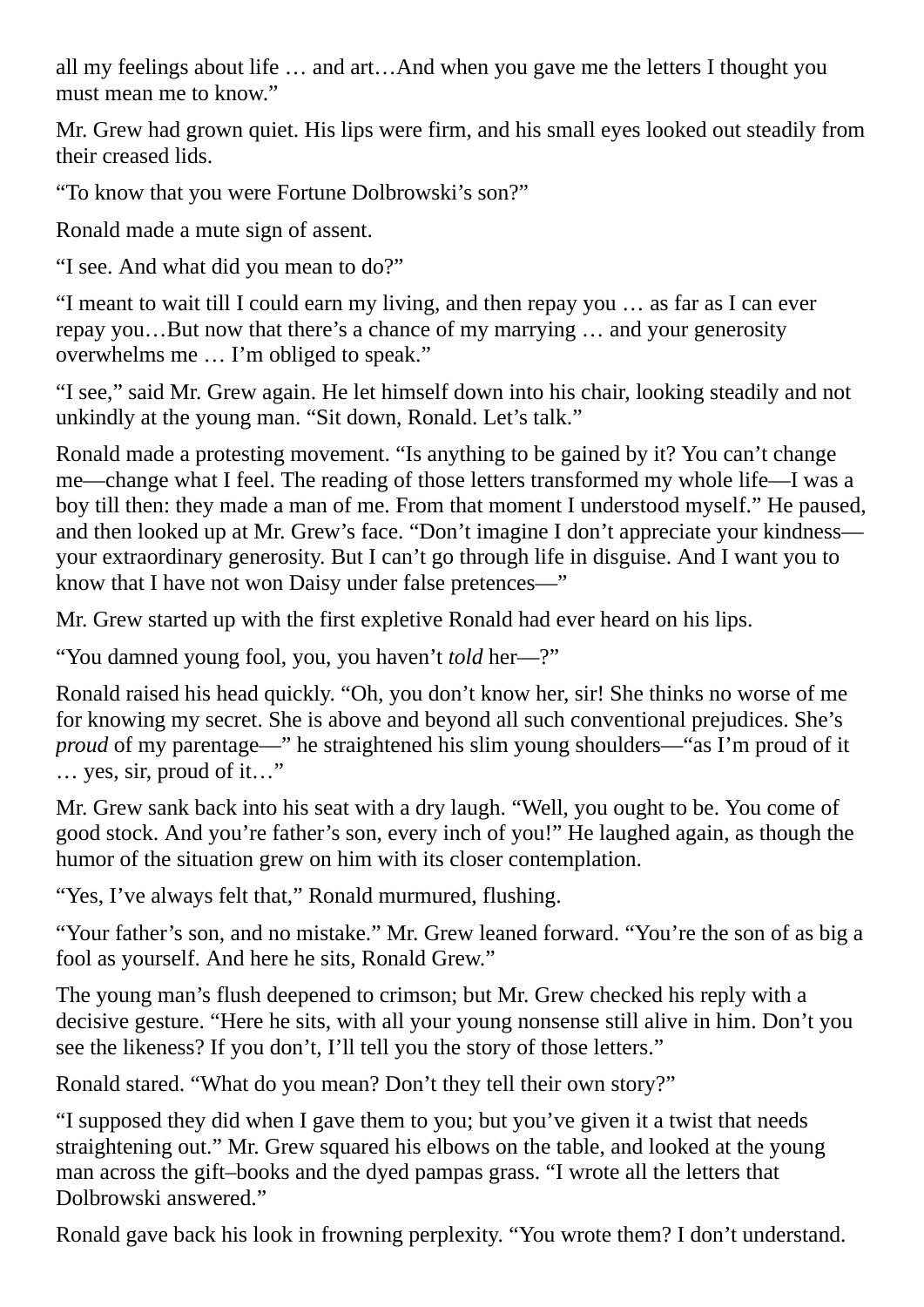His letters are all addressed to my mother."

"Yes. And he thought he was corresponding with her."

"But my mother—what did she think?"

Mr. Grew hesitated, puckering his thick lids. "Well, I guess she kinder thought it was a joke. Your mother didn't think about things much."

Ronald continued to bend a puzzled frown on the question. "I don't understand," he reiterated.

Mr. Grew cleared his throat with a nervous laugh. "Well, I don't know as you ever will —*quite*. But this is the way it came about. I had a toughish time of it when I was young. Oh, I don't mean so much the fight I had to put up to make my way—there was always plenty of fight in me. But inside of myself it was kinder lonesome. And the outside didn't attract callers." He laughed again, with an apologetic gesture toward his broad blinking face. "When I went round with the other young fellows I was always the forlorn hope the one that had to eat the drumsticks and dance with the left–overs. As sure as there was a blighter at a picnic I had to swing her, and feed her, and drive her home. And all the time I was mad after all the things you've got—poetry and music and all the joy–forever business. So there were the pair of us—my face and my imagination—chained together, and fighting, and hating each other like poison.

"Then your mother came along and took pity on me. It sets up a gawky fellow to find a girl who ain't ashamed to be seen walking with him Sundays. And I was grateful to your mother, and we got along first–rate. Only I couldn't say things to her—and she couldn't answer. Well—one day, a few months after we were married, Dolbrowski came to New York, and the whole place went wild about him. I'd never heard any good music, but I'd always had an inkling of what it must be like, though I couldn't tell you to this day how I knew. Well, your mother read about him in the papers too, and she thought it'd be the swagger thing to go to New York and hear him play—so we went…I'll never forget that evening. Your mother wasn't easily stirred up—she never seemed to need to let off steam. But that night she seemed to understand the way I felt. And when we got back to the hotel she said suddenly: 'I'd like to tell him how I feel. I'd like to sit right down and write to him.'

"'Would you?' I said. 'So would I.'

"There was paper and pens there before us, and I pulled a sheet toward me, and began to write. 'Is this what you'd like to say to him?' I asked her when the letter was done. And she got pink and said: 'I don't understand it, but it's lovely.' And she copied it out and signed her name to it, and sent it."

Mr. Grew paused, and Ronald sat silent, with lowered eyes.

"That's how it began; and that's where I thought it would end. But it didn't, because Dolbrowski answered. His first letter was dated January 10, 1872. I guess you'll find I'm correct. Well, I went back to hear him again, and I wrote him after the performance, and he answered again. And after that we kept it up for six months. Your mother always copied the letters and signed them. She seemed to think it was a kinder joke, and she was proud of his answering my letters. But she never went back to New York to hear him,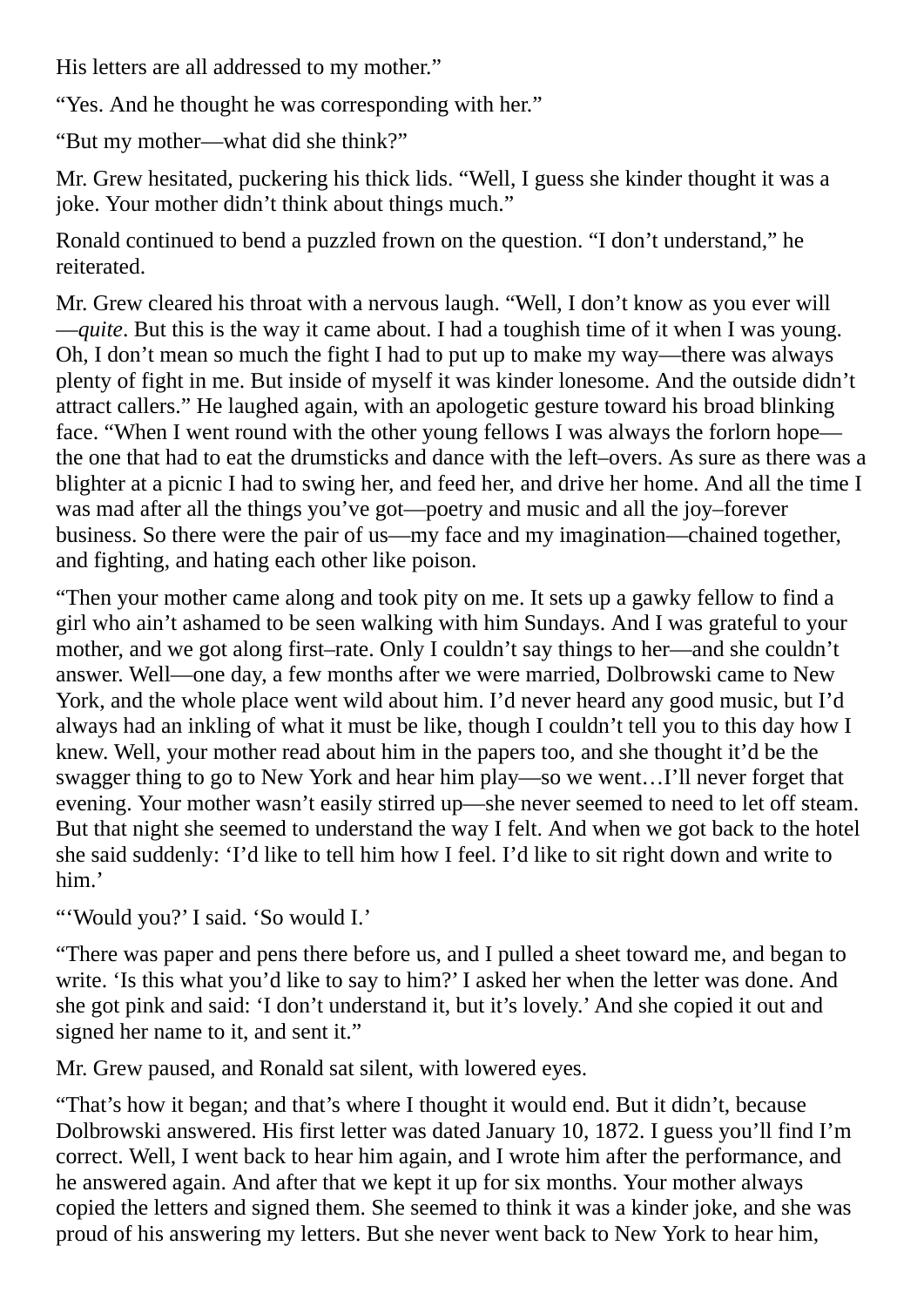though I saved up enough to give her the treat again. She was too lazy, and she let me go without her. I heard him three times in New York; and in the spring he came to Wingfield and played once at the Academy. Your mother was sick and couldn't go; so I went alone. After the performance I meant to get one of the directors to take me in to see him; but when the time came, I just went back home and wrote to him instead. And the month after, before he went back to Europe, he sent your mother a last little note, and that picture hanging up there…"

Mr. Grew paused again, and both men lifted their eyes to the photograph.

"Is that all?" Ronald slowly asked.

"That's all—every bit of it," said Mr. Grew.

"And my mother—my mother never even spoke to Dolbrowski?"

"Never. She never even saw him but that once in New York at his concert."

The blood crept again to Ronald's face. "Are you sure of that, sir?" he asked in a trembling voice.

"Sure as I am that I'm sitting here. Why, she was too lazy to look at his letters after the first novelty wore off. She copied the answers just to humor me—but she always said she couldn't understand what we wrote."

"But how could you go on with such a correspondence? It's incredible!"

Mr. Grew looked at his son thoughtfully. "I suppose it is, to you. You've only had to put out your hand and get the things I was starving for—music, and good talk, and ideas. Those letters gave me all that. You've read them, and you know that Dolbrowski was not only a great musician but a great man. There was nothing beautiful he didn't see, nothing fine he didn't feel. For six months I breathed his air, and I've lived on it ever since. Do you begin to understand a little now?"

"Yes—a little. But why write in my mother's name? Why make it a sentimental correspondence?"

Mr. Grew reddened to his bald temples. "Why, I tell you it began that way, as a kinder joke. And when I saw that the first letter pleased and interested him, I was afraid to tell him—*I couldn't* tell him. Do you suppose he'd gone on writing if he'd ever seen me, Ronny?"

Ronald suddenly looked at him with new eyes. "But he must have thought your letters very beautiful—to go on as he did," he broke out.

"Well—I did my best," said Mr. Grew modestly.

Ronald pursued his idea. "Where *are* all your letters, I wonder? Weren't they returned to you at his death?"

Mr. Grew laughed. "Lord, no. I guess he had trunks and trunks full of better ones. I guess Queens and Empresses wrote to him."

"I should have liked to see your letters," the young man insisted.

"Well, they weren't bad," said Mr. Grew drily. "But I'll tell you one thing, Ronny," he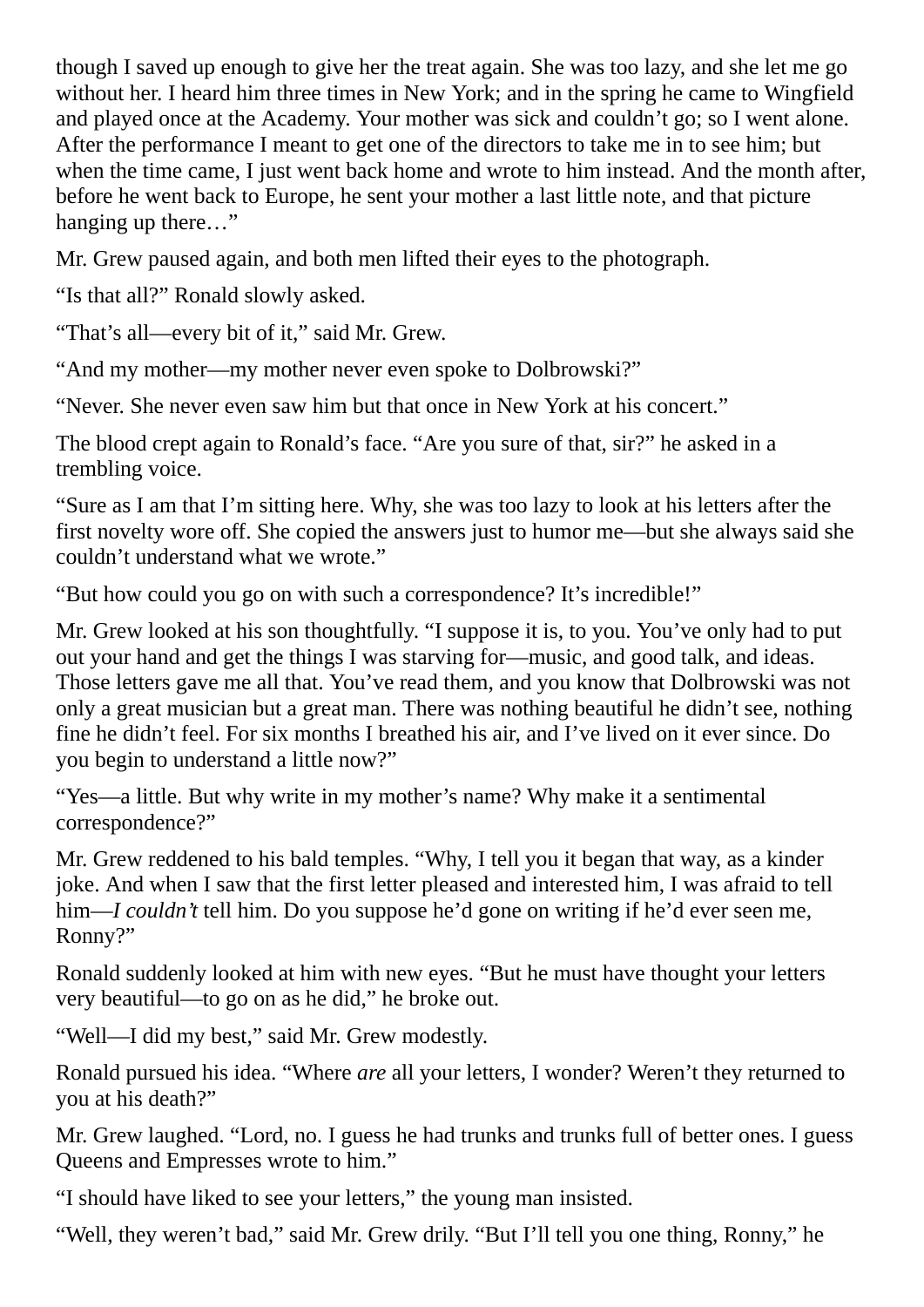added suddenly. Ronald raised his head with a quick glance, and Mr. Grew continued: "I'll tell you where the best of those letters is—it's in *you*. If it hadn't been for that one look at life I couldn't have made you what you are. Oh, I know you've done a good deal of your own making—but I've been there behind you all the time. And you'll never know the work I've spared you and the time I've saved you. Fortune Dolbrowski helped me do that. I never saw things in little again after I'd looked at 'em with him. And I tried to give you the big view from the stars…So that's what became of my letters."

Mr. Grew paused, and for a long time Ronald sat motionless, his elbows on the table, his face dropped on his hands.

Suddenly Mr. Grew's touch fell on his shoulder.

"Look at here, Ronald Grew—do you want me to tell you how you're feeling at this minute? Just a mite let down, after all, at the idea that you ain't the romantic figure you'd got to think yourself…Well, that's natural enough, too; but I'll tell you what it proves. It proves you're my son right enough, if any more proof was needed. For it's just the kind of fool nonsense I used to feel at your age—and if there's anybody here to laugh at it's myself, and not you. And you can laugh at me just as much as you like…"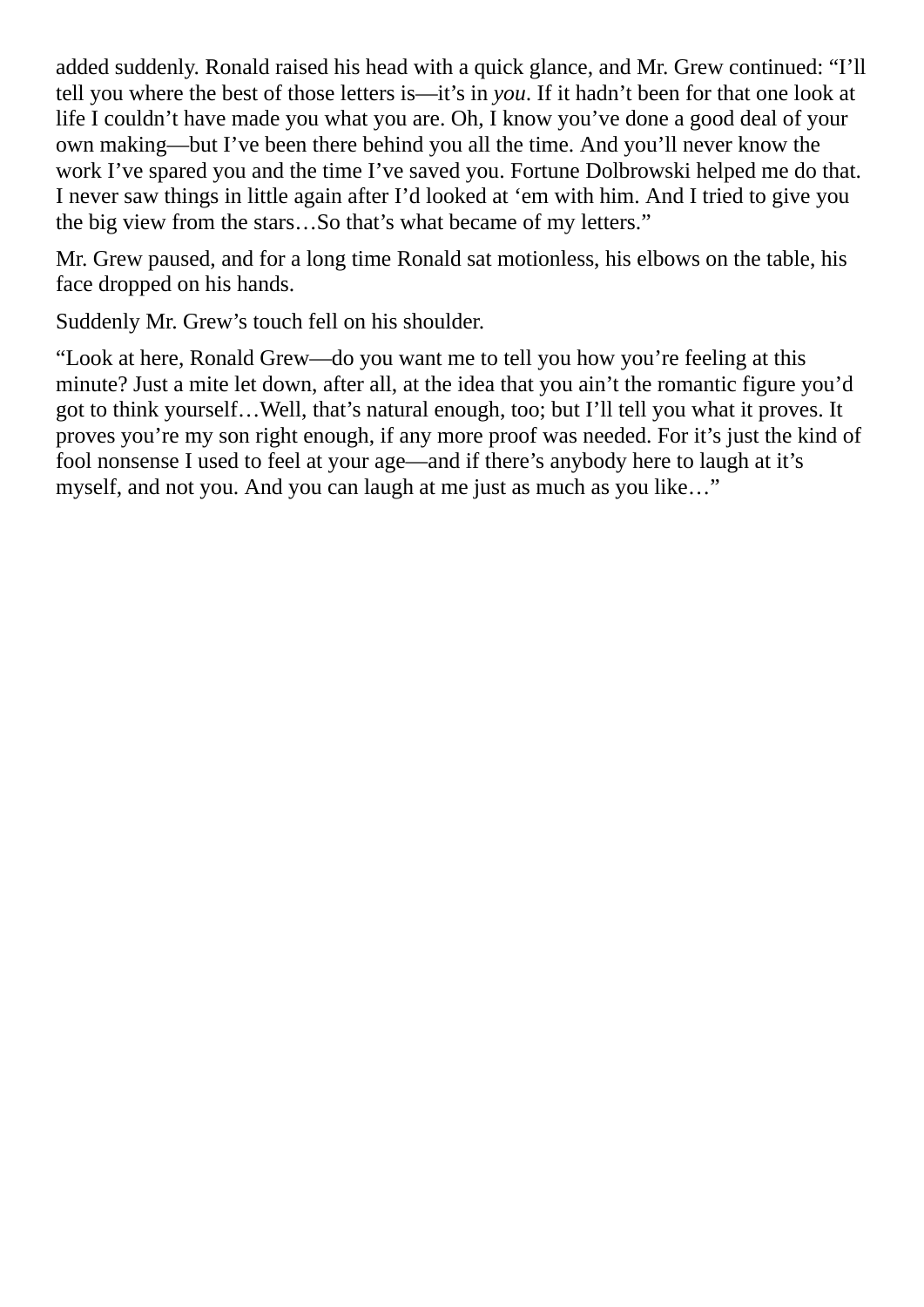# **THE DAUNT DIANA**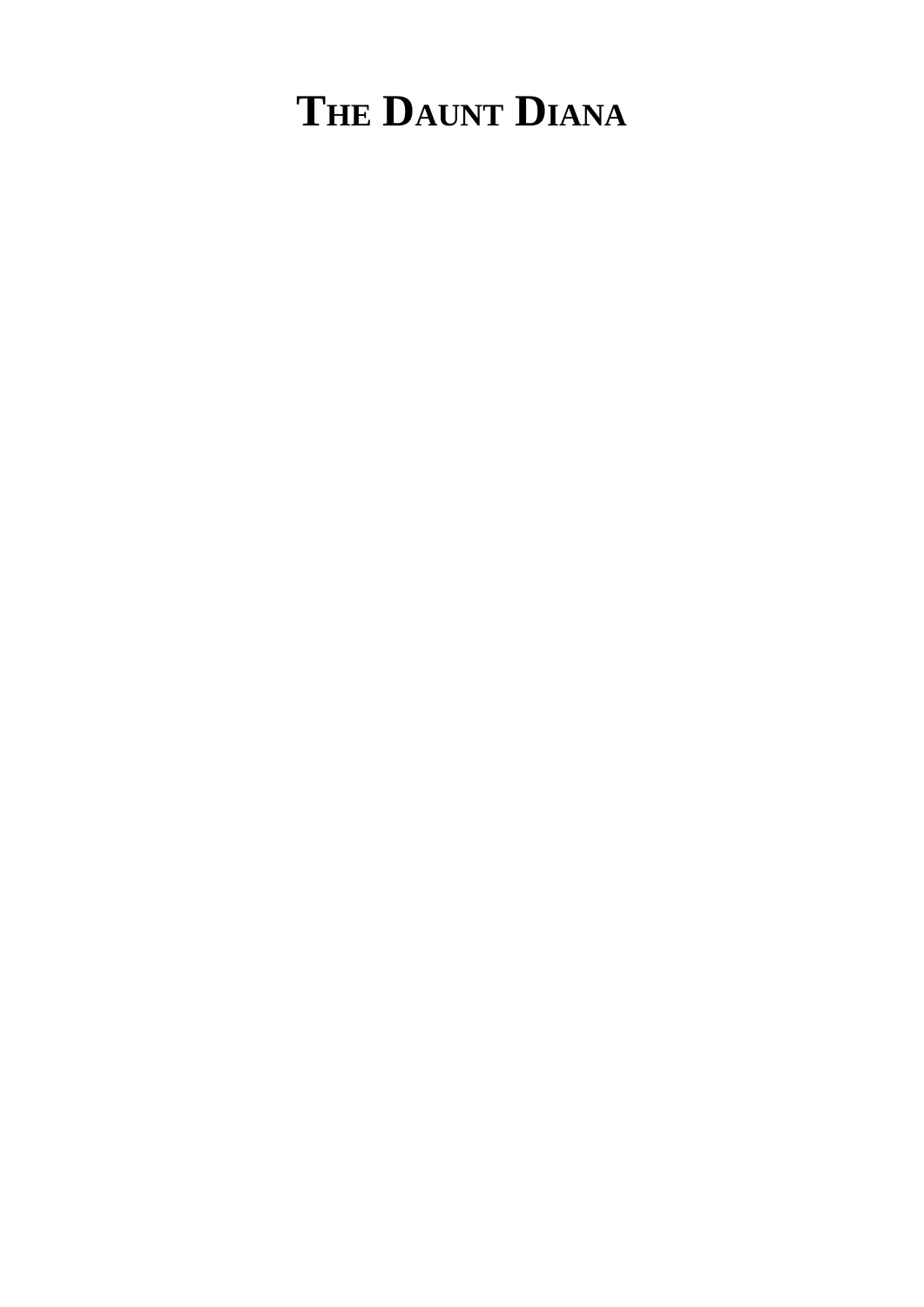"WHAT'S become of the Daunt Diana? You mean to say you never heard the sequel?"

Ringham Finney threw himself back into his chair with the smile of the collector who has a good thing to show. He knew he had a good listener, at any rate. I don't think much of Ringham's snuff–boxes, but his anecdotes are usually worth while. He's a psychologist astray among *bibelots*, and the best bits he brings back from his raids on Christie's and the Hotel Drouot are the fragments of human nature he picks up on those historic battle– fields. If his *flair* in enamel had been half as good we should have heard of the Finney collection by this time.

He really has—queer fatuous investigator!—an unusually sensitive touch for the human texture, and the specimens he gathers into his museum of heterogeneous memories have almost always some mark of the rare and chosen. I felt, therefore, that I was really to be congratulated on the fact that I didn't know what had become of the Daunt Diana, and on having before me a long evening in which to learn. I had just led my friend back, after an excellent dinner at Foyot's, to the shabby pleasant sitting–room of my *rive–gauche* hotel; and I knew that, once I had settled him in a good arm–chair, and put a box of cigars at his elbow, I could trust him not to budge till I had the story.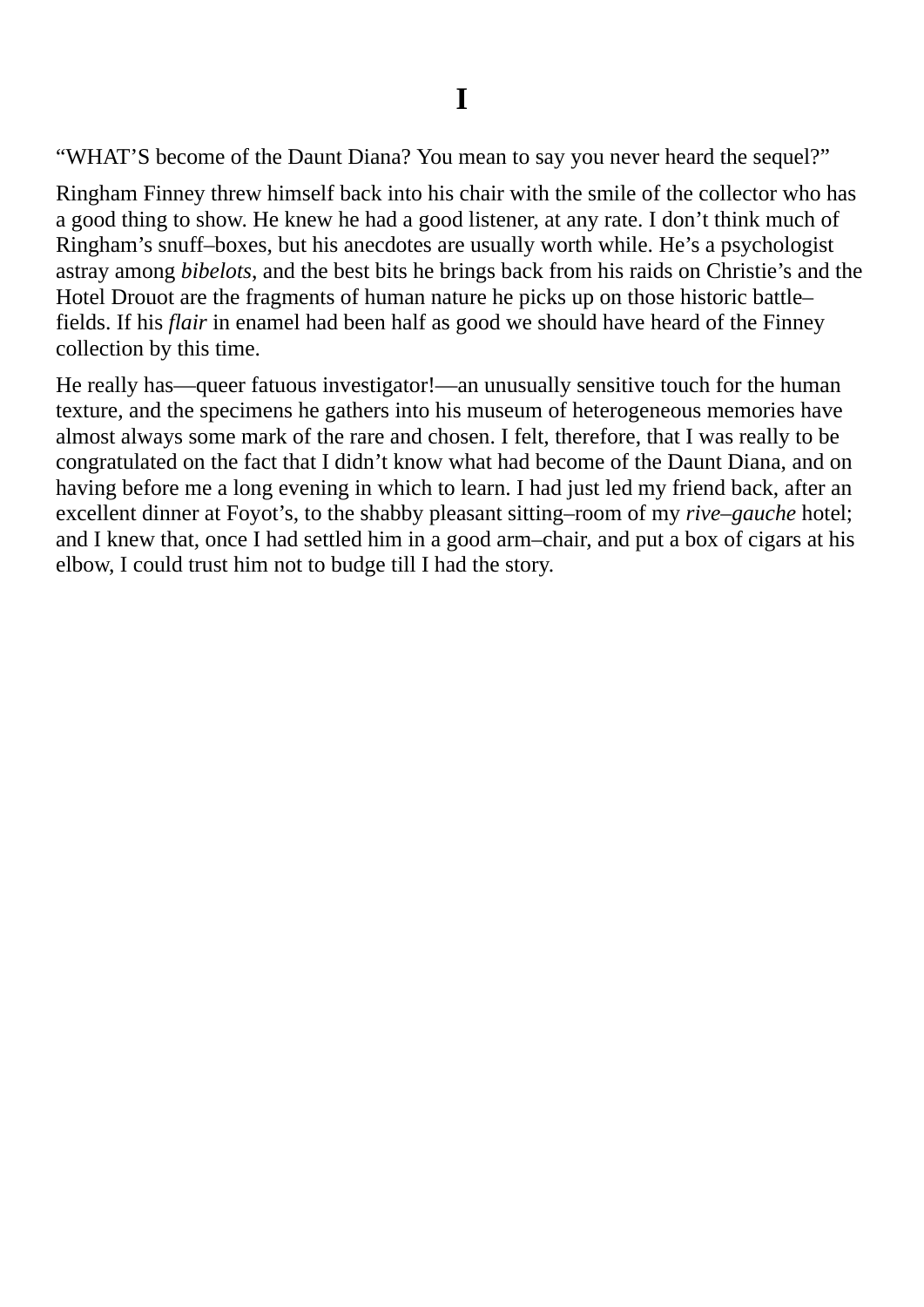YOU remember old Neave, of course? Little Humphrey Neave, I mean. We used to see him pottering about Rome years ago. He lived in two tiny rooms over a wine shop, on polenta and lentils, and prowled among the refuse of the Ripetta whenever he had a few *soldi* to spend. But you've been out of the collector's world for so long that you may not know what happened to him afterward…

He was always a queer chap, Neave; years older than you and me, of course—and even when I first knew him, in my raw Roman days, he gave me an extraordinary sense of age and experience. I don't think I've ever known any one who was at once so intelligent and so simple. It's the precise combination that results in romance; and poor little Neave was romantic.

He told me once how he'd come to Rome. He was *originaire* of Mystic, Connecticut—and he wanted to get as far away from it as possible. Rome seemed as far as anything on the same planet could be; and after he'd worried his way through Harvard—with shifts and shavings that you and I can't imagine—he contrived to get sent to Switzerland as tutor to a chap who'd failed in his examinations. With only the Alps between, he wasn't likely to turn back; and he got another fellow to take his pupil home, and struck out on foot for the seven hills.

I'm telling you these early details merely to give you a notion of the man's idealism. There was a cool persistency and a headlong courage in his dash for Rome that one wouldn't have guessed in the little pottering chap we used to know. Once on the spot, he got more tutoring, managed to make himself a name for coaxing balky youths to take their fences, and was finally able to take up the more congenial task of expounding "the antiquities" to cultured travellers. I call it more congenial—but how it must have seared his soul! Fancy unveiling the sacred scars of Time to ladies who murmur: "Was this *actually* the spot—?" while they absently feel for their hatpins! He used to say that nothing kept him at it but the exquisite thought of accumulating the *lire* for his collection. For the Neave collection, my dear fellow, began early, began almost with his Roman life, began in a series of little nameless odds and ends, broken trinkets, torn embroideries, the amputated extremities of maimed marbles: things that even the rag–picker had pitched away when he sifted his haul. But they weren't nameless or meaningless to Neave; his strength lay in his instinct for identifying, putting together, seeing significant relations. He was a regular Cuvier of bric–a–brac. And during those early years, when he had time to brood over trifles and note imperceptible differences, he gradually sharpened his instinct, and made it into the delicate and redoubtable instrument it is. Before he had a thousand francs' worth of *anticaglie* to his name he began to be known as an expert, and the big dealers were glad to consult him. But we're getting no nearer the Daunt Diana…

Well, some fifteen years ago, in London, I ran across Neave at Christie's. He was the same little man we'd known, effaced, bleached, indistinct, like a poor "impression"—as unnoticeable as one of his own early finds, yet, like them, with a *quality*, if one had an eye for it. He told me he still lived in Rome, and had contrived, by fierce self–denial, to get a few decent bits together—"piecemeal, little by little, with fasting and prayer; and I mean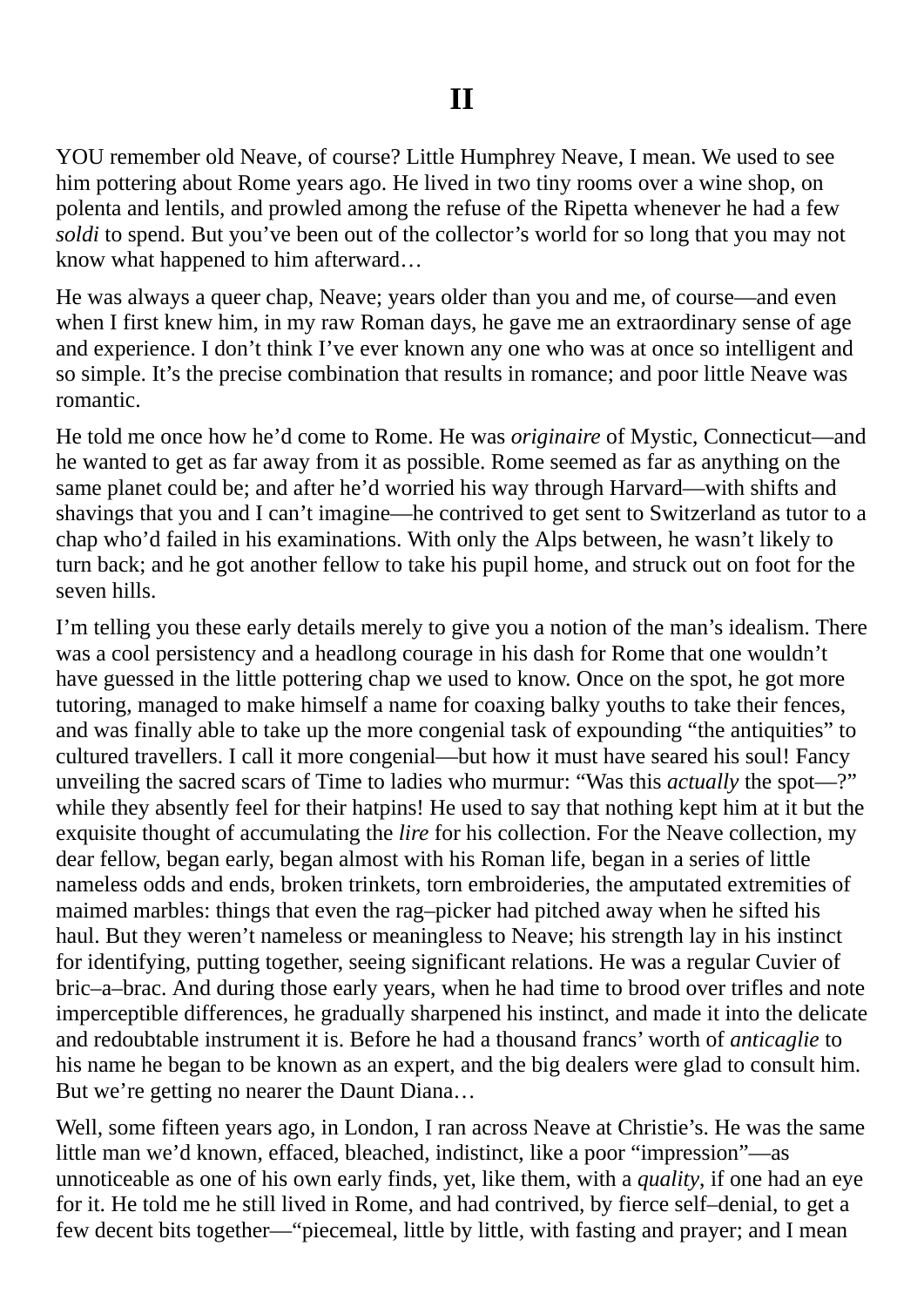the fasting literally!" he said.

He had run over to London for his annual "look–round"—I fancy one or another of the big collectors usually paid his journey—and when we met he was on his way to see the Daunt collection. You know old Daunt was a surly brute, and the things weren't easily seen; but he had heard Neave was in London, and had sent—yes, actually sent!—for him to come and give his opinion on a few bits, including the Diana. The little man bore himself discreetly, but you can imagine his pride. In his exultation he asked me to come with him —"Oh, I've the *grandes et petites entrees*, my dear fellow: I've made my conditions—" and so it happened that I saw the first meeting between Humphrey Neave and his fate.

For that collection *was* his fate: or, one may say, it was embodied in the Diana who was queen and goddess of the realm. Yes—I shall always be glad I was with Neave when he had his first look at the Diana. I see him now, blinking at her through his white lashes, and stroking his seedy wisp of a moustache to hide a twitch of the muscles. It was all very quiet, but it was the *coup de foudre*. I could see that by the way his hands trembled when he turned away and began to examine the other things. You remember Neave's hands thin, sallow, dry, with long inquisitive fingers thrown out like antennae? Whatever they hold—bronze or lace, hard enamel or brittle glass—they have an air of conforming themselves to the texture of the thing, and sucking out of it, by every finger–tip, the mysterious essence it has secreted. Well, that day, as he moved about among Daunt's treasures, the Diana followed him everywhere. He didn't look back at her—he gave himself to the business he was there for—but whatever he touched, he felt her. And on the threshold he turned and gave her his first free look—the kind of look that says: *"You're mine."*

It amused me at the time—the idea of little Neave making eyes at any of Daunt's belongings. He might as well have coquetted with the Kohinoor. And the same idea seemed to strike him; for as we turned away from the big house in Belgravia he glanced up at it and said, with a bitterness I'd never heard in him: "Good Lord! To think of that lumpy fool having those things to handle! Did you notice his stupid stumps of fingers? I suppose he blunted them gouging nuggets out of the gold fields. And in exchange for the nuggets he gets all that in a year—only has to hold out his callous palm to have that great ripe sphere of beauty drop into it! That's my idea of heaven—to have a great collection drop into one's hand, as success, or love, or any of the big shining things, drop suddenly on some men. And I've had to worry along for nearly fifty years, saving and paring, and haggling and intriguing, to get here a bit and there a bit—and not one perfection in the lot! It's enough to poison a man's life."

The outbreak was so unlike Neave that I remember every word of it: remember, too, saying in answer: "But, look here, Neave, you wouldn't take Daunt's hands for yours, I imagine?"

He stared a moment and smiled. "Have all that, and grope my way through it like a blind cave fish? What a question! But the sense that it's always the blind fish that live in that kind of aquarium is what makes anarchists, sir!" He looked back from the corner of the square, where we had paused while he delivered himself of this remarkable metaphor. "God, I'd like to throw a bomb at that place, and be in at the looting!"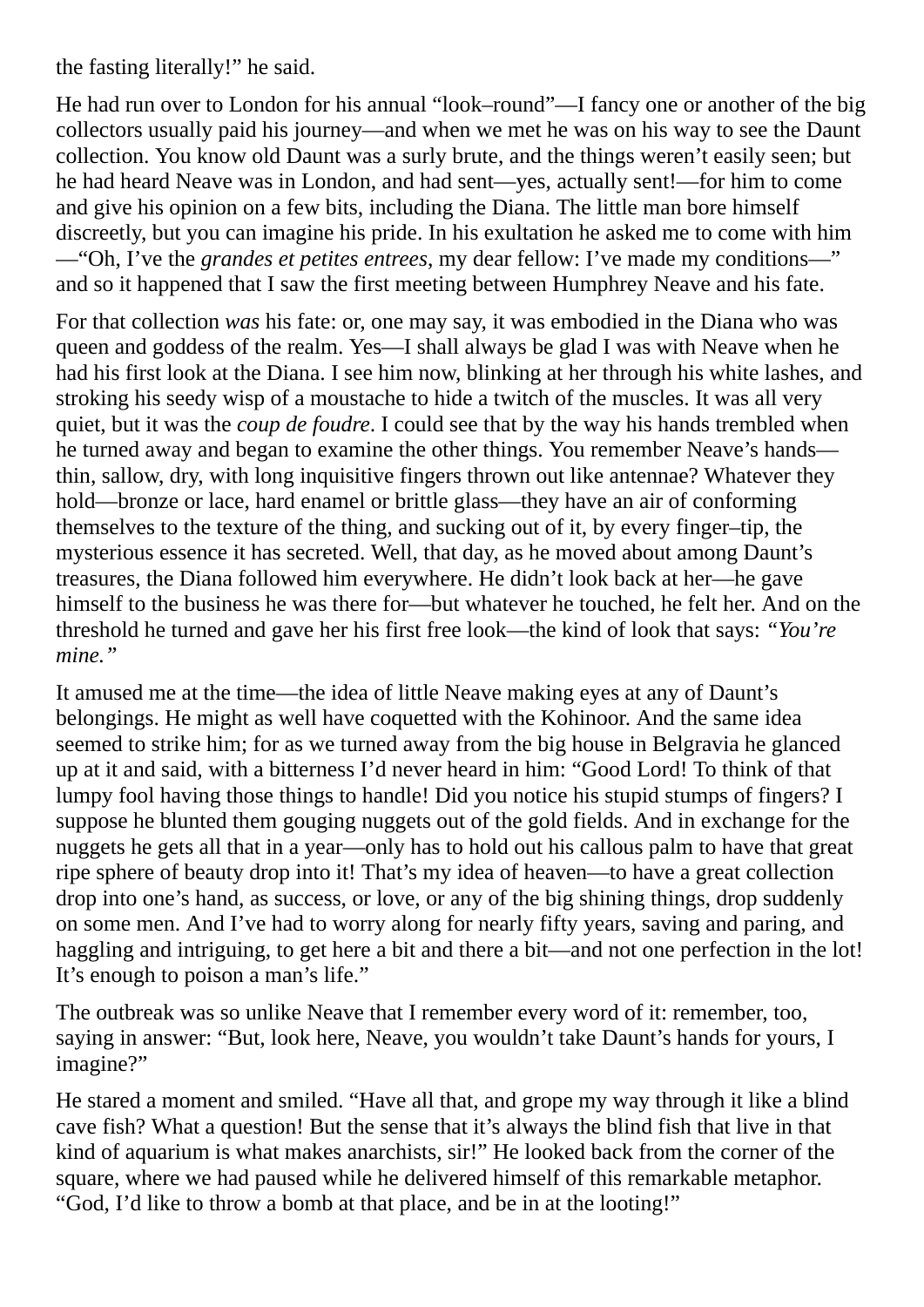And with that, on the way home, he unpacked his grievance—pulled the bandage off the wound, and showed me the ugly mark it had made on his little white soul.

It wasn't the struggling, stinting, self–denying that galled him—it was the inadequacy of the result. It was, in short, the old tragedy of the discrepancy between a man's wants and his power to gratify them. Neave's taste was too exquisite for his means—was like some strange, delicate, capricious animal, that he cherished and pampered and couldn't satisfy.

"Don't you know those little glittering lizards that die if they're not fed on some wonderful tropical fly? Well, my taste's like that, with one important difference—if it doesn't get its fly, it simply turns and feeds on me. Oh, it doesn't die, my taste—worse luck! It gets larger and stronger and more fastidious, and takes a bigger bite of me—that's all."

That was all. Year by year, day by day, he had made himself into this delicate register of perceptions and sensations—as far above the ordinary human faculty of appreciation as some scientific registering instrument is beyond the rough human senses—only to find that the beauty which alone could satisfy him was unattainable—that he was never to know the last deep identification which only possession can give. He had trained himself in short, to feel, in the rare great thing—such an utterance of beauty as the Daunt Diana, say—a hundred elements of perfection, a hundred *reasons why*, imperceptible, inexplicable even, to the average "artistic" sense; he had reached this point by a long austere process of discrimination and rejection, the renewed great refusals of the intelligence which perpetually asks more, which will make no pact with its self of yesterday, and is never to be beguiled from its purpose by the wiles of the next–best–thing. Oh, it's a poignant case, but not a common one; for the next–best–thing usually wins…

You see, the worst of Neave's state was the fact of his not being a mere collector, even the collector raised to his highest pitch of efficiency. The whole thing was blent in him with poetry—his imagination had romanticized the acquisitive instinct, as the religious feeling of the Middle Ages turned passion into love. And yet his could never be the abstract enjoyment of the philosopher who says: "This or that object is really mine because I'm capable of appreciating it." Neave *wanted* what he appreciated—wanted it with his touch and his sight as well as with his imagination.

It was hardly a year afterward that, coming back from a long tour in India, I picked up a London paper and read the amazing headline: "Mr. Humphrey Neave buys the Daunt collection"…I rubbed my eyes and read again. Yes, it could only be our old friend Humphrey. "An American living in Rome … one of our most discerning collectors"; there was no mistaking the description. I clapped on my hat and bolted out to see the first dealer I could find; and there I had the incredible details. Neave had come into a fortune—two or three million dollars, amassed by an uncle who had a corset–factory, and who had attained wealth as the creator of the Mystic Super–straight. (Corset–factory sounds odd, by the way, doesn't it? One had fancied that the corset was a personal, a highly specialized garment, more or less shaped on the form it was to modify; but, after all, the Tanagras were all made from two or three moulds—and so, I suppose, are the ladies who wear the Mystic Super–straight.)

The uncle had a son, and Neave had never dreamed of seeing a penny of the money; but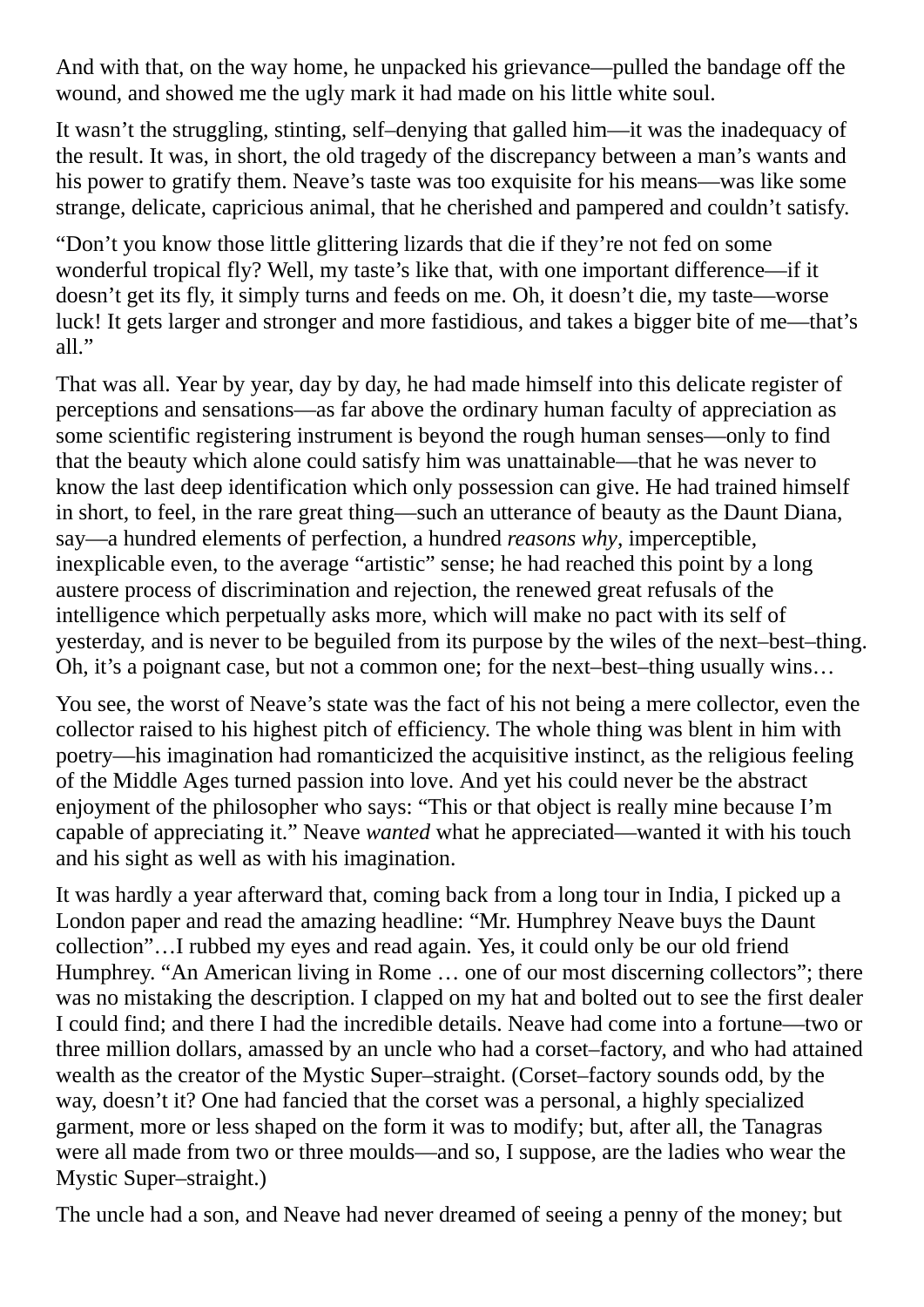the son died suddenly, and the father followed, leaving a codicil that gave everything to our friend. Humphrey had to go out to "realize" on the corset–factory; and his description of *that* … Well, he came back with his money in his pocket, and the day he landed old Daunt went to smash. It all fitted in like a Chinese puzzle. I believe Neave drove straight from Euston to Daunt House: at any rate, within two months the collection was his, and at a price that made the trade sit up. Trust old Daunt for that!

I was in Rome the following spring, and you'd better believe I looked him up. A big porter glared at me from the door of the Palazzo Neave: I had almost to produce my passport to get in. But that wasn't Neave's fault—the poor fellow was so beset by people clamouring to see his collection that he had to barricade himself, literally. When I had mounted the state *Scalone*, and come on him, at the end of half a dozen echoing saloons, in the farthest, smallest *reduit* of the vast suite, I received the same welcome that he used to give us in his little den over the wine shop.

"Well—so you've got her?" I said. For I'd caught sight of the Diana in passing, against the bluish blur of an old *verdure*—just the background for her poised loveliness. Only I rather wondered why she wasn't in the room where he sat.

He smiled. "Yes, I've got her," he returned, more calmly than I had expected.

"And all the rest of the loot?"

"Yes. I had to buy the lump."

"Had to? But you wanted to, didn't you? You used to say it was your idea of heaven—to stretch out your hand and have a great ripe sphere of beauty drop into it. I'm quoting your own words, by the way."

Neave blinked and stroked his seedy moustache. "Oh, yes. I remember the phrase. It's true —it *is* the last luxury." He paused, as if seeking a pretext for his lack of warmth. "The thing that bothered me was having to move. I couldn't cram all the stuff into my old quarters."

"Well, I should say not! This is rather a better setting."

He got up. "Come and take a look round. I want to show you two or three things—new attributions I've made. I'm doing the catalogue over."

The interest of showing me the things seemed to dispel the vague apathy I had felt in him. He grew keen again in detailing his redistribution of values, and above all in convicting old Daunt and his advisers of their repeated aberrations of judgment. "The miracle is that he should have got such things, knowing as little as he did what he was getting. And the egregious asses who bought for him were no better, were worse in fact, since they had all sorts of humbugging wrong reasons for admiring what old Daunt simply coveted because it belonged to some other rich man."

Never had Neave had so wondrous a field for the exercise of his perfected faculty; and I saw then how in the real, the great collector's appreciations the keenest scientific perception is suffused with imaginative sensibility, and how it's to the latter undefinable quality that in the last resort he trusts himself.

Nevertheless, I still felt the shadow of that hovering apathy, and he knew I felt it, and was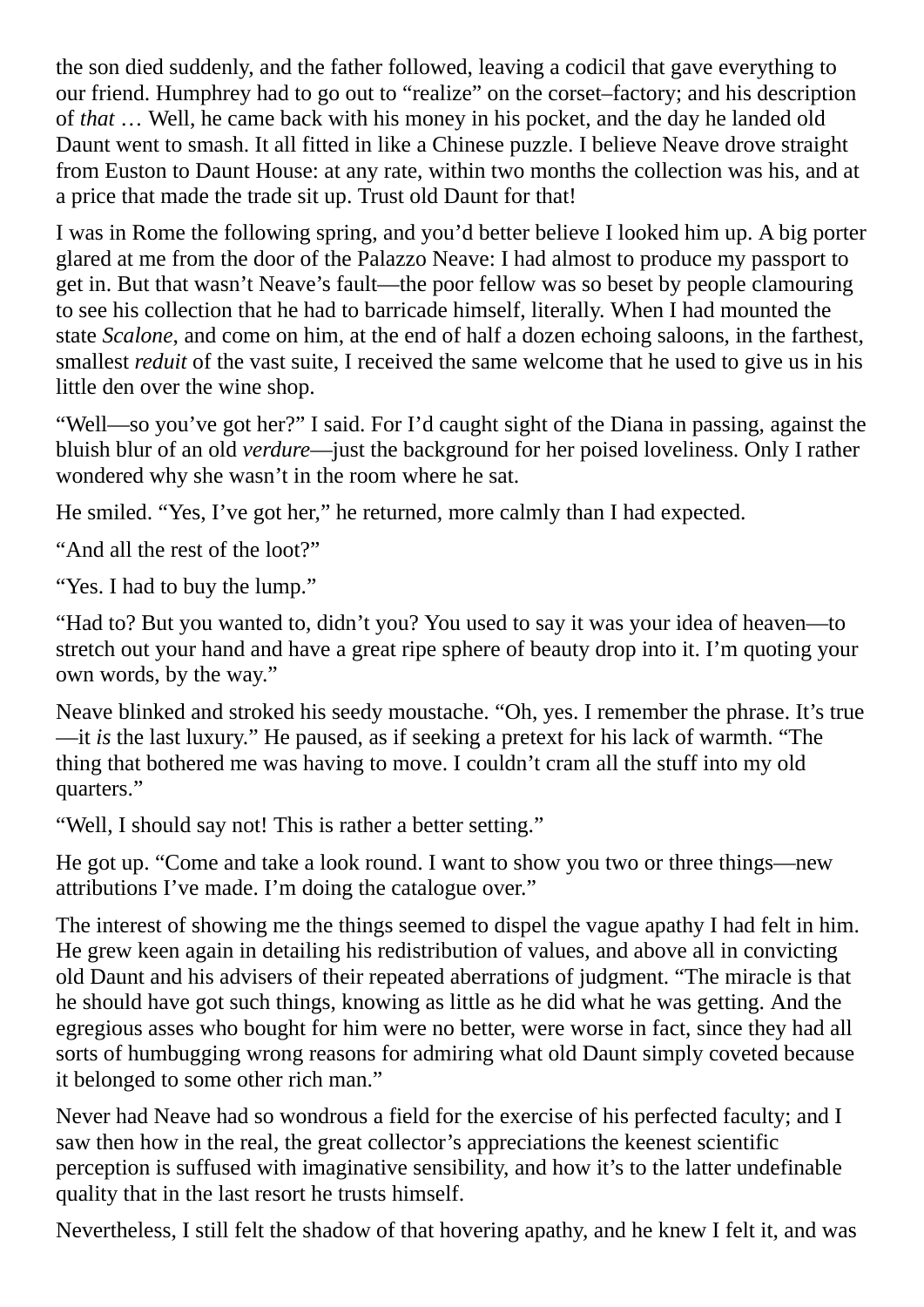always breaking off to give me reasons for it. For one thing, he wasn't used to his new quarters—hated their bigness and formality; then the requests to show his things drove him mad. "The women—oh, the women!" he wailed, and interrupted himself to describe a heavy–footed German Princess who had marched past his treasures as if she were inspecting a cavalry regiment, applying an unmodulated *Mugneeficent* to everything from the engraved gems to the Hercules torso.

"Not that she was half as bad as the other kind," he added, as if with a last effort at optimism. "The kind who discriminate and say: 'I'm not sure if it's Botticelli or Cellini I mean, but *one of that school*, at any rate.' And the worst of all are the ones who know—up to a certain point: have the schools, and the dates and the jargon pat, and yet wouldn't know a Phidias if it stood where they hadn't expected it."

He had all my sympathy, poor Neave; yet these were trials inseparable from the collector's lot, and not always without their secret compensations. Certainly they did not wholly explain my friend's attitude; and for a moment I wondered if it were due to some strange disillusionment as to the quality of his treasures. But no! the Daunt collection was almost above criticism; and as we passed from one object to another I saw there was no mistaking the genuineness of Neave's pride in his possessions. The ripe sphere of beauty was his, and he had found no flaw in it as yet…

A year later came the amazing announcement—the Daunt collection was for sale. At first we all supposed it was a case of weeding out (though how old Daunt would have raged at the thought of anybody's weeding *his* collection!) But no—the catalogue corrected that idea. Every stick and stone was to go under the hammer. The news ran like wildfire from Rome to Berlin, from Paris to London and New York. Was Neave ruined, then? Wrong again—the dealers nosed that out in no time. He was simply selling because he chose to sell; and in due time the things came up at Christie's.

But you may be sure the trade had found an answer to the riddle; and the answer was that, on close inspection, Neave had found the collection less impeccable than he had supposed. It was a preposterous answer—but then there was no other. Neave, by this time, was pretty generally recognized as having the subtlest *flair* of any collector in Europe, and if he didn't choose to keep the Daunt collection it could be only because he had reason to think he could do better.

In a flash this report had gone the rounds and the buyers were on their guard. I had run over to London to see the thing through, and it was the queerest sale I ever was at. Some of the things held their own, but a lot—and a few of the best among them—went for half their value. You see, they'd been locked up in old Daunt's house for nearly twenty years, and hardly shown to any one, so that the whole younger generation of dealers and collectors knew of them only by hearsay. Then you know the effect of suggestion in such cases. The undefinable sense we were speaking of is a ticklish instrument, easily thrown out of gear by a sudden fall of temperature; and the sharpest experts grow shy and self– distrustful when the cold current of depreciation touches them. The sale was a slaughter and when I saw the Daunt Diana fall at the wink of a little third–rate *brocanteur* from Vienna I turned sick at the folly of my kind.

For my part, I had never believed that Neave had sold the collection because he'd "found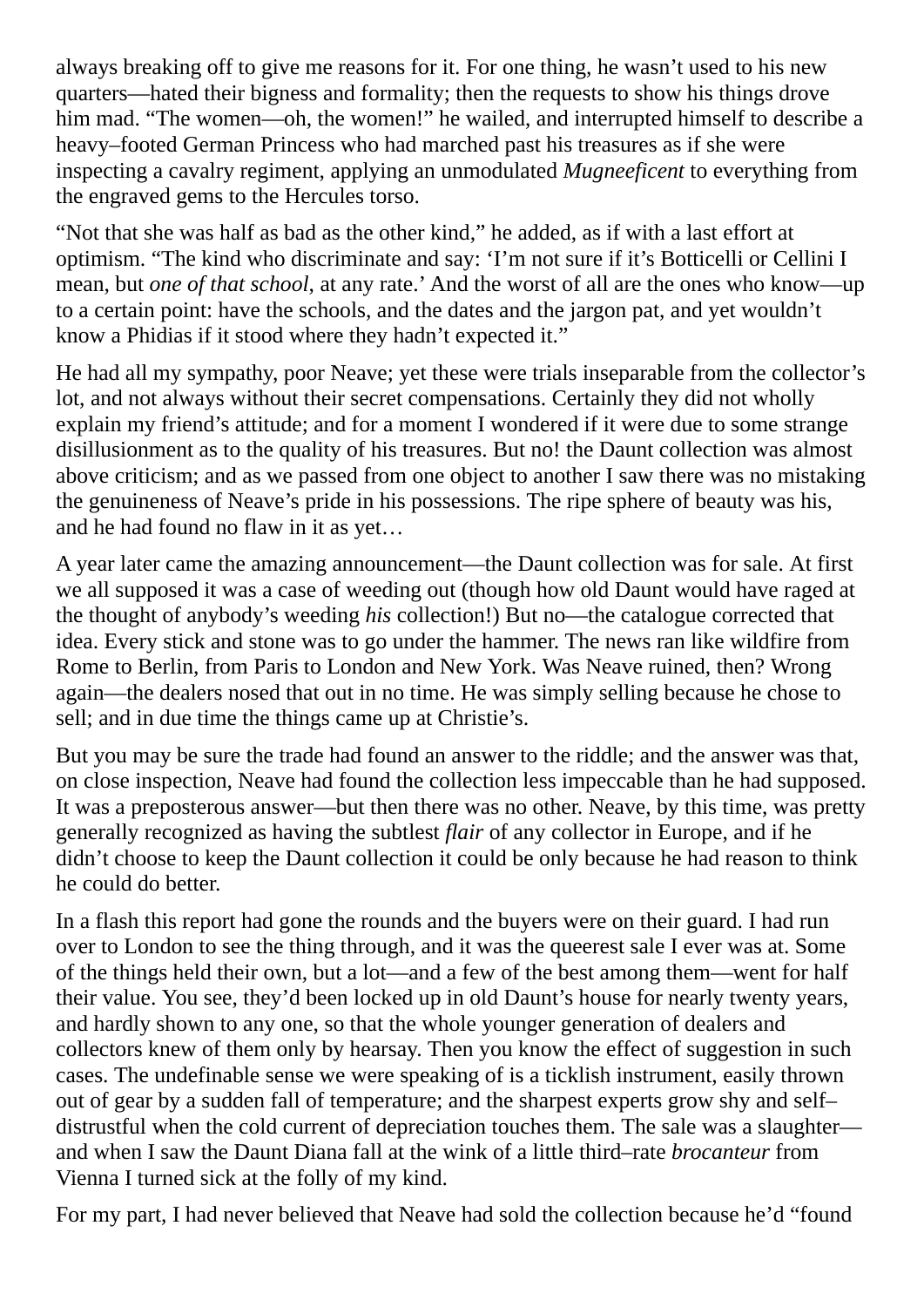it out"; and within a year my incredulity was justified. As soon as the things were put in circulation they were known for the marvels they are. There was hardly a poor bit in the lot; and my wonder grew at Neave's madness. All over Europe, dealers began to be fighting for the spoils; and all kinds of stuff were palmed off on the unsuspecting as fragments of the Daunt collection!

Meanwhile, what was Neave doing? For a long time I didn't hear, and chance kept me from returning to Rome. But one day, in Paris, I ran across a dealer who had captured for a song one of the best Florentine bronzes in the Daunt collection—a marvellous *plaquette* of Donatello's. I asked him what had become of it, and he said with a grin: "I sold it the other day," naming a price that staggered me.

"Ye gods! Who paid you that for it?"

His grin broadened, and he answered: "Neave."

" *Neave?* Humphrey Neave?"

"Didn't you know he was buying back his things?"

"Nonsense!"

"He is, though. Not in his own name—but he's doing it."

And he *was*, do you know—and at prices that would have made a sane man shudder! A few weeks later I ran across his tracks in London, where he was trying to get hold of a Penicaud enamel—another of his scattered treasures. Then I hunted him down at his hotel, and had it out with him.

"Look here, Neave, what are you up to?"

He wouldn't tell me at first: stared and laughed and denied. But I took him off to dine, and after dinner, while we smoked, I happened to mention casually that I had a pull over the man who had the Penicaud—and at that he broke down and confessed.

"Yes, I'm buying them back, Finney—it's true." He laughed nervously, twitching his moustache. And then he let me have the story.

"You know how I'd hungered and thirsted for the *real thing*—you quoted my own phrase to me once, about the 'ripe sphere of beauty.' So when I got my money, and Daunt lost his, almost at the same moment, I saw the hand of Providence in it. I knew that, even if I'd been younger, and had more time, I could never hope, nowadays, to form such a collection as *that*. There was the ripe sphere, within reach; and I took it. But when I got it, and began to live with it, I found out my mistake. It was a *mariage de convenance*—there'd been no wooing, no winning. Each of my little old bits—the rubbish I chucked out to make room for Daunt's glories—had its own personal history, the drama of my relation to it, of the discovery, the struggle, the capture, the first divine moment of possession. There was a romantic secret between us. And then I had absorbed its beauties one by one, they had become a part of my imagination, they held me by a hundred threads of far–reaching association. And suddenly I had expected to create this kind of intense personal tie between myself and a roomful of new cold alien presences—things staring at me vacantly from the depths of unknown pasts! Can you fancy a more preposterous hope? Why, my other things, my *own* things, had wooed me as passionately as I wooed them: there was a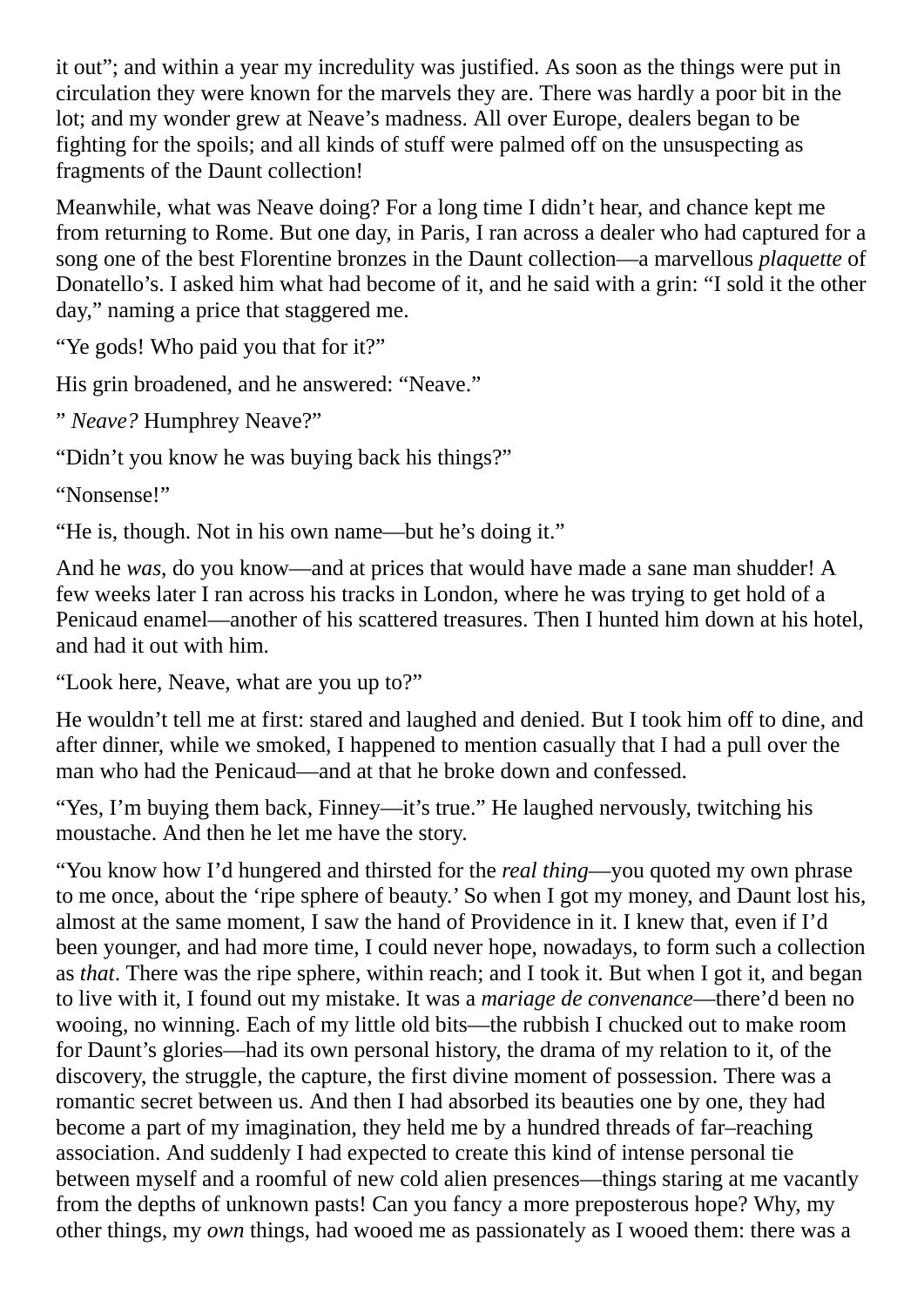certain little bronze, a little Venus Callipyge, who had drawn me, drawn me, drawn me, imploring me to rescue her from her unspeakable surroundings in a vulgar bric–a–brac shop at Biarritz, where she shrank out of sight among sham Sevres and Dutch silver, as one has seen certain women—rare, shy, exquisite—made almost invisible by the vulgar splendours surrounding them. Well! that little Venus, who was just a specious seventeenth century attempt at the 'antique,' but who had penetrated me with her pleading grace, touched me by the easily guessed story of her obscure, anonymous origin, was more to me imaginatively—yes! more than the cold bought beauty of the Daunt Diana…"

"The Daunt Diana!" I broke in. "Hold up, Neave—*the Daunt Diana?*"

He smiled contemptuously. "A professional beauty, my dear fellow—expected every head to be turned when she came into a room."

"Oh, Neave," I groaned.

"Yes, I know. You're thinking of what we felt that day we first saw her in London. Many a poor devil has sold his soul as the result of such a first sight! Well, I sold *her* instead. Do you want the truth about her? *Elle etait bete a pleurer.*"

He laughed, and stood up with a little shrug of disenchantment.

"And so you're impenitent?" I paused. "And yet you're buying some of the things back?"

Neave laughed again, ironically. "I knew you'd find me out and call me to account. Well, yes: I'm buying back." He stood before me half sheepish, half defiant. "I'm buying back because there's nothing else as good in the market. And because I've a queer feeling that, this time, they'll be *mine*. But I'm ruining myself at the game!" he confessed.

It was true: Neave was ruining himself. And he's gone on ruining himself ever since, till now the job's nearly done. Bit by bit, year by year, he has gathered in his scattered treasures, at higher prices than the dealers ever dreamed of getting. There are fabulous details in the story of his quest. Now and then I ran across him, and was able to help him recover a fragment; and it was wonderful to see his delight in the moment of reunion. Finally, about two years ago, we met in Paris, and he told me he had got back all the important pieces except the Diana.

"The Diana? But you told me you didn't care for her."

"Didn't care?" He leaned across the restaurant table that divided us. "Well, no, in a sense I didn't. I wanted her to want me, you see; and she didn't then! Whereas now she's crying to me to come to her. You know where she is?" he broke off.

Yes, I knew: in the centre of Mrs. Willy P. Goldmark's yellow and gold drawing–room, under a thousand–candle–power chandelier, with reflectors aimed at her from every point of the compass. I had seen her wincing and shivering there in her outraged nudity at one of the Goldmark "crushes."

"But you can't get her, Neave," I objected.

"No, I can't get her," he said.

Well, last month I was in Rome, for the first time in six or seven years, and of course I looked about for Neave. The Palazzo Neave was let to some rich Russians, and the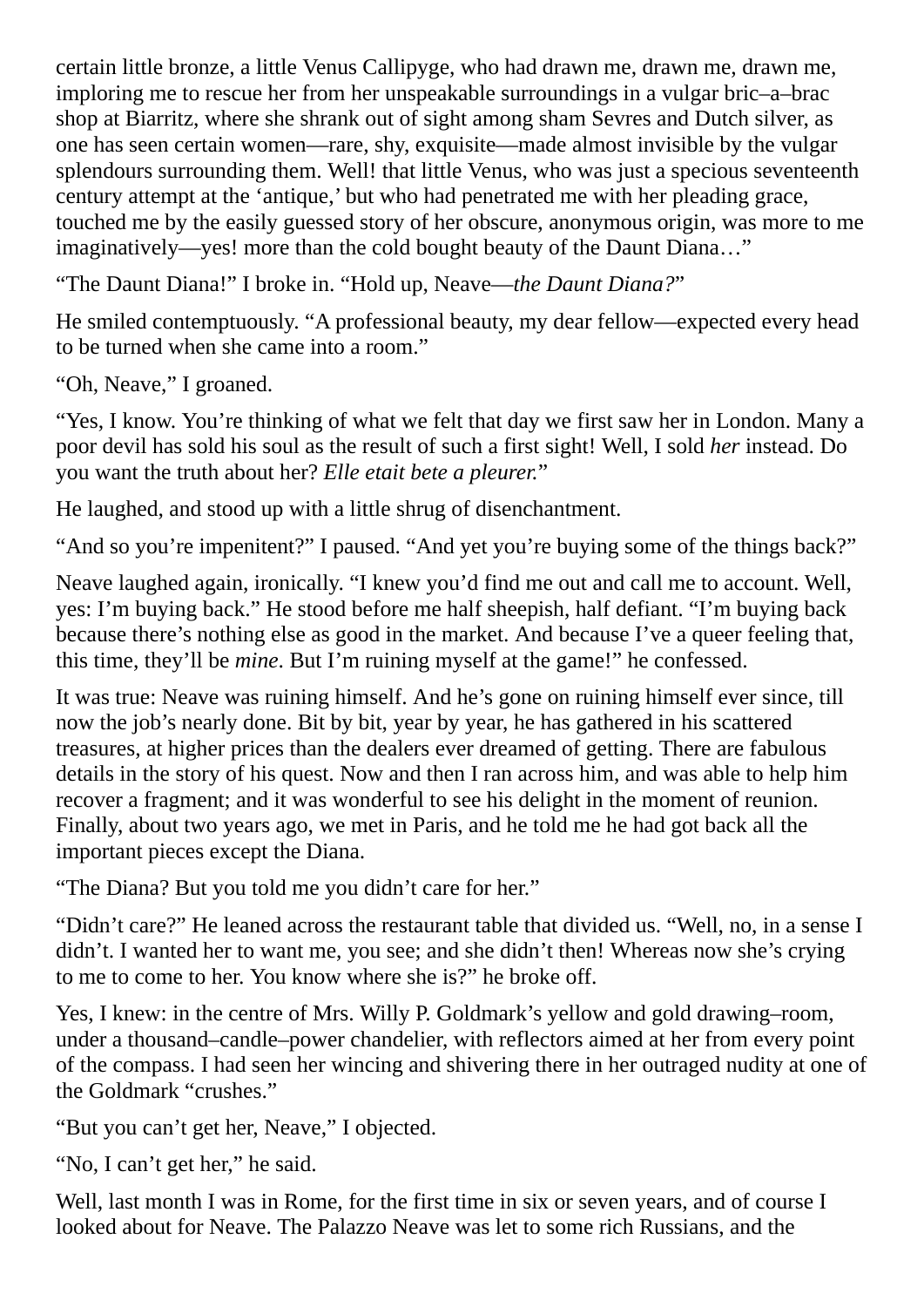splendid new porter didn't know where the proprietor lived. But I got on his trail easily enough, and it led me to a strange old place in the Trastevere, an ancient crevassed black palace turned tenement house, and fluttering with pauper clothes–lines. I found Neave under the leads, in two or three cold rooms that smelt of the *cuisine* of all his neighbours: a poor shrunken little figure, seedier and shabbier than ever, yet more alive than when we had made the tour of his collection in the Palazzo Neave.

The collection was around him again, not displayed in tall cabinets and on marble tables, but huddled on shelves, perched on chairs, crammed in corners, putting the gleam of bronze, the opalescence of old glass, the pale lustre of marble, into all the angles of his low dim rooms. There they were, the proud presences that had stared at him down the vistas of Daunt House, and shone in cold transplanted beauty under his own painted cornices: there they were, gathered in humble promiscuity about his bent shabby figure, like superb wild creatures tamed to become the familiars of some harmless old wizard.

As we went from bit to bit, as he lifted one piece after another, and held it to the light of his low windows, I saw in his hands the same tremor of sensation that I had noticed when he first examined the same objects at Daunt House. All his life was in his finger–tips, and it seemed to communicate life to the exquisite things he touched. But you'll think me infected by his mysticism if I tell you they gained new beauty while he held them…

We went the rounds slowly and reverently; and then, when I supposed our inspection was over, and was turning to take my leave, he opened a door I had not noticed, and showed me into a slit of a room beyond. It was a mere monastic cell, scarcely large enough for his narrow iron bed and the chest which probably held his few clothes; but there, in a niche of the bare wall, facing the foot of the bed—there stood the Daunt Diana.

I gasped at the sight and turned to him; and he looked back at me without speaking.

"In the name of magic, Neave, how did you do it?"

He smiled as if from the depths of some secret rapture. "Call it magic, if you like; but I ruined myself doing it," he said.

I stared at him in silence, breathless with the madness and the wonder of it; and suddenly, red to the ears, he flung out his boyish confession. "I lied to you that day in London—the day I said I didn't care for her. I always cared—always worshipped—always wanted her. But she wasn't mine then, and I knew it, and she knew it … and now at last we understand each other." He looked at me shyly, and then glanced about the bare cold cell. "The setting isn't worthy of her, I know; she was meant for glories I can't give her; but beautiful things, my dear Finney, like beautiful spirits, live in houses not made with hands…"

His face shone with extraordinary sweetness as he spoke; and I saw he'd got hold of the secret we're all after. No, the setting isn't worthy of her, if you like. The rooms are as shabby and mean as those we used to see him in years ago over the wine shop. I'm not sure they're not shabbier and meaner. But she rules there at last, she shines and hovers there above him, and there at night, I doubt not, steals down from her cloud to give him the Latmian kiss.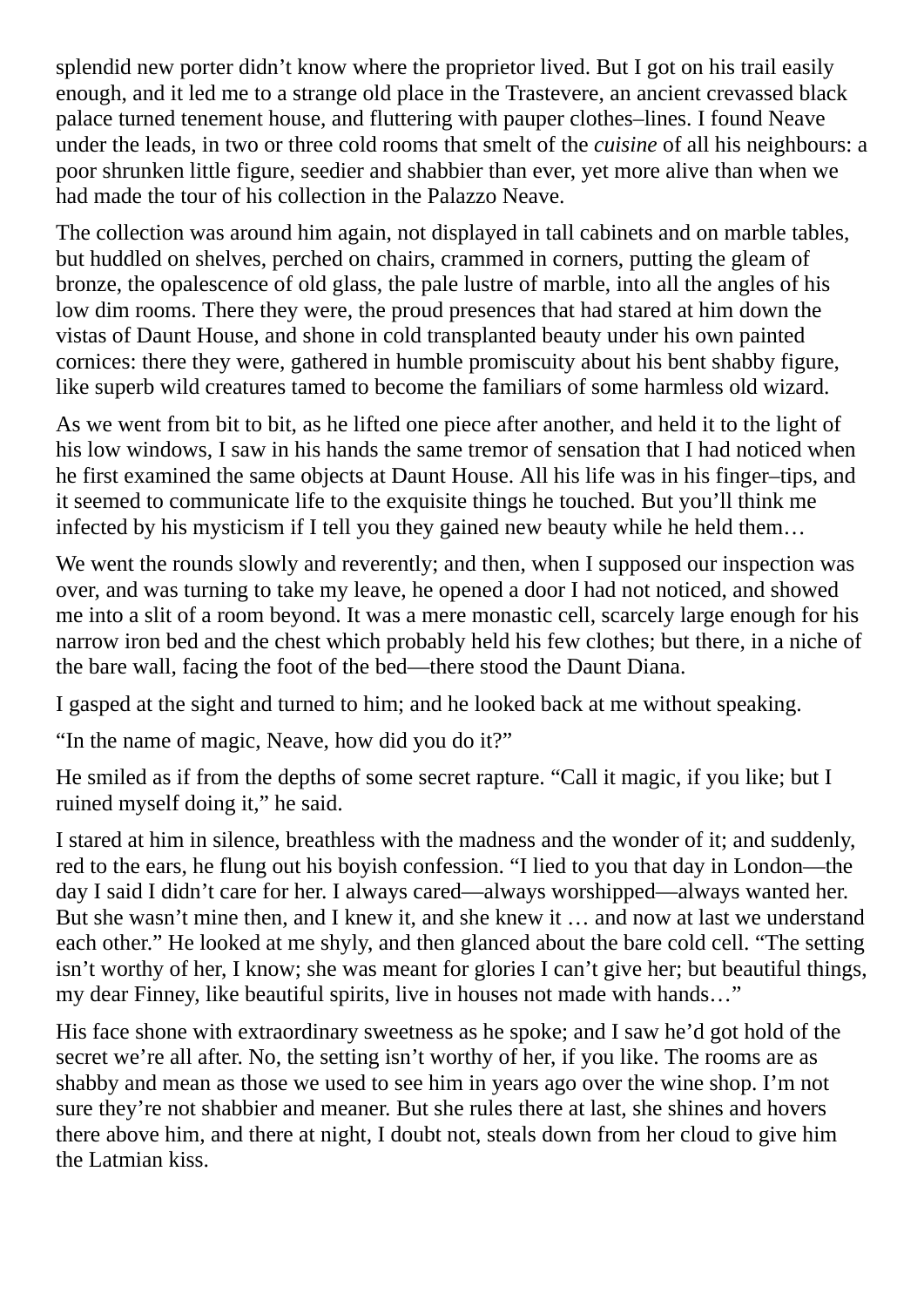# **THE DEBT**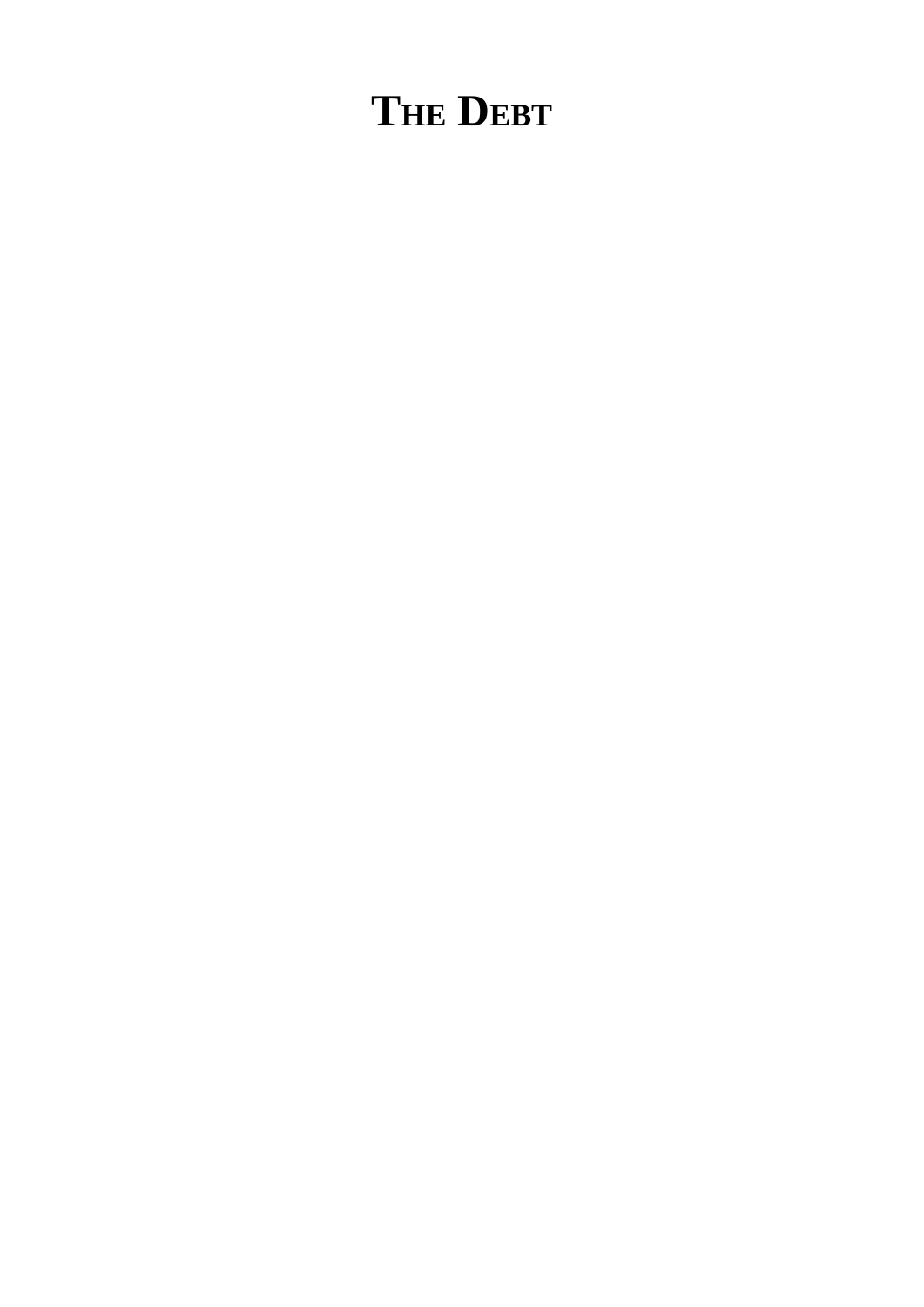YOU remember—it's not so long ago—the talk there was about Dredge's "Arrival of the Fittest"? The talk has subsided, but the book of course remains: stands up, in fact, as the tallest thing of its kind since—well, I'd almost said since "The Origin of Species."

I'm not wrong, at any rate, in calling it the most important contribution yet made to the development of the Darwinian theory, or rather to the solution of the awkward problem about which that theory has had to make such a circuit. Dredge's hypothesis will be contested, may one day be disproved; but at least it has swept out of the way all previous conjectures, including of course Lanfear's magnificent attempt; and for our generation of scientific investigators it will serve as the first safe bridge across a murderous black whirlpool.

It's all very interesting—there are few things more stirring to the imagination than that sudden projection of the new hypothesis, light as a cobweb and strong as steel, across the intellectual abyss; but, for an idle observer of human motives, the other, the personal, side of Dredge's case is even more interesting and arresting.

Personal side? You didn't know there was one? Pictured him simply as a thinking machine, a highly specialized instrument of precision, the result of a long series of "adaptations," as his own jargon would put it? Well, I don't wonder—if you've met him. He does give the impression of being something out of his own laboratory: a delicate scientific instrument that reveals wonders to the initiated, and is absolutely useless in an ordinary hand.

In his youth it was just the other way. I knew him twenty years ago, as an awkward lout whom young Archie Lanfear had picked up at college, and brought home for a visit. I happened to be staying at the Lanfears' when the boys arrived, and I shall never forget Dredge's first appearance on the scene. You know the Lanfears always lived very simply. That summer they had gone to Buzzard's Bay, in order that Professor Lanfear might be near the Biological Station at Wood's Holl, and they were picnicking in a kind of sketchy bungalow without any attempt at elegance. But Galen Dredge couldn't have been more awe–struck if he'd been suddenly plunged into a Fifth Avenue ball–room. He nearly knocked his shock head against the low doorway, and in dodging this peril trod heavily on Mabel Lanfear's foot, and became hopelessly entangled in her mother's draperies though how he managed it I never knew, for Mrs. Lanfear's dowdy muslins ran to no excess of train.

When the Professor himself came in it was ten times worse, and I saw then that Dredge's emotion was a tribute to the great man's proximity. That made the boy interesting, and I began to watch. Archie, always enthusiastic but vague, had said: "Oh, he's a tremendous chap—you'll see—" but I hadn't expected to see quite so clearly. Lanfear's vision, of course, was sharper than mine; and the next morning he had carried Dredge off to the Biological Station. And that was the way it began.

Dredge is the son of a Baptist minister. He comes from East Lethe, New York State, and was working his way through college—waiting at White Mountain hotels in summer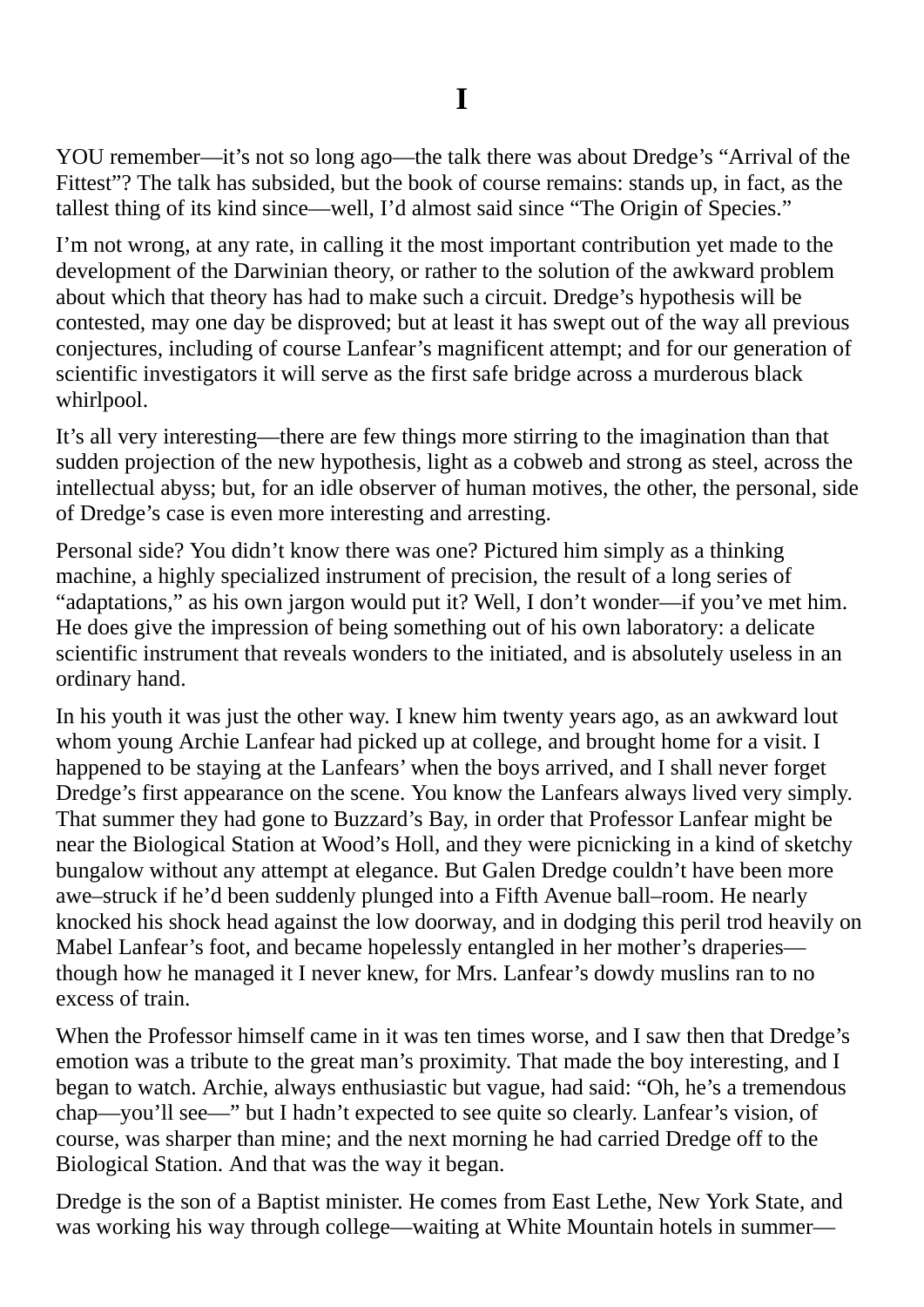when Archie Lanfear ran across him. There were eight children in the family, and the mother was an invalid. Dredge never had a penny from his father after he was fourteen; but his mother wanted him to be a scholar, and "kept at him," as he put it, in the hope of his going back to "teach school" at East Lethe. He developed slowly, as the scientific mind generally does, and was still adrift about himself and his tendencies when Archie took him down to Buzzard's Bay. But he had read Lanfear's "Utility and Variation," and had always been a patient and curious observer of nature. And his first meeting with Lanfear explained him to himself. It didn't, however, enable him to explain himself to others, and for a long time he remained, to all but Lanfear, an object of incredulity and conjecture.

" *Why* my husband wants him about—" poor Mrs. Lanfear, the kindest of women, privately lamented to her friends; for Dredge, at that time—they kept him all summer at the bungalow—had one of the most encumbering personalities you can imagine. He was as inexpressive as he is to–day, and yet oddly obtrusive: one of those uncomfortable presences whose silence is an interruption.

The poor Lanfears almost died of him that summer, and the pity of it was that he never suspected it, but continued to lavish on them a floundering devotion as uncomfortable as the endearments of a dripping dog—all out of gratitude for the Professor's kindness! He was full, in those days, of raw enthusiasms, which he forced on any one who would listen when his first shyness had worn off. You can't picture him spouting sentimental poetry, can you? Yet I've seen him petrify a whole group of Mrs. Lanfear's callers by suddenly discharging on them, in the strident drawl of Western New York, "Barbara Frietchie" or "The Queen of the May." His taste in literature was uniformly bad, but very definite, and far more assertive than his views on biological questions. In his scientific judgments he showed, even then, a remarkable temperance, a precocious openness to the opposite view; but in literature he was a furious propagandist, aggressive, disputatious, and extremely sensitive to adverse opinion.

Lanfear, of course, had been struck from the first by his gift of accurate observation, and by the fact that his eagerness to learn was offset by his reluctance to conclude. I remember Lanfear's telling me that he had never known a lad of Dredge's age who gave such promise of uniting an aptitude for general ideas with the plodding patience of the accumulator of facts. Of course when Lanfear talked like that of a young biologist his fate was sealed. There could be no question of Dredge's going back to "teach school" at East Lethe. He must take a course in biology at Columbia, spend his vacations at the Wood's Holl laboratory, and then, if possible, go to Germany for a year or two.

All this meant his virtual adoption by the Lanfears. Most of Lanfear's fortune went in helping young students to a start, and he devoted his heaviest subsidies to Dredge.

"Dredge will be my biggest dividend—you'll see!" he used to say, in the chrysalis days when poor Galen was known to the world of science only as a perpetual slouching presence in Mrs. Lanfear's drawing–room. And Dredge, it must be said, took his obligations simply, with that kind of personal dignity, and quiet sense of his own worth, which in such cases saves the beneficiary from abjectness. He seemed to trust himself as fully as Lanfear trusted him.

The comic part of it was that his only idea of making what is known as "a return" was to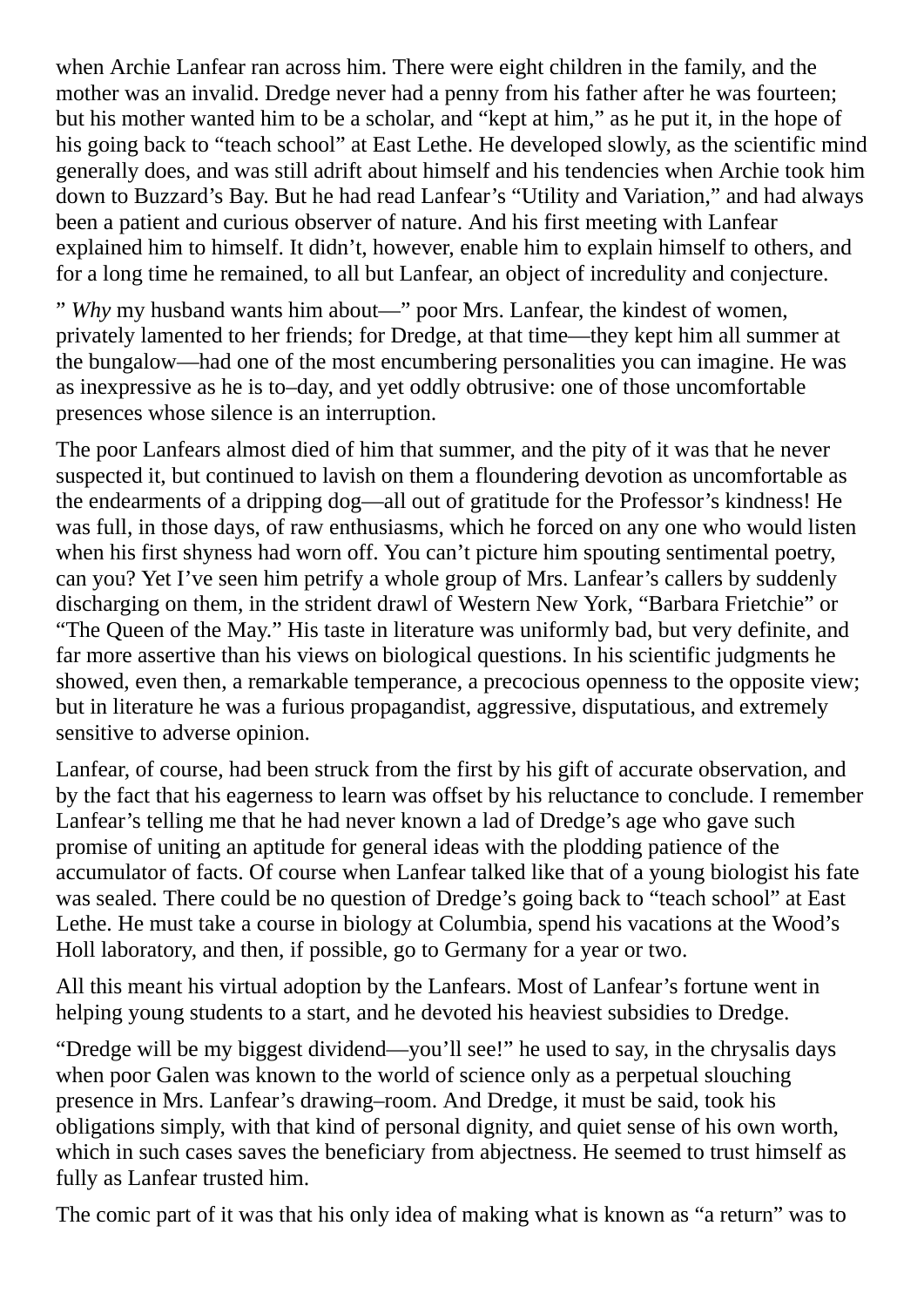devote himself to the Professor's family. When I hear pretty women lamenting that they can't coax Professor Dredge out of his laboratory I remember Mabel Lanfear's cry to me: "If Galen would only keep away!" When Mabel fell on the ice and broke her leg, Galen walked seven miles in a blizzard to get a surgeon; but if he did her this service one day in the year, he bored her by being in the way for the other three hundred and sixty–four. One would have imagined at that time that he thought his perpetual presence the greatest gift he could bestow; for, except on the occasion of his fetching the surgeon, I don't remember his taking any other way of expressing his gratitude.

In love with Mabel? Not a bit! But the queer thing was that he *did* have a passion in those days—a blind, hopeless passion for Mrs. Lanfear! Yes: I know what I'm saying. I mean Mrs. Lanfear, the Professor's wife, poor Mrs. Lanfear, with her tight hair and her loose figure, her blameless brow and earnest eye–glasses, and her perpetual attitude of mild misapprehension. I can see Dredge cowering, long and many–jointed, in a diminutive drawing–room chair, one square–toed shoe coiled round an exposed ankle, his knees clasped in a knot of red knuckles, and his spectacles perpetually seeking Mrs. Lanfear's eye–glasses. I never knew if the poor lady was aware of the sentiment she inspired, but her children observed it, and it provoked them to irreverent mirth. Galen was the predestined butt of Mabel and Archie; and secure in their mother's virtuous obtuseness, and in her worshipper's timidity, they allowed themselves a latitude of banter that sometimes turned their audience cold. Dredge meanwhile was going on obstinately with his work. Now and then he had queer fits of idleness, when he lapsed into a state of sulky inertia from which even Lanfear's admonitions could not rouse him. Once, just before an examination, he suddenly went off to the Maine woods for two weeks, came back, and failed to pass. I don't know if his benefactor ever lost hope; but at times his confidence must have been sorely strained. The queer part of it was that when Dredge emerged from these eclipses he seemed keener and more active than ever. His slowly growing intelligence probably needed its periodical pauses of assimilation; and Lanfear was marvellously patient.

At last Dredge finished his course and went to Germany; and when he came back he was a new man—was, in fact, the Dredge we all know. He seemed to have shed his blundering, encumbering personality, and come to life as a disembodied intelligence. His fidelity to the Lanfears was unchanged; but he showed it negatively, by his discretions and abstentions. I have an idea that Mabel was less disposed to deride him, might even have been induced to softer sentiments; but I doubt if Dredge even noticed the change. As for his ex–goddess, he seemed to regard her as a motherly household divinity, the guardian genius of the darning needle; but on Professor Lanfear he looked with a deepening reverence. If the rest of the family had diminished in his eyes, its head had grown even greater.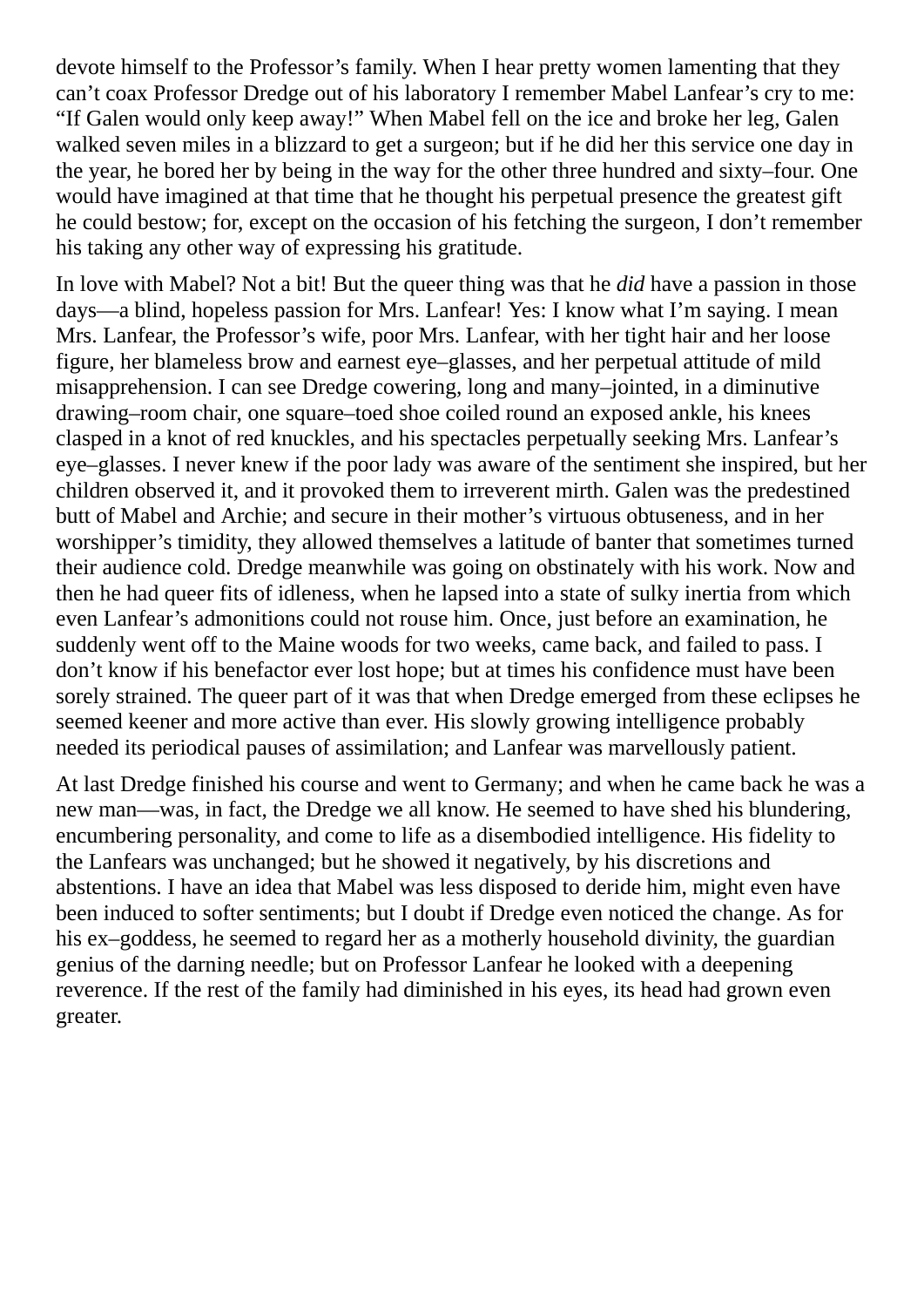FROM that day Dredge's progress continued steadily. If not always perceptible to the untrained eye, in Lanfear's sight it never deviated, and the great man began to associate Dredge with his work, and to lean on him more and more. Lanfear's health was already failing, and in my confidential talks with him I saw how he counted on Galen Dredge to continue and amplify his doctrine. If he did not describe the young man as his predestined Huxley, it was because any such comparison between himself and his great predecessors would have been repugnant to his taste; but he evidently felt that it would be Dredge's role to reveal him to posterity. And the young man seemed at that time to take the same view of his calling. When he was not busy about Lanfear's work he was recording their conversations with the diligence of a biographer and the accuracy of a naturalist. Any attempt to question or minimize Lanfear's theories roused in his disciple the only flashes of wrath I have ever seen a scientific discussion provoke in him. In defending his master he became almost as intemperate as in the early period of his literary passions.

Such filial dedication must have been all the more precious to Lanfear because, about that time, it became evident that Archie would never carry on his father's work. He had begun brilliantly, you may remember, by a little paper on *Limulus Polyphemus* that attracted a good deal of notice when it appeared in the *Central Blatt*; but gradually his zoological ardour yielded to an absorbing passion for the violin, which was followed by a sudden plunge into physics. At present, after a side–glance at the drama, I understand he's devoting what is left of his father's money to archaeological explorations in Asia Minor.

"Archie's got a delightful little mind," Lanfear used to say to me, rather wistfully, "but it's just a highly polished surface held up to the show as it passes. Dredge's mind takes in only a bit at a time, but the bit stays, and other bits are joined to it, in a hard mosaic of fact, of which imagination weaves the pattern. I saw just how it would be years ago, when my boy used to take my meaning in a flash, and answer me with clever objections, while Galen disappeared into one of his fathomless silences, and then came to the surface like a dripping retriever, a long way beyond Archie's objections, and with an answer to them in his mouth."

It was about this time that the crowning satisfaction of Lanfear's career came to him: I mean, of course, John Weyman's gift to Columbia of the Lanfear Laboratory, and the founding, in connection with it, of a chair of Experimental Evolution. Weyman had always taken an interest in Lanfear's work, but no one had supposed that his interest would express itself so magnificently. The honour came to Lanfear at a time when he was fighting an accumulation of troubles: failing health, the money difficulties resulting from his irrepressible generosity, his disappointment about Archie's career, and perhaps also the persistent attacks of the new school of German zoologists.

"If I hadn't Galen I should feel the game was up," he said to me once, in a fit of half–real, half–mocking despondency. "But he'll do what I haven't time to do myself, and what my boy can't do for me."

That meant that he would answer the critics, and triumphantly affirm Lanfear's theory,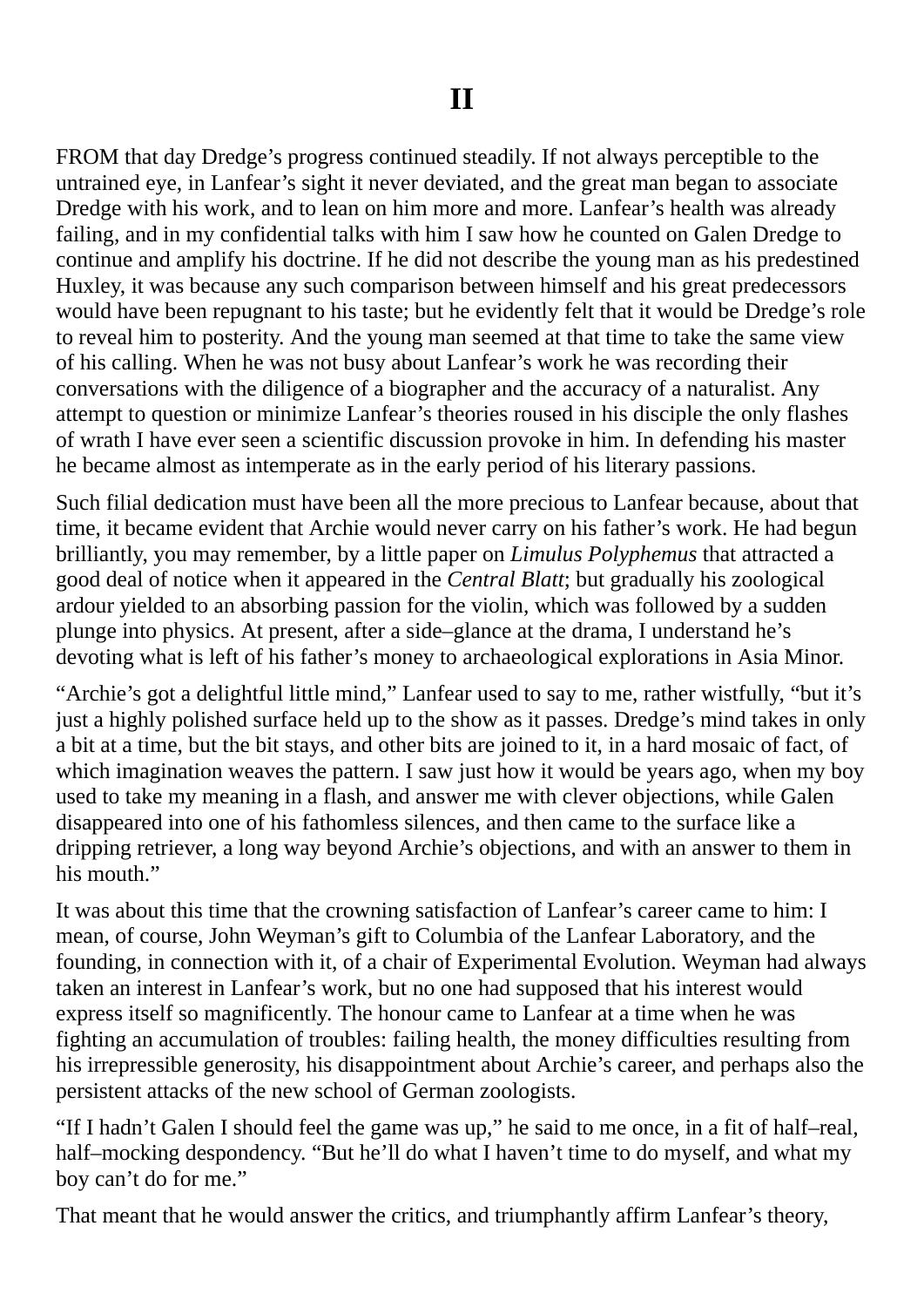which had been rudely shaken, but not displaced.

"A scientific hypothesis lasts till there's something else to put in its place. People who want to get across a river will use the old bridge till the new one's built. And I don't see any one who's particularly anxious, in this case, to take a contract for the new one," Lanfear ended; and I remember answering with a laugh: "Not while Horatius Dredge holds the other."

It was generally known that Lanfear had not long to live, and the Laboratory was hardly opened before the question of his successor in the chair of Experimental Evolution began to be a matter of public discussion. It was conceded that whoever followed him ought to be a man of achieved reputation, some one carrying, as the French say, a considerable "baggage." At the same time, even Lanfear's critics felt that he should be succeeded by a man who held his views and would continue his teaching. This was not in itself a difficulty, for German criticism had so far been mainly negative, and there were plenty of good men who, while they questioned the permanent validity of Lanfear's conclusions, were yet ready to accept them for their provisional usefulness. And then there was the added inducement of the Laboratory! The Columbia Professor of Experimental Evolution has at his disposal the most complete instrument of biological research that modern ingenuity has yet produced; and it's not only in theology or politics *que Paris vaut bien une messe!* There was no trouble about finding a candidate; but the whole thing turned on Lanfear's decision, since it was tacitly understood that, by Weyman's wish, he was to select his successor. And what a cry there was when he selected Galen Dredge!

Not in the scientific world, though. The specialists were beginning to know about Dredge. His remarkable paper on Sexual Dimorphism had been translated into several languages, and a furious polemic had broken out over it. When a young fellow can get the big men fighting over him his future is pretty well assured. But Dredge was only thirty–four, and some people seemed to feel that there was a kind of deflected nepotism in Lanfear's choice.

"If he could choose Dredge he might as well have chosen his own son," I've heard it said; and the irony was that Archie—will you believe it?—actually thought so himself! But Lanfear had Weyman behind him, and when the end came the Faculty at once appointed Galen Dredge to the chair of Experimental Evolution.

For the first two years things went quietly, along accustomed lines. Dredge simply continued the course which Lanfear's death had interrupted. He lectured well even then, with a persuasive simplicity surprising in the slow, inarticulate creature one knew him for. But haven't you noticed that certain personalities reveal themselves only in the more impersonal relations of life? It's as if they woke only to collective contacts, and the single consciousness were an unmeaning fragment to them.

If there was anything to criticize in that first part of the course, it was the avoidance of general ideas, of those brilliant rockets of conjecture that Lanfear's students were used to seeing him fling across the darkness. I remember once saying this to Archie, who, having recovered from his absurd disappointment, had returned to his old allegiance to Dredge.

"Oh, that's Galen all over. He doesn't want to jump into the ring till he has a big swishing knock–down argument in his fist. He'll wait twenty years if he has to. That's his strength: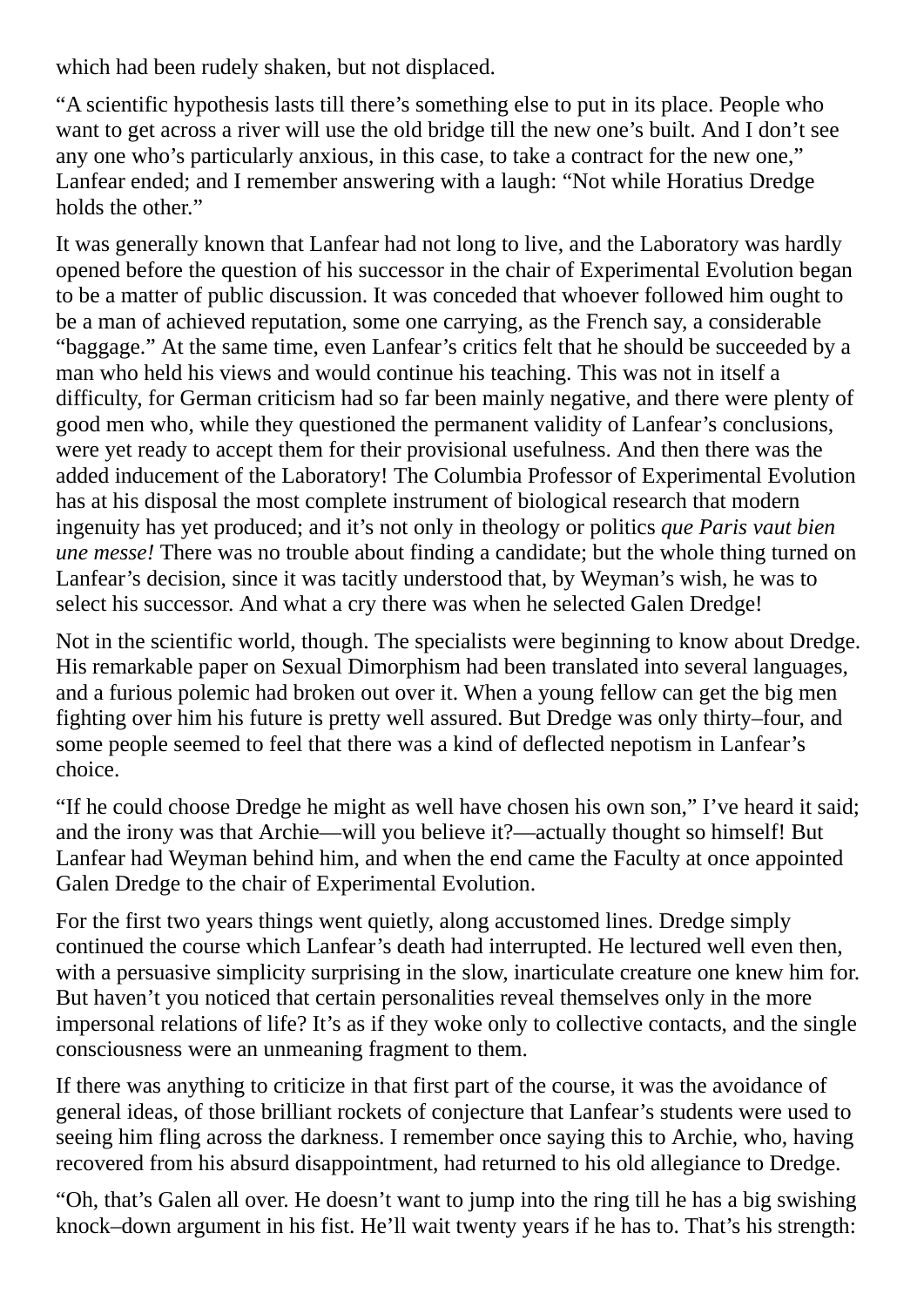he's never afraid to wait."

I thought this shrewd of Archie, as well as generous; and I saw the wisdom of Dredge's course. As Lanfear himself had said, his theory was safe enough till somebody found a more attractive one; and before that day Dredge would probably have accumulated sufficient proof to crystallize the fluid hypothesis.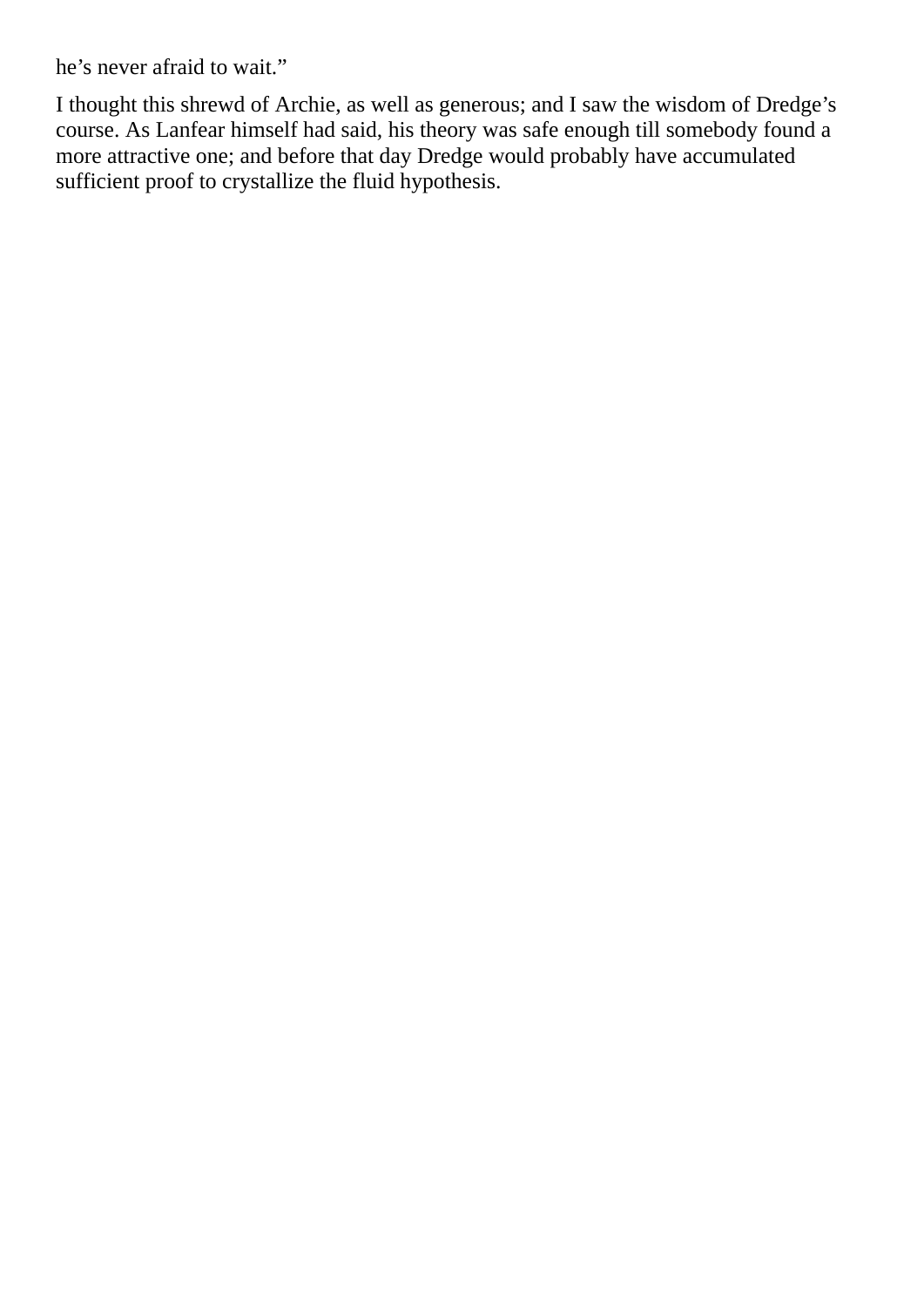### **III**

THE third winter I was off collecting in Central America, and didn't get back till Dredge's course had been going for a couple of months. The very day I turned up in town Archie Lanfear descended on me with a summons from his mother. I was wanted at once at a family council.

I found the Lanfear ladies in a state of incoherent distress, which Archie's own indignation hardly made more intelligible. But gradually I put together their fragmentary charges, and learned that Dredge's lectures were turning into an organized assault on his master's doctrine.

"It amounts to just this," Archie said, controlling his women with the masterful gesture of the weak man. "Galen has simply turned round and betrayed my father."

"Just for a handful of silver he left us," Mabel sobbed in parenthesis, while Mrs. Lanfear tearfully cited Hamlet.

Archie silenced them again. "The ugly part of it is that he must have had this up his sleeve for years. He must have known when he was asked to succeed my father what use he meant to make of his opportunity. What he's doing isn't the result of a hasty conclusion: it means years of work and preparation."

Archie broke off to explain himself. He had returned from Europe the week before, and had learned on arriving that Dredge's lectures were stirring the world of science as nothing had stirred it since Lanfear's "Utility and Variation." And the incredible outrage was that they owed their sensational effect to the fact of being an attempted refutation of Lanfear's great work.

I own that I was staggered: the case looked ugly, as Archie said. And there was a veil of reticence, of secrecy, about Dredge, that always kept his conduct in a half–light of uncertainty. Of some men one would have said off–hand: "It's impossible!" But one couldn't affirm it of him.

Archie hadn't seen him as yet; and Mrs. Lanfear had sent for me because she wished me to be present at the interview between the two men. The Lanfear ladies had a touching belief in Archie's violence: they thought him as terrible as a natural force. My own idea was that if there were any broken bones they wouldn't be Dredge's; but I was too curious as to the outcome not to be glad to offer my services as moderator.

First, however, I wanted to hear one of the lectures; and I went the next afternoon. The hall was jammed, and I saw, as soon as Dredge appeared, what increased security and ease the interest of his public had given him. He had been clear the year before, now he was also eloquent. The lecture was a remarkable effort: you'll find the gist of it in Chapter VII of "The Arrival of the Fittest." Archie sat at my side in a white rage; he was too clever not to measure the extent of the disaster. And I was almost as indignant as he when we went to see Dredge the next day.

I saw at a glance that the latter suspected nothing; and it was characteristic of him that he began by questioning me about my finds, and only afterward turned to reproach Archie for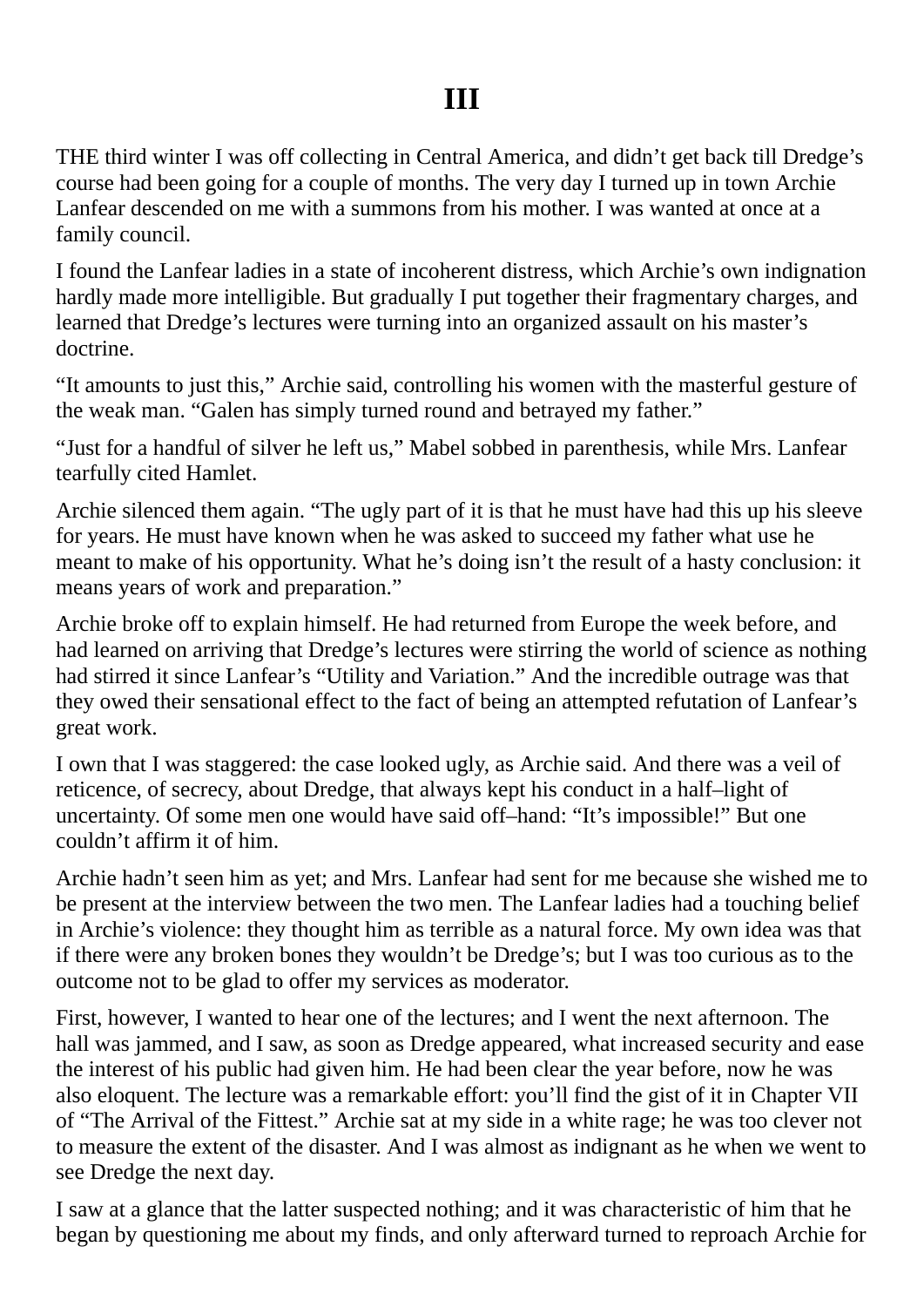having been back a week without notifying him.

"You know I'm up to my neck in this job. Why in the world didn't you hunt me up before this?"

The question was exasperating, and I could understand Archie's stammer of wrath.

"Hunt you up? Hunt you up? What the deuce are you made of, to ask me such a question instead of wondering why I'm here now?"

Dredge bent his slow calm scrutiny on his friend's quivering face; then he turned to me.

"What's the matter?" he said simply.

"The matter?" shrieked Archie, his clenched fist hovering excitedly above the desk by which he stood; but Dredge, with unwonted quickness, caught the fist as it descended.

"Careful—I've got a *Kallima* in that jar there." He pushed a chair forward, and added quietly: "Sit down."

Archie, ignoring the gesture, towered pale and avenging in his place; and Dredge, after a moment, took the chair himself.

"The matter?" Archie reiterated with rising passion. "Are you so lost to all sense of decency and honour that you can put that question in good faith? Don't you really *know* what's the matter?"

Dredge smiled slowly. "There are so few things one *really knows*."

"Oh, damn your scientific hair–splitting! Don't you know you're insulting my father's memory?"

Dredge stared again, turning his spectacles thoughtfully from one of us to the other.

"Oh, that's it, is it? Then you'd better sit down. If you don't see at once it'll take some time to make you."

Archie burst into an ironic laugh.

"I rather think it will!" he conceded.

"Sit down, Archie," I said, setting the example; and he obeyed, with a gesture that made his consent a protest.

Dredge seemed to notice nothing beyond the fact that his visitors were seated. He reached for his pipe, and filled it with the care which the habit of delicate manipulations gave to all the motions of his long, knotty hands.

"It's about the lectures?" he said.

Archie's answer was a deep scornful breath.

"You've only been back a week, so you've only heard one, I suppose?"

"It was not necessary to hear even that one. You must know the talk they're making. If notoriety is what you're after—"

"Well, I'm not sorry to make a noise," said Dredge, putting a match to his pipe.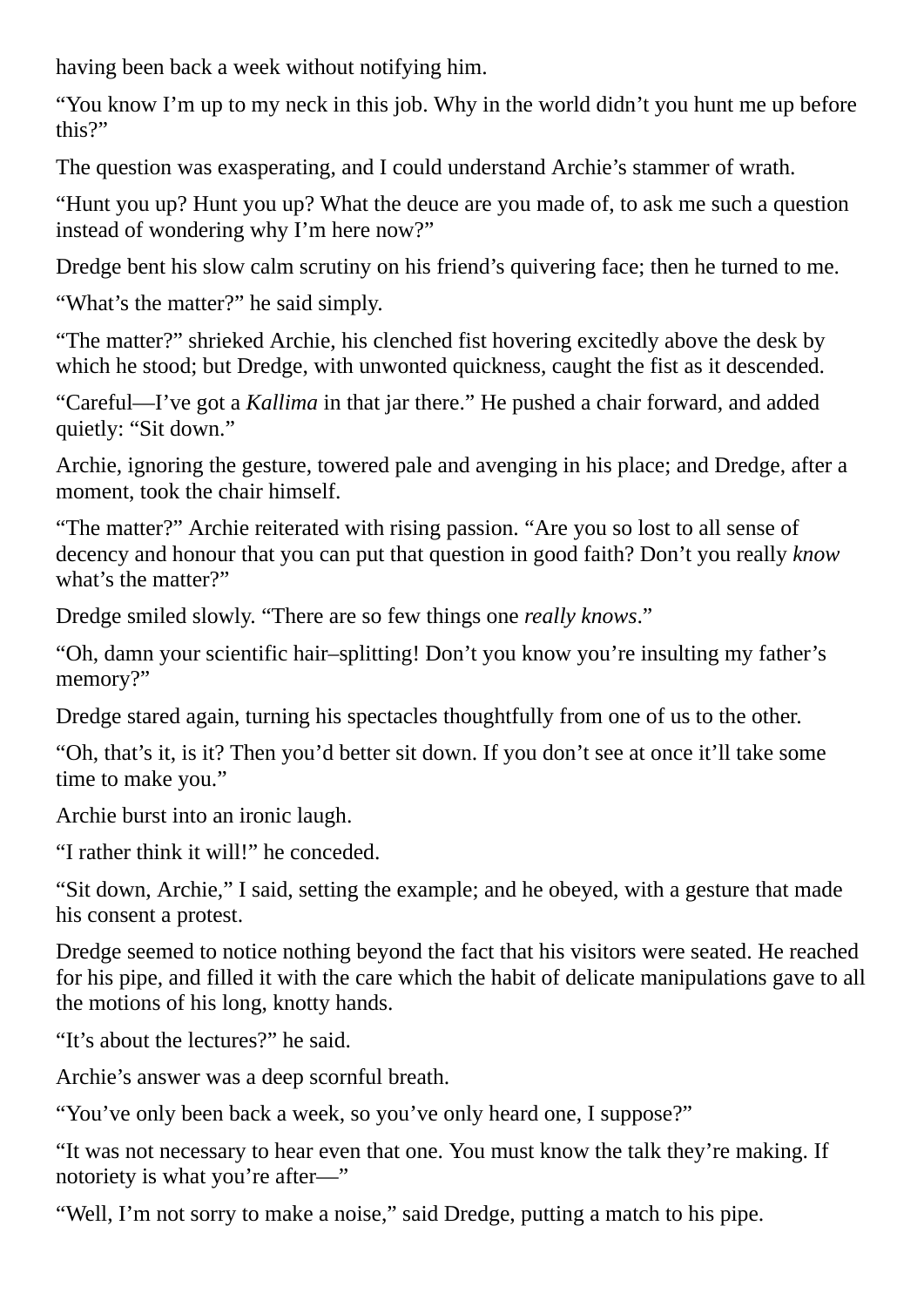Archie bounded in his chair. "There's no easier way of doing it than to attack a man who can't answer you!"

Dredge raised a sobering hand. "Hold on. Perhaps you and I don't mean the same thing. Tell me first what's in your mind."

The request steadied Archie, who turned on Dredge a countenance really eloquent with filial indignation.

"It's an odd question for you to ask; it makes me wonder what's in yours. Not much thought of my father, at any rate, or you couldn't stand in his place and use the chance he's given you to push yourself at his expense."

Dredge received this in silence, puffing slowly at his pipe.

"Is that the way it strikes you?" he asked at length.

"God! It's the way it would strike most men."

He turned to me. "You too?"

"I can see how Archie feels," I said.

"That I'm attacking his father's memory to glorify myself?"

"Well, not precisely: I think what he really feels is that, if your convictions didn't permit you to continue his father's teaching, you might perhaps have done better to sever your connection with the Lanfear lectureship."

"Then you and he regard the Lanfear lectureship as having been founded to perpetuate a dogma, not to try and get at the truth?"

"Certainly not," Archie broke in. "But there's a question of taste, of delicacy, involved in the case that can't be decided on abstract principles. We know as well as you that my father meant the laboratory and the lectureship to serve the ends of science, at whatever cost to his own special convictions; what we feel—and you don't seem to—is that you're the last man to put them to that use; and I don't want to remind you why."

A slight redness rose through Dredge's sallow skin. "You needn't," he said. "It's because he pulled me out of my hole, woke me up, made me, shoved me off from the shore. Because he saved me ten or twenty years of muddled effort, and put me where I am at an age when my best working years are still ahead of me. Every one knows that's what your father did for me, but I'm the only person who knows the time and trouble that it took."

It was well said, and I glanced quickly at Archie, who was never closed to generous emotions.

"Well, then—?" he said, flushing also.

"Well, then," Dredge continued, his voice deepening and losing its nasal edge, "I had to pay him back, didn't I?"

The sudden drop flung Archie back on his prepared attitude of irony. "It would be the natural inference—with most men."

"Just so. And I'm not so very different. I knew your father wanted a successor—some one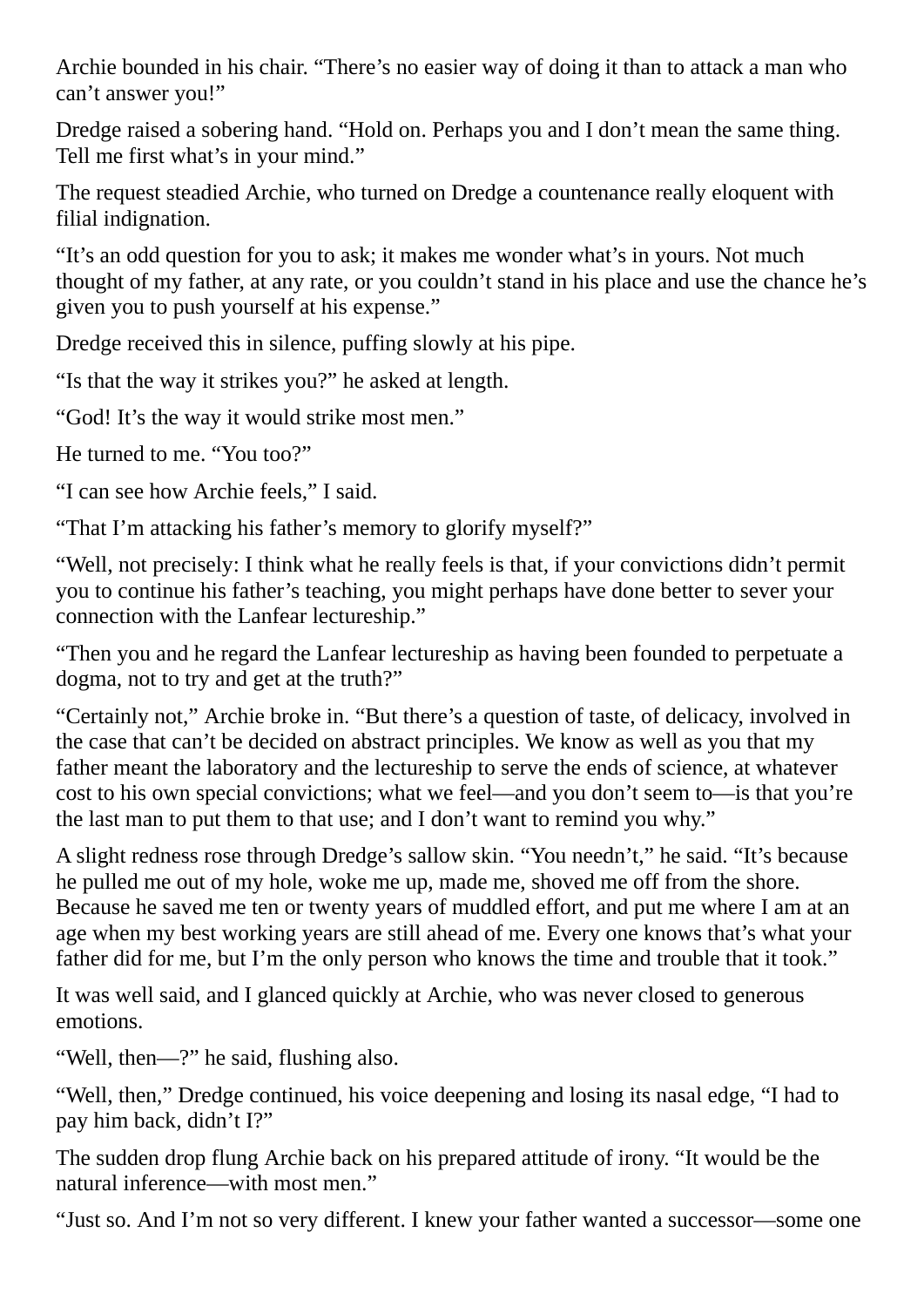who'd try and tie up the loose ends. And I took the lectureship with that object."

"And you're using it to tear the whole fabric to pieces!"

Dredge paused to re–light his pipe. "Looks that way," he conceded. "This year anyhow."

" *This year*—?" Archie gasped at him.

"Yes. When I took up the job I saw it just as your father left it. Or rather, I didn't see any other way of going on with it. The change came gradually, as I worked."

"Gradually? So that you had time to look round you, to know where you were, to see you were fatally committed to undoing the work he had done?"

"Oh, yes—I had time," Dredge conceded.

"And yet you kept the chair and went on with the course?"

Dredge refilled his pipe, and then turned in his seat so that he looked squarely at Archie.

"What would your father have done in my place?" he asked.

"In your place—?"

"Yes: supposing he'd found out the things I've found out in the last year or two. You'll see what they are, and how much they count, if you'll run over the report of the lectures. If your father'd been alive he might have come across the same facts just as easily."

There was a silence which Archie at last broke by saying: "But he didn't, and you did. There's the difference."

"The difference? What difference? Would your father have suppressed the facts if he'd found them? It's *you* who insult his memory by implying it! And if I'd brought them to him, would he have used his hold over me to get me to suppress them?"

"Certainly not. But can't you see it's his death that makes the difference? He's not here to defend his case."

Dredge laughed, but not unkindly. "My dear Archie, your father wasn't one of the kind who bother to defend their case. Men like him are the masters, not the servants, of their theories. They respect an idea only as long as it's of use to them; when it's usefulness ends they chuck it out. And that's what your father would have done."

Archie reddened. "Don't you assume a good deal in taking it for granted that he would have had to in this particular case?"

Dredge reflected. "Yes: I was going too far. Each of us can only answer for himself. But to my mind your father's theory is refuted."

"And you don't hesitate to be the man to do it?"

"Should I have been of any use if I had? And did your father ever ask anything of me but to be of as much use as I could?"

It was Archie's turn to reflect. "No. That was what he always wanted, of course."

"That's the way I've always felt. The first day he took me away from East Lethe I knew the debt I was piling up against him, and I never had any doubt as to how I'd pay it, or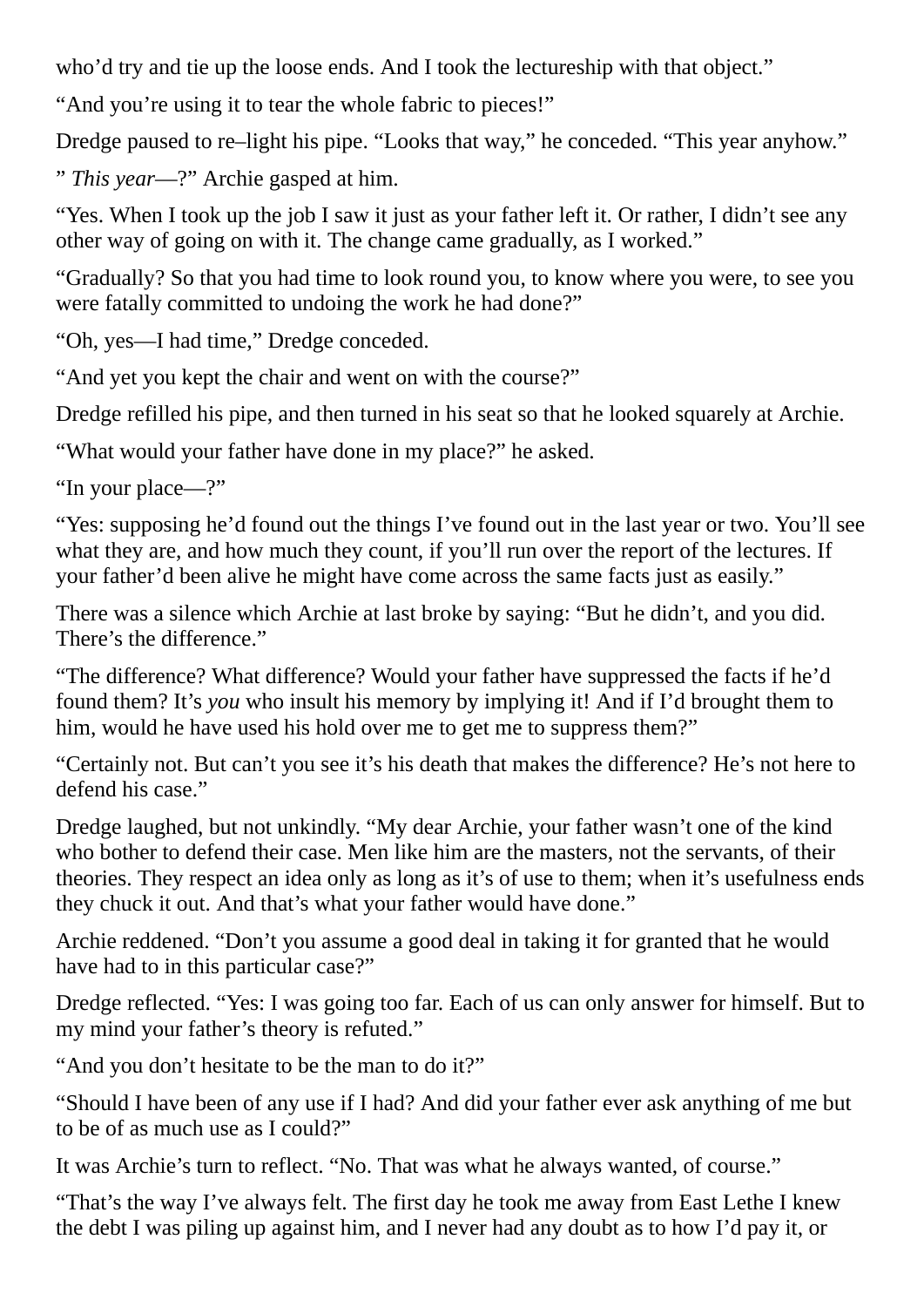how he'd want it paid. He didn't pick me out and train me for any object but to carry on the light. Do you suppose he'd have wanted me to snuff it out because it happened to light up a fact he didn't fancy? I'm using *his* oil to feed my torch with: yes, but it isn't really his torch or mine, or his oil or mine: they belong to each of us till we drop and hand them on."

Archie turned a sobered glance on him. "I see your point. But if the job had to be done I don't see that you need have done it from his chair."

"There's where we differ. If I did it at all I had to do it in the best way, and with all the authority his backing gave me. If I owe your father anything, I owe him that. It would have made him sick to see the job badly done. And don't you see that the way to honour him, and show what he's done for science, was to spare no advantage in my attack on him —that I'm proving the strength of his position by the desperateness of my assault?" Dredge paused and squared his lounging shoulders. "After all," he added, "he's not down yet, and if I leave him standing I guess it'll be some time before anybody else cares to tackle him."

There was a silence between the two men; then Dredge continued in a lighter tone: "There's one thing, though, that we're both in danger of forgetting: and that is how little, in the long run, it all counts either way." He smiled a little at Archie's outraged gesture. "The most we can any of us do—even by such a magnificent effort as your father's—is to turn the great marching army a hair's breadth nearer what seems to us the right direction; if one of us drops out, here and there, the loss of headway's hardly perceptible. And that's what I'm coming to now."

He rose from his seat, and walked across to the hearth; then, cautiously resting his shoulder–blades against the mantel–shelf jammed with miscellaneous specimens, he bent his musing spectacles on Archie.

"Your father would have understood why I've done, what I'm doing; but that's no reason why the rest of you should. And I rather think it's the rest of you who've suffered most from me. He always knew what I was *there for*, and that must have been some comfort even when I was most in the way; but I was just an ordinary nuisance to you and your mother and Mabel. You were all too kind to let me see it at the time, but I've seen it since, and it makes me feel that, after all, the settling of this matter lies with you. If it hurts you to have me go on with my examination of your father's theory, I'm ready to drop the lectures to–morrow, and trust to the Lanfear Laboratory to breed up a young chap who'll knock us both out in time. You've only got to say the word."

There was a pause while Dredge turned and laid his extinguished pipe carefully between a jar of embryo sea–urchins and a colony of regenerating planarians.

Then Archie rose and held out his hand.

```
"No," he said simply; "go on."
```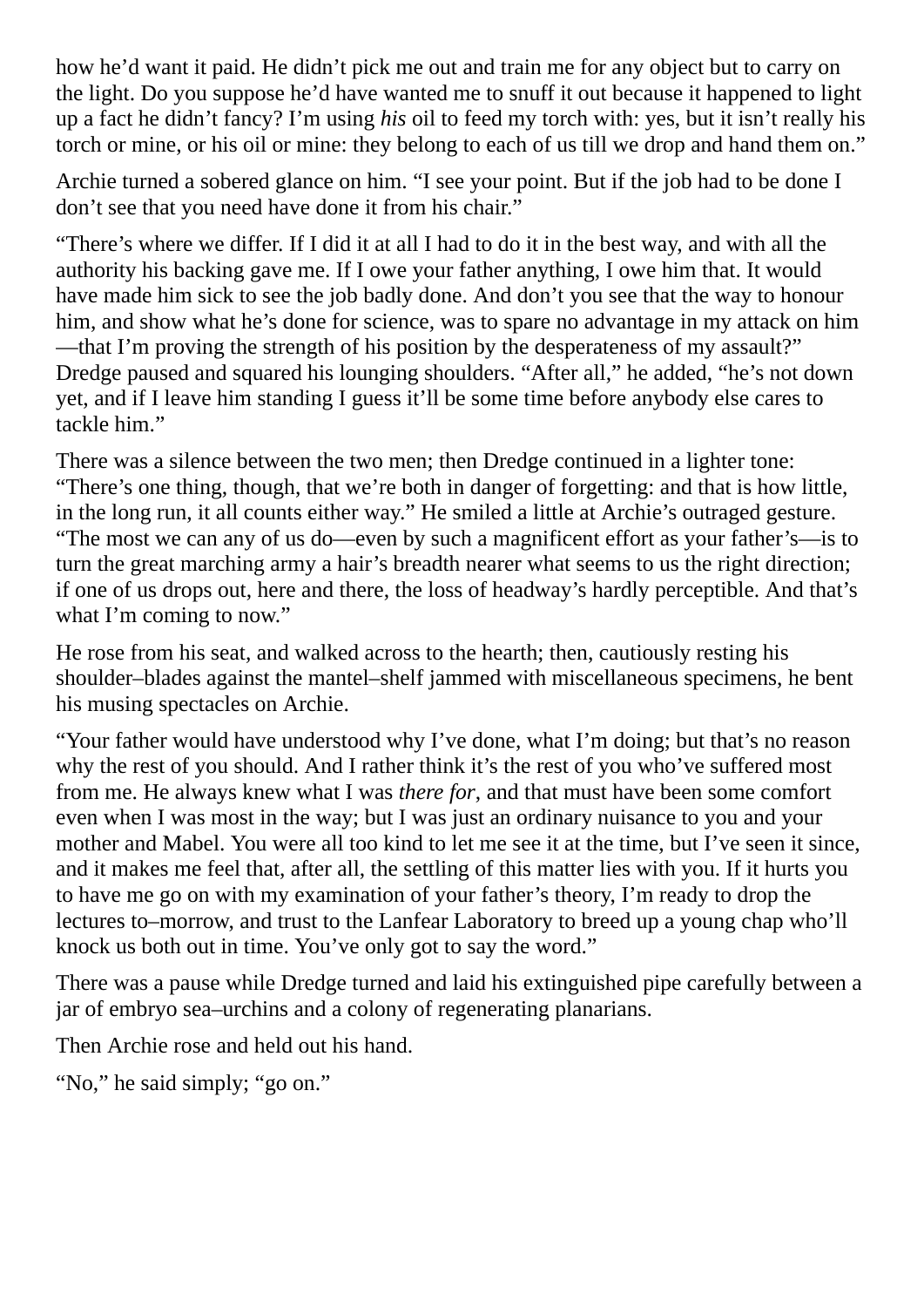# **FULL CIRCLE**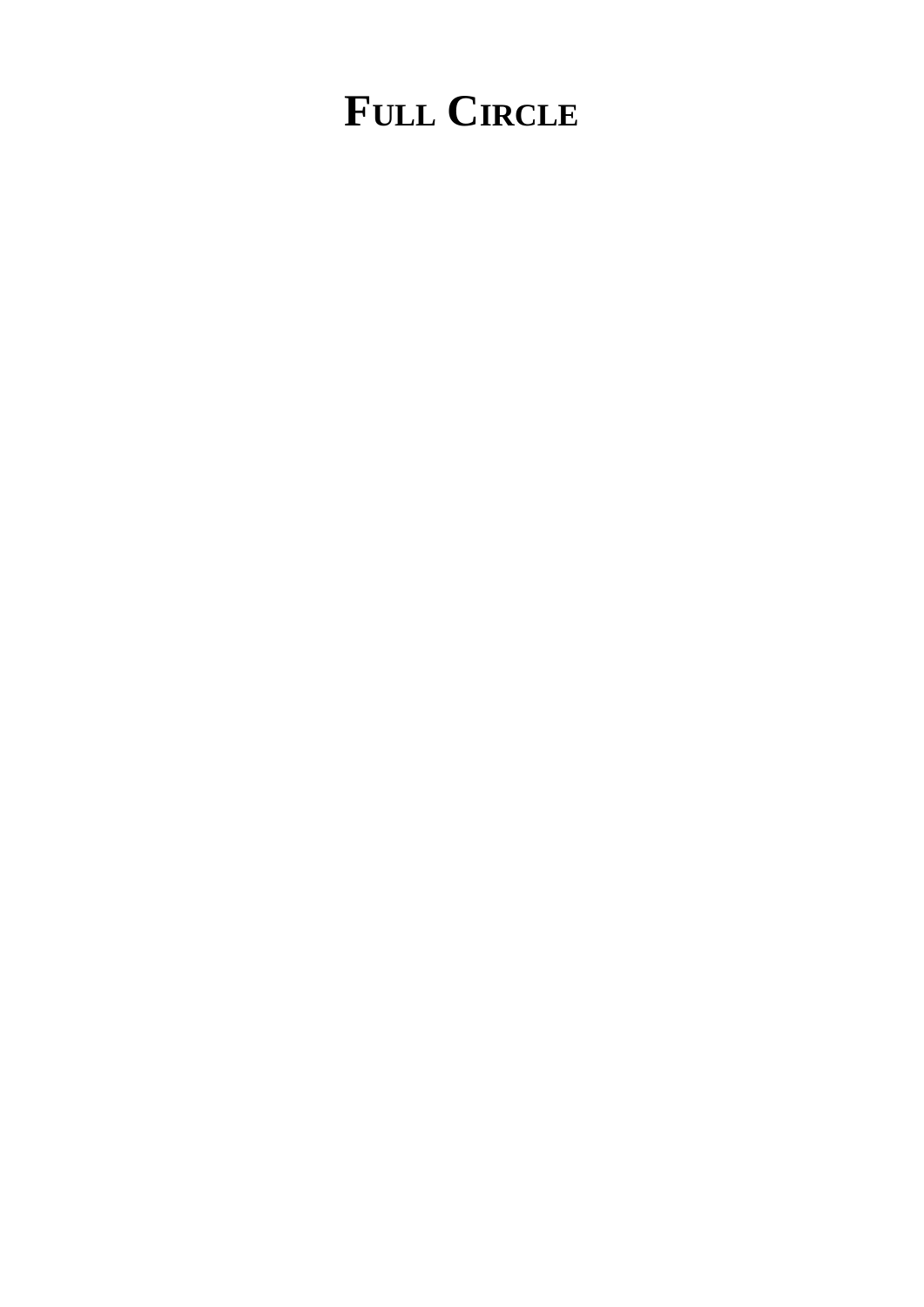**I**

GEOFFREY BETTON woke rather late—so late that the winter sunlight sliding across his warm red carpet struck his eyes as he turned on the pillow.

Strett, the valet, had been in, drawn the bath in the adjoining dressing–room, placed the crystal and silver cigarette–box at his side, put a match to the fire, and thrown open the windows to the bright morning air. It brought in, on the glitter of sun, all the shrill crisp morning noises—those piercing notes of the American thoroughfare that seem to take a sharper vibration from the clearness of the medium through which they pass.

Betton raised himself languidly. That was the voice of Fifth Avenue below his windows. He remembered that when he moved into his rooms eighteen months before, the sound had been like music to him: the complex orchestration to which the tune of his new life was set. Now it filled him with horror and weariness, since it had become the symbol of the hurry and noise of that new life. He had been far less hurried in the old days when he had to be up by seven, and down at the office sharp at nine. Now that he got up when he chose, and his life had no fixed framework of duties, the hours hunted him like a pack of blood–hounds.

He dropped back on his pillows with a groan. Yes—not a year ago there had been a positively sensuous joy in getting out of bed, feeling under his bare feet the softness of the sunlit carpet, and entering the shining tiled sanctuary where his great porcelain bath proffered its renovating flood. But then a year ago he could still call up the horror of the communal plunge at his earlier lodgings: the listening for other bathers, the dodging of shrouded ladies in "crimping"–pins, the cold wait on the landing, the reluctant descent into a blotchy tin bath, and the effort to identify one's soap and nail–brush among the promiscuous implements of ablution. That memory had faded now, and Betton saw only the dark hours to which his blue and white temple of refreshment formed a kind of glittering antechamber. For after his bath came his breakfast, and on the breakfast–tray his letters. His letters!

He remembered—and *that* memory had not faded!—the thrill with which he had opened the first missive in a strange feminine hand: the letter beginning: "I wonder if you'll mind an unknown reader's telling you all that your book has been to her?"

*Mind?* Ye gods, he minded now! For more than a year after the publication of "Diadems and Faggots" the letters, the inane indiscriminate letters of condemnation, of criticism, of interrogation, had poured in on him by every post. Hundreds of unknown readers had told him with unsparing detail all that his book had been to them. And the wonder of it was, when all was said and done, that it had really been so little—that when their thick broth of praise was strained through the author's anxious vanity there remained to him so small a sediment of definite specific understanding! No—it was always the same thing, over and over and over again—the same vague gush of adjectives, the same incorrigible tendency to estimate his effort according to each writer's personal preferences, instead of regarding it as a work of art, a thing to be measured by objective standards!

He smiled to think how little, at first, he had felt the vanity of it all. He had found a savour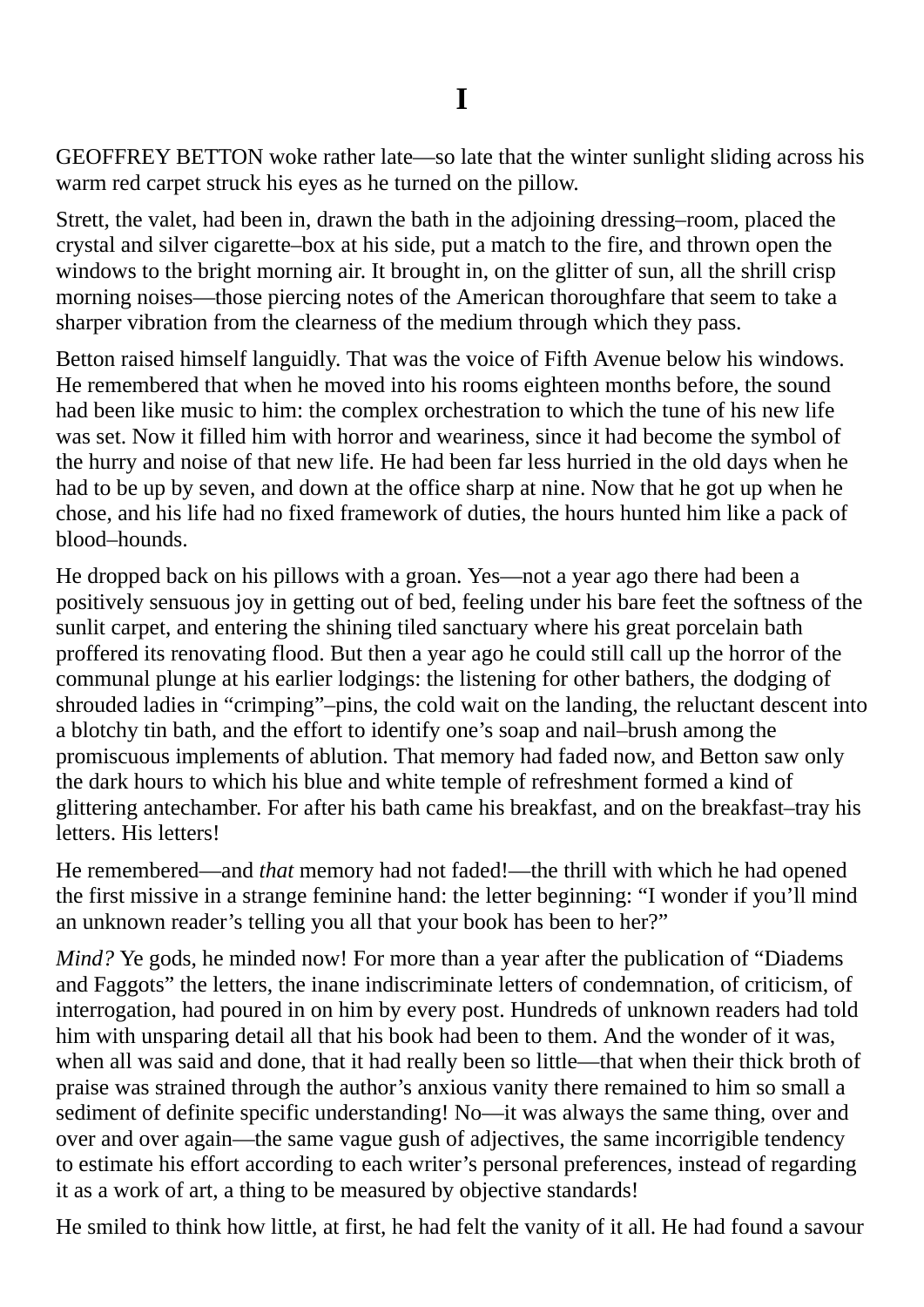even in the grosser evidences of popularity: the advertisements of his book, the daily shower of "clippings," the sense that, when he entered a restaurant or a theatre, people nudged each other and said "That's Betton." Yes, the publicity had been sweet to him—at first. He had been touched by the sympathy of his fellow–men: had thought indulgently of the world, as a better place than the failures and the dyspeptics would acknowledge. And then his success began to submerge him: he gasped under the thickening shower of letters. His admirers were really unappeasable. And they wanted him to do such preposterous things—to give lectures, to head movements, to be tendered receptions, to speak at banquets, to address mothers, to plead for orphans, to go up in balloons, to lead the struggle for sterilized milk. They wanted his photograph for literary supplements, his autograph for charity bazaars, his name on committees, literary, educational, and social; above all, they wanted his opinion on everything: on Christianity, Buddhism, tight lacing, the drug–habit, democratic government, female suffrage and love. Perhaps the chief benefit of this demand was his incidentally learning from it how few opinions he really had: the only one that remained with him was a rooted horror of all forms of correspondence. He had been unutterably thankful when the letters began to fall off.

"Diadems and Faggots" was now two years old, and the moment was at hand when its author might have counted on regaining the blessed shelter of oblivion—if only he had not written another book! For it was the worst part of his plight that his first success had goaded him to the perpetration of this particular folly—that one of the incentives (hideous thought!) to his new work had been the desire to extend and perpetuate his popularity. And this very week the book was to come out, and the letters, the cursed letters, would begin again!

Wistfully, almost plaintively, he contemplated the breakfast–tray with which Strett presently appeared. It bore only two notes and the morning journals, but he knew that within the week it would groan under its epistolary burden. The very newspapers flung the fact at him as he opened them.

READY ON MONDAY.

GEOFFREY BETTON'S NEW NOVEL

ABUNDANCE.

BY THE AUTHOR OF "DIADEMS AND FAGGOTS."

### FIRST EDITION OF ONE HUNDRED AND FIFTY THOUSAND ALREADY SOLD OUT.

### ORDER NOW.

A hundred and fifty thousand volumes! And an average of three readers to each! Half a million of people would be reading him within a week, and every one of them would write to him, and their friends and relations would write too. He laid down the paper with a shudder.

The two notes looked harmless enough, and the calligraphy of one was vaguely familiar. He opened the envelope and looked at the signature: *Duncan Vyse*. He had not seen the name in years—what on earth could Duncan Vyse have to say? He ran over the page and dropped it with a wondering exclamation, which the watchful Strett, re–entering, met by a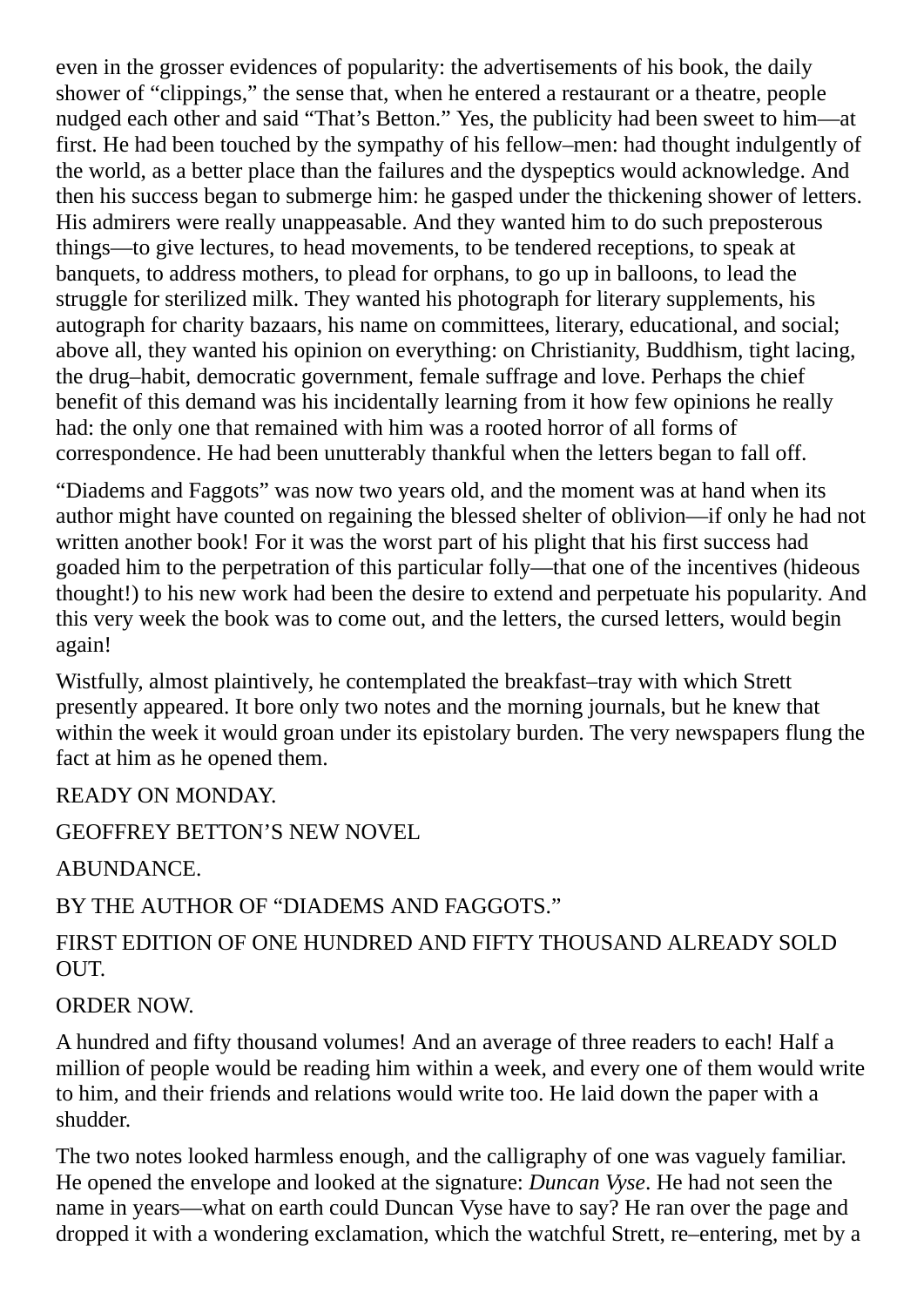tentative "Yes, sir?"

"Nothing. Yes—that is—" Betton picked up the note. "There's a gentleman, a Mr. Vyse, coming to see me at ten."

Strett glanced at the clock. "Yes, sir. You'll remember that ten was the hour you appointed for the secretaries to call, sir."

Betton nodded. "I'll see Mr. Vyse first. My clothes, please."

As he got into them, in the state of irritable hurry that had become almost chronic with him, he continued to think about Duncan Vyse. They had seen a lot of each other for the few years after both had left Harvard: the hard happy years when Betton had been grinding at his business and Vyse—poor devil!—trying to write. The novelist recalled his friend's attempts with a smile; then the memory of one small volume came back to him. It was a novel: "The Lifted Lamp." There was stuff in that, certainly. He remembered Vyse's tossing it down on his table with a gesture of despair when it came back from the last publisher. Betton, taking it up indifferently, had sat riveted till daylight. When he ended, the impression was so strong that he said to himself: "I'll tell Apthorn about it—I'll go and see him to–morrow." His own secret literary yearnings gave him a passionate desire to champion Vyse, to see him triumph over the ignorance and timidity of the publishers. Apthorn was the youngest of the guild, still capable of opinions and the courage of them, a personal friend of Betton's, and, as it happened, the man afterward to become known as the privileged publisher of "Diadems and Faggots." Unluckily the next day something unexpected turned up, and Betton forgot about Vyse and his manuscript. He continued to forget for a month, and then came a note from Vyse, who was ill, and wrote to ask what his friend had done. Betton did not like to say "I've done nothing," so he left the note unanswered, and vowed again: "I'll see Apthorn."

The following day he was called to the West on business, and was gone a month. When he came back, there was another note from Vyse, who was still ill, and desperately hard up. "I'll take anything for the book, if they'll advance me two hundred dollars." Betton, full of compunction, would gladly have advanced the sum himself; but he was hard up too, and could only swear inwardly: "I'll write to Apthorn." Then he glanced again at the manuscript, and reflected: "No—there are things in it that need explaining. I'd better see him."

Once he went so far as to telephone Apthorn, but the publisher was out. Then he finally and completely forgot.

One Sunday he went out of town, and on his return, rummaging among the papers on his desk, he missed "The Lifted Lamp," which had been gathering dust there for half a year. What the deuce could have become of it? Betton spent a feverish hour in vainly increasing the disorder of his documents, and then bethought himself of calling the maid–servant, who first indignantly denied having touched anything ("I can see that's true from the dust," Betton scathingly interjected), and then mentioned with hauteur that a young lady had called in his absence and asked to be allowed to get a book.

"A lady? Did you let her come up?"

"She said somebody'd sent her."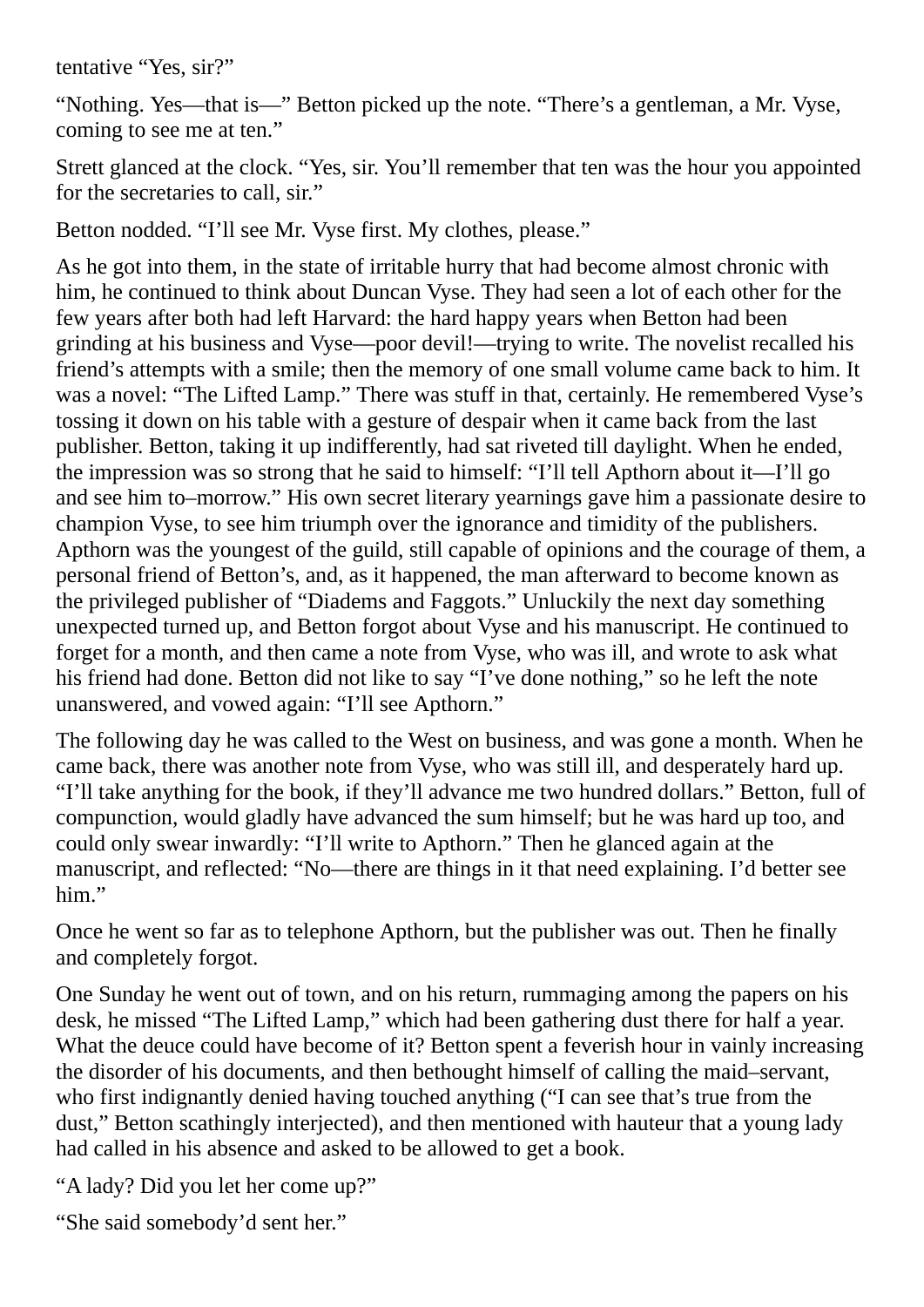Vyse, of course—Vyse had sent her for his manuscript! He was always mixed up with some woman, and it was just like him to send the girl of the moment to Betton's lodgings, with instructions to force the door in his absence. Vyse had never been remarkable for delicacy. Betton, furious, glanced over his table to see if any of his own effects were missing—one couldn't tell, with the company Vyse kept!—and then dismissed the matter from his mind, with a vague sense of magnanimity in doing so. He felt himself exonerated by Vyse's conduct.

The sense of magnanimity was still uppermost when the valet opened the door to announce "Mr. Vyse," and Betton, a moment later, crossed the threshold of his pleasant library.

His first thought was that the man facing him from the hearth–rug was the very Duncan Vyse of old: small, starved, bleached–looking, with the same sidelong movements, the same queer air of anaemic truculence. Only he had grown shabbier, and bald.

Betton held out a hospitable hand.

"This is a good surprise! Glad you looked me up, my dear fellow."

Vyse's palm was damp and bony: he had always had a disagreeable hand.

"You got my note? You know what I've come for?" he said.

"About the secretaryship? (Sit down.) Is that really serious?"

Betton lowered himself luxuriously into one of his vast Maple arm–chairs. He had grown stouter in the last year, and the cushion behind him fitted comfortably into the crease of his nape. As he leaned back he caught sight of his image in the mirror between the windows, and reflected uneasily that Vyse would not find *him* unchanged.

"Serious?" Vyse rejoined. "Why not? Aren't *you?*"

"Oh, perfectly." Betton laughed apologetically. "Only—well, the fact is, you may not understand what rubbish a secretary of mine would have to deal with. In advertising for one I never imagined—I didn't aspire to any one above the ordinary hack."

"I'm the ordinary hack," said Vyse drily.

Betton's affable gesture protested. "My dear fellow—. You see it's not business—what I'm in now," he continued with a laugh.

Vyse's thin lips seemed to form a noiseless " *Isn't* it?" which they instantly transposed into the audibly reply: "I inferred from your advertisement that you want some one to relieve you in your literary work. Dictation, short–hand—that kind of thing?"

"Well, no: not that either. I type my own things. What I'm looking for is somebody who won't be above tackling my correspondence."

Vyse looked slightly surprised. "I should be glad of the job," he then said.

Betton began to feel a vague embarrassment. He had supposed that such a proposal would be instantly rejected. "It would be only for an hour or two a day—if you're doing any writing of your own?" he threw out interrogatively.

"No. I've given all that up. I'm in an office now—business. But it doesn't take all my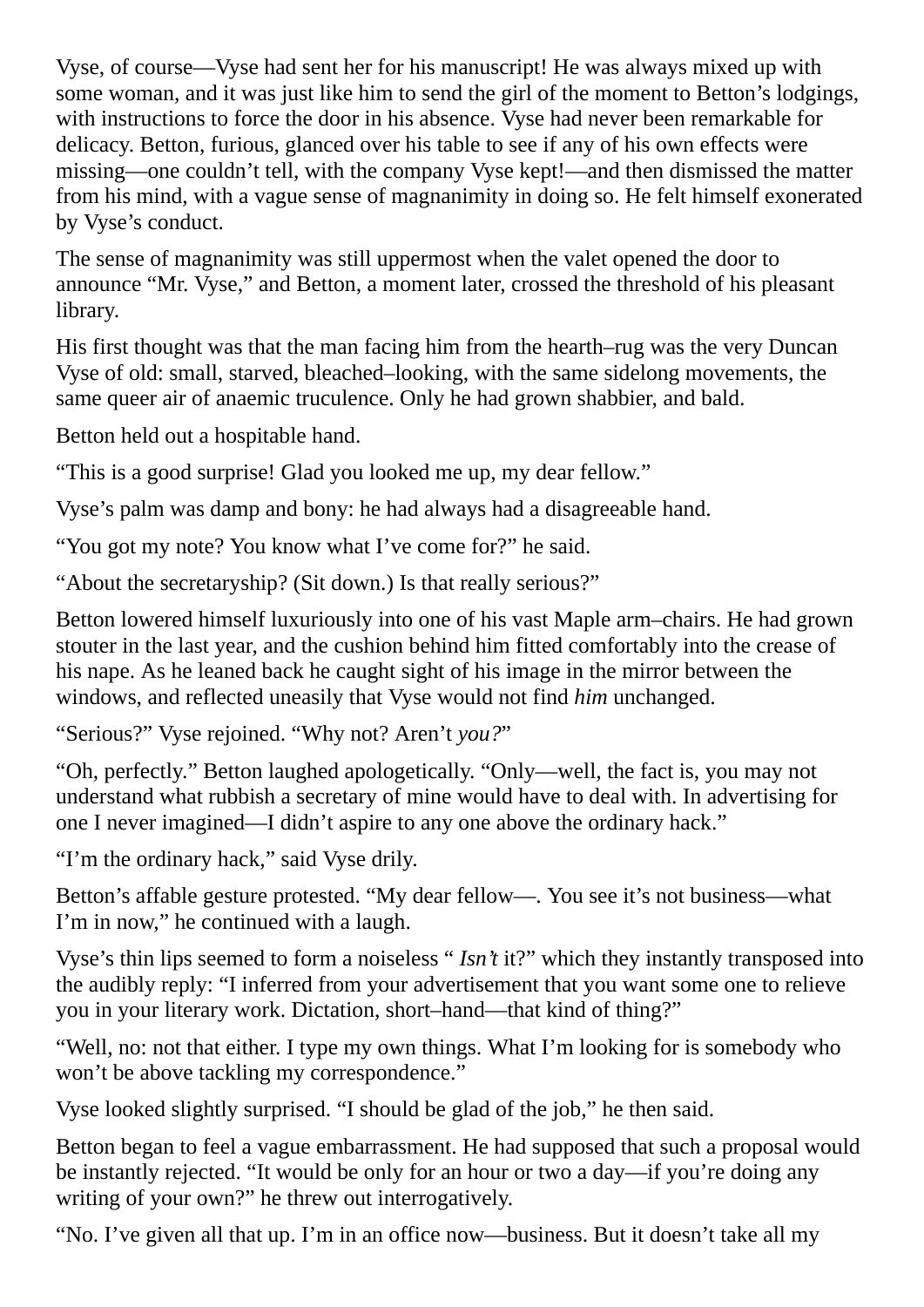time, or pay enough to keep me alive."

"In that case, my dear fellow—if you could come every morning; but it's mostly awful bosh, you know," Betton again broke off, with growing awkwardness.

Vyse glanced at him humorously. "What you want me to write?"

"Well, that depends—" Betton sketched the obligatory smile. "But I was thinking of the letters you'll have to answer. Letters about my books, you know—I've another one appearing next week. And I want to be beforehand now—dam the flood before it swamps me. Have you any idea of the deluge of stuff that people write to a successful novelist?"

As Betton spoke, he saw a tinge of red on Vyse's thin cheek, and his own reflected it in a richer glow of shame. "I mean—I mean—" he stammered helplessly.

"No, I haven't," said Vyse; "but it will be awfully jolly finding out."

There was a pause, groping and desperate on Betton's part, sardonically calm on his visitor's.

"You—you've given up writing altogether?" Betton continued.

"Yes; we've changed places, as it were." Vyse paused. "But about these letters—you dictate the answers?"

"Lord, no! That's the reason why I said I wanted somebody—er—well used to writing. I don't want to have anything to do with them—not a thing! You'll have to answer them as if they were written to *you*—" Betton pulled himself up again, and rising in confusion jerked open one of the drawers of his writing–table.

"Here—this kind of rubbish," he said, tossing a packet of letters onto Vyse's knee.

"Oh—you keep them, do you?" said Vyse simply.

"I—well—some of them; a few of the funniest only."

Vyse slipped off the band and began to open the letters. While he was glancing over them Betton again caught his own reflection in the glass, and asked himself what impression he had made on his visitor. It occurred to him for the first time that his high–coloured well– fed person presented the image of commercial rather than of intellectual achievement. He did not look like his own idea of the author of "Diadems and Faggots"—and he wondered why.

Vyse laid the letters aside. "I think I can do it—if you'll give me a notion of the tone I'm to take."

"The tone?"

"Yes—that is, if I'm to sign your name."

"Oh, of course: I expect you to sign for me. As for the tone, say just what you'd—well, say all you can without encouraging them to answer."

Vyse rose from his seat. "I could submit a few specimens," he suggested.

"Oh, as to that—you always wrote better than I do," said Betton handsomely.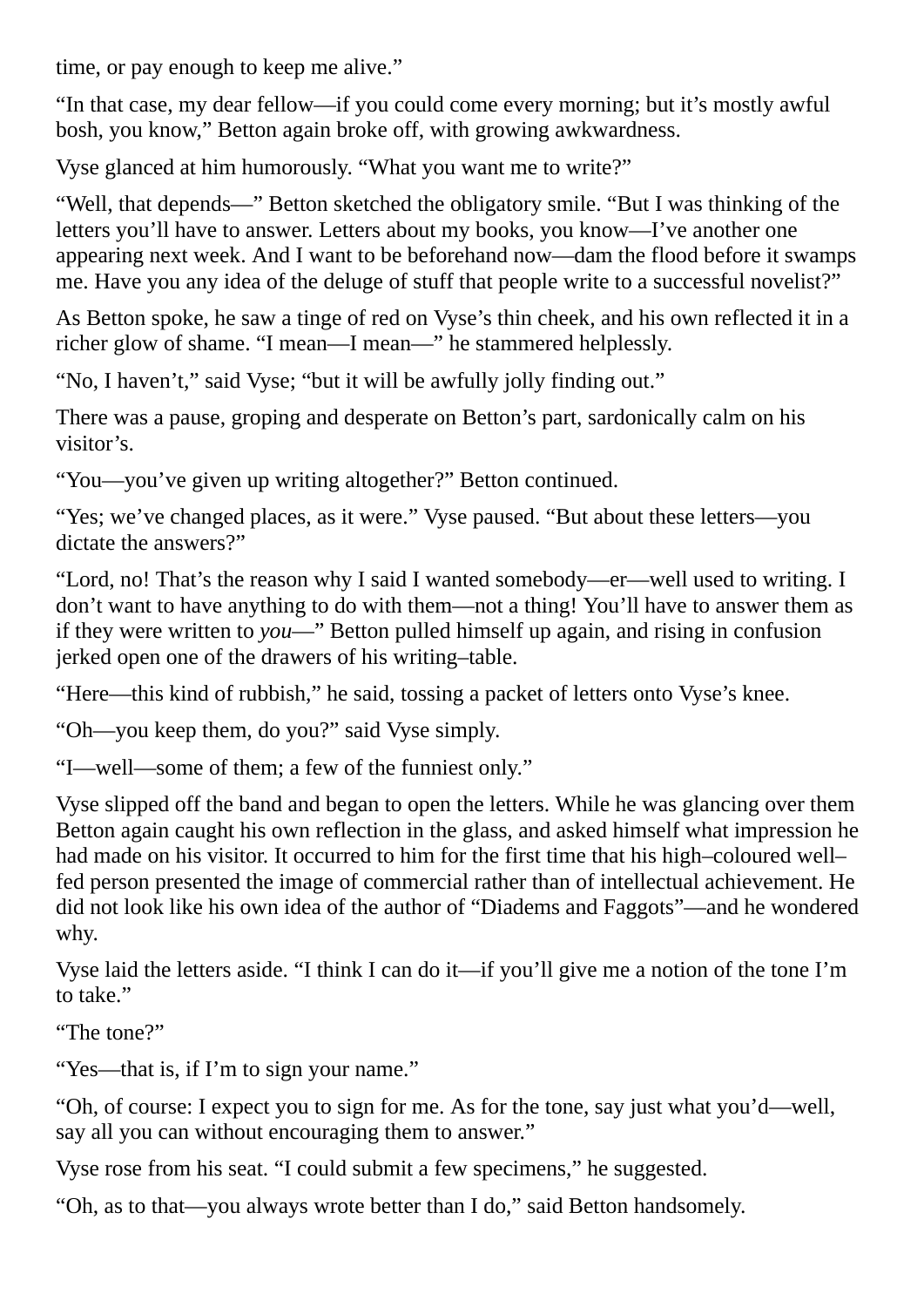"I've never had this kind of thing to write. When do you wish me to begin?" Vyse enquired, ignoring the tribute.

"The book's out on Monday. The deluge will begin about three days after. Will you turn up on Thursday at this hour?" Betton held his hand out with real heartiness. "It was great luck for me, your striking that advertisement. Don't be too harsh with my correspondents —I owe them something for having brought us together."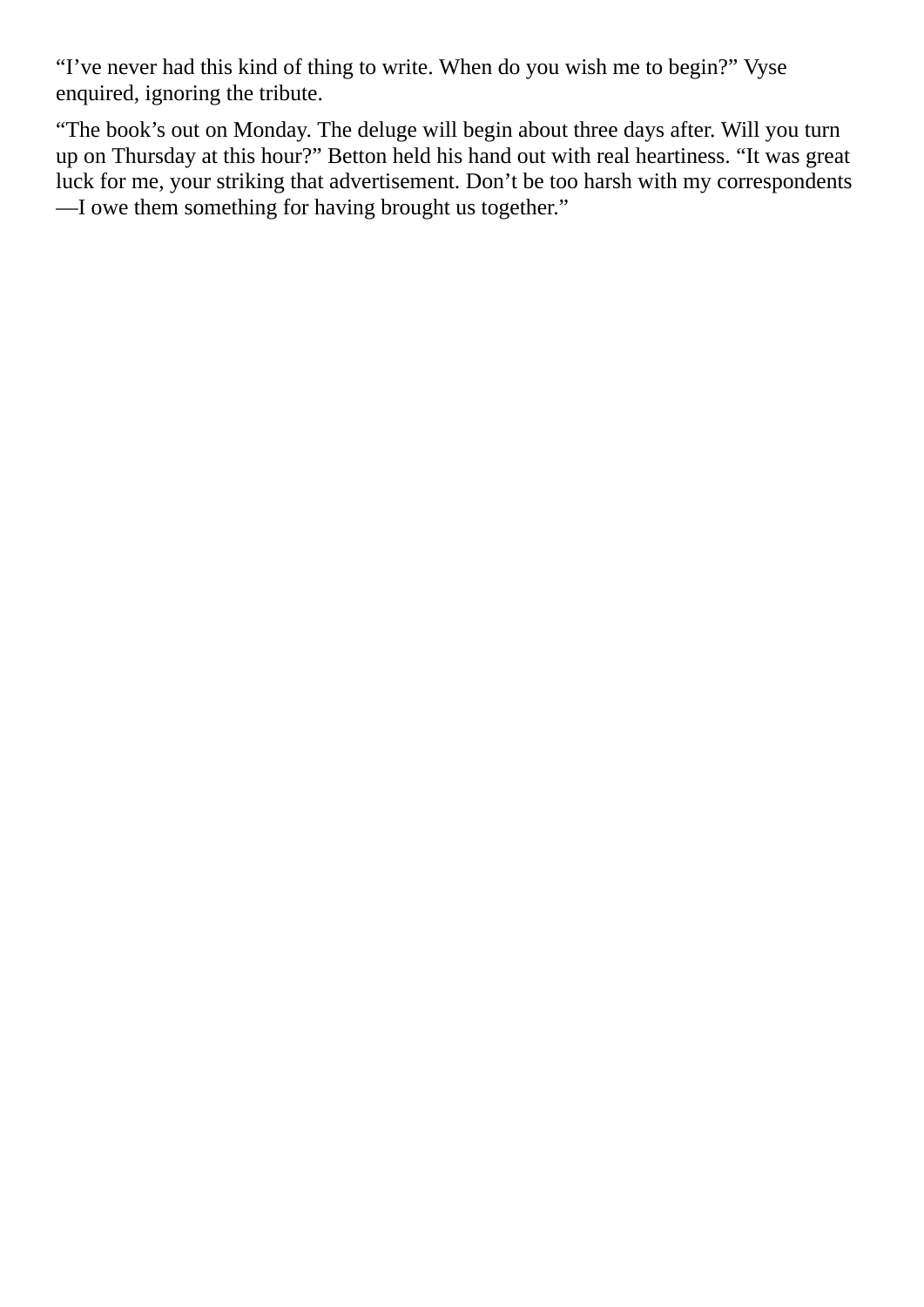THE deluge began punctually on the Thursday, and Vyse, arriving as punctually, had an impressive pile of letters to attack. Betton, on his way to the Park for a ride, came into the library, smoking the cigarette of indolence, to look over his secretary's shoulder.

"How many of 'em? Twenty? Good Lord! It's going to be worse than 'Diadems.' I've just had my first quiet breakfast in two years—time to read the papers and loaf. How I used to dread the sight of my letter–box! Now I sha'n't know I have one."

He leaned over Vyse's chair, and the secretary handed him a letter.

"Here's rather an exceptional one—lady, evidently. I thought you might want to answer it yourself—"

"Exceptional?" Betton ran over the mauve pages and tossed them down. "Why, my dear man, I get hundreds like that. You'll have to be pretty short with her, or she'll send her photograph."

He clapped Vyse on the shoulder and turned away, humming a tune. "Stay to luncheon," he called back gaily from the threshold.

After luncheon Vyse insisted on showing a few of his answers to the first batch of letters. "If I've struck the note I won't bother you again," he urged; and Betton groaningly consented.

"My dear fellow, they're beautiful—too beautiful. I'll be let in for a correspondence with every one of these people."

Vyse, at this, meditated for a while above a blank sheet. "All right—how's this?" he said, after another interval of rapid writing.

Betton glanced over the page. "By George—by George! Won't she *see* it?" he exulted, between fear and rapture.

"It's wonderful how little people see," said Vyse reassuringly.

The letters continued to pour in for several weeks after the appearance of "Abundance." For five or six blissful days Betton did not even have his mail brought to him, trusting to Vyse to single out his personal correspondence, and to deal with the rest according to their agreement. During those days he luxuriated in a sense of wild and lawless freedom; then, gradually, he began to feel the need of fresh restraints to break, and learned that the zest of liberty lies in the escape from specific obligations. At first he was conscious only of a vague hunger, but in time the craving resolved into a shame–faced desire to see his letters.

"After all, I hated them only because I had to answer them"; and he told Vyse carelessly that he wished all his letters submitted to him before the secretary answered them.

At first he pushed aside those beginning: "I have just laid down 'Abundance' after a third reading," or: "Every day for the last month I have been telephoning my bookseller to know when your novel would be out." But little by little the freshness of his interest revived, and even this stereotyped homage began to arrest his eye. At last a day came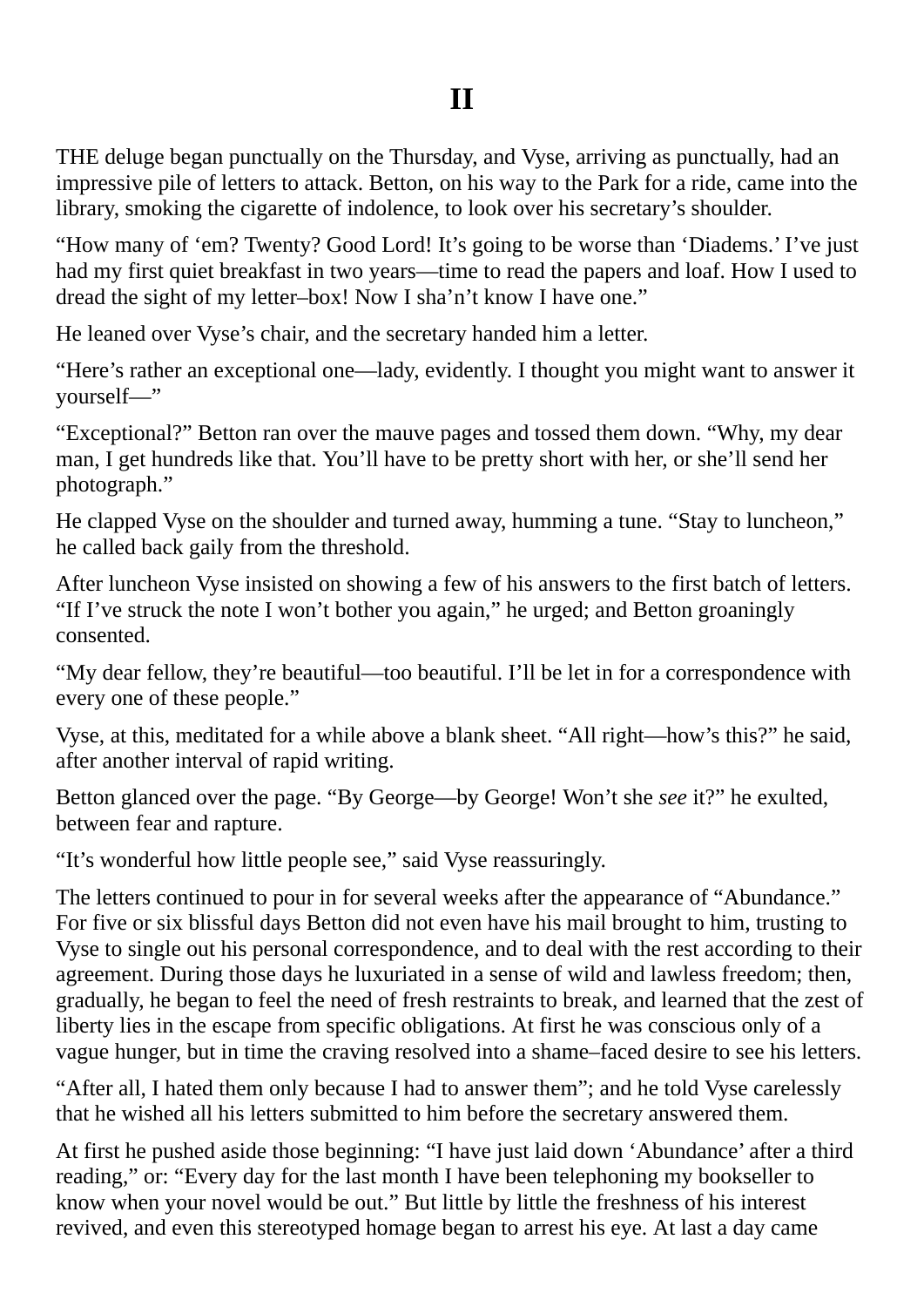when he read all the letters, from the first word to the last, as he had done when "Diadems and Faggots" appeared. It was really a pleasure to read them, now that he was relieved of the burden of replying: his new relation to his correspondents had the glow of a love– affair unchilled by the contingency of marriage.

One day it struck him that the letters were coming in more slowly and in smaller numbers. Certainly there had been more of a rush when "Diadems and Faggots" came out. Betton began to wonder if Vyse were exercising an unauthorized discrimination, and keeping back the communications he deemed least important. This sudden conjecture carried the novelist straight to his library, where he found Vyse bending over the writing–table with his usual inscrutable pale smile. But once there, Betton hardly knew how to frame his question, and blundered into an enquiry for a missing invitation.

"There's a note—a personal note—I ought to have had this morning. Sure you haven't kept it back by mistake among the others?"

Vyse laid down his pen. "The others? But I never keep back any."

Betton had foreseen the answer. "Not even the worst twaddle about my book?" he suggested lightly, pushing the papers about.

"Nothing. I understood you wanted to go over them all first."

"Well, perhaps it's safer," Betton conceded, as if the idea were new to him. With an embarrassed hand he continued to turn over the letters at Vyse's elbow.

"Those are yesterday's," said the secretary; "here are to–day's," he added, pointing to a meagre trio.

"H'm—only these?" Betton took them and looked them over lingeringly. "I don't see what the deuce that chap means about the first part of 'Abundance' 'certainly justifying the title'—do you?"

Vyse was silent, and the novelist continued irritably: "Damned cheek, his writing, if he doesn't like the book. Who cares what he thinks about it, anyhow?"

And his morning ride was embittered by the discovery that it was unexpectedly disagreeable to have Vyse read any letters which did not express unqualified praise of his books. He began to fancy there was a latent rancour, a kind of baffled sneer, under Vyse's manner; and he decided to return to the practice of having his mail brought straight to his room. In that way he could edit the letters before his secretary saw them.

Vyse made no comment on the change, and Betton was reduced to wondering whether his imperturbable composure were the mask of complete indifference or of a watchful jealousy. The latter view being more agreeable to his employer's self–esteem, the next step was to conclude that Vyse had not forgotten the episode of "The Lifted Lamp," and would naturally take a vindictive joy in any unfavourable judgments passed on his rival's work. This did not simplify the situation, for there was no denying that unfavourable criticisms preponderated in Betton's correspondence. "Abundance" was neither meeting with the unrestricted welcome of "Diadems and Faggots," nor enjoying the alternative of an animated controversy: it was simply found dull, and its readers said so in language not too tactfully tempered by regretful comparisons with its predecessor. To withhold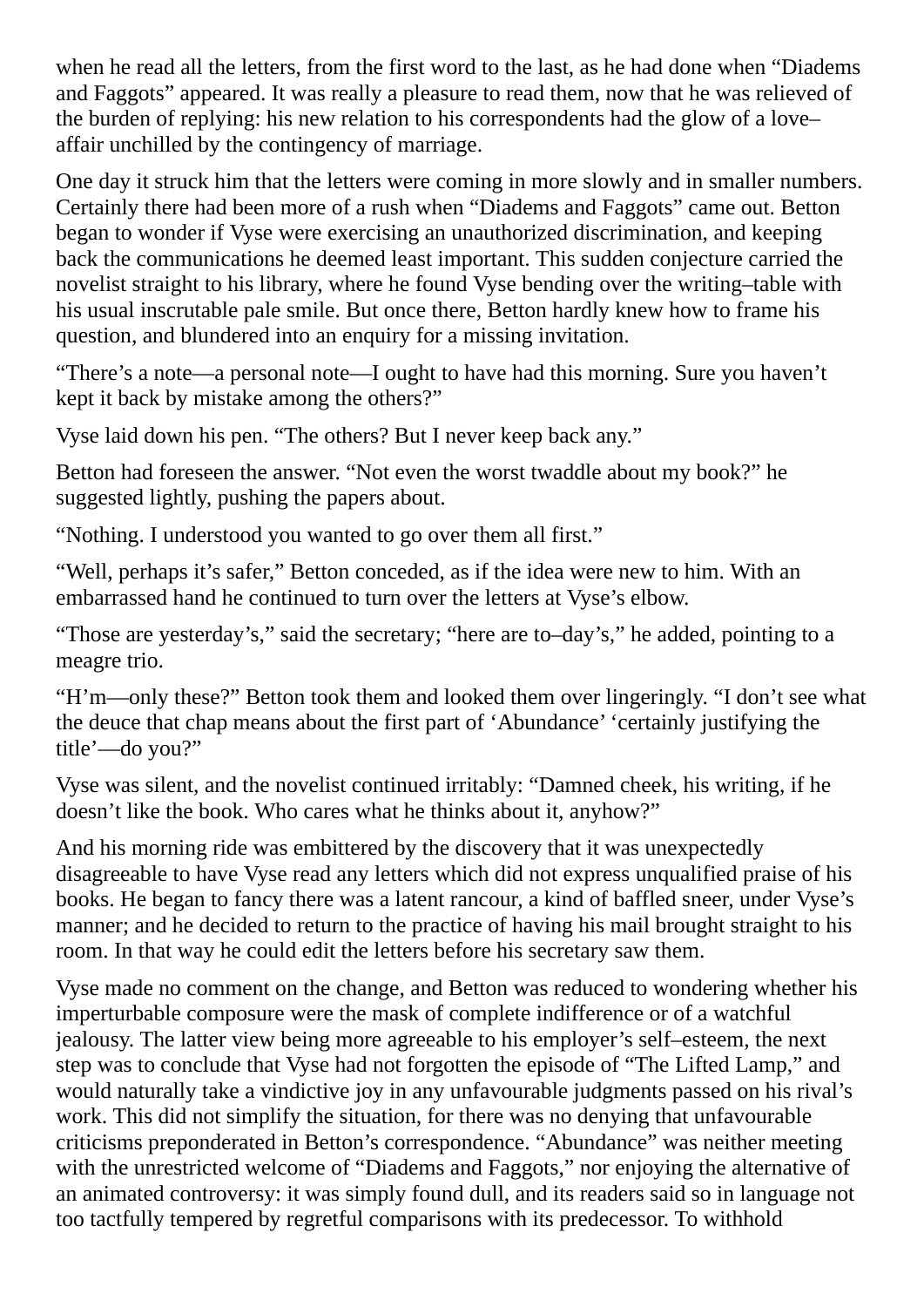unfavourable comments from Vyse was, therefore, to make it appear that correspondence about the book had died out; and its author, mindful of his unguarded predictions, found this even more embarrassing. The simplest solution would be to get rid of Vyse; and to this end Betton began to address his energies.

One evening, finding himself unexpectedly disengaged, he asked Vyse to dine; it had occurred to him that, in the course of an after–dinner chat, he might delicately hint his feeling that the work he had offered his friend was unworthy so accomplished a hand.

Vyse surprised him by a momentary hesitation. "I may not have time to dress."

Betton stared. "What's the odds? We'll dine here—and as late as you like."

Vyse thanked him, and appeared, punctually at eight, in all the shabbiness of his daily wear. He looked paler and more shyly truculent than usual, and Betton, from the height of his florid stature, said to himself, with the sudden professional instinct for "type": "He might be an agent of something—a chap who carries deadly secrets."

Vyse, it was to appear, did carry a deadly secret; but one less perilous to society than to himself. He was simply poor—inexcusably, irremediably poor. Everything failed him, had always failed him: whatever he put his hand to went to bits.

This was the confession that, reluctantly, yet with a kind of white–lipped bravado, he flung at Betton in answer to the latter's tentative suggestion that, really, the letter–answering job wasn't worth bothering him with—a thing that any type–writer could do.

"If you mean you're paying me more than it's worth, I'll take less," Vyse rushed out after a pause.

"Oh, my dear fellow—" Betton protested, flushing.

"What *do* you mean, then? Don't I answer the letters as you want them answered?"

Betton anxiously stroked his silken ankle. "You do it beautifully, too beautifully. I mean what I say: the work's not worthy of you. I'm ashamed to ask you—"

"Oh, hang shame," Vyse interrupted. "Do you know why I said I shouldn't have time to dress to–night? Because I haven't any evening clothes. As a matter of fact, I haven't much but the clothes I stand in. One thing after another's gone against me; all the infernal ingenuities of chance. It's been a slow Chinese torture, the kind where they keep you alive to have more fun killing you." He straightened himself with a sudden blush. "Oh, I'm all right now—getting on capitally. But I'm still walking rather a narrow plank; and if I do your work well enough—if I take your idea—"

Betton stared into the fire without answering. He knew next to nothing of Vyse's history, of the mischance or mis–management that had brought him, with his brains and his training, to so unlikely a pass. But a pang of compunction shot through him as he remembered the manuscript of "The Lifted Lamp" gathering dust on his table for half a year.

"Not that it would have made any earthly difference—since he's evidently never been able to get the thing published." But this reflection did not wholly console Betton, and he found it impossible, at the moment, to tell Vyse that his services were not needed.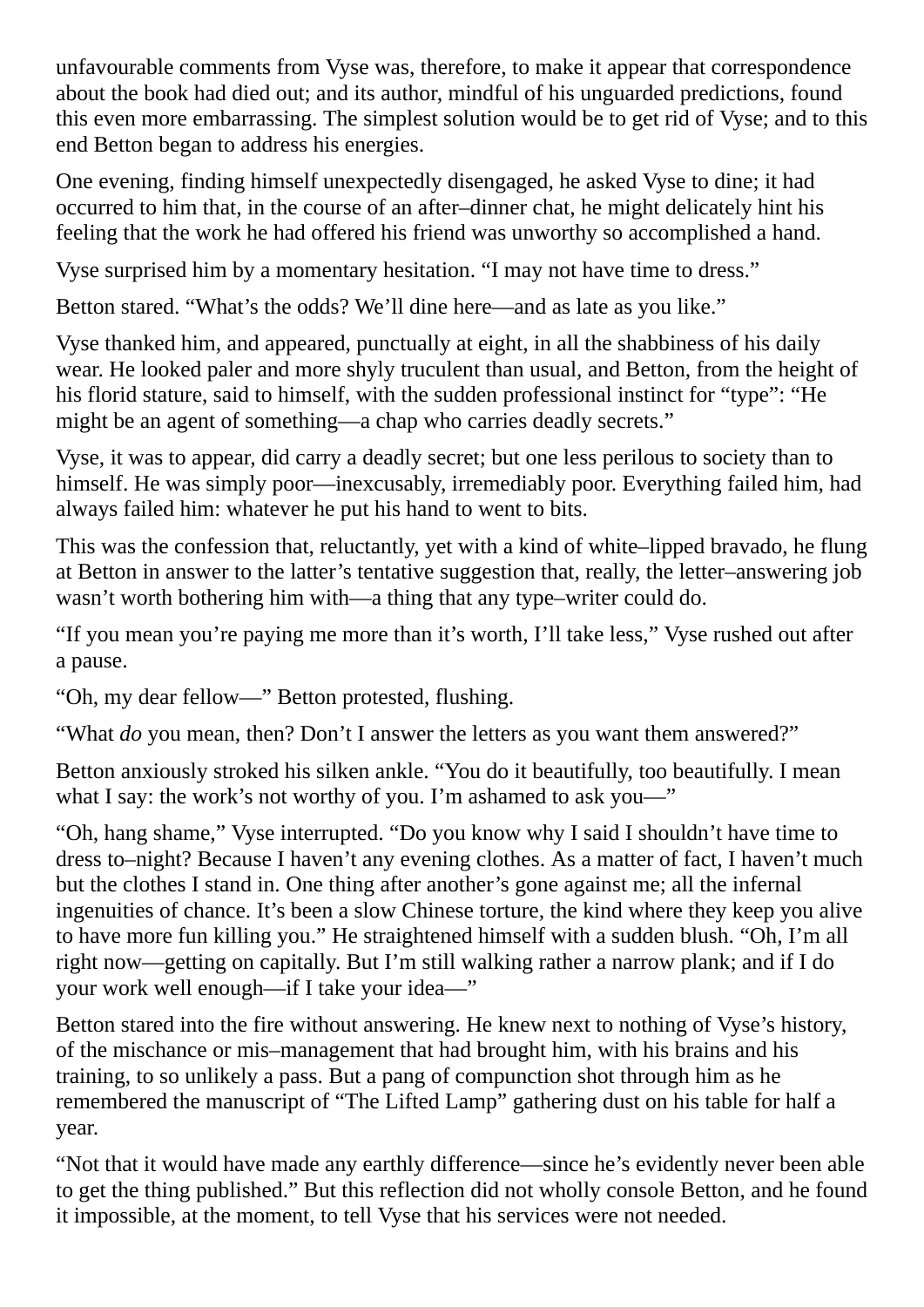## **III**

DURING the ensuing weeks the letters grew fewer and fewer, and Betton foresaw the approach of the fatal day when his secretary, in common decency, would have to say: "I can't draw my pay for doing nothing."

What a triumph for Vyse!

The thought was intolerable, and Betton cursed his weakness in not having dismissed the fellow before such a possibility arose.

"If I tell him I've no use for him now, he'll see straight through it, of course;—and then, hang it, he looks so poor!"

This consideration came after the other, but Betton, in rearranging them, put it first, because he thought it looked better there, and also because he immediately perceived its value in justifying a plan of action that was beginning to take shape in his mind.

"Poor devil, I'm damned if I don't do it for him!" said Betton, sitting down at his desk.

Three or four days later he sent word to Vyse that he didn't care to go over the letters any longer, and that they would once more be carried directly to the library.

The next time he lounged in, on his way to his morning ride, he found his secretary's pen in active motion.

"A lot to–day," Vyse told him cheerfully.

His tone irritated Betton: it had the inane optimism of the physician reassuring a discouraged patient.

"Oh, Lord—I thought it was almost over," groaned the novelist.

"No: they've just got their second wind. Here's one from a Chicago publisher—never heard the name—offering you thirty per cent. on your next novel, with an advance royalty of twenty thousand. And here's a chap who wants to syndicate it for a bunch of Sunday papers: big offer, too. That's from Ann Arbor. And this—oh, *this* one's funny!"

He held up a small scented sheet to Betton, who made no movement to receive it.

"Funny? Why's it funny?" he growled.

"Well, it's from a girl—a lady—and she thinks she's the only person who understands 'Abundance'—has the clue to it. Says she's never seen a book so misrepresented by the critics—"

"Ha, ha! That *is* good!" Betton agreed with too loud a laugh.

"This one's from a lady, too—married woman. Says she's misunderstood, and would like to correspond."

"Oh, Lord," said Betton.—"What are you looking at?" he added sharply, as Vyse continued to bend his blinking gaze on the letters.

"I was only thinking I'd never seen such short letters from women. Neither one fills the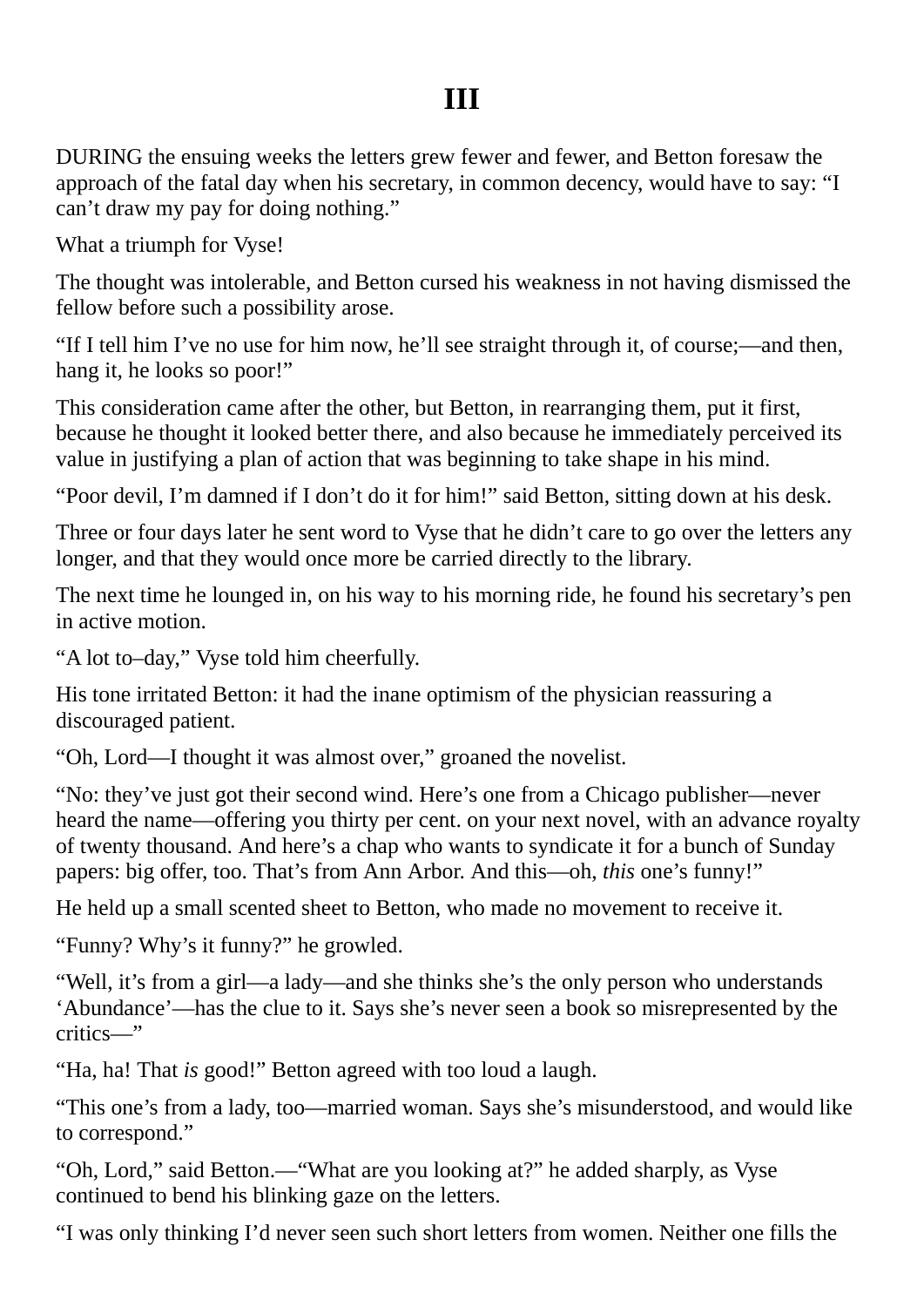first page."

"Well, what of that?" queried Betton.

Vyse reflected. "I'd like to meet a woman like that," he said wearily; and Betton laughed again.

The letters continued to pour in, and there could be no farther question of dispensing with Vyse's services. But one morning, about three weeks later, the latter asked for a word with his employer, and Betton, on entering the library, found his secretary with half a dozen documents spread out before him.

"What's up?" queried Betton, with a touch of impatience.

Vyse was attentively scanning the outspread letters.

"I don't know: can't make out." His voice had a faint note of embarrassment. "Do you remember a note signed *Hester Macklin* that came three or four weeks ago? Married misunderstood—Western army post—wanted to correspond?"

Betton seemed to grope among his memories; then he assented vaguely.

"A short note," Vyse went on: "the whole story in half a page. The shortness struck me so much—and the directness—that I wrote her: wrote in my own name, I mean."

"In your own name?" Betton stood amazed; then he broke into a groan.

"Good Lord, Vyse—you're incorrigible!"

The secretary pulled his thin moustache with a nervous laugh. "If you mean I'm an ass, you're right. Look here." He held out an envelope stamped with the words: "Dead Letter Office." "My effusion has come back to me marked 'unknown.' There's no such person at the address she gave you."

Betton seemed for an instant to share his secretary's embarrassment; then he burst into an uproarious laugh.

"Hoax, was it? That's rough on you, old fellow!"

Vyse shrugged his shoulders. "Yes; but the interesting question is—why on earth didn't *your* answer come back, too?"

"My answer?"

"The official one—the one I wrote in your name. If she's unknown, what's become of *that?*"

Betton stared at him with eyes wrinkled by amusement. "Perhaps she hadn't disappeared then."

Vyse disregarded the conjecture. "Look here—I believe *all* these letters are a hoax," he broke out.

Betton stared at him with a face that turned slowly red and angry. "What are you talking about? All what letters?"

"These I've spread out here: I've been comparing them. And I believe they're all written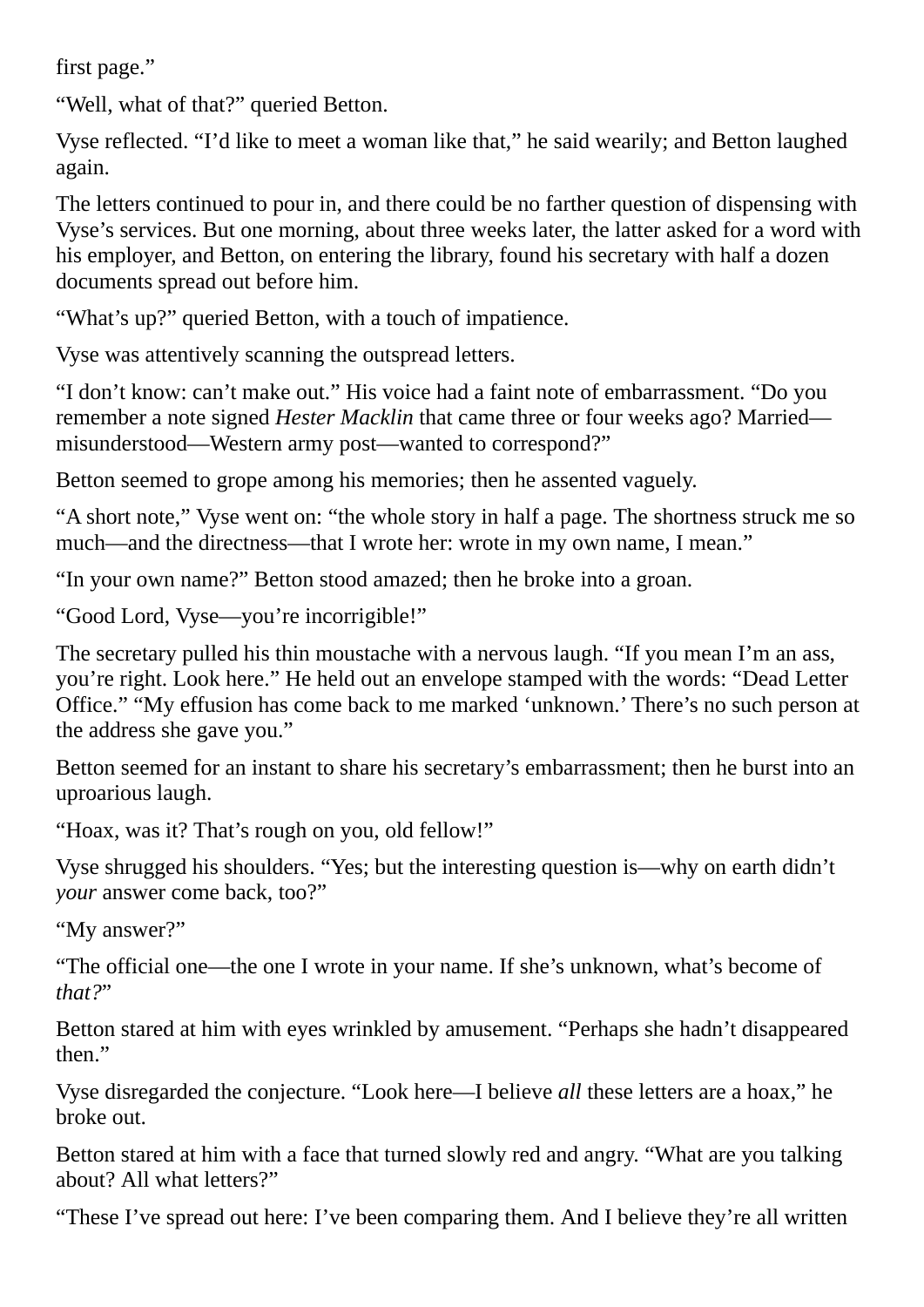by one man."

Burton's redness turned to a purple that made his ruddy moustache seem pale. "What the devil are you driving at?" he asked.

"Well, just look at it," Vyse persisted, still bent above the letters. "I've been studying them carefully—those that have come within the last two or three weeks—and there's a queer likeness in the writing of some of them. The *g's* are all like corkscrews. And the same phrases keep recurring—the Ann Arbor news–agent uses the same expressions as the President of the Girls' College at Euphorbia, Maine."

Betton laughed. "Aren't the critics always groaning over the shrinkage of the national vocabulary? Of course we all use the same expressions."

"Yes," said Vyse obstinately. "But how about using the same *g's*?"

Betton laughed again, but Vyse continued without heeding him: "Look here, Betton could Strett have written them?"

"Strett?" Betton roared. " *Strett?*" He threw himself into his arm–chair to shake out his mirth at greater ease.

"I'll tell you why. Strett always posts all my answers. He comes in for them every day before I leave. He posted the letter to the misunderstood party—the letter from *you* that the Dead Letter Office didn't return. *I* posted my own letter to her; and that came back."

A measurable silence followed the emission of this ingenious conjecture; then Betton observed with gentle irony: "Extremely neat. And of course it's no business of yours to supply any valid motive for this remarkable attention on my valet's part."

Vyse cast on him a slanting glance.

"If you've found that human conduct's generally based on valid motives—!"

"Well, outside of mad–houses it's supposed to be not quite incalculable."

Vyse had an odd smile under his thin moustache. "Every house is a mad–house at some time or another."

Betton rose with a careless shake of the shoulders. "This one will be if I talk to you much longer," he said, moving away with a laugh.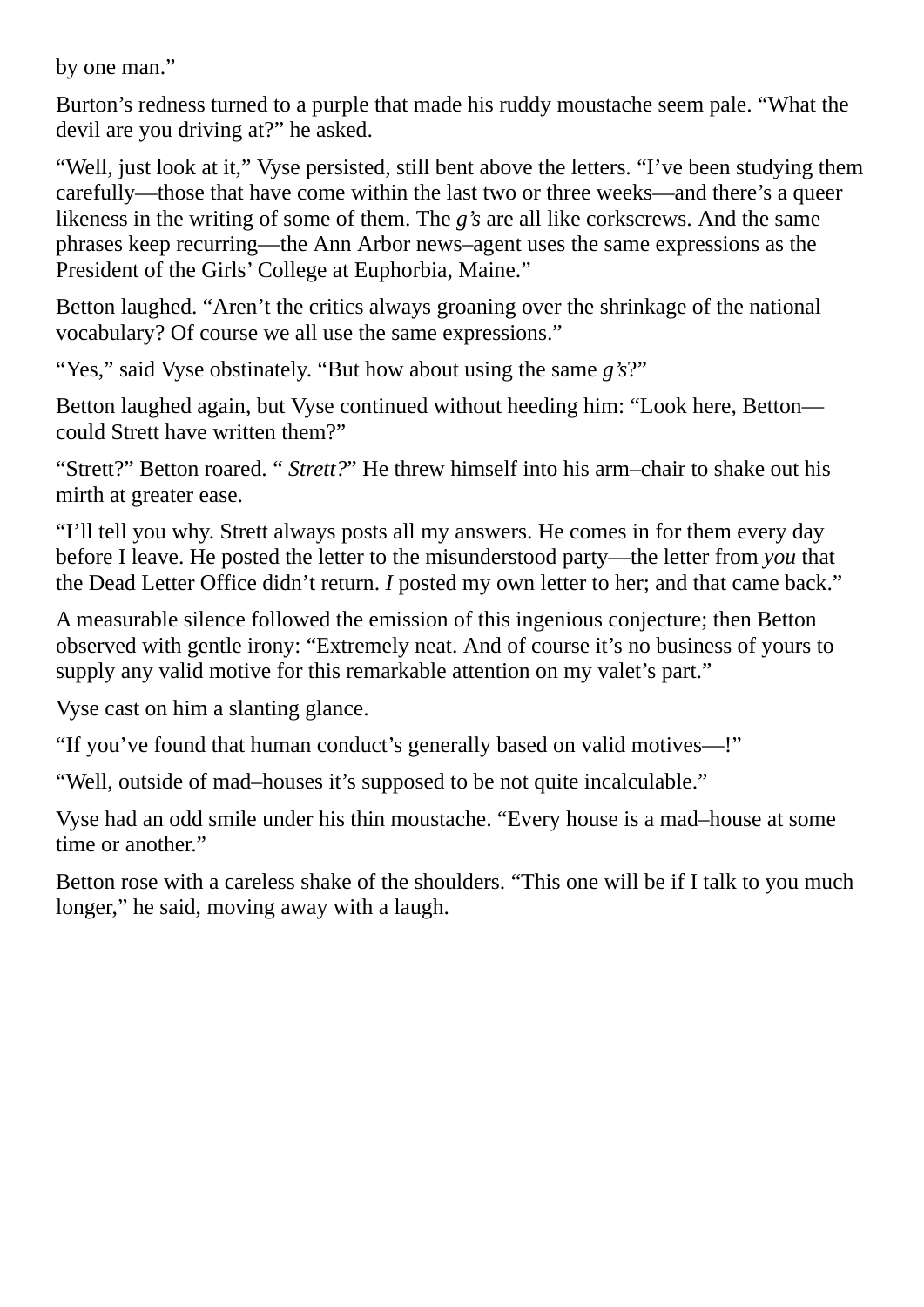BETTON did not for a moment believe that Vyse suspected the valet of having written the letters.

"Why the devil don't he say out what he thinks? He was always a tortuous chap," he grumbled inwardly.

The sense of being held under the lens of Vyse's mute scrutiny became more and more exasperating. Betton, by this time, had squared his shoulders to the fact that "Abundance" was a failure with the public: a confessed and glaring failure. The press told him so openly, and his friends emphasized the fact by their circumlocutions and evasions. Betton minded it a good deal more than he had expected, but not nearly as much as he minded Vyse's knowing it. That remained the central twinge in his diffused discomfort. And the problem of getting rid of his secretary once more engaged him.

He had set aside all sentimental pretexts for retaining Vyse; but a practical argument replaced them. "If I ship him now he'll think it's because I'm ashamed to have him see that I'm not getting any more letters."

For the letters had ceased again, almost abruptly, since Vyse had hazarded the conjecture that they were the product of Strett's devoted pen. Betton had reverted only once to the subject—to ask ironically, a day or two later: "Is Strett writing to me as much as ever?" and, on Vyse's replying with a neutral head–shake, had added with a laugh: "If you suspect *him* you might as well think I write the letters myself!"

"There are very few to–day," said Vyse, with his irritating evasiveness; and Betton rejoined squarely: "Oh, they'll stop soon. The book's a failure."

A few mornings later he felt a rush of shame at his own tergiversations, and stalked into the library with Vyse's sentence on his tongue.

Vyse started back with one of his anaemic blushes. "I was hoping you'd be in. I wanted to speak to you. There've been no letters the last day or two," he explained.

Betton drew a quick breath of relief. The man had some sense of decency, then! He meant to dismiss himself.

"I told you so, my dear fellow; the book's a flat failure," he said, almost gaily.

Vyse made a deprecating gesture. "I don't know that I should regard the absence of letters as the ultimate test. But I wanted to ask you if there isn't something else I can do on the days when there's no writing." He turned his glance toward the book–lined walls. "Don't you want your library catalogued?" he asked insidiously.

"Had it done last year, thanks." Betton glanced away from Vyse's face. It was piteous, how he needed the job!

"I see…. Of course this is just a temporary lull in the letters. They'll begin again—as they did before. The people who read carefully read slowly—you haven't heard yet what *they* think."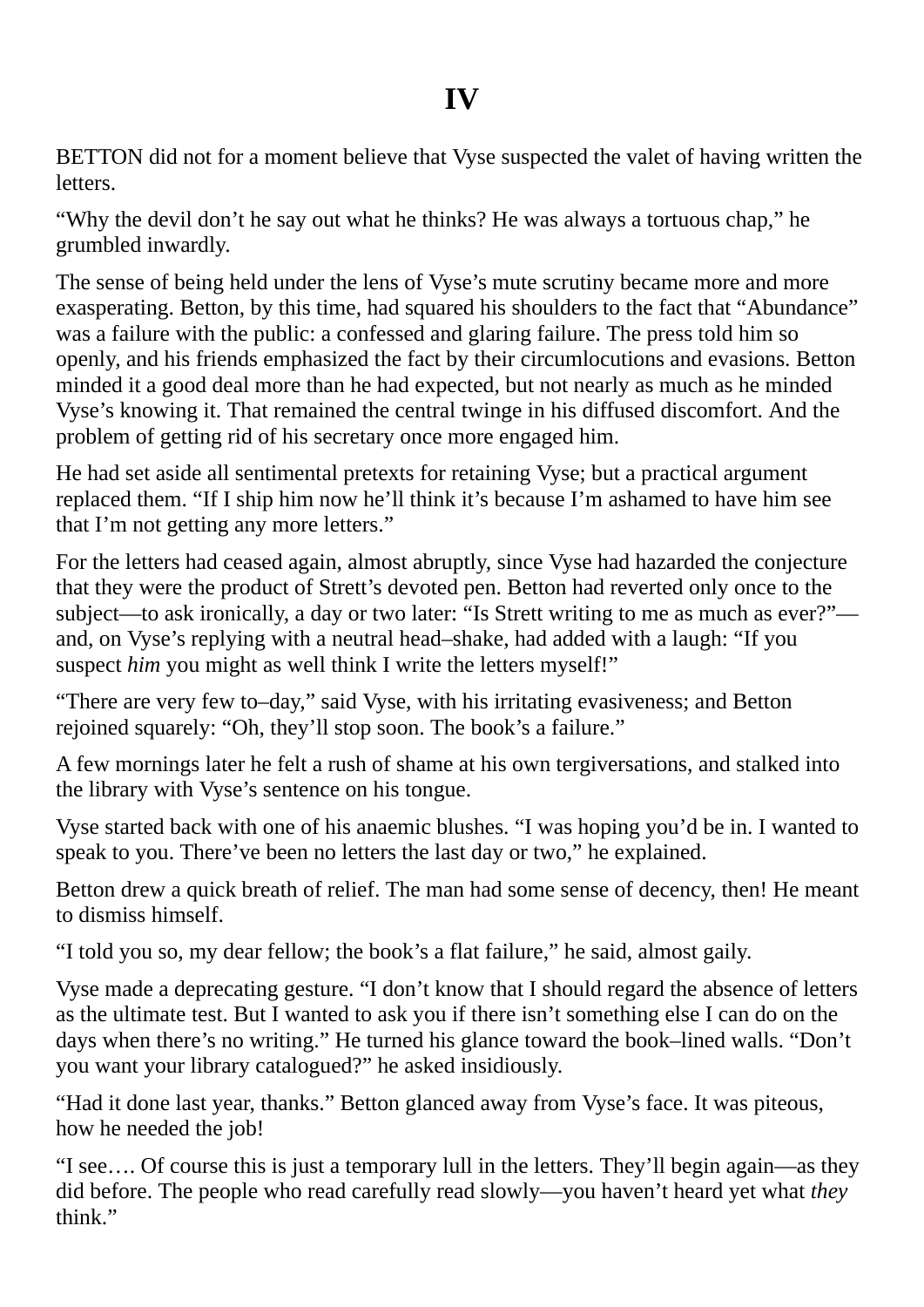Betton felt a rush of puerile joy at the suggestion. Actually, he hadn't thought of that!

"There *was* a big second crop after 'Diadems and Faggots,'" he mused aloud.

"Of course. Wait and see," said Vyse confidently.

The letters in fact began again—more gradually and in smaller numbers. But their quality was different, as Vyse had predicted. And in two cases Betton's correspondents, not content to compress into one rapid communication the thoughts inspired by his work, developed their views in a succession of really remarkable letters. One of the writers was a professor in a Western college; the other was a girl in Florida. In their language, their point of view, their reasons for appreciating "Abundance," they differed almost diametrically; but this only made the unanimity of their approval the more striking. The rush of correspondence evoked by Betton's earlier novel had produced nothing so personal, so exceptional as these communications. He had gulped the praise of "Diadems and Faggots" as undiscriminatingly as it was offered; now he knew for the first time the subtler pleasures of the palate. He tried to feign indifference, even to himself; and to Vyse he made no sign. But gradually he felt a desire to know what his secretary thought of the letters, and, above all, what he was saying in reply to them. And he resented acutely the possibility of Vyse's starting one of his clandestine correspondences with the girl in Florida. Vyse's notorious lack of delicacy had never been more vividly present to Betton's imagination; and he made up his mind to answer the letters himself.

He would keep Vyse on, of course: there were other communications that the secretary could attend to. And, if necessary, Betton would invent an occupation: he cursed his stupidity in having betrayed the fact that his books were already catalogued.

Vyse showed no surprise when Betton announced his intention of dealing personally with the two correspondents who showed so flattering a reluctance to take their leave. But Betton immediately read a criticism in his lack of comment, and put forth, on a note of challenge: "After all, one must be decent!"

Vyse looked at him with an evanescent smile. "You'll have to explain that you didn't write the first answers."

Betton halted. "Well—I—I more or less dictated them, didn't I?"

"Oh, virtually, they're yours, of course."

"You think I can put it that way?"

"Why not?" The secretary absently drew an arabesque on the blotting–pad. "Of course they'll keep it up longer if you write yourself," he suggested.

Betton blushed, but faced the issue. "Hang it all, I sha'n't be sorry. They interest me. They're remarkable letters." And Vyse, without observation, returned to his writings.

The spring, that year, was delicious to Betton. His college professor continued to address him tersely but cogently at fixed intervals, and twice a week eight serried pages came from Florida. There were other letters, too; he had the solace of feeling that at last "Abundance" was making its way, was reaching the people who, as Vyse said, read slowly because they read intelligently. But welcome as were all these proofs of his restored authority they were but the background of his happiness. His life revolved for the moment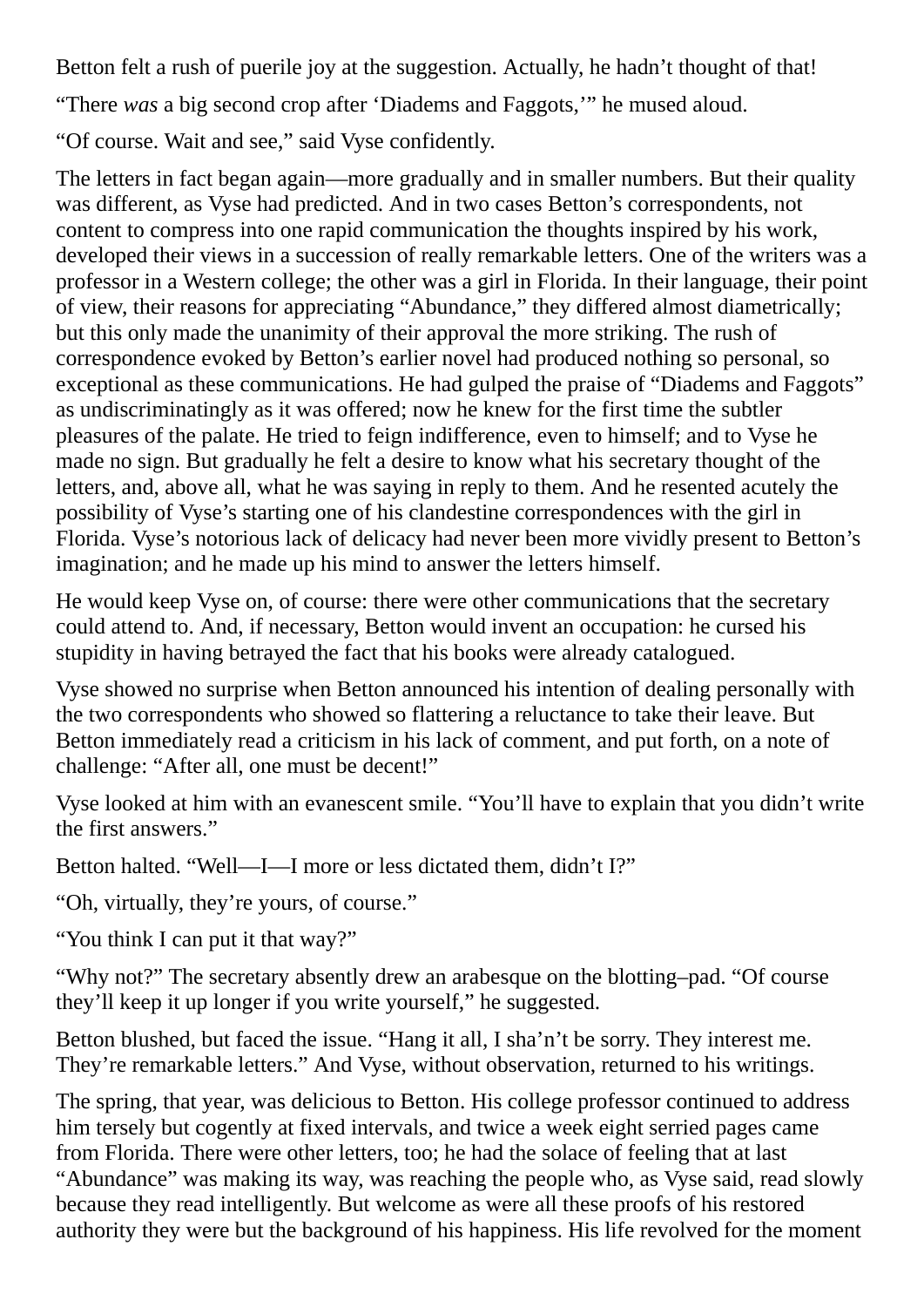about the personality of his two chief correspondents. The professor's letters satisfied his craving for intellectual recognition, and the satisfaction he felt in them proved how completely he had lost faith in himself. He blushed to think that his opinion of his work had been swayed by the shallow judgments of a public whose taste he despised. Was it possible that he had allowed himself to think less well of "Abundance" because it was not to the taste of the average novel–reader? Such false humility was less excusable than the crudest appetite for praise: it was ridiculous to try to do conscientious work if one's self– esteem were at the mercy of popular judgments. All this the professor's letters delicately and indirectly conveyed to Betton, with the result that the author of "Abundance" began to recognize in it the ripest flower of his genius.

But if the professor understood his book, the girl in Florida understood *him;* and Betton was fully alive to the superior qualities of discernment which this process implied. For his lovely correspondent his novel was but the starting–point, the pretext of her discourse: he himself was her real object, and he had the delicious sense, as their exchange of thoughts proceeded, that she was interested in "Abundance" because of its author, rather than in the author because of his book. Of course she laid stress on the fact that his ideas were the object of her contemplation; but Betton's agreeable person had permitted him some insight into the incorrigible subjectiveness of female judgments, and he was pleasantly aware, from the lady's tone, that she guessed him to be neither old nor ridiculous. And suddenly he wrote to ask if he might see her….

The answer was long in coming. Betton fumed at the delay, watched, wondered, fretted; then he received the one word "Impossible."

He wrote back more urgently, and awaited the reply with increasing eagerness. A certain shyness had kept him from once more modifying the instructions regarding his mail, and Strett still carried the letters directly to Vyse. The hour when he knew they were passing under the latter's eyes was now becoming intolerable to Betton, and it was a profound relief when the secretary, suddenly advised of his father's illness, asked permission to absent himself for a fortnight.

Vyse departed just after Betton had despatched to Florida his second missive of entreaty, and for ten days he tasted the furtive joy of a first perusal of his letters. The answer from Florida was not among them; but Betton said to himself "She's thinking it over," and delay, in that light, seemed favourable. So charming, in fact, was this phase of sentimental suspense that he felt a start of resentment when a telegram apprised him one morning that Vyse would return to his post that day.

Betton had slept later than usual, and, springing out of bed with the telegram in his hand, he learned from the clock that his secretary was due in half an hour. He reflected that the morning's mail must long since be in; and, too impatient to wait for its appearance with his breakfast–tray, he threw on a dressing–gown and went to the library. There lay the letters, half a dozen of them: but his eye flew to one envelope, and as he tore it open a warm wave rocked his heart.

The letter was dated a few days after its writer must have received his own: it had all the qualities of grace and insight to which his unknown friend had accustomed him, but it contained no allusion, however indirect, to the special purport of his appeal. Even a vanity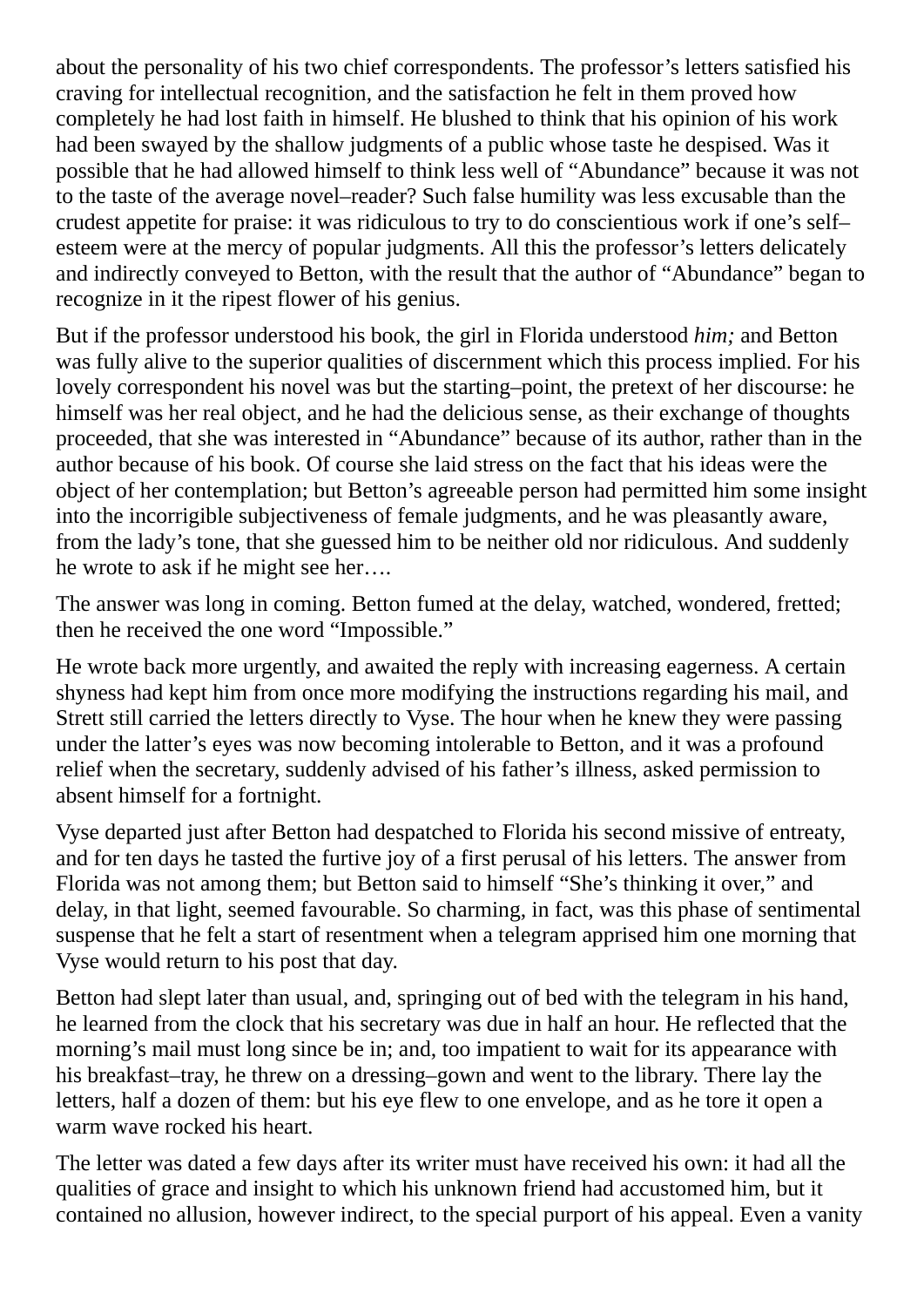less ingenious than Betton's might have read in the lady's silence one of the most familiar motions of consent; but the smile provoked by this inference faded as he turned to his other letters. For the uppermost bore the superscription "Dead Letter Office," and the document that fell from it was his own last letter from Florida.

Betton studied the ironic "Unknown" for an appreciable space of time; then he broke into a laugh. He had suddenly recalled Vyse's similar experience with "Hester Macklin," and the light he was able to throw on that obscure episode was searching enough to penetrate all the dark corners of his own adventure. He felt a rush of heat to the ears; catching sight of himself in the glass, he saw a red ridiculous congested countenance, and dropped into a chair to hide it between flushed fists. He was roused by the opening of the door, and Vyse appeared on the threshold.

"Oh, I beg pardon—you're ill?" said the secretary.

Betton's only answer was an inarticulate murmur of derision; then he pushed forward the letter with the imprint of the Dead Letter Office.

"Look at that," he jeered.

Vyse peered at the envelope, and turned it over slowly in his hands. Betton's eyes, fixed on him, saw his face decompose like a substance touched by some powerful acid. He clung to the envelope as if to gain time.

"It's from the young lady you've been writing to at Swazee Springs?" he asked at length.

"It's from the young lady I've been writing to at Swazee Springs."

"Well—I suppose she's gone away," continued Vyse, rebuilding his countenance rapidly.

"Yes; and in a community numbering perhaps a hundred and seventy–five souls, including the dogs and chickens, the local post–office is so ignorant of her movements that my letter has to be sent to the Dead Letter Office."

Vyse meditated on this; then he laughed in turn. "After all, the same thing happened to me —with 'Hester Macklin,' I mean," he recalled sheepishly.

"Just so," said Betton, bringing down his clenched fist on the table. " *Just so*," he repeated, in italics.

He caught his secretary's glance, and held it with his own for a moment. Then he dropped it as, in pity, one releases something scared and squirming.

"The very day my letter was returned from Swazee Springs she wrote me this from there," he said, holding up the last Florida missive.

"Ha! That's funny," said Vyse, with a damp forehead.

"Yes, it's funny; it's funny," said Betton. He leaned back, his hands in his pockets, staring up at the ceiling, and noticing a crack in the cornice. Vyse, at the corner of the writing– table, waited.

"Shall I get to work?" he began, after a silence measurable by minutes. Betton's gaze descended from the cornice.

"I've got your seat, haven't I?" he said, rising and moving away from the table.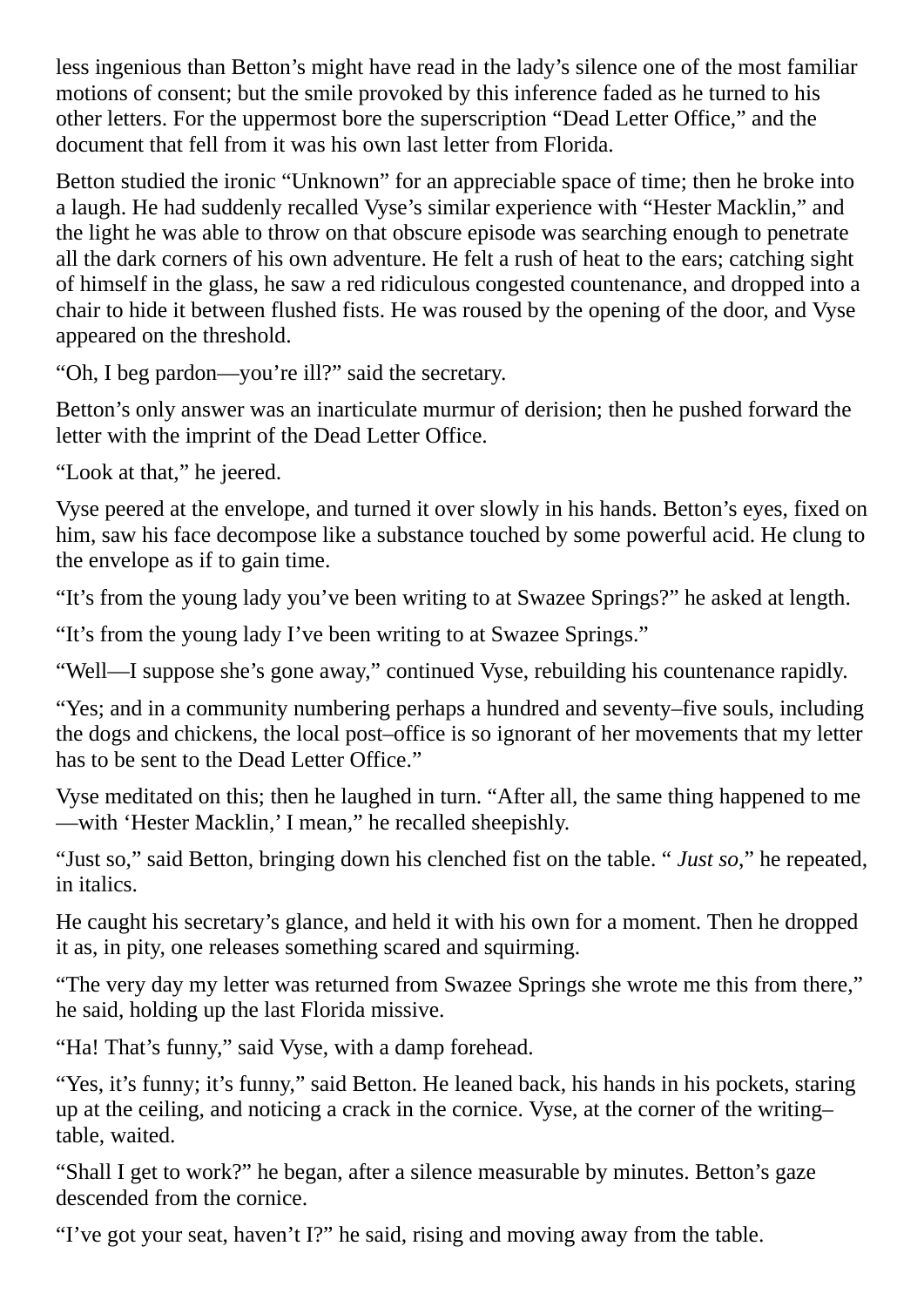Vyse, with a quick gleam of relief, slipped into the vacant chair, and began to stir about vaguely among the papers.

"How's your father?" Betton asked from the hearth.

"Oh, better—better, thank you. He'll pull out of it."

"But you had a sharp scare for a day or two?"

"Yes—it was touch and go when I got there."

Another pause, while Vyse began to classify the letters.

"And I suppose," Betton continued in a steady tone, "your anxiety made you forget your usual precautions—whatever they were—about this Florida correspondence, and before you'd had time to prevent it the Swazee post–office blundered?"

Vyse lifted his head with a quick movement. "What do you mean?" he asked, pushing his chair back.

"I mean that you saw I couldn't live without flattery, and that you've been ladling it out to me to earn your keep."

Vyse sat motionless and shrunken, digging the blotting–pad with his pen. "What on earth are you driving at?" he repeated.

"Though why the deuce," Betton continued in the same steady tone, "you should need to do this kind of work when you've got such faculties at your service—those letters were magnificent, my dear fellow! Why in the world don't you write novels, instead of writing to other people about them?"

Vyse straightened himself with an effort. "What are you talking about, Betton? Why the devil do you think *I* wrote those letters?"

Betton held back his answer, with a brooding face. "Because I wrote 'Hester Macklin's' to myself!"

Vyse sat stock–still, without the least outcry of wonder. "Well—?" he finally said, in a low tone.

"And because you found me out (you see, you can't even feign surprise!)—because you saw through it at a glance, knew at once that the letters were faked. And when you'd foolishly put me on my guard by pointing out to me that they were a clumsy forgery, and had then suddenly guessed that *I* was the forger, you drew the natural inference that I had to have popular approval, or at least had to make *you* think I had it. You saw that, to me, the worst thing about the failure of the book was having *you* know it was a failure. And so you applied your superior—your immeasurably superior—abilities to carrying on the humbug, and deceiving me as I'd tried to deceive you. And you did it so successfully that I don't see why the devil you haven't made your fortune writing novels!"

Vyse remained silent, his head slightly bent under the mounting tide of Betton's denunciation.

"The way you differentiated your people—characterised them—avoided my stupid mistake of making the women's letters too short and logical, of letting my different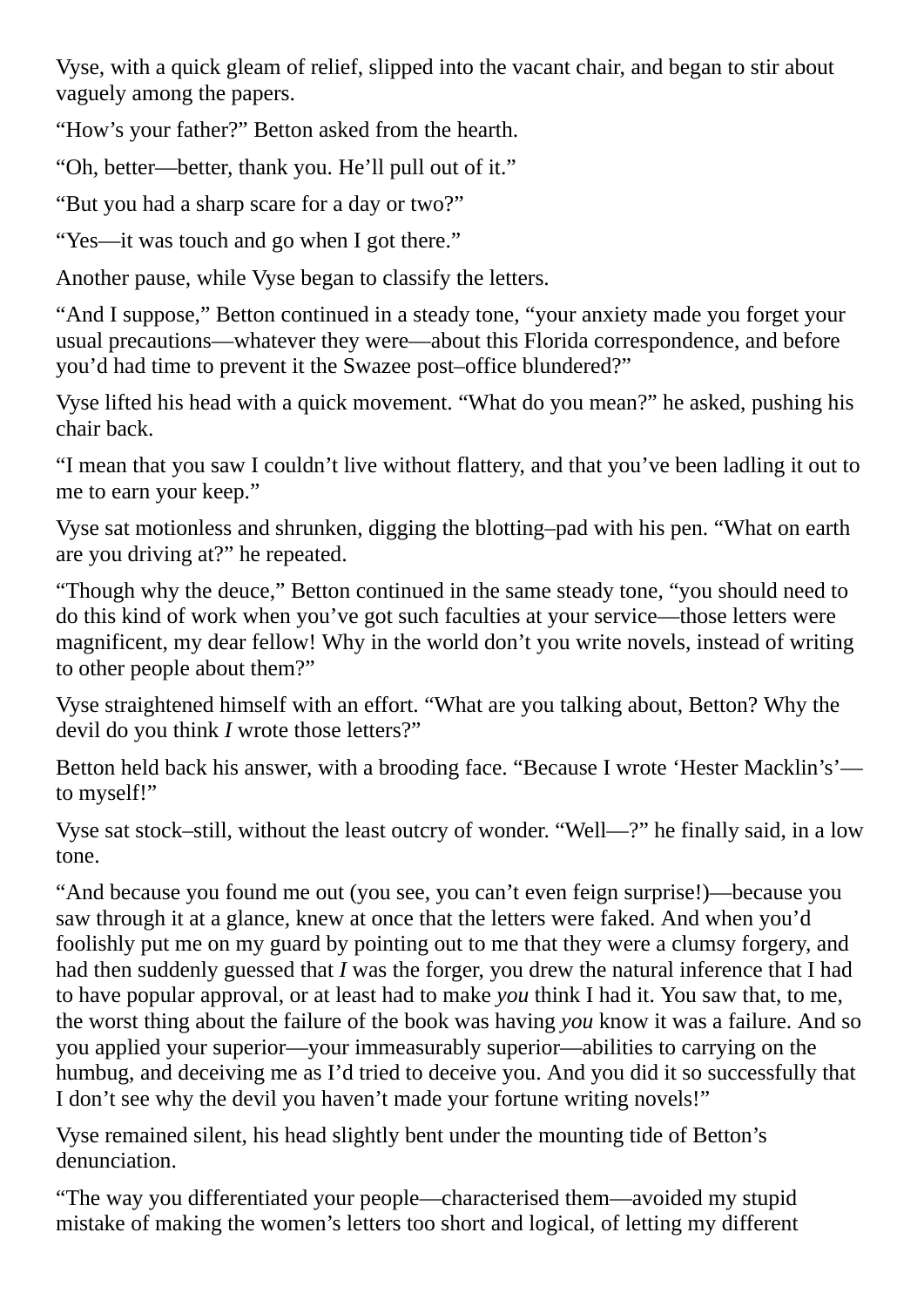correspondents use the same expressions: the amount of ingenuity and art you wasted on it! I swear, Vyse, I'm sorry that damned post–office went back on you," Betton went on, piling up the waves of his irony.

But at this height they suddenly paused, drew back on themselves, and began to recede before the spectacle of Vyse's pale distress. Something warm and emotional in Betton's nature—a lurking kindliness, perhaps, for any one who tried to soothe and smooth his writhing ego—softened his eye as it rested on the drooping figure of his secretary.

"Look here, Vyse—I'm not sorry—not altogether sorry this has happened!" He moved slowly across the room, and laid a friendly palm on Vyse's shoulder. "In a queer illogical way it evens up things, as it were. I did you a shabby turn once, years ago—oh, out of sheer carelessness, of course—about that novel of yours I promised to give to Apthorn. If I *had* given it, it might not have made any difference—I'm not sure it wasn't too good for success—but anyhow, I dare say you thought my personal influence might have helped you, might at least have got you a quicker hearing. Perhaps you thought it was because the thing *was* so good that I kept it back, that I felt some nasty jealousy of your superiority. I swear to you it wasn't that—I clean forgot it. And one day when I came home it was gone: you'd sent and taken it. And I've always thought since you might have owed me a grudge —and not unjustly; so this … this business of the letters … the sympathy you've shown …for I suppose it *is* sympathy … ?"

Vyse startled and checked him by a queer crackling laugh.

"It's *not* sympathy?" broke in Betton, the moisture drying out of his voice. He withdrew his hand from Vyse's shoulder. "What is it, then? The joy of uncovering my nakedness? An eye for an eye? Is it *that?*"

Vyse rose from his seat, and with a mechanical gesture swept into a heap all the letters he had sorted.

"I'm stone broke, and wanted to keep my job—that's what it is," he said wearily …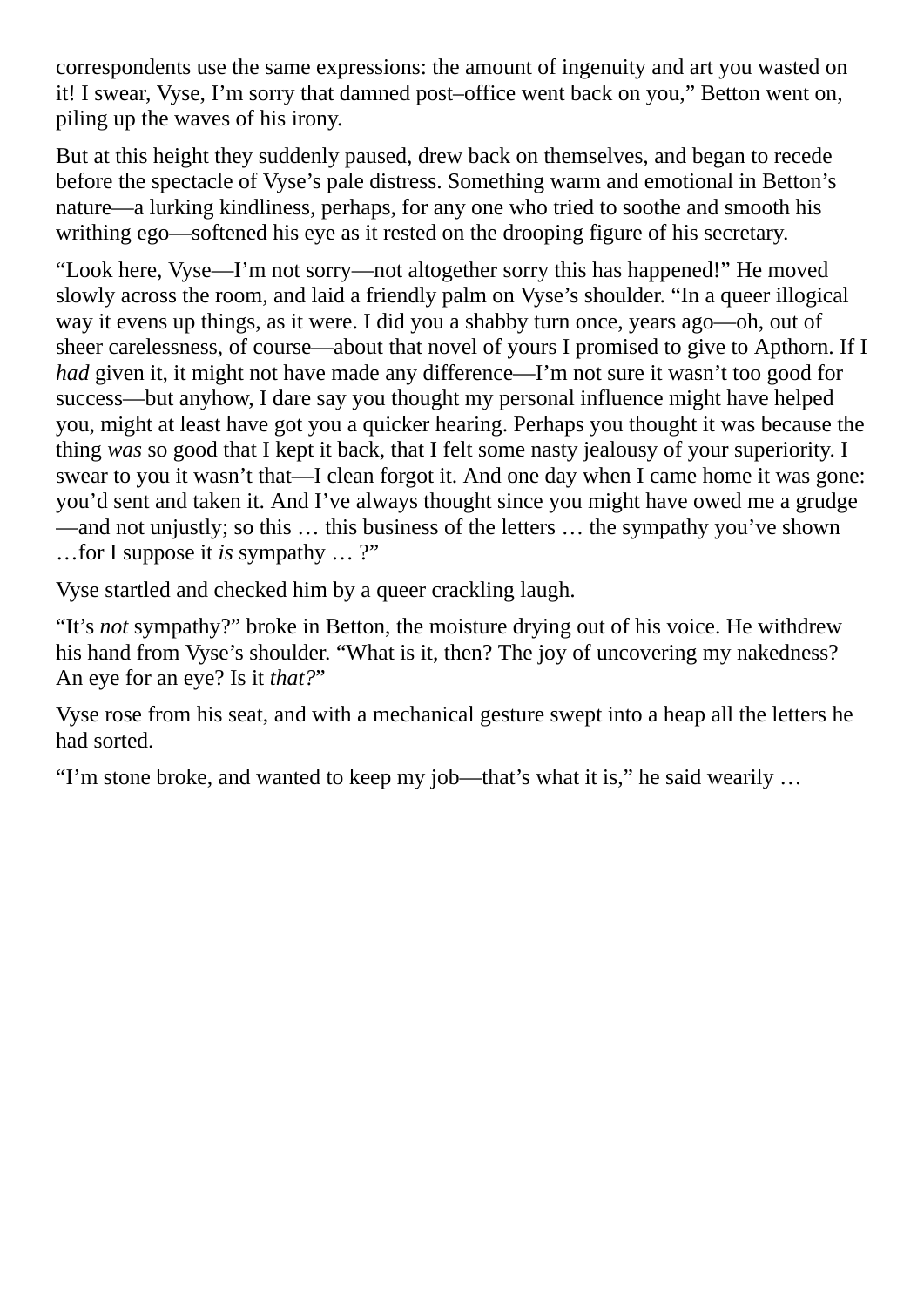# **THE LEGEND**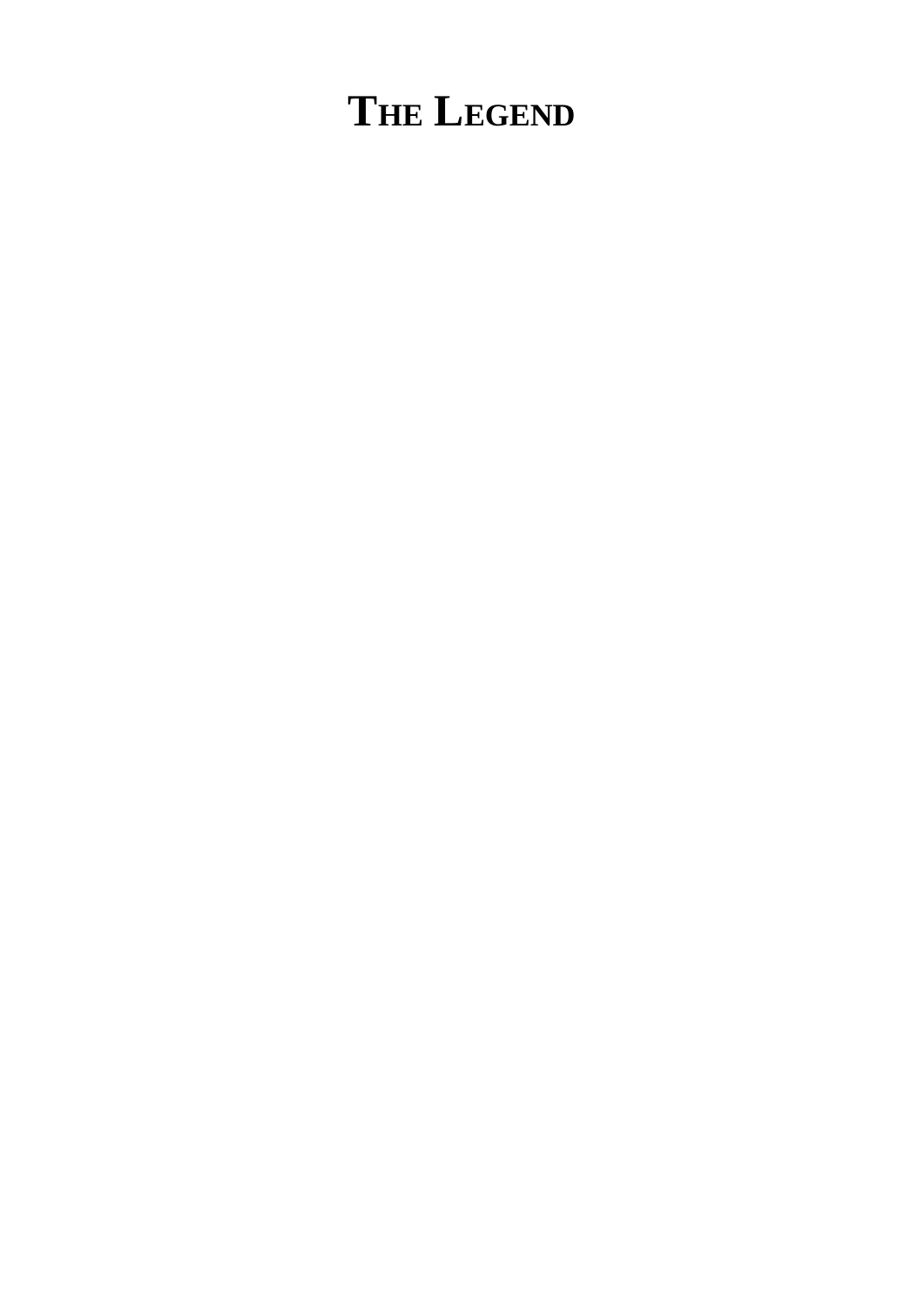ARTHUR BERNALD could never afterward recall just when the first conjecture flashed on him: oddly enough, there was no record of it in the agitated jottings of his diary. But, as it seemed to him in retrospect, he had always felt that the queer man at the Wades' must be John Pellerin, if only for the negative reason that he couldn't imaginably be any one else. It was impossible, in the confused pattern of the century's intellectual life, to fit the stranger in anywhere, save in the big gap which, some five and twenty years earlier, had been left by Pellerin's unaccountable disappearance; and conversely, such a man as the Wades' visitor couldn't have lived for sixty years without filling, somewhere in space, a nearly equivalent void.

At all events, it was certainly not to Doctor Wade or to his mother that Bernald owed the hint: the good unconscious Wades, one of whose chief charms in the young man's eyes was that they remained so robustly untainted by Pellerinism, in spite of the fact that Doctor Wade's younger brother, Howland, was among its most impudently flourishing high–priests.

The incident had begun by Bernald's running across Doctor Robert Wade one hot summer night at the University Club, and by Wade's saying, in the tone of unprofessional laxity which the shadowy stillness of the place invited: "I got hold of a queer fish at St. Martin's the other day—case of heat–prostration picked up in Central Park. When we'd patched him up I found he had nowhere to go, and not a dollar in his pocket, and I sent him down to our place at Portchester to re–build."

The opening roused his hearer's attention. Bob Wade had an odd unformulated sense of values that Bernald had learned to trust.

"What sort of chap? Young or old?"

"Oh, every age—full of years, and yet with a lot left. He called himself sixty on the books."

"Sixty's a good age for some kinds of living. And age is of course purely subjective. How has he used his sixty years?"

"Well—part of them in educating himself, apparently. He's a scholar—humanities, languages, and so forth."

"Oh—decayed gentleman," Bernald murmured, disappointed.

"Decayed? Not much!" cried the doctor with his accustomed literalness. "I only mentioned that side of Winterman—his name's Winterman—because it was the side my mother noticed first. I suppose women generally do. But it's only a part—a small part. The man's the big thing."

"Really big?"

"Well—there again…. When I took him down to the country, looking rather like a tramp from a 'Shelter,' with an untrimmed beard, and a suit of reach–me–downs he'd slept round the Park in for a week, I felt sure my mother'd carry the silver up to her room, and send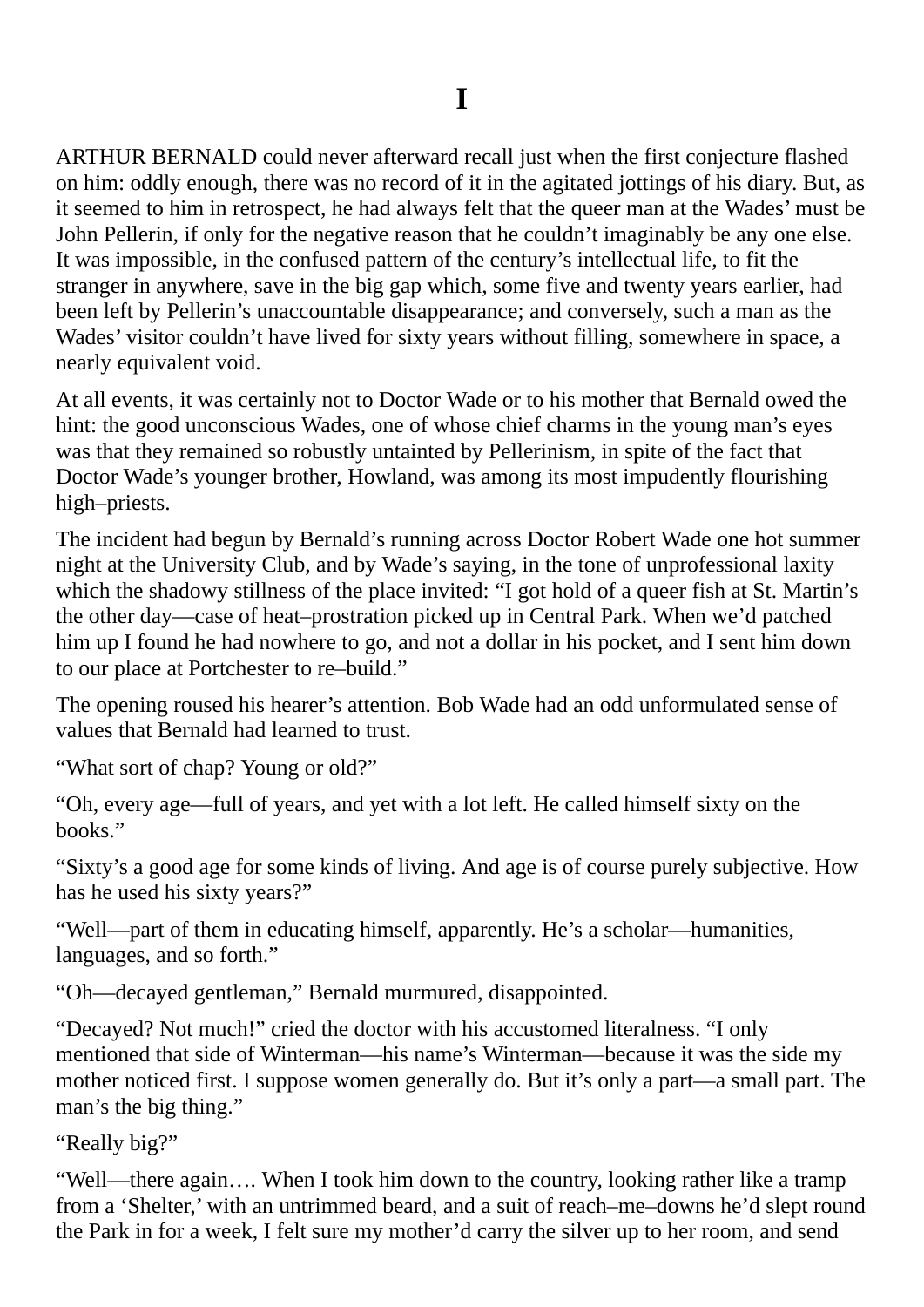for the gardener's dog to sleep in the hall the first night. But she didn't."

"I see. 'Women and children love him.' Oh, Wade!" Bernald groaned.

"Not a bit of it! You're out again. We don't love him, either of us. But we *feel* him—the air's charged with him. You'll see."

And Bernald agreed that he *would* see, the following Sunday. Wade's inarticulate attempts to characterize the stranger had struck his friend. The human revelation had for Bernald a poignant and ever–renewed interest, which his trade, as the dramatic critic of a daily paper, had hitherto failed to discourage. And he knew that Bob Wade, simple and undefiled by literature—Bernald's specific affliction—had a free and personal way of judging men, and the diviner's knack of reaching their hidden springs. During the days that followed, the young doctor gave Bernald farther details about John Winterman: details not of fact—for in that respect his visitor's reticence was baffling—but of impression. It appeared that Winterman, while lying insensible in the Park, had been robbed of the few dollars he possessed; and on leaving the hospital, still weak and half– blind, he had quite simply and unprotestingly accepted the Wades' offer to give him shelter till such time as he should be strong enough to go to work.

"But what's his work?" Bernald interjected. "Hasn't he at least told you that?"

"Well, writing. Some kind of writing." Doctor Bob always became vague and clumsy when he approached the confines of literature. "He means to take it up again as soon as his eyes get right."

Bernald groaned. "Oh, Lord—that finishes him; and *me!* He's looking for a publisher, of course—he wants a 'favourable notice.' I won't come!"

"He hasn't written a line for twenty years."

"A line of *what?* What kind of literature can one keep corked up for twenty years?"

Wade surprised him. "The real kind, I should say. But I don't know Winterman's line," the doctor added. "He speaks of the things he used to write merely as 'stuff that wouldn't sell.' He has a wonderfully confidential way of *not* telling one things. But he says he'll have to do something for his living as soon as his eyes are patched up, and that writing is the only trade he knows. The queer thing is that he seems pretty sure of selling *now*. He even talked of buying the bungalow of us, with an acre or two about it."

"The bungalow? What's that?"

"The studio down by the shore that we built for Howland when he thought he meant to paint." (Howland Wade, as Bernald knew, had experienced various "calls.") "Since he's taken to writing nobody's been near it. I offered it to Winterman, and he camps there cooks his meals, does his own house–keeping, and never comes up to the house except in the evenings, when he joins us on the verandah, in the dark, and smokes while my mother knits."

"A discreet visitor, eh?"

"More than he need be. My mother actually wanted him to stay on in the house—in her pink chintz room. Think of it! But he says houses smother him. I take it he's lived for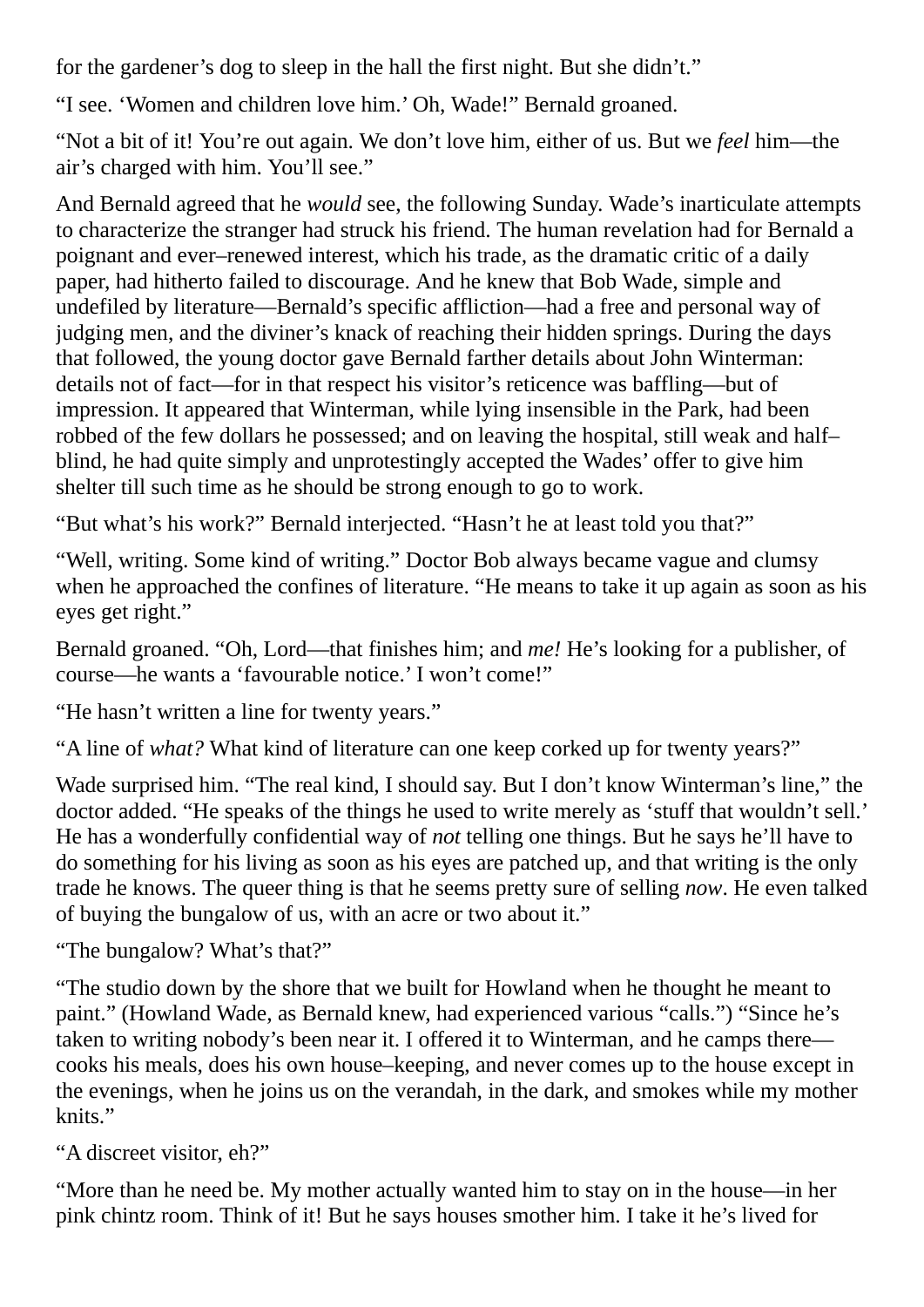years in the open."

"In the open where?"

"I can't make out, except that it was somewhere in the East. 'East of everything—beyond the day–spring. In places not on the map.' That's the way he put it; and when I said: 'You've been an explorer, then?' he smiled in his beard, and answered: 'Yes; that's it—an explorer.' Yet he doesn't strike me as a man of action: hasn't the hands or the eyes."

"What sort of hands and eyes has he?"

Wade reflected. His range of observation was not large, but within its limits it was exact and could give an account of itself.

"He's worked a lot with his hands, but that's not what they were made for. I should say they were extraordinarily delicate conductors of sensation. And his eye—his eye too. He hasn't used it to dominate people: he didn't care to. He simply looks through 'em all like windows. Makes me feel like the fellows who think they're made of glass. The mitigating circumstance is that he seems to see such a glorious landscape through me." Wade grinned at the thought of serving such a purpose.

"I see. I'll come on Sunday and be looked through!" Bernald cried.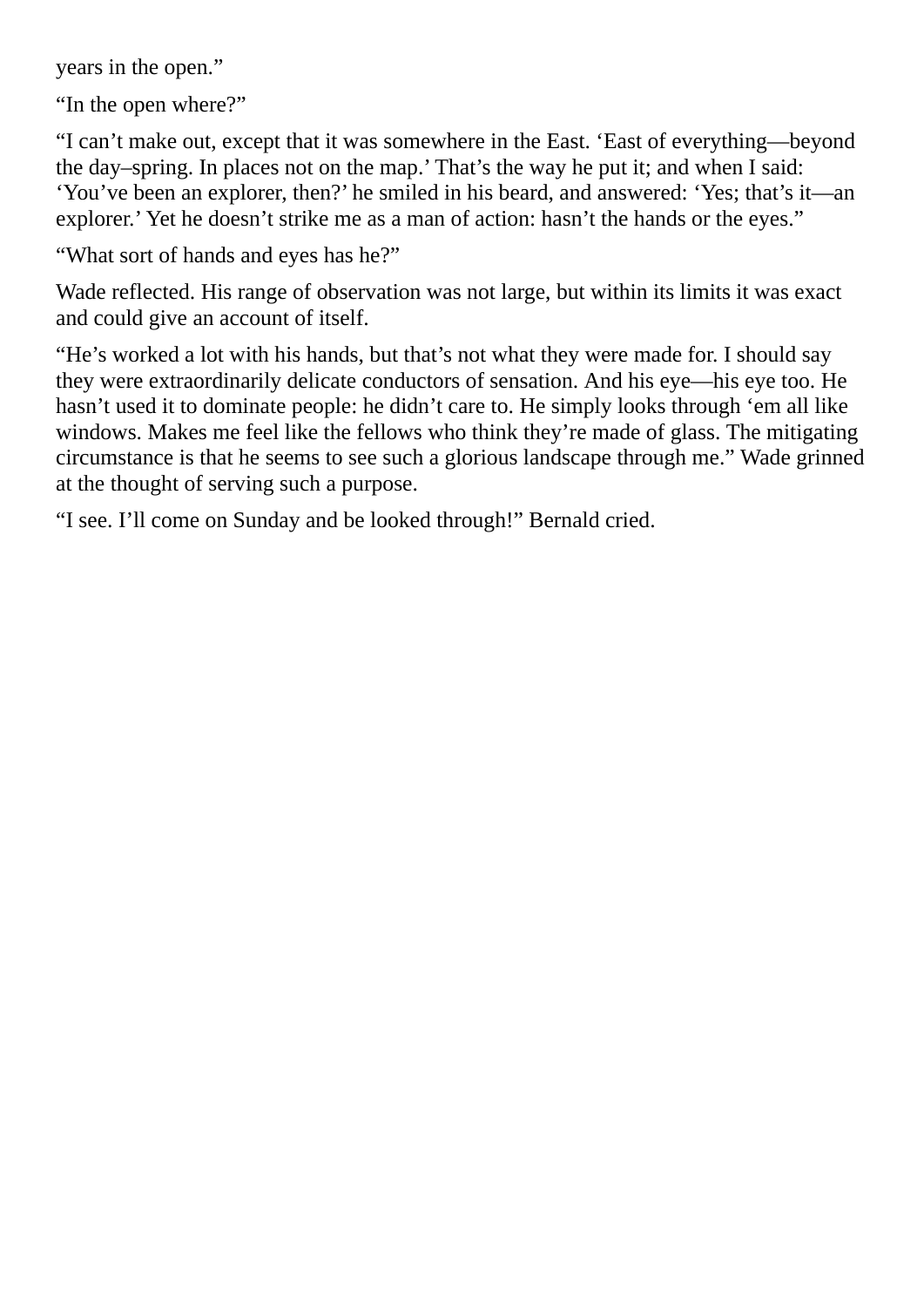BERNALD came on two successive Sundays; and the second time he lingered till the Tuesday.

"Here he comes!" Wade had said, the first evening, as the two young men, with Wade's mother sat in the sultry dusk, with the Virginian creeper drawing, between the verandah arches, its black arabesques against a moon–lined sky.

In the darkness Bernald heard a step on the gravel, and saw the red flit of a cigar through the shrubs. Then a loosely–moving figure obscured the patch of sky between the creepers, and the red spark became the centre of a dim bearded face, in which Bernald discerned only a broad white gleam of forehead.

It was the young man's subsequent impression that Winterman had not spoken much that first evening; at any rate, Bernald himself remembered chiefly what the Wades had said. And this was the more curious because he had come for the purpose of studying their visitor, and because there was nothing to divert him from that purpose in Wade's halting communications or his mother's artless comments. He reflected afterward that there must have been a mysteriously fertilizing quality in the stranger's silence: it had brooded over their talk like a large moist cloud above a dry country.

Mrs. Wade, apparently apprehensive lest her son should have given Bernald an exaggerated notion of their visitor's importance, had hastened to qualify it before the latter appeared.

"He's not what you or Howland would call intellectual—"(Bernald writhed at the coupling of the names)—"not in the least *literary;* though he told Bob he used to write. I don't think, though, it could have been what Howland would call writing." Mrs. Wade always mentioned her younger son with a reverential drop of the voice. She viewed literature much as she did Providence, as an inscrutably mystery; and she spoke of Howland as a dedicated being, set apart to perform secret rites within the veil of the sanctuary.

"I shouldn't say he had a quick mind," she continued, reverting apologetically to Winterman. "Sometimes he hardly seems to follow what we're saying. But he's got such sound ideas—when he does speak he's never silly. And clever people sometimes *are*, don't you think so?" Bernald groaned an unqualified assent. "And he's so capable. The other day something went wrong with the kitchen range, just as I was expecting some friends of Bob's for dinner; and do you know, when Mr. Winterman heard we were in trouble, he came and took a look, and knew at once what to do? I told him it was a dreadful pity he wasn't married!"

Close on midnight, when the session on the verandah ended, and the two young men were strolling down to the bungalow at Winterman's side, Bernald's mind reverted to the image of the fertilizing cloud. There was something brooding, pregnant, in the silent presence beside him: he had, in place of any circumscribing impression of the individual, a large hovering sense of manifold latent meanings. And he felt a distinct thrill of relief when, half–way down the lawn, Doctor Bob was checked by a voice that called him back to the telephone.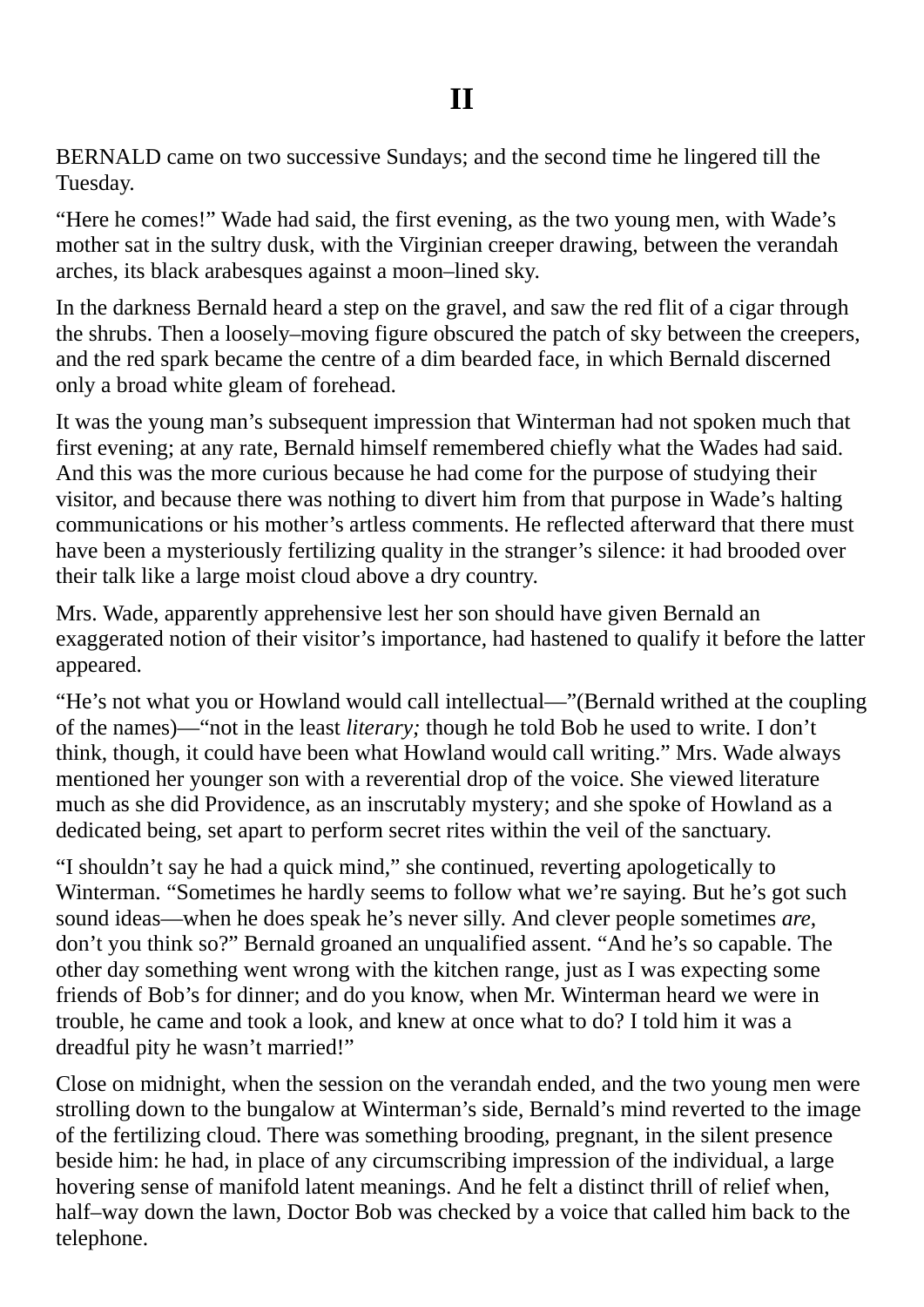"Now I'll be with him alone!" thought Bernald, with a throb like a lover's.

In the low–ceilinged bungalow Winterman had to grope for the lamp on his desk, and as its light struck up into his face Bernald's sense of the rareness of his opportunity increased. He couldn't have said why, for the face, with its ridged brows, its shabby greyish beard and blunt Socratic nose, made no direct appeal to the eye. It seemed rather like a stage on which remarkable things might be enacted, like some shaggy moorland landscape dependent for form and expression on the clouds rolling over it, and the bursts of light between; and one of these flashed out in the smile with which Winterman, as if in answer to his companion's thought, said simply, as he turned to fill his pipe: "Now we'll talk."

So he'd known all along that they hadn't yet—and had guessed that, with Bernald, one might!

The young man's glow of pleasure was so intense that it left him for a moment unable to meet the challenge; and in that moment he felt the brush of something winged and summoning. His spirit rose to it with a rush; but just as he felt himself poised between the ascending pinions, the door opened and Bob Wade plunged in.

"Too bad! I'm so sorry! It was from Howland, to say he can't come to–morrow after all." The doctor panted out his news with honest grief.

"I tried my best to pull it off for you; and my brother *wants* to come—he's keen to talk to you and see what he can do. But you see he's so tremendously in demand. He'll try for another Sunday later on."

Winterman nodded with a whimsical gesture. "Oh, he'll find me here. I shall work my time out slowly." He pointed to the scattered sheets on the kitchen table which formed his writing desk.

"Not slowly enough to suit us," Wade answered hospitably. "Only, if Howland could have come he might have given you a tip or two—put you on the right track—shown you how to get in touch with the public."

Winterman, his hands in his sagging pockets, lounged against the bare pine walls, twisting his pipe under his beard. "Does your brother enjoy the privilege of that contact?" he questioned gravely.

Wade stared a little. "Oh, of course Howland's not what you'd call a *popular* writer; he despises that kind of thing. But whatever he says goes with—well, with the chaps that count; and every one tells me he's written *the* book on Pellerin. You must read it when you get back your eyes." He paused, as if to let the name sink in, but Winterman drew at his pipe with a blank face. "You must have heard of Pellerin, I suppose?" the doctor continued. "I've never read a word of him myself: he's too big a proposition for *me*. But one can't escape the talk about him. I have him crammed down my throat even in hospital. The internes read him at the clinics. He tumbles out of the nurses' pockets. The patients keep him under their pillows. Oh, with most of them, of course, it's just a craze, like the last new game or puzzle: they don't understand him in the least. Howland says that even now, twenty–five years after his death, and with his books in everybody's hands, there are not twenty people who really understand Pellerin; and Howland ought to know, if anybody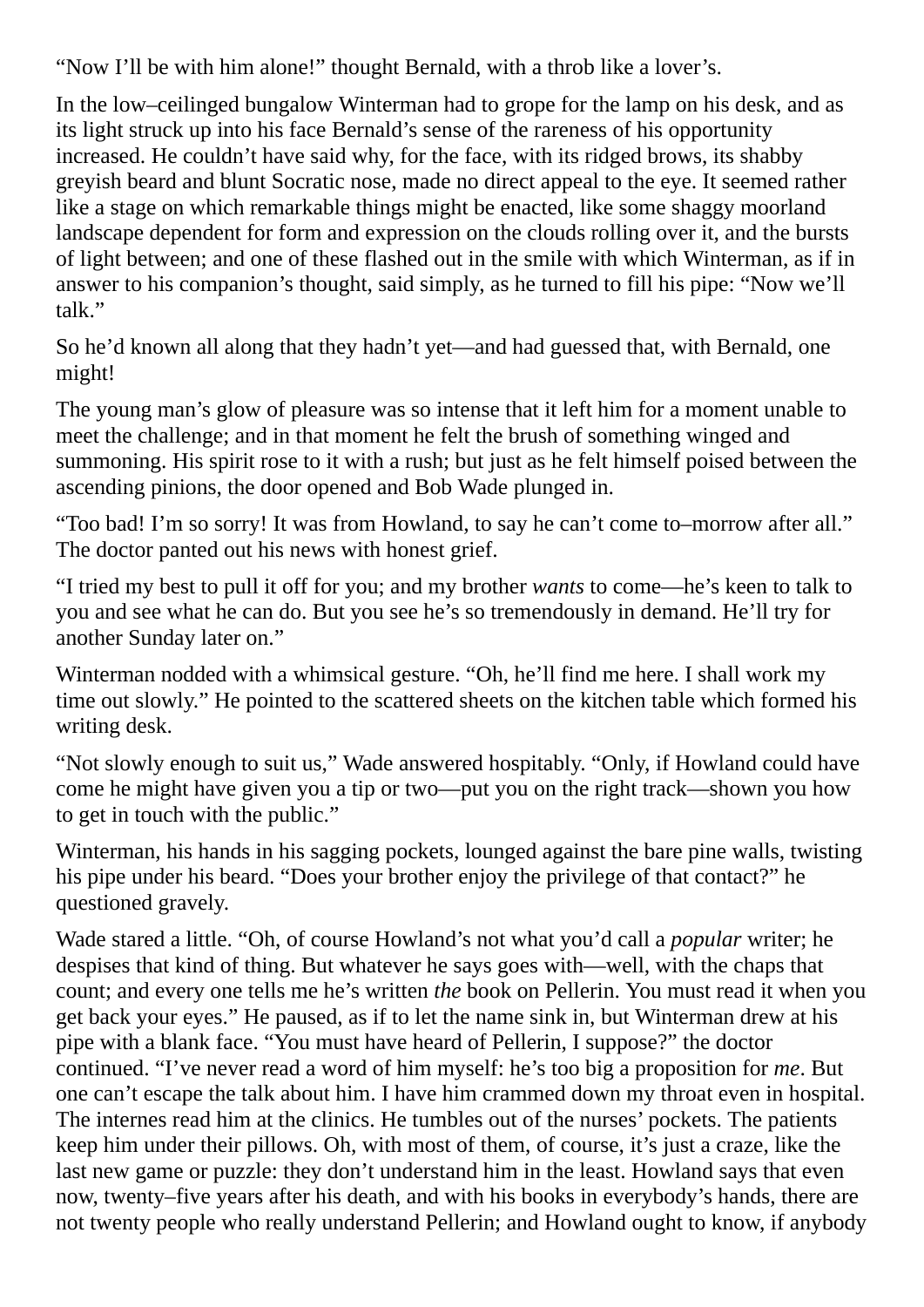does. He's—what's their great word?—*interpreted* him. You must get Howland to put you through a course of Pellerin."

And as the young men, having taken leave of Winterman, retraced their way across the lawn, Wade continued to develop the theme of his brother's accomplishments.

"I wish I *could* get Howland to take an interest in Winterman: this is the third Sunday he's chucked us. Of course he does get bored with people consulting him about their writings —but I believe if he could only talk to Winterman he'd see something in him, as we do. And it would be such a god–send to the poor man to have some one to advise him about his work. I'm going to make a desperate effort to get Howland here next Sunday."

It was then that Bernald vowed to himself that he would return the next Sunday at all costs. He hardly knew whether he was prompted by the impulse to shield Winterman from Howland Wade's ineptitude, or by the desire to see the latter abandon himself to the full shamelessness of its display; but of one fact he was blissfully assured—and that was of the existence in Winterman of some quality which would provoke Howland to the amplest exercise of his fatuity. "How he'll draw him—how he'll draw him!" Bernald chuckled, with a security the more unaccountable that his one glimpse of Winterman had shown the latter only as a passive subject for experimentation; and he felt himself avenged in advance for the injury of Howland Wade's existence.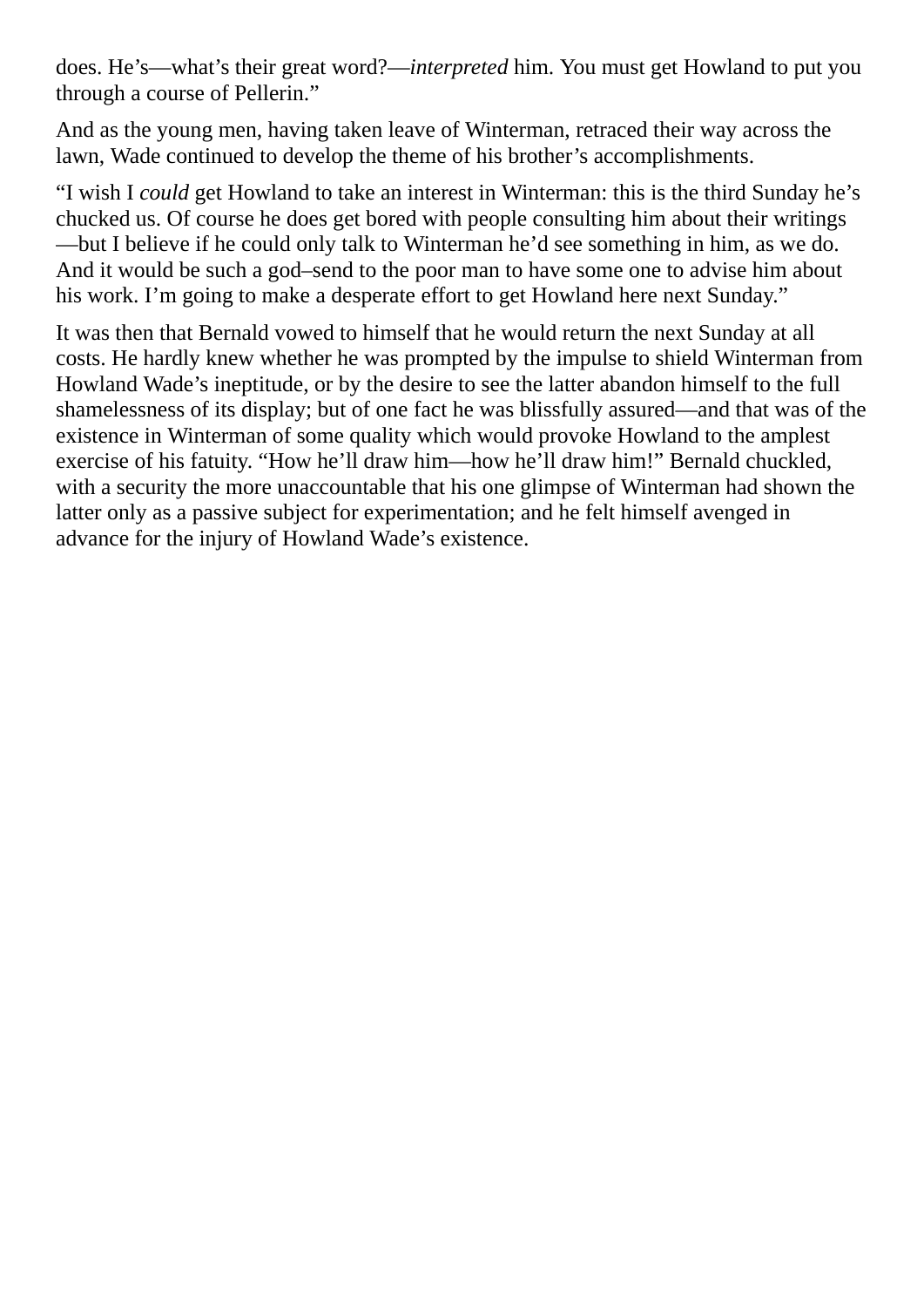### **III**

THAT this hope was to be frustrated Bernald learned from Howland Wade's own lips, the day before the two young men were to meet at Portchester.

"I can't really, my dear fellow," the Interpreter lisped, passing a polished hand over the faded smoothness of his face. "Oh, an authentic engagement, I assure you: otherwise, to oblige old Bob I'd submit cheerfully to looking over his foundling's literature. But I'm pledged this week to the Pellerin Society of Kenosha: I had a hand in founding it, and for two years now they've been patiently waiting for a word from me—the *Fiat Lux*, so to speak. You see it's a ministry, Bernald—I assure you, I look upon my calling quite religiously."

As Bernald listened, his disappointment gradually changed to relief. Howland, on trial, always turned out to be too insufferable, and the pleasure of watching his antics was invariably lost in the impulse to put a sanguinary end to them.

"If he'd only keep his beastly pink hands off Pellerin," Bernald groaned, thinking of the thick manuscript condemned to perpetual incarceration in his own desk by the publication of Howland's "definitive" work on the great man. One couldn't, *after* Howland Wade, expose one's self to the derision of writing about Pellerin: the eagerness with which Wade's book had been devoured proved, not that the public had enough appetite for another, but simply that, for a stomach so undiscriminating, anything better than Wade had given it would be too good. And Bernald, in the confidence that his own work was open to this objection, had stoically locked it up. Yet if he had resigned his exasperated intelligence to the fact that Wade's book existed, and was already passing into the immortality of perpetual republication, he could not, after repeated trials, adjust himself to the author's talk about Pellerin. When Wade wrote of the great dead he was egregious, but in conversation he was familiar and fond. It might have been supposed that one of the beauties of Pellerin's hidden life and mysterious taking off would have been to guard him from the fingering of anecdote; but biographers like Howland Wade were born to rise above such obstacles. He might be vague or inaccurate in dealing with the few recorded events of his subject's life; but when he left fact for conjecture no one had a firmer footing. Whole chapters in his volume were constructed in the conditional mood and packed with hypothetical detail; and in talk, by the very law of the process, hypothesis became affirmation, and he was ready to tell you confidentially the exact circumstances of Pellerin's death, and of the "distressing incident" leading up to it. Bernald himself not only questioned the form under which this incident was shaping itself before posterity, but the mere radical fact of its occurrence: he had never been able to discover any break in the dense cloud enveloping Pellerin's later life and its mysterious termination. He had gone away—that was all that any of them knew: he who had so little, at any time, been with them or of them; and his going had so slightly stirred the public consciousness that even the subsequent news of his death, laconically imparted from afar, had dropped unheeded into the universal scrap–basket, to be long afterward fished out, with all its details missing, when some enquiring spirit first became aware, by chance encounter with a two–penny volume in a London book–stall, not only that such a man as John Pellerin had died, but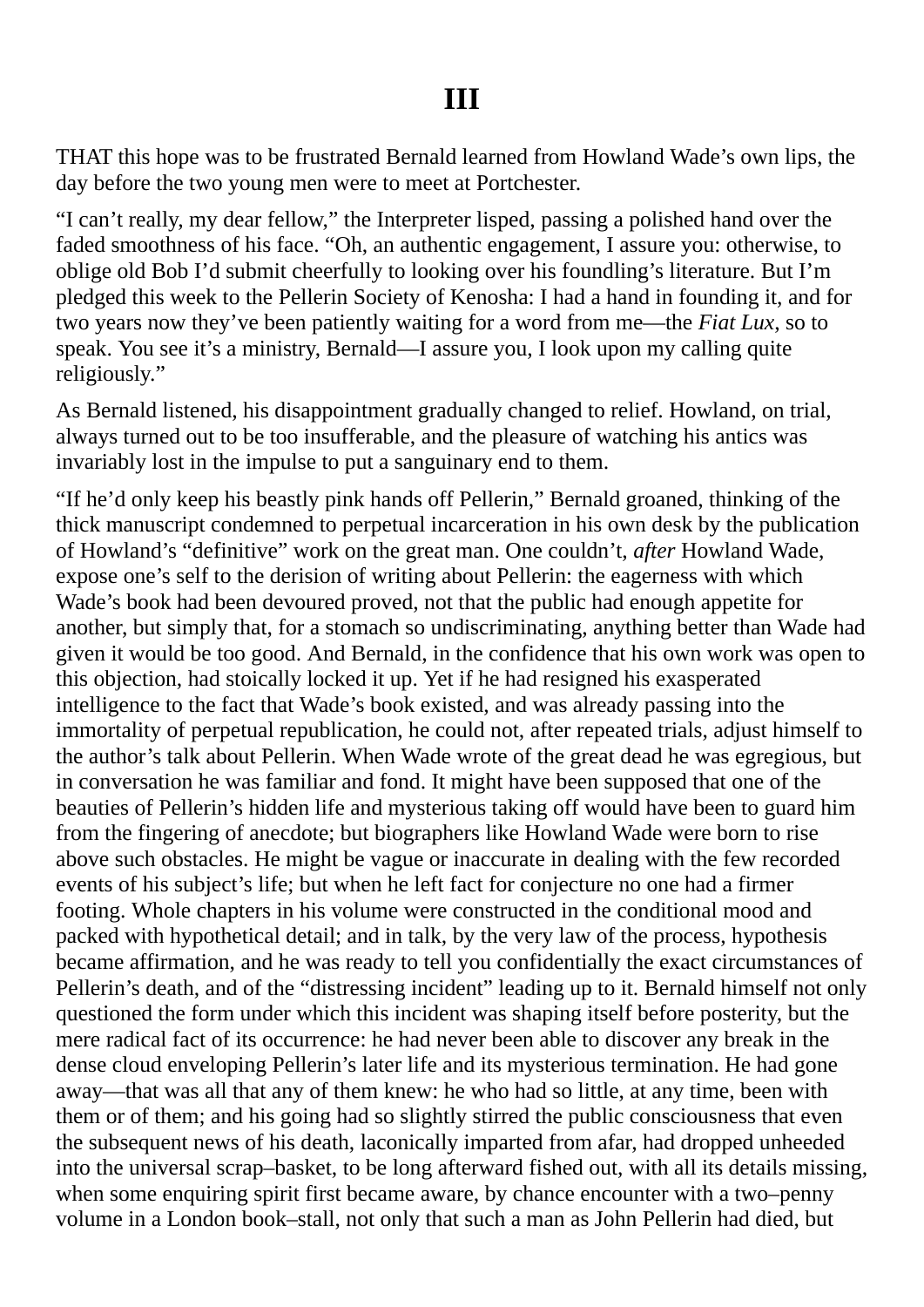that he had ever lived, or written.

It need hardly be noted that Howland Wade had not been the pioneer in question: his had been the wiser part of swelling the chorus when it rose, and gradually drowning the other voices by his own insistent note. He had pitched the note so screamingly, and held it so long, that he was now the accepted authority on Pellerin, not only in the land which had given birth to his genius but in the Europe which had first acclaimed it; and it was the central point of pain in Bernald's sense of the situation that a man who had so yearned for silence as Pellerin should have his grave piped over by such a voice as Wade's.

Bernald's talk with the Interpreter had revived this ache to the momentary exclusion of other sensations; and he was still sore with it when, the next afternoon, he arrived at Portchester for his second Sunday with the Wades.

At the station he had the surprise of seeing Winterman's face on the platform, and of hearing from him that Doctor Bob had been called away to assist at an operation in a distant town.

"Mrs. Wade wanted to put you off, but I believe the message came too late; so she sent me down to break the news to you," said Winterman, holding out his hand.

Perhaps because they were the first conventional words that Bernald had heard him speak, the young man was struck by the relief his intonation gave them.

"She wanted to send a carriage," Winterman added, "but I told her we'd walk back through the woods." He looked at Bernald with a sudden kindness that flushed the young man with pleasure.

"Are you strong enough? It's not too far?"

"Oh, no. I'm pulling myself together. Getting back to work is the slowest part of the business: not on account of my eyes—I can use them now, though not for reading; but some of the links between things are missing. It's a kind of broken spectrum … here, that boy will look after your bag."

The walk through the woods remained in Bernald's memory as an enchanted hour. He used the word literally, as descriptive of the way in which Winterman's contact changed the face of things, or perhaps restored them to their primitive meanings. And the scene they traversed—one of those little untended woods that still, in America, fringe the tawdry skirts of civilization—acquired, as a background to Winterman, the hush of a spot aware of transcendent visitings. Did he talk, or did he make Bernald talk? The young man never knew. He recalled only a sense of lightness and liberation, as if the hard walls of individuality had melted, and he were merged in the poet's deeper interfusion, yet without losing the least sharp edge of self. This general impression resolved itself afterward into the sense of Winterman's wide elemental range. His thought encircled things like the horizon at sea. He didn't, as it happened, touch on lofty themes—Bernald was gleefully aware that, to Howland Wade, their talk would hardly have been Talk at all—but Winterman's mind, applied to lowly topics, was like a powerful lens that brought out microscopic delicacies and differences.

The lack of Sunday trains kept Doctor Bob for two days on the scene of his surgical duties, and during those two days Bernald seized every moment of communion with his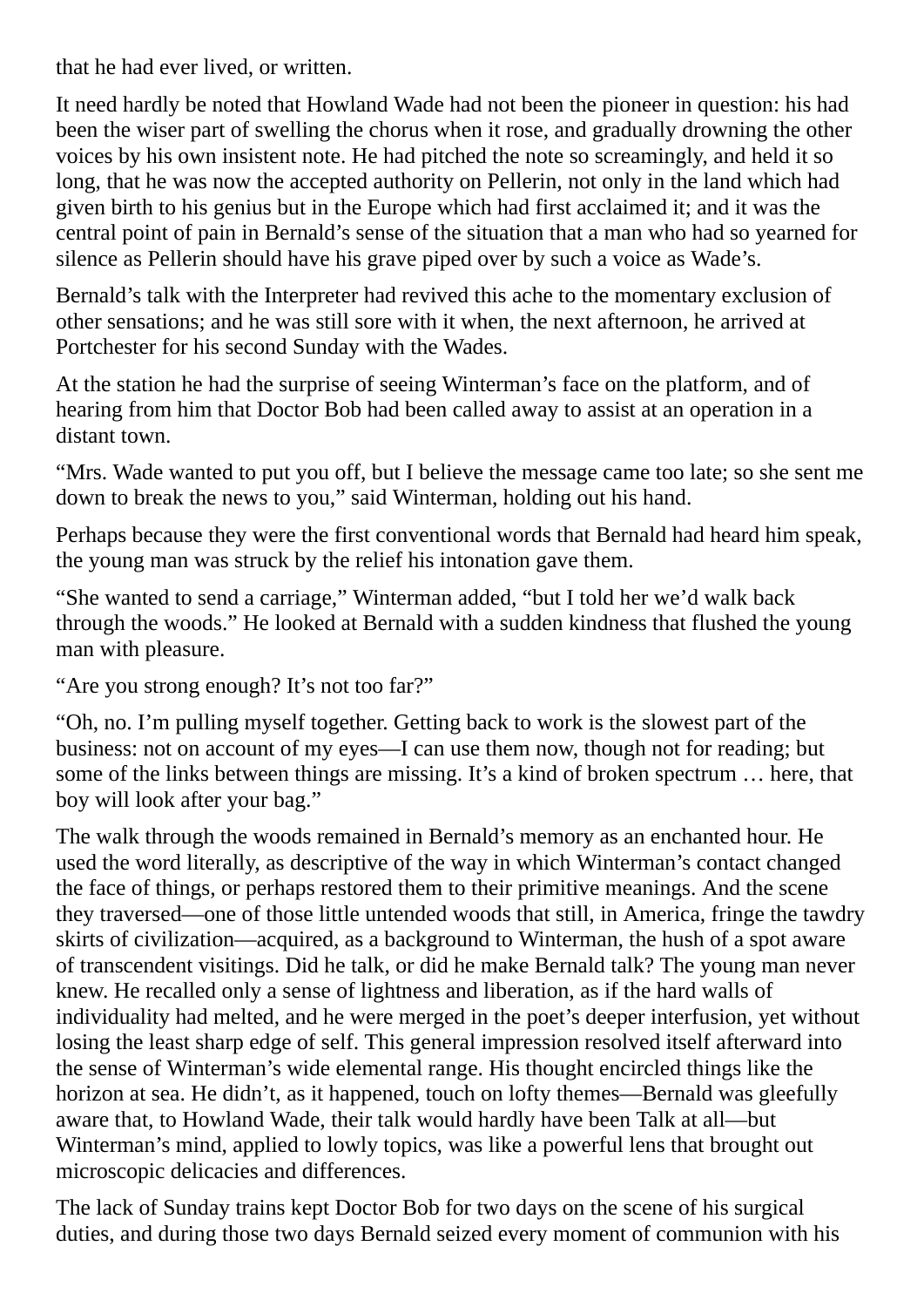friend's guest. Winterman, as Wade had said, was reticent as to his personal affairs, or rather as to the practical and material conditions to which the term is generally applied. But it was evident that, in Winterman's case, the usual classification must be reversed, and that the discussion of ideas carried one much farther into his intimacy than any specific acquaintance with the incidents of his life.

"That's exactly what Howland Wade and his tribe have never understood about Pellerin: that it's much less important to know how, or even why, he disapp—"

Bernald pulled himself up with a jerk, and turned to look full at his companion. It was late on the Monday evening, and the two men, after an hour's chat on the verandah to the tune of Mrs. Wade's knitting–needles, had bidden their hostess good–night and strolled back to the bungalow together.

"Come and have a pipe before you turn in," Winterman had said; and they had sat on together till midnight, with the door of the bungalow open on a heaving moonlit bay, and summer insects bumping against the chimney of the lamp. Winterman had just bent down to re–fill his pipe from the jar on the table, and Bernald, jerking about to catch him in the yellow circle of lamplight, sat speechless, staring at a fact that seemed suddenly to have substituted itself for Winterman's face, or rather to have taken on its features.

"No, they never saw that Pellerin's ideas *were* Pellerin…." He continued to stare at Winterman. "Just as this man's ideas are—why, *are* Pellerin!"

The thought uttered itself in a kind of inner shout, and Bernald started upright with the violent impact of his conclusion. Again and again in the last forty–eight hours he had exclaimed to himself: "This is as good as Pellerin." Why hadn't he said till now: "This *is* Pellerin"? … Surprising as the answer was, he had no choice but to take it. He hadn't said so simply because Winterman was *better than Pellerin*—that there was so much more of him, so to speak. Yes; but—it came to Bernald in a flash—wouldn't there by this time have been any amount more of Pellerin? … The young man felt actually dizzy with the thought. That was it—there was the solution of the haunting problem! This man was Pellerin, and more than Pellerin! It was so fantastic and yet so unanswerable that he burst into a sudden startled laugh.

Winterman, at the same moment, brought his palm down with a sudden crash on the pile of manuscript covering the desk.

"What's the matter?" Bernald gasped.

"My match wasn't out. In another minute the destruction of the library of Alexandria would have been a trifle compared to what you'd have seen." Winterman, with his large deep laugh, shook out the smouldering sheets. "And I should have been a pensioner on Doctor Bob the Lord knows how much longer!"

Bernald pulled himself together. "You've really got going again? The thing's actually getting into shape?"

"This particular thing *is* in shape. I drove at it hard all last week, thinking our friend's brother would be down on Sunday, and might look it over."

Bernald had to repress the tendency to another wild laugh.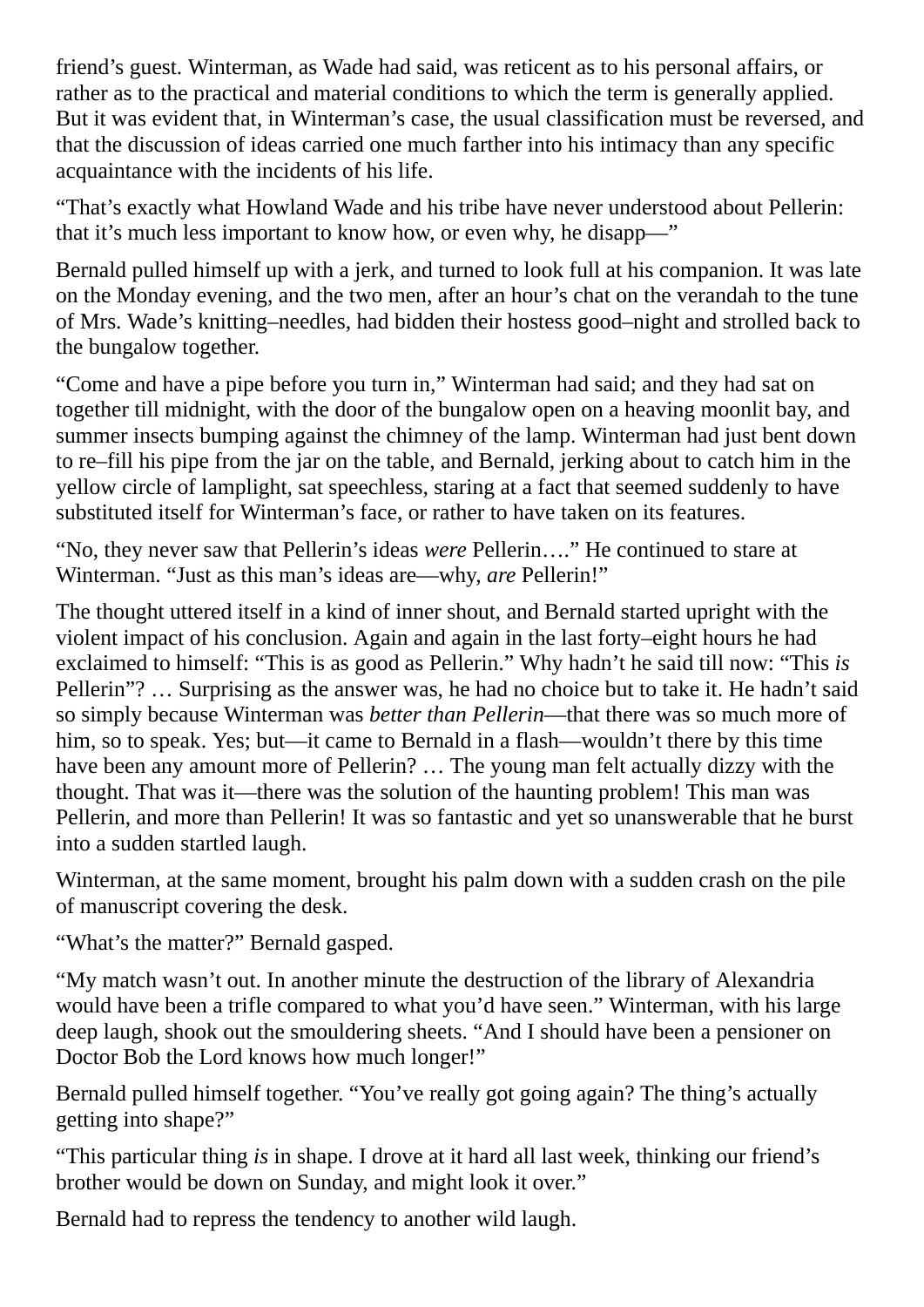"Howland—you meant to show *Howland* what you've done?"

Winterman, looming against the moonlight, slowly turned a dusky shaggy head toward him.

"Isn't it a good thing to do?"

Bernald wavered, torn between loyalty to his friends and the grotesqueness of answering in the affirmative. After all, it was none of his business to furnish Winterman with an estimate of Howland Wade.

"Well, you see, you've never told me what your line *is*," he answered, temporizing.

"No, because nobody's ever told *me*. It's exactly what I want to find out," said the other genially.

"And you expect Wade—?"

"Why, I gathered from our good Doctor that it's his trade. Doesn't he explain—interpret?"

"In his own domain—which is Pellerinism."

Winterman gazed out musingly upon the moon–touched dusk of waters. "And what *is* Pellerinism?" he asked.

Bernald sprang to his feet with a cry. "Ah, I don't know—but you're Pellerin!"

They stood for a minute facing each other, among the uncertain swaying shadows of the room, with the sea breathing through it as something immense and inarticulate breathed through young Bernald's thoughts; then Winterman threw up his arms with a humorous gesture.

"Don't shoot!" he said.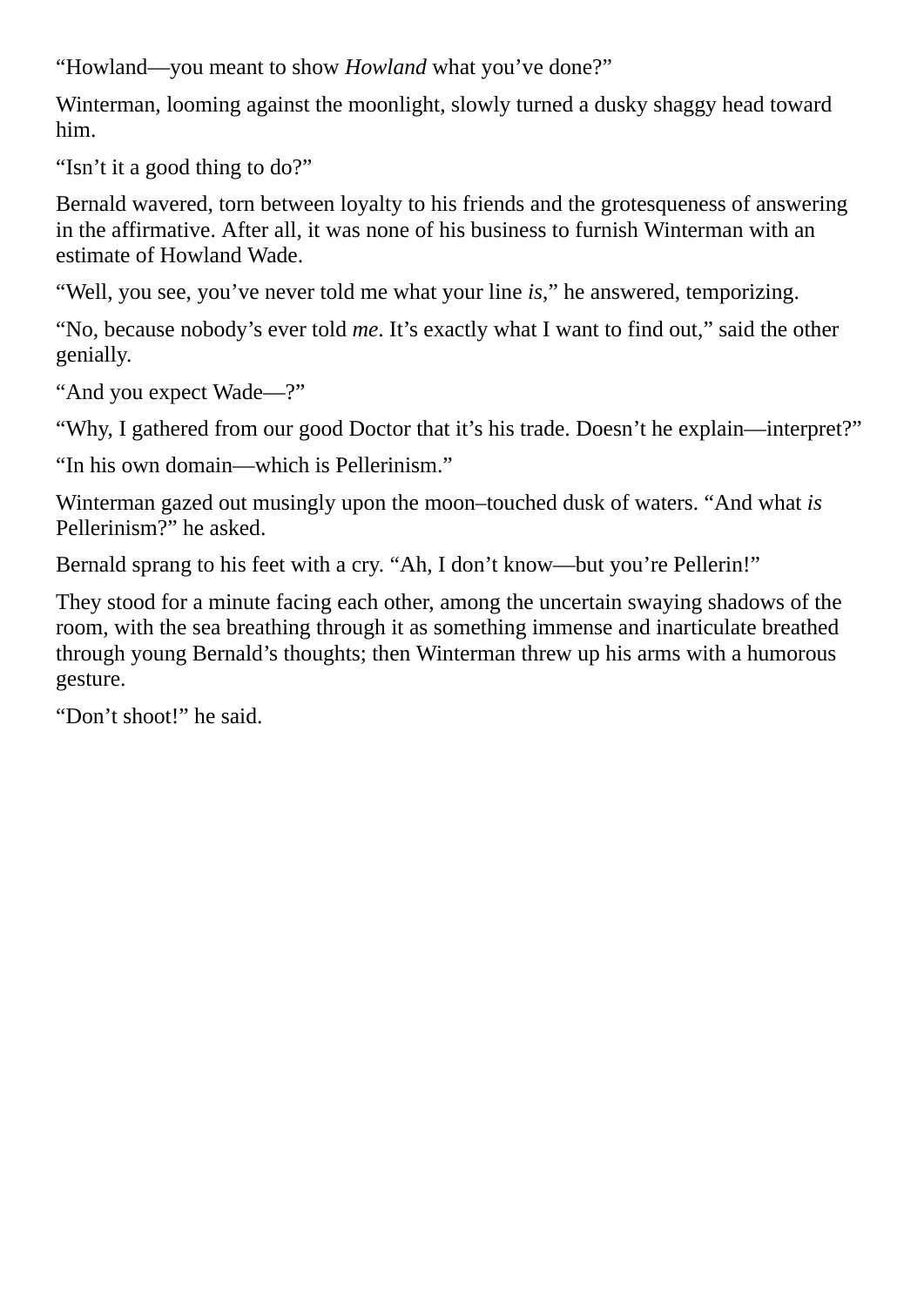DAWN found them there, and the risen sun laid its beams on the rough floor of the bungalow, before either of the men was conscious of the passage of time. Bernald, vaguely trying to define his own state in retrospect, could only phrase it: "I floated … floated…."

The gist of fact at the core of the extraordinary experience was simply that John Pellerin, twenty–five years earlier, had voluntarily disappeared, causing the rumour of his death to be reported to an inattentive world; and that now he had come back to see what that world had made of him.

"You'll hardly believe it of me; I hardly believe it of myself; but I went away in a rage of disappointment, of wounded pride—no, vanity! I don't know which cut deepest—the sneers or the silence—but between them, there wasn't an inch of me that wasn't raw. I had just the one thing in me: the message, the cry, the revelation. But nobody saw and nobody listened. Nobody wanted what I had to give. I was like a poor devil of a tramp looking for shelter on a bitter night, in a town with every door bolted and all the windows dark. And suddenly I felt that the easiest thing would be to lie down and go to sleep in the snow. Perhaps I'd a vague notion that if they found me there at daylight, frozen stiff, the pathetic spectacle might produce a reaction, a feeling of remorse…. So I took care to be found! Well, a good many thousand people die every day on the face of the globe; and I soon discovered that I was simply one of the thousands; and when I made that discovery I really died—and stayed dead a year or two…. When I came to life again I was off on the under side of the world, in regions unaware of what we know as 'the public.' Have you any notion how it shifts the point of view to wake under new constellations? I advise any who's been in love with a woman under Cassiopeia to go and think about her under the Southern Cross…. It's the only way to tell the pivotal truths from the others…. I didn't believe in my theory any less—there was my triumph and my vindication! It held out, resisted, measured itself with the stars. But I didn't care a snap of my finger whether anybody else believed in it, or even knew it had been formulated. It escaped out of my books—my poor still–born books—like Psyche from the chrysalis and soared away into the blue, and lived there. I knew then how it frees an idea to be ignored; how apprehension circumscribes and deforms it. …Once I'd learned that, it was easy enough to turn to and shift for myself. I was sure now that my idea would live: the good ones are self– supporting. I had to learn to be so; and I tried my hand at a number of things ... adventurous, menial, commercial…. It's not a bad thing for a man to have to live his life and we nearly all manage to dodge it. Our first round with the Sphinx may strike something out of us—a book or a picture or a symphony; and we're amazed at our feat, and go on letting that first work breed others, as some animal forms reproduce each other without renewed fertilization. So there we are, committed to our first guess at the riddle; and our works look as like as successive impressions of the same plate, each with the lines a little fainter; whereas they ought to be—if we touch earth between times—as different from each other as those other creatures—jellyfish, aren't they, of a kind?—where successive generations produce new forms, and it takes a zoologist to see the hidden likeness….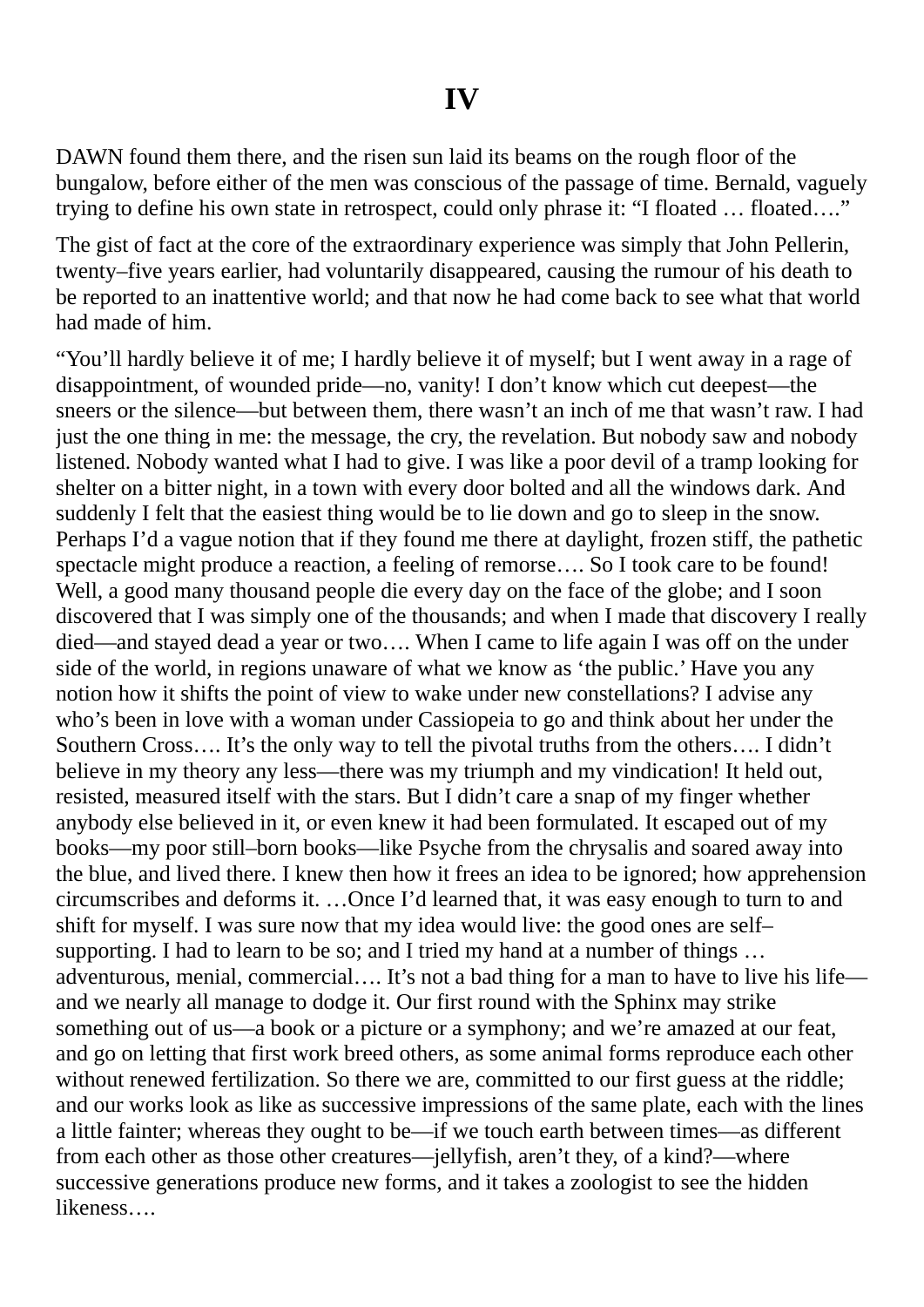"Well, I proved my first guess, off there in the wilds, and it lived, and grew, and took care of itself. And I said 'Some day it will make itself heard; but by that time my atoms will have waltzed into a new pattern.' Then, in Cashmere one day, I met a fellow in a caravan, with a dog–eared book in his pocket. He said he never stirred without it—wanted to know where I'd been, never to have heard of it. It was *my guess*—in its twentieth edition! … The globe spun round at that, and all of a sudden I was under the old stars. That's the way it happens when the ballast of vanity shifts! I'd lived a third of a life out there, unconscious of human opinion—because I supposed it was unconscious of *me*. But now now! Oh, it was different. I wanted to know what they said…. Not exactly that, either: I wanted to know *what I'd made them say*. There's a difference…. And here I am," said John Pellerin, with a pull at his pipe.

So much Bernald retained of his companion's actual narrative; the rest was swept away under the tide of wonder that rose and submerged him as Pellerin—at some indefinitely later stage of their talk—picked up his manuscript and began to read. Bernald sat opposite, his elbows propped on the table, his eyes fixed on the swaying waters outside, from which the moon gradually faded, leaving them to make a denser blackness in the night. As Pellerin read, this density of blackness—which never for a moment seemed inert or unalive—was attenuated by imperceptible degrees, till a greyish pallour replaced it; then the pallour breathed and brightened, and suddenly dawn was on the sea.

Something of the same nature went on in the young man's mind while he watched and listened. He was conscious of a gradually withdrawing light, of an interval of obscurity full of the stir of invisible forces, and then of the victorious flush of day. And as the light rose, he saw how far he had travelled and what wonders the night had prepared. Pellerin had been right in saying that his first idea had survived, had borne the test of time; but he had given his hearer no hint of the extent to which it had been enlarged and modified, of the fresh implications it now unfolded. In a brief flash of retrospection Bernald saw the earlier books dwindle and fall into their place as mere precursors of this fuller revelation; then, with a leap of helpless rage, he pictured Howland Wade's pink hands on the new treasure, and his prophetic feet upon the lecture platform.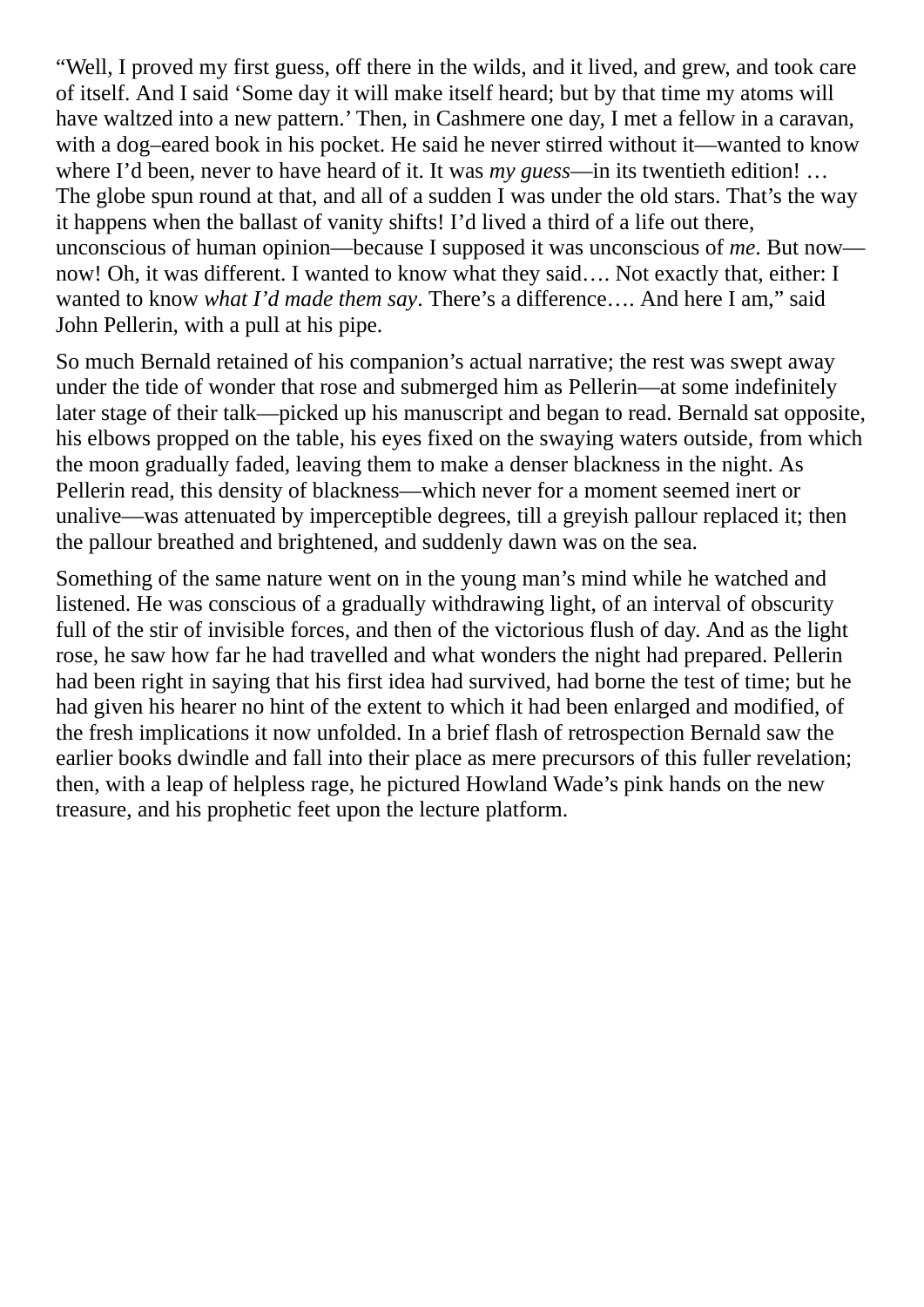## **V**

"IT won't do—oh, he let him down as gently as possible; but it appears it simply won't do."

Doctor Bob imparted the ineluctable fact to Bernald while the two men, accidentally meeting at their club a few nights later, sat together over the dinner they had immediately agreed to consume in company.

Bernald had left Portchester the morning after his strange discovery, and he and Bob Wade had not seen each other since. And now Bernald, moved by an irresistible instinct of postponement, had waited for his companion to bring up Winterman's name, and had even executed several conversational diversions in the hope of delaying its mention. For how could one talk of Winterman with the thought of Pellerin swelling one's breast?

"Yes; the very day Howland got back from Kenosha I brought the manuscript to town, and got him to read it. And yesterday evening I nailed him, and dragged an answer out of him."

"Then Howland hasn't seen Winterman yet?"

"No. He said: 'Before you let him loose on me I'll go over the stuff, and see if it's at all worth while."

Bernald drew a freer breath. "And he found it wasn't?"

"Between ourselves, he found it was of no account at all. Queer, isn't it, when the *man* … but of course literature's another proposition. Howland says it's one of the cases where an idea might seem original and striking if one didn't happen to be able to trace its descent. And this is straight out of bosh—by Pellerin…. Yes: Pellerin. It seems that everything in the article that isn't pure nonsense is just Pellerinism. Howland thinks poor Winterman must have been tremendously struck by Pellerin's writings, and have lived too much out of the world to know that they've become the text–books of modern thought. Otherwise, of course, he'd have taken more trouble to disguise his plagiarisms."

"I see," Bernald mused. "Yet you say there *is* an original element?"

"Yes; but unluckily it's no good."

"It's not—conceivably—in any sense a development of Pellerin's idea: a logical step farther?"

"*Logical?* Howland says it's twaddle at white heat."

Bernald sat silent, divided between the fierce satisfaction of seeing the Interpreter rush upon his fate, and the despair of knowing that the state of mind he represented was indestructible. Then both emotions were swept away on a wave of pure joy, as he reflected that now, at last, Howland Wade had given him back John Pellerin.

The possession was one he did not mean to part with lightly; and the dread of its being torn from him constrained him to extraordinary precautions.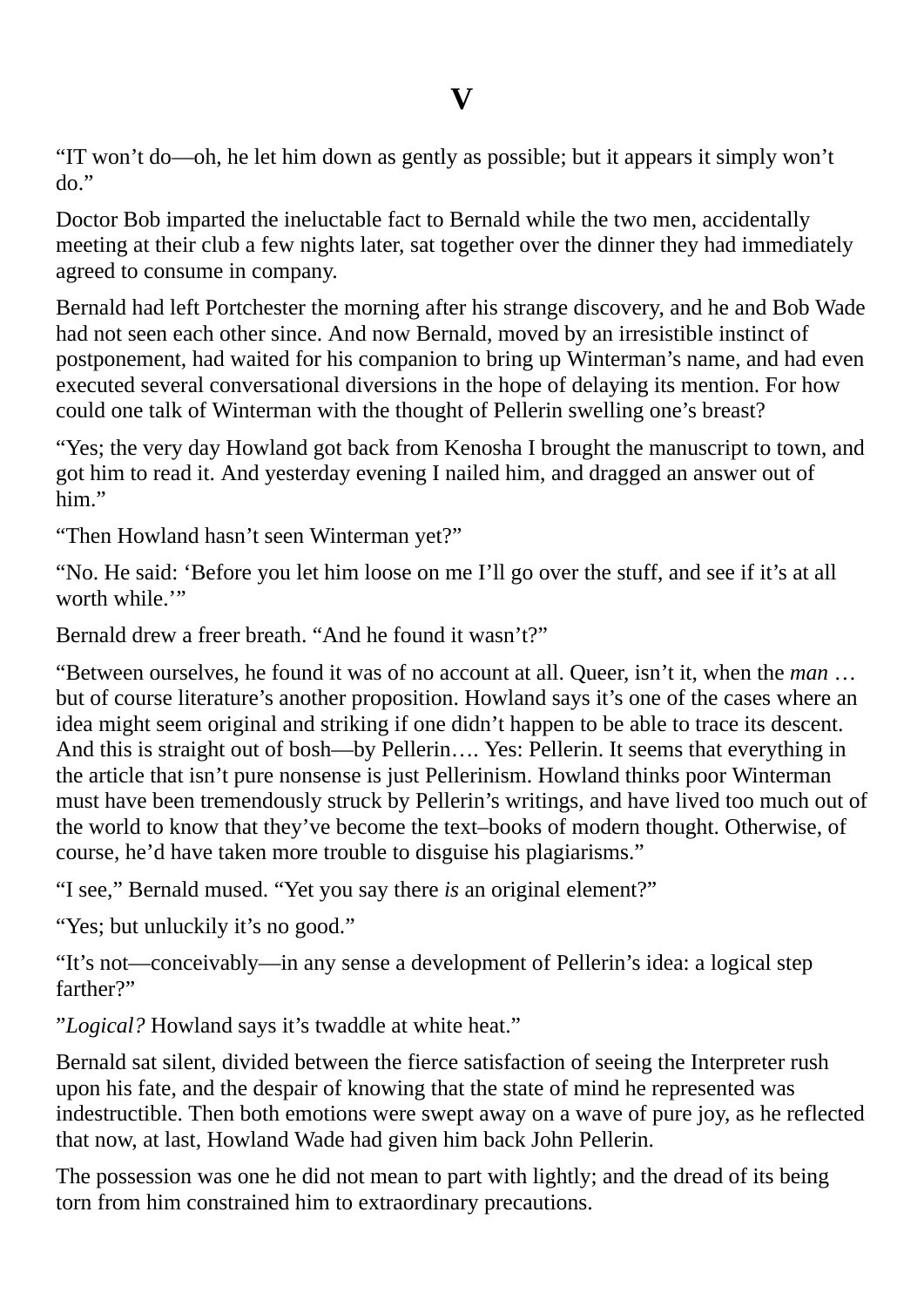"You've told Winterman, I suppose? How did he take it?"

"Why, unexpectedly, as he does most things. You can never tell which way he'll jump. I thought he'd take a high tone, or else laugh it off; but he did neither. He seemed awfully cast down. I wished myself well out of the job when I saw how cut up he was." Bernald thrilled at the words. Pellerin had shared his pang, then—the "old woe of the world" at the perpetuity of human dulness!

"But what did he say to the charge of plagiarism—if you made it?"

"Oh, I told him straight out what Howland said. I thought it fairer. And his answer to that was the rummest part of all."

"What was it?" Bernald questioned, with a tremor.

"He said: 'That's queer, for I've never read Pellerin.'"

Bernald drew a deep breath of ecstasy. "Well—and I suppose you believed him?"

"I believed him, because I know him. But the public won't—the critics won't. And if it's a pure coincidence it's just as bad for him as if it were a straight steal—isn't it?"

Bernald sighed his acquiescence.

"It bothers me awfully," Wade continued, knitting his kindly brows, "because I could see what a blow it was to him. He's got to earn his living, and I don't suppose he knows how to do anything else. At his age it's hard to start fresh. I put that to Howland—asked him if there wasn't a chance he might do better if he only had a little encouragement. I can't help feeling he's got the essential thing in him. But of course I'm no judge when it comes to books. And Howland says it would be cruel to give him any hope." Wade paused, turned his wineglass about under a meditative stare, and then leaned across the table toward Bernald. "Look here—do you know what I've proposed to Winterman? That he should come to town with me to–morrow and go in the evening to hear Howland lecture to the Uplift Club. They're to meet at Mrs. Beecher Bain's, and Howland is to repeat the lecture that he gave the other day before the Pellerin Society at Kenosha. It will give Winterman a chance to get some notion of what Pellerin *was:* he'll get it much straighter from Howland than if he tried to plough through Pellerin's books. And then afterward—as if accidentally —I thought I might bring him and Howland together. If Howland could only see him and hear him talk, there's no knowing what might come of it. He couldn't help feeling the man's force, as we do; and he might give him a pointer—tell him what line to take. Anyhow, it would please Winterman, and take the edge off his disappointment. I saw that as soon as I proposed it."

"Some one who's never heard of Pellerin?"

Mrs. Beecher Bain, large, smiling, diffuse, reached out parenthetically from the incoming throng on her threshold to waylay Bernald with the question as he was about to move past her in the wake of his companion.

"Oh, keep straight on, Mr. Winterman!" she interrupted herself to call after the latter. "Into the back drawing–room, please! And remember, you're to sit next to me—in the corner on the left, close under the platform."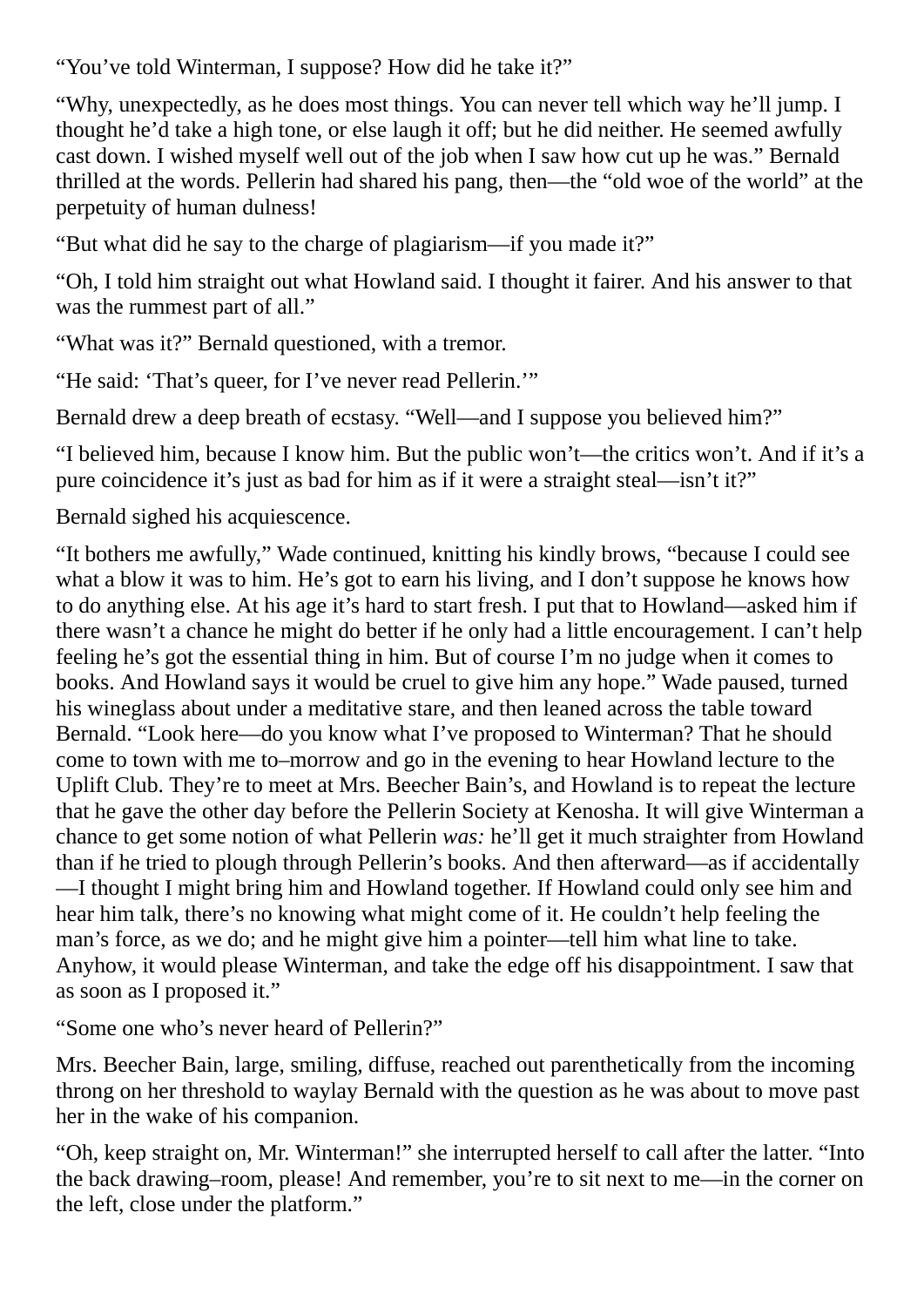She renewed her interrogative clutch on Bernald's sleeve. "Most curious! Doctor Wade has been telling me all about him—how remarkable you all think him. And it's actually true that he's never heard of Pellerin? Of course as soon as Doctor Wade told me *that*, I said 'Bring him!' It will be so extraordinarily interesting to watch the first impression.— Yes, do follow him, dear Mr. Bernald, and be sure that you and he secure the seats next to me. Of course Alice Fosdick insists on being with us. She was wild with excitement when I told her she was to meet some one who'd never heard of Pellerin!"

On the indulgent lips of Mrs. Beecher Bain conjecture speedily passed into affirmation; and as Bernald's companion, broad and shaggy in his visibly new evening clothes, moved down the length of the crowded rooms, he was already, to the ladies drawing aside their skirts to let him pass, the interesting Huron of the fable.

How far he was aware of the character ascribed to him it was impossible for Bernald to discover. He was as unconscious as a tree or a cloud, and his observer had never known any one so alive to human contacts and yet so secure from them. But the scene was playing such a lively tune on Bernald's own sensibilities that for the moment he could not adjust himself to the probable effect it produced on his companion. The young man, of late, had made but rare appearances in the group of which Mrs. Beecher Bain was one of the most indefatigable hostesses, and the Uplift Club the chief medium of expression. To a critic, obliged by his trade to cultivate convictions, it was the essence of luxury to leave them at home in his hours of ease; and Bernald gave his preference to circles in which less finality of judgment prevailed, and it was consequently less embarrassing to be caught without an opinion.

But in his fresher days he had known the spell of the Uplift Club and the thrill of moving among the Emancipated; and he felt an odd sense of rejuvenation as he looked at the rows of faces packed about the embowered platform from which Howland Wade was presently to hand down the eternal verities. Many of these countenances belonged to the old days, when the gospel of Pellerin was unknown, and it required considerable intellectual courage to avow one's acceptance of the very doctrines he had since demolished. The latter moral revolution seemed to have been accepted as submissively as a change in hair– dressing; and it even struck Bernald that, in the case of many of the assembled ladies, their convictions were rather newer than their clothes.

One of the most interesting examples of this facility of adaptation was actually, in the person of Miss Alice Fosdick, brushing his elbow with exotic amulets, and enveloping him in Arabian odours, as she leaned forward to murmur her sympathetic sense of the situation. Miss Fosdick, who was one of the most advanced exponents of Pellerinism, had large eyes and a plaintive mouth, and Bernald had always fancied that she might have been pretty if she had not been perpetually explaining things.

"Yes, I know—Isabella Bain told me all about him. (He can't hear us, can he?) And I wonder if you realize how remarkably interesting it is that we should have such an opportunity *now*—I mean the opportunity to see the impression of Pellerinism on a perfectly fresh mind. (You must introduce him as soon as the lecture's over.) I explained that to Isabella as soon as she showed me Doctor Wade's note. Of course you see why, don't you?" Bernald made a faint motion of acquiescence, which she instantly swept aside. "At least I think I can *make you see why*. (If you're sure he can't hear?) Why, it's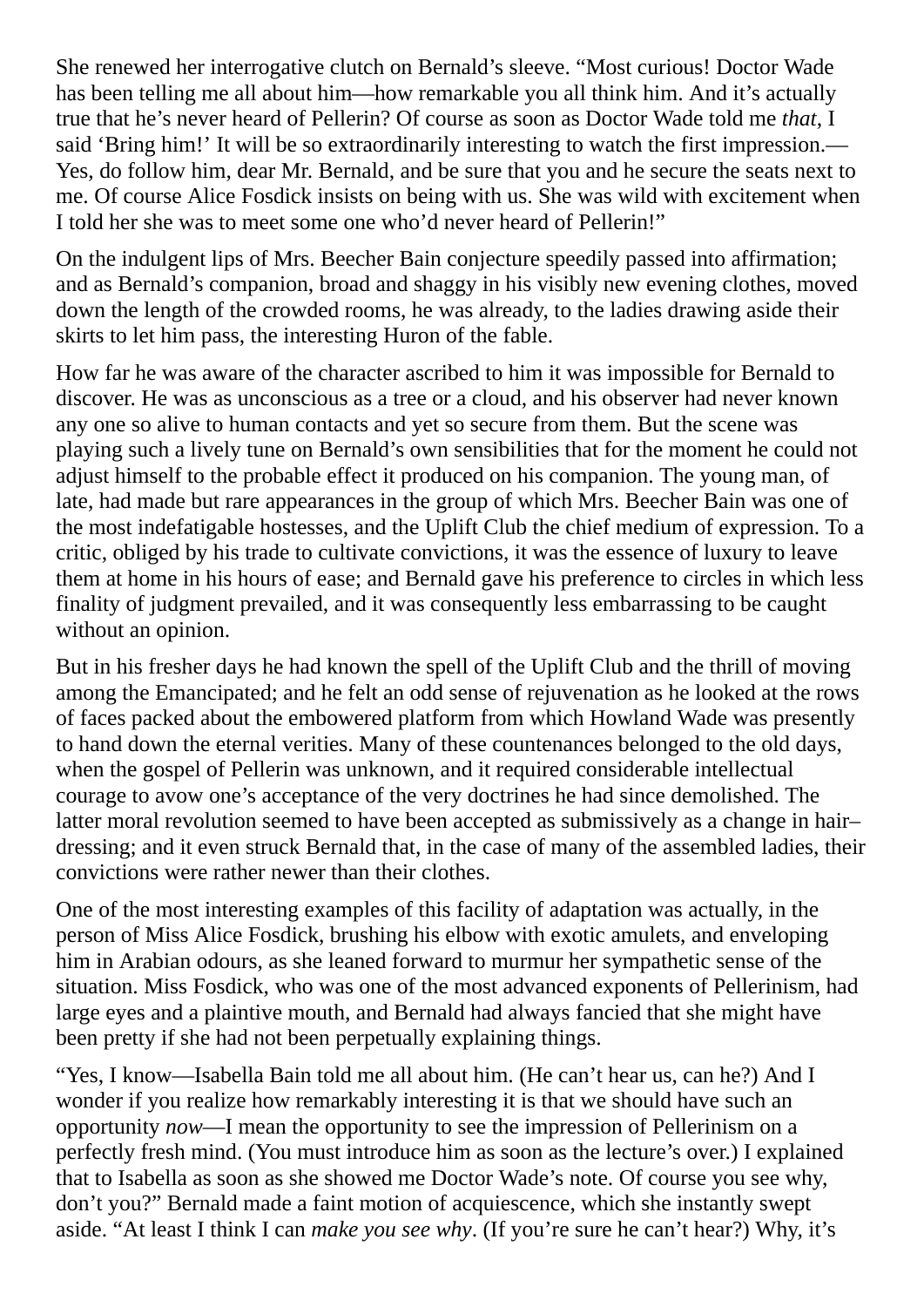just this—Pellerinism is in danger of becoming a truism. Oh, it's an awful thing to say! But then I'm not afraid of saying awful things! I rather believe it's my mission. What I mean is, that we're getting into the way of taking Pellerin for granted—as we do the air we breathe. We don't sufficiently lead our *conscious life* in him—we're gradually letting him become subliminal." She swayed closer to the young man, and he saw that she was making a graceful attempt to throw her explanatory net over his companion, who, evading Mrs. Bain's hospitable signal, had cautiously wedged himself into a seat between Bernald and the wall.

"*Did* you hear what I was saying, Mr. Winterman? (Yes, I know who you are, of course!) Oh, well, I don't really mind if you did. I was talking about you—about you and Pellerin. I was explaining to Mr. Bernald that what we need at this very minute is a Pellerin revival; and we need some one like you—to whom his message comes as a wonderful new interpretation of life—to lead the revival, and rouse us out of our apathy….

"You see," she went on winningly, "it's not only the big public that needs it (of course *their* Pellerin isn't ours!) It's we, his disciples, his interpreters, who discovered him and gave him to the world—we, the Chosen People, the Custodians of the Sacred Books, as Howland Wade calls us—it's *we*, who are in perpetual danger of sinking back into the old stagnant ideals, and practising the Seven Deadly Virtues; it's *we* who need to count our mercies, and realize anew what he's done for us, and what we ought to do for him! And it's for that reason that I urged Mr. Wade to speak here, in the very inner sanctuary of Pellerinism, exactly as he would speak to the uninitiated—to repeat, simply, his Kenosha lecture, 'What Pellerinism means'; and we ought all, I think, to listen to him with the hearts of little children—just as *you* will, Mr. Winterman—as if he were telling us new things, and we—"

"Alice, *dear*—" Mrs. Bain murmured with a deprecating gesture; and Howland Wade, emerging between the palms, took the centre of the platform.

A pang of commiseration shot through Bernald as he saw him there, so innocent and so exposed. His plump pulpy body, which made his evening dress fall into intimate and wrapper–like folds, was like a wide surface spread to the shafts of irony; and the mild ripples of his voice seemed to enlarge the vulnerable area as he leaned forward, poised on confidential finger–tips, to say persuasively: "Let me try to tell you what Pellerinism means."

Bernald moved restlessly in his seat. He had the obscure sense of being a party to something not wholly honourable. He ought not to have come; he ought not to have let his companion come. Yet how could he have done otherwise? John Pellerin's secret was his own. As long as he chose to remain John Winterman it was no one's business to gainsay him; and Bernald's scruples were really justifiable only in respect of his own presence on the scene. But even in this connection he ceased to feel them as soon as Howland Wade began to speak.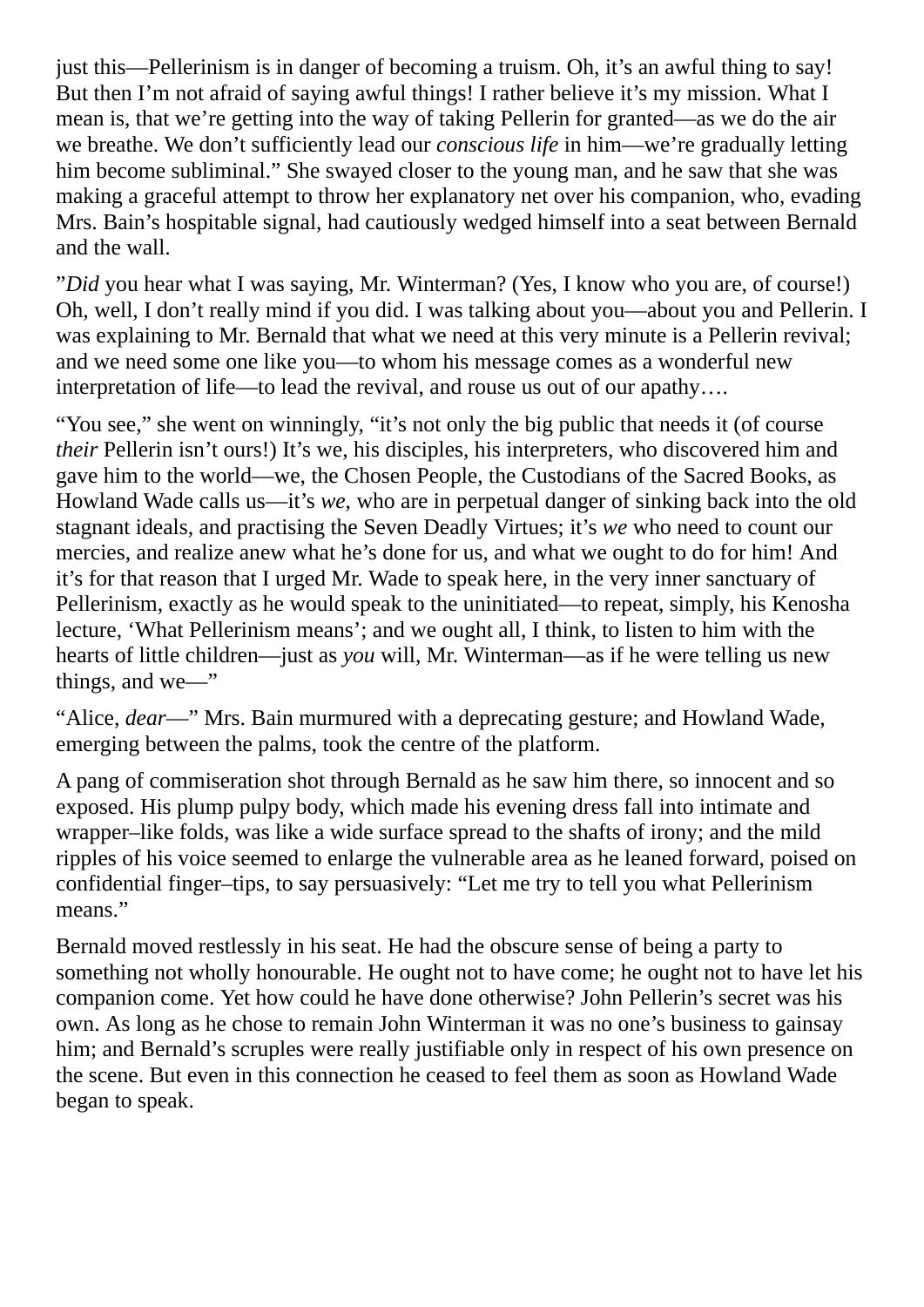IT had been arranged that Pellerin, after the meeting of the Uplift Club, should join Bernald at his rooms and spend the night there, instead of returning to Portchester. The plan had been eagerly elaborated by the young man, but he had been unprepared for the alacrity with which his wonderful friend accepted it. He was beginning to see that it was a part of Pellerin's wonderfulness to fall in, quite simply and naturally, with any arrangements made for his convenience, or tending to promote the convenience of others. Bernald felt that his extreme docility in such matters was proportioned to the force of resistance which, for nearly half a life–time, had kept him, with his back to the wall, fighting alone against the powers of darkness. In such a scale of values how little the small daily alternatives must weigh!

At the close of Howland Wade's discourse, Bernald, charged with his prodigious secret, had felt the need to escape for an instant from the liberated rush of talk. The interest of watching Pellerin was so perilously great that the watcher felt it might, at any moment, betray him. He lingered in the crowded drawing–room long enough to see his friend enclosed in a mounting tide, above which Mrs. Beecher Bain and Miss Fosdick actively waved their conversational tridents; then he took refuge, at the back of the house, in a small dim library where, in his younger days, he had discussed personal immortality and the problem of consciousness with beautiful girls whose names he could not remember.

In this retreat he surprised Mr. Beecher Bain, a quiet man with a mild brow, who was smoking a surreptitious cigar over the last number of the *Strand*. Mr. Bain, at Bernald's approach, dissembled the *Strand* under a copy of the *Hibbert Journal*, but tendered his cigar–case with the remark that stocks were heavy again; and Bernald blissfully abandoned himself to this unexpected contact with reality.

On his return to the drawing–room he found that the tide had set toward the supper–table, and when it finally carried him thither it was to land him in the welcoming arms of Bob Wade.

"Hullo, old man! Where have you been all this time?—Winterman? Oh, *he's* talking to Howland: yes, I managed it finally. I believe Mrs. Bain has steered them into the library, so that they shan't be disturbed. I gave her an idea of the situation, and she was awfully kind. We'd better leave them alone, don't you think? I'm trying to get a croquette for Miss Fosdick."

Bernald's secret leapt in his bosom, and he devoted himself to the task of distributing sandwiches and champagne while his pulses danced to the tune of the cosmic laughter. The vision of Pellerin and his Interpreter, face to face at last, had a Cyclopean grandeur that dwarfed all other comedy. "And I shall hear of it presently; in an hour or two he'll be telling me about it. And that hour will be all mine—mine and his!" The dizziness of the thought made it difficult for Bernald to preserve the balance of the supper–plates he was distributing. Life had for him at that moment the completeness which seems to defy disintegration.

The throng in the dining–room was thickening, and Bernald's efforts as purveyor were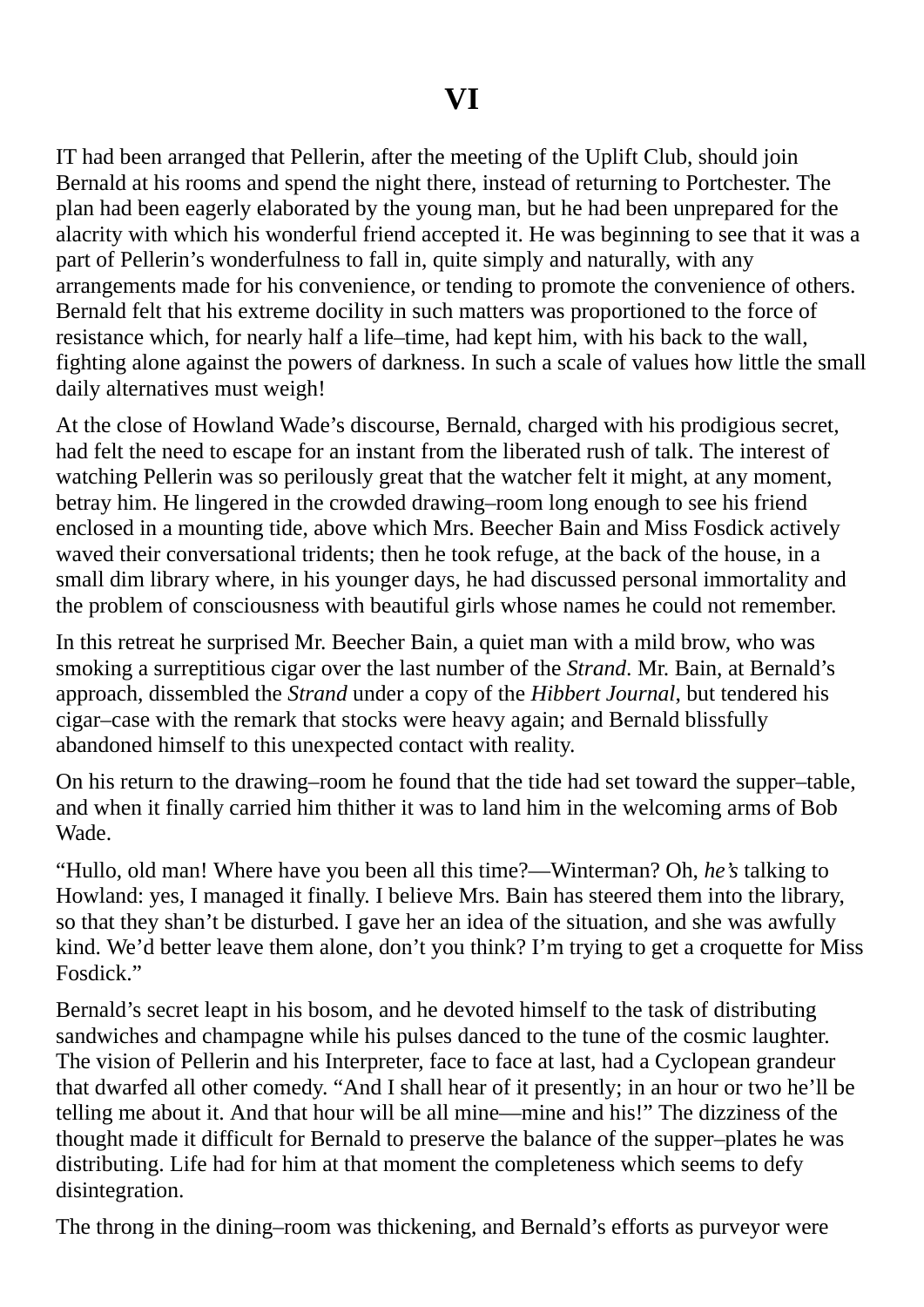interrupted by frequent appeals, from ladies who had reached repleteness, that he should sit down a moment and tell them all about his interesting friend. Winterman's fame, trumpeted abroad by Miss Fosdick, had reached the four corners of the Uplift Club, and Bernald found himself fabricating *de toutes pieces* a Winterman legend which should in some degree respond to the Club's demand for the human document. When at length he had acquitted himself of this obligation, and was free to work his way back through the lessening groups into the drawing–room, he was at last rewarded by a glimpse of his friend, who, still densely encompassed, towered in the centre of the room in all his sovran ugliness.

Their eyes met across the crowd; but Bernald gathered only perplexity from the encounter. What were Pellerin's eyes saying to him? What orders, what confidences, what indefinable apprehension did their long look impart? The young man was still trying to decipher their complex message when he felt a tap on the arm, and turned to encounter the rueful gaze of Bob Wade, whose meaning lay clearly enough on the surface of his good blue stare.

"Well, it won't work—it won't work," the doctor groaned.

"What won't?"

"I mean with Howland. Winterman won't. Howland doesn't take to him. Says he's crude —frightfully crude. And you know how Howland hates crudeness."

"Oh, I know," Bernald exulted. It was the word he had waited for—he saw it now! Once more he was lost in wonder at Howland's miraculous faculty for always, as the naturalists said, being true to type.

"So I'm afraid it's all up with his chance of writing. At least *I* can do no more," said Wade, discouraged.

Bernald pressed him for farther details. "Does Winterman seem to mind much? Did you hear his version?"

"His version?"

"I mean what he said to Howland."

"Why no. What the deuce was there for him to say?"

"What indeed? I think I'll take him home," said Bernald gaily.

He turned away to join the circle from which, a few minutes before, Pellerin's eyes had vainly and enigmatically signalled to him; but the circle had dispersed, and Pellerin himself was not in sight.

Bernald, looking about him, saw that during his brief aside with Wade the party had passed into the final phase of dissolution. People still delayed, in diminishing groups, but the current had set toward the doors, and every moment or two it bore away a few more lingerers. Bernald, from his post, commanded the clearing perspective of the two drawing–rooms, and a rapid survey of their length sufficed to assure him that Pellerin was not in either. Taking leave of Wade, the young man made his way back to the drawing– room, where only a few hardened feasters remained, and then passed on to the library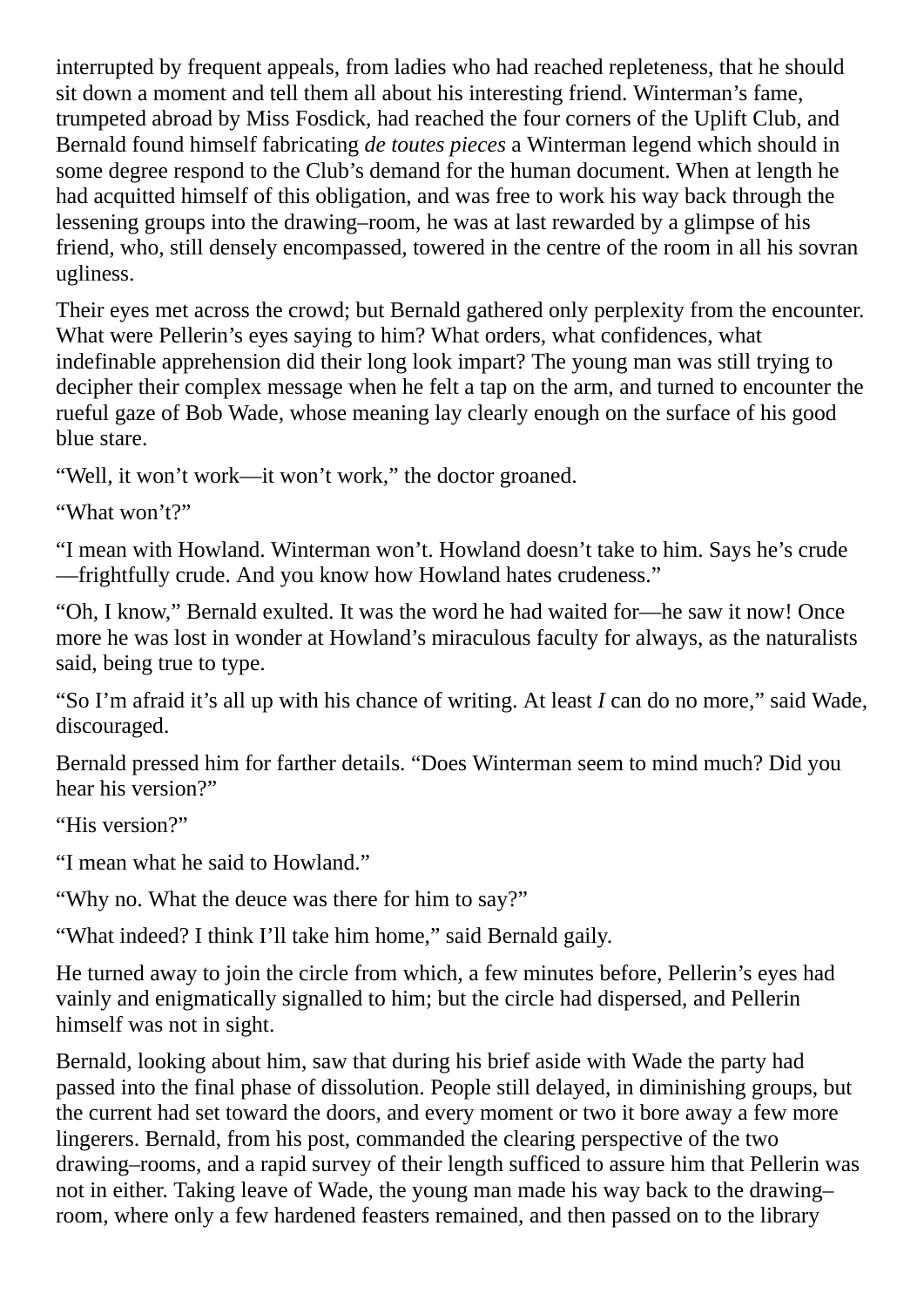which had been the scene of the late momentous colloquy. But the library too was empty, and drifting back uncertainly to the inner drawing–room Bernald found Mrs. Beecher Bain domestically putting out the wax candles on the mantel–piece.

"Dear Mr. Bernald! Do sit down and have a little chat. What a wonderful privilege it has been! I don't know when I've had such an intense impression."

She made way for him, hospitably, in a corner of the sofa to which she had sunk; and he echoed her vaguely: "You *were* impressed, then?"

"I can't express to you how it affected me! As Alice said, it was a resurrection—it was as if John Pellerin were actually here in the room with us!"

Bernald turned on her with a half–audible gasp. "You felt that, dear Mrs. Bain?"

"We all felt it—every one of us! I don't wonder the Greeks—it *was* the Greeks? regarded eloquence as a supernatural power. As Alice says, when one looked at Howland Wade one understood what they meant by the Afflatus."

Bernald rose and held out his hand. "Oh, I see—it was Howland who made you feel as if Pellerin were in the room? And he made Miss Fosdick feel so too?"

"Why, of course. But why are you rushing off?"

"Because I must hunt up my friend, who's not used to such late hours."

"Your friend?" Mrs. Bain had to collect her thoughts. "Oh, Mr. Winterman, you mean? But he's gone already."

"Gone?" Bernald exclaimed, with an odd twinge of foreboding. Remembering Pellerin's signal across the crowd, he reproached himself for not having answered it more promptly. Yet it was certainly strange that his friend should have left the house without him.

"Are you quite sure?" he asked, with a startled glance at the clock.

"Oh, perfectly. He went half an hour ago. But you needn't hurry home on his account, for Alice Fosdick carried him off with her. I saw them leave together."

"Carried him off? She took him home with her, you mean?"

"Yes. You know what strange hours she keeps. She told me she was going to give him a Welsh rabbit, and explain Pellerinism to him."

"Oh, *if* she's going to explain—" Bernald murmured. But his amazement at the news struggled with a confused impatience to reach his rooms in time to be there for his friend's arrival. There could be no stranger spectacle beneath the stars than that of John Pellerin carried off by Miss Fosdick, and listening, in the small hours, to her elucidation of his doctrines; but Bernald knew enough of his sex to be aware that such an experiment may present a less humorous side to its subject than to an impartial observer. Even the Uplift Club and its connotations might benefit by the attraction of the unknown; and it was conceivable that to a traveller from Mesopotamia Miss Fosdick might present elements of interest which she had lost for the frequenters of Fifth Avenue. There was, at any rate, no denying that the affair had become unexpectedly complex, and that its farther development promised to be rich in comedy.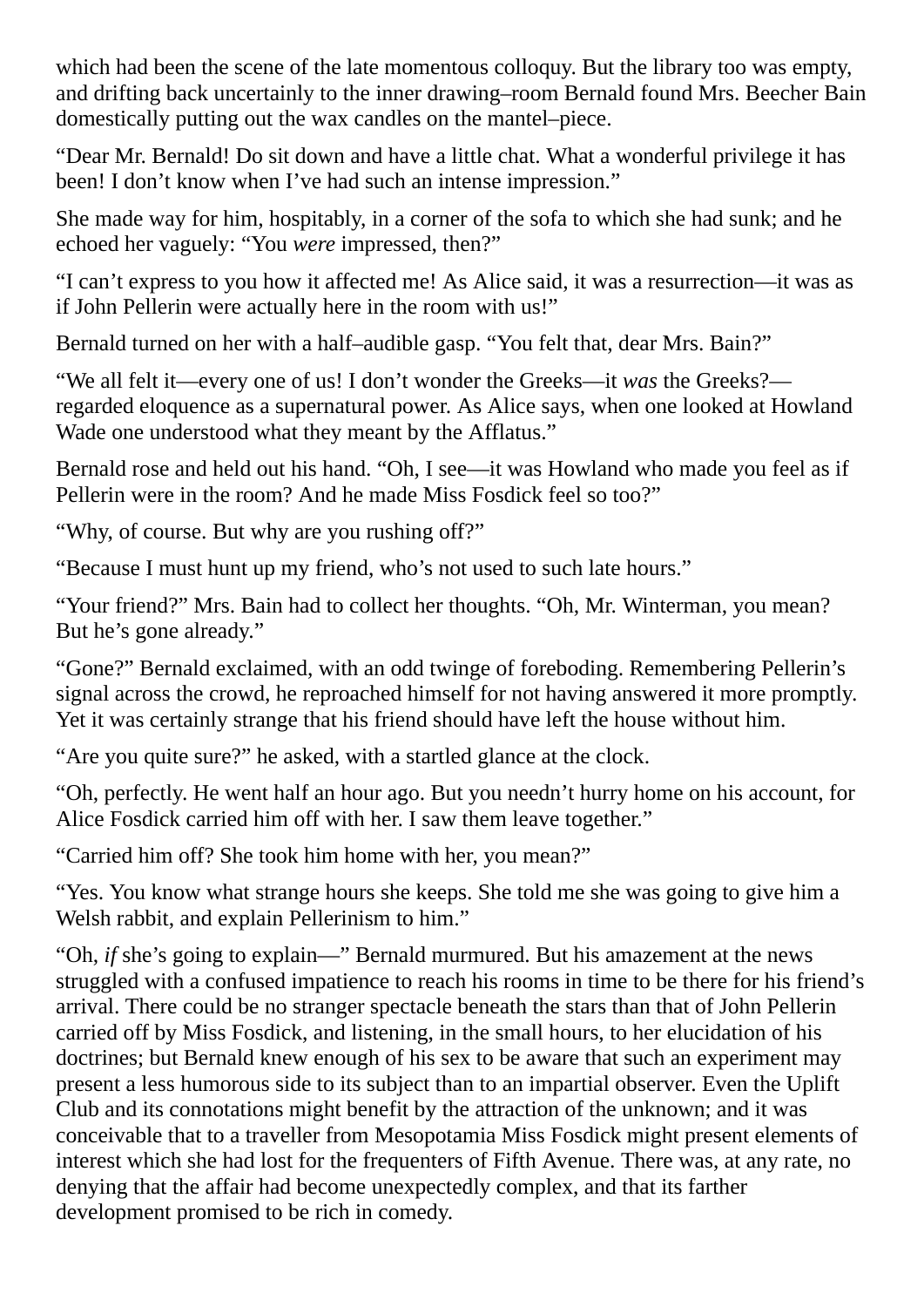In the charmed contemplation of these possibilities Bernald sat over his fire, listening for Pellerin's ring. He had arranged his modest quarters with the reverent care of a celebrant awaiting the descent of his deity. He guessed Pellerin to be unconscious of visual detail, but sensitive to the happy blending of sensuous impressions: to the intimate spell of lamplight on books, and of a deep chair placed where one could watch the fire. The chair was there, and Bernald, facing it across the hearth, already saw it filled by Pellerin's lounging figure. The autumn dawn came late, and even now they had before them the promise of some untroubled hours. Bernald, sitting there alone in the warm stillness of his room, and in the profounder hush of his expectancy, was conscious of gathering up all his sensibilities and perceptions into one exquisitely–adjusted instrument of notation. Until now he had tasted Pellerin's society only in unpremeditated snatches, and had always left him with a sense, on his own part, of waste and shortcoming. Now, in the lull of this dedicated hour, he felt that he should miss nothing, and forget nothing, of the initiation that awaited him. And catching sight of Pellerin's pipe, he rose and laid it carefully on a table by the arm–chair.

"No. I've never had any news of him," Bernald heard himself repeating. He spoke in a low tone, and with the automatic utterance that alone made it possible to say the words.

They were addressed to Miss Fosdick, into whose neighbourhood chance had thrown him at a dinner, a year or so later than their encounter at the Uplift Club. Hitherto he had successfully, and intentionally, avoided Miss Fosdick, not from any animosity toward that unconscious instrument of fate, but from an intense reluctance to pronounce the words which he knew he should have to speak if they met.

Now, as it turned out, his chief surprise was that she should wait so long to make him speak them. All through the dinner she had swept him along on a rapid current of talk which showed no tendency to linger or turn back upon the past. At first he ascribed her reserve to a sense of delicacy with which he reproached himself for not having previously credited her; then he saw that she had been carried so far beyond the point at which they had last faced each other, that it was by the merest hazard of associated ideas that she was now finally borne back to it. For it appeared that the very next evening, at Mrs. Beecher Bain's, a Hindu Mahatma was to lecture to the Uplift Club on the Limits of the Subliminal; and it was owing to no less a person than Howland Wade that this exceptional privilege had been obtained.

"Of course Howland's known all over the world as the interpreter of Pellerinism, and the Aga Gautch, who had absolutely declined to speak anywhere in public, wrote to Isabella that he could not refuse anything that Mr. Wade asked. Did you know that Howland's lecture, 'What Pellerinism Means,' has been translated into twenty–two languages, and gone into a fifth edition in Icelandic? Why, that reminds me," Miss Fosdick broke off —"I've never heard what became of your queer friend—what was his name?—whom you and Bob Wade accused me of spiriting away after that very lecture. And I've never seen *you* since you rushed into the house the next morning, and dragged me out of bed to know what I'd done with him!"

With a sharp effort Bernald gathered himself together to have it out. "Well, what *did* you do with him?" he retorted.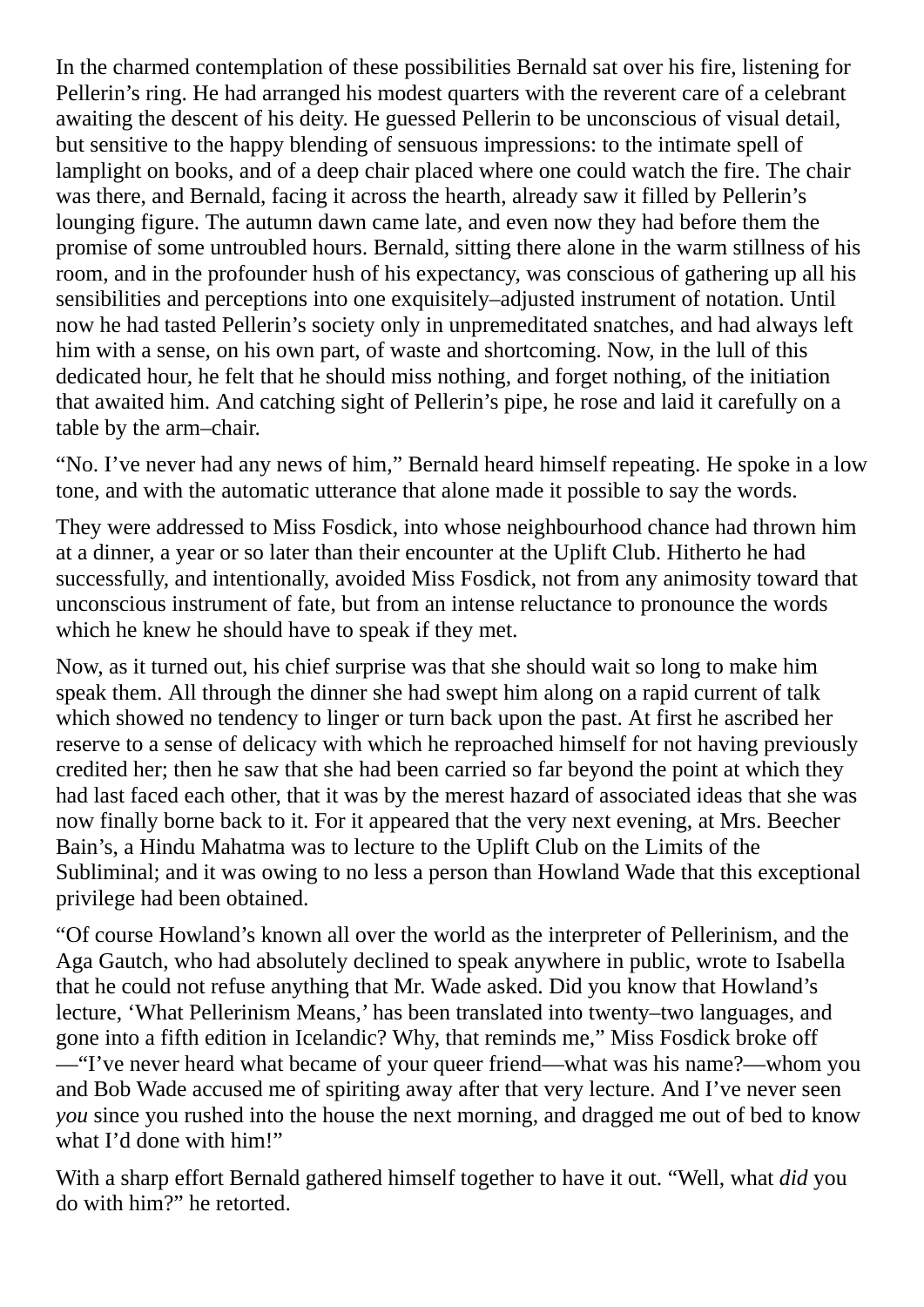She laughed her appreciation of his humour. "Just what I told you, of course. I said good– bye to him on Isabella's door–step."

Bernald looked at her. "It's really true, then, that he didn't go home with you?"

She bantered back: "Have you suspected me, all this time, of hiding his remains in the cellar?" And with a droop of her fine lids she added: "I wish he *had* come home with me, for he was rather interesting, and there were things I think I could have explained to him."

Bernald helped himself to a nectarine, and Miss Fosdick continued on a note of amused curiosity: "So you've really never had any news of him since that night?"

"No—I've never had any news of him."

"Not the least little message?"

"Not the least little message."

"Or a rumour or report of any kind?"

"Or a rumour or report of any kind."

Miss Fosdick's interest seemed to be revived by the strangeness of the case. "It's rather creepy, isn't it? What *could* have happened? You don't suppose he could have been waylaid and murdered?" she asked with brightening eyes.

Bernald shook his head serenely. "No. I'm sure he's safe—quite safe."

"But if you're sure, you must know something."

"No. I know nothing," he repeated.

She scanned him incredulously. "But what's your theory—for you must have a theory? What in the world can have become of him?"

Bernald returned her look and hesitated. "Do you happen to remember the last thing he said to you—the very last, on the door–step, when he left you?"

"The last thing?" She poised her fork above the peach on her plate. "I don't think he said anything. Oh, yes—when I reminded him that he'd solemnly promised to come back with me and have a little talk he said he couldn't because he was going home."

"Well, then, I suppose," said Bernald, "he went home."

She glanced at him as if suspecting a trap. "Dear me, how flat! I always inclined to a mysterious murder. But of course you know more of him than you say."

She began to cut her peach, but paused above a lifted bit to ask, with a renewal of animation in her expressive eyes: "By the way, had you heard that Howland Wade has been gradually getting farther and farther away from Pellerinism? It seems he's begun to feel that there's a Positivist element in it which is narrowing to any one who has gone at all deeply into the Wisdom of the East. He was intensely interesting about it the other day, and of course I *do* see what he feels…. Oh, it's too long to tell you now; but if you could manage to come in to tea some afternoon soon—any day but Wednesday—I should so like to explain—"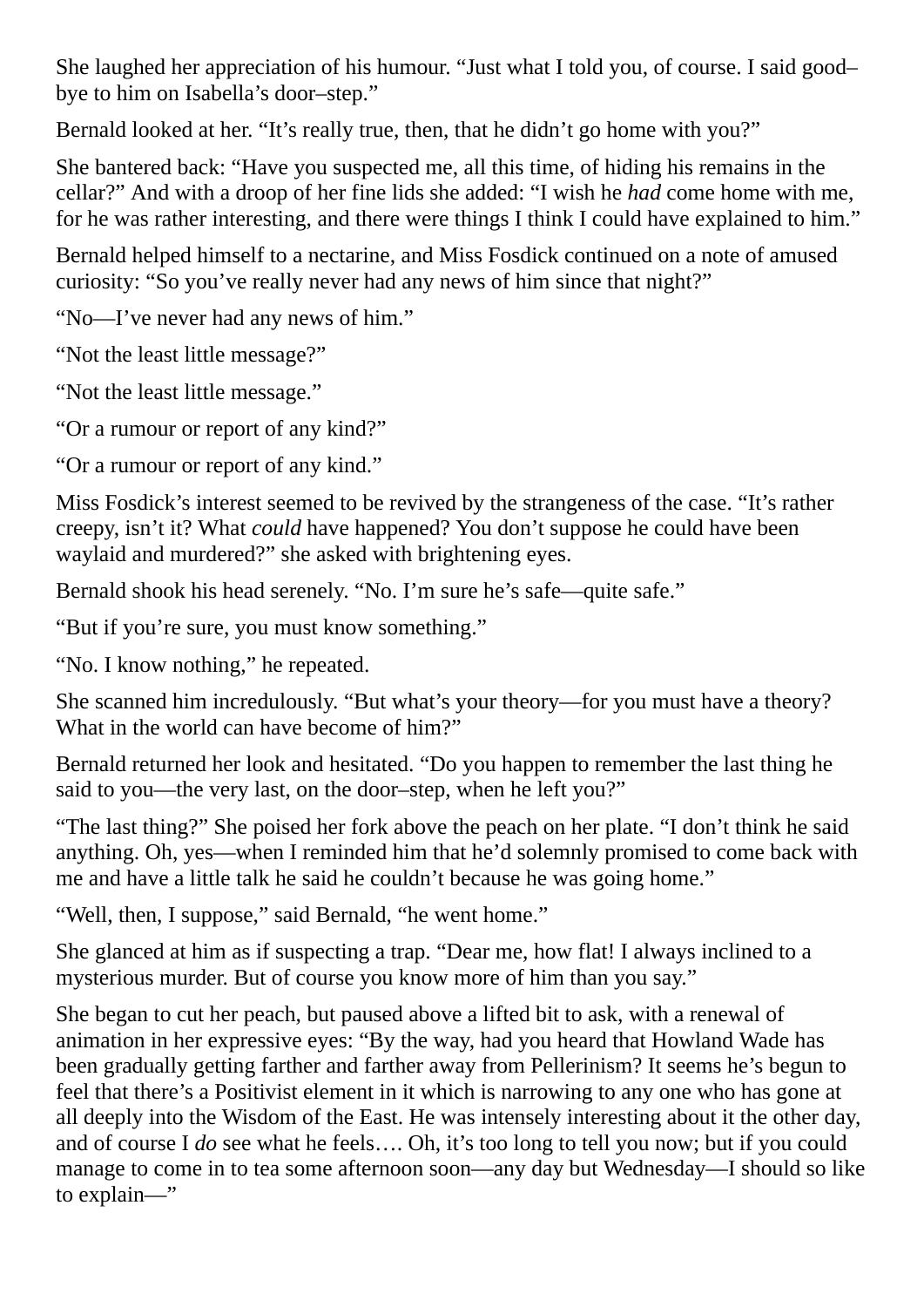## **THE EYES**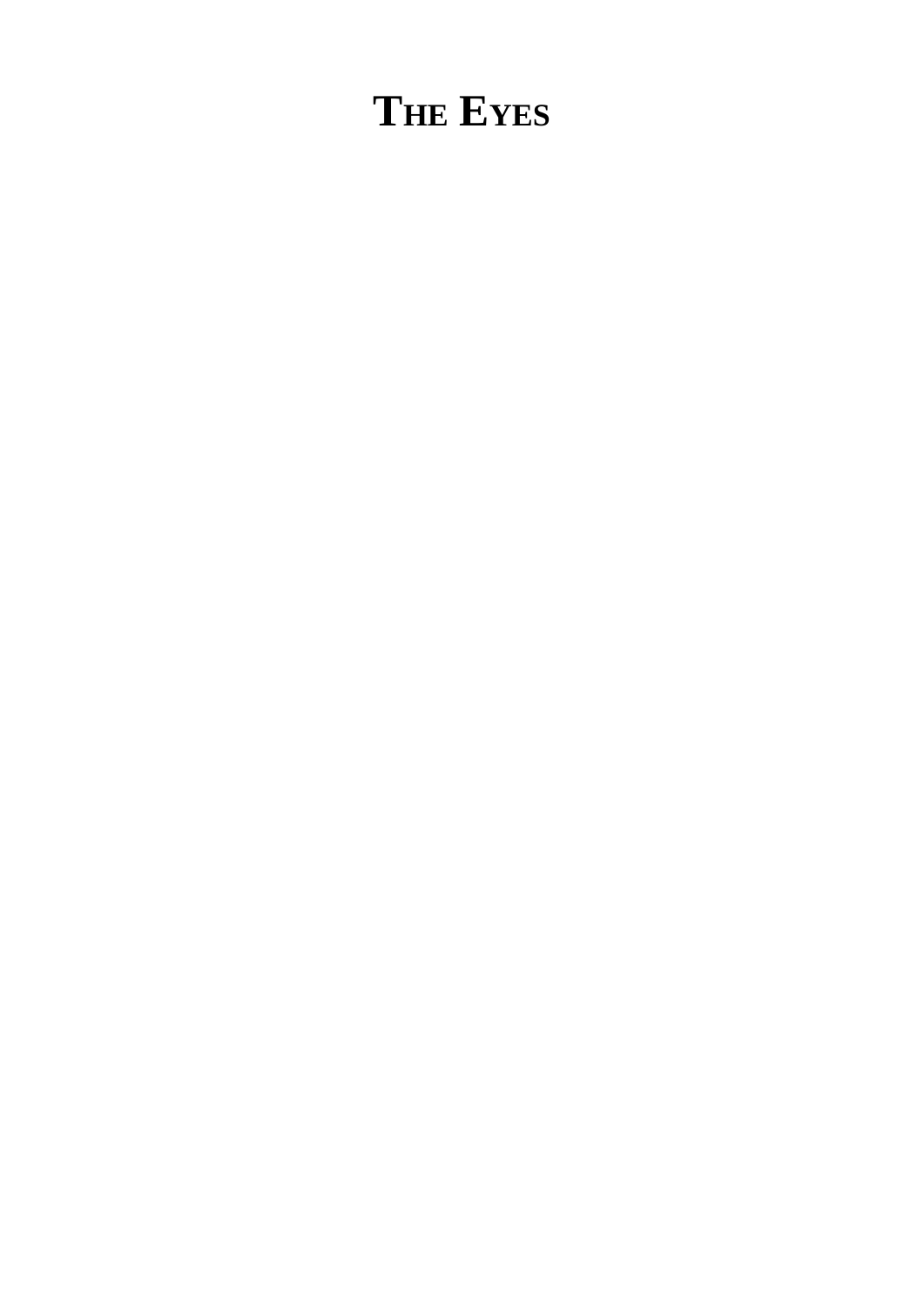WE had been put in the mood for ghosts, that evening, after an excellent dinner at our old friend Culwin's, by a tale of Fred Murchard's—the narrative of a strange personal visitation.

Seen through the haze of our cigars, and by the drowsy gleam of a coal fire, Culwin's library, with its oak walls and dark old bindings, made a good setting for such evocations; and ghostly experiences at first hand being, after Murchard's brilliant opening, the only kind acceptable to us, we proceeded to take stock of our group and tax each member for a contribution. There were eight of us, and seven contrived, in a manner more or less adequate, to fulfil the condition imposed. It surprised us all to find that we could muster such a show of supernatural impressions, for none of us, excepting Murchard himself and young Phil Frenham—whose story was the slightest of the lot—had the habit of sending our souls into the invisible. So that, on the whole, we had every reason to be proud of our seven "exhibits," and none of us would have dreamed of expecting an eighth from our host.

Our old friend, Mr. Andrew Culwin, who had sat back in his arm–chair, listening and blinking through the smoke circles with the cheerful tolerance of a wise old idol, was not the kind of man likely to be favoured with such contacts, though he had imagination enough to enjoy, without envying, the superior privileges of his guests. By age and by education he belonged to the stout Positivist tradition, and his habit of thought had been formed in the days of the epic struggle between physics and metaphysics. But he had been, then and always, essentially a spectator, a humorous detached observer of the immense muddled variety show of life, slipping out of his seat now and then for a brief dip into the convivialities at the back of the house, but never, as far as one knew, showing the least desire to jump on the stage and do a "turn."

Among his contemporaries there lingered a vague tradition of his having, at a remote period, and in a romantic clime, been wounded in a duel; but this legend no more tallied with what we younger men knew of his character than my mother's assertion that he had once been "a charming little man with nice eyes" corresponded to any possible reconstitution of his dry thwarted physiognomy.

"He never can have looked like anything but a bundle of sticks," Murchard had once said of him. "Or a phosphorescent log, rather," some one else amended; and we recognized the happiness of this description of his small squat trunk, with the red blink of the eyes in a face like mottled bark. He had always been possessed of a leisure which he had nursed and protected, instead of squandering it in vain activities. His carefully guarded hours had been devoted to the cultivation of a fine intelligence and a few judiciously chosen habits; and none of the disturbances common to human experience seemed to have crossed his sky. Nevertheless, his dispassionate survey of the universe had not raised his opinion of that costly experiment, and his study of the human race seemed to have resulted in the conclusion that all men were superfluous, and women necessary only because some one had to do the cooking. On the importance of this point his convictions were absolute, and gastronomy was the only science which he revered as dogma. It must be owned that his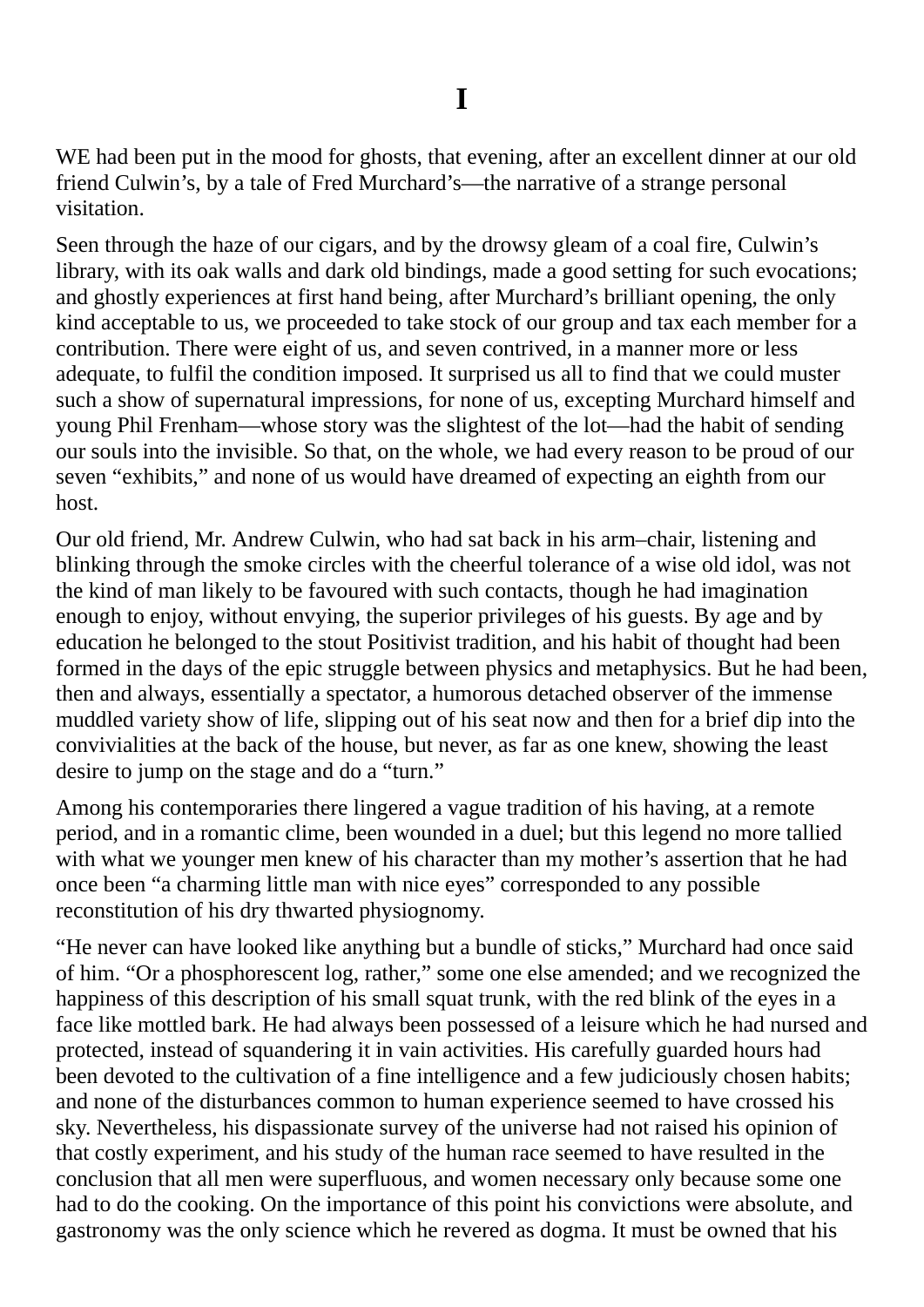little dinners were a strong argument in favour of this view, besides being a reason though not the main one—for the fidelity of his friends.

Mentally he exercised a hospitality less seductive but no less stimulating. His mind was like a forum, or some open meeting–place for the exchange of ideas: somewhat cold and draughty, but light, spacious and orderly—a kind of academic grove from which all the leaves had fallen. In this privileged area a dozen of us were wont to stretch our muscles and expand our lungs; and, as if to prolong as much as possible the tradition of what we felt to be a vanishing institution, one or two neophytes were now and then added to our band.

Young Phil Frenham was the last, and the most interesting, of these recruits, and a good example of Murchard's somewhat morbid assertion that our old friend "liked 'em juicy." It was indeed a fact that Culwin, for all his mental dryness, specially tasted the lyric qualities in youth. As he was far too good an Epicurean to nip the flowers of soul which he gathered for his garden, his friendship was not a disintegrating influence: on the contrary, it forced the young idea to robuster bloom. And in Phil Frenham he had a fine subject for experimentation. The boy was really intelligent, and the soundness of his nature was like the pure paste under a delicate glaze. Culwin had fished him out of a thick fog of family dulness, and pulled him up to a peak in Darien; and the adventure hadn't hurt him a bit. Indeed, the skill with which Culwin had contrived to stimulate his curiosities without robbing them of their young bloom of awe seemed to me a sufficient answer to Murchard's ogreish metaphor. There was nothing hectic in Frenham's efflorescence, and his old friend had not laid even a finger–tip on the sacred stupidities. One wanted no better proof of that than the fact that Frenham still reverenced them in Culwin.

"There's a side of him you fellows don't see. *I* believe that story about the duel!" he declared; and it was of the very essence of this belief that it should impel him—just as our little party was dispersing—to turn back to our host with the absurd demand: "And now you've got to tell us about *your* ghost!"

The outer door had closed on Murchard and the others; only Frenham and I remained; and the vigilant servant who presided over Culwin's destinies, having brought a fresh supply of soda–water, had been laconically ordered to bed.

Culwin's sociability was a night–blooming flower, and we knew that he expected the nucleus of his group to tighten around him after midnight. But Frenham's appeal seemed to disconcert him comically, and he rose from the chair in which he had just reseated himself after his farewells in the hall.

"*My* ghost? Do you suppose I'm fool enough to go to the expense of keeping one of my own, when there are so many charming ones in my friends' closets?—Take another cigar," he said, revolving toward me with a laugh.

Frenham laughed too, pulling up his slender height before the chimney–piece as he turned to face his short bristling friend.

"Oh," he said, "you'd never be content to share if you met one you really liked."

Culwin had dropped back into his armchair, his shock head embedded in its habitual hollow, his little eyes glimmering over a fresh cigar.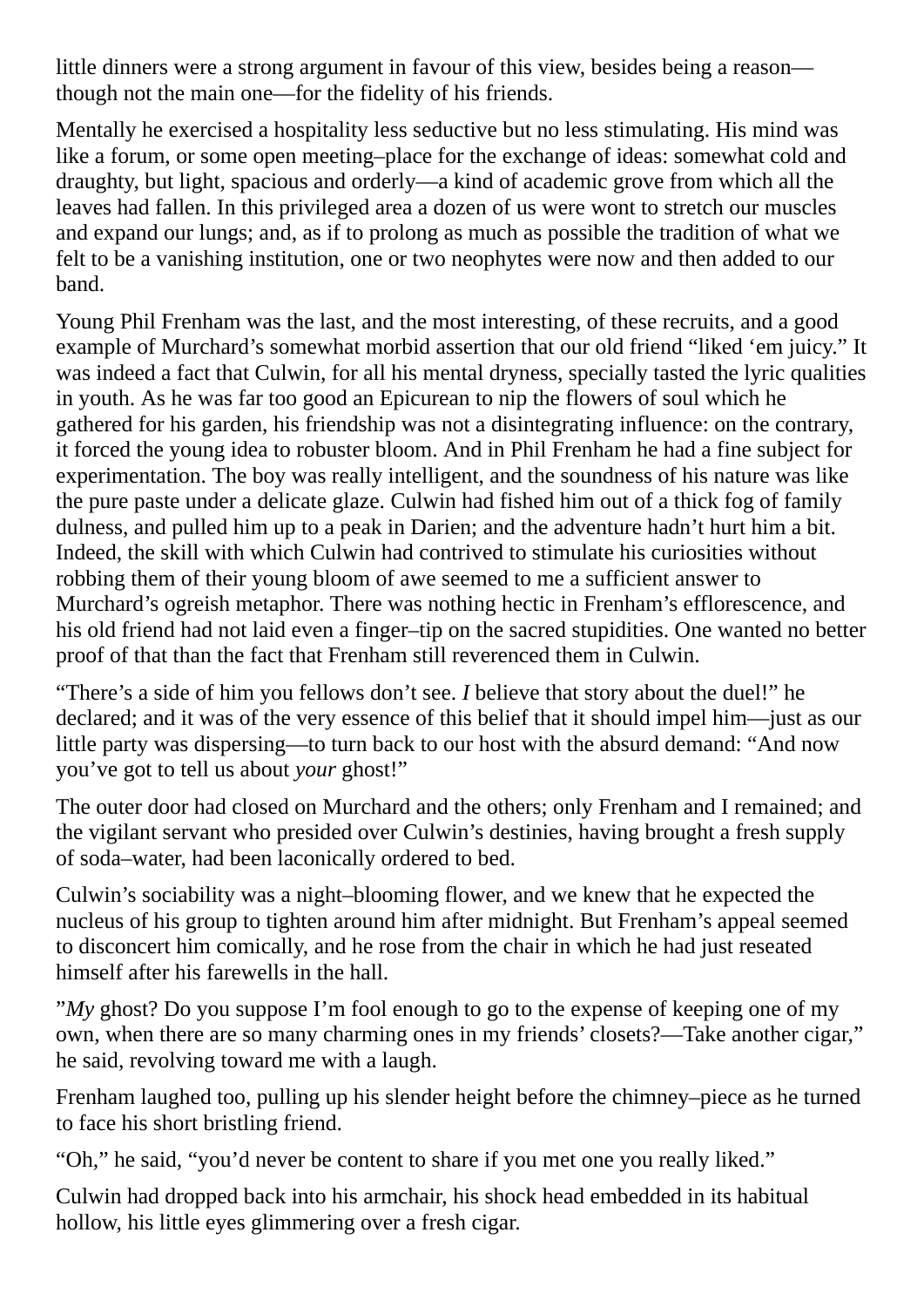"Liked—*liked?* Good Lord!" he growled.

"Ah, you *have*, then!" Frenham pounced on him in the same instant, with a sidewise glance of victory at me; but Culwin cowered gnomelike among his cushions, dissembling himself in a protective cloud of smoke.

"What's the use of denying it? You've seen everything, so of course you've seen a ghost!" his young friend persisted, talking intrepidly into the cloud. "Or, if you haven't seen one, it's only because you've seen two!"

The form of the challenge seemed to strike our host. He shot his head out of the mist with a queer tortoise–like motion he sometimes had, and blinked approvingly at Frenham.

"Yes," he suddenly flung at us on a shrill jerk of laughter; "it's only because I've seen two!"

The words were so unexpected that they dropped down and down into a fathomless silence, while we continued to stare at each other over Culwin's head, and Culwin stared at his ghosts. At length Frenham, without speaking, threw himself into the chair on the other side of the hearth, and leaned forward with his listening smile …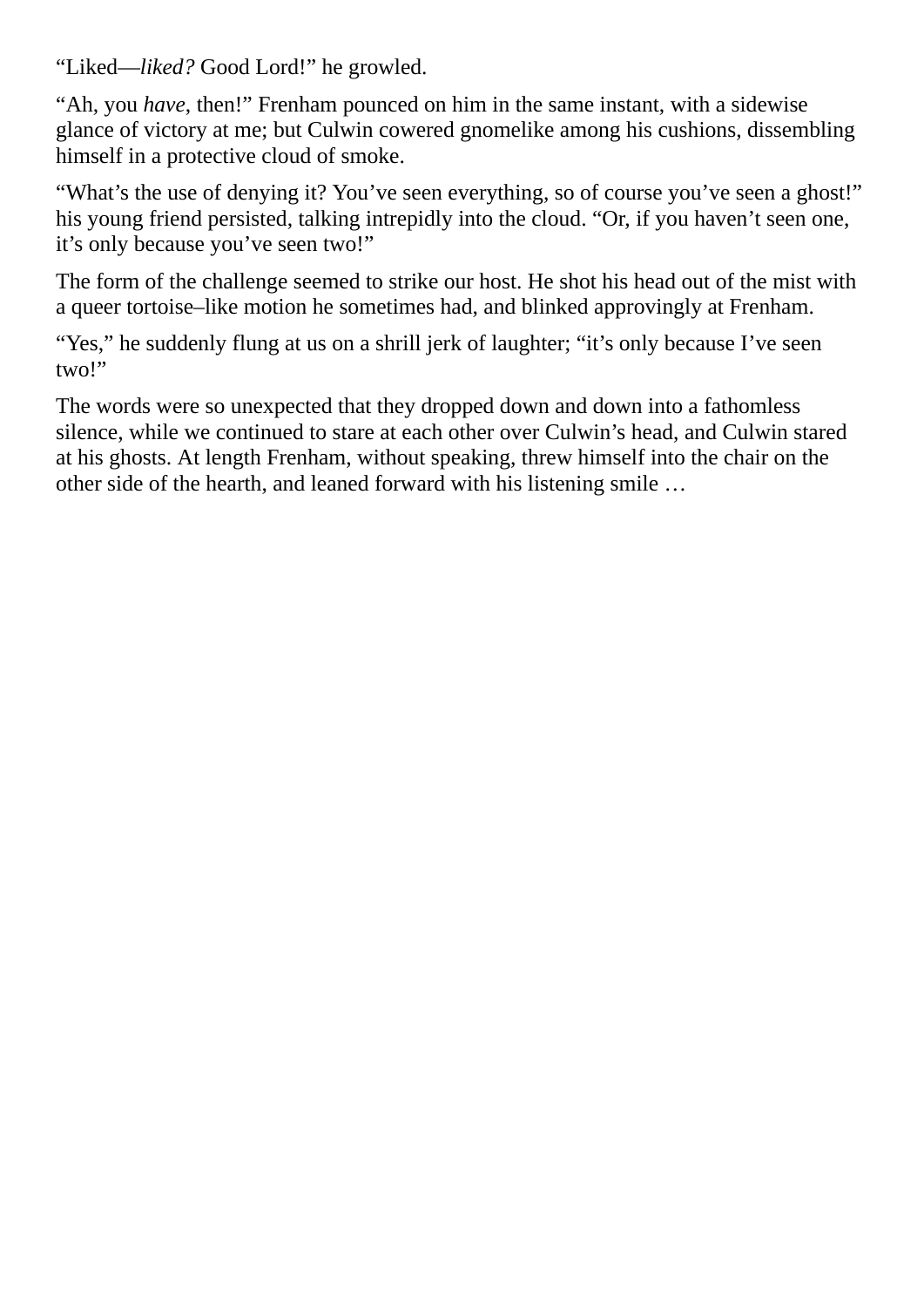"OH, of course they're not show ghosts—a collector wouldn't think anything of them … Don't let me raise your hopes … their one merit is their numerical strength: the exceptional fact of their being *two*. But, as against this, I'm bound to admit that at any moment I could probably have exorcised them both by asking my doctor for a prescription, or my oculist for a pair of spectacles. Only, as I never could make up my mind whether to go to the doctor or the oculist—whether I was afflicted by an optical or a digestive delusion—I left them to pursue their interesting double life, though at times they made mine exceedingly comfortable …

"Yes—uncomfortable; and you know how I hate to be uncomfortable! But it was part of my stupid pride, when the thing began, not to admit that I could be disturbed by the trifling matter of seeing two—

"And then I'd no reason, really, to suppose I was ill. As far as I knew I was simply bored —horribly bored. But it was part of my boredom—I remember—that I was feeling so uncommonly well, and didn't know how on earth to work off my surplus energy. I had come back from a long journey—down in South America and Mexico—and had settled down for the winter near New York, with an old aunt who had known Washington Irving and corresponded with N. P. Willis. She lived, not far from Irvington, in a damp Gothic villa, overhung by Norway spruces, and looking exactly like a memorial emblem done in hair. Her personal appearance was in keeping with this image, and her own hair—of which there was little left—might have been sacrificed to the manufacture of the emblem.

"I had just reached the end of an agitated year, with considerable arrears to make up in money and emotion; and theoretically it seemed as though my aunt's mild hospitality would be as beneficial to my nerves as to my purse. But the deuce of it was that as soon as I felt myself safe and sheltered my energy began to revive; and how was I to work it off inside of a memorial emblem? I had, at that time, the agreeable illusion that sustained intellectual effort could engage a man's whole activity; and I decided to write a great book —I forget about what. My aunt, impressed by my plan, gave up to me her Gothic library, filled with classics in black cloth and daguerrotypes of faded celebrities; and I sat down at my desk to make myself a place among their number. And to facilitate my task she lent me a cousin to copy my manuscript.

"The cousin was a nice girl, and I had an idea that a nice girl was just what I needed to restore my faith in human nature, and principally in myself. She was neither beautiful nor intelligent—poor Alice Nowell!—but it interested me to see any woman content to be so uninteresting, and I wanted to find out the secret of her content. In doing this I handled it rather rashly, and put it out of joint—oh, just for a moment! There's no fatuity in telling you this, for the poor girl had never seen any one but cousins …

"Well, I was sorry for what I'd done, of course, and confoundedly bothered as to how I should put it straight. She was staying in the house, and one evening, after my aunt had gone to bed, she came down to the library to fetch a book she'd mislaid, like any artless heroine on the shelves behind us. She was pink–nosed and flustered, and it suddenly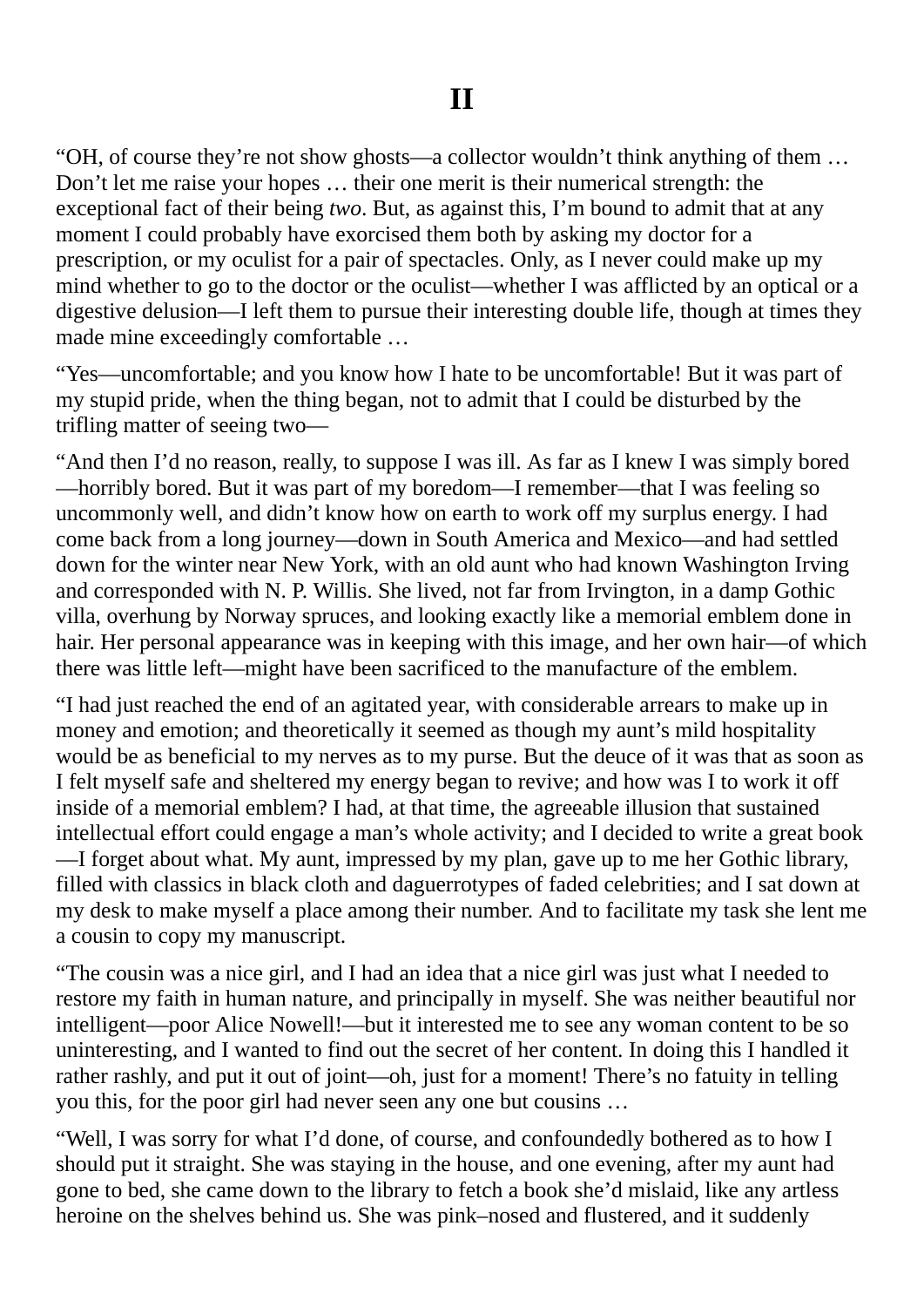occurred to me that her hair, though it was fairly thick and pretty, would look exactly like my aunt's when she grew older. I was glad I had noticed this, for it made it easier for me to do what was right; and when I had found the book she hadn't lost I told her I was leaving for Europe that week.

"Europe was terribly far off in those days, and Alice knew at once what I meant. She didn't take it in the least as I'd expected—it would have been easier if she had. She held her book very tight, and turned away a moment to wind up the lamp on my desk—it had a ground glass shade with vine leaves, and glass drops around the edge, I remember. Then she came back, held out her hand, and said: 'Good–bye.' And as she said it she looked straight at me and kissed me. I had never felt anything as fresh and shy and brave as her kiss. It was worse than any reproach, and it made me ashamed to deserve a reproach from her. I said to myself: 'I'll marry her, and when my aunt dies she'll leave us this house, and I'll sit here at the desk and go on with my book; and Alice will sit over there with her embroidery and look at me as she's looking now. And life will go on like that for any number of years.' The prospect frightened me a little, but at the time it didn't frighten me as much as doing anything to hurt her; and ten minutes later she had my seal ring on my finger, and my promise that when I went abroad she should go with me.

"You'll wonder why I'm enlarging on this familiar incident. It's because the evening on which it took place was the very evening on which I first saw the queer sight I've spoken of. Being at that time an ardent believer in a necessary sequence between cause and effect I naturally tried to trace some kind of link between what had just happened to me in my aunt's library, and what was to happen a few hours later on the same night; and so the coincidence between the two events always remained in my mind.

"I went up to bed with rather a heavy heart, for I was bowed under the weight of the first good action I had ever consciously committed; and young as I was, I saw the gravity of my situation. Don't imagine from this that I had hitherto been an instrument of destruction. I had been merely a harmless young man, who had followed his bent and declined all collaboration with Providence. Now I had suddenly undertaken to promote the moral order of the world, and I felt a good deal like the trustful spectator who has given his gold watch to the conjurer, and doesn't know in what shape he'll get it back when the trick is over … Still, a glow of self–righteousness tempered my fears, and I said to myself as I undressed that when I'd got used to being good it probably wouldn't make me as nervous as it did at the start. And by the time I was in bed, and had blown out my candle, I felt that I really *was* getting used to it, and that, as far as I'd got, it was not unlike sinking down into one of my aunt's very softest wool mattresses.

"I closed my eyes on this image, and when I opened them it must have been a good deal later, for my room had grown cold, and the night was intensely still. I was waked suddenly by the feeling we all know—the feeling that there was something near me that hadn't been there when I fell asleep. I sat up and strained my eyes into the darkness. The room was pitch black, and at first I saw nothing; but gradually a vague glimmer at the foot of the bed turned into two eyes staring back at me. I couldn't see the face attached to them—on account of the darkness, I imagined—but as I looked the eyes grew more and more distinct: they gave out a light of their own.

"The sensation of being thus gazed at was far from pleasant, and you might suppose that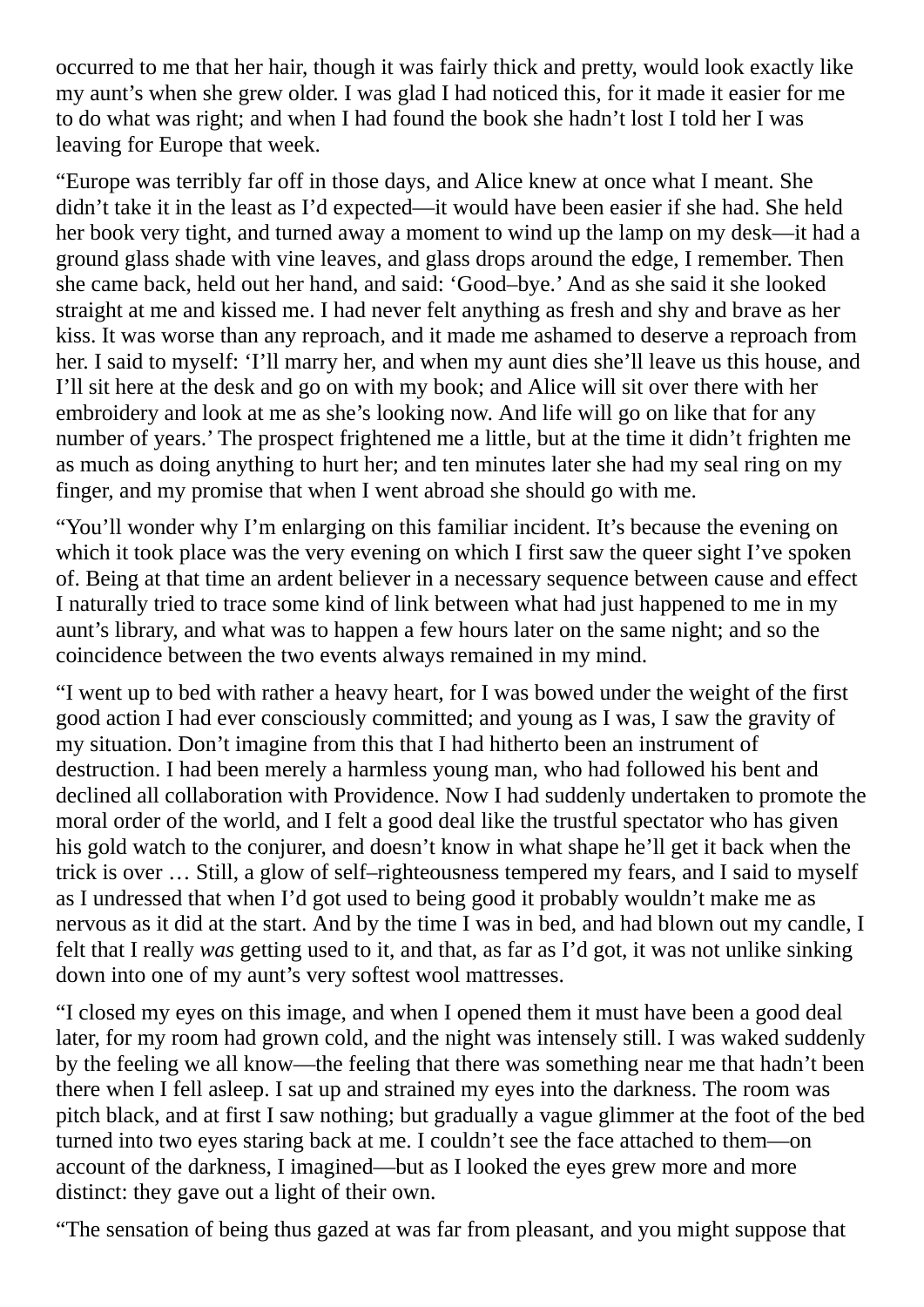my first impulse would have been to jump out of bed and hurl myself on the invisible figure attached to the eyes. But it wasn't—my impulse was simply to lie still … I can't say whether this was due to an immediate sense of the uncanny nature of the apparition—to the certainty that if I did jump out of bed I should hurl myself on nothing—or merely to the benumbing effect of the eyes themselves. They were the very worst eyes I've ever seen: a man's eyes—but what a man! My first thought was that he must be frightfully old. The orbits were sunk, and the thick red–lined lids hung over the eyeballs like blinds of which the cords are broken. One lid drooped a little lower than the other, with the effect of a crooked leer; and between these pulpy folds of flesh, with their scant bristle of lashes, the eyes themselves, small glassy disks with an agate–like rim about the pupils, looked like sea–pebbles in the grip of a starfish.

"But the age of the eyes was not the most unpleasant thing about them. What turned me sick was their expression of vicious security. I don't know how else to describe the fact that they seemed to belong to a man who had done a lot of harm in his life, but had always kept just inside the danger lines. They were not the eyes of a coward, but of some one much too clever to take risks; and my gorge rose at their look of base astuteness. Yet even that wasn't the worst; for as we continued to scan each other I saw in them a tinge of faint derision, and felt myself to be its object.

"At that I was seized by an impulse of rage that jerked me out of bed and pitched me straight on the unseen figure at its foot. But of course there wasn't any figure there, and my fists struck at emptiness. Ashamed and cold, I groped about for a match and lit the candles. The room looked just as usual—as I had known it would; and I crawled back to bed, and blew out the lights.

"As soon as the room was dark again the eyes reappeared; and I now applied myself to explaining them on scientific principles. At first I thought the illusion might have been caused by the glow of the last embers in the chimney; but the fire–place was on the other side of my bed, and so placed that the fire could not possibly be reflected in my toilet glass, which was the only mirror in the room. Then it occurred to me that I might have been tricked by the reflection of the embers in some polished bit of wood or metal; and though I couldn't discover any object of the sort in my line of vision, I got up again, groped my way to the hearth, and covered what was left of the fire. But as soon as I was back in bed the eyes were back at its foot.

"They were an hallucination, then: that was plain. But the fact that they were not due to any external dupery didn't make them a bit pleasanter to see. For if they were a projection of my inner consciousness, what the deuce was the matter with that organ? I had gone deeply enough into the mystery of morbid pathological states to picture the conditions under which an exploring mind might lay itself open to such a midnight admonition; but I couldn't fit it to my present case. I had never felt more normal, mentally and physically; and the only unusual fact in my situation—that of having assured the happiness of an amiable girl—did not seem of a kind to summon unclean spirits about my pillow. But there were the eyes still looking at me …

"I shut mine, and tried to evoke a vision of Alice Nowell's. They were not remarkable eyes, but they were as wholesome as fresh water, and if she had had more imagination—or longer lashes—their expression might have been interesting. As it was, they did not prove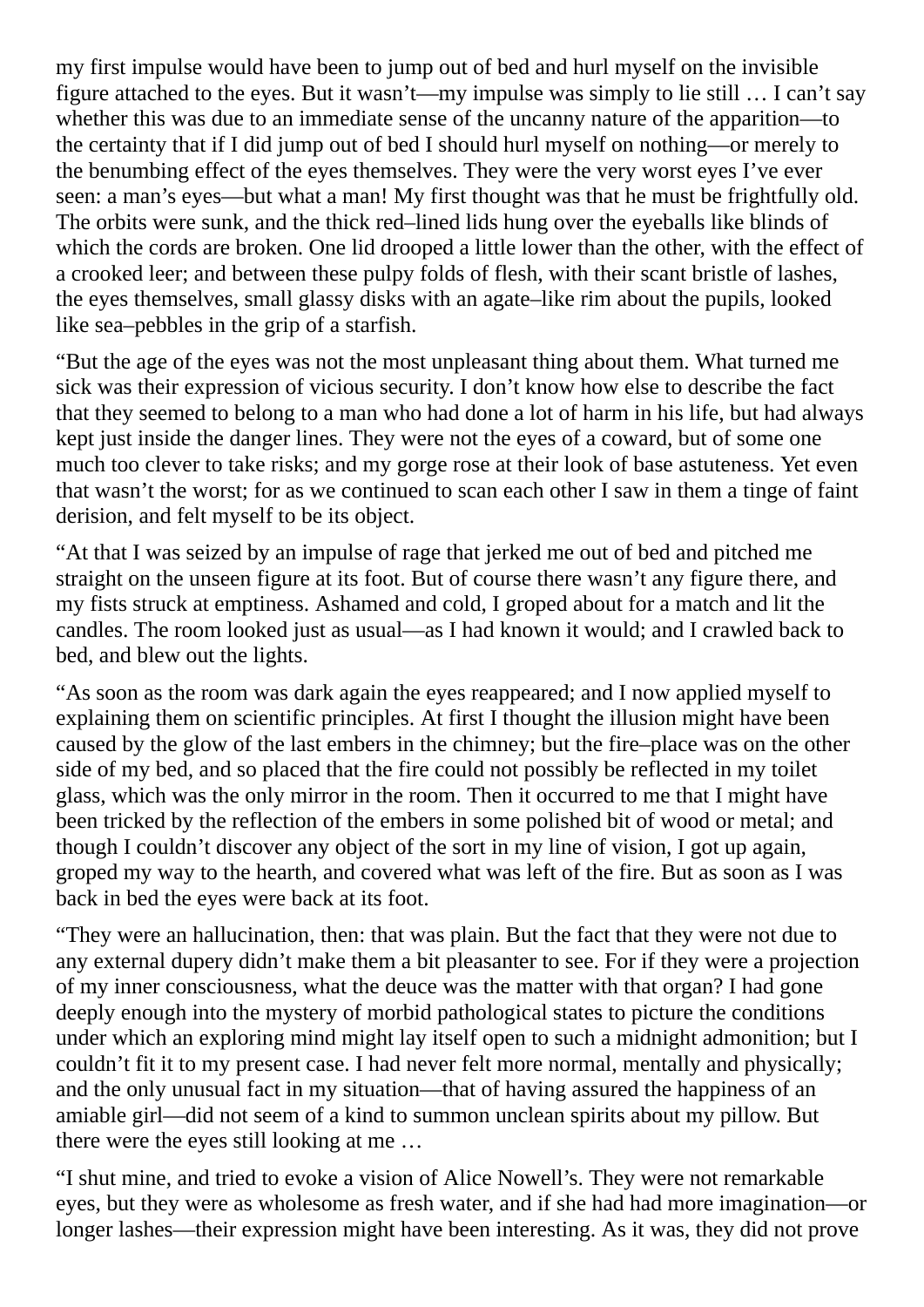very efficacious, and in a few moments I perceived that they had mysteriously changed into the eyes at the foot of the bed. It exasperated me more to feel these glaring at me through my shut lids than to see them, and I opened my eyes again and looked straight into their hateful stare …

"And so it went on all night. I can't tell you what that night was, nor how long it lasted. Have you ever lain in bed, hopelessly wide awake, and tried to keep your eyes shut, knowing that if you opened 'em you'd see something you dreaded and loathed? It sounds easy, but it's devilish hard. Those eyes hung there and drew me. I had the *vertige de l'abime*, and their red lids were the edge of my abyss.... I had known nervous hours before: hours when I'd felt the wind of danger in my neck; but never this kind of strain. It wasn't that the eyes were so awful; they hadn't the majesty of the powers of darkness. But they had—how shall I say?—a physical effect that was the equivalent of a bad smell: their look left a smear like a snail's. And I didn't see what business they had with me, anyhow —and I stared and stared, trying to find out …

"I don't know what effect they were trying to produce; but the effect they *did* produce was that of making me pack my portmanteau and bolt to town early the next morning. I left a note for my aunt, explaining that I was ill and had gone to see my doctor; and as a matter of fact I did feel uncommonly ill—the night seemed to have pumped all the blood out of me. But when I reached town I didn't go to the doctor's. I went to a friend's rooms, and threw myself on a bed, and slept for ten heavenly hours. When I woke it was the middle of the night, and I turned cold at the thought of what might be waiting for me. I sat up, shaking, and stared into the darkness; but there wasn't a break in its blessed surface, and when I saw that the eyes were not there I dropped back into another long sleep.

"I had left no word for Alice when I fled, because I meant to go back the next morning. But the next morning I was too exhausted to stir. As the day went on the exhaustion increased, instead of wearing off like the lassitude left by an ordinary night of insomnia: the effect of the eyes seemed to be cumulative, and the thought of seeing them again grew intolerable. For two days I struggled with my dread; but on the third evening I pulled myself together and decided to go back the next morning. I felt a good deal happier as soon as I'd decided, for I knew that my abrupt disappearance, and the strangeness of my not writing, must have been very painful for poor Alice. That night I went to bed with an easy mind, and fell asleep at once; but in the middle of the night I woke, and there were the eyes …

"Well, I simply couldn't face them; and instead of going back to my aunt's I bundled a few things into a trunk and jumped onto the first steamer for England. I was so dead tired when I got on board that I crawled straight into my berth, and slept most of the way over; and I can't tell you the bliss it was to wake from those long stretches of dreamless sleep and look fearlessly into the darkness, *knowing* that I shouldn't see the eyes …

"I stayed abroad for a year, and then I stayed for another; and during that time I never had a glimpse of them. That was enough reason for prolonging my stay if I'd been on a desert island. Another was, of course, that I had perfectly come to see, on the voyage over, the folly, complete impossibility, of my marrying Alice Nowell. The fact that I had been so slow in making this discovery annoyed me, and made me want to avoid explanations. The bliss of escaping at one stroke from the eyes, and from this other embarrassment, gave my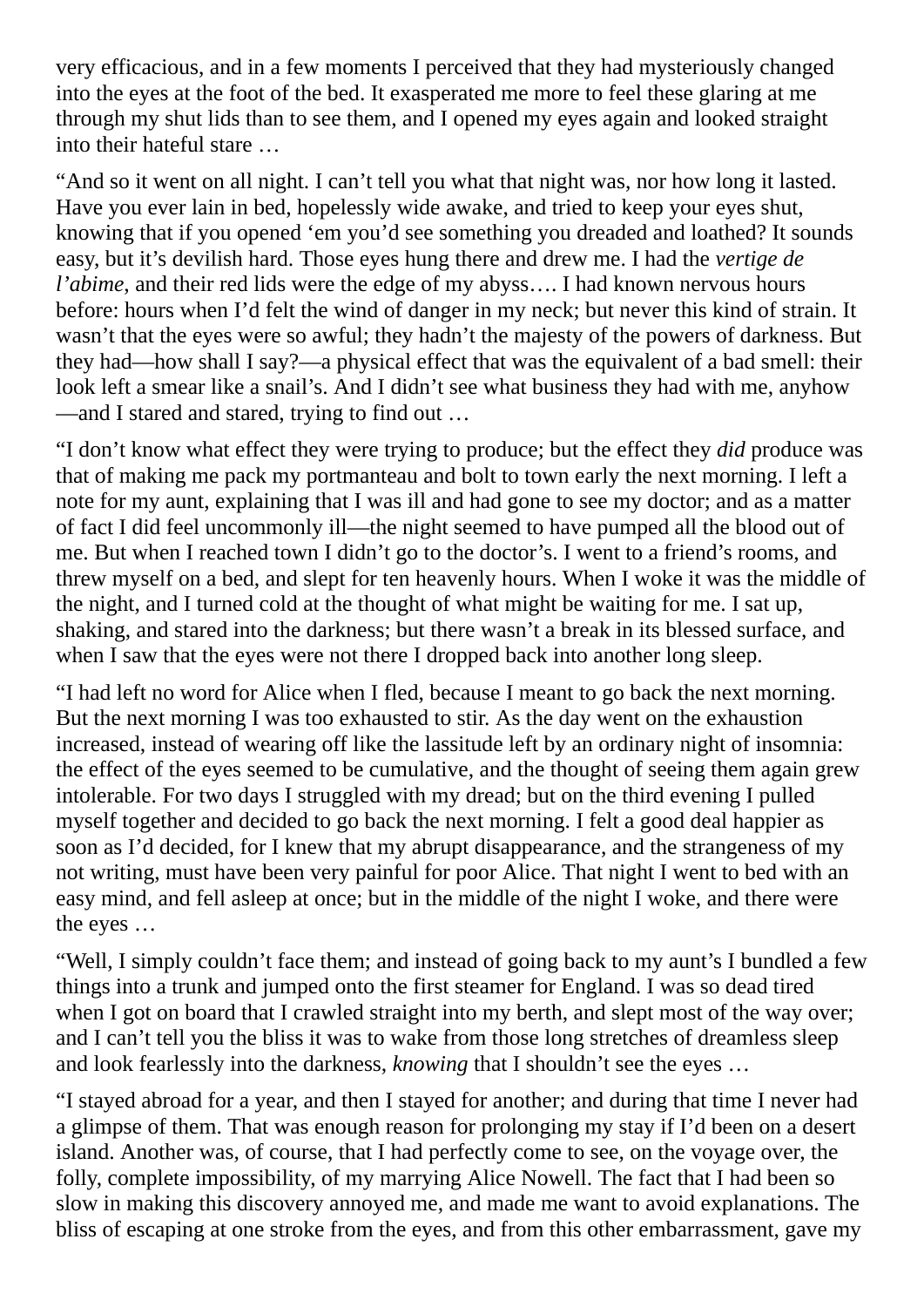freedom an extraordinary zest; and the longer I savoured it the better I liked its taste.

"The eyes had burned such a hole in my consciousness that for a long time I went on puzzling over the nature of the apparition, and wondering nervously if it would ever come back. But as time passed I lost this dread, and retained only the precision of the image. Then that faded in its turn.

"The second year found me settled in Rome, where I was planning, I believe, to write another great book—a definitive work on Etruscan influences in Italian art. At any rate, I'd found some pretext of the kind for taking a sunny apartment in the Piazza di Spagna and dabbling about indefinitely in the Forum; and there, one morning, a charming youth came to me. As he stood there in the warm light, slender and smooth and hyacinthine, he might have stepped from a ruined altar—one to Antinous, say—but he'd come instead from New York, with a letter (of all people) from Alice Nowell. The letter—the first I'd had from her since our break—was simply a line introducing her young cousin, Gilbert Noyes, and appealing to me to befriend him. It appeared, poor lad, that he 'had talent,' and 'wanted to write'; and, an obdurate family having insisted that his calligraphy should take the form of double entry, Alice had intervened to win him six months' respite, during which he was to travel on a meagre pittance, and somehow prove his ultimate ability to increase it by his pen. The quaint conditions of the test struck me first: it seemed about as conclusive as a mediaeval 'ordeal.' Then I was touched by her having sent him to me. I had always wanted to do her some service, to justify myself in my own eyes rather than hers; and here was a beautiful embodiment of my chance.

"Well, I imagine it's safe to lay down the general principle that predestined geniuses don't, as a rule, appear before one in the spring sunshine of the Forum looking like one of its banished gods. At any rate, poor Noyes wasn't a predestined genius. But he *was* beautiful to see, and charming as a comrade too. It was only when he began to talk literature that my heart failed me. I knew all the symptoms so well—the things he had 'in him,' and the things outside him that impinged! There's the real test, after all. It was always punctually, inevitably, with the inexorableness of a mechanical law—it was *always* the wrong thing that struck him. I grew to find a certain grim fascination in deciding in advance exactly which wrong thing he'd select; and I acquired an astonishing skill at the game …

"The worst of it was that his *betise* wasn't of the too obvious sort. Ladies who met him at picnics thought him intellectual; and even at dinners he passed for clever. I, who had him under the microscope, fancied now and then that he might develop some kind of a slim talent, something that he could make 'do' and be happy on; and wasn't that, after all, what I was concerned with? He was so charming—he continued to be so charming—that he called forth all my charity in support of this argument; and for the first few months I really believed there was a chance for him …

"Those months were delightful. Noyes was constantly with me, and the more I saw of him the better I liked him. His stupidity was a natural grace—it was as beautiful, really, as his eye–lashes. And he was so gay, so affectionate, and so happy with me, that telling him the truth would have been about as pleasant as slitting the throat of some artless animal. At first I used to wonder what had put into that radiant head the detestable delusion that it held a brain. Then I began to see that it was simply protective mimicry—an instinctive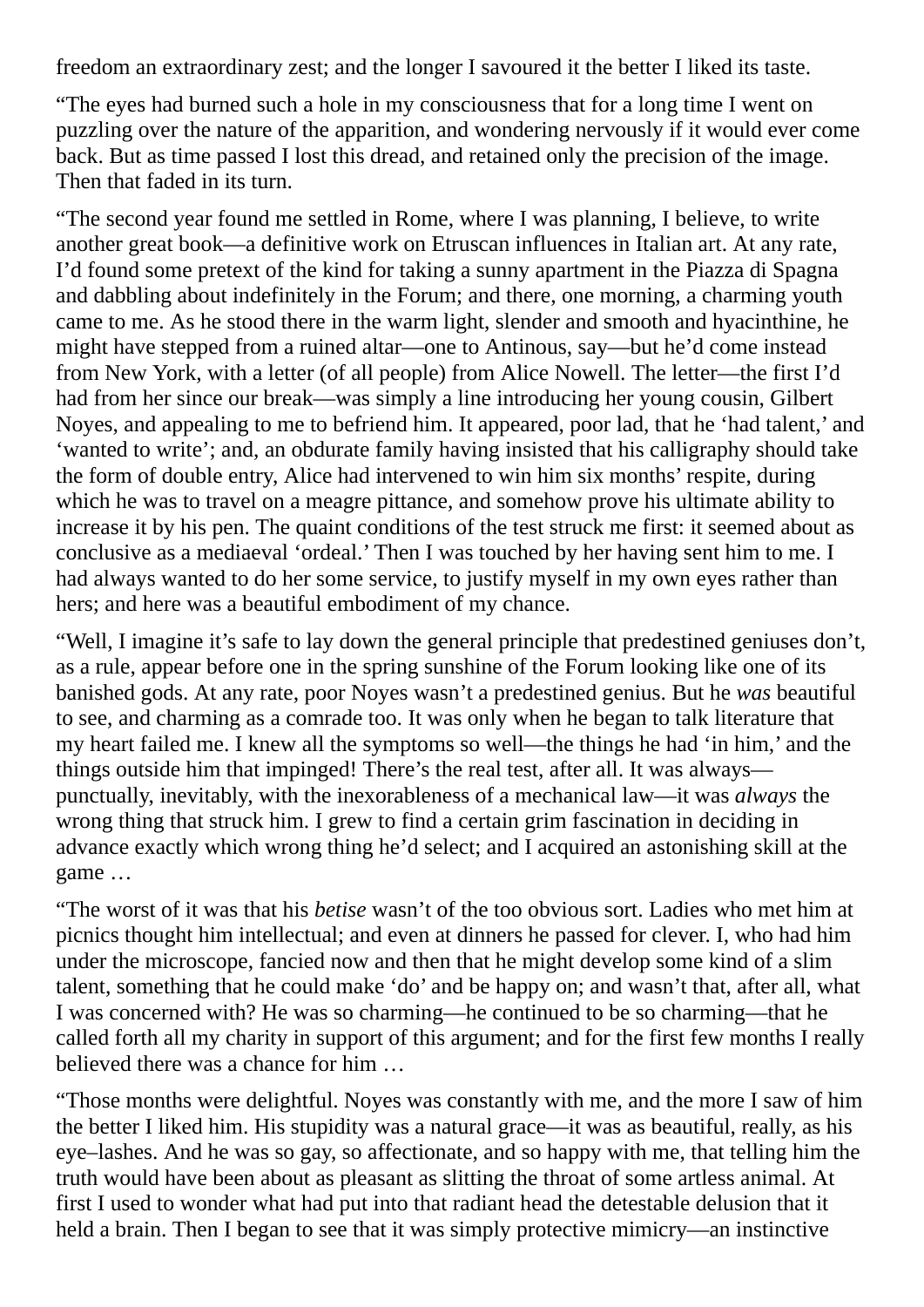ruse to get away from family life and an office desk. Not that Gilbert didn't—dear lad! believe in himself. There wasn't a trace of hypocrisy in his composition. He was sure that his 'call' was irresistible, while to me it was the saving grace of his situation that it *wasn't*, and that a little money, a little leisure, a little pleasure would have turned him into an inoffensive idler. Unluckily, however, there was no hope of money, and with the grim alternative of the office desk before him he couldn't postpone his attempt at literature. The stuff he turned out was deplorable, and I see now that I knew it from the first. Still, the absurdity of deciding a man's whole future on a first trial seemed to justify me in withholding my verdict, and perhaps even in encouraging him a little, on the ground that the human plant generally needs warmth to flower.

"At any rate, I proceeded on that principle, and carried it to the point of getting his term of probation extended. When I left Rome he went with me, and we idled away a delicious summer between Capri and Venice. I said to myself: 'If he has anything in him, it will come out now; and it *did*. He was never more enchanting and enchanted. There were moments of our pilgrimage when beauty born of murmuring sound seemed actually to pass into his face—but only to issue forth in a shallow flood of the palest ink …

"Well the time came to turn off the tap; and I knew there was no hand but mine to do it. We were back in Rome, and I had taken him to stay with me, not wanting him to be alone in his dismal *pension* when he had to face the necessity of renouncing his ambition. I hadn't, of course, relied solely on my own judgment in deciding to advise him to drop literature. I had sent his stuff to various people—editors and critics—and they had always sent it back with the same chilling lack of comment. Really there was nothing on earth to say about it—

"I confess I never felt more shabbily than I did on the day when I decided to have it out with Gilbert. It was well enough to tell myself that it was my duty to knock the poor boy's hopes into splinters—but I'd like to know what act of gratuitous cruelty hasn't been justified on that plea? I've always shrunk from usurping the functions of Providence, and when I have to exercise them I decidedly prefer that it shouldn't be on an errand of destruction. Besides, in the last issue, who was I to decide, even after a year's trial, if poor Gilbert had it in him or not?

"The more I looked at the part I'd resolved to play, the less I liked it; and I liked it still less when Gilbert sat opposite me, with his head thrown back in the lamplight, just as Phil's is now … I'd been going over his last manuscript, and he knew it, and he knew that his future hung on my verdict—we'd tacitly agreed to that. The manuscript lay between us, on my table—a novel, his first novel, if you please!—and he reached over and laid his hand on it, and looked up at me with all his life in the look.

"I stood up and cleared my throat, trying to keep my eyes away from his face and on the manuscript.

"'The fact is, my dear Gilbert,' I began—

"I saw him turn pale, but he was up and facing me in an instant.

"'Oh, look here, don't take on so, my dear fellow! I'm not so awfully cut up as all that!' His hands were on my shoulders, and he was laughing down on me from his full height, with a kind of mortally–stricken gaiety that drove the knife into my side.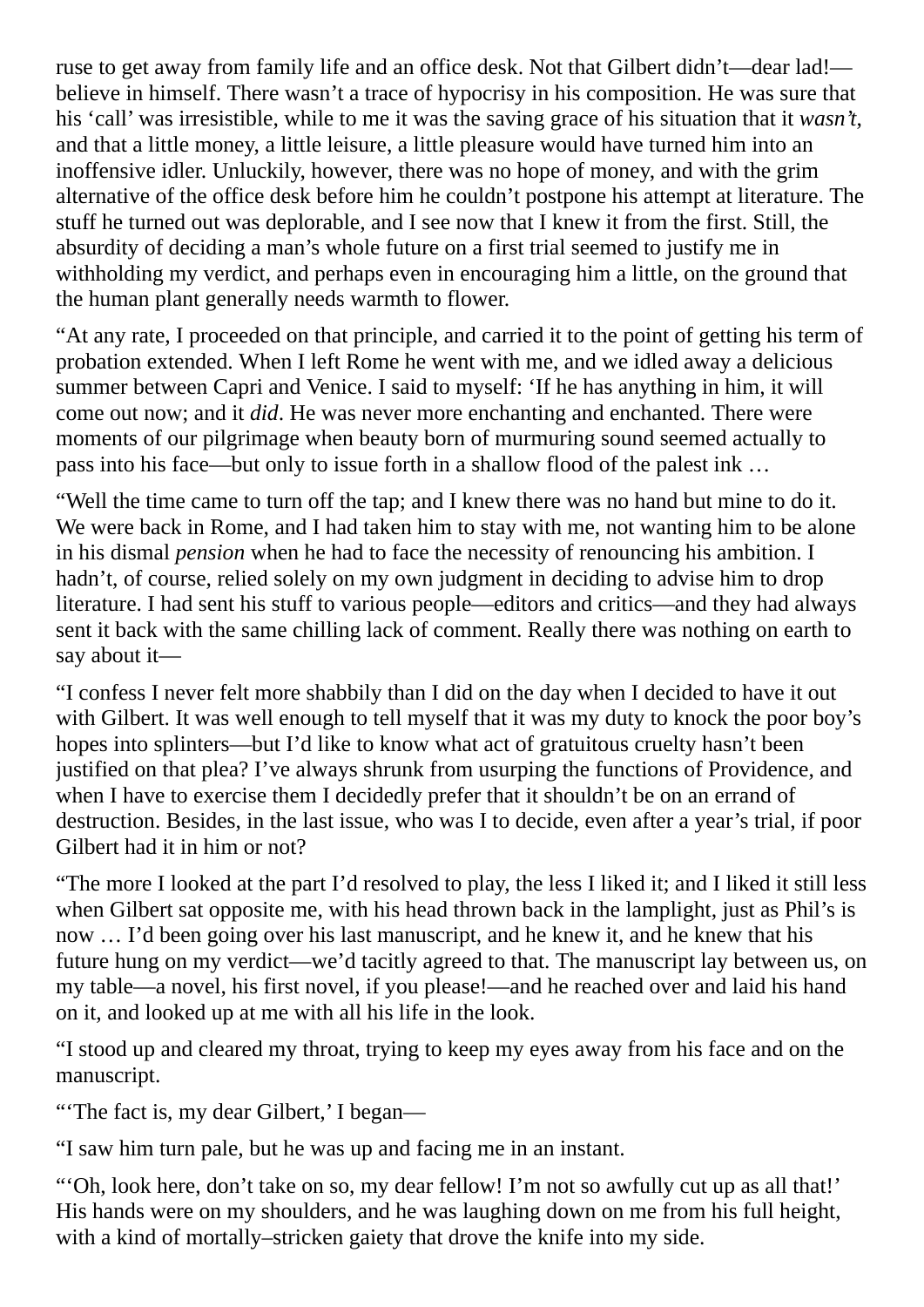"He was too beautifully brave for me to keep up any humbug about my duty. And it came over me suddenly how I should hurt others in hurting him: myself first, since sending him home meant losing him; but more particularly poor Alice Nowell, to whom I had so uneasily longed to prove my good faith and my immense desire to serve her. It really seemed like failing her twice to fail Gilbert—

"But my intuition was like one of those lightning flashes that encircle the whole horizon, and in the same instant I saw what I might be letting myself in for if I didn't tell the truth. I said to myself: 'I shall have him for life'—and I'd never yet seen any one, man or woman, whom I was quite sure of wanting on those terms. Well, this impulse of egotism decided me. I was ashamed of it, and to get away from it I took a leap that landed me straight in Gilbert's arms.

"The thing's all right, and you're all wrong!' I shouted up at him; and as he hugged me, and I laughed and shook in his incredulous clutch, I had for a minute the sense of self– complacency that is supposed to attend the footsteps of the just. Hang it all, making people happy *has* its charms—

"Gilbert, of course, was for celebrating his emancipation in some spectacular manner; but I sent him away alone to explode his emotions, and went to bed to sleep off mine. As I undressed I began to wonder what their after–taste would be—so many of the finest don't keep! Still, I wasn't sorry, and I meant to empty the bottle, even if it *did* turn a trifle flat.

"After I got into bed I lay for a long time smiling at the memory of his eyes—his blissful eyes…Then I fell asleep, and when I woke the room was deathly cold, and I sat up with a jerk—and there were *the other eyes* …

"It was three years since I'd seen them, but I'd thought of them so often that I fancied they could never take me unawares again. Now, with their red sneer on me, I knew that I had never really believed they would come back, and that I was as defenceless as ever against them … As before, it was the insane irrelevance of their coming that made it so horrible. What the deuce were they after, to leap out at me at such a time? I had lived more or less carelessly in the years since I'd seen them, though my worst indiscretions were not dark enough to invite the searchings of their infernal glare; but at this particular moment I was really in what might have been called a state of grace; and I can't tell you how the fact added to their horror …

"But it's not enough to say they were as bad as before: they were worse. Worse by just so much as I'd learned of life in the interval; by all the damnable implications my wider experience read into them. I saw now what I hadn't seen before: that they were eyes which had grown hideous gradually, which had built up their baseness coral–wise, bit by bit, out of a series of small turpitudes slowly accumulated through the industrious years. Yes—it came to me that what made them so bad was that they'd grown bad so slowly …

"There they hung in the darkness, their swollen lids dropped across the little watery bulbs rolling loose in the orbits, and the puff of fat flesh making a muddy shadow underneath and as their filmy stare moved with my movements, there came over me a sense of their tacit complicity, of a deep hidden understanding between us that was worse than the first shock of their strangeness. Not that I understood them; but that they made it so clear that some day I should … Yes, that was the worst part of it, decidedly; and it was the feeling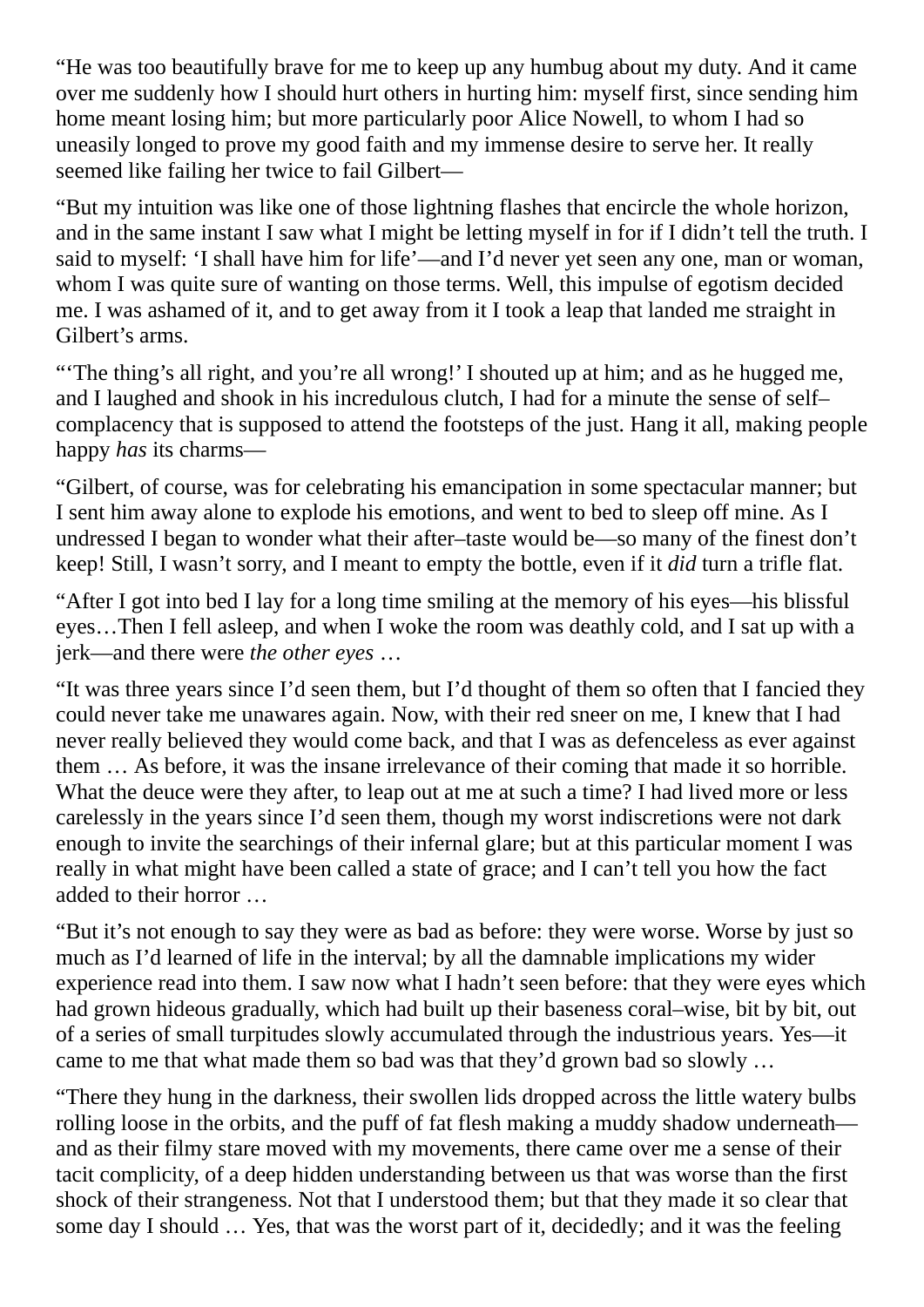that became stronger each time they came back to me …

"For they got into the damnable habit of coming back. They reminded me of vampires with a taste for young flesh, they seemed so to gloat over the taste of a good conscience. Every night for a month they came to claim their morsel of mine: since I'd made Gilbert happy they simply wouldn't loosen their fangs. The coincidence almost made me hate him, poor lad, fortuitous as I felt it to be. I puzzled over it a good deal, but couldn't find any hint of an explanation except in the chance of his association with Alice Nowell. But then the eyes had let up on me the moment I had abandoned her, so they could hardly be the emissaries of a woman scorned, even if one could have pictured poor Alice charging such spirits to avenge her. That set me thinking, and I began to wonder if they would let up on me if I abandoned Gilbert. The temptation was insidious, and I had to stiffen myself against it; but really, dear boy! he was too charming to be sacrificed to such demons. And so, after all, I never found out what they wanted … "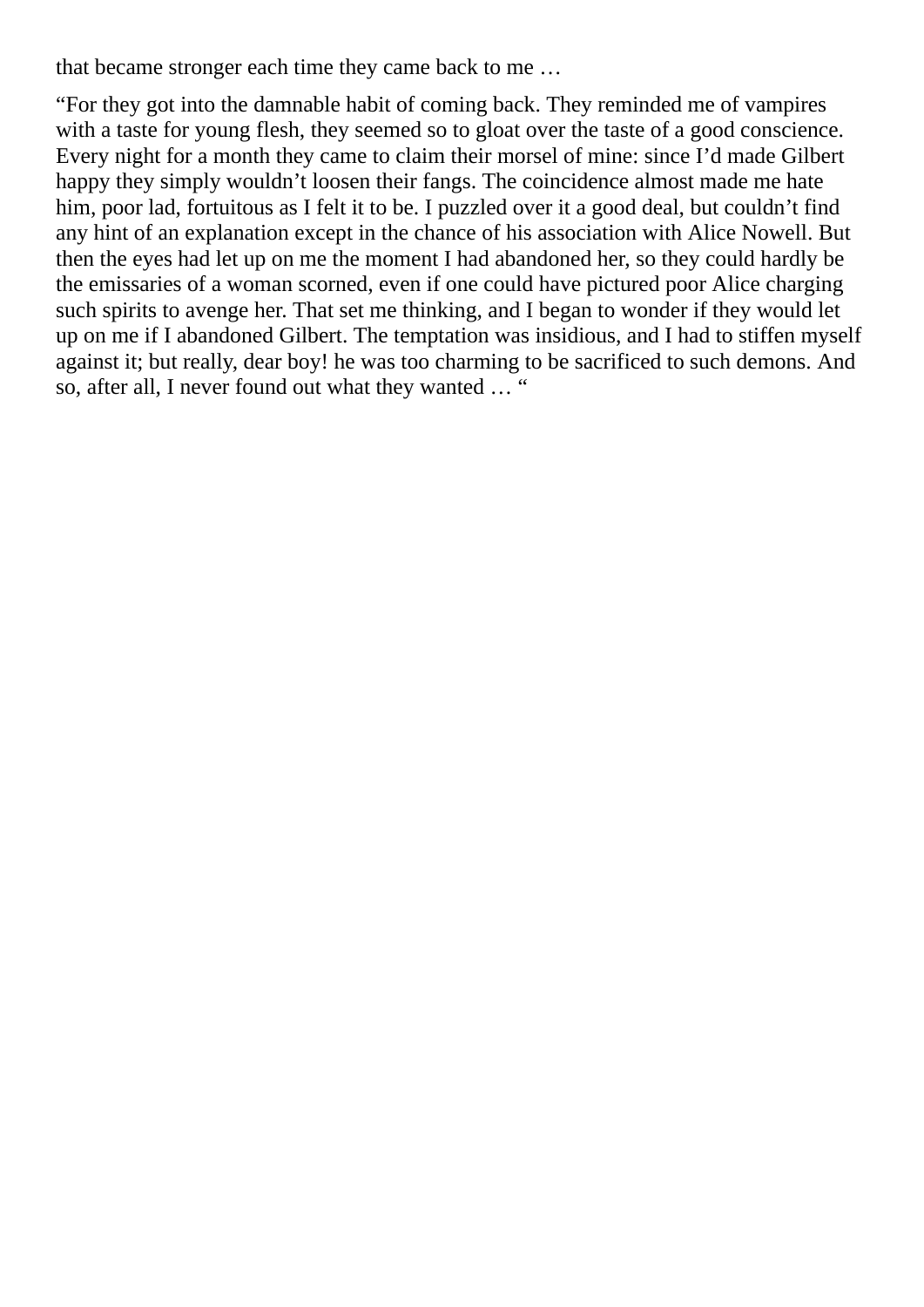THE fire crumbled, sending up a flash which threw into relief the narrator's gnarled red face under its grey–black stubble. Pressed into the hollow of the dark leather armchair, it stood out an instant like an intaglio of yellowish red–veined stone, with spots of enamel for the eyes; then the fire sank and in the shaded lamp–light it became once more a dim Rembrandtish blur.

Phil Frenham, sitting in a low chair on the opposite side of the hearth, one long arm propped on the table behind him, one hand supporting his thrown–back head, and his eyes steadily fixed on his old friend's face, had not moved since the tale began. He continued to maintain his silent immobility after Culwin had ceased to speak, and it was I who, with a vague sense of disappointment at the sudden drop of the story, finally asked: "But how long did you keep on seeing them?"

Culwin, so sunk into his chair that he seemed like a heap of his own empty clothes, stirred a little, as if in surprise at my question. He appeared to have half–forgotten what he had been telling us.

"How long? Oh, off and on all that winter. It was infernal. I never got used to them. I grew really ill."

Frenham shifted his attitude silently, and as he did so his elbow struck against a small mirror in a bronze frame standing on the table behind him. He turned and changed its angle slightly; then he resumed his former attitude, his dark head thrown back on his lifted palm, his eyes intent on Culwin's face. Something in his stare embarrassed me, and as if to divert attention from it I pressed on with another question:

"And you never tried sacrificing Noyes?"

"Oh, no. The fact is I didn't have to. He did it for me, poor infatuated boy!"

"Did it for you? How do you mean?"

"He wore me out—wore everybody out. He kept on pouring out his lamentable twaddle, and hawking it up and down the place till he became a thing of terror. I tried to wean him from writing—oh, ever so gently, you understand, by throwing him with agreeable people, giving him a chance to make himself felt, to come to a sense of what he *really* had to give. I'd foreseen this solution from the beginning—felt sure that, once the first ardour of authorship was quenched, he'd drop into his place as a charming parasitic thing, the kind of chronic Cherubino for whom, in old societies, there's always a seat at table, and a shelter behind the ladies' skirts. I saw him take his place as 'the poet': the poet who doesn't write. One knows the type in every drawing–room. Living in that way doesn't cost much—I'd worked it all out in my mind, and felt sure that, with a little help, he could manage it for the next few years; and meanwhile he'd be sure to marry. I saw him married to a widow, rather older, with a good cook and a well–run house. And I actually had my eye on the widow … Meanwhile I did everything to facilitate the transition—lent him money to ease his conscience, introduced him to pretty women to make him forget his vows. But nothing would do him: he had but one idea in his beautiful obstinate head. He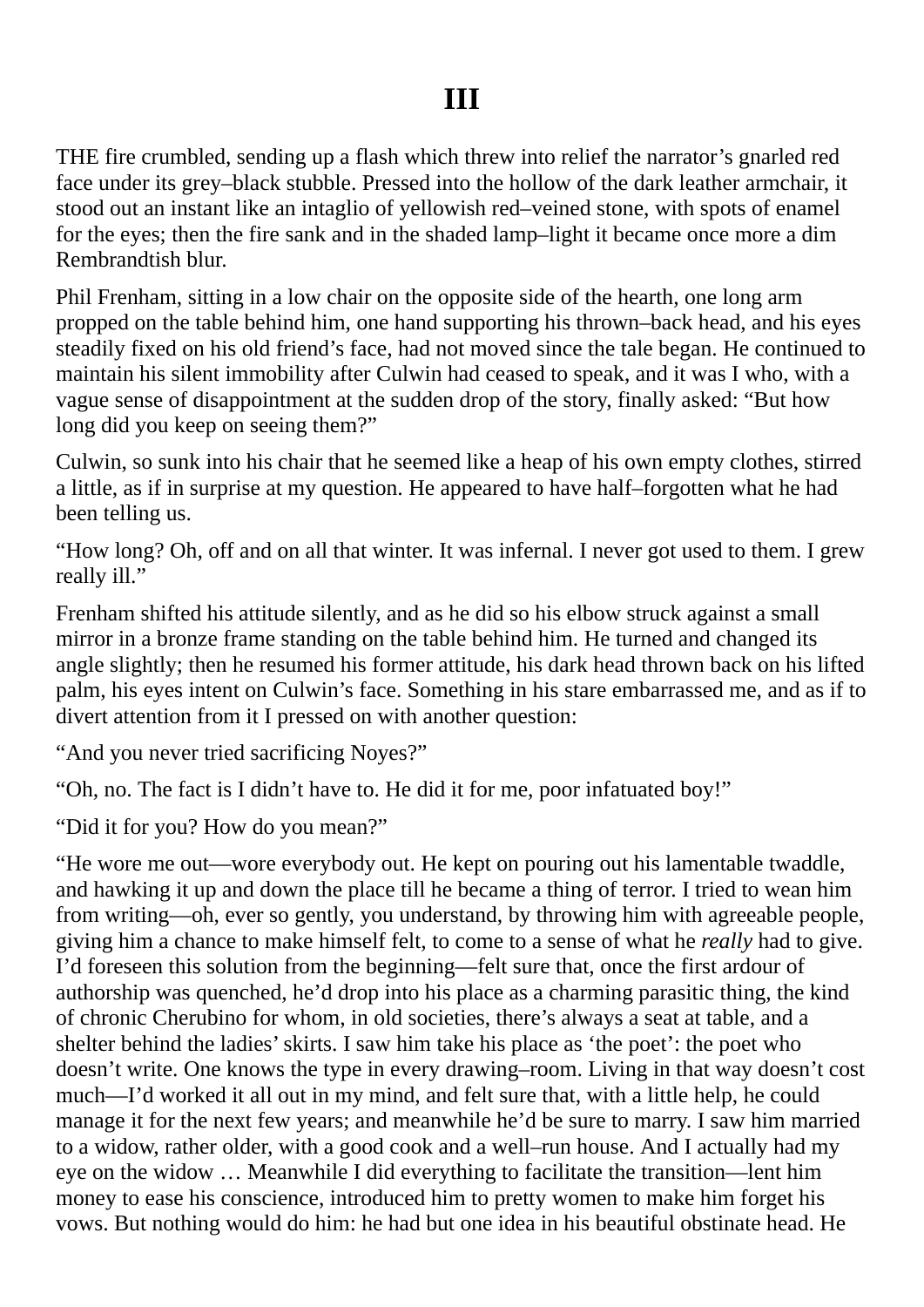wanted the laurel and not the rose, and he kept on repeating Gautier's axiom, and battering and filing at his limp prose till he'd spread it out over Lord knows how many thousand sloppy pages. Now and then he would send a pailful to a publisher, and of course it would always come back.

"At first it didn't matter—he thought he was 'misunderstood.' He took the attitudes of genius, and whenever an opus came home he wrote another to keep it company. Then he had a reaction of despair, and accused me of deceiving him, and Lord knows what. I got angry at that, and told him it was he who had deceived himself. He'd come to me determined to write, and I'd done my best to help him. That was the extent of my offence, and I'd done it for his cousin's sake, not his.

"That seemed to strike home, and he didn't answer for a minute. Then he said: 'My time's up and my money's up. What do you think I'd better do?'

"'I think you'd better not be an ass,' I said.

"He turned red, and asked: 'What do you mean by being an ass?'

"I took a letter from my desk and held it out to him.

"'I mean refusing this offer of Mrs. Ellinger's: to be her secretary at a salary of five thousand dollars. There may be a lot more in it than that.'

"He flung out his hand with a violence that struck the letter from mine. 'Oh, I know well enough what's in it!' he said, scarlet to the roots of his hair.

"'And what's your answer, if you know?' I asked.

"He made none at the minute, but turned away slowly to the door. There, with his hand on the threshold, he stopped to ask, almost under his breath: 'Then you really think my stuff's no good?'

"I was tired and exasperated, and I laughed. I don't defend my laugh—it was in wretched taste. But I must plead in extenuation that the boy was a fool, and that I'd done my best for him—I really had.

"He went out of the room, shutting the door quietly after him. That afternoon I left for Frascati, where I'd promised to spend the Sunday with some friends. I was glad to escape from Gilbert, and by the same token, as I learned that night, I had also escaped from the eyes. I dropped into the same lethargic sleep that had come to me before when their visitations ceased; and when I woke the next morning, in my peaceful painted room above the ilexes, I felt the utter weariness and deep relief that always followed on that repairing slumber. I put in two blessed nights at Frascati, and when I got back to my rooms in Rome I found that Gilbert had gone … Oh, nothing tragic had happened—the episode never rose to *that*. He'd simply packed his manuscripts and left for America—for his family and the Wall Street desk. He left a decent little note to tell me of his decision, and behaved altogether, in the circumstances, as little like a fool as it's possible for a fool to behave …  $\alpha$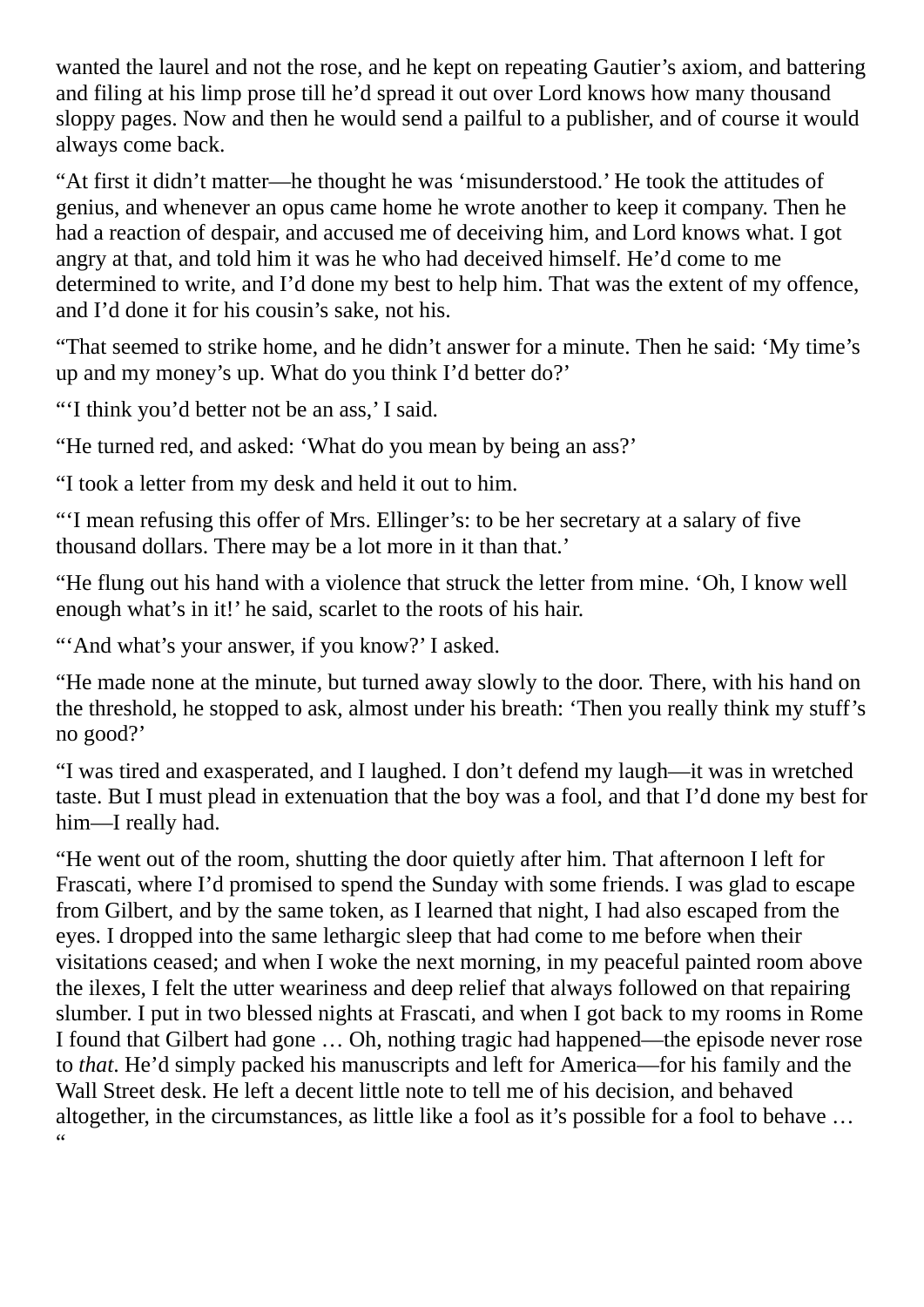CULWIN paused again, and again Frenham sat motionless, the dusky contour of his young head reflected in the mirror at his back.

"And what became of Noyes afterward?" I finally asked, still disquieted by a sense of incompleteness, by the need of some connecting thread between the parallel lines of the tale.

Culwin twitched his shoulders. "Oh, nothing became of him—because he became nothing. There could be no question of 'becoming' about it. He vegetated in an office, I believe, and finally got a clerkship in a consulate, and married drearily in China. I saw him once in Hong Kong, years afterward. He was fat and hadn't shaved. I was told he drank. He didn't recognize me."

"And the eyes?" I asked, after another pause which Frenham's continued silence made oppressive.

Culwin, stroking his chin, blinked at me meditatively through the shadows. "I never saw them after my last talk with Gilbert. Put two and two together if you can. For my part, I haven't found the link."

He rose stiffly, his hands in his pockets, and walked over to the table on which reviving drinks had been set out.

"You must be parched after this dry tale. Here, help yourself, my dear fellow. Here, Phil —" He turned back to the hearth.

Frenham still sat in his low chair, making no response to his host's hospitable summons. But as Culwin advanced toward him, their eyes met in a long look; after which, to my intense surprise, the young man, turning suddenly in his seat, flung his arms across the table, and dropped his face upon them.

Culwin, at the unexpected gesture, stopped short, a flush on his face.

"Phil—what the deuce? Why, have the eyes scared *you?* My dear boy—my dear fellow—I never had such a tribute to my literary ability, never!"

He broke into a chuckle at the thought, and halted on the hearth–rug, his hands still in his pockets, gazing down in honest perplexity at the youth's bowed head. Then, as Frenham still made no answer, he moved a step or two nearer.

"Cheer up, my dear Phil! It's years since I've seen them—apparently I've done nothing lately bad enough to call them out of chaos. Unless my present evocation of them has made *you* see them; which would be their worst stroke yet!"

His bantering appeal quivered off into an uneasy laugh, and he moved still nearer, bending over Frenham, and laying his gouty hands on the lad's shoulders.

"Phil, my dear boy, really—what's the matter? Why don't you answer? *Have* you seen the eyes?"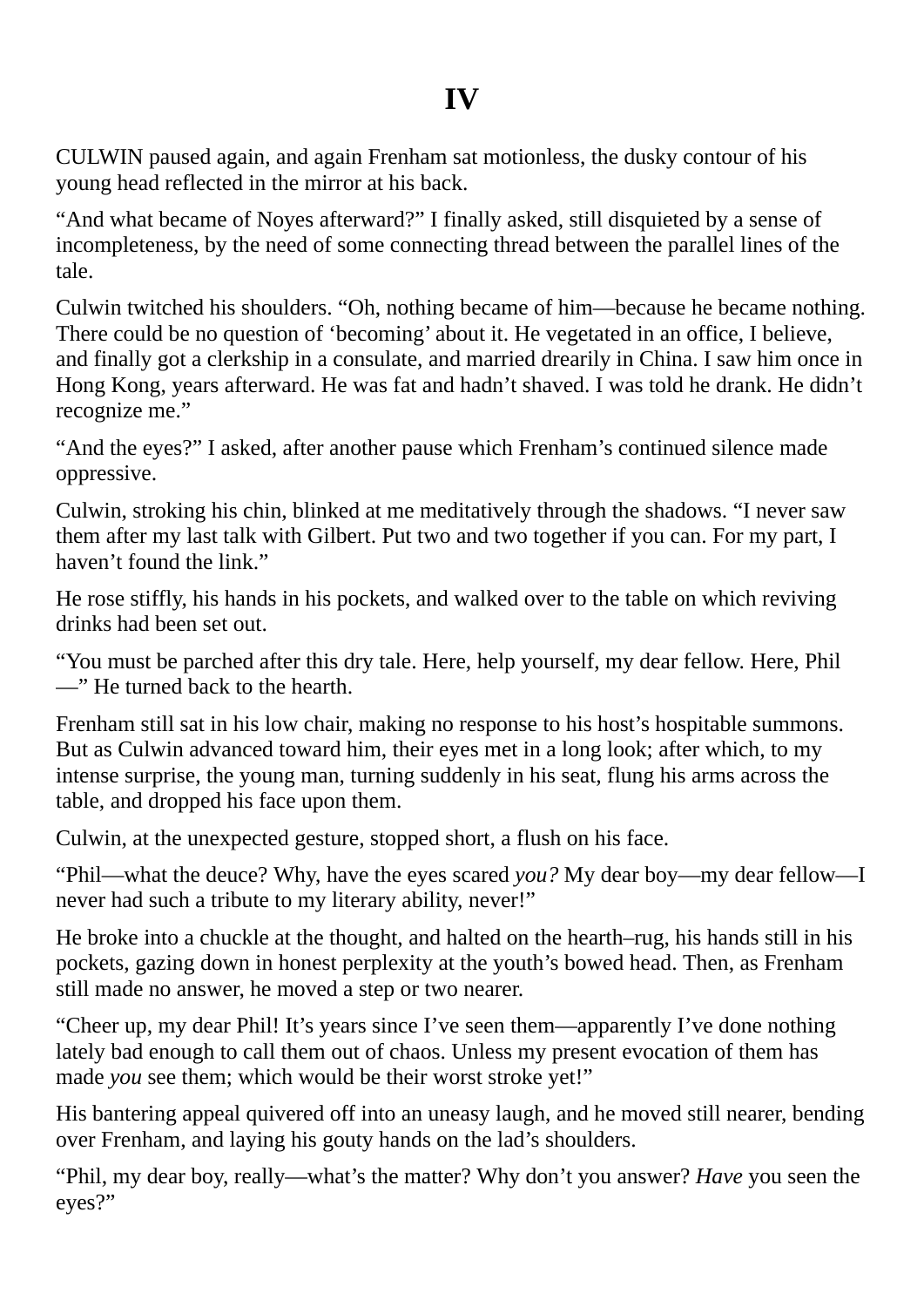Frenham's face was still pressed against his arms, and from where I stood behind Culwin I saw the latter, as if under the rebuff of this unaccountable attitude, draw back slowly from his friend. As he did so, the light of the lamp on the table fell full on his perplexed congested face, and I caught its sudden reflection in the mirror behind Frenham's head.

Culwin saw the reflection also. He paused, his face level with the mirror, as if scarcely recognizing the countenance in it as his own. But as he looked his expression gradually changed, and for an appreciable space of time he and the image in the glass confronted each other with a glare of slowly gathering hate. Then Culwin let go of Frenham's shoulders, and drew back a step, covering his eyes with his hands …

Frenham, his face still hidden, did not stir.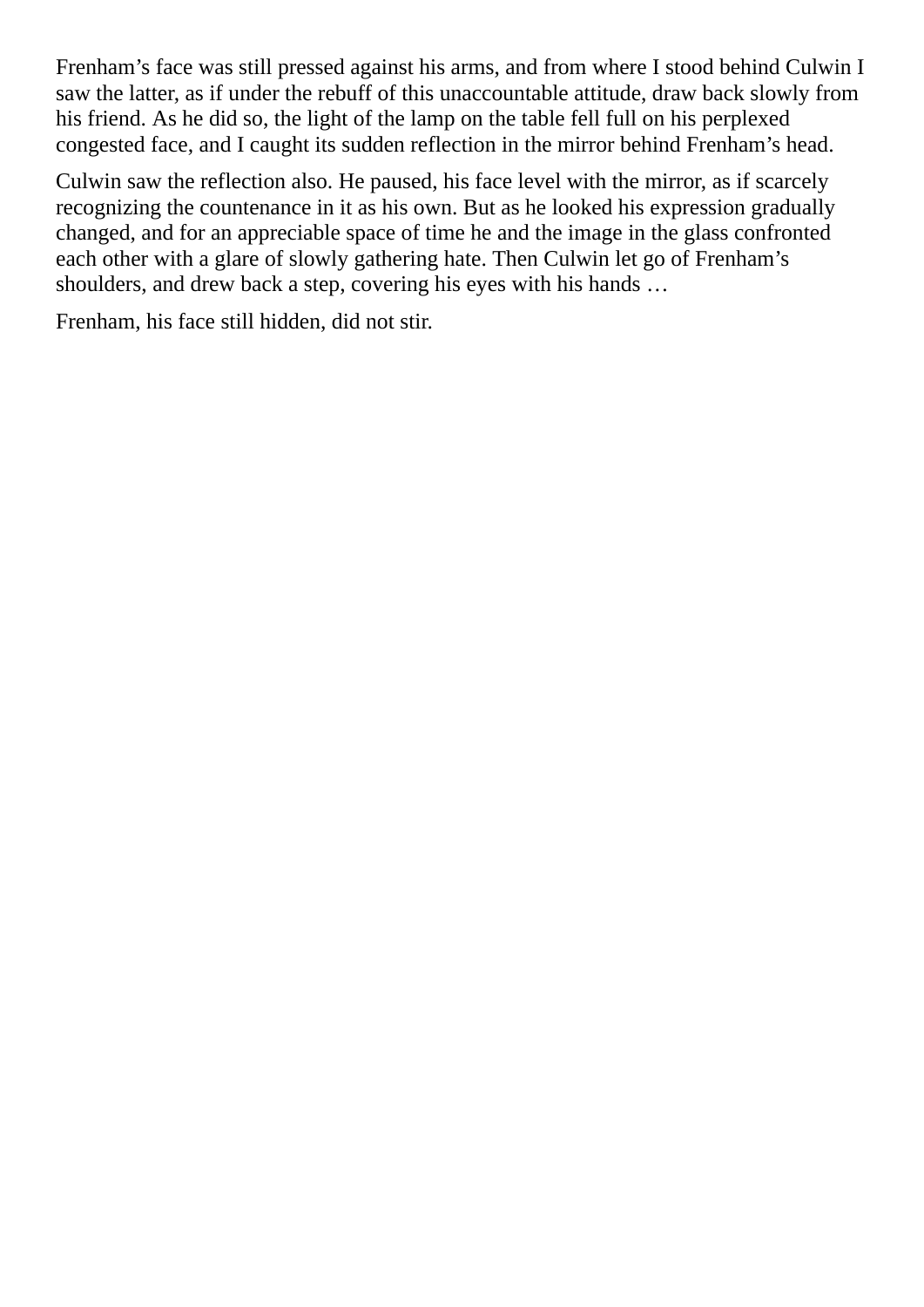## **THE BLOND BEAST**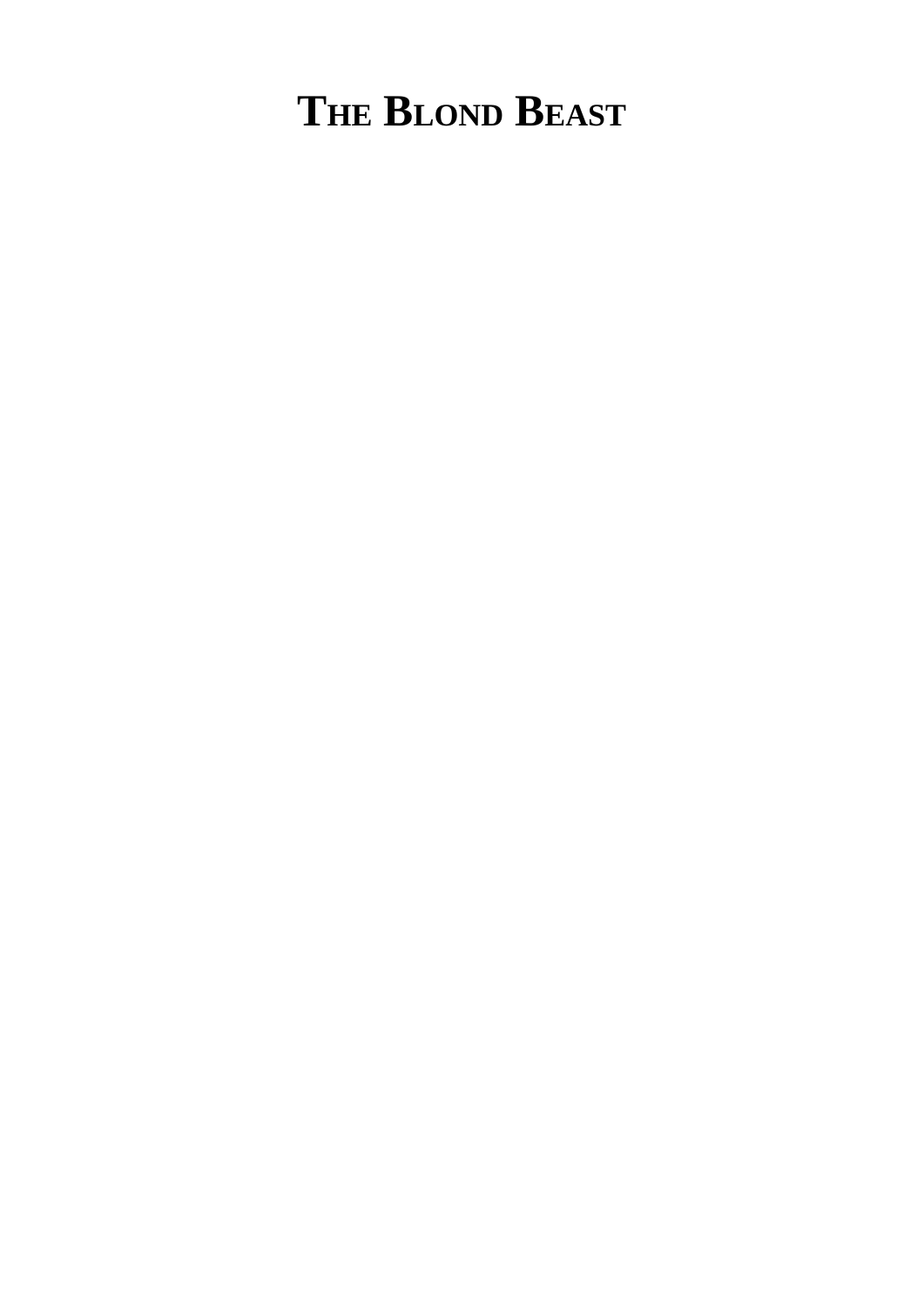IT had been almost too easy—that was young Millner's first feeling, as he stood again on the Spence door–step, the great moment of his interview behind him, and Fifth Avenue rolling its grimy Pactolus at his feet.

Halting there in the winter light, with the clang of the ponderous vestibule doors in his ears, and his eyes carried down the perspective of the packed interminable thoroughfare, he even dared to remember Rastignac's apostrophe to Paris, and to hazard recklessly under his small fair moustache: "Who knows?"

He, Hugh Millner, at any rate, knew a good deal already: a good deal more than he had imagined it possible to learn in half an hour's talk with a man like Orlando G. Spence; and the loud–rumouring city spread out there before him seemed to grin like an accomplice who knew the rest.

A gust of wind, whirling down from the dizzy height of the building on the next corner, drove sharply through his overcoat and compelled him to clutch at his hat. It was a bitter January day, a day of fierce light and air, when the sunshine cut like icicles and the wind sucked one into black gulfs at the street corners. But Millner's complacency was like a warm lining to his shabby coat, and heaving steadied his hat he continued to stand on the Spence threshold, lost in the vision revealed to him from the Pisgah of its marble steps. Yes, it was wonderful what the vision showed him…. In his absorption he might have frozen fast to the door–step if the Rhadamanthine portals behind him had not suddenly opened to let out a slim fur–coated figure, the figure, as he perceived, of the youth whom he had caught in the act of withdrawal as he entered Mr. Spence's study, and whom the latter, with a wave of his affable hand, had detained to introduce as "my son Draper."

It was characteristic of the odd friendliness of the whole scene that the great man should have thought it worth while to call back and name his heir to a mere humble applicant like Millner; and that the heir should shed on him, from a pale high–browed face, a smile of such deprecating kindness. It was characteristic, equally, of Millner, that he should at once mark the narrowness of the shoulders sustaining this ingenuous head; a narrowness, as he now observed, imperfectly concealed by the wide fur collar of young Spence's expensive and badly cut coat. But the face took on, as the youth smiled his surprise at their second meeting, a look of almost plaintive good–will: the kind of look that Millner scorned and yet could never quite resist.

"Mr. Millner? Are you—er—waiting?" the lad asked, with an intention of serviceableness that was like a finer echo of his father's resounding cordiality.

"For my motor? No," Millner jested in his frank free voice. "The fact is, I was just standing here lost in the contemplation of my luck"—and as his companion's pale blue eyes seemed to shape a question, "my extraordinary luck," he explained, "in having been engaged as your father's secretary."

"Oh," the other rejoined, with a faint colour in his sallow cheek. "I'm so glad," he murmured: "but I was sure—" He stopped, and the two looked kindly at each other.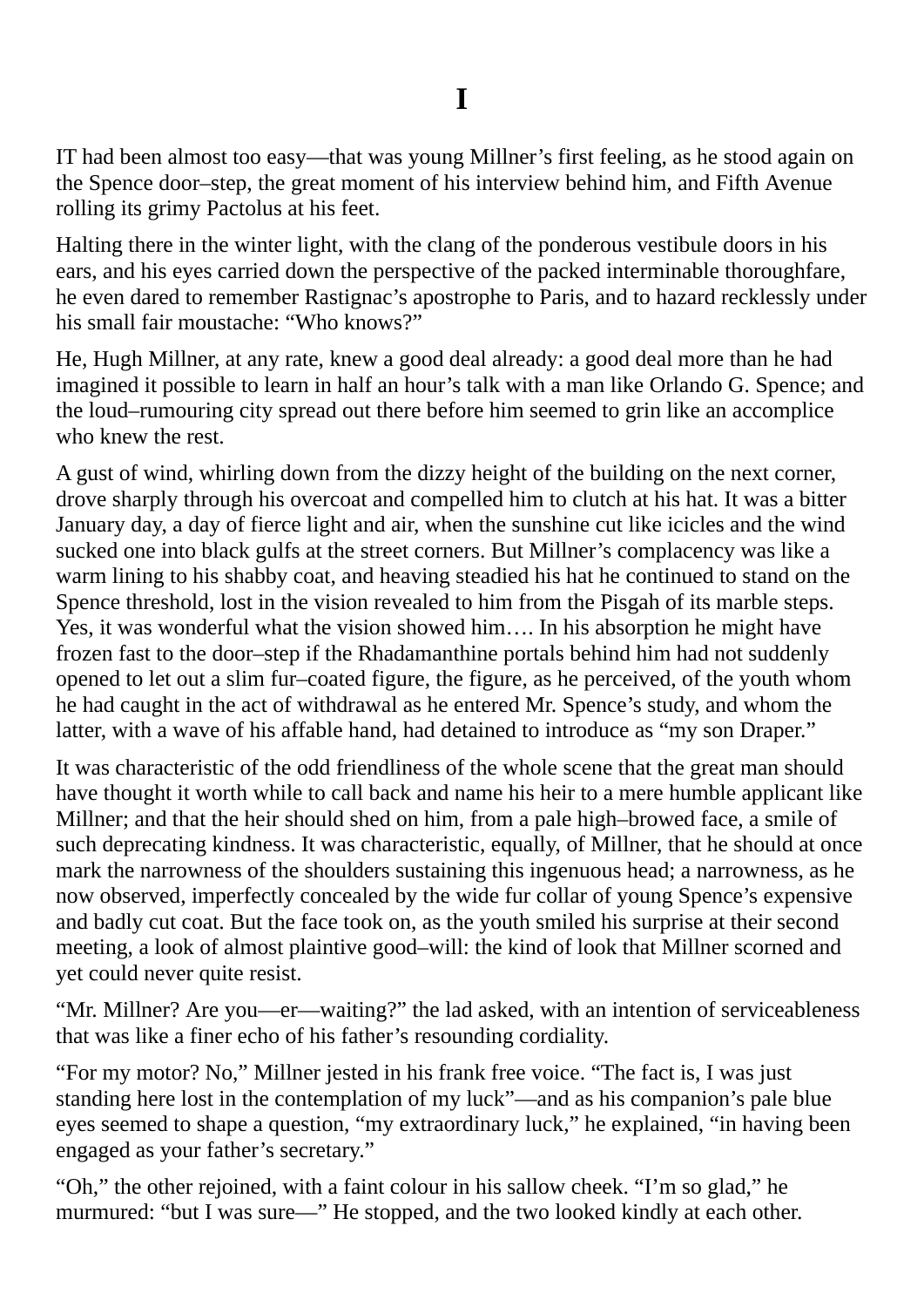Millner averted his gaze first, almost fearful of its betraying the added sense of his own strength and dexterity which he drew from the contrast of the other's frailness.

"Sure? How could any one be sure? I don't believe in it yet!" he laughed out in the irony of his triumph.

The boy's words did not sound like a mere civility—Millner felt in them an homage to his power.

"Oh, yes: I was sure," young Draper repeated. "Sure as soon as I saw you, I mean."

Millner tingled again with this tribute to his physical straightness and bloom. Yes, he looked his part, hang it—he looked it!

But his companion still lingered, a shy sociability in his eye.

"If you're walking, then, can I go along a little way?" And he nodded southward down the shabby gaudy avenue.

That, again, was part of the high comedy of the hour—that Millner should descend the Spence steps at young Spence's side, and stroll down Fifth Avenue with him at the proudest moment of the afternoon; O. G. Spence's secretary walking abroad with O. G. Spence's heir! He had the scientific detachment to pull out his watch and furtively note the hour. Yes—it was exactly forty minutes since he had rung the Spence door–bell and handed his card to a gelid footman, who, openly sceptical of his claim to be received, had left him unceremoniously planted on the cold tessellations of the vestibule.

"Some day," Miller grinned to himself, "I think I'll take that footman as furnace–man—or to do the boots." And he pictured his marble palace rising from the earth to form the mausoleum of a footman's pride.

Only forty minutes ago! And now he had his opportunity fast! And he never meant to let it go! It was incredible, what had happened in the interval. He had gone up the Spence steps an unknown young man, out of a job, and with no substantial hope of getting into one: a needy young man with a mother and two limp sisters to be helped, and a lengthening figure of debt that stood by his bed through the anxious nights. And he went down the steps with his present assured, and his future lit by the hues of the rainbow above the pot of gold. Certainly a fellow who made his way at that rate had it "in him," and could afford to trust his star.

Descending from this joyous flight he stooped his ear to the discourse of young Spence.

"My father'll work you rather hard, you know: but you look as if you wouldn't mind that."

Millner pulled up his inches with the self–consciousness of the man who had none to waste. "Oh, no, I shan't mind that: I don't mind any amount of work if it leads to something."

"Just so," Draper Spence assented eagerly. "That's what I feel. And you'll find that whatever my father undertakes leads to such awfully fine things."

Millner tightened his lips on a grin. He was thinking only of where the work would lead him, not in the least of where it might land the eminent Orlando G. Spence. But he looked at his companion sympathetically.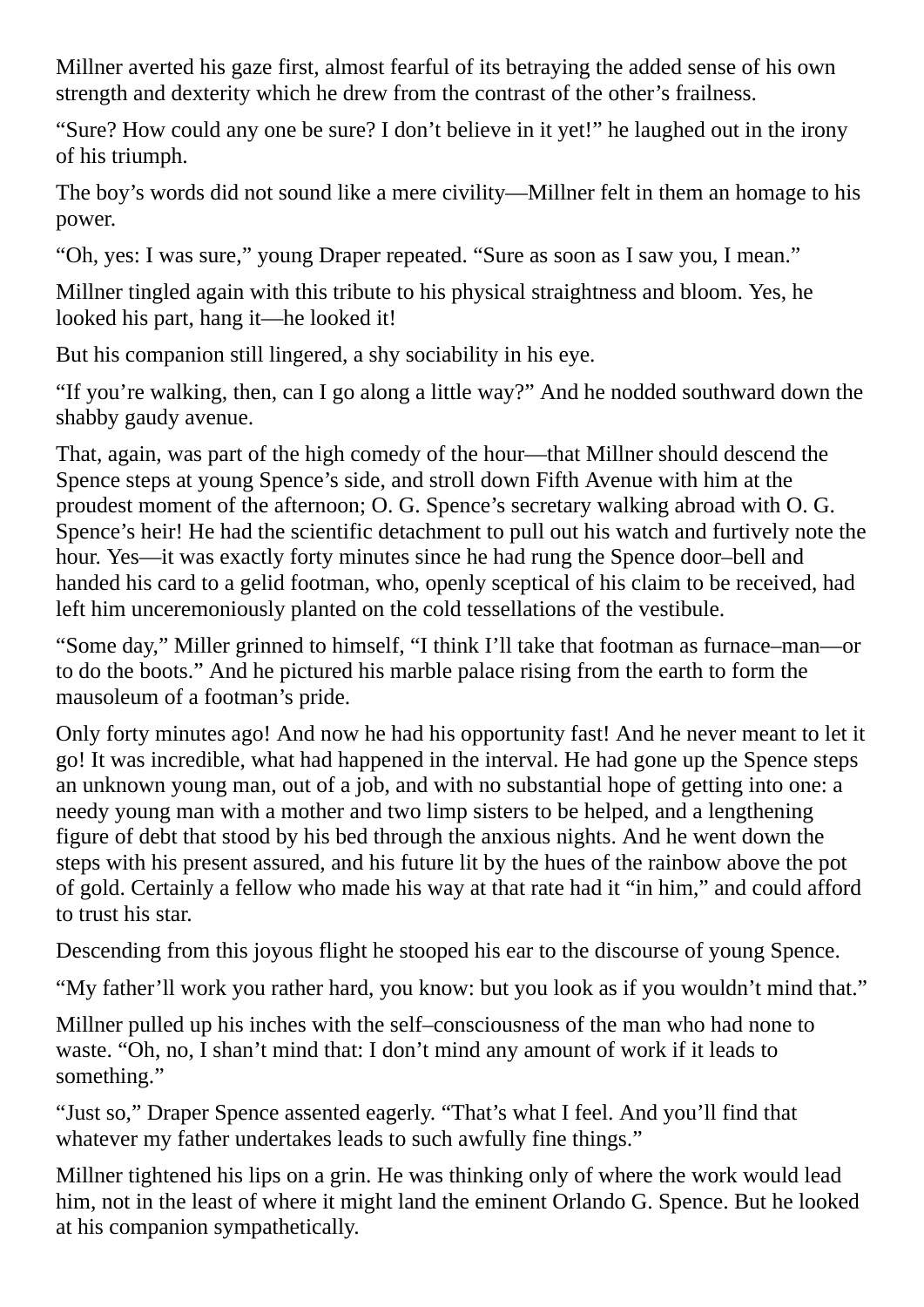"You're a philanthropist like your father, I see?"

"Oh, I don't know." They had paused at a crossing, and young Draper, with a dubious air, stood striking his agate–headed stick against the curb–stone. "I believe in a purpose, don't you?" he asked, lifting his blue eyes suddenly to Millner's face.

"A purpose? I should rather say so! I believe in nothing else," cried Millner, feeling as if his were something he could grip in his hand and swing like a club.

Young Spence seemed relieved. "Yes—I tie up to that. There *is* a Purpose. And so, after all, even if I don't agree with my father on minor points … " He coloured quickly, and looked again at Millner. "I should like to talk to you about this some day."

Millner smothered another smile. "We'll have lots of talks, I hope."

"Oh, if you can spare the time—!" said Draper, almost humbly.

"Why, I shall be there on tap!"

"For father, not me." Draper hesitated, with another self–confessing smile. "Father thinks I talk too much—that I keep going in and out of things. He doesn't believe in analyzing: he thinks it's destructive. But it hasn't destroyed my ideals." He looked wistfully up and down the clanging street. "And that's the main thing, isn't it? I mean, that one should have an Ideal." He turned back almost gaily to Millner. "I suspect you're a revolutionist too!"

"Revolutionist? Rather! I belong to the Red Syndicate and the Black Hand!" Millner joyfully assented.

Young Draper chuckled at the enormity of the joke. "First rate! We'll have incendiary meetings!" He pulled an elaborately armorial watch from his enfolding furs. "I'm so sorry, but I must say good–bye—this is my street," he explained. Millner, with a faint twinge of envy, glanced across at the colonnaded marble edifice in the farther corner. "Going to the club?" he said carelessly.

His companion looked surprised. "Oh, no: I never go *there*. It's too boring." And he brought out, after one of the pauses in which he seemed rather breathlessly to measure the chances of his listener's indulgence: "I'm just going over to a little Bible Class I have in Tenth Avenue."

Millner, for a moment or two, stood watching the slim figure wind its way through the mass of vehicles to the opposite corner; then he pursued his own course down Fifth Avenue, measuring his steps to the rhythmic refrain: "It's too easy—it's too easy—it's too easy!"

His own destination being the small shabby flat off University Place where three tender females awaited the result of his mission, he had time, on the way home, after abandoning himself to a general sense of triumph, to dwell specifically on the various aspects of his achievement. Viewed materially and practically, it was a thing to be proud of; yet it was chiefly on aesthetic grounds—because he had done so exactly what he had set out to do that he glowed with pride at the afternoon's work. For, after all, any young man with the proper "pull" might have applied to Orlando G. Spence for the post of secretary, and even have penetrated as far as the great man's study; but that he, Hugh Millner, should not only have forced his way to this fastness, but have established, within a short half hour, his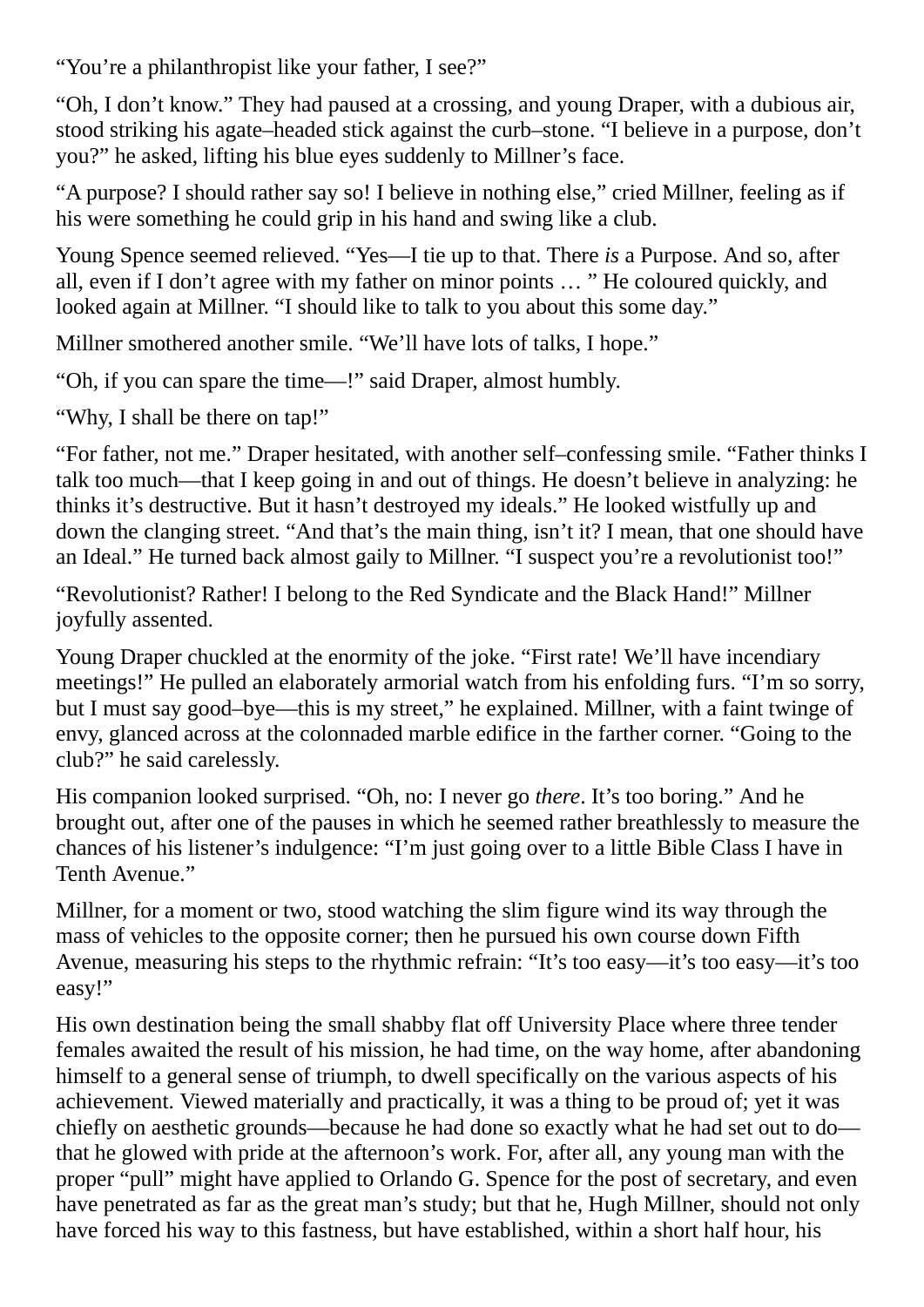right to remain there permanently: well, this, if it proved anything, proved that the first rule of success was to know how to live up to one's principles.

"One must have a plan—one must have a plan," the young man murmured, looking with pity at the vague faces which the crowd bore past him, and feeling almost impelled to detain them and expound his doctrine. But the planlessness of average human nature was of course the measure of his opportunity; and he smiled to think that every purposeless face he met was a guarantee of his own advancement, a rung in the ladder he meant to climb.

Yes, the whole secret of success was to know what one wanted to do, and not to be afraid to do it. His own history was proving that already. He had not been afraid to give up his small but safe position in a real–estate office for the precarious adventure of a private secretaryship; and his first glimpse of his new employer had convinced him that he had not mistaken his calling. When one has a "way" with one—as, in all modesty, Millner knew he had—not to utilize it is a stupid waste of force. And when he had learned that Orlando G. Spence was in search of a private secretary who should be able to give him intelligent assistance in the execution of his philanthropic schemes, the young man felt that his hour had come. It was no part of his plan to associate himself with one of the masters of finance: he had a notion that minnows who go to a whale to learn how to grow bigger are likely to be swallowed in the process. The opportunity of a clever young man with a cool head and no prejudices (this again was drawn from life) lay rather in making himself indispensable to one of the beneficent rich, and in using the timidities and conformities of his patron as the means of his scruples about formulating these principles to himself. It was not for nothing that, in his college days, he had hunted the hypothetical "moral sense" to its lair, and dragged from their concealment the various self–advancing sentiments dissembled under its edifying guise. His strength lay in his precocious insight into the springs of action, and in his refusal to classify them according to the accepted moral and social sanctions. He had to the full the courage of his lack of convictions.

To a young man so untrammelled by prejudice it was self–evident that helpless philanthropists like Orlando G. Spence were just as much the natural diet of the strong as the lamb is of the wolf. It was pleasanter to eat than to be eaten, in a world where, as yet, there seemed to be no third alternative; and any scruples one might feel as to the temporary discomfort of one's victim were speedily dispelled by that larger scientific view which took into account the social destructiveness of the benevolent. Millner was persuaded that every individual woe mitigated by the philanthropy of Orlando G. Spence added just so much to the sum–total of human inefficiency, and it was one of his favourite subjects of speculation to picture the innumerable social evils that may follow upon the rescue of one infant from Mount Taygetus.

"We're all born to prey on each other, and pity for suffering is one of the most elementary stages of egotism. Until one has passed beyond, and acquired a taste for the more complex forms of the instinct—"

He stopped suddenly, checked in his advance by a sallow wisp of a dog which had plunged through the press of vehicles to hurl itself between his legs. Millner did not dislike animals, though he preferred that they should be healthy and handsome. The dog under his feet was neither. Its cringing contour showed an injudicious mingling of races,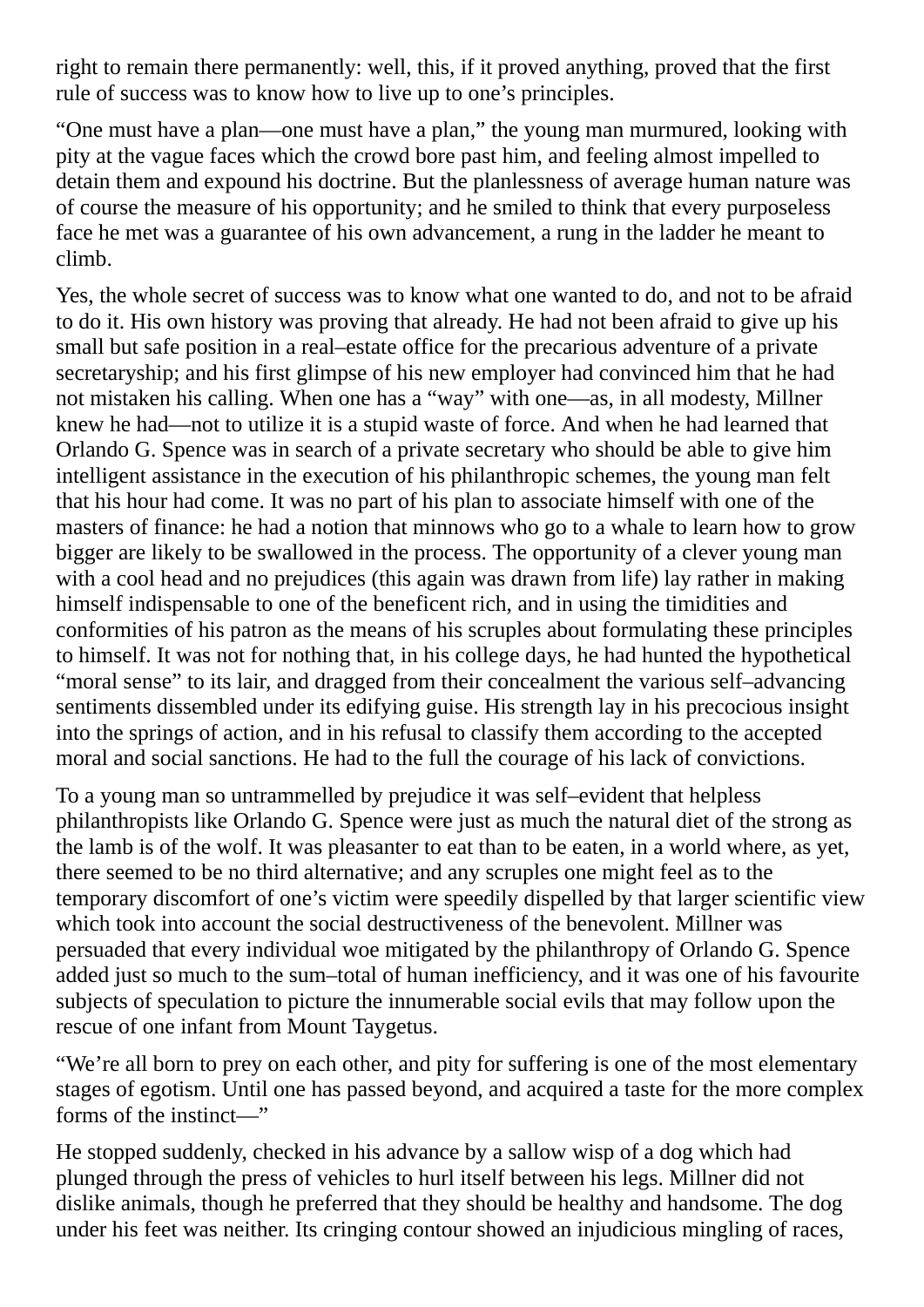and its meagre coat betrayed the deplorable habit of sleeping in coal–holes and subsisting on an innutritious diet. In addition to these physical disadvantages, its shrinking and inconsequent movements revealed a congenital weakness of character which, even under more favourable conditions, would hardly have qualified it to become a useful member of society; and Millner was not sorry to notice that it moved with a limp of the hind leg that probably doomed it to speedy extinction.

The absurdity of such an animal's attempting to cross Fifth Avenue at the most crowded hour of the afternoon struck him as only less great than the irony of its having been permitted to achieve the feat; and he stood a moment looking at it, and wondering what had moved it to the attempt. It was really a perfect type of the human derelict which Orlando G. Spence and his kind were devoting their millions to perpetuate, and he reflected how much better Nature knew her business in dealing with the superfluous quadruped.

An elderly lady advancing in the opposite direction evidently took a less dispassionate view of the case, for she paused to remark emotionally: "Oh, you poor thing!" while she stooped to caress the object of her sympathy. The dog, with characteristic lack of discrimination, viewed her gesture with suspicion, and met it with a snarl. The lady turned pale and shrank away, a chivalrous male repelled the animal with his umbrella, and two idle boys backed his action by a vigorous "Hi!" The object of these hostile demonstrations, apparently attributing them not to its own unsocial conduct, but merely to the chronic animosity of the universe, dashed wildly around the corner into a side street, and as it did so Millner noticed that the lame leg left a little trail of blood. Irresistibly, he turned the corner to see what would happen next. It was deplorably clear that the animal itself had no plan; but after several inconsequent and contradictory movements it plunged down an area, where it backed up against the iron gate, forlornly and foolishly at bay.

Millner, still following, looked down at it, and wondered. Then he whistled, just to see if it would come; but this only caused it to start up on its quivering legs, with desperate turns of the head that measured the chances of escape.

"Oh, hang it, you poor devil, stay there if you like!" the young man murmured, walking away.

A few yards off he looked back, and saw that the dog had made a rush out of the area and was limping furtively down the street. The idle boys were in the offing, and he disliked the thought of leaving them in control of the situation. Softly, with infinite precautions, he began to follow the dog. He did not know why he was doing it, but the impulse was overmastering. For a moment he seemed to be gaining upon his quarry, but with a cunning sense of his approach it suddenly turned and hobbled across the frozen grass–plot adjoining a shuttered house. Against the wall at the back of the plot it cowered down in a dirty snow–drift, as if disheartened by the struggle. Millner stood outside the railings and looked at it. He reflected that under the shelter of the winter dusk it might have the luck to remain there unmolested, and that in the morning it would probably be dead of cold. This was so obviously the best solution that he began to move away again; but as he did so the idle boys confronted him.

"Ketch yer dog for yer, boss?" they grinned.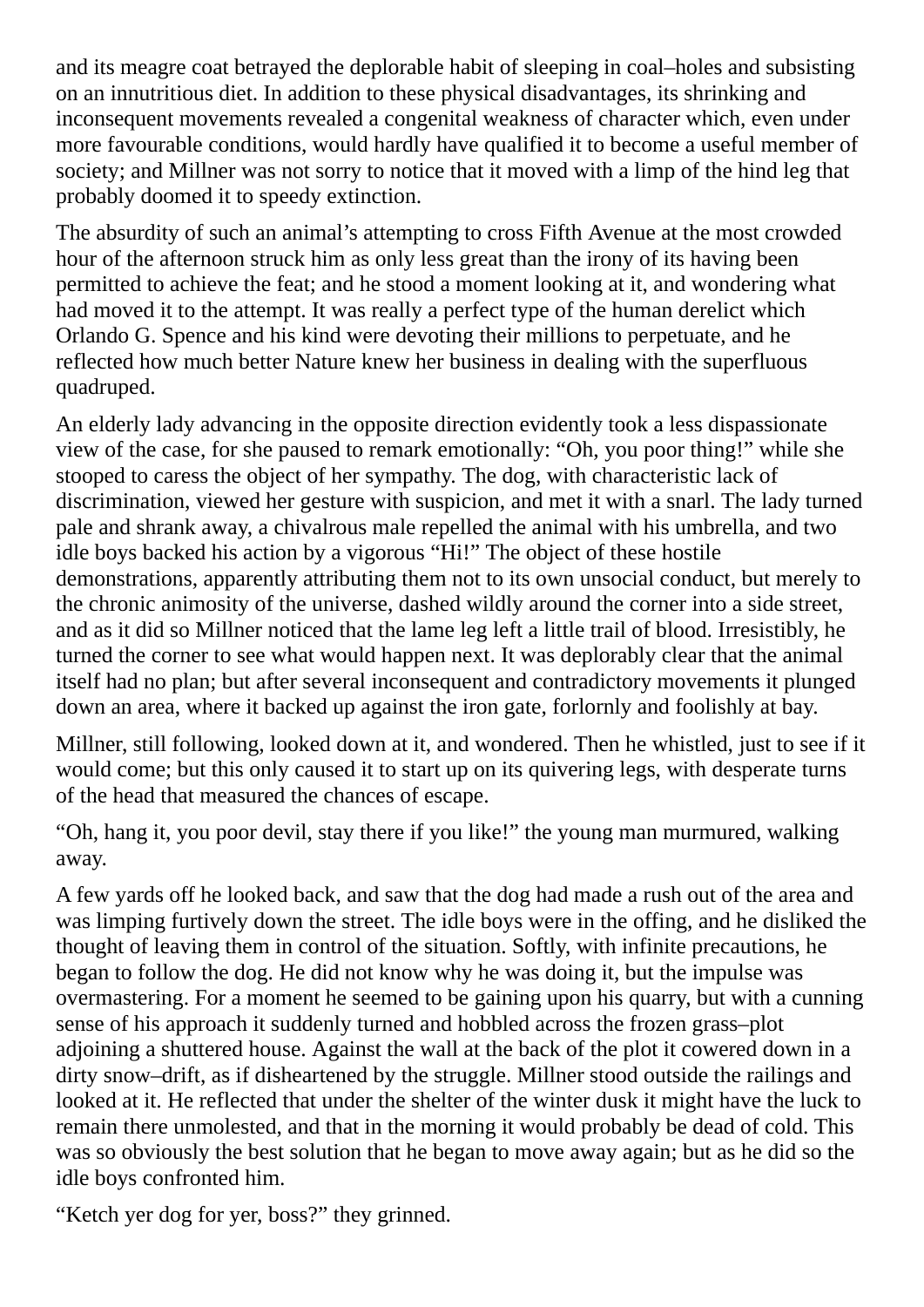Millner consigned them to the devil, and stood sternly watching them till the first stage of the journey had carried them around the nearest corner; then, after pausing to look once more up and down the empty street, laid his hand on the railing, and vaulted over it into the grass–plot. As he did so, he reflected that, since pity for suffering was one of the most elementary forms of egotism, he ought to have remembered that it was necessarily one of the most tenacious.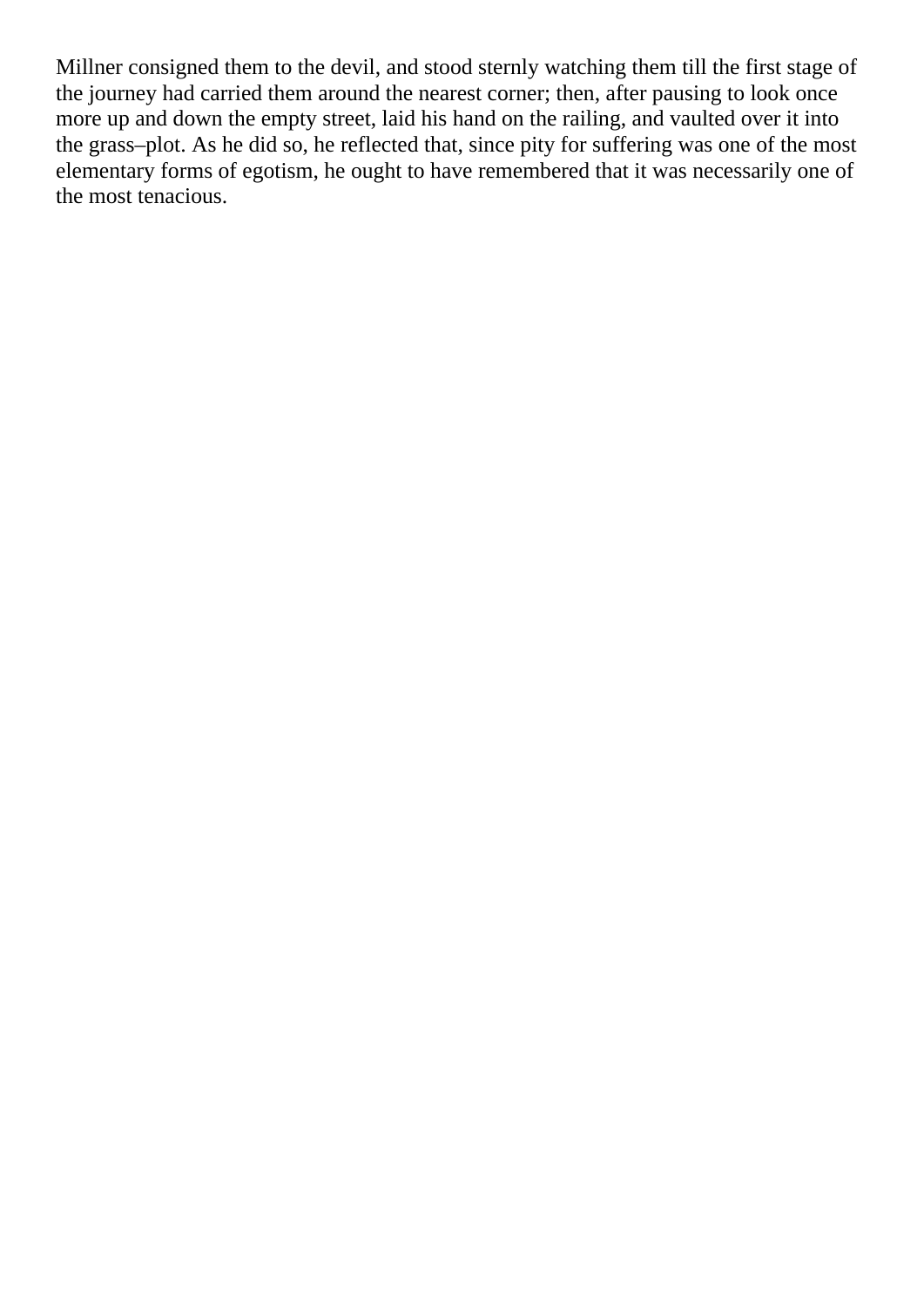"My chief aim in life?" Orlando G. Spence repeated. He threw himself back in his chair, straightened the tortoise–shell *pince–nez*, on his short blunt nose, and beamed down the luncheon table at the two young men who shared his repast.

His glance rested on his son Draper, seated opposite him behind a barrier of Georgian silver and orchids; but his words were addressed to his secretary who, stylograph in hand, had turned from the seductions of a mushroom *souffle* in order to jot down, for the Sunday *Investigator*, an outline of his employer's views and intentions respecting the newly endowed Orlando G. Spence College for Missionaries. It was Mr. Spence's practice to receive in person the journalists privileged to impart his opinions to a waiting world; but during the last few months—and especially since the vast project of the Missionary College had been in process of development—the pressure of business and beneficence had necessitated Millner's frequent intervention, and compelled the secretary to snatch the sense of his patron's elucubrations between the courses of their hasty meals.

Young Millner had a healthy appetite, and it was not one of his least sacrifices to be so often obliged to curb it in the interest of his advancement; but whenever he waved aside one of the triumphs of Mr. Spence's *chef* he was conscious of rising a step in his employer's favour. Mr. Spence did not despise the pleasures of the table, though he appeared to regard them as the reward of success rather than as the alleviation of effort; and it increased his sense of his secretary's merit to note how keenly the young man enjoyed the fare which he was so frequently obliged to deny himself. Draper, having subsisted since infancy on a diet of truffles and terrapin, consumed such delicacies with the insensibility of a traveller swallowing a railway sandwich; but Millner never made the mistake of concealing from Mr. Spence his sense of what he was losing when duty constrained him to exchange the fork for the pen.

"My chief aim in life!" Mr. Spence repeated, removing his eye–glass and swinging it thoughtfully on his finger. ("I'm sorry you should miss this *souffle*, Millner: it's worth while.) Why, I suppose I might say that my chief aim in life is to leave the world better than I found it. Yes: I don't know that I could put it better than that. To leave the world better than I found it. It wouldn't be a bad idea to use that as a head–line. *'Wants to leave the world better than he found it.'* It's exactly the point I should like to make in this talk about the College."

Mr. Spence paused, and his glance once more reverted to his son, who, having pushed aside his plate, sat watching Millner with a dreamy intensity.

"And it's the point I want to make with you, too, Draper," his father continued genially, while he turned over with a critical fork the plump and perfectly matched asparagus which a footman was presenting to his notice. "I want to make you feel that nothing else counts in comparison with that—no amount of literary success or intellectual celebrity."

"Oh, I *do* feel that," Draper murmured, with one of his quick blushes, and a glance that wavered between his father and Millner. The secretary kept his eyes on his notes, and young Spence continued, after a pause: "Only the thing is—isn't it?—to try and find out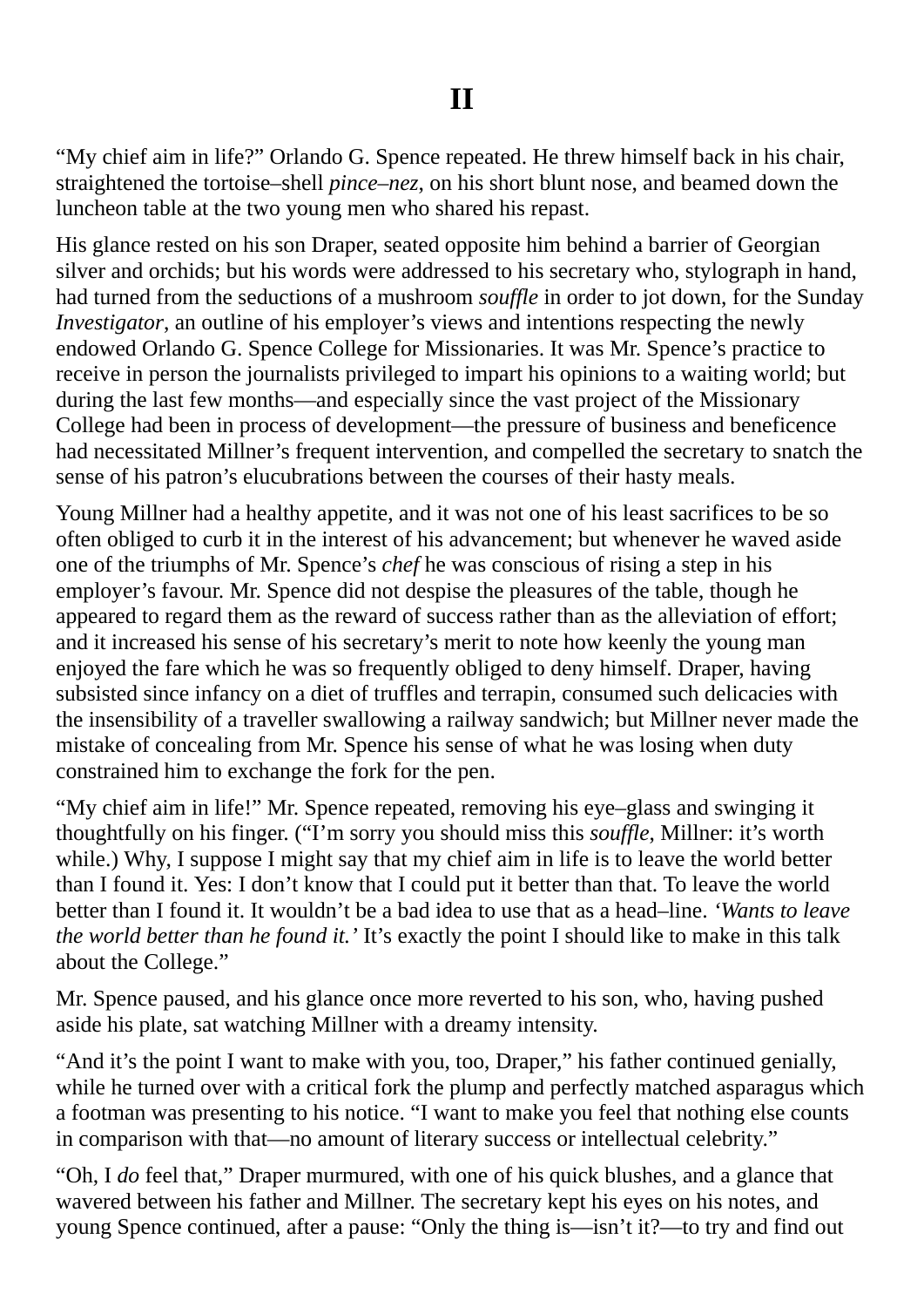just what *does* make the world better?"

"To *try* to find out?" his father echoed compassionately. "It's not necessary to try very hard. Goodness is what makes the world better."

"Yes, yes, of course," his son nervously interposed; "but the question is, what *is* good—"

Mr. Spence, with a darkening brow, brought his fist down emphatically on the damask. "I'll thank you not to blaspheme, my son!"

Draper's head reared itself a trifle higher on his thin neck. "I was not going to blaspheme; only there may be different ways—"

"There's where you're mistaken, Draper. There's only one way: there's my way," said Mr. Spence in a tone of unshaken conviction.

"I know, father; I see what you mean. But don't you see that even your way wouldn't be the right way for you if you ceased to believe that it was?"

His father looked at him with mingled bewilderment and reprobation. "Do you mean to say that the fact of goodness depends on my conception of it, and not on God Almighty's?"

"I do … yes … in a specific sense … " young Draper falteringly maintained; and Mr. Spence turned with a discouraged gesture toward his secretary's suspended pen.

"I don't understand your scientific jargon, Draper; and I don't want to.—What's the next point, Millner? (No; no *savarin*. Bring the fruit—and the coffee with it.)"

Millner, keenly aware that an aromatic *savarin au rhum* was describing an arc behind his head previous to being rushed back to the pantry under young Draper's indifferent eye, stiffened himself against this last assault of the enemy, and read out firmly: " *What relation do you consider that a man's business conduct should bear to his religious and domestic life?*"

Mr. Spence mused a moment. "Why, that's a stupid question. It goes over the same ground as the other one. A man ought to do good with his money—that's all. Go on."

At this point the butler's murmur in his ear caused him to push back his chair, and to arrest Millner's interrogatory by a rapid gesture. "Yes; I'm coming. Hold the wire." Mr. Spence rose and plunged into the adjoining "office," where a telephone and a Remington divided the attention of a young lady in spectacles who was preparing for Zenana work in the East.

As the door closed, the butler, having placed the coffee and liqueurs on the table, withdrew in the rear of his battalion, and the two young men were left alone beneath the Rembrandts and Hobbemas on the dining–room walls.

There was a moment's silence between them; then young Spence, leaning across the table, said in the lowered tone of intimacy: "Why do you suppose he dodged that last question?"

Millner, who had rapidly taken an opulent purple fig from the fruit–dish nearest him, paused in surprise in the act of hurrying it to his lips.

"I mean," Draper hastened on, "the question as to the relation between business and private morality. It's such an interesting one, and he's just the person who ought to tackle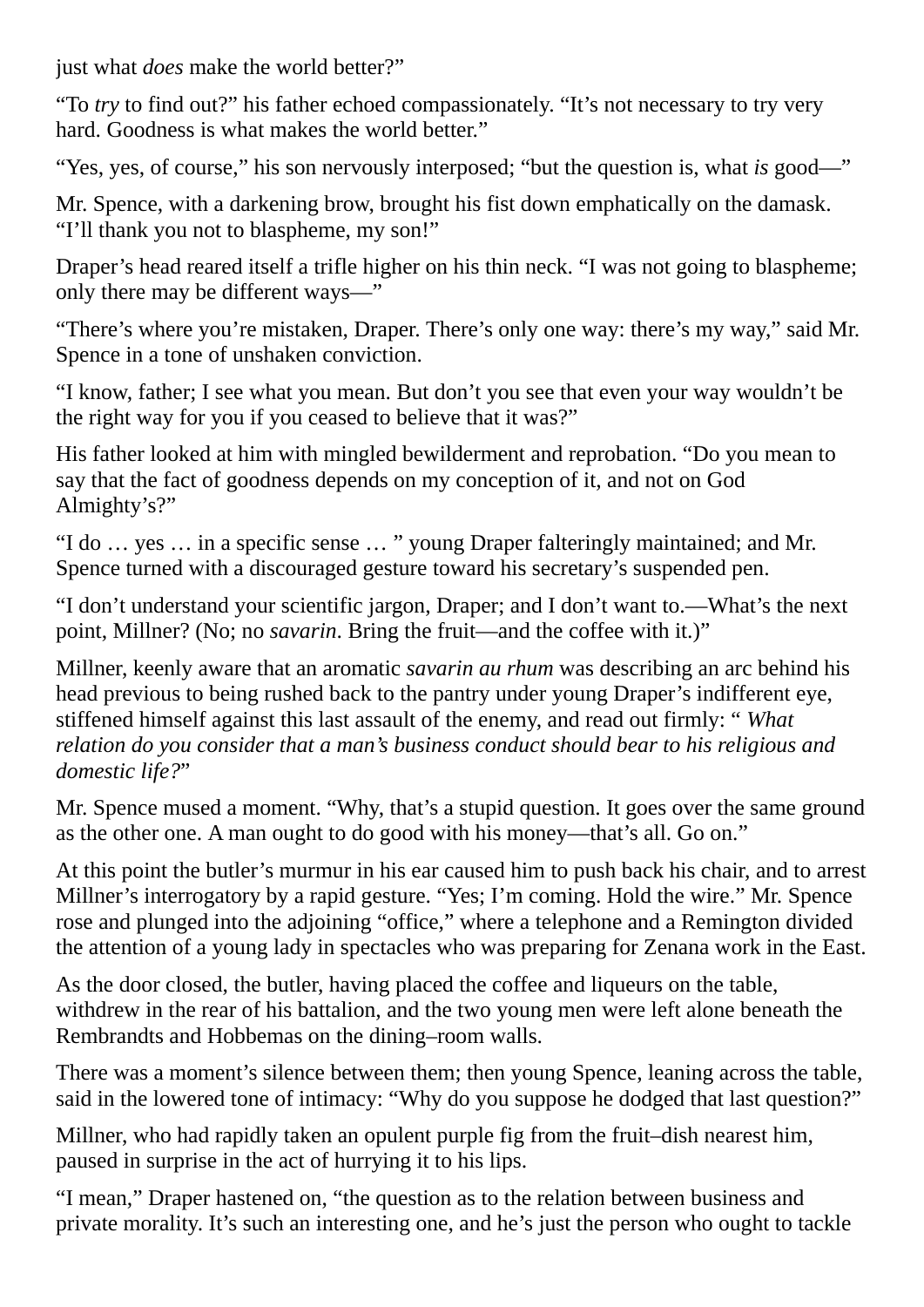it."

Millner, despatching the fig, glanced down at his notes. "I don't think your father meant to dodge the question."

Young Draper continued to look at him intently. "You think he imagined that his answer really covers the ground?"

"As much as it needs to be covered."

The son of the house glanced away with a sigh. "You know things about him that I don't," he said wistfully, but without a tinge of resentment in his tone.

"Oh, as to that—(may I give myself some coffee?)" Millner, in his walk around the table to fill his cup, paused a moment to lay an affectionate hand on Draper's shoulder. "Perhaps I know him *better*, in a sense: outsiders often get a more accurate focus."

Draper considered this. "And your idea is that he acts on principles he has never thought of testing or defining?"

Millner looked up quickly, and for an instant their glances crossed. "How do you mean?"

"I mean: that he's an inconscient instrument of goodness, as it were? A—a sort of blindly beneficent force?"

The other smiled. "That's not a bad definition. I know one thing about him, at any rate: he's awfully upset at your having chucked your Bible Class."

A shadow fell on young Spence's candid brow. "I know. But what can I do about it? That's what I was thinking of when I tried to show him that goodness, in a certain sense, is purely subjective: that one can't do good against one's principles." Again his glance appealed to Millner. " *You* understand me, don't you?"

Millner stirred his coffee in a silence not unclouded by perplexity. "Theoretically, perhaps. It's a pretty question, certainly. But I also understand your father's feeling that it hasn't much to do with real life: especially now that he's got to make a speech in connection with the founding of this Missionary College. He may think that any hint of internecine strife will weaken his prestige. Mightn't you have waited a little longer?"

"How could I, when I might have been expected to take a part in this performance? To talk, and say things I didn't mean? That was exactly what made me decide not to wait."

The door opened and Mr. Spence re–entered the room. As he did so his son rose abruptly as if to leave it.

"Where are you off to, Draper?" the banker asked.

"I'm in rather a hurry, sir—"

Mr. Spence looked at his watch. "You can't be in more of a hurry than I am; and I've got seven minutes and a half." He seated himself behind the coffee—tray, lit a cigar, laid his watch on the table, and signed to Draper to resume his place. "No, Millner, don't you go; I want you both." He turned to the secretary. "You know that Draper's given up his Bible Class? I understand it's not from the pressure of engagements—" Mr. Spence's narrow lips took an ironic curve under the straight–clipped stubble of his moustache—"it's on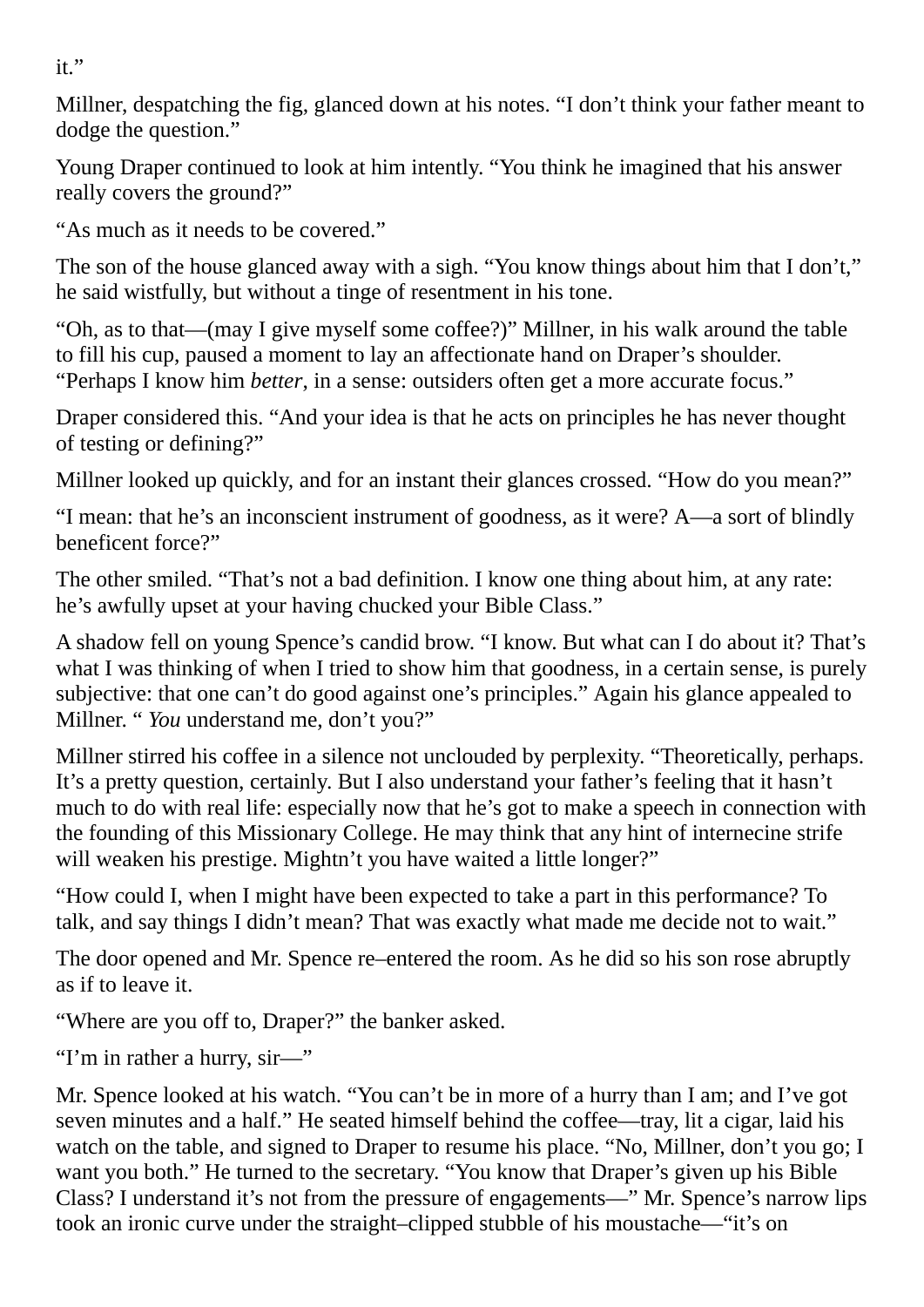principle, he tells me. He's *principled* against doing good!"

Draper lifted a protesting hand. "It's not exactly that, father—"

"I know: you'll tell me it's some scientific quibble that I don't understand. I've never had time to go in for intellectual hair–splitting. I've found too many people down in the mire who needed a hand to pull them out. A busy man has to take his choice between helping his fellow–men and theorizing about them. I've preferred to help. (You might take that down for the *Investigator*, Millner.) And I thank God I've never stopped to ask what made me want to do good. I've just yielded to the impulse—that's all." Mr. Spence turned back to his son. "Better men than either of us have been satisfied with that creed, my son."

Draper was silent, and Mr. Spence once more addressed himself to his secretary. "Millner, you're a reader: I've caught you at it. And I know this boy talks to you. What have you got to say? Do you suppose a Bible Class ever *hurt* anybody?"

Millner paused a moment, feeling all through his nervous system the fateful tremor of the balance. "That's what I was just trying to tell him, sir-"

"Ah; you were? That's good. Then I'll only say one thing more. Your doing what you've done at this particular moment hurts me more, Draper, than your teaching the gospel of Jesus could possibly have hurt those young men over in Tenth Avenue." Mr. Spence arose and restored his watch to his pocket. "I shall want you in twenty minutes, Millner."

The door closed on him, and for a while the two young men sat silent behind their cigar fumes. Then Draper Spence broke out, with a catch in his throat: "That's what I can't bear, Millner, what I simply can't *bear:* to hurt him, to hurt his faith in *me!* It's an awful responsibility, isn't it, to tamper with anybody's faith in anything?"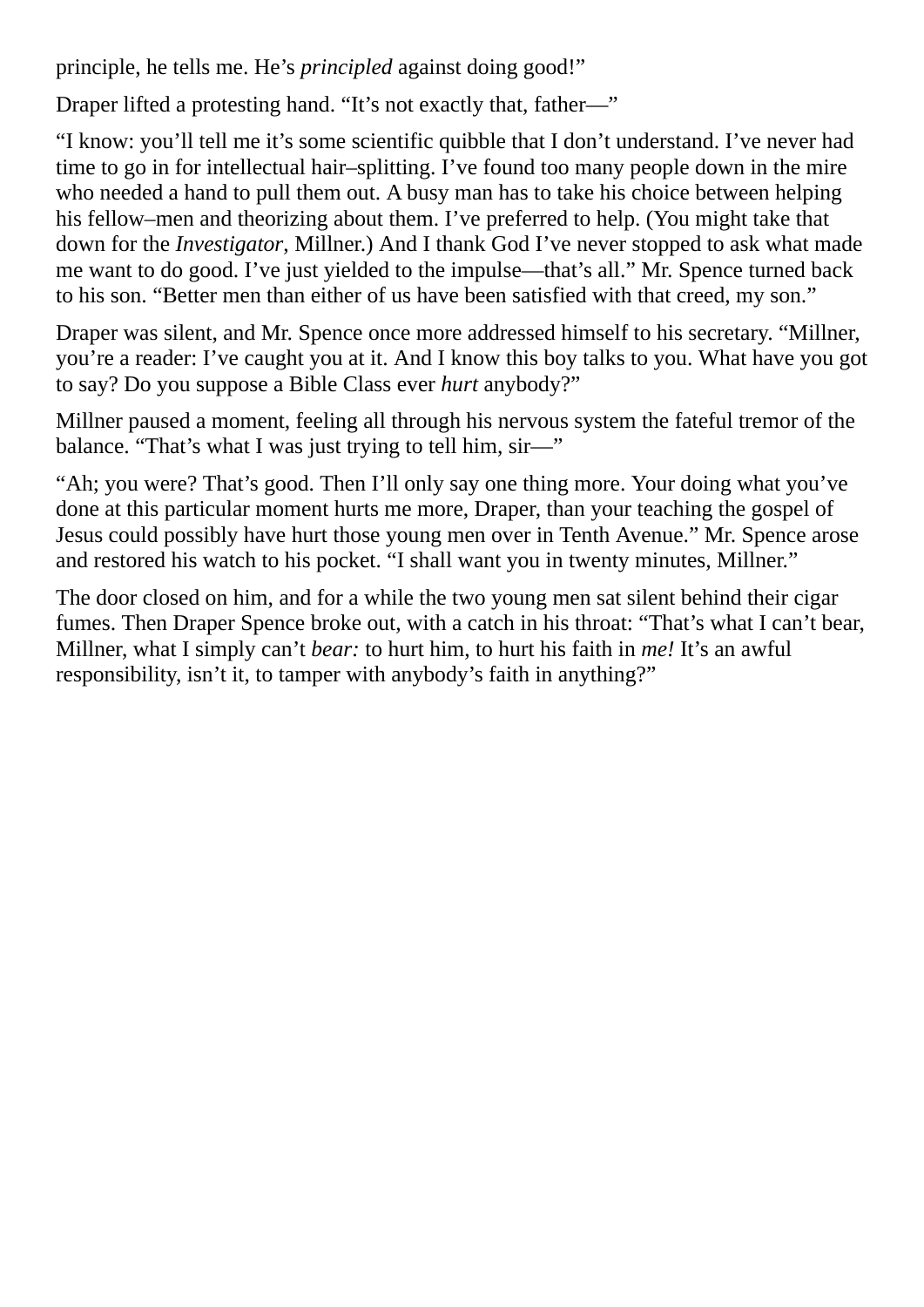THE twenty minutes prolonged themselves to forty, the forty to fifty, and the fifty to an hour; and still Millner waited for Mr. Spence's summons.

During the two years of his secretaryship the young man had learned the significance of such postponements. Mr. Spence's days were organized like a railway time–table, and a delay of an hour implied a casualty as far–reaching as the breaking down of an express. Of the cause of the present derangement Hugh Millner was ignorant; and the experience of the last months allowed him to fluctuate between conflicting conjectures. All were based on the indisputable fact that Mr. Spence was "bothered"—had for some time past been "bothered." And it was one of Millner's discoveries that an extremely parsimonious use of the emotions underlay Mr. Spence's expansive manner and fraternal phraseology, and that he did not throw away his feelings any more than (for all his philanthropy) he threw away his money. If he was bothered, then, it could be only because a careful survey of his situation had forced on him some unpleasant fact with which he was not immediately prepared to deal; and any unpreparedness on Mr. Spence's part was also a significant symptom.

Obviously, Millner's original conception of his employer's character had suffered extensive modification; but no final outline had replaced the first conjectural image. The two years spent in Mr. Spence's service had produced too many contradictory impressions to be fitted into any definite pattern; and the chief lesson Millner had learned from them was that life was less of an exact science, and character a more incalculable element, than he had been taught in the schools. In the light of this revised impression, his own footing seemed less secure than he had imagined, and the rungs of the ladder he was climbing more slippery than they had looked from below. He was not without the reassuring sense of having made himself, in certain small ways, necessary to Mr. Spence; and this conviction was confirmed by Draper's reiterated assurance of his father's appreciation. But Millner had begun to suspect that one might be necessary to Mr. Spence one day, and a superfluity, if not an obstacle, the next; and that it would take superhuman astuteness to foresee how and when the change would occur. Every fluctuation of the great man's mood was therefore anxiously noted by the young meteorologist in his service; and this observer's vigilance was now strained to the utmost by the little cloud, no bigger than a man's hand, adumbrated by the banker's unpunctuality.

When Mr. Spence finally appeared, his aspect did not tend to dissipate the cloud. He wore what Millner had learned to call his "back–door face": a blank barred countenance, in which only an occasional twitch of the lids behind his glasses suggested that some one was on the watch. In this mood Mr. Spence usually seemed unconscious of his secretary's presence, or aware of it only as an arm terminating in a pen. Millner, accustomed on such occasions to exist merely as a function, sat waiting for the click of the spring that should set him in action; but the pressure not being applied, he finally hazarded: "Are we to go on with the *Investigator*, sir?"

Mr. Spence, who had been pacing up and down between the desk and the fireplace, threw himself into his usual seat at Millner's elbow.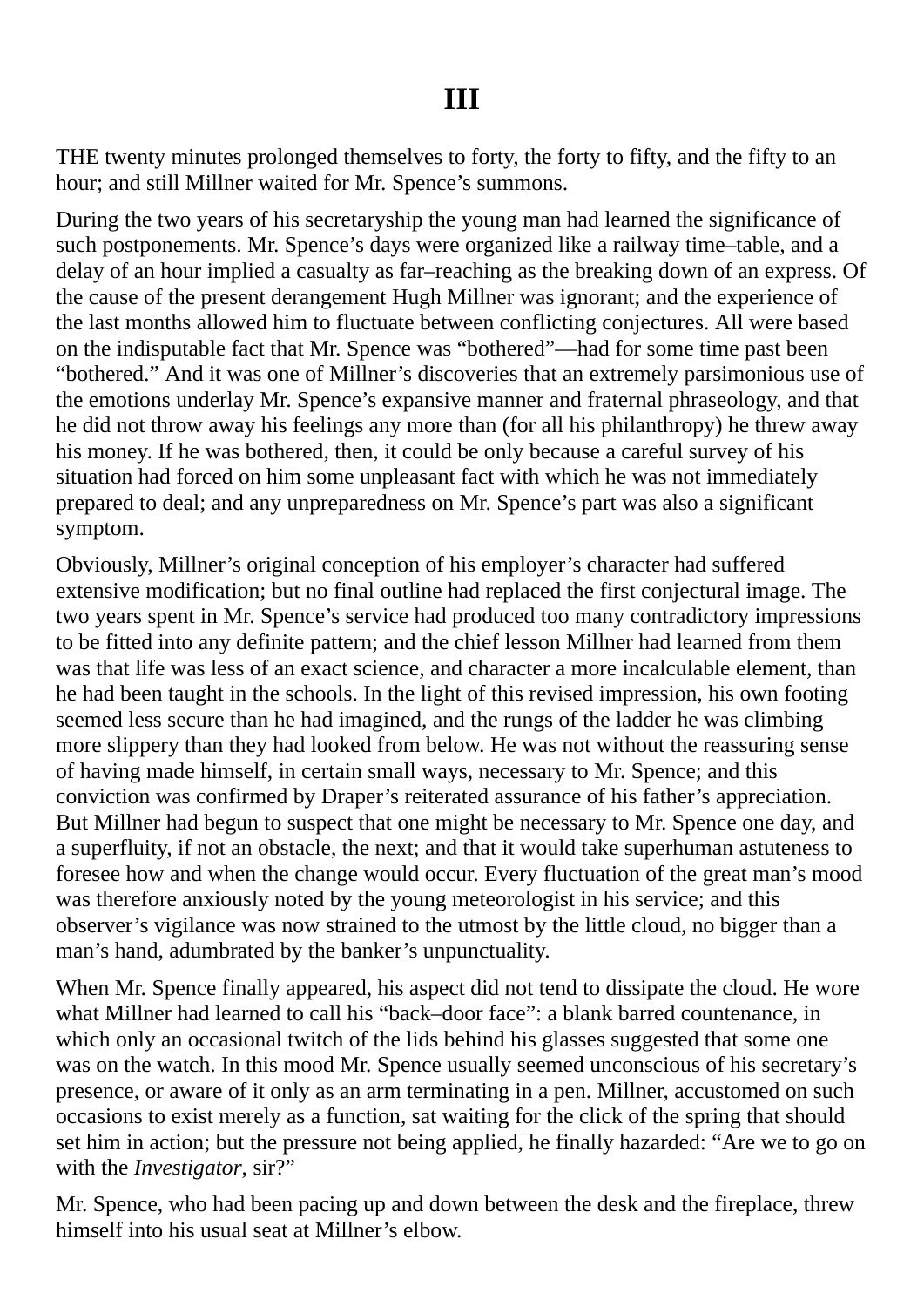"I don't understand this new notion of Draper's," he said abruptly. "Where's he got it from? No one ever learned irreligion in my household."

He turned his eyes on Millner, who had the sense of being scrutinized through a ground– glass window which left him visible while it concealed his observer. The young man let his pen describe two or three vague patterns on the blank sheet before him.

"Draper has ideas—" he risked at last.

Mr. Spence looked hard at him. "That's all right," he said. "I want my son to have everything. But what's the point of mixing up ideas and principles? I've seen fellows who did that, and they were generally trying to borrow five dollars to get away from the sheriff. What's all this talk about goodness? Goodness isn't an idea. It's a fact. It's as solid as a business proposition. And it's Draper's duty, as the son of a wealthy man, and the prospective steward of a great fortune, to elevate the standards of other young men—of young men who haven't had his opportunities. The rich ought to preach contentment, and to set the example themselves. We have our cares, but we ought to conceal them. We ought to be cheerful, and accept things as they are—not go about sowing dissent and restlessness. What has Draper got to give these boys in his Bible Class, that's so much better than what he wants to take from them? That's the question I'd like to have answered?"

Mr. Spence, carried away by his own eloquence, had removed his *pince–nez* and was twirling it about his extended fore–finger with the gesture habitual to him when he spoke in public. After a pause, he went on, with a drop to the level of private intercourse: "I tell you this because I know you have a good deal of influence with Draper. He has a high opinion of your brains. But you're a practical fellow, and you must see what I mean. Try to make Draper see it. Make him understand how it looks to have him drop his Bible Class just at this particular time. It was his own choice to take up religious teaching among young men. He began with our office–boys, and then the work spread and was blessed. I was almost alarmed, at one time, at the way it took hold of him: when the papers began to talk about him as a formative influence I was afraid he'd lose his head and go into the church. Luckily he tried University Settlement first; but just as I thought he was settling down to that, he took to worrying about the Higher Criticism, and saying he couldn't go on teaching fairy–tales as history. I can't see that any good ever came of criticizing what our parents believed, and it's a queer time for Draper to criticize *my* belief just as I'm backing it to the extent of five millions."

Millner remained silent; and, as though his silence were an argument, Mr. Spence continued combatively: "Draper's always talking about some distinction between religion and morality. I don't understand what he means. I got my morals out of the Bible, and I guess there's enough left in it for Draper. If religion won't make a man moral, I don't see why irreligion should. And he talks about using his mind—well, can't he use that in Wall Street? A man can get a good deal farther in life watching the market than picking holes in Genesis; and he can do more good too. There's a time for everything; and Draper seems to me to have mixed up week–days with Sunday."

Mr. Spence replaced his eye–glasses, and stretching his hand to the silver box at his elbow, extracted from it one of the long cigars sheathed in gold–leaf which were reserved for his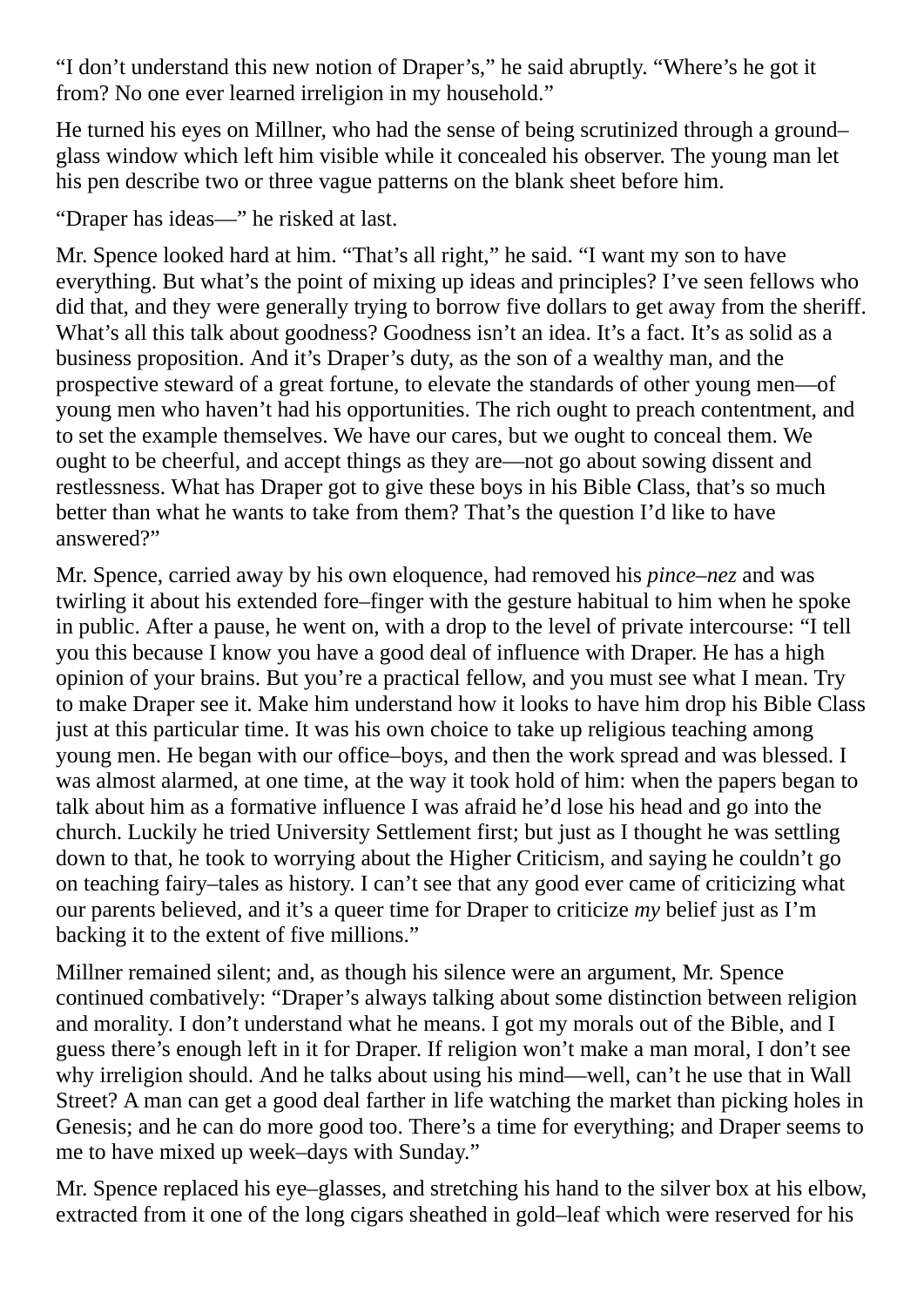private consumption. The secretary hastened to tender him a match, and for a moment he puffed in silence. When he spoke again it was in a different note.

"I've got about all the bother I can handle just now, without this nonsense of Draper's. That was one of the Trustees of the College with me. It seems the *Flashlight* has been trying to stir up a fuss—" Mr. Spence paused, and turned his *pince–nez* on his secretary. "You haven't heard from them?" he asked.

"From the *Flashlight?* No." Millner's surprise was genuine.

He detected a gleam of relief behind Mr. Spence's glasses. "It may be just malicious talk. That's the worst of good works; they bring out all the meanness in human nature. And then there are always women mixed up in them, and there never was a woman yet who understood the difference between philanthropy and business." He drew again at his cigar, and then, with an unwonted movement, leaned forward and mechanically pushed the box toward Millner. "Help yourself," he said.

Millner, as mechanically, took one of the virginally cinctured cigars, and began to undo its wrappings. It was the first time he had ever been privileged to detach that golden girdle, and nothing could have given him a better measure of the importance of the situation, and of the degree to which he was apparently involved in it. "You remember that San Pablo rubber business? That's what they've been raking up," said Mr. Spence abruptly.

Millner paused in the act of striking a match. Then, with an appreciable effort of the will, he completed the gesture, applied the flame to his cigar, and took a long inhalation. The cigar was certainly delicious.

Mr. Spence, drawing a little closer, leaned forward and touched him on the arm. The touch caused Millner to turn his head, and for an instant the glance of the two men crossed at short range. Millner was conscious, first, of a nearer view than he had ever had of his employer's face, and of its vaguely suggesting a seamed sandstone head, the kind of thing that lies in a corner in the court of a museum, and in which only the round enamelled eyes have resisted the wear of time. His next feeling was that he had now reached the moment to which the offer of the cigar had been a prelude. He had always known that, sooner or later, such a moment would come; all his life, in a sense, had been a preparation for it. But in entering Mr. Spence's service he had not foreseen that it would present itself in this form. He had seen himself consciously guiding that gentleman up to the moment, rather than being thrust into it by a stronger hand. And his first act of reflection was the resolve that, in the end, his hand should prove the stronger of the two. This was followed, almost immediately, by the idea that to be stronger than Mr. Spence's it would have to be very strong indeed. It was odd that he should feel this, since—as far as verbal communication went—it was Mr. Spence who was asking for his support. In a theoretical statement of the case the banker would have figured as being at Millner's mercy; but one of the queerest things about experience was the way it made light of theory. Millner felt now as though he were being crushed by some inexorable engine of which he had been playing with the lever….

He had always been intensely interested in observing his own reactions, and had regarded this faculty of self–detachment as of immense advantage in such a career as he had planned. He felt this still, even in the act of noting his own bewilderment—felt it the more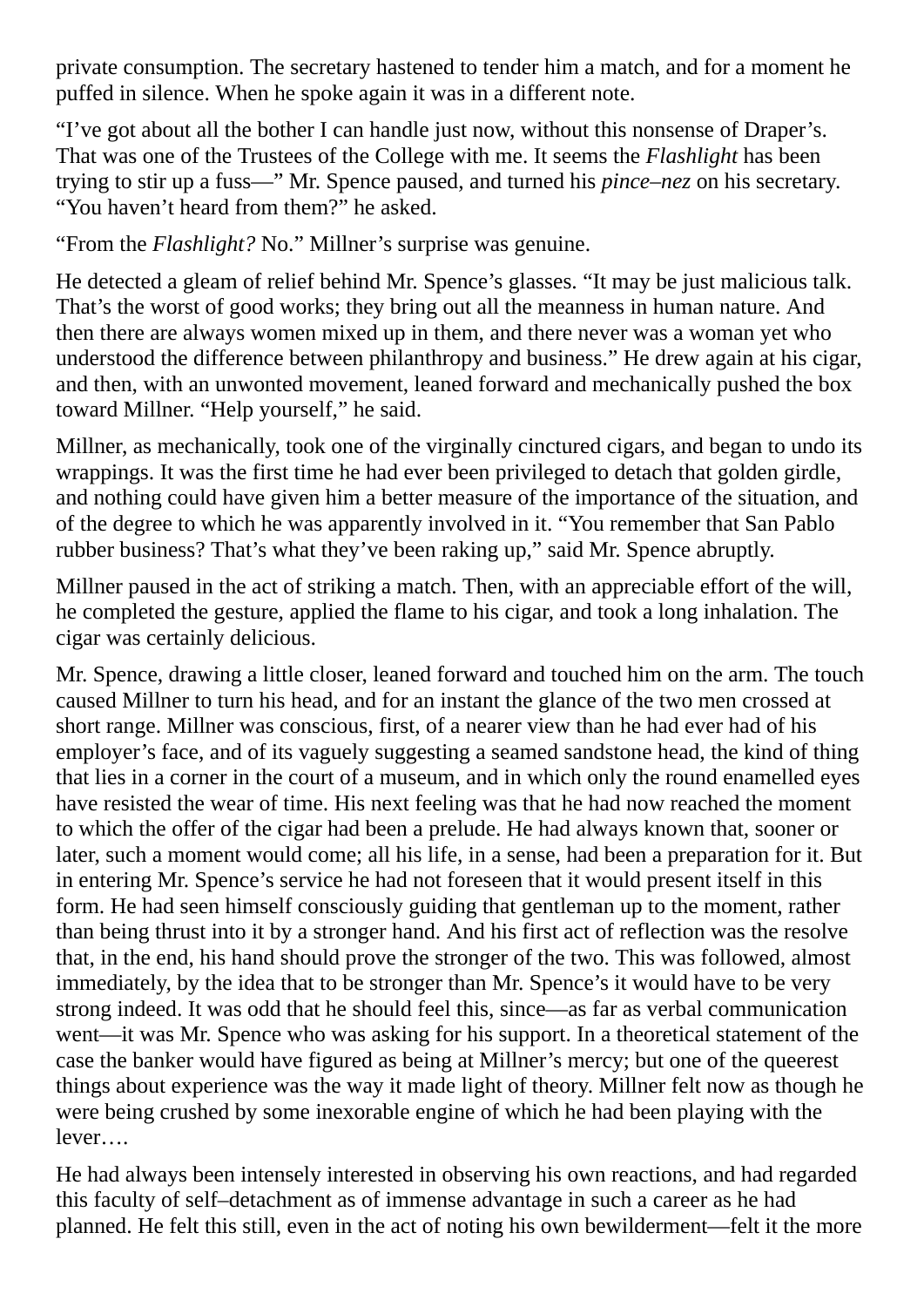in contrast to the odd unconsciousness of Mr. Spence's attitude, of the incredible candour of his self–abasement and self–abandonment. It was clear that Mr. Spence was not troubled by the repercussion of his actions in the consciousness of others; and this looked like a weakness—unless it were, instead, a great strength….

Through the hum of these swarming thoughts Mr. Spence's voice was going on. "That's the only rag of proof they've got; and they got it by one of those nasty accidents that nobody can guard against. I don't care how conscientiously a man attends to business, he can't always protect himself against meddlesome people. I don't pretend to know how the letter came into their hands; but they've got it; and they mean to use it—and they mean to say that you wrote it for me, and that you knew what it was about when you wrote it.... They'll probably be after you tomorrow—"

Mr. Spence, restoring his cigar to his lips, puffed at it slowly. In the pause that followed there was an instant during which the universe seemed to Hugh Millner like a sounding– board bent above his single consciousness. If he spoke, what thunders would be sent back to him from that intently listening vastness?

"You see?" said Mr. Spence.

The universal ear bent closer, as if to catch the least articulation of Millner's narrowed lips; but when he opened them it was merely to re–insert his cigar, and for a short space nothing passed between the two men but an exchange of smoke–rings.

"What do you mean to do? There's the point," Mr. Spence at length sent through the rings.

Oh, yes, the point was there, as distinctly before Millner as the tip of his expensive cigar: he had seen it coming quite as soon as Mr. Spence. He knew that fate was handing him an ultimatum; but the sense of the formidable echo which his least answer would rouse kept him doggedly, and almost helplessly, silent. To let Mr. Spence talk on as long as possible was no doubt the best way of gaining time; but Millner knew that his silence was really due to his dread of the echo. Suddenly, however, in a reaction of impatience at his own indecision, he began to speak.

The sound of his voice cleared his mind and strengthened his resolve. It was odd how the word seemed to shape the act, though one knew how ancillary it really was. As he talked, it was as if the globe had swung around, and he himself were upright on its axis, with Mr. Spence underneath, on his head. Through the ensuing interchange of concise and rapid speech there sounded in Millner's ears the refrain to which he had walked down Fifth Avenue after his first talk with Mr. Spence: "It's too easy—it's too easy—it's too easy." Yes, it was even easier than he had expected. His sensation was that of the skilful carver who feels his good blade sink into a tender joint.

As he went on talking, this surprised sense of mastery was like wine in his veins. Mr. Spence was at his mercy, after all—that was what it came to; but this new view of the case did not lessen Millner's sense of Mr. Spence's strength, it merely revealed to him his own superiority. Mr. Spence was even stronger than he had suspected. There could be no better proof of that than his faith in Millner's power to grasp the situation, and his tacit recognition of the young man's right to make the most of it. Millner felt that Mr. Spence would have despised him even more for not using his advantage than for not seeing it; and this homage to his capacity nerved him to greater alertness, and made the concluding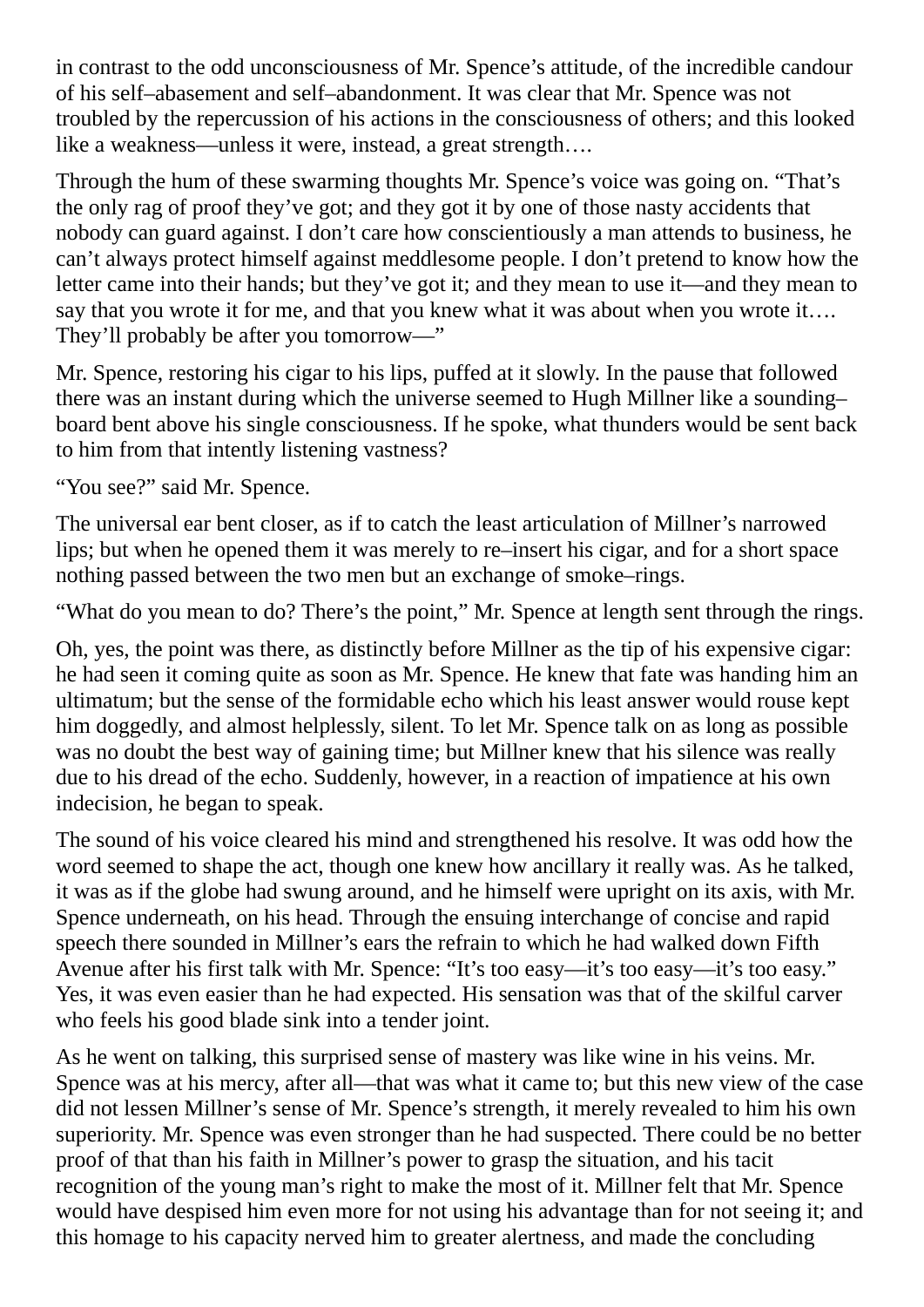moments of their talk as physically exhilarating as some hotly contested game.

When the conclusion was reached, and Millner stood at the goal, the golden trophy in his grasp, his first conscious thought was one of regret that the struggle was over. He would have liked to prolong their talk for the purely aesthetic pleasure of making Mr. Spence lose time, and, better still, of making him forget that he was losing it. The sense of advantage that the situation conferred was so great that when Mr. Spence rose it was as if Millner were dismissing him, and when he reached his hand toward the cigar–box it seemed to be one of Millner's cigars that he was taking.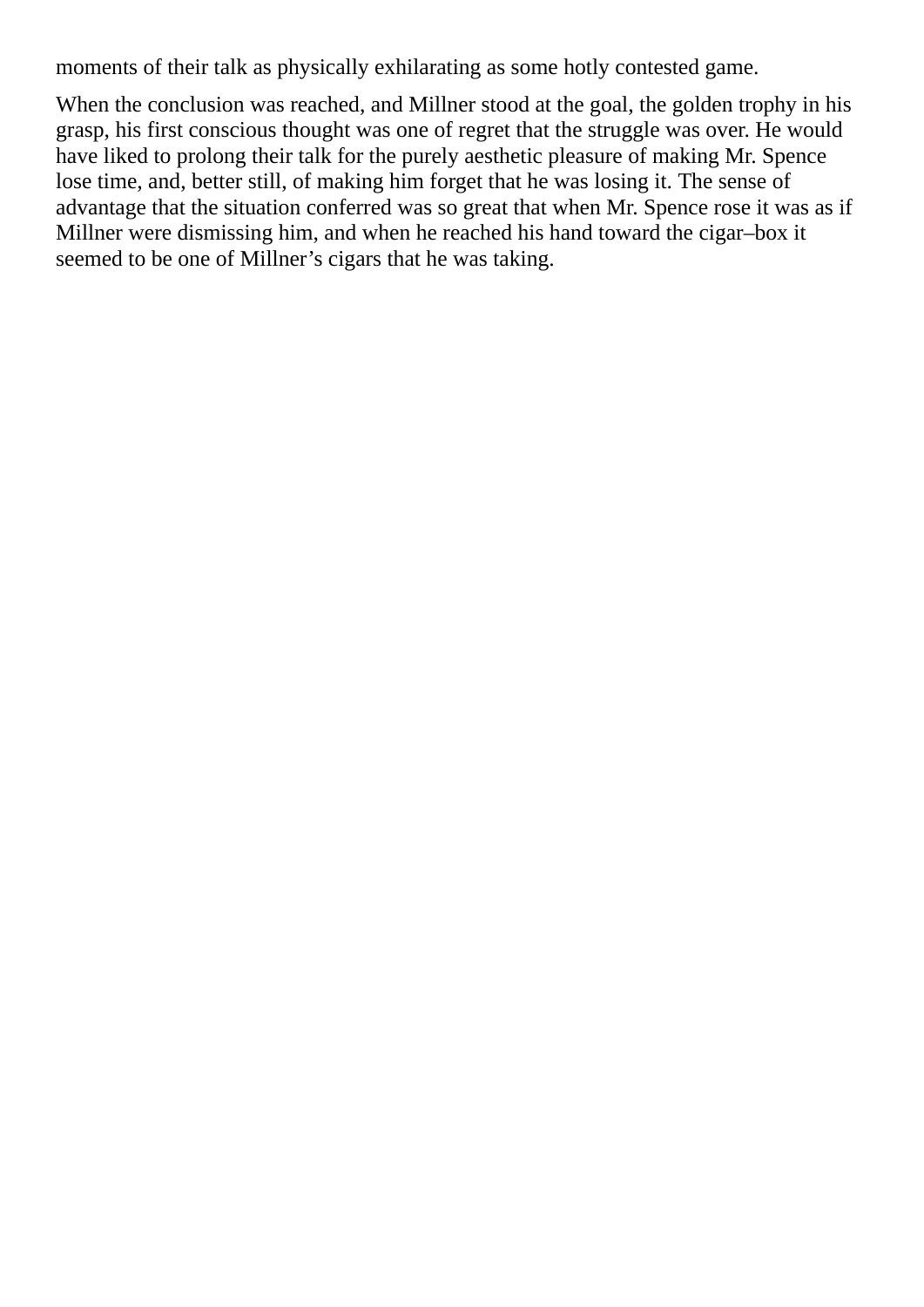THERE had been only one condition attached to the transaction: Millner was to speak to Draper about the Bible Class.

The condition was easy to fulfil. Millner was confident of his power to deflect his young friend's purpose; and he knew the opportunity would be given him before the day was over. His professional duties despatched, he had only to go up to his room to wait. Draper nearly always looked in on him for a moment before dinner: it was the hour most propitious to their elliptic interchange of words and silences.

Meanwhile, the waiting was an occupation in itself. Millner looked about his room with new eyes. Since the first thrill of initiation into its complicated comforts—the shower– bath, the telephone, the many–jointed reading–lamp and the vast mirrored presses through which he was always hunting his scant outfit—Millner's room had interested him no more than a railway–carriage in which he might have been travelling. But now it had acquired a sort of historic significance as the witness of the astounding change in his fate. It was Corsica, it was Brienne—it was the kind of spot that posterity might yet mark with a tablet. Then he reflected that he should soon be leaving it, and the lustre of its monumental mahogany was veiled in pathos. Why indeed should he linger on in bondage? He perceived with a certain surprise that the only thing he should regret would be leaving Draper….

It was odd, it was inconsequent, it was almost exasperating, that such a regret should obscure his triumph. Why in the world should he suddenly take to regretting Draper? If there were any logic in human likings, it should be to Mr. Spence that he inclined. Draper, dear lad, had the illusion of an "intellectual sympathy" between them; but that, Millner knew, was an affair of reading and not of character. Draper's temerities would always be of that kind; whereas his own—well, his own, put to the proof, had now definitely classed him with Mr. Spence rather than with Mr. Spence's son. It was a consequence of this new condition—of his having thus distinctly and irrevocably classed himself—that, when Draper at length brought upon the scene his shy shamble and his wistful smile, Millner, for the first time, had to steel himself against them instead of yielding to their charm.

In the new order upon which he had entered, one principle of the old survived: the point of honour between allies. And Millner had promised Mr. Spence to speak to Draper about his Bible Class….

Draper, thrown back in his chair, and swinging a loose leg across a meagre knee, listened with his habitual gravity. His downcast eyes seemed to pursue the vision which Millner's words evoked; and the words, to their speaker, took on a new sound as that candid consciousness refracted them.

"You know, dear boy, I perfectly see your father's point. It's naturally distressing to him, at this particular time, to have any hint of civil war leak out—"

Draper sat upright, laying his lank legs knee to knee.

"That's it, then? I thought that was it!"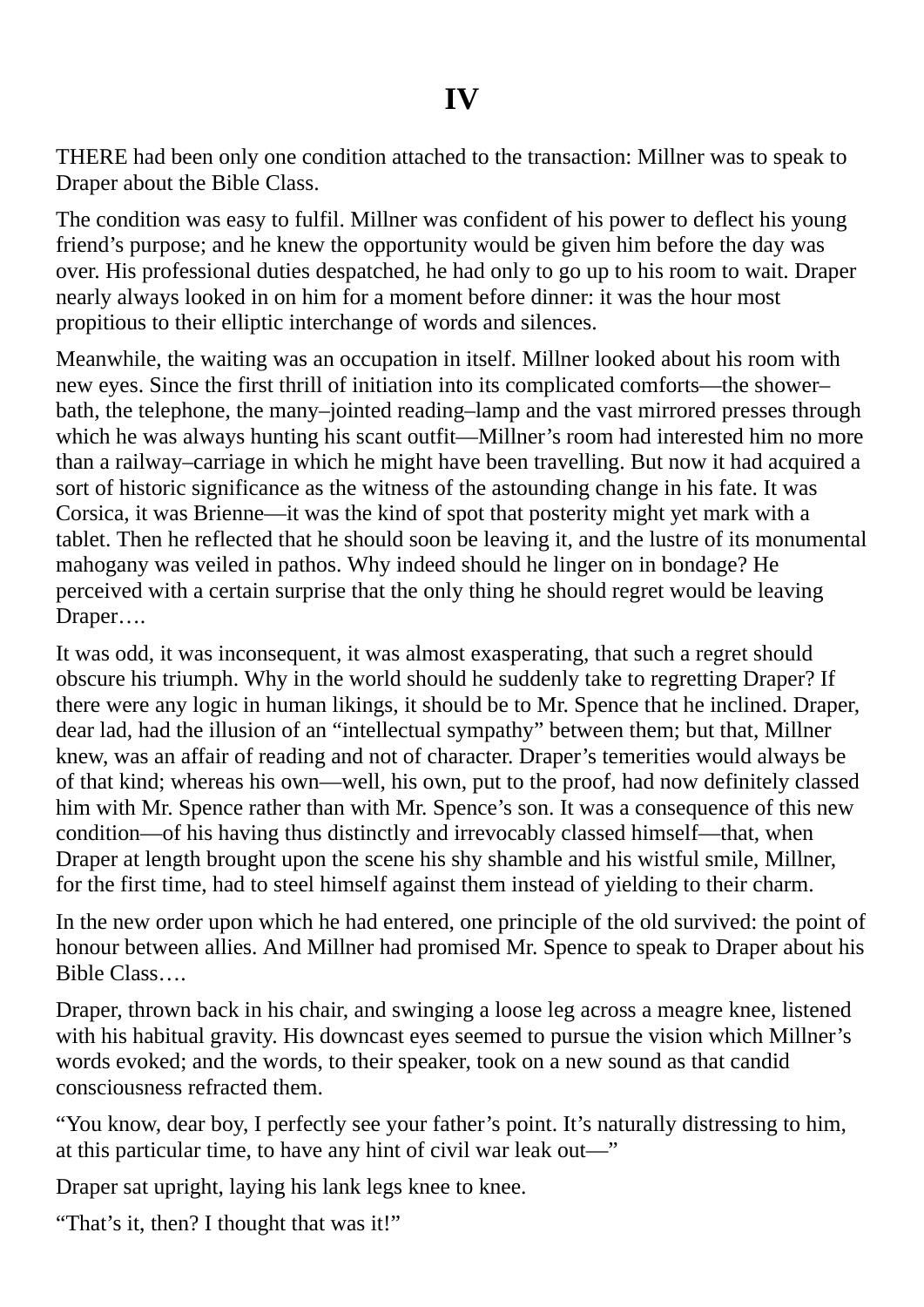Millner raised a surprised glance. " *What's* it?"

"That it should be at this particular time—"

"Why, naturally, as I say! Just as he's making, as it were, his public profession of faith. You know, to men like your father convictions are irreducible elements—they can't be split up, and differently combined. And your exegetical scruples seem to him to strike at the very root of his convictions."

Draper pulled himself to his feet and shuffled across the room. Then he turned about, and stood before his friend.

"Is it that—or is it this?" he said; and with the word he drew a letter from his pocket and proffered it silently to Millner.

The latter, as he unfolded it, was first aware of an intense surprise at the young man's abruptness of tone and gesture. Usually Draper fluttered long about his point before making it; and his sudden movement seemed as mechanical as the impulsion conveyed by some strong spring. The spring, of course, was in the letter; and to it Millner turned his startled glance, feeling the while that, by some curious cleavage of perception, he was continuing to watch Draper while he read.

"Oh, the beasts!" he cried.

He and Draper were face to face across the sheet which had dropped between them. The youth's features were tightened by a smile that was like the ligature of a wound. He looked white and withered.

"Ah—you knew, then?"

Millner sat still, and after a moment Draper turned from him, walked to the hearth, and leaned against the chimney, propping his chin on his hands. Millner, his head thrown back, stared up at the ceiling, which had suddenly become to him the image of the universal sounding–board hanging over his consciousness.

"You knew, then?" Draper repeated.

Millner remained silent. He had perceived, with the surprise of a mathematician working out a new problem, that the lie which Mr. Spence had just bought of him was exactly the one gift he could give of his own free will to Mr. Spence's son. This discovery gave the world a strange new topsy–turvyness, and set Millner's theories spinning about his brain like the cabin furniture of a tossing ship.

"You *knew*," said Draper, in a tone of quiet affirmation.

Millner righted himself, and grasped the arms of his chair as if that too were reeling. "About this blackguardly charge?"

Draper was studying him intently. "What does it matter if it's blackguardly?"

"Matter—?" Millner stammered.

"It's that, of course, in any case. But the point is whether it's true or not." Draper bent down, and picking up the crumpled letter, smoothed it out between his fingers. "The point, is, whether my father, when he was publicly denouncing the peonage abuses on the San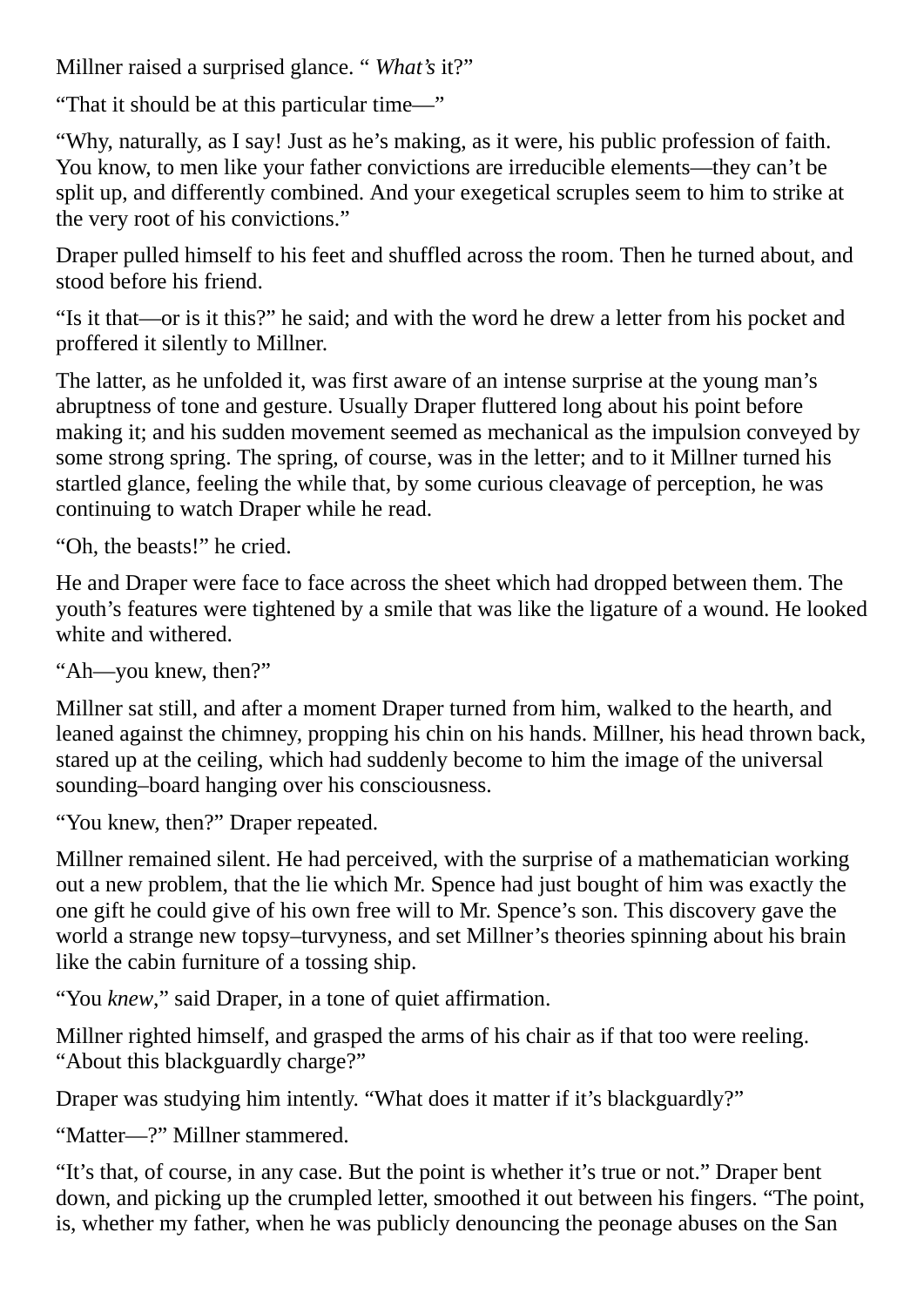Pablo plantations over a year ago, had actually sold out his stock, as he announced at the time; or whether, as they say here—how do they put it?—he had simply transferred it to a dummy till the scandal should blow over, and has meanwhile gone on drawing his forty per cent interest on five thousand shares? There's the point."

Millner had never before heard his young friend put a case with such unadorned precision. His language was like that of Mr. Spence making a statement to a committee meeting; and the resemblance to his father flashed out with ironic incongruity.

"You see why I've brought this letter to you—I couldn't go to *him* with it!" Draper's voice faltered, and the resemblance vanished as suddenly as it had appeared.

"No; you couldn't go to him with it," said Millner slowly.

"And since they say here that *you* know: that they've got your letter proving it—" The muscles of Draper's face quivered as if a blinding light had been swept over it. "For God's sake, Millner—it's all right?"

"It's all right," said Millner, rising to his feet.

Draper caught him by the wrist. "You're sure—you're absolutely sure?"

"Sure. They know they've got nothing to go on."

Draper fell back a step and looked almost sternly at his friend. "You know that's not what I mean. I don't care a straw what they think they've got to go on. I want to know if my father's all right. If he is, they can say what they please."

Millner, again, felt himself under the concentrated scrutiny of the ceiling. "Of course, of course. I understand."

"You understand? Then why don't you answer?"

Millner looked compassionately at the boy's struggling face. Decidedly, the battle was to the strong, and he was not sorry to be on the side of the legions. But Draper's pain was as awkward as a material obstacle, as something that one stumbled over in a race.

"You know what I'm driving at, Millner." Again Mr. Spence's committee–meeting tone sounded oddly through his son's strained voice. "If my father's so awfully upset about my giving up my Bible Class, and letting it be known that I do so on conscientious grounds, is it because he's afraid it may be considered a criticism on something *he* has done which which won't bear the test of the doctrines he believes in?"

Draper, with the last question, squared himself in front of Millner, as if suspecting that the latter meant to evade it by flight. But Millner had never felt more disposed to stand his ground than at that moment.

"No—by Jove, no! It's not *that*." His relief almost escaped him in a cry, as he lifted his head to give back Draper's look.

"On your honour?" the other passionately pressed him.

"Oh, on anybody's you like—on *yours!*" Millner could hardly restrain a laugh of relief. It was vertiginous to find himself spared, after all, the need of an altruistic lie: he perceived that they were the kind he least liked.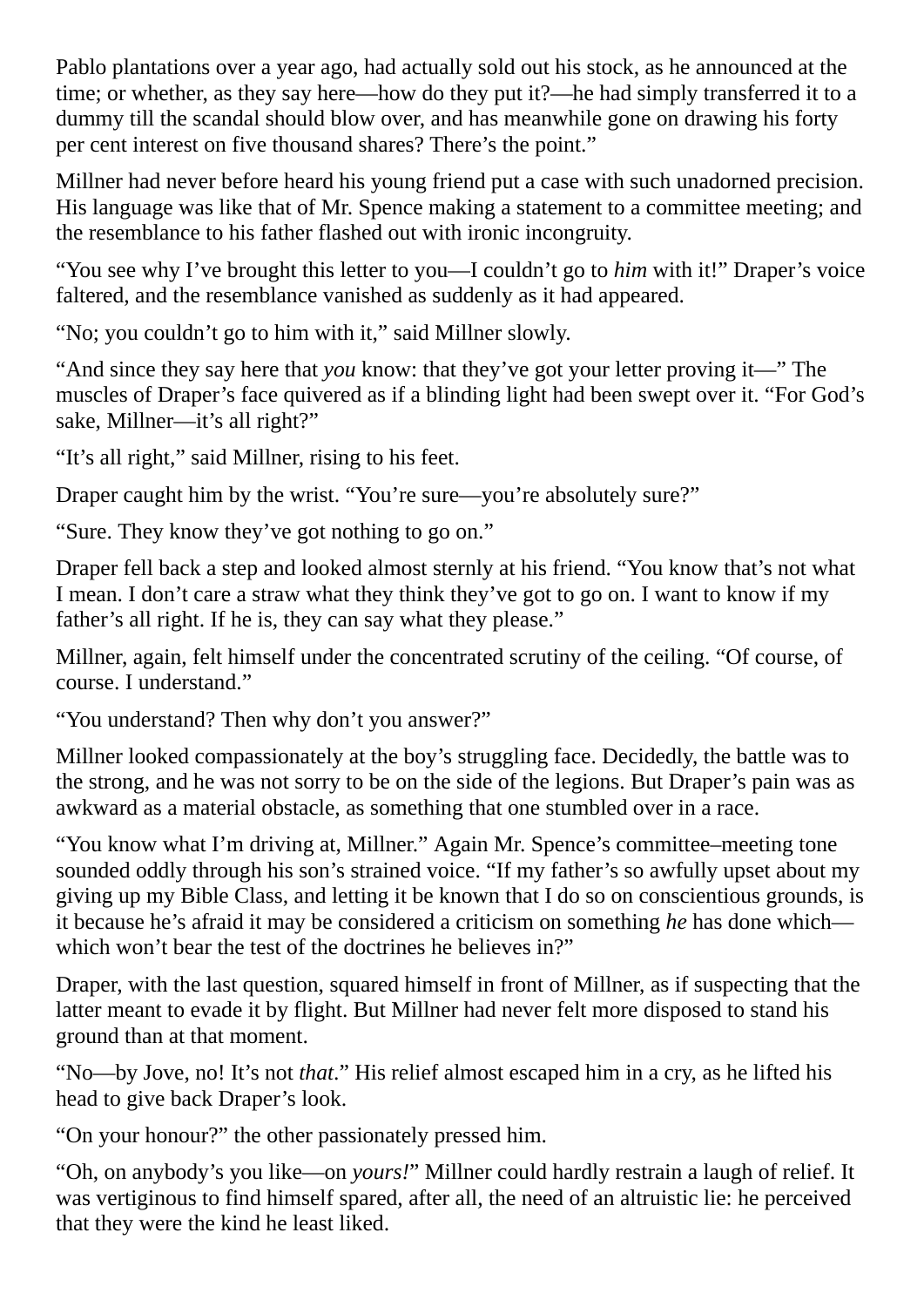Draper took a deep breath. "You don't—Millner, a lot depends on this—you don't really think my father has any ulterior motive?"

"I think he has none but his horror of seeing you go straight to perdition!"

They looked at each other again, and Draper's tension was suddenly relieved by a free boyish laugh. "It's his convictions—it's just his funny old convictions?"

"It's that, and nothing else on earth!"

Draper turned back to the arm–chair he had left, and let his narrow figure sink down into it as into a bath. Then he looked over at Millner with a smile. "I can see that I've been worrying him horribly. So he really thinks I'm on the road to perdition? Of course you can fancy what a sick minute I had when I thought it might be this other reason—the damnable insinuation in this letter." Draper crumpled the paper in his hand, and leaned forward to toss it into the coals of the grate. "I ought to have known better, of course. I ought to have remembered that, as you say, my father can't conceive how conduct may be independent of creed. That's where I was stupid—and rather base. But that letter made me dizzy—I couldn't think. Even now I can't very clearly. I'm not sure what *my* convictions require of me: they seem to me so much less to be considered than his! When I've done half the good to people that he has, it will be time enough to begin attacking their beliefs. Meanwhile—meanwhile I can't touch his…." Draper leaned forward, stretching his lank arms along his knees. His face was as clear as a spring sky. "I *won't* touch them, Millner— Go and tell him so…."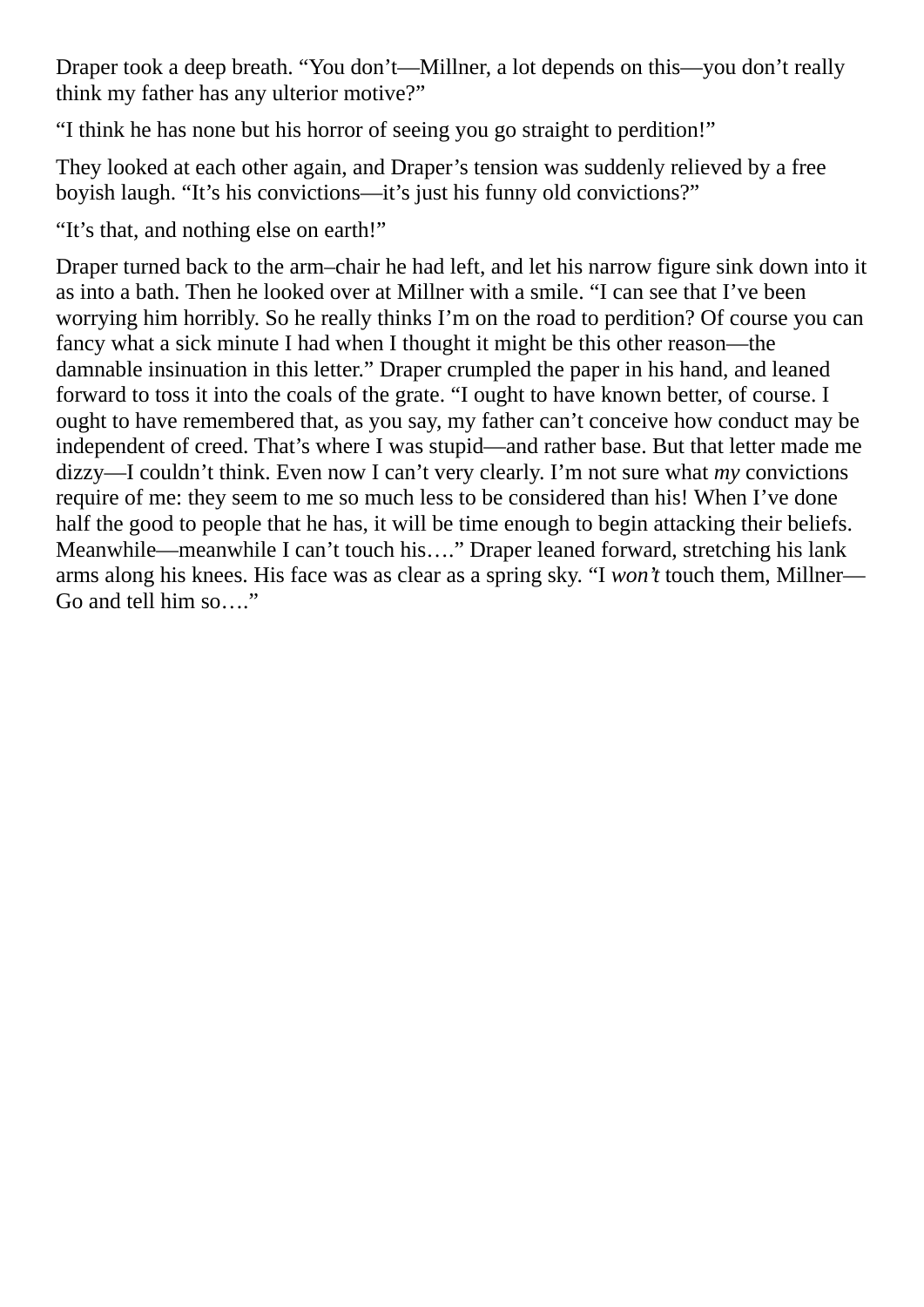In the study a half hour later Mr. Spence, watch in hand, was doling out his minutes again. The peril conjured, he had recovered his dominion over time. He turned his commanding eye–glasses on Millner.

"It's all settled, then? Tell Draper I'm sorry not to see him again to–night—but I'm to speak at the dinner of the Legal Relief Association, and I'm due there in five minutes. You and he dine alone here, I suppose? Tell him I appreciate what he's done. Some day he'll see that to leave the world better than we find it is the best we can hope to do. (You've finished the notes for the *Investigator?* Be sure you don't forget that phrase.) Well, good evening: that's all, I think."

Smooth and compact in his glossy evening clothes, Mr. Spence advanced toward the study door; but as he reached it, his secretary stood there before him.

"It's not quite all, Mr. Spence."

Mr. Spence turned on him a look in which impatience was faintly tinged with apprehension. "What else is there? It's two and a half minutes to eight."

Millner stood his ground. "It won't take longer than that. I want to tell you that, if you can conveniently replace me, I'd like—there are reasons why I shall have to leave you."

Millner was conscious of reddening as he spoke. His redness deepened under Mr. Spence's dispassionate scrutiny. He saw at once that the banker was not surprised at his announcement.

"Well, I suppose that's natural enough. You'll want to make a start for yourself now. Only, of course, for the sake of appearances—"

"Oh, certainly," Millner hastily agreed.

"Well, then: is that all?" Mr. Spence repeated.

"Nearly." Millner paused, as if in search of an appropriate formula. But after a moment he gave up the search, and pulled from his pocket an envelope which he held out to his employer. "I merely want to give this back."

The hand which Mr. Spence had extended dropped to his side, and his sand–coloured face grew chalky. "Give it back?" His voice was as thick as Millner's. "What's happened? Is the bargain off?"

"Oh, no. I've given you my word."

"Your word?" Mr. Spence lowered at him. "I'd like to know what that's worth!"

Millner continued to hold out the envelope. "You do know, now. It's worth *that*. It's worth my place."

Mr. Spence, standing motionless before him, hesitated for an appreciable space of time. His lips parted once or twice under their square–clipped stubble, and at last emitted: "How much more do you want?"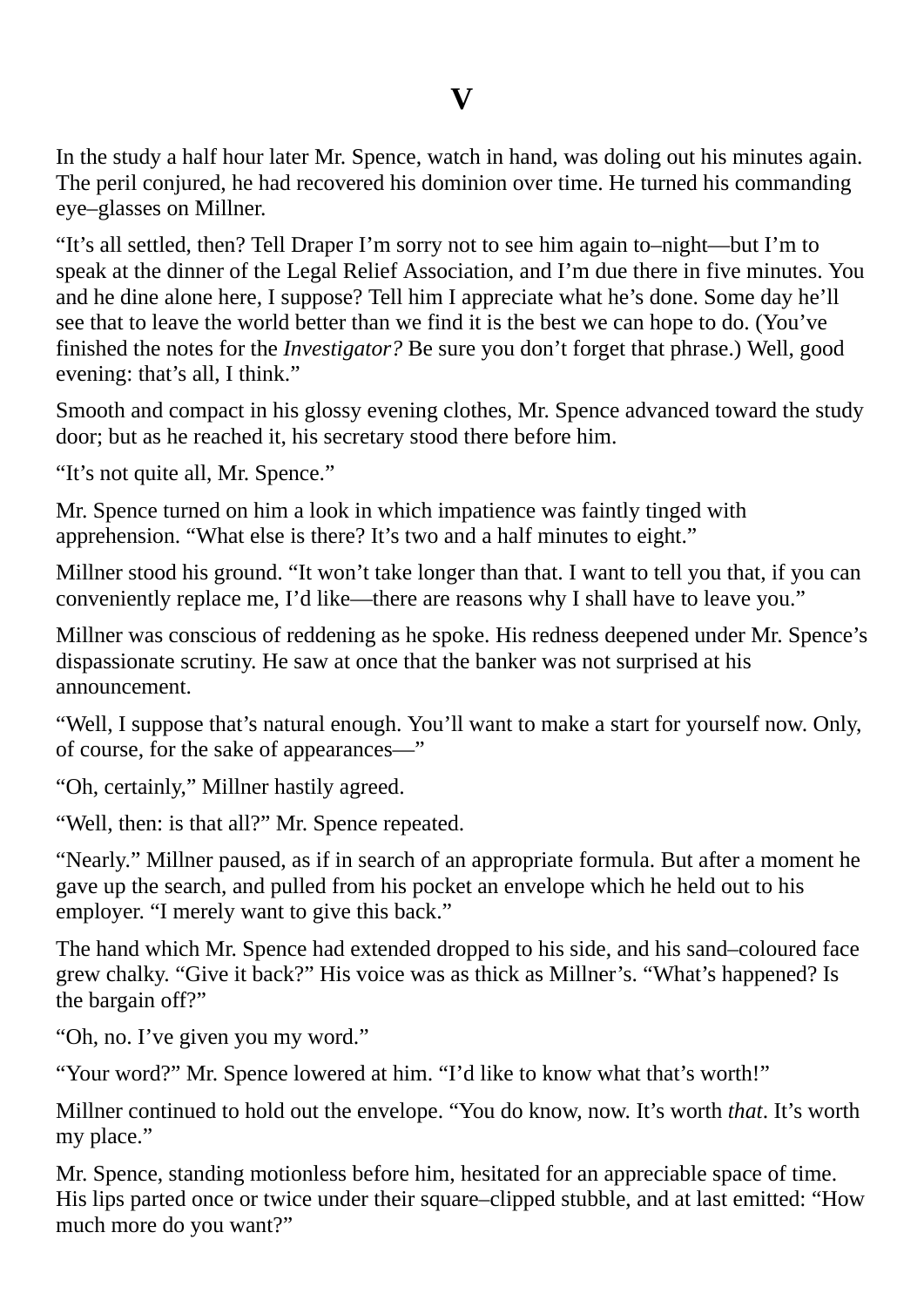Millner broke into a laugh. "Oh, I've got all I want—all and more!"

"What—from the others? Are you crazy?"

"No, you are," said Millner with a sudden recovery of composure. "But you're safe you're as safe as you'll ever be. Only I don't care to take this for making you so."

Mr. Spence slowly moistened his lips with his tongue, and removing his *pince–nez*, took a long hard look at Millner.

"I don't understand. What other guarantee have I got?"

"That I mean what I say?" Millner glanced past the banker's figure at his rich densely coloured background of Spanish leather and mahogany. He remembered that it was from this very threshold that he had first seen Mr. Spence's son.

"What guarantee? You've got Draper!" he said.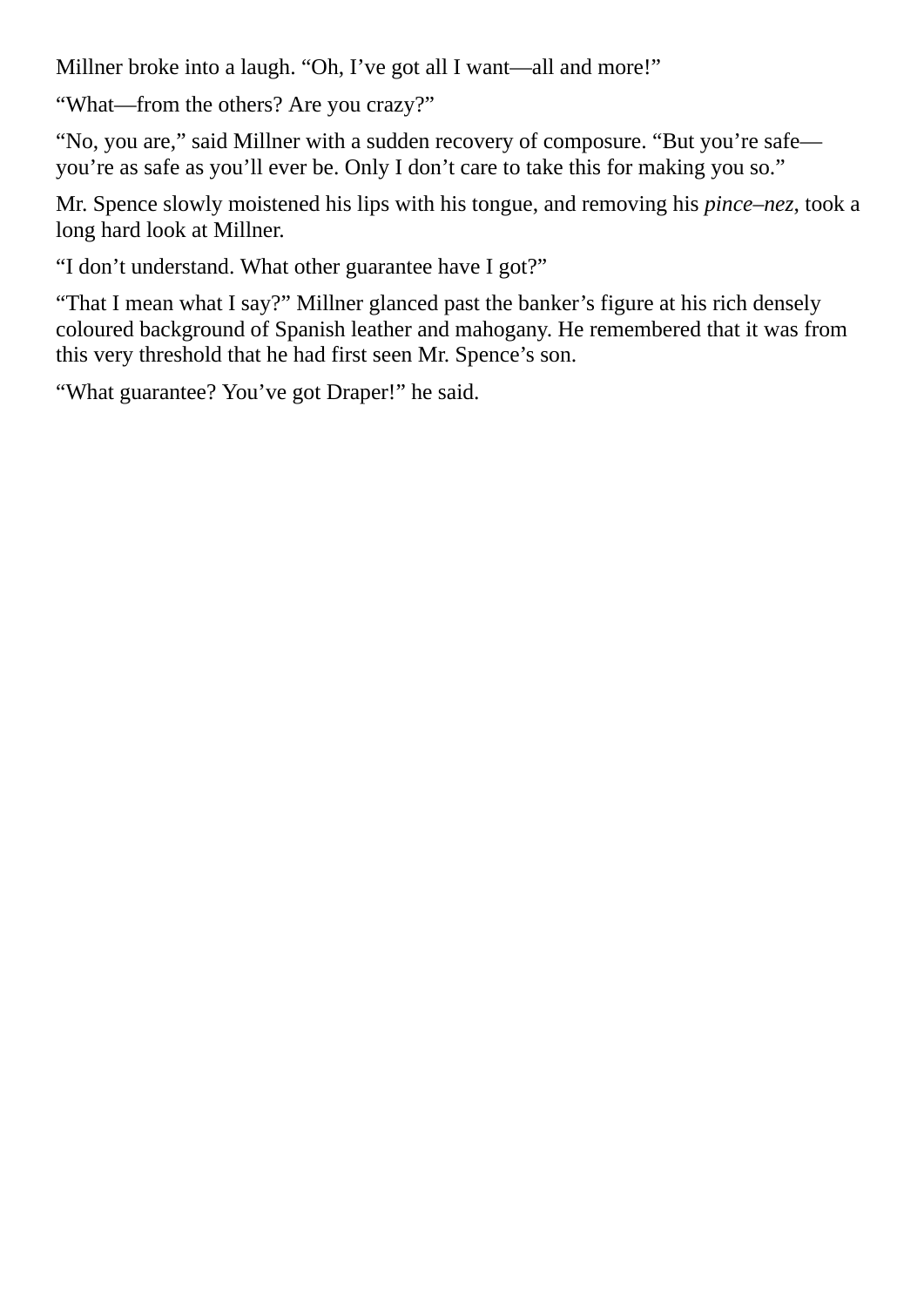## **AFTERWARD**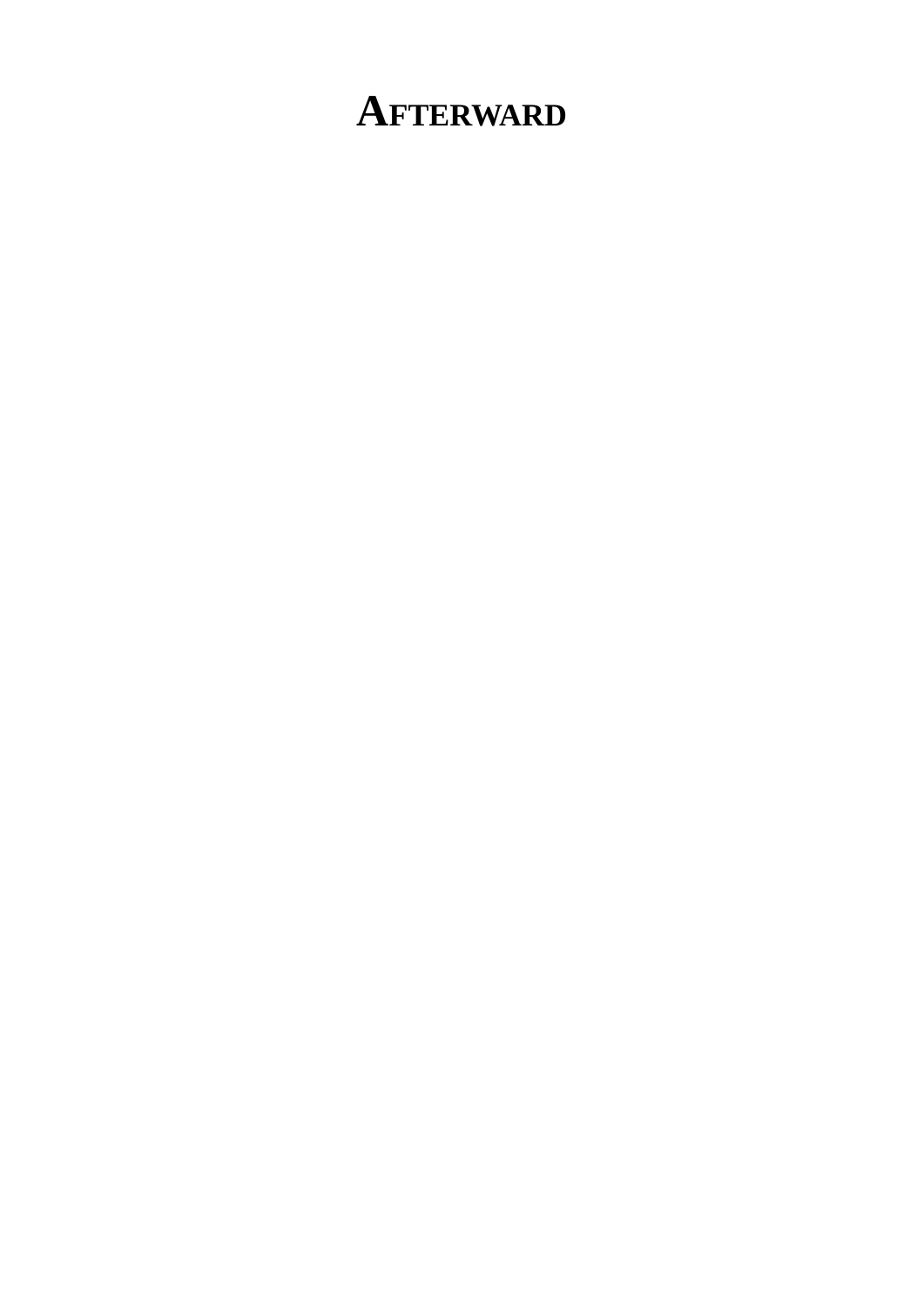"Oh, there *is* one, of course, but you'll never know it."

The assertion, laughingly flung out six months earlier in a bright June garden, came back to Mary Boyne with a sharp perception of its latent significance as she stood, in the December dusk, waiting for the lamps to be brought into the library.

The words had been spoken by their friend Alida Stair, as they sat at tea on her lawn at Pangbourne, in reference to the very house of which the library in question was the central, the pivotal "feature." Mary Boyne and her husband, in quest of a country place in one of the southern or southwestern counties, had, on their arrival in England, carried their problem straight to Alida Stair, who had successfully solved it in her own case; but it was not until they had rejected, almost capriciously, several practical and judicious suggestions that she threw it out: "Well, there's Lyng, in Dorsetshire. It belongs to Hugo's cousins, and you can get it for a song."

The reasons she gave for its being obtainable on these terms—its remoteness from a station, its lack of electric light, hot–water pipes, and other vulgar necessities—were exactly those pleading in its favor with two romantic Americans perversely in search of the economic drawbacks which were associated, in their tradition, with unusual architectural felicities.

"I should never believe I was living in an old house unless I was thoroughly uncomfortable," Ned Boyne, the more extravagant of the two, had jocosely insisted; "the least hint of 'convenience' would make me think it had been bought out of an exhibition, with the pieces numbered, and set up again." And they had proceeded to enumerate, with humorous precision, their various suspicions and exactions, refusing to believe that the house their cousin recommended was *really* Tudor till they learned it had no heating system, or that the village church was literally in the grounds till she assured them of the deplorable uncertainty of the water–supply.

"It's too uncomfortable to be true!" Edward Boyne had continued to exult as the avowal of each disadvantage was successively wrung from her; but he had cut short his rhapsody to ask, with a sudden relapse to distrust: "And the ghost? You've been concealing from us the fact that there is no ghost!"

Mary, at the moment, had laughed with him, yet almost with her laugh, being possessed of several sets of independent perceptions, had noted a sudden flatness of tone in Alida's answering hilarity.

"Oh, Dorsetshire's full of ghosts, you know."

"Yes, yes; but that won't do. I don't want to have to drive ten miles to see somebody else's ghost. I want one of my own on the premises. *Is* there a ghost at Lyng?"

His rejoinder had made Alida laugh again, and it was then that she had flung back tantalizingly: "Oh, there *is* one, of course, but you'll never know it."

"Never know it?" Boyne pulled her up. "But what in the world constitutes a ghost except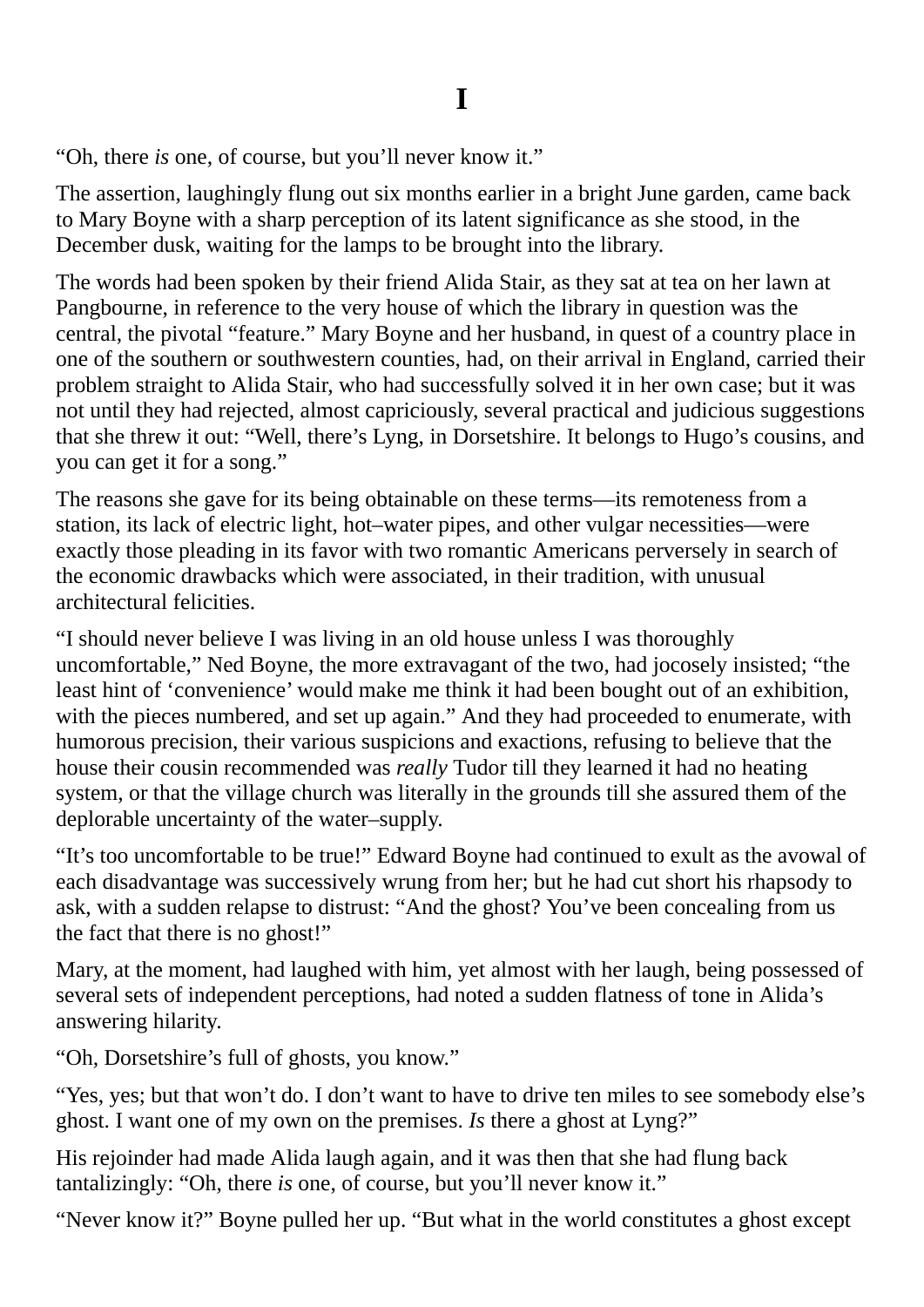the fact of its being known for one?"

"I can't say. But that's the story."

"That there's a ghost, but that nobody knows it's a ghost?"

"Well—not till afterward, at any rate."

"Till afterward?"

"Not till long, long afterward."

"But if it's once been identified as an unearthly visitant, why hasn't its *signalement* been handed down in the family? How has it managed to preserve its incognito?"

Alida could only shake her head. "Don't ask me. But it has."

"And then suddenly—" Mary spoke up as if from some cavernous depth of divination —"suddenly, long afterward, one says to one's self, *'That was* it?'"

She was oddly startled at the sepulchral sound with which her question fell on the banter of the other two, and she saw the shadow of the same surprise flit across Alida's clear pupils. "I suppose so. One just has to wait."

"Oh, hang waiting!" Ned broke in. "Life's too short for a ghost who can only be enjoyed in retrospect. Can't we do better than that, Mary?"

But it turned out that in the event they were not destined to, for within three months of their conversation with Mrs. Stair they were established at Lyng, and the life they had yearned for to the point of planning it out in all its daily details had actually begun for them.

It was to sit, in the thick December dusk, by just such a wide–hooded fireplace, under just such black oak rafters, with the sense that beyond the mullioned panes the downs were darkening to a deeper solitude: it was for the ultimate indulgence in such sensations that Mary Boyne had endured for nearly fourteen years the soul–deadening ugliness of the Middle West, and that Boyne had ground on doggedly at his engineering till, with a suddenness that still made her blink, the prodigious windfall of the Blue Star Mine had put them at a stroke in possession of life and the leisure to taste it. They had never for a moment meant their new state to be one of idleness; but they meant to give themselves only to harmonious activities. She had her vision of painting and gardening (against a background of gray walls), he dreamed of the production of his long–planned book on the "Economic Basis of Culture"; and with such absorbing work ahead no existence could be too sequestered; they could not get far enough from the world, or plunge deep enough into the past.

Dorsetshire had attracted them from the first by a semblance of remoteness out of all proportion to its geographical position. But to the Boynes it was one of the ever–recurring wonders of the whole incredibly compressed island—a nest of counties, as they put it that for the production of its effects so little of a given quality went so far: that so few miles made a distance, and so short a distance a difference.

"It's that," Ned had once enthusiastically explained, "that gives such depth to their effects, such relief to their least contrasts. They've been able to lay the butter so thick on every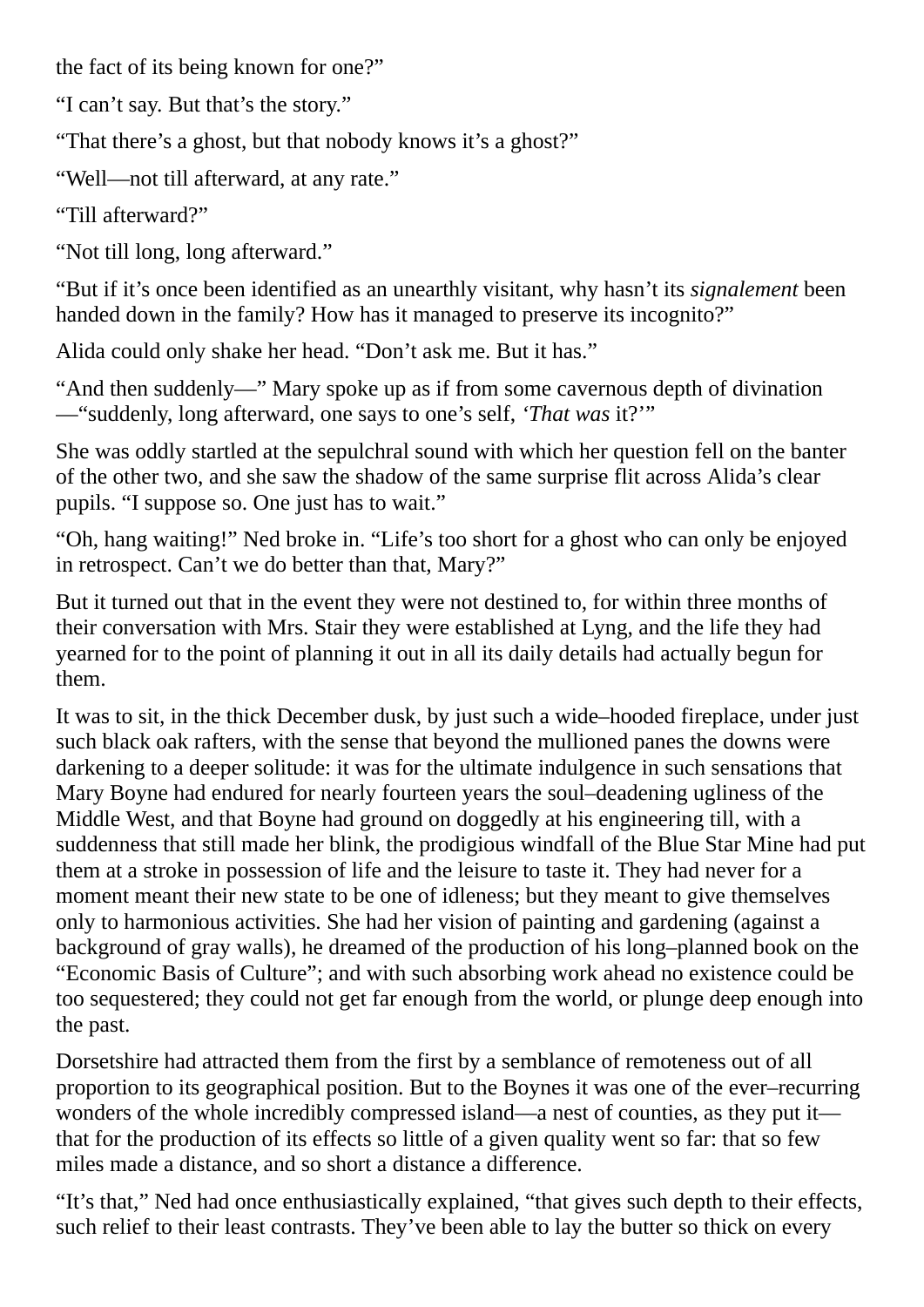exquisite mouthful."

The butter had certainly been laid on thick at Lyng: the old gray house, hidden under a shoulder of the downs, had almost all the finer marks of commerce with a protracted past. The mere fact that it was neither large nor exceptional made it, to the Boynes, abound the more richly in its special sense—the sense of having been for centuries a deep, dim reservoir of life. The life had probably not been of the most vivid order: for long periods, no doubt, it had fallen as noiselessly into the past as the quiet drizzle of autumn fell, hour after hour, into the green fish–pond between the yews; but these back–waters of existence sometimes breed, in their sluggish depths, strange acuities of emotion, and Mary Boyne had felt from the first the occasional brush of an intenser memory.

The feeling had never been stronger than on the December afternoon when, waiting in the library for the belated lamps, she rose from her seat and stood among the shadows of the hearth. Her husband had gone off, after luncheon, for one of his long tramps on the downs. She had noticed of late that he preferred to be unaccompanied on these occasions; and, in the tried security of their personal relations, had been driven to conclude that his book was bothering him, and that he needed the afternoons to turn over in solitude the problems left from the morning's work. Certainly the book was not going as smoothly as she had imagined it would, and the lines of perplexity between his eyes had never been there in his engineering days. Then he had often looked fagged to the verge of illness, but the native demon of "worry" had never branded his brow. Yet the few pages he had so far read to her —the introduction, and a synopsis of the opening chapter—gave evidences of a firm possession of his subject, and a deepening confidence in his powers.

The fact threw her into deeper perplexity, since, now that he had done with "business" and its disturbing contingencies, the one other possible element of anxiety was eliminated. Unless it were his health, then? But physically he had gained since they had come to Dorsetshire, grown robuster, ruddier, and fresher–eyed. It was only within a week that she had felt in him the undefinable change that made her restless in his absence, and as tongue–tied in his presence as though it were *she* who had a secret to keep from him!

The thought that there *was* a secret somewhere between them struck her with a sudden smart rap of wonder, and she looked about her down the dim, long room.

"Can it be the house?" she mused.

The room itself might have been full of secrets. They seemed to be piling themselves up, as evening fell, like the layers and layers of velvet shadow dropping from the low ceiling, the dusky walls of books, the smoke–blurred sculpture of the hooded hearth.

"Why, of course—the house is haunted!" she reflected.

The ghost—Alida's imperceptible ghost—after figuring largely in the banter of their first month or two at Lyng, had been gradually discarded as too ineffectual for imaginative use. Mary had, indeed, as became the tenant of a haunted house, made the customary inquiries among her few rural neighbors, but, beyond a vague, "They du say so, Ma'am," the villagers had nothing to impart. The elusive specter had apparently never had sufficient identity for a legend to crystallize about it, and after a time the Boynes had laughingly set the matter down to their profit–and–loss account, agreeing that Lyng was one of the few houses good enough in itself to dispense with supernatural enhancements.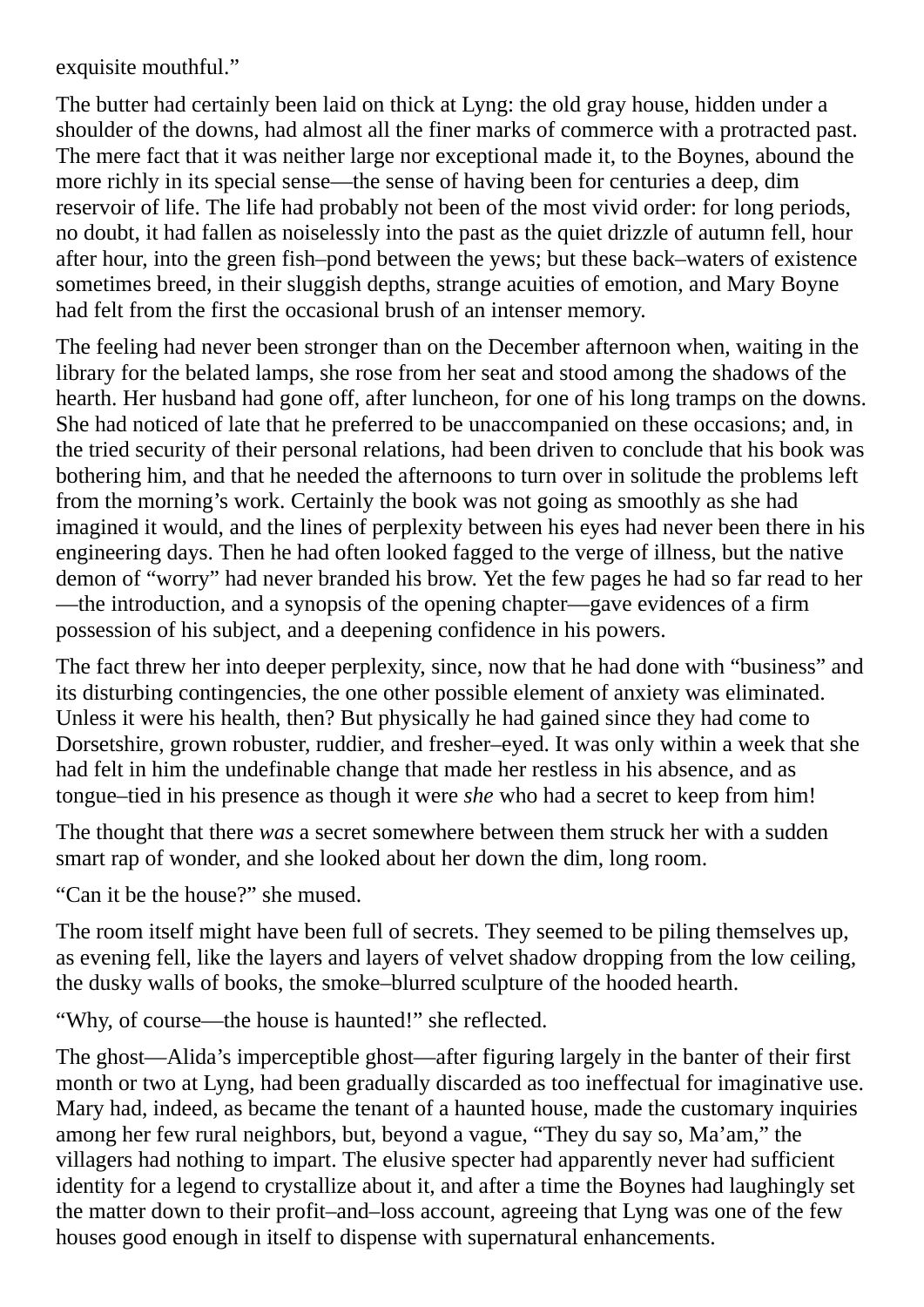"And I suppose, poor, ineffectual demon, that's why it beats its beautiful wings in vain in the void," Mary had laughingly concluded.

"Or, rather," Ned answered, in the same strain, "why, amid so much that's ghostly, it can never affirm its separate existence as *the* ghost." And thereupon their invisible housemate had finally dropped out of their references, which were numerous enough to make them promptly unaware of the loss.

Now, as she stood on the hearth, the subject of their earlier curiosity revived in her with a new sense of its meaning—a sense gradually acquired through close daily contact with the scene of the lurking mystery. It was the house itself, of course, that possessed the ghost– seeing faculty, that communed visually but secretly with its own past; and if one could only get into close enough communion with the house, one might surprise its secret, and acquire the ghost–sight on one's own account. Perhaps, in his long solitary hours in this very room, where she never trespassed till the afternoon, her husband *had* acquired it already, and was silently carrying the dread weight of whatever it had revealed to him. Mary was too well–versed in the code of the spectral world not to know that one could not talk about the ghosts one saw: to do so was almost as great a breach of good–breeding as to name a lady in a club. But this explanation did not really satisfy her. "What, after all, except for the fun of the *frisson*," she reflected, "would he really care for any of their old ghosts?" And thence she was thrown back once more on the fundamental dilemma: the fact that one's greater or less susceptibility to spectral influences had no particular bearing on the case, since, when one *did* see a ghost at Lyng, one did not know it.

"Not till long afterward," Alida Stair had said. Well, supposing Ned *had* seen one when they first came, and had known only within the last week what had happened to him? More and more under the spell of the hour, she threw back her searching thoughts to the early days of their tenancy, but at first only to recall a gay confusion of unpacking, settling, arranging of books, and calling to each other from remote corners of the house as treasure after treasure of their habitation revealed itself to them. It was in this particular connection that she presently recalled a certain soft afternoon of the previous October, when, passing from the first rapturous flurry of exploration to a detailed inspection of the old house, she had pressed (like a novel heroine) a panel that opened at her touch, on a narrow flight of stairs leading to an unsuspected flat ledge of the roof—the roof which, from below, seemed to slope away on all sides too abruptly for any but practised feet to scale.

The view from this hidden coign was enchanting, and she had flown down to snatch Ned from his papers and give him the freedom of her discovery. She remembered still how, standing on the narrow ledge, he had passed his arm about her while their gaze flew to the long, tossed horizon–line of the downs, and then dropped contentedly back to trace the arabesque of yew hedges about the fish–pond, and the shadow of the cedar on the lawn.

"And now the other way," he had said, gently turning her about within his arm; and closely pressed to him, she had absorbed, like some long, satisfying draft, the picture of the gray–walled court, the squat lions on the gates, and the lime–avenue reaching up to the highroad under the downs.

It was just then, while they gazed and held each other, that she had felt his arm relax, and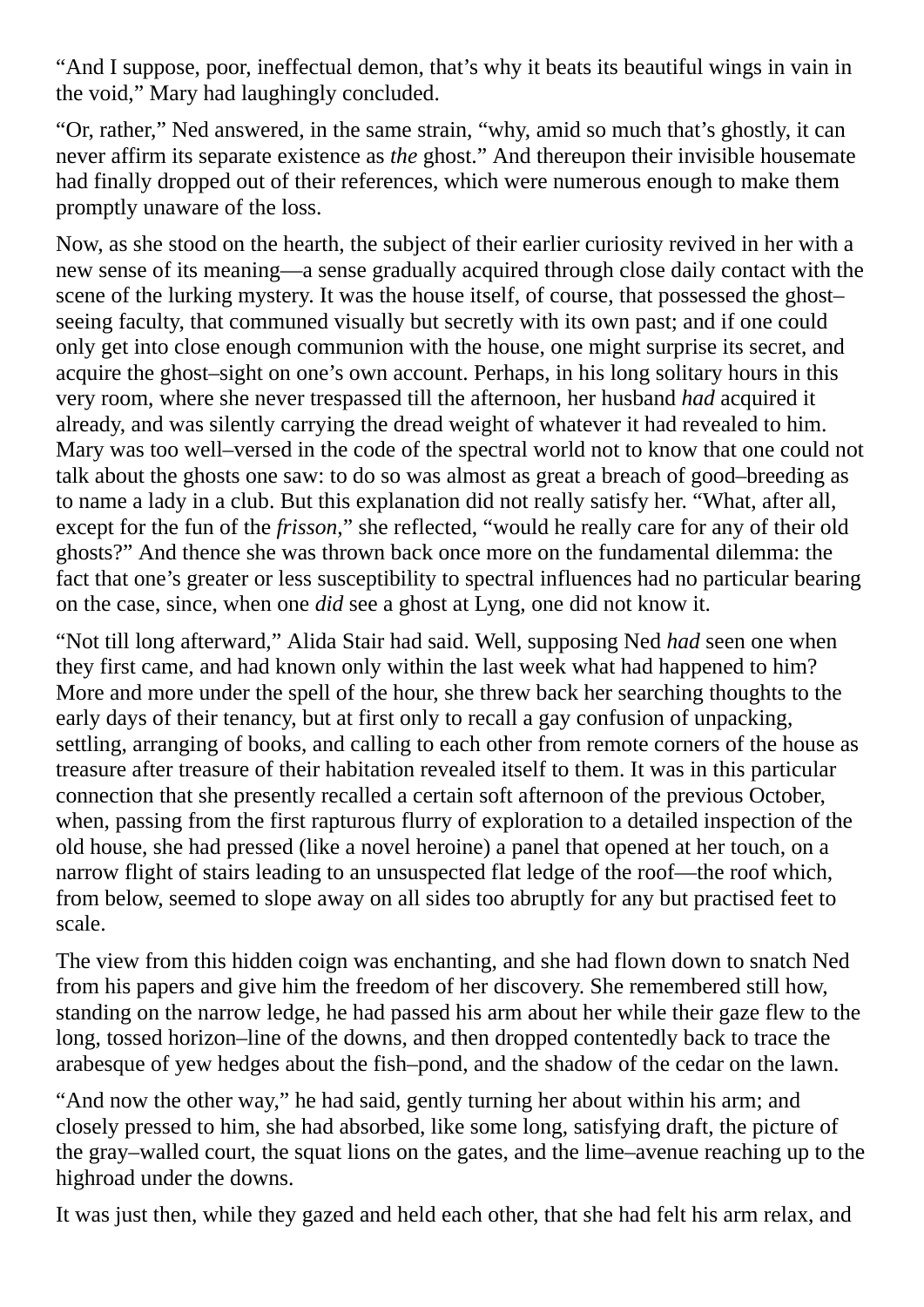heard a sharp "Hullo!" that made her turn to glance at him.

Distinctly, yes, she now recalled she had seen, as she glanced, a shadow of anxiety, of perplexity, rather, fall across his face; and, following his eyes, had beheld the figure of a man—a man in loose, grayish clothes, as it appeared to her—who was sauntering down the lime–avenue to the court with the tentative gait of a stranger seeking his way. Her short–sighted eyes had given her but a blurred impression of slightness and grayness, with something foreign, or at least unlocal, in the cut of the figure or its garb; but her husband had apparently seen more—seen enough to make him push past her with a sharp "Wait!" and dash down the twisting stairs without pausing to give her a hand for the descent.

A slight tendency to dizziness obliged her, after a provisional clutch at the chimney against which they had been leaning, to follow him down more cautiously; and when she had reached the attic landing she paused again for a less definite reason, leaning over the oak banister to strain her eyes through the silence of the brown, sun–flecked depths below. She lingered there till, somewhere in those depths, she heard the closing of a door; then, mechanically impelled, she went down the shallow flights of steps till she reached the lower hall.

The front door stood open on the mild sunlight of the court, and hall and court were empty. The library door was open, too, and after listening in vain for any sound of voices within, she quickly crossed the threshold, and found her husband alone, vaguely fingering the papers on his desk.

He looked up, as if surprised at her precipitate entrance, but the shadow of anxiety had passed from his face, leaving it even, as she fancied, a little brighter and clearer than usual.

"What was it? Who was it?" she asked.

"Who?" he repeated, with the surprise still all on his side.

"The man we saw coming toward the house." Boyne shrugged his shoulders. "So I thought; but he must have got up steam in the interval. What do you say to our trying a scramble up Meldon Steep before sunset?"

That was all. At the time the occurrence had been less than nothing, had, indeed, been immediately obliterated by the magic of their first vision from Meldon Steep, a height which they had dreamed of climbing ever since they had first seen its bare spine heaving itself above the low roof of Lyng. Doubtless it was the mere fact of the other incident's having occurred on the very day of their ascent to Meldon that had kept it stored away in the unconscious fold of association from which it now emerged; for in itself it had no mark of the portentous. At the moment there could have been nothing more natural than that Ned should dash himself from the roof in the pursuit of dilatory tradesmen. It was the period when they were always on the watch for one or the other of the specialists employed about the place; always lying in wait for them, and dashing out at them with questions, reproaches, or reminders. And certainly in the distance the gray figure had looked like Peters.

Yet now, as she reviewed the rapid scene, she felt her husband's explanation of it to have been invalidated by the look of anxiety on his face. Why had the familiar appearance of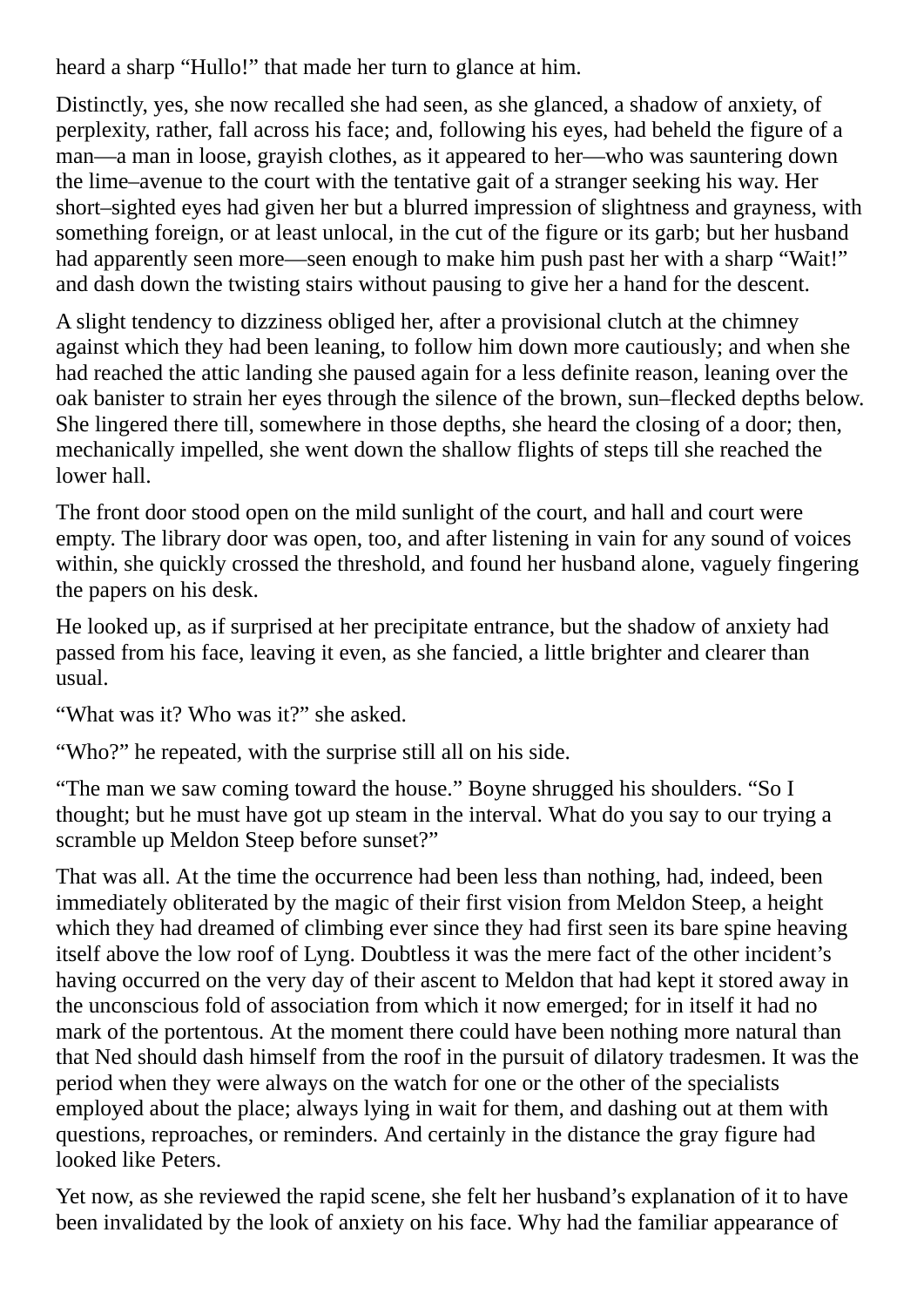Peters made him anxious? Why, above all, if it was of such prime necessity to confer with that authority on the subject of the stable–drains, had the failure to find him produced such a look of relief? Mary could not say that any one of these considerations had occurred to her at the time, yet, from the promptness with which they now marshaled themselves at her summons, she had a sudden sense that they must all along have been there, waiting their hour.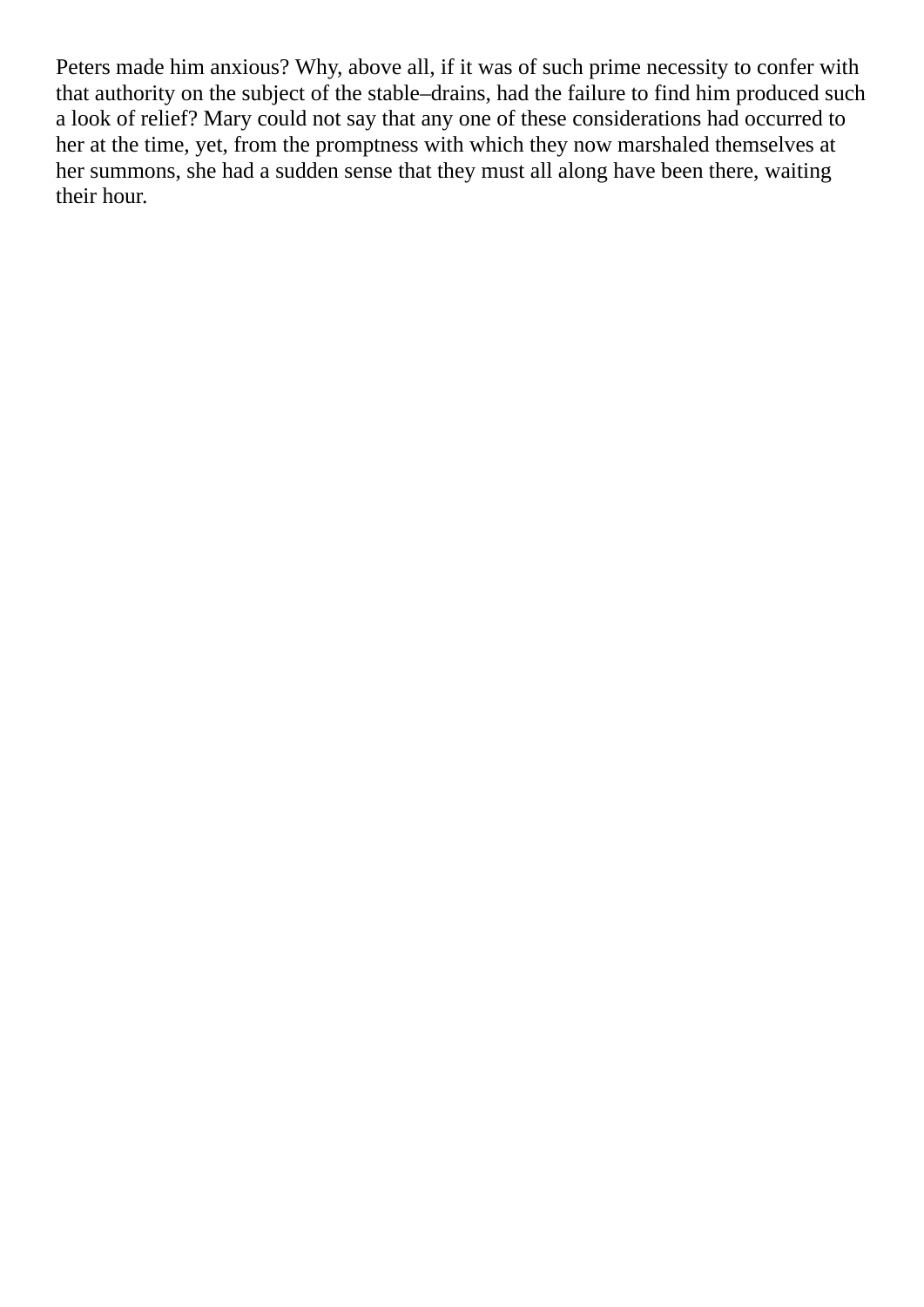## **II**

Weary with her thoughts, she moved toward the window. The library was now completely dark, and she was surprised to see how much faint light the outer world still held.

As she peered out into it across the court, a figure shaped itself in the tapering perspective of bare lines: it looked a mere blot of deeper gray in the grayness, and for an instant, as it moved toward her, her heart thumped to the thought, "It's the ghost!"

She had time, in that long instant, to feel suddenly that the man of whom, two months earlier, she had a brief distant vision from the roof was now, at his predestined hour, about to reveal himself as *not* having been Peters; and her spirit sank under the impending fear of the disclosure. But almost with the next tick of the clock the ambiguous figure, gaining substance and character, showed itself even to her weak sight as her husband's; and she turned away to meet him, as he entered, with the confession of her folly.

"It's really too absurd," she laughed out from the threshold, "but I never *can* remember!"

"Remember what?" Boyne questioned as they drew together.

"That when one sees the Lyng ghost one never knows it."

Her hand was on his sleeve, and he kept it there, but with no response in his gesture or in the lines of his fagged, preoccupied face.

"Did you think you'd seen it?" he asked, after an appreciable interval.

"Why, I actually took *you* for it, my dear, in my mad determination to spot it!"

"Me—just now?" His arm dropped away, and he turned from her with a faint echo of her laugh. "Really, dearest, you'd better give it up, if that's the best you can do."

"Yes, I give it up—I give it up. Have *you?"* she asked, turning round on him abruptly.

The parlor–maid had entered with letters and a lamp, and the light struck up into Boyne's face as he bent above the tray she presented.

"Have *you?"* Mary perversely insisted, when the servant had disappeared on her errand of illumination.

"Have I what?" he rejoined absently, the light bringing out the sharp stamp of worry between his brows as he turned over the letters.

"I never tried," he said, tearing open the wrapper of a newspaper.

"Well, of course," Mary persisted, "the exasperating thing is that there's no use trying, since one can't be sure till so long afterward."

He was unfolding the paper as if he had hardly heard her; but after a pause, during which the sheets rustled spasmodically between his hands, he lifted his head to say abruptly, "Have you any idea *how long?"*

Mary had sunk into a low chair beside the fireplace. From her seat she looked up, startled, at her husband's profile, which was darkly projected against the circle of lamplight.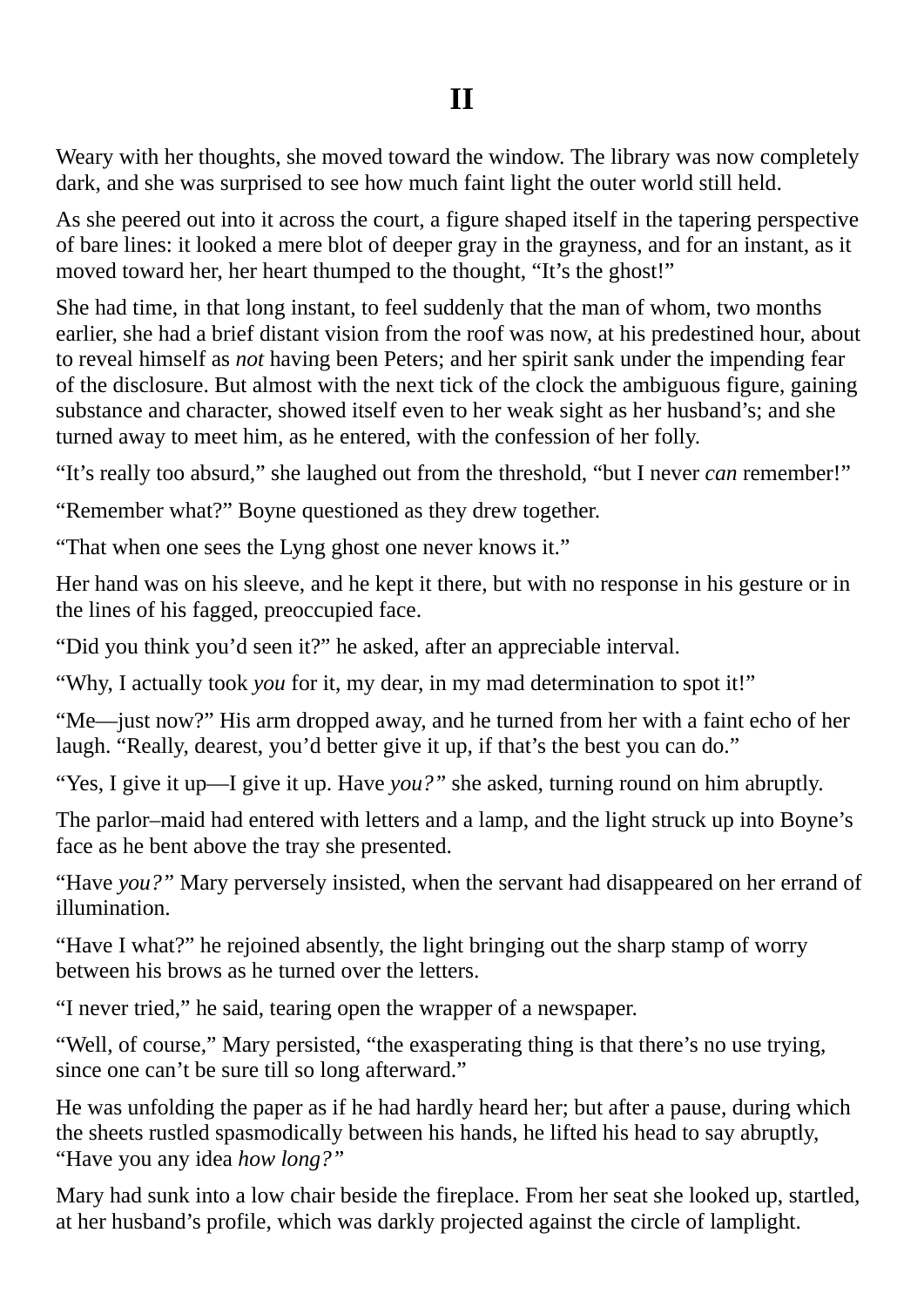"No; none. Have *you*" she retorted, repeating her former phrase with an added keenness of intention.

Boyne crumpled the paper into a bunch, and then inconsequently turned back with it toward the lamp.

"Lord, no! I only meant," he explained, with a faint tinge of impatience, "is there any legend, any tradition, as to that?"

"Not that I know of," she answered; but the impulse to add, "What makes you ask?" was checked by the reappearance of the parlor–maid with tea and a second lamp.

With the dispersal of shadows, and the repetition of the daily domestic office, Mary Boyne felt herself less oppressed by that sense of something mutely imminent which had darkened her solitary afternoon. For a few moments she gave herself silently to the details of her task, and when she looked up from it she was struck to the point of bewilderment by the change in her husband's face. He had seated himself near the farther lamp, and was absorbed in the perusal of his letters; but was it something he had found in them, or merely the shifting of her own point of view, that had restored his features to their normal aspect? The longer she looked, the more definitely the change affirmed itself. The lines of painful tension had vanished, and such traces of fatigue as lingered were of the kind easily attributable to steady mental effort. He glanced up, as if drawn by her gaze, and met her eyes with a smile.

"I'm dying for my tea, you know; and here's a letter for you," he said.

She took the letter he held out in exchange for the cup she proffered him, and, returning to her seat, broke the seal with the languid gesture of the reader whose interests are all inclosed in the circle of one cherished presence.

Her next conscious motion was that of starting to her feet, the letter falling to them as she rose, while she held out to her husband a long newspaper clipping.

"Ned! What's this? What does it mean?"

He had risen at the same instant, almost as if hearing her cry before she uttered it; and for a perceptible space of time he and she studied each other, like adversaries watching for an advantage, across the space between her chair and his desk.

"What's what? You fairly made me jump!" Boyne said at length, moving toward her with a sudden, half–exasperated laugh. The shadow of apprehension was on his face again, not now a look of fixed foreboding, but a shifting vigilance of lips and eyes that gave her the sense of his feeling himself invisibly surrounded.

Her hand shook so that she could hardly give him the clipping.

"This article—from the 'Waukesha Sentinel'—that a man named Elwell has brought suit against you—that there was something wrong about the Blue Star Mine. I can't understand more than half."

They continued to face each other as she spoke, and to her astonishment, she saw that her words had the almost immediate effect of dissipating the strained watchfulness of his look.

"Oh, *that*!" He glanced down the printed slip, and then folded it with the gesture of one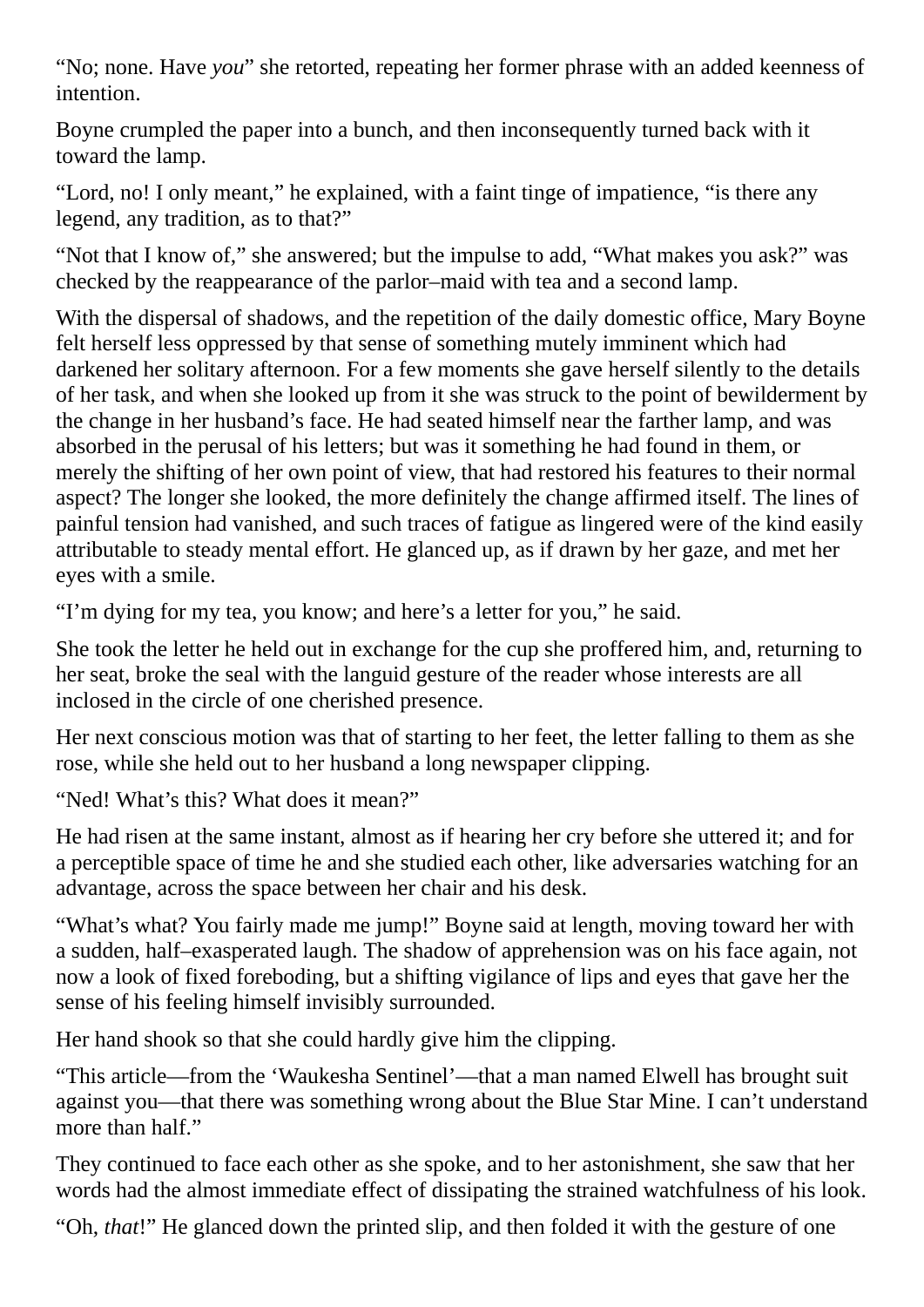who handles something harmless and familiar. "What's the matter with you this afternoon, Mary? I thought you'd got bad news."

She stood before him with her undefinable terror subsiding slowly under the reassuring touch of his composure.

"You knew about this, then—it's all right?"

"Certainly I knew about it; and it's all right."

"But what *is* it? I don't understand. What does this man accuse you of?"

"Oh, pretty nearly every crime in the calendar." Boyne had tossed the clipping down, and thrown himself comfortably into an arm–chair near the fire. "Do you want to hear the story? It's not particularly interesting—just a squabble over interests in the Blue Star."

"But who is this Elwell? I don't know the name."

"Oh, he's a fellow I put into it—gave him a hand up. I told you all about him at the time."

"I daresay. I must have forgotten." Vainly she strained back among her memories. "But if you helped him, why does he make this return?"

"Oh, probably some shyster lawyer got hold of him and talked him over. It's all rather technical and complicated. I thought that kind of thing bored you."

His wife felt a sting of compunction. Theoretically, she deprecated the American wife's detachment from her husband's professional interests, but in practice she had always found it difficult to fix her attention on Boyne's report of the transactions in which his varied interests involved him. Besides, she had felt from the first that, in a community where the amenities of living could be obtained only at the cost of efforts as arduous as her husband's professional labors, such brief leisure as they could command should be used as an escape from immediate preoccupations, a flight to the life they always dreamed of living. Once or twice, now that this new life had actually drawn its magic circle about them, she had asked herself if she had done right; but hitherto such conjectures had been no more than the retrospective excursions of an active fancy. Now, for the first time, it startled her a little to find how little she knew of the material foundation on which her happiness was built.

She glanced again at her husband, and was reassured by the composure of his face; yet she felt the need of more definite grounds for her reassurance.

"But doesn't this suit worry you? Why have you never spoken to me about it?"

He answered both questions at once: "I didn't speak of it at first because it *did* worry me —annoyed me, rather. But it's all ancient history now. Your correspondent must have got hold of a back number of the 'Sentinel.'"

She felt a quick thrill of relief. "You mean it's over? He's lost his case?"

There was a just perceptible delay in Boyne's reply. "The suit's been withdrawn—that's all."

But she persisted, as if to exonerate herself from the inward charge of being too easily put off. "Withdrawn because he saw he had no chance?"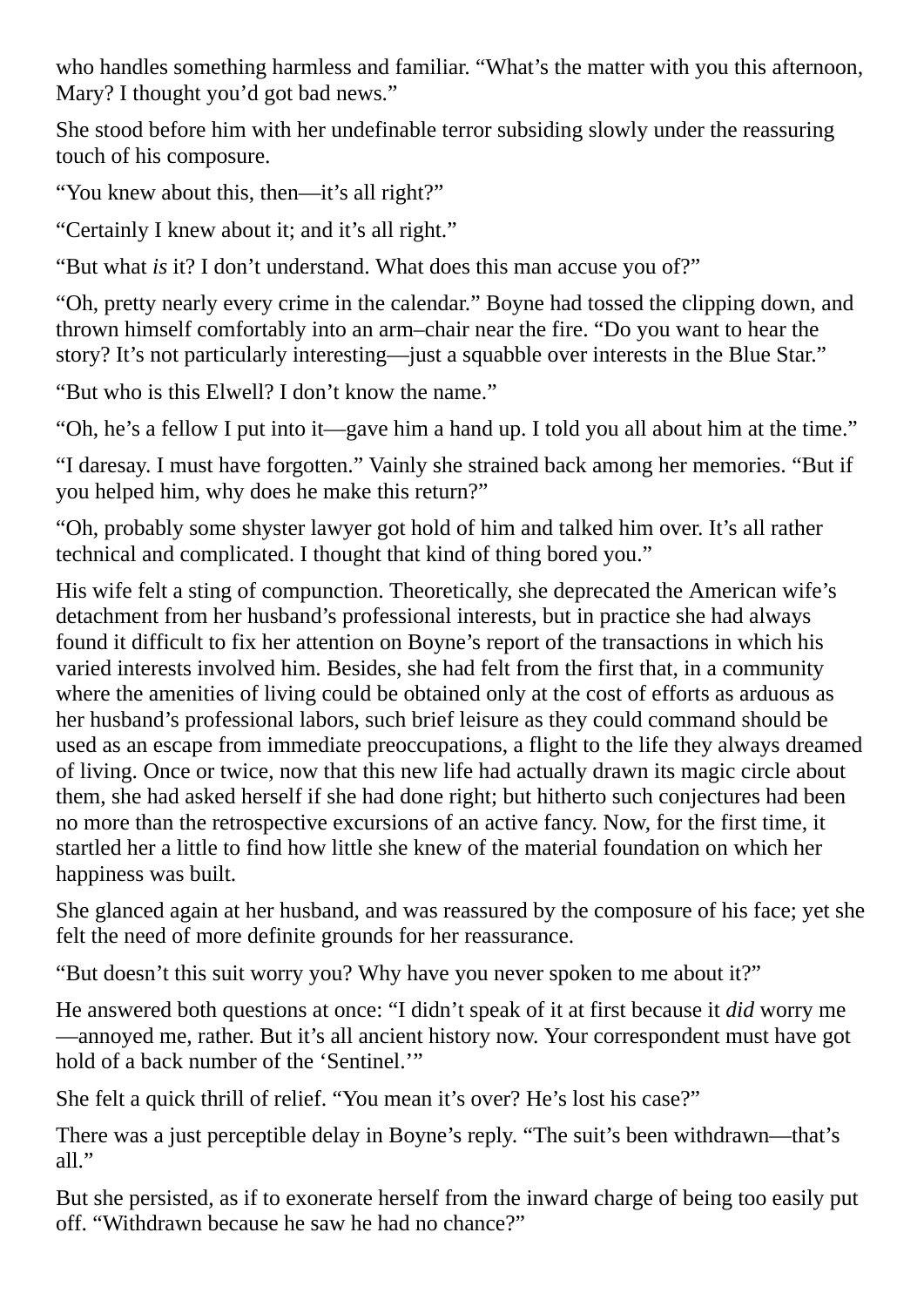"Oh, he had no chance," Boyne answered.

She was still struggling with a dimly felt perplexity at the back of her thoughts.

"How long ago was it withdrawn?"

He paused, as if with a slight return of his former uncertainty. "I've just had the news now; but I've been expecting it."

"Just now—in one of your letters?"

"Yes; in one of my letters."

She made no answer, and was aware only, after a short interval of waiting, that he had risen, and strolling across the room, had placed himself on the sofa at her side. She felt him, as he did so, pass an arm about her, she felt his hand seek hers and clasp it, and turning slowly, drawn by the warmth of his cheek, she met the smiling clearness of his eyes.

"It's all right—it's all right?" she questioned, through the flood of her dissolving doubts; and "I give you my word it never was righter!" he laughed back at her, holding her close.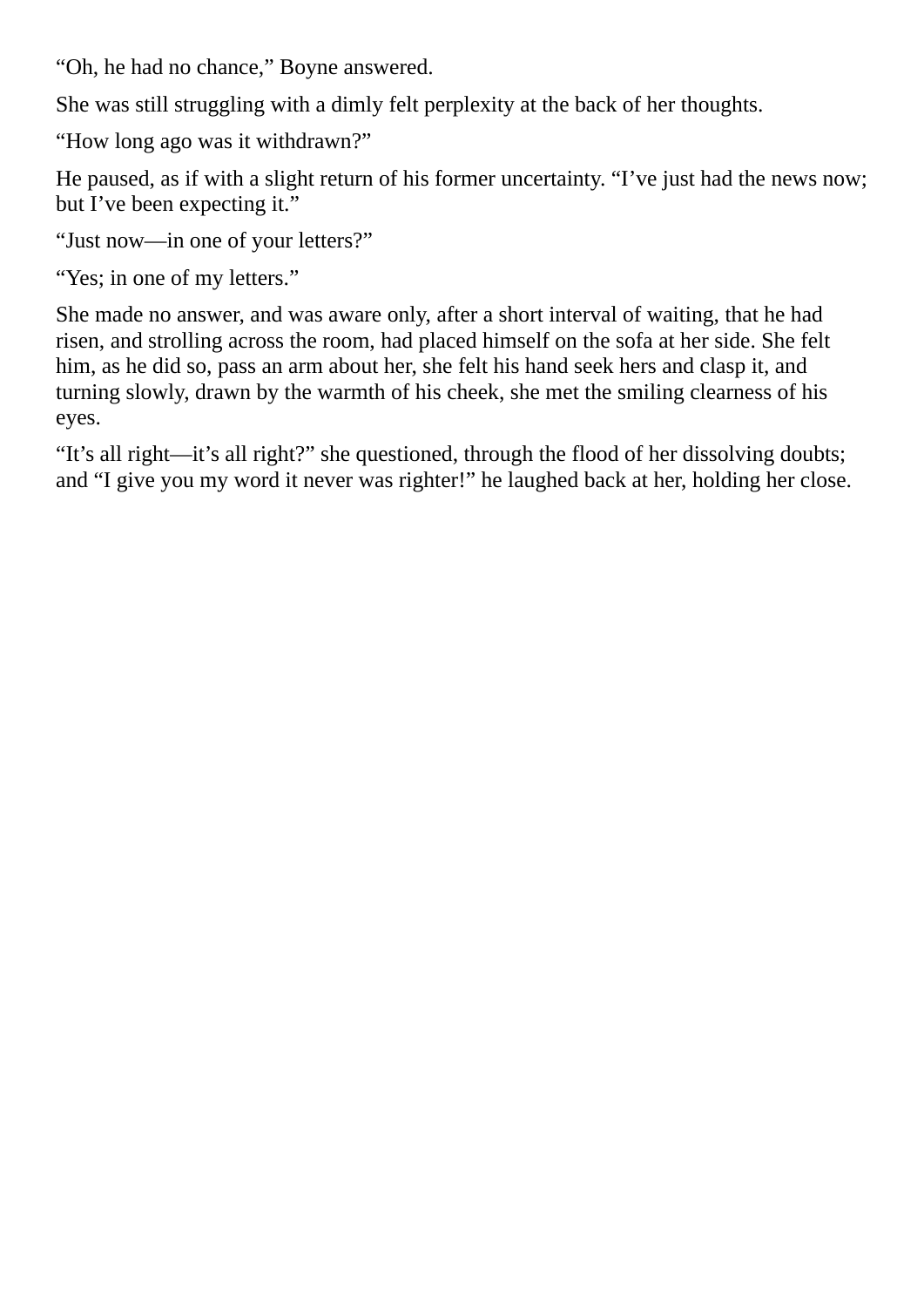## **III**

One of the strangest things she was afterward to recall out of all the next day's incredible strangeness was the sudden and complete recovery of her sense of security.

It was in the air when she woke in her low–ceilinged, dusky room; it accompanied her down–stairs to the breakfast–table, flashed out at her from the fire, and re–duplicated itself brightly from the flanks of the urn and the sturdy flutings of the Georgian teapot. It was as if, in some roundabout way, all her diffused apprehensions of the previous day, with their moment of sharp concentration about the newspaper article,—as if this dim questioning of the future, and startled return upon the past,—had between them liquidated the arrears of some haunting moral obligation. If she had indeed been careless of her husband's affairs, it was, her new state seemed to prove, because her faith in him instinctively justified such carelessness; and his right to her faith had overwhelmingly affirmed itself in the very face of menace and suspicion. She had never seen him more untroubled, more naturally and unconsciously in possession of himself, than after the cross–examination to which she had subjected him: it was almost as if he had been aware of her lurking doubts, and had wanted the air cleared as much as she did.

It was as clear, thank Heaven! as the bright outer light that surprised her almost with a touch of summer when she issued from the house for her daily round of the gardens. She had left Boyne at his desk, indulging herself, as she passed the library door, by a last peep at his quiet face, where he bent, pipe in his mouth, above his papers, and now she had her own morning's task to perform. The task involved on such charmed winter days almost as much delighted loitering about the different quarters of her demesne as if spring were already at work on shrubs and borders. There were such inexhaustible possibilities still before her, such opportunities to bring out the latent graces of the old place, without a single irreverent touch of alteration, that the winter months were all too short to plan what spring and autumn executed. And her recovered sense of safety gave, on this particular morning, a peculiar zest to her progress through the sweet, still place. She went first to the kitchen–garden, where the espaliered pear–trees drew complicated patterns on the walls, and pigeons were fluttering and preening about the silvery–slated roof of their cot. There was something wrong about the piping of the hothouse, and she was expecting an authority from Dorchester, who was to drive out between trains and make a diagnosis of the boiler. But when she dipped into the damp heat of the greenhouses, among the spiced scents and waxy pinks and reds of old–fashioned exotics,—even the flora of Lyng was in the note!—she learned that the great man had not arrived, and the day being too rare to waste in an artificial atmosphere, she came out again and paced slowly along the springy turf of the bowling–green to the gardens behind the house. At their farther end rose a grass terrace, commanding, over the fish–pond and the yew hedges, a view of the long house– front, with its twisted chimney–stacks and the blue shadows of its roof angles, all drenched in the pale gold moisture of the air.

Seen thus, across the level tracery of the yews, under the suffused, mild light, it sent her, from its open windows and hospitably smoking chimneys, the look of some warm human presence, of a mind slowly ripened on a sunny wall of experience. She had never before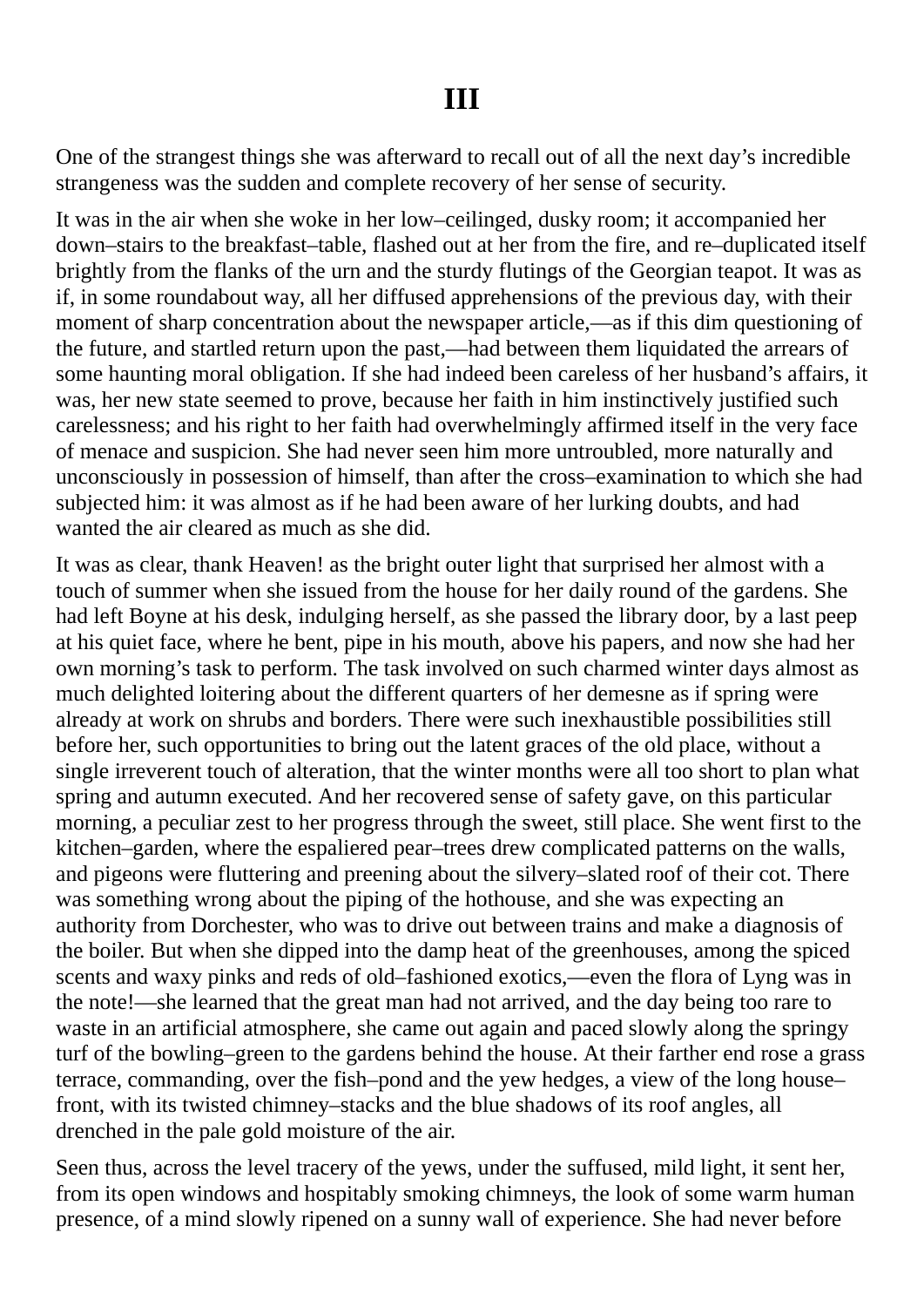had so deep a sense of her intimacy with it, such a conviction that its secrets were all beneficent, kept, as they said to children, "for one's good," so complete a trust in its power to gather up her life and Ned's into the harmonious pattern of the long, long story it sat there weaving in the sun.

She heard steps behind her, and turned, expecting to see the gardener, accompanied by the engineer from Dorchester. But only one figure was in sight, that of a youngish, slightly built man, who, for reasons she could not on the spot have specified, did not remotely resemble her preconceived notion of an authority on hot–house boilers. The new–comer, on seeing her, lifted his hat, and paused with the air of a gentleman—perhaps a traveler desirous of having it immediately known that his intrusion is involuntary. The local fame of Lyng occasionally attracted the more intelligent sight–seer, and Mary half–expected to see the stranger dissemble a camera, or justify his presence by producing it. But he made no gesture of any sort, and after a moment she asked, in a tone responding to the courteous deprecation of his attitude: "Is there any one you wish to see?"

"I came to see Mr. Boyne," he replied. His intonation, rather than his accent, was faintly American, and Mary, at the familiar note, looked at him more closely. The brim of his soft felt hat cast a shade on his face, which, thus obscured, wore to her short–sighted gaze a look of seriousness, as of a person arriving "on business," and civilly but firmly aware of his rights.

Past experience had made Mary equally sensible to such claims; but she was jealous of her husband's morning hours, and doubtful of his having given any one the right to intrude on them.

"Have you an appointment with Mr. Boyne?" she asked.

He hesitated, as if unprepared for the question.

"Not exactly an appointment," he replied.

"Then I'm afraid, this being his working–time, that he can't receive you now. Will you give me a message, or come back later?"

The visitor, again lifting his hat, briefly replied that he would come back later, and walked away, as if to regain the front of the house. As his figure receded down the walk between the yew hedges, Mary saw him pause and look up an instant at the peaceful house–front bathed in faint winter sunshine; and it struck her, with a tardy touch of compunction, that it would have been more humane to ask if he had come from a distance, and to offer, in that case, to inquire if her husband could receive him. But as the thought occurred to her he passed out of sight behind a pyramidal yew, and at the same moment her attention was distracted by the approach of the gardener, attended by the bearded pepper–and–salt figure of the boiler–maker from Dorchester.

The encounter with this authority led to such far–reaching issues that they resulted in his finding it expedient to ignore his train, and beguiled Mary into spending the remainder of the morning in absorbed confabulation among the greenhouses. She was startled to find, when the colloquy ended, that it was nearly luncheon–time, and she half expected, as she hurried back to the house, to see her husband coming out to meet her. But she found no one in the court but an under–gardener raking the gravel, and the hall, when she entered it,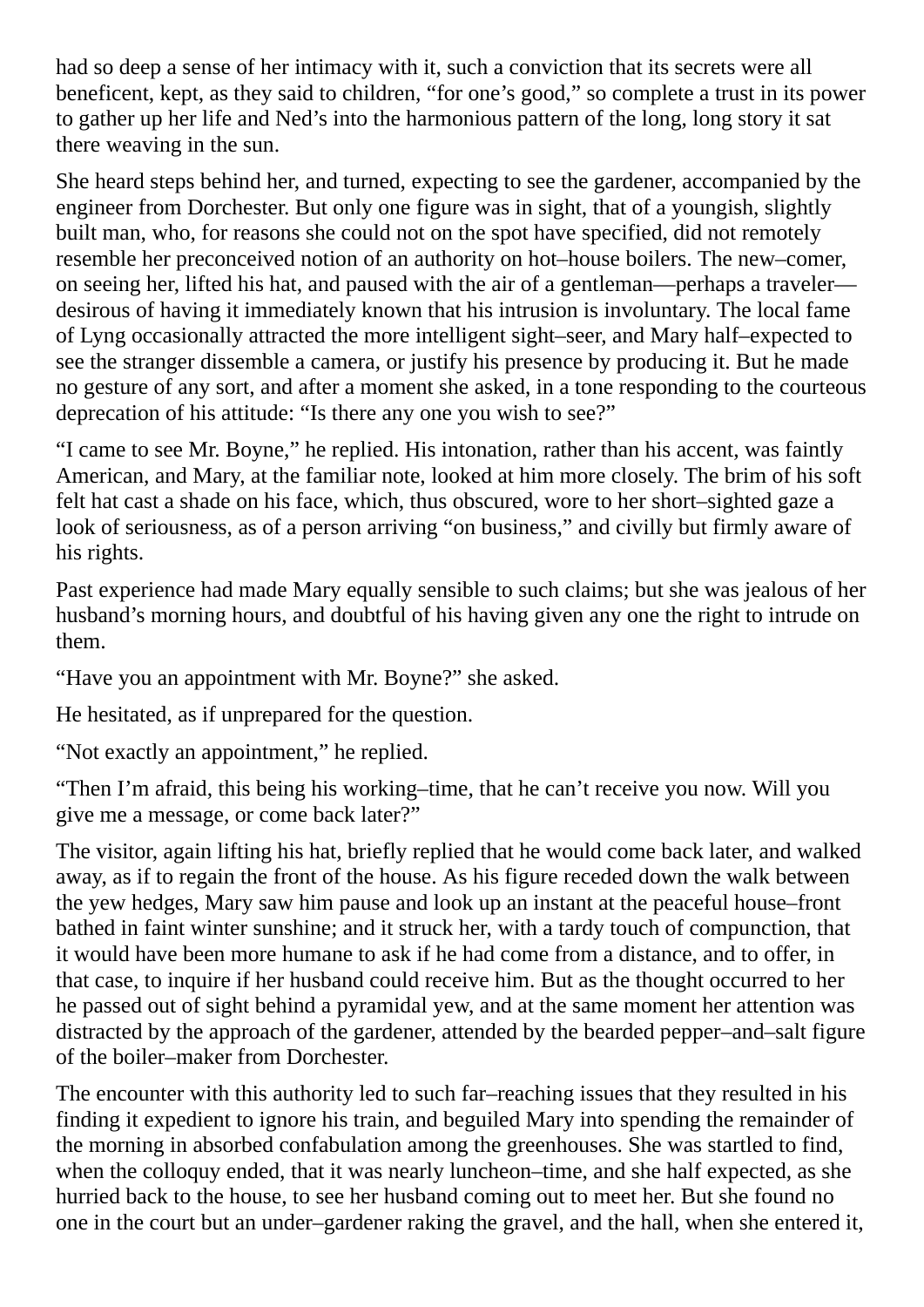was so silent that she guessed Boyne to be still at work behind the closed door of the library.

Not wishing to disturb him, she turned into the drawing–room, and there, at her writing– table, lost herself in renewed calculations of the outlay to which the morning's conference had committed her. The knowledge that she could permit herself such follies had not yet lost its novelty; and somehow, in contrast to the vague apprehensions of the previous days, it now seemed an element of her recovered security, of the sense that, as Ned had said, things in general had never been "righter."

She was still luxuriating in a lavish play of figures when the parlor–maid, from the threshold, roused her with a dubiously worded inquiry as to the expediency of serving luncheon. It was one of their jokes that Trimmle announced luncheon as if she were divulging a state secret, and Mary, intent upon her papers, merely murmured an absent– minded assent.

She felt Trimmle wavering expressively on the threshold as if in rebuke of such offhand acquiescence; then her retreating steps sounded down the passage, and Mary, pushing away her papers, crossed the hall, and went to the library door. It was still closed, and she wavered in her turn, disliking to disturb her husband, yet anxious that he should not exceed his normal measure of work. As she stood there, balancing her impulses, the esoteric Trimmle returned with the announcement of luncheon, and Mary, thus impelled, opened the door and went into the library.

Boyne was not at his desk, and she peered about her, expecting to discover him at the book–shelves, somewhere down the length of the room; but her call brought no response, and gradually it became clear to her that he was not in the library.

She turned back to the parlor–maid.

"Mr. Boyne must be up–stairs. Please tell him that luncheon is ready."

The parlor–maid appeared to hesitate between the obvious duty of obeying orders and an equally obvious conviction of the foolishness of the injunction laid upon her. The struggle resulted in her saying doubtfully, "If you please, Madam, Mr. Boyne's not up–stairs."

"Not in his room? Are you sure?"

"I'm sure, Madam."

Mary consulted the clock. "Where is he, then?"

"He's gone out," Trimmle announced, with the superior air of one who has respectfully waited for the question that a well–ordered mind would have first propounded.

Mary's previous conjecture had been right, then. Boyne must have gone to the gardens to meet her, and since she had missed him, it was clear that he had taken the shorter way by the south door, instead of going round to the court. She crossed the hall to the glass portal opening directly on the yew garden, but the parlor–maid, after another moment of inner conflict, decided to bring out recklessly, "Please, Madam, Mr. Boyne didn't go that way."

Mary turned back. "Where *did* he go? And when?"

"He went out of the front door, up the drive, Madam." It was a matter of principle with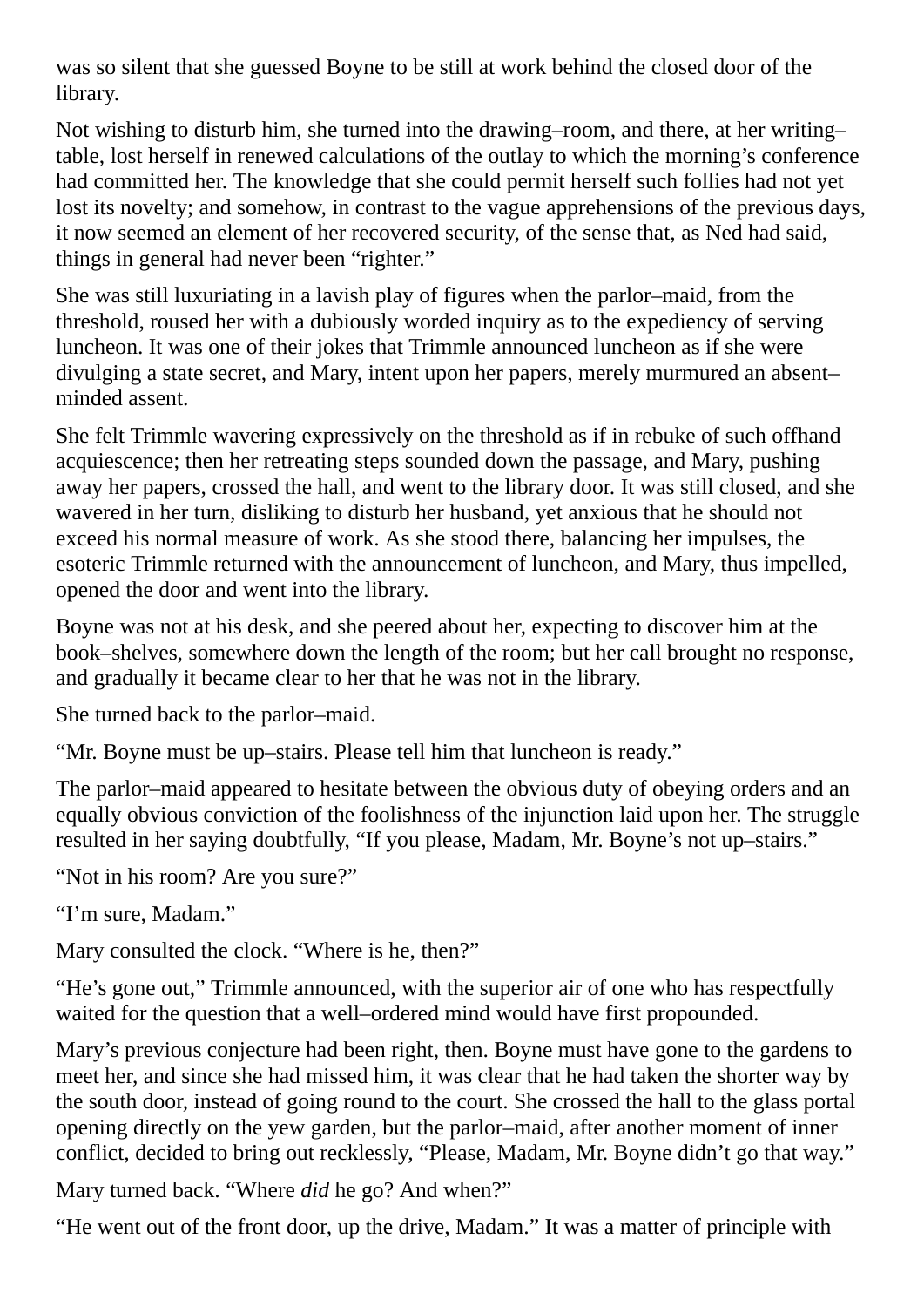Trimmle never to answer more than one question at a time.

"Up the drive? At this hour?" Mary went to the door herself, and glanced across the court through the long tunnel of bare limes. But its perspective was as empty as when she had scanned it on entering the house.

"Did Mr. Boyne leave no message?" she asked.

Trimmle seemed to surrender herself to a last struggle with the forces of chaos.

"No, Madam. He just went out with the gentleman."

"The gentleman? What gentleman?" Mary wheeled about, as if to front this new factor.

"The gentleman who called, Madam," said Trimmle, resignedly.

"When did a gentleman call? Do explain yourself, Trimmle!"

Only the fact that Mary was very hungry, and that she wanted to consult her husband about the greenhouses, would have caused her to lay so unusual an injunction on her attendant; and even now she was detached enough to note in Trimmle's eye the dawning defiance of the respectful subordinate who has been pressed too hard.

"I couldn't exactly say the hour, Madam, because I didn't let the gentleman in," she replied, with the air of magnanimously ignoring the irregularity of her mistress's course.

"You didn't let him in?"

"No, Madam. When the bell rang I was dressing, and Agnes—"

"Go and ask Agnes, then," Mary interjected. Trimmle still wore her look of patient magnanimity. "Agnes would not know, Madam, for she had unfortunately burnt her hand in trying the wick of the new lamp from town—" Trimmle, as Mary was aware, had always been opposed to the new lamp—"and so Mrs. Dockett sent the kitchen–maid instead."

Mary looked again at the clock. "It's after two! Go and ask the kitchen–maid if Mr. Boyne left any word."

She went into luncheon without waiting, and Trimmle presently brought her there the kitchen–maid's statement that the gentleman had called about one o'clock, that Mr. Boyne had gone out with him without leaving any message. The kitchen–maid did not even know the caller's name, for he had written it on a slip of paper, which he had folded and handed to her, with the injunction to deliver it at once to Mr. Boyne.

Mary finished her luncheon, still wondering, and when it was over, and Trimmle had brought the coffee to the drawing–room, her wonder had deepened to a first faint tinge of disquietude. It was unlike Boyne to absent himself without explanation at so unwonted an hour, and the difficulty of identifying the visitor whose summons he had apparently obeyed made his disappearance the more unaccountable. Mary Boyne's experience as the wife of a busy engineer, subject to sudden calls and compelled to keep irregular hours, had trained her to the philosophic acceptance of surprises; but since Boyne's withdrawal from business he had adopted a Benedictine regularity of life. As if to make up for the dispersed and agitated years, with their "stand–up" lunches and dinners rattled down to the joltings of the dining–car, he cultivated the last refinements of punctuality and monotony,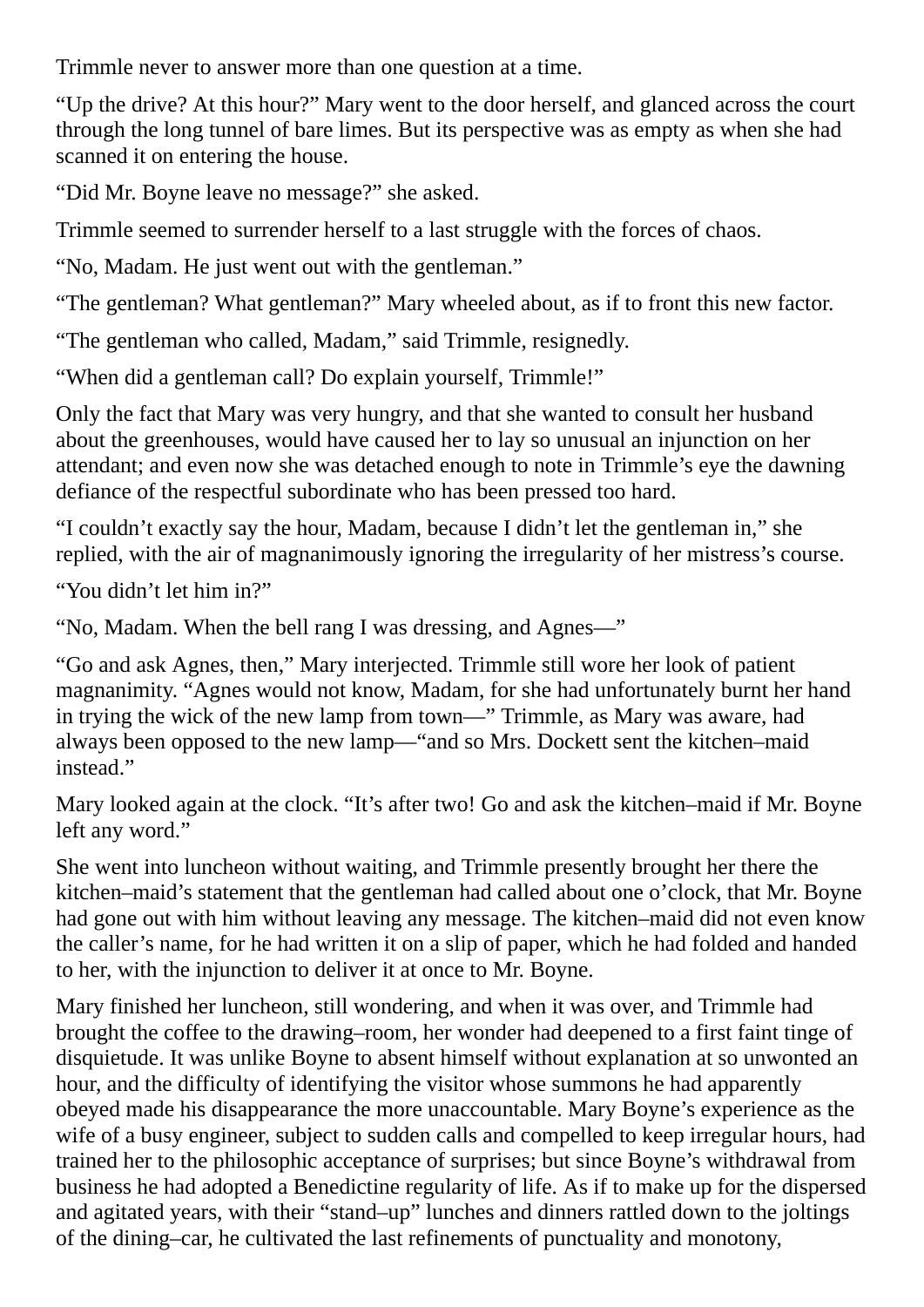discouraging his wife's fancy for the unexpected; and declaring that to a delicate taste there were infinite gradations of pleasure in the fixed recurrences of habit.

Still, since no life can completely defend itself from the unforeseen, it was evident that all Boyne's precautions would sooner or later prove unavailable, and Mary concluded that he had cut short a tiresome visit by walking with his caller to the station, or at least accompanying him for part of the way.

This conclusion relieved her from farther preoccupation, and she went out herself to take up her conference with the gardener. Thence she walked to the village post–office, a mile or so away; and when she turned toward home, the early twilight was setting in.

She had taken a foot–path across the downs, and as Boyne, meanwhile, had probably returned from the station by the highroad, there was little likelihood of their meeting on the way. She felt sure, however, of his having reached the house before her; so sure that, when she entered it herself, without even pausing to inquire of Trimmle, she made directly for the library. But the library was still empty, and with an unwonted precision of visual memory she immediately observed that the papers on her husband's desk lay precisely as they had lain when she had gone in to call him to luncheon.

Then of a sudden she was seized by a vague dread of the unknown. She had closed the door behind her on entering, and as she stood alone in the long, silent, shadowy room, her dread seemed to take shape and sound, to be there audibly breathing and lurking among the shadows. Her short–sighted eyes strained through them, half–discerning an actual presence, something aloof, that watched and knew; and in the recoil from that intangible propinquity she threw herself suddenly on the bell–rope and gave it a desperate pull.

The long, quavering summons brought Trimmle in precipitately with a lamp, and Mary breathed again at this sobering reappearance of the usual.

"You may bring tea if Mr. Boyne is in," she said, to justify her ring.

"Very well, Madam. But Mr. Boyne is not in," said Trimmle, putting down the lamp.

"Not in? You mean he's come back and gone out again?"

"No, Madam. He's never been back."

The dread stirred again, and Mary knew that now it had her fast.

"Not since he went out with—the gentleman?"

"Not since he went out with the gentleman."

"But who *was* the gentleman?" Mary gasped out, with the sharp note of some one trying to be heard through a confusion of meaningless noises.

"That I couldn't say, Madam." Trimmle, standing there by the lamp, seemed suddenly to grow less round and rosy, as though eclipsed by the same creeping shade of apprehension.

"But the kitchen–maid knows—wasn't it the kitchen–maid who let him in?"

"She doesn't know either, Madam, for he wrote his name on a folded paper."

Mary, through her agitation, was aware that they were both designating the unknown visitor by a vague pronoun, instead of the conventional formula which, till then, had kept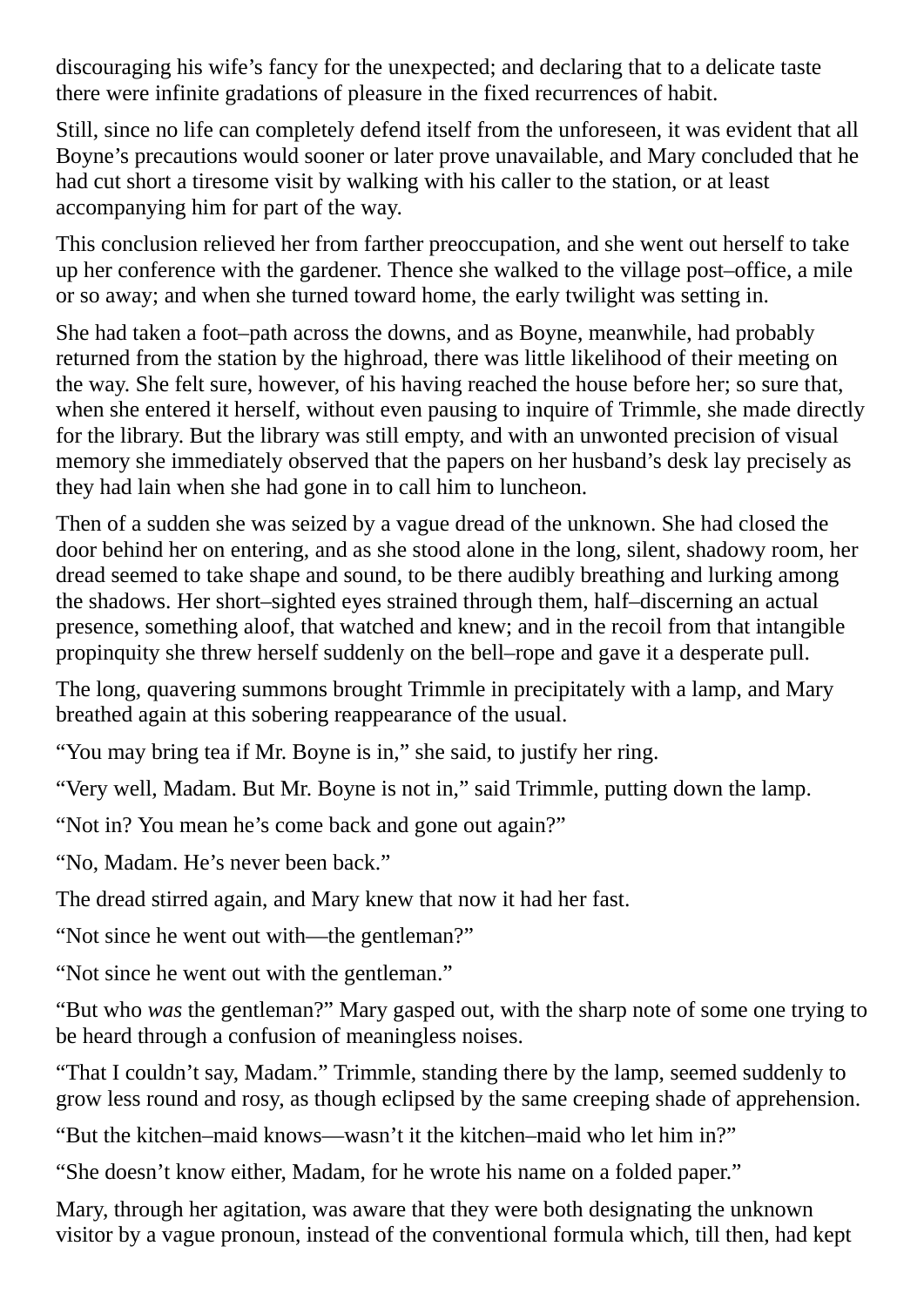their allusions within the bounds of custom. And at the same moment her mind caught at the suggestion of the folded paper.

"But he must have a name! Where is the paper?"

She moved to the desk, and began to turn over the scattered documents that littered it. The first that caught her eye was an unfinished letter in her husband's hand, with his pen lying across it, as though dropped there at a sudden summons.

"My dear Parvis,"—who was Parvis?—"I have just received your letter announcing Elwell's death, and while I suppose there is now no farther risk of trouble, it might be safer—"

She tossed the sheet aside, and continued her search; but no folded paper was discoverable among the letters and pages of manuscript which had been swept together in a promiscuous heap, as if by a hurried or a startled gesture.

"But the kitchen–maid *saw* him. Send her here," she commanded, wondering at her dullness in not thinking sooner of so simple a solution.

Trimmle, at the behest, vanished in a flash, as if thankful to be out of the room, and when she reappeared, conducting the agitated underling, Mary had regained her self–possession, and had her questions pat.

The gentleman was a stranger, yes—that she understood. But what had he said? And, above all, what had he looked like? The first question was easily enough answered, for the disconcerting reason that he had said so little—had merely asked for Mr. Boyne, and, scribbling something on a bit of paper, had requested that it should at once be carried in to him.

"Then you don't know what he wrote? You're not sure it *was* his name?"

The kitchen–maid was not sure, but supposed it was, since he had written it in answer to her inquiry as to whom she should announce.

"And when you carried the paper in to Mr. Boyne, what did he say?"

The kitchen–maid did not think that Mr. Boyne had said anything, but she could not be sure, for just as she had handed him the paper and he was opening it, she had become aware that the visitor had followed her into the library, and she had slipped out, leaving the two gentlemen together.

"But then, if you left them in the library, how do you know that they went out of the house?"

This question plunged the witness into momentary inarticulateness, from which she was rescued by Trimmle, who, by means of ingenious circumlocutions, elicited the statement that before she could cross the hall to the back passage she had heard the gentlemen behind her, and had seen them go out of the front door together.

"Then, if you saw the gentleman twice, you must be able to tell me what he looked like."

But with this final challenge to her powers of expression it became clear that the limit of the kitchen–maid's endurance had been reached. The obligation of going to the front door to "show in" a visitor was in itself so subversive of the fundamental order of things that it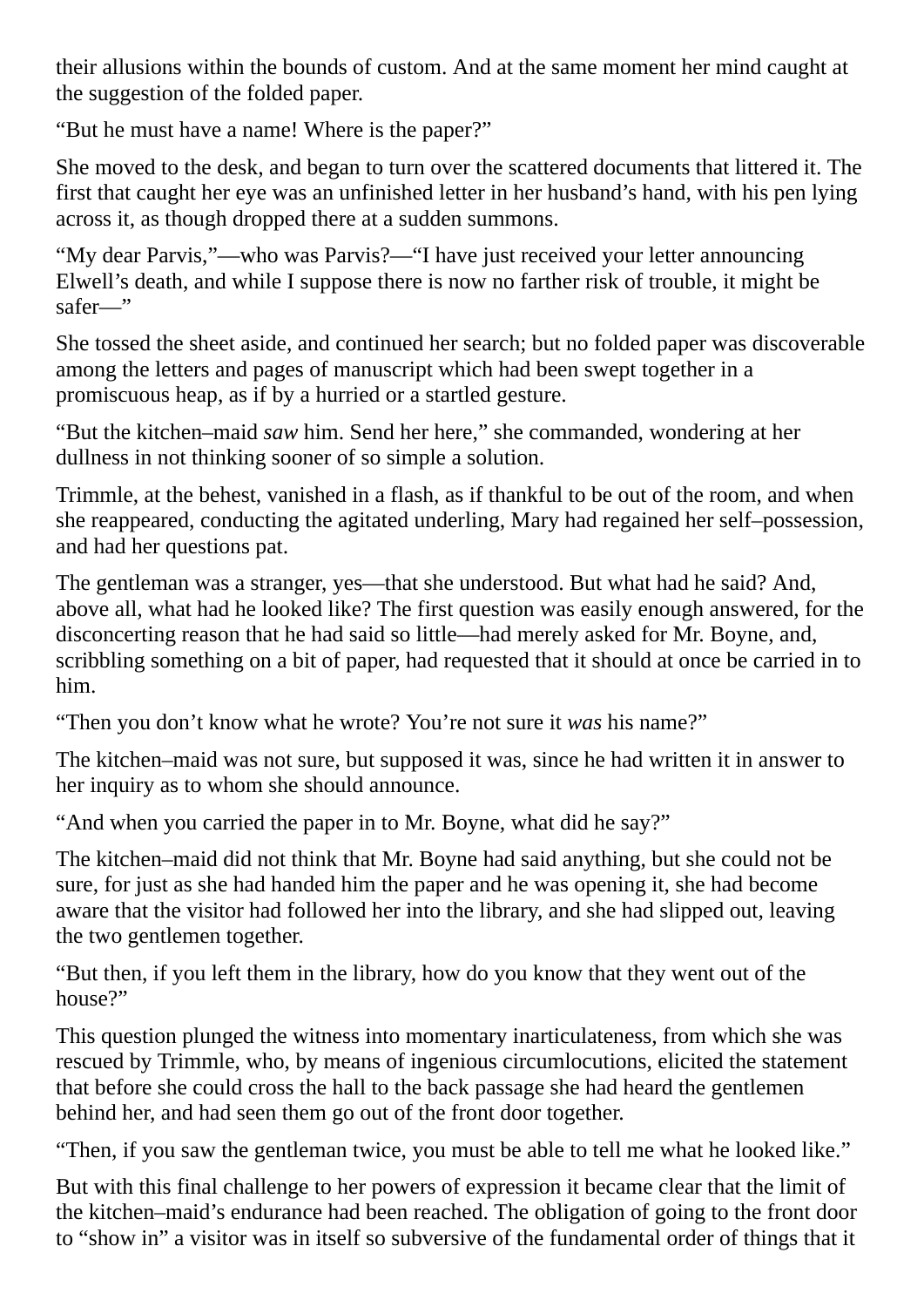had thrown her faculties into hopeless disarray, and she could only stammer out, after various panting efforts at evocation, "His hat, mum, was different–like, as you might say  $\overline{\phantom{a}}$ 

"Different? How different?" Mary flashed out at her, her own mind, in the same instant, leaping back to an image left on it that morning, but temporarily lost under layers of subsequent impressions.

"His hat had a wide brim, you mean? and his face was pale—a youngish face?" Mary pressed her, with a white–lipped intensity of interrogation. But if the kitchen–maid found any adequate answer to this challenge, it was swept away for her listener down the rushing current of her own convictions. The stranger—the stranger in the garden! Why had Mary not thought of him before? She needed no one now to tell her that it was he who had called for her husband and gone away with him. But who was he, and why had Boyne obeyed his call?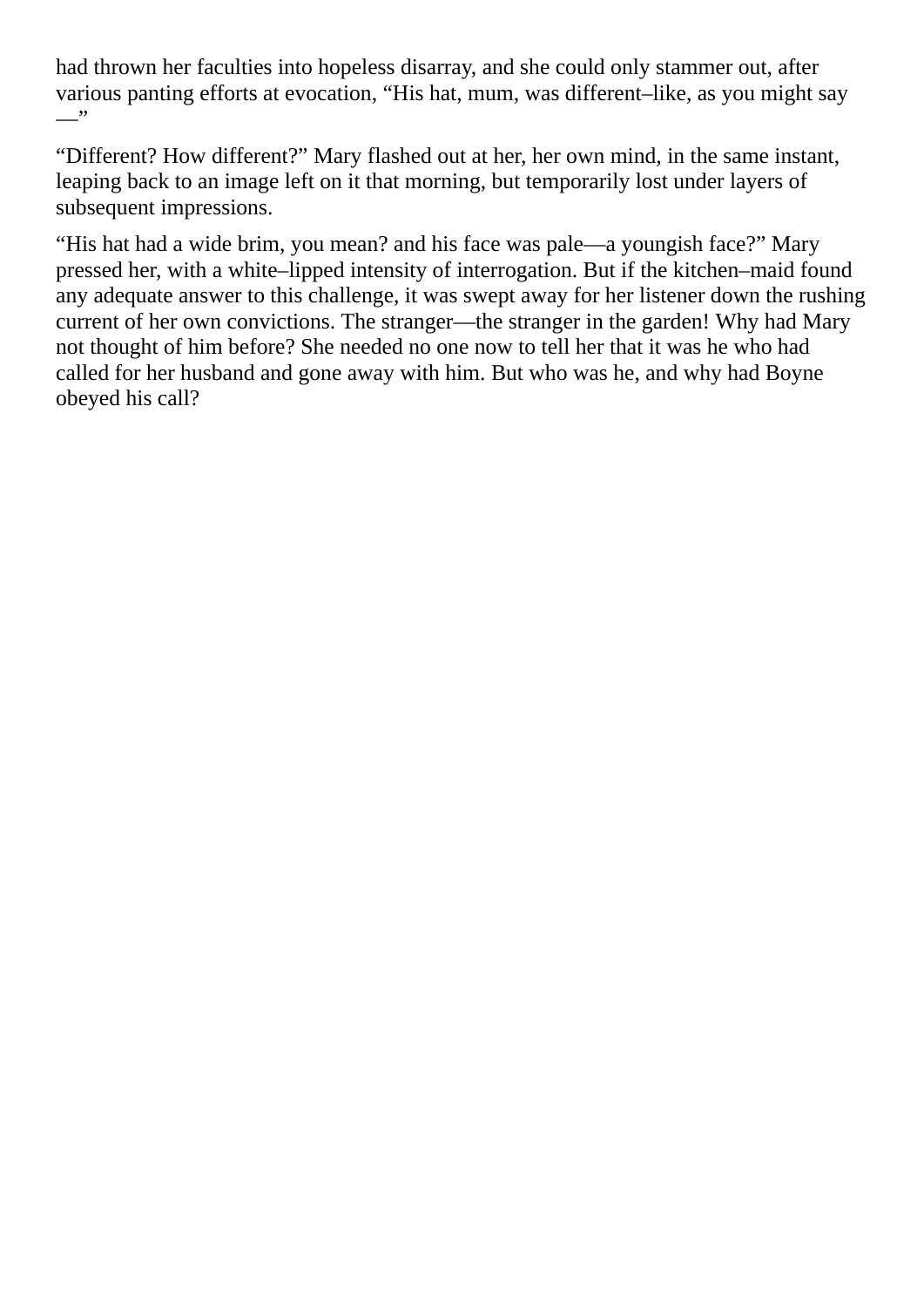It leaped out at her suddenly, like a grin out of the dark, that they had often called England so little—"such a confoundedly hard place to get lost in."

*A confoundedly hard place to get lost in!* That had been her husband's phrase. And now, with the whole machinery of official investigation sweeping its flash–lights from shore to shore, and across the dividing straits; now, with Boyne's name blazing from the walls of every town and village, his portrait (how that wrung her!) hawked up and down the country like the image of a hunted criminal; now the little compact, populous island, so policed, surveyed, and administered, revealed itself as a Sphinx–like guardian of abysmal mysteries, staring back into his wife's anguished eyes as if with the malicious joy of knowing something they would never know!

In the fortnight since Boyne's disappearance there had been no word of him, no trace of his movements. Even the usual misleading reports that raise expectancy in tortured bosoms had been few and fleeting. No one but the bewildered kitchen–maid had seen him leave the house, and no one else had seen "the gentleman" who accompanied him. All inquiries in the neighborhood failed to elicit the memory of a stranger's presence that day in the neighborhood of Lyng. And no one had met Edward Boyne, either alone or in company, in any of the neighboring villages, or on the road across the downs, or at either of the local railway–stations. The sunny English noon had swallowed him as completely as if he had gone out into Cimmerian night.

Mary, while every external means of investigation was working at its highest pressure, had ransacked her husband's papers for any trace of antecedent complications, of entanglements or obligations unknown to her, that might throw a faint ray into the darkness. But if any such had existed in the background of Boyne's life, they had disappeared as completely as the slip of paper on which the visitor had written his name. There remained no possible thread of guidance except—if it were indeed an exception the letter which Boyne had apparently been in the act of writing when he received his mysterious summons. That letter, read and reread by his wife, and submitted by her to the police, yielded little enough for conjecture to feed on.

"I have just heard of Elwell's death, and while I suppose there is now no farther risk of trouble, it might be safer—" That was all. The "risk of trouble" was easily explained by the newspaper clipping which had apprised Mary of the suit brought against her husband by one of his associates in the Blue Star enterprise. The only new information conveyed in the letter was the fact of its showing Boyne, when he wrote it, to be still apprehensive of the results of the suit, though he had assured his wife that it had been withdrawn, and though the letter itself declared that the plaintiff was dead. It took several weeks of exhaustive cabling to fix the identity of the "Parvis" to whom the fragmentary communication was addressed, but even after these inquiries had shown him to be a Waukesha lawyer, no new facts concerning the Elwell suit were elicited. He appeared to have had no direct concern in it, but to have been conversant with the facts merely as an acquaintance, and possible intermediary; and he declared himself unable to divine with what object Boyne intended to seek his assistance.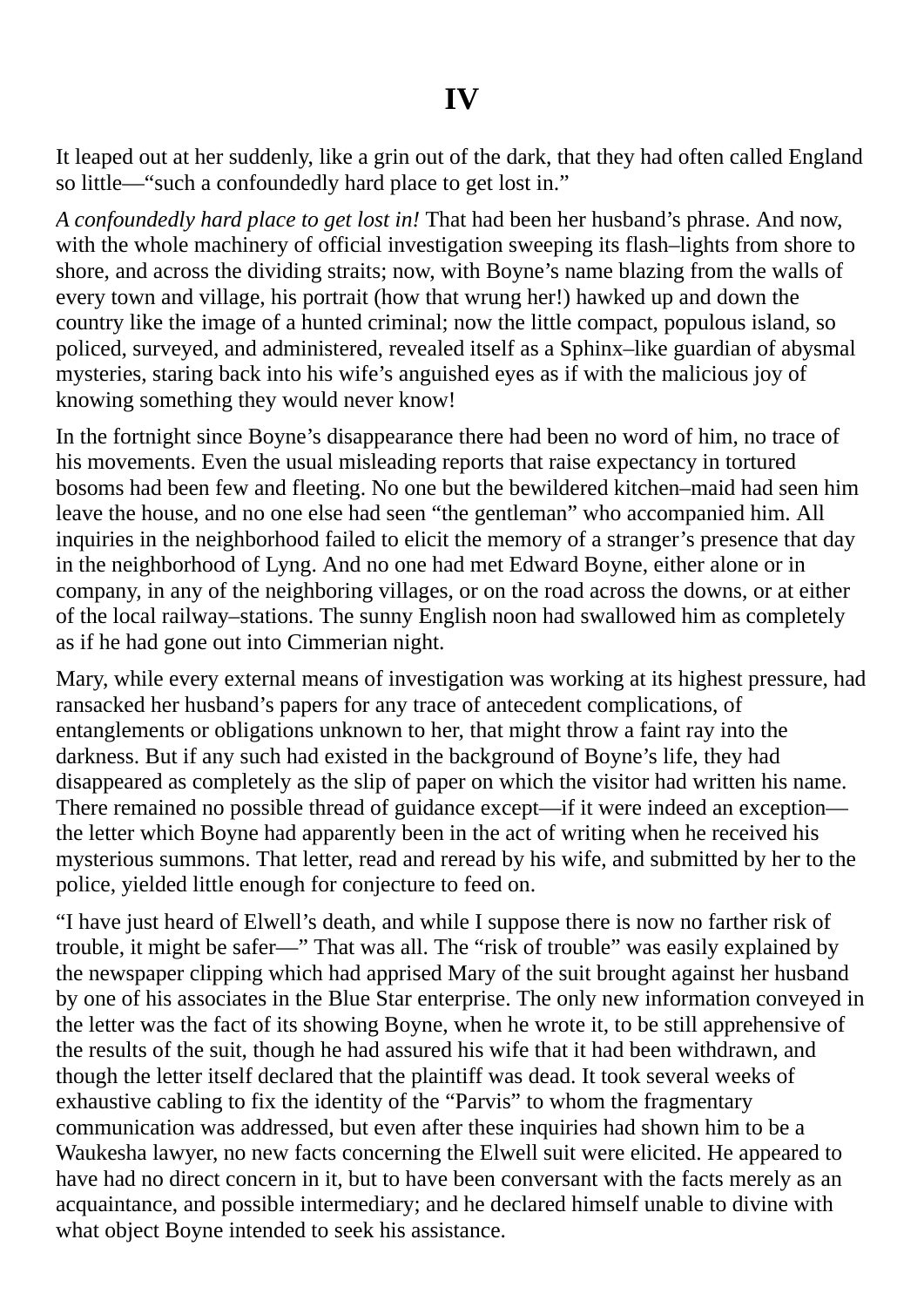This negative information, sole fruit of the first fortnight's feverish search, was not increased by a jot during the slow weeks that followed. Mary knew that the investigations were still being carried on, but she had a vague sense of their gradually slackening, as the actual march of time seemed to slacken. It was as though the days, flying horror–struck from the shrouded image of the one inscrutable day, gained assurance as the distance lengthened, till at last they fell back into their normal gait. And so with the human imaginations at work on the dark event. No doubt it occupied them still, but week by week and hour by hour it grew less absorbing, took up less space, was slowly but inevitably crowded out of the foreground of consciousness by the new problems perpetually bubbling up from the vaporous caldron of human experience.

Even Mary Boyne's consciousness gradually felt the same lowering of velocity. It still swayed with the incessant oscillations of conjecture; but they were slower, more rhythmical in their beat. There were moments of overwhelming lassitude when, like the victim of some poison which leaves the brain clear, but holds the body motionless, she saw herself domesticated with the Horror, accepting its perpetual presence as one of the fixed conditions of life.

These moments lengthened into hours and days, till she passed into a phase of stolid acquiescence. She watched the familiar routine of life with the incurious eye of a savage on whom the meaningless processes of civilization make but the faintest impression. She had come to regard herself as part of the routine, a spoke of the wheel, revolving with its motion; she felt almost like the furniture of the room in which she sat, an insensate object to be dusted and pushed about with the chairs and tables. And this deepening apathy held her fast at Lyng, in spite of the urgent entreaties of friends and the usual medical recommendation of "change." Her friends supposed that her refusal to move was inspired by the belief that her husband would one day return to the spot from which he had vanished, and a beautiful legend grew up about this imaginary state of waiting. But in reality she had no such belief: the depths of anguish inclosing her were no longer lighted by flashes of hope. She was sure that Boyne would never come back, that he had gone out of her sight as completely as if Death itself had waited that day on the threshold. She had even renounced, one by one, the various theories as to his disappearance which had been advanced by the press, the police, and her own agonized imagination. In sheer lassitude her mind turned from these alternatives of horror, and sank back into the blank fact that he was gone.

No, she would never know what had become of him—no one would ever know. But the house *knew*; the library in which she spent her long, lonely evenings knew. For it was here that the last scene had been enacted, here that the stranger had come, and spoken the word which had caused Boyne to rise and follow him. The floor she trod had felt his tread; the books on the shelves had seen his face; and there were moments when the intense consciousness of the old, dusky walls seemed about to break out into some audible revelation of their secret. But the revelation never came, and she knew it would never come. Lyng was not one of the garrulous old houses that betray the secrets intrusted to them. Its very legend proved that it had always been the mute accomplice, the incorruptible custodian of the mysteries it had surprised. And Mary Boyne, sitting face to face with its portentous silence, felt the futility of seeking to break it by any human means.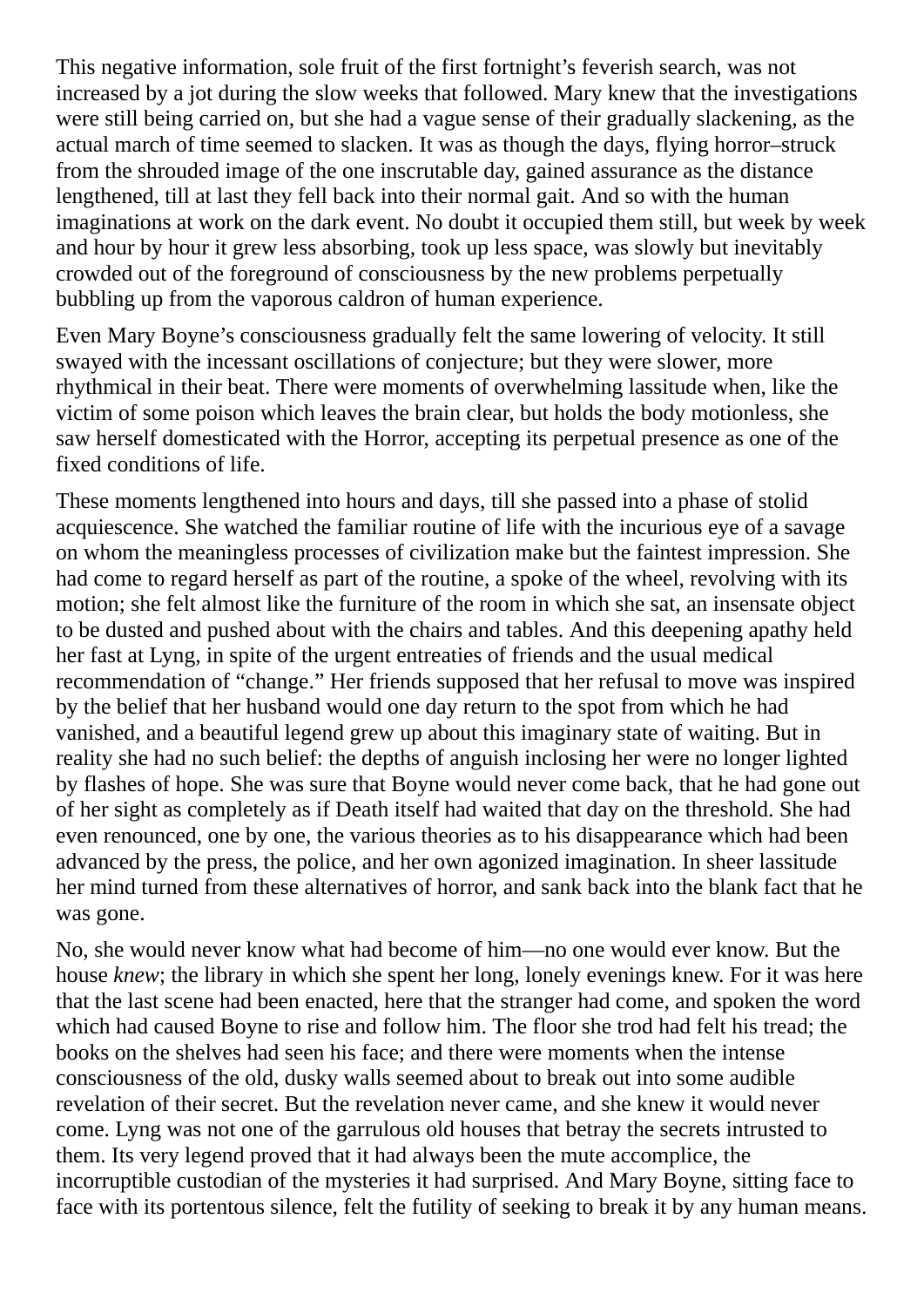"I don't say it *wasn't* straight, yet don't say it *was* straight. It was business."

Mary, at the words, lifted her head with a start, and looked intently at the speaker.

When, half an hour before, a card with "Mr. Parvis" on it had been brought up to her, she had been immediately aware that the name had been a part of her consciousness ever since she had read it at the head of Boyne's unfinished letter. In the library she had found awaiting her a small neutral–tinted man with a bald head and gold eye–glasses, and it sent a strange tremor through her to know that this was the person to whom her husband's last known thought had been directed.

Parvis, civilly, but without vain preamble,—in the manner of a man who has his watch in his hand,—had set forth the object of his visit. He had "run over" to England on business, and finding himself in the neighborhood of Dorchester, had not wished to leave it without paying his respects to Mrs. Boyne; without asking her, if the occasion offered, what she meant to do about Bob Elwell's family.

The words touched the spring of some obscure dread in Mary's bosom. Did her visitor, after all, know what Boyne had meant by his unfinished phrase? She asked for an elucidation of his question, and noticed at once that he seemed surprised at her continued ignorance of the subject. Was it possible that she really knew as little as she said?

"I know nothing—you must tell me," she faltered out; and her visitor thereupon proceeded to unfold his story. It threw, even to her confused perceptions, and imperfectly initiated vision, a lurid glare on the whole hazy episode of the Blue Star Mine. Her husband had made his money in that brilliant speculation at the cost of "getting ahead" of some one less alert to seize the chance; the victim of his ingenuity was young Robert Elwell, who had "put him on" to the Blue Star scheme.

Parvis, at Mary's first startled cry, had thrown her a sobering glance through his impartial glasses.

"Bob Elwell wasn't smart enough, that's all; if he had been, he might have turned round and served Boyne the same way. It's the kind of thing that happens every day in business. I guess it's what the scientists call the survival of the fittest," said Mr. Parvis, evidently pleased with the aptness of his analogy.

Mary felt a physical shrinking from the next question she tried to frame; it was as though the words on her lips had a taste that nauseated her.

"But then—you accuse my husband of doing something dishonorable?"

Mr. Parvis surveyed the question dispassionately. "Oh, no, I don't. I don't even say it wasn't straight." He glanced up and down the long lines of books, as if one of them might have supplied him with the definition he sought. "I don't say it *wasn't* straight, and yet I don't say it *was* straight. It was business." After all, no definition in his category could be more comprehensive than that.

Mary sat staring at him with a look of terror. He seemed to her like the indifferent,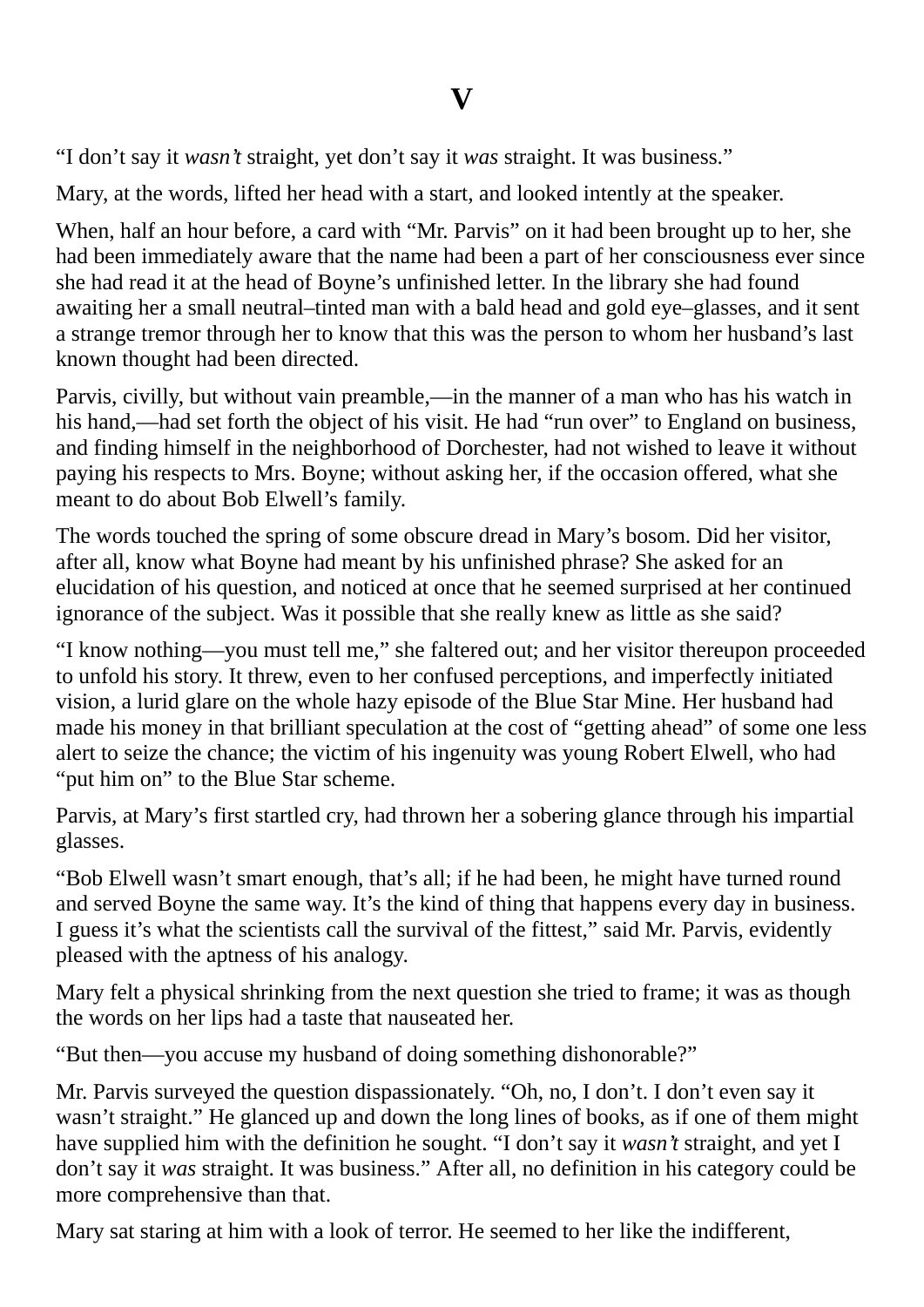implacable emissary of some dark, formless power.

"But Mr. Elwell's lawyers apparently did not take your view, since I suppose the suit was withdrawn by their advice."

"Oh, yes, they knew he hadn't a leg to stand on, technically. It was when they advised him to withdraw the suit that he got desperate. You see, he'd borrowed most of the money he lost in the Blue Star, and he was up a tree. That's why he shot himself when they told him he had no show."

The horror was sweeping over Mary in great, deafening waves.

"He shot himself? He killed himself because of *that?*"

"Well, he didn't kill himself, exactly. He dragged on two months before he died." Parvis emitted the statement as unemotionally as a gramophone grinding out its "record."

"You mean that he tried to kill himself, and failed? And tried again?"

"Oh, he didn't have to try again," said Parvis, grimly.

They sat opposite each other in silence, he swinging his eye–glass thoughtfully about his finger, she, motionless, her arms stretched along her knees in an attitude of rigid tension.

"But if you knew all this," she began at length, hardly able to force her voice above a whisper, "how is it that when I wrote you at the time of my husband's disappearance you said you didn't understand his letter?"

Parvis received this without perceptible discomfiture. "Why, I didn't understand it strictly speaking. And it wasn't the time to talk about it, if I had. The Elwell business was settled when the suit was withdrawn. Nothing I could have told you would have helped you to find your husband."

Mary continued to scrutinize him. "Then why are you telling me now?"

Still Parvis did not hesitate. "Well, to begin with, I supposed you knew more than you appear to—I mean about the circumstances of Elwell's death. And then people are talking of it now; the whole matter's been raked up again. And I thought, if you didn't know, you ought to."

She remained silent, and he continued: "You see, it's only come out lately what a bad state Elwell's affairs were in. His wife's a proud woman, and she fought on as long as she could, going out to work, and taking sewing at home, when she got too sick—something with the heart, I believe. But she had his bedridden mother to look after, and the children, and she broke down under it, and finally had to ask for help. That attracted attention to the case, and the papers took it up, and a subscription was started. Everybody out there liked Bob Elwell, and most of the prominent names in the place are down on the list, and people began to wonder why—"

Parvis broke off to fumble in an inner pocket. "Here," he continued, "here's an account of the whole thing from the 'Sentinel'—a little sensational, of course. But I guess you'd better look it over."

He held out a newspaper to Mary, who unfolded it slowly, remembering, as she did so, the evening when, in that same room, the perusal of a clipping from the "Sentinel" had first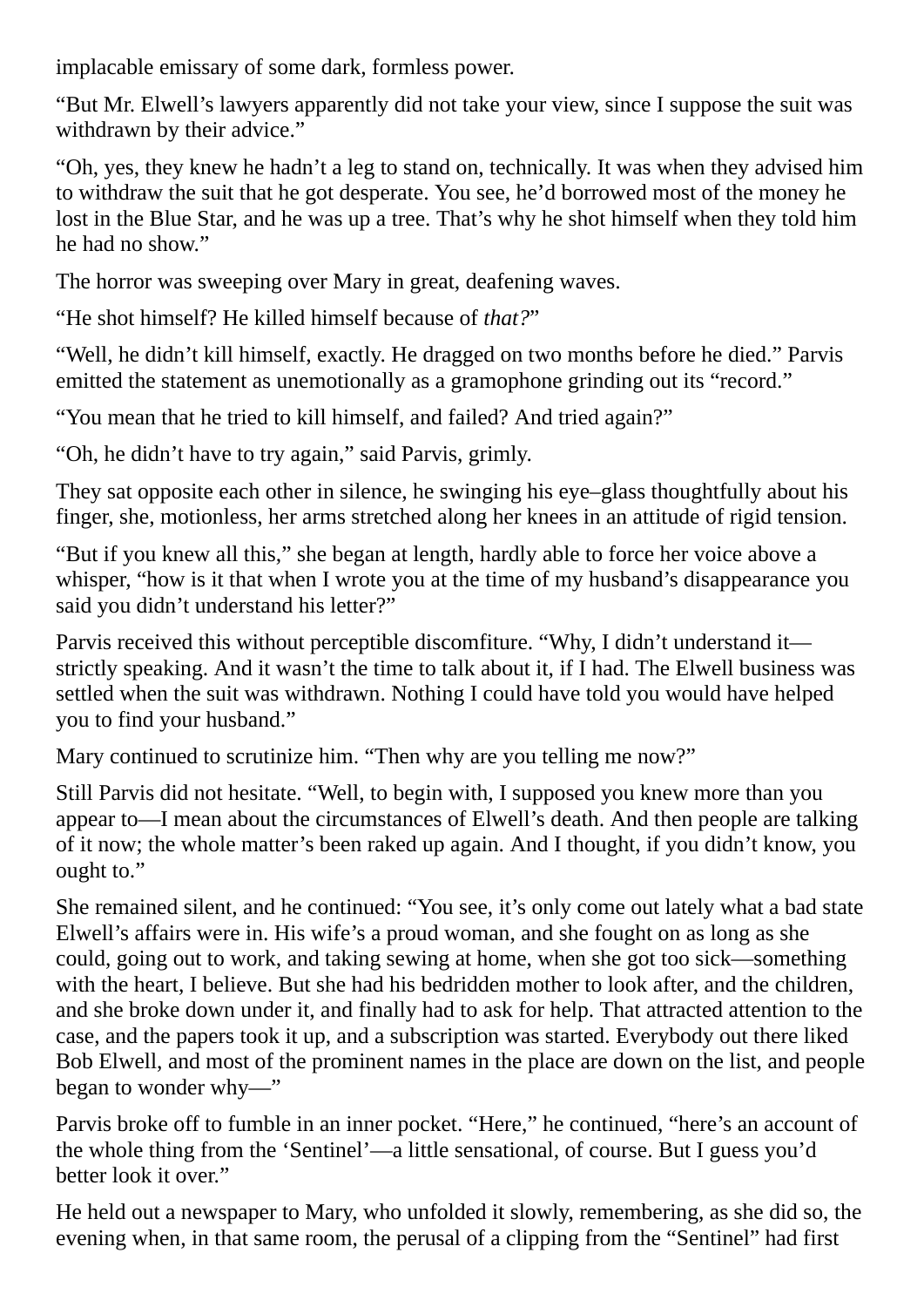shaken the depths of her security.

As she opened the paper, her eyes, shrinking from the glaring head–lines, "Widow of Boyne's Victim Forced to Appeal for Aid," ran down the column of text to two portraits inserted in it. The first was her husband's, taken from a photograph made the year they had come to England. It was the picture of him that she liked best, the one that stood on the writing–table up–stairs in her bedroom. As the eyes in the photograph met hers, she felt it would be impossible to read what was said of him, and closed her lids with the sharpness of the pain.

"I thought if you felt disposed to put your name down—" she heard Parvis continue.

She opened her eyes with an effort, and they fell on the other portrait. It was that of a youngish man, slightly built, in rough clothes, with features somewhat blurred by the shadow of a projecting hat–brim. Where had she seen that outline before? She stared at it confusedly, her heart hammering in her throat and ears. Then she gave a cry.

"This is the man—the man who came for my husband!"

She heard Parvis start to his feet, and was dimly aware that she had slipped backward into the corner of the sofa, and that he was bending above her in alarm. With an intense effort she straightened herself, and reached out for the paper, which she had dropped.

"It's the man! I should know him anywhere!" she cried in a voice that sounded in her own ears like a scream.

Parvis's voice seemed to come to her from far off, down endless, fog–muffled windings.

"Mrs. Boyne, you're not very well. Shall I call somebody? Shall I get a glass of water?"

"No, no, no!" She threw herself toward him, her hand frantically clenching the newspaper. "I tell you, it's the man! I *know* him! He spoke to me in the garden!"

Parvis took the journal from her, directing his glasses to the portrait. "It can't be, Mrs. Boyne. It's Robert Elwell."

"Robert Elwell?" Her white stare seemed to travel into space. "Then it was Robert Elwell who came for him."

"Came for Boyne? The day he went away?" Parvis's voice dropped as hers rose. He bent over, laying a fraternal hand on her, as if to coax her gently back into her seat. "Why, Elwell was dead! Don't you remember?"

Mary sat with her eyes fixed on the picture, unconscious of what he was saying.

"Don't you remember Boyne's unfinished letter to me—the one you found on his desk that day? It was written just after he'd heard of Elwell's death." She noticed an odd shake in Parvis's unemotional voice. "Surely you remember that!" he urged her.

Yes, she remembered: that was the profoundest horror of it. Elwell had died the day before her husband's disappearance; and this was Elwell's portrait; and it was the portrait of the man who had spoken to her in the garden. She lifted her head and looked slowly about the library. The library could have borne witness that it was also the portrait of the man who had come in that day to call Boyne from his unfinished letter. Through the misty surgings of her brain she heard the faint boom of half–forgotten words—words spoken by Alida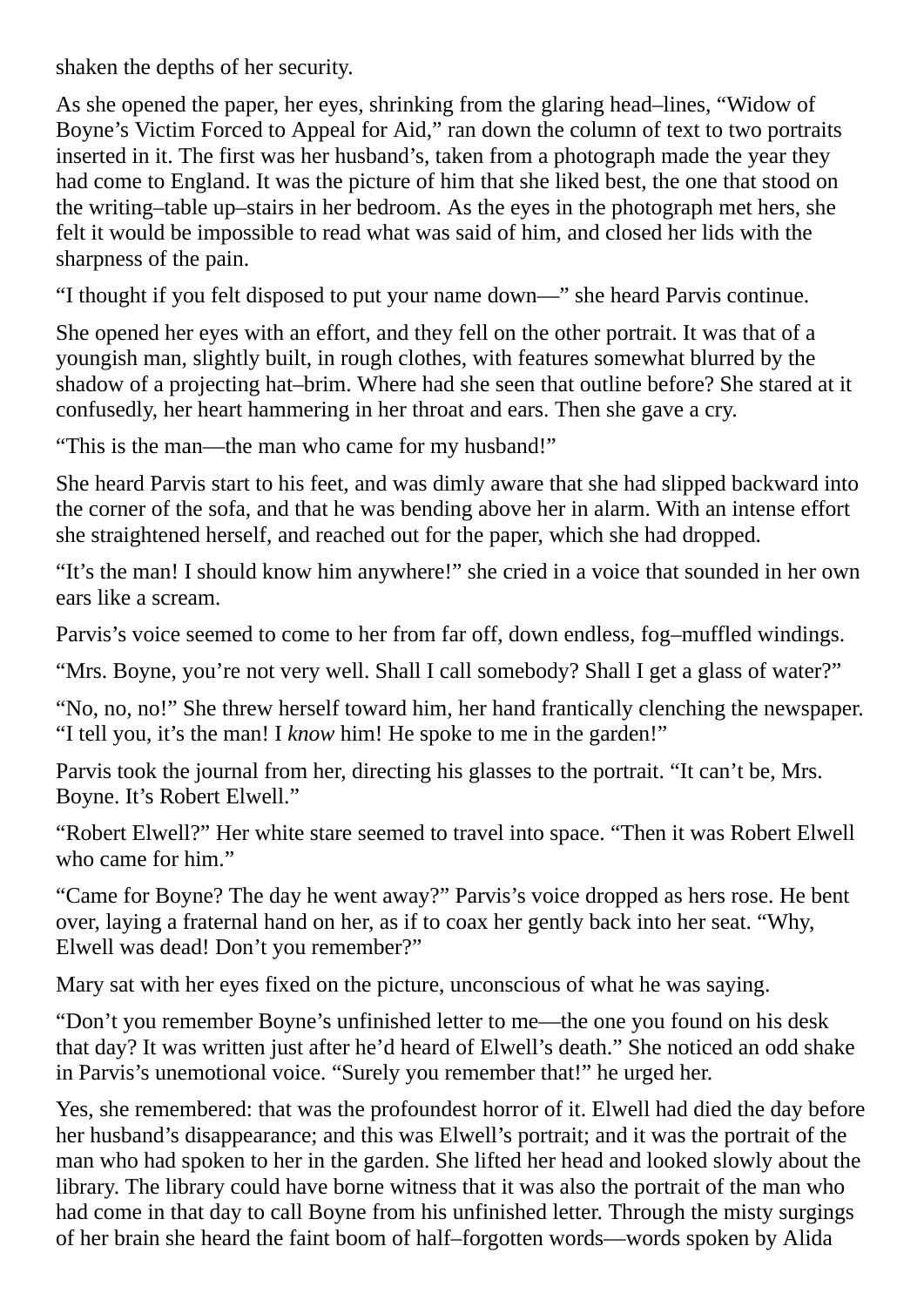Stair on the lawn at Pangbourne before Boyne and his wife had ever seen the house at Lyng, or had imagined that they might one day live there.

"This was the man who spoke to me," she repeated.

She looked again at Parvis. He was trying to conceal his disturbance under what he imagined to be an expression of indulgent commiseration; but the edges of his lips were blue. "He thinks me mad; but I'm not mad," she reflected; and suddenly there flashed upon her a way of justifying her strange affirmation.

She sat quiet, controlling the quiver of her lips, and waiting till she could trust her voice to keep its habitual level; then she said, looking straight at Parvis: "Will you answer me one question, please? When was it that Robert Elwell tried to kill himself?"

"When—when?" Parvis stammered.

"Yes; the date. Please try to remember."

She saw that he was growing still more afraid of her. "I have a reason," she insisted gently.

"Yes, yes. Only I can't remember. About two months before, I should say."

"I want the date," she repeated.

Parvis picked up the newspaper. "We might see here," he said, still humoring her. He ran his eyes down the page. "Here it is. Last October—the—"

She caught the words from him. "The 20th, wasn't it?" With a sharp look at her, he verified. "Yes, the 20th. Then you *did* know?"

"I know now." Her white stare continued to travel past him. "Sunday, the 20th—that was the day he came first."

Parvis's voice was almost inaudible. "Came *here* first?"

"Yes."

"You saw him twice, then?"

"Yes, twice." She breathed it at him with dilated eyes. "He came first on the 20th of October. I remember the date because it was the day we went up Meldon Steep for the first time." She felt a faint gasp of inward laughter at the thought that but for that she might have forgotten.

Parvis continued to scrutinize her, as if trying to intercept her gaze.

"We saw him from the roof," she went on. "He came down the lime–avenue toward the house. He was dressed just as he is in that picture. My husband saw him first. He was frightened, and ran down ahead of me; but there was no one there. He had vanished."

"Elwell had vanished?" Parvis faltered.

"Yes." Their two whispers seemed to grope for each other. "I couldn't think what had happened. I see now. He *tried* to come then; but he wasn't dead enough—he couldn't reach us. He had to wait for two months; and then he came back again—and Ned went with him."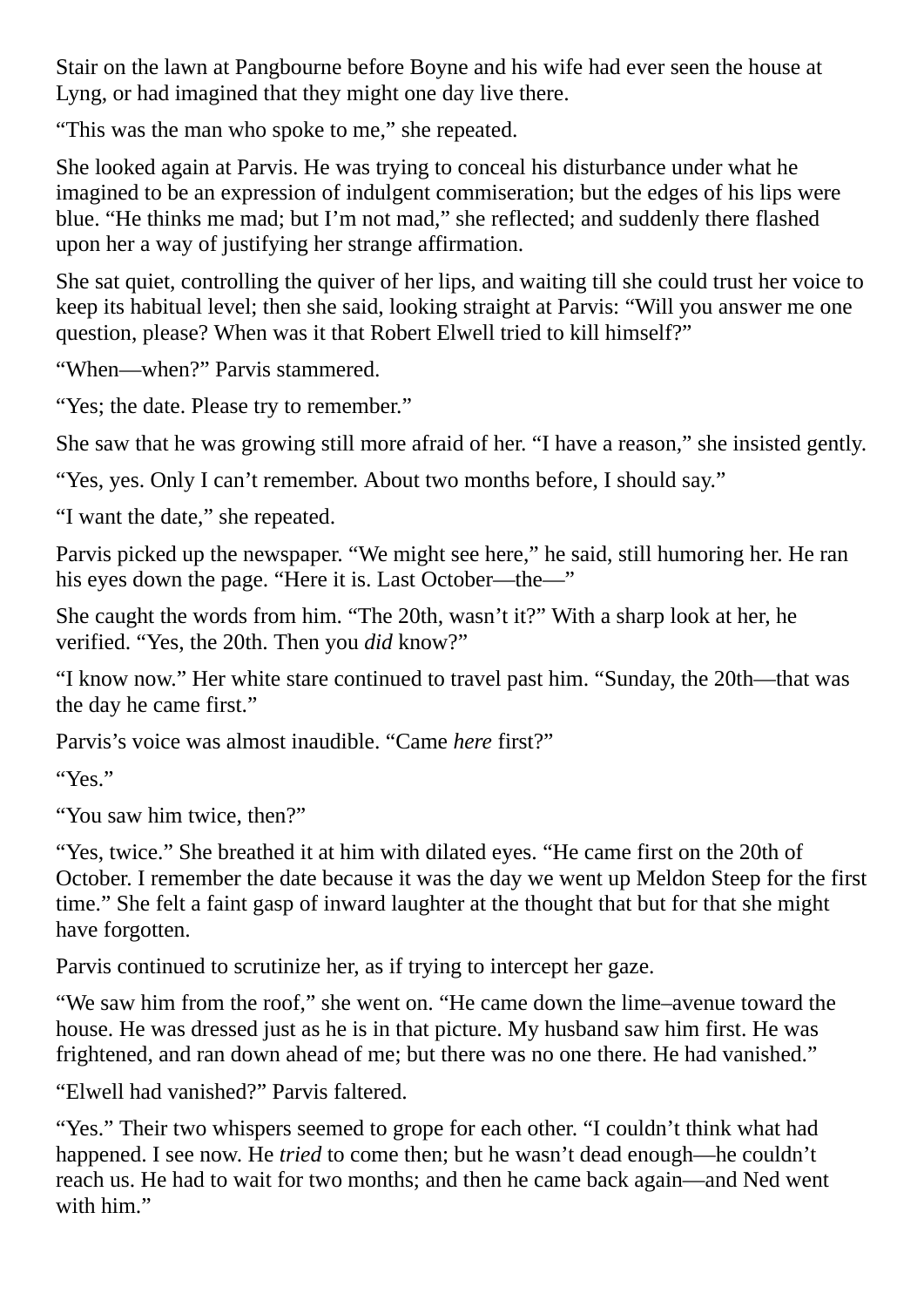She nodded at Parvis with the look of triumph of a child who has successfully worked out a difficult puzzle. But suddenly she lifted her hands with a desperate gesture, pressing them to her bursting temples.

"Oh, my God! I sent him to Ned—I told him where to go! I sent him to this room!" she screamed out.

She felt the walls of the room rush toward her, like inward falling ruins; and she heard Parvis, a long way off, as if through the ruins, crying to her, and struggling to get at her. But she was numb to his touch, she did not know what he was saying. Through the tumult she heard but one clear note, the voice of Alida Stair, speaking on the lawn at Pangbourne.

"You won't know till afterward," it said. "You won't know till long, long afterward."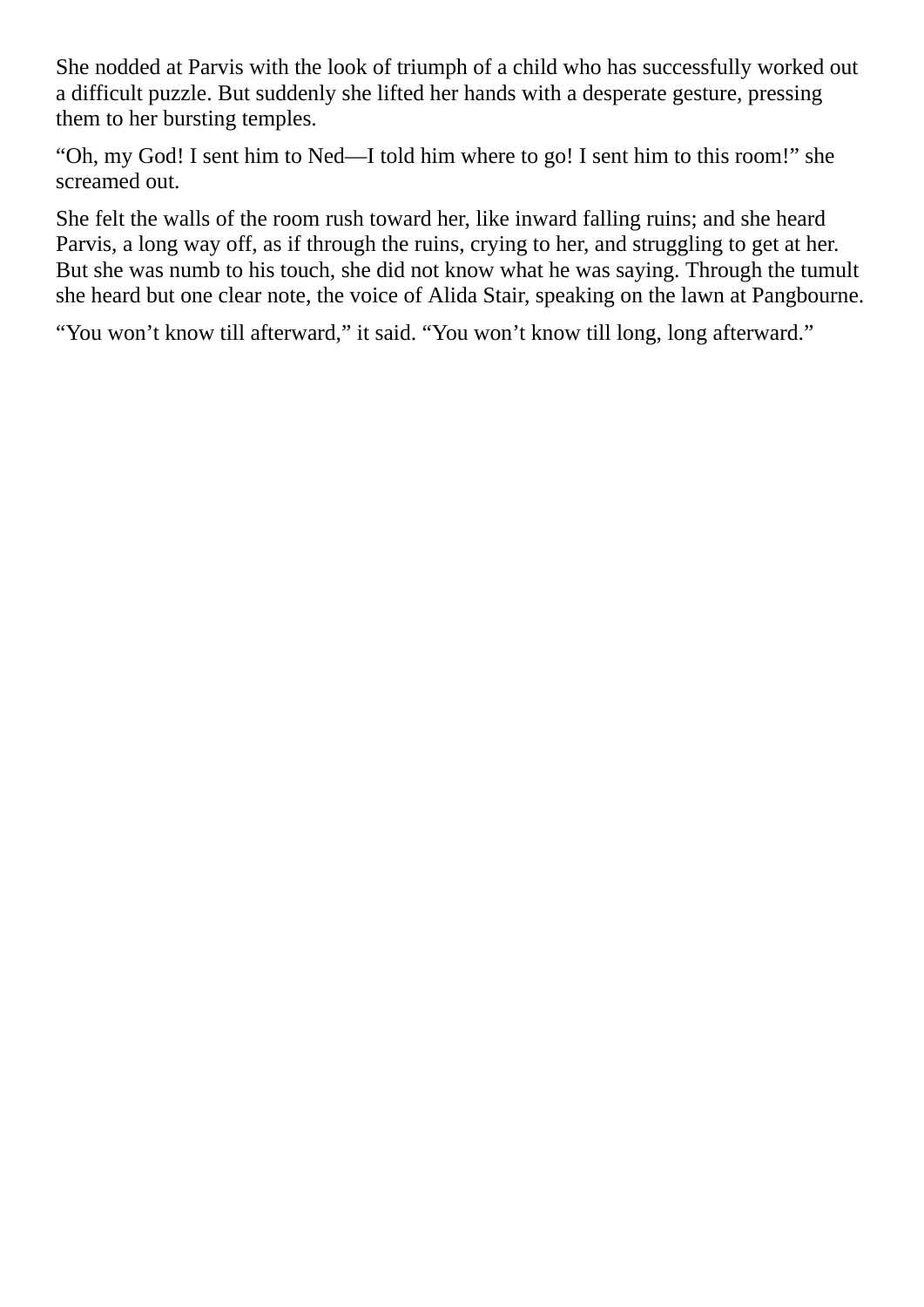## **THE LETTERS**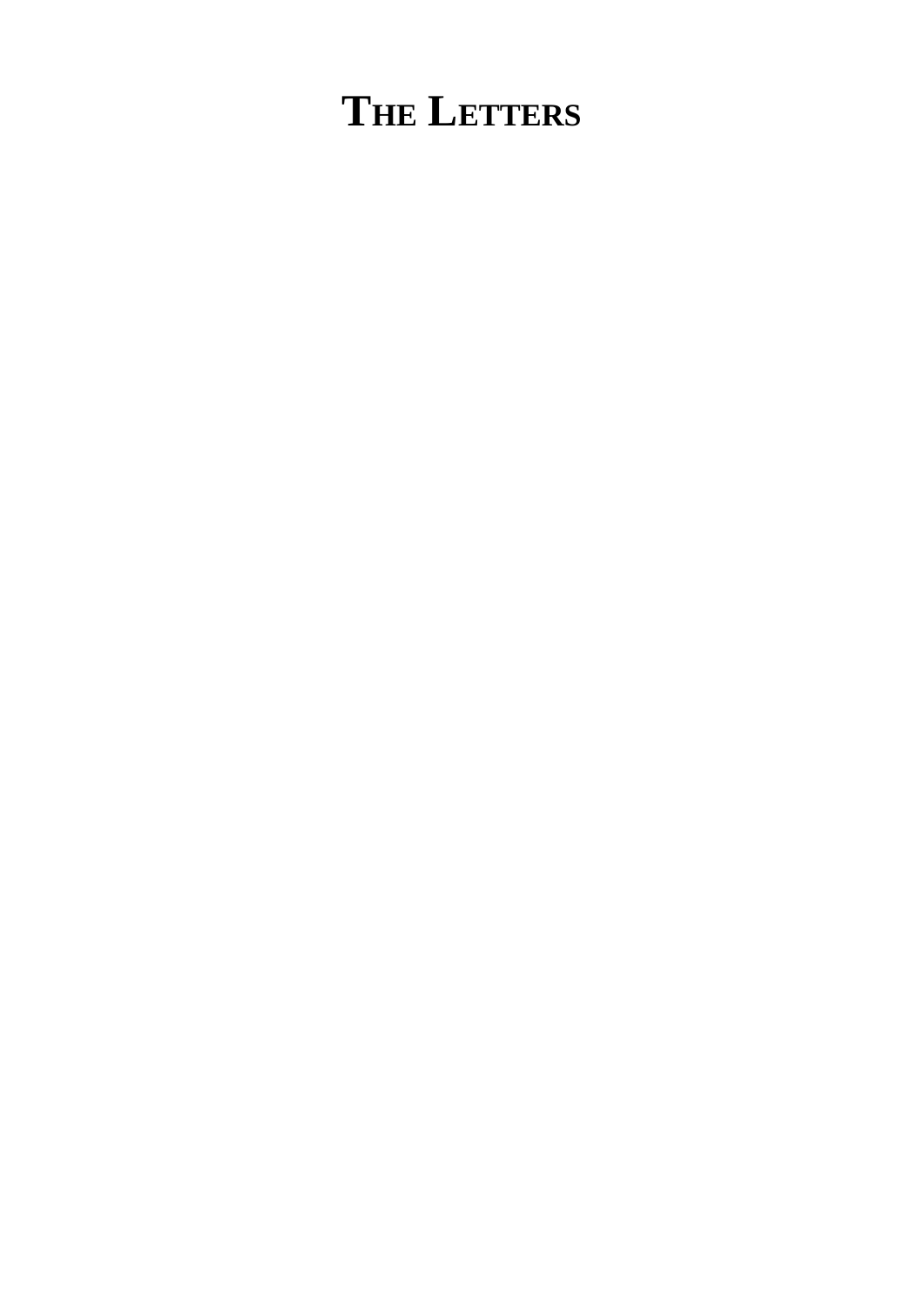UP the long hill from the station at St.–Cloud, Lizzie West climbed in the cold spring sunshine. As she breasted the incline, she noticed the first waves of wistaria over courtyard railings and the high lights of new foliage against the walls of ivy–matted gardens; and she thought again, as she had thought a hundred times before, that she had never seen so beautiful a spring.

She was on her way to the Deerings' house, in a street near the hilltop; and every step was dear and familiar to her. She went there five times a week to teach little Juliet Deering, the daughter of Mr. Vincent Deering, the distinguished American artist. Juliet had been her pupil for two years, and day after day, during that time, Lizzie West had mounted the hill in all weathers; sometimes with her umbrella bent against a driving rain, sometimes with her frail cotton parasol unfurled beneath a fiery sun, sometimes with the snow soaking through her patched boots or a bitter wind piercing her thin jacket, sometimes with the dust whirling about her and bleaching the flowers of the poor little hat that *had* to "carry her through" till next summer.

At first the ascent had seemed tedious enough, as dull as the trudge to her other lessons. Lizzie was not a heaven–sent teacher; she had no born zeal for her calling, and though she dealt kindly and dutifully with her pupils, she did not fly to them on winged feet. But one day something had happened to change the face of life, and since then the climb to the Deering house had seemed like a dream–flight up a heavenly stairway.

Her heart beat faster as she remembered it—no longer in a tumult of fright and self– reproach, but softly, peacefully, as if brooding over a possession that none could take from her.

It was on a day of the previous October that she had stopped, after Juliet's lesson, to ask if she might speak to Juliet's papa. One had always to apply to Mr. Deering if there was anything to be said about the lessons. Mrs. Deering lay on her lounge up–stairs, reading greasy relays of dog–eared novels, the choice of which she left to the cook and the nurse, who were always fetching them for her from the *cabinet de lecture;* and it was understood in the house that she was not to be "bothered" about Juliet. Mr. Deering's interest in his daughter was fitful rather than consecutive; but at least he was approachable, and listened sympathetically, if a little absently, stroking his long, fair mustache, while Lizzie stated her difficulty or put in her plea for maps or copy–books.

"Yes, yes—of course—whatever you think right," he would always assent, sometimes drawing a five–franc piece from his pocket, and laying it carelessly on the table, or oftener saying, with his charming smile: "Get what you please, and just put it on your account, you know."

But this time Lizzie had not come to ask for maps or copy–books, or even to hint, in crimson misery,—as once, poor soul! she had had to do,—that Mr. Deering had overlooked her last little account had probably not noticed that she had left it, some two months earlier, on a corner of his littered writing–table. That hour had been bad enough, though he had done his best to make it easy to carry it off gallantly and gaily; but this was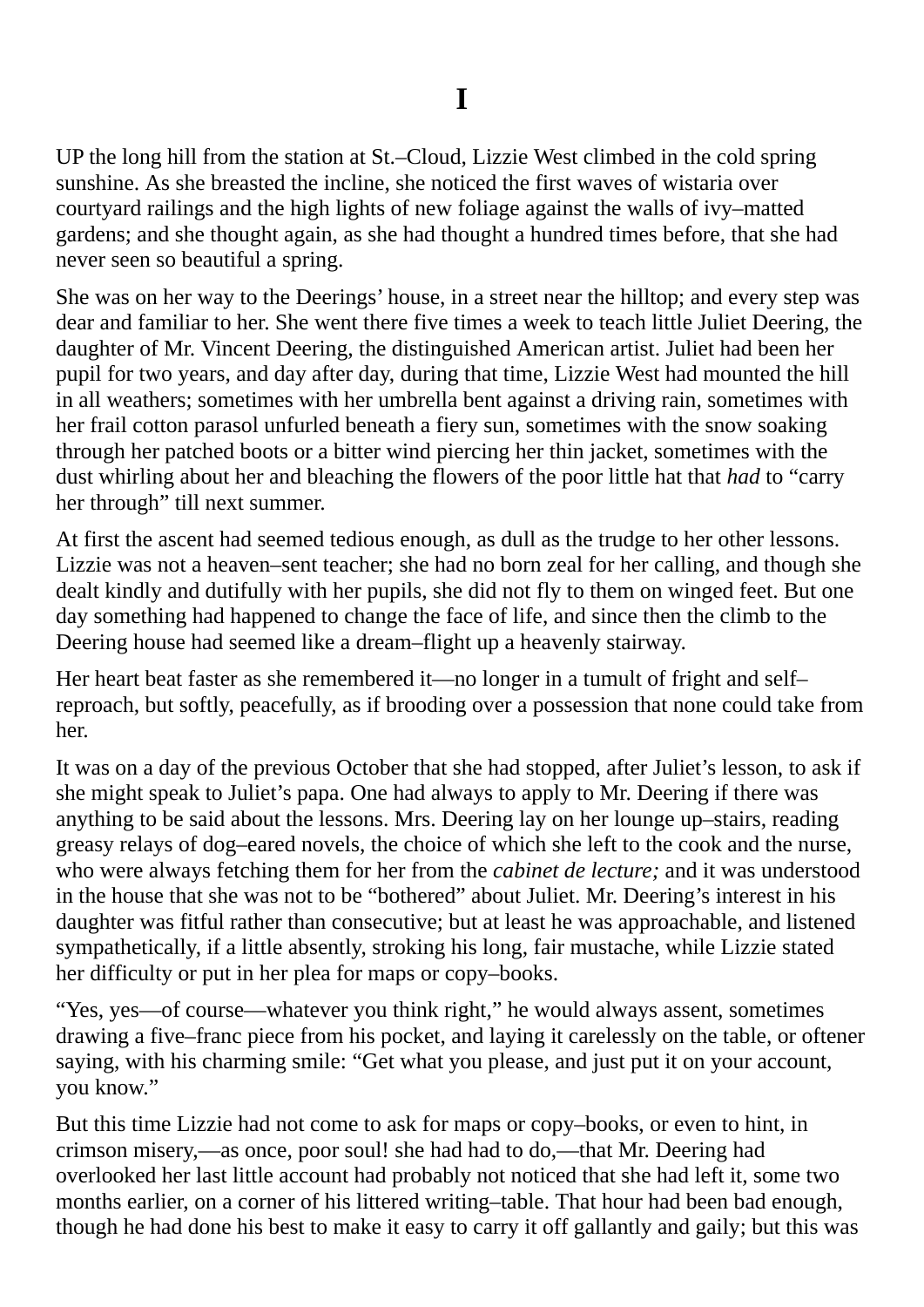infinitely worse. For she had come to complain of her pupil; to say that, much as she loved little Juliet, it was useless, unless Mr. Deering could "do something," to go on with the lessons.

"It wouldn't be honest—I should be robbing you; I'm not sure that I haven't already," she half laughed, through mounting tears, as she put her case. Little Juliet would not work, would not obey. Her poor, little, drifting existence floated aimlessly between the kitchen and the *lingerie*, and all the groping tendrils of her curiosity were fastened about the doings of the backstairs.

It was the same kind of curiosity that Mrs. Deering, overhead in her drug–scented room, lavished on her dog–eared novels and on the "society notes" of the morning paper; but since Juliet's horizon was not yet wide enough to embrace these loftier objects, her interest was centered in the anecdotes that Celeste and Suzanne brought back from the market and the library. That these were not always of an edifying nature the child's artless prattle too often betrayed; but unhappily they occupied her fancy to the complete exclusion of such nourishing items as dates and dynasties, and the sources of the principal European rivers.

At length the crisis became so acute that poor Lizzie felt herself bound to resign her charge or ask Mr. Deering's intervention; and for Juliet's sake she chose the harder alternative. It *was* hard to speak to him not only because one hated still more to ascribe it to such vulgar causes, but because one blushed to bring them to the notice of a spirit engaged with higher things. Mr. Deering was very busy at that moment: he had a new picture "on." And Lizzie entered the studio with the flutter of one profanely intruding on some sacred rite; she almost heard the rustle of retreating wings as she approached.

And then—and then—how differently it had all turned out! Perhaps it wouldn't have, if she hadn't been such a goose—she who so seldom cried, so prided herself on a stoic control of her little twittering cageful of "feelings." But if she had cried, it was because he had looked at her so kindly, so softly, and because she had nevertheless felt him so pained and shamed by what she said. The pain, of course, lay for both in the implication behind her words—in the one word they left unspoken. If little Juliet was as she was, it was because of the mother up–stairs—the mother who had given her child her futile impulses, and grudged her the care that might have guided them. The wretched case so obviously revolved in its own vicious circle that when Mr. Deering had murmured, "Of course if my wife were not an invalid," they both turned with a simultaneous spring to the flagrant "bad example" of Celeste and Suzanne, fastening on that with a mutual insistence that ended in his crying out, "All the more, then, how can you leave her to them?"

"But if I do her no good?" Lizzie wailed; and it was then that,—when he took her hand and assured her gently, "But you do, you do!"—it was then that, in the traditional phrase, she "broke down," and her conventional protest quivered off into tears.

"You do *me* good, at any rate—you make the house seem less like a desert," she heard him say; and the next moment she felt herself drawn to him, and they kissed each other through her weeping.

They kissed each other—there was the new fact. One does not, if one is a poor little teacher living in Mme. Clopin's Pension Suisse at Passy, and if one has pretty brown hair and eyes that reach out trustfully to other eyes—one does not, under these common but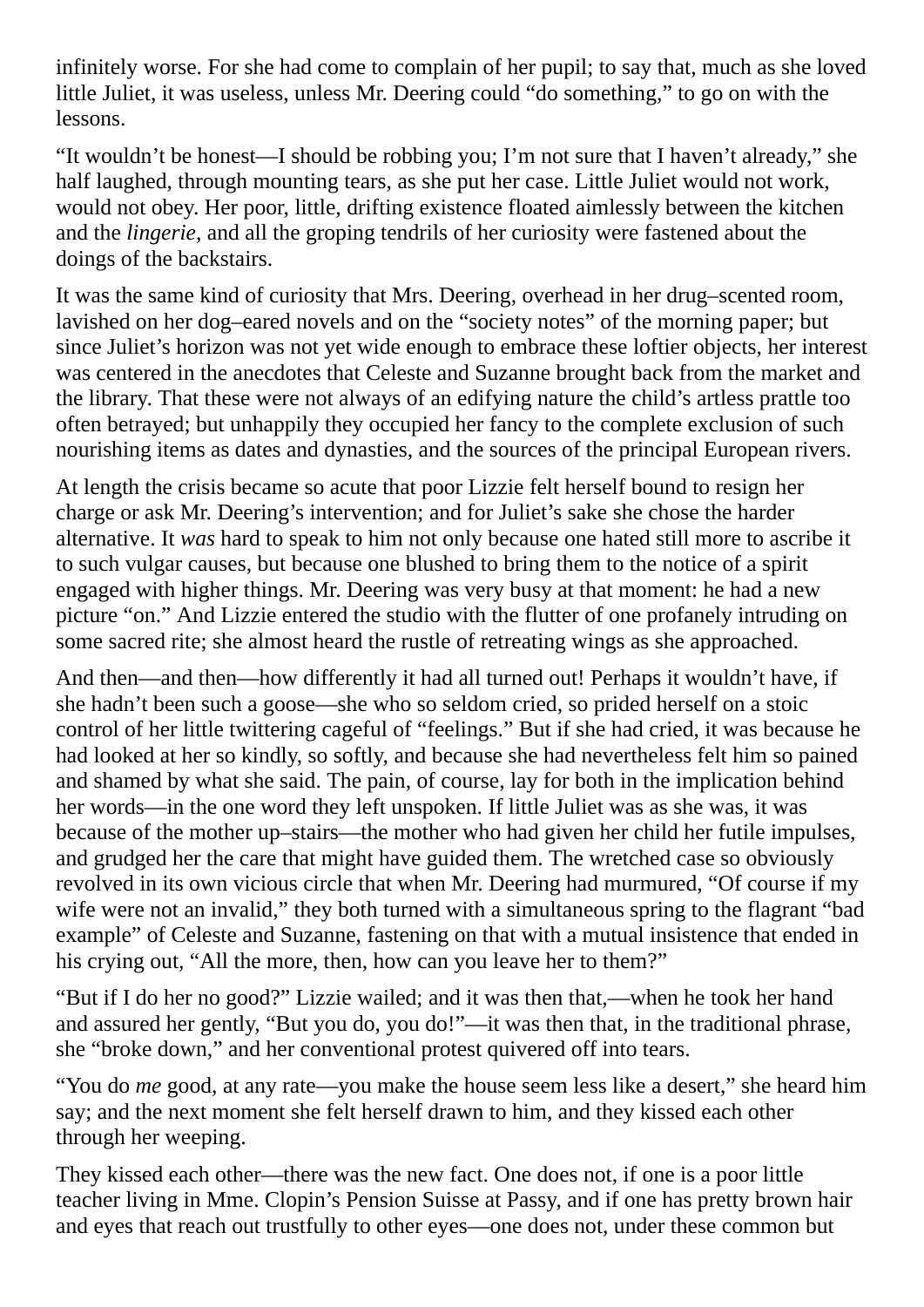defenseless conditions, arrive at the age of twenty–five without being now and then kissed,—waylaid once by a noisy student between two doors, surprised once by one's gray–bearded professor as one bent over the "theme" he was correcting,—but these episodes, if they tarnish the surface, do not reach the heart: it is not the kiss endured, but the kiss returned, that lives. And Lizzie West's first kiss was for Vincent Deering.

As she drew back from it, something new awoke in her—something deeper than the fright and the shame, and the penitent thought of Mrs. Deering. A sleeping germ of life thrilled and unfolded, and started out blindly to seek the sun.

She might have felt differently, perhaps,—the shame and penitence might have prevailed, —had she not known him so kind and tender, and guessed him so baffled, poor, and disappointed. She knew the failure of his married life, and she divined a corresponding failure in his artistic career. Lizzie, who had made her own faltering snatch at the same laurels, brought her thwarted proficiency to bear on the question of his pictures, which she judged to be extremely brilliant, but suspected of having somehow failed to affirm their merit publicly. She understood that he had tasted an earlier moment of success: a mention, a medal, something official and tangible; then the tide of publicity had somehow set the other way, and left him stranded in a noble isolation. It was extraordinary and unbelievable that any one so naturally eminent and exceptional should have been subject to the same vulgar necessities that governed her own life, should have known poverty and obscurity and indifference. But she gathered that this had been the case, and felt that it formed the miraculous link between them. For through what medium less revealing than that of shared misfortune would he ever have perceived so inconspicuous an object as herself? And she recalled now how gently his eyes had rested on her from the first—the gray eyes that might have seemed mocking if they had not been so gentle.

She remembered how he had met her the first day, when Mrs. Deering's inevitable headache had prevented her from receiving the new teacher, and how his few questions had at once revealed his interest in the little stranded, compatriot, doomed to earn a precarious living so far from her native shore. Sweet as the moment of unburdening had been, she wondered afterward what had determined it: how she, so shy and sequestered, had found herself letting slip her whole poverty–stricken story, even to the avowal of the ineffectual "artistic" tendencies that had drawn her to Paris, and had then left her there to the dry task of tuition. She wondered at first, but she understood now; she understood everything after he had kissed her. It was simply because he was as kind as he was great.

She thought of this now as she mounted the hill in the spring sunshine, and she thought of all that had happened since. The intervening months, as she looked back at them, were merged in a vast golden haze, through which here and there rose the outline of a shining island. The haze was the general enveloping sense of his love, and the shining islands were the days they had spent together. They had never kissed again under his own roof. Lizzie's professional honor had a keen edge, but she had been spared the vulgar necessity of making him feel it. It was of the essence of her fatality that he always "understood" when his failing to do so might have imperiled his hold on her.

But her Thursdays and Sundays were free, and it soon became a habit to give them to him. She knew, for her peace of mind, only too much about pictures, and galleries and churches had been the one bright outlet from the grayness of her personal atmosphere. For poetry,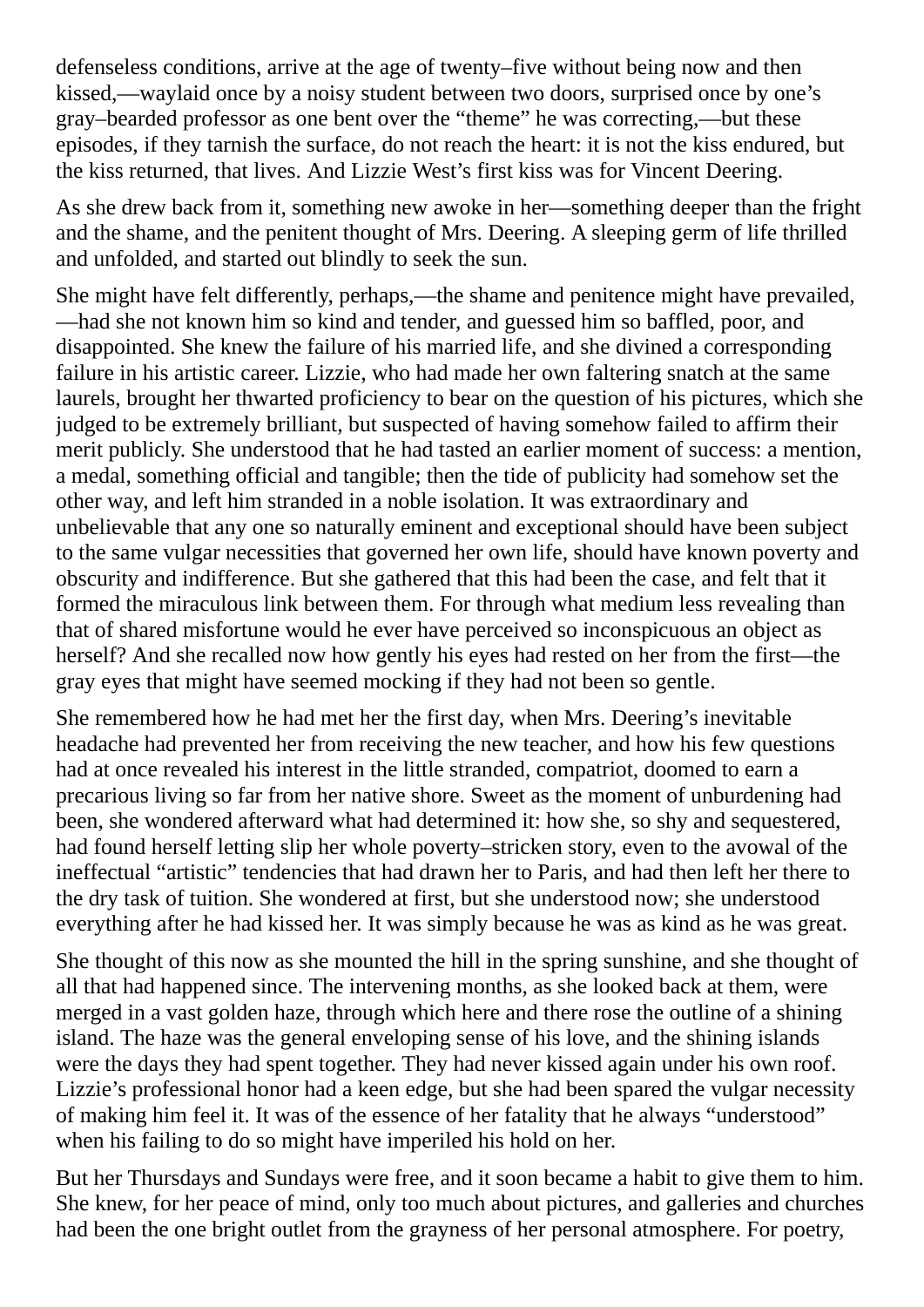too, and the other imaginative forms of literature, she had always felt more than she had hitherto had occasion to betray; and now all these folded sympathies shot out their tendrils to the light. Mr. Deering knew how to express with unmatched clearness and competence the thoughts that trembled in her mind: to talk with him was to soar up into the azure on the outspread wings of his intelligence, and look down dizzily yet distinctly, on all the wonders and glories of the world. She was a little ashamed, sometimes, to find how few definite impressions she brought back from these flights; but that was doubtless because her heart beat so fast when he was near, and his smile made his words like a long quiver of light. Afterward, in quieter hours, fragments of their talk emerged in her memory with wondrous precision, every syllable as minutely chiseled as some of the delicate objects in crystal or ivory that he pointed out in the museums they frequented. It was always a puzzle to Lizzie that some of their hours should be so blurred and others so vivid.

On the morning in question she was reliving all these memories with unusual distinctness, for it was a fortnight since she had seen her friend. Mrs. Deering, some six weeks previously, had gone to visit a relation at St.–Raphael; and, after she had been a month absent, her husband and the little girl had joined her. Lizzie's adieux to Deering had been made on a rainy afternoon in the damp corridors of the Aquarium at the Trocadero. She could not receive him at her own *pension*. That a teacher should be visited by the father of a pupil, especially when that father was still, as Madame Clopin said, *si bien*, was against that lady's austere Helvetian code. From Deering's first tentative hint of another solution Lizzie had recoiled in a wild unreasoned flurry of all her scruples, he took her "No, no, *no!*" as he took all her twists and turns of conscience, with eyes half–tender and half– mocking, and an instant acquiescence which was the finest homage to the "lady" she felt he divined and honored in her.

So they continued to meet in museums and galleries, or to extend, on fine days, their explorations to the suburbs, where now and then, in the solitude of grove or garden, the kiss renewed itself, fleeting, isolated, or prolonged in a shy, silent pressure of the hand. But on the day of his leave–taking the rain kept them under cover; and as they threaded the subterranean windings of the Aquarium, and Lizzie looked unseeingly at the monstrous faces glaring at her through walls of glass, she felt like a poor drowned wretch at the bottom of the sea, with all her glancing, sunlit memories rolling over her like the waves of its surface.

"You'll never see him again—never see him again," the waves boomed in her ears through his last words; and when she had said good–by to him at the corner, and had scrambled, wet and shivering, into the Passy omnibus, its great, grinding wheels took up the derisive burden—"Never see him, never see him again."

All that was only two weeks ago, and here she was, as happy as a lark, mounting the hill to his door in the spring sunshine. So weak a heart did not deserve such a radiant fate; and Lizzie said to herself that she would never again distrust her star.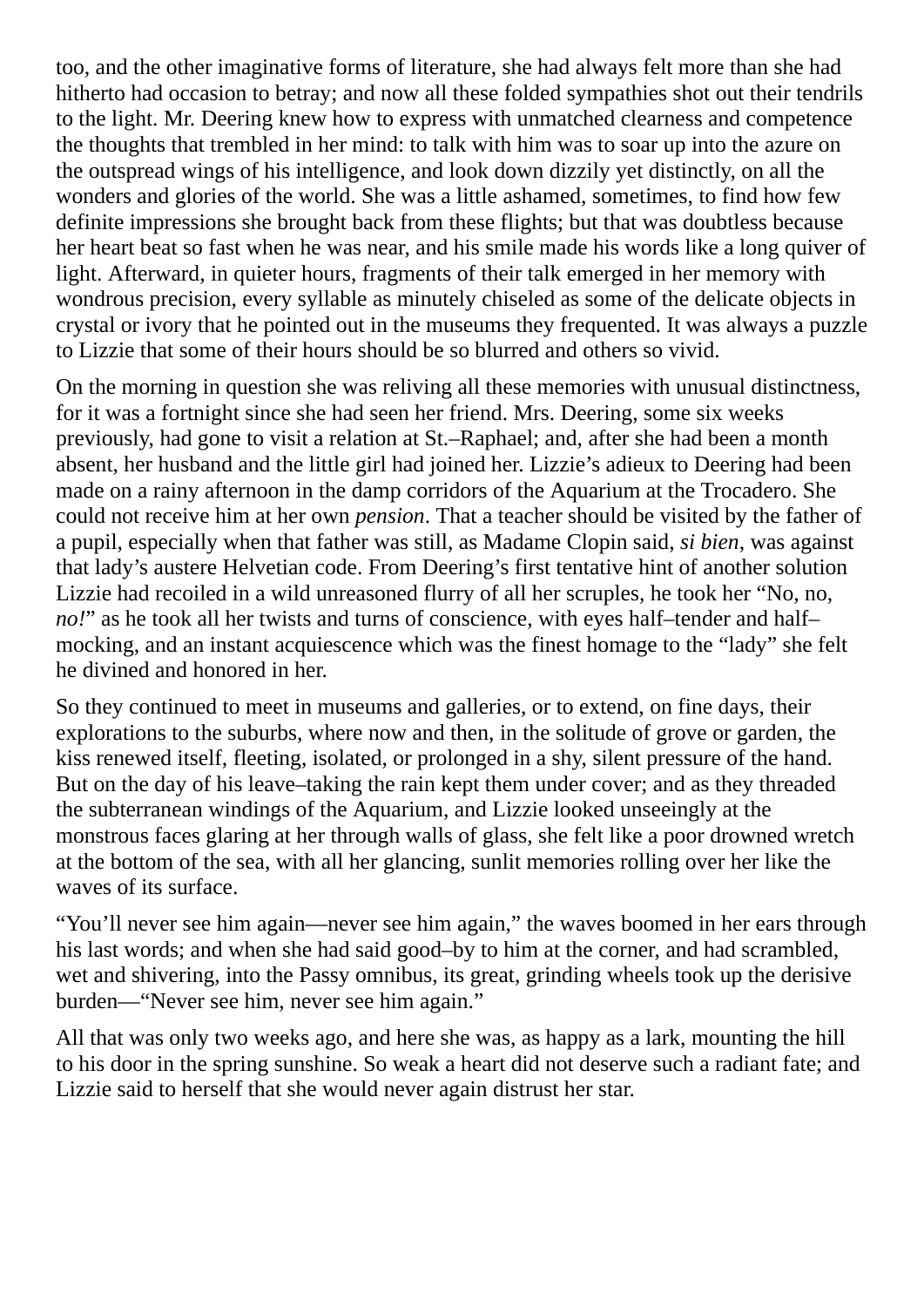THE cracked bell tinkled sweetly through her heart as she stood listening for the scamper of Juliet's feet. Juliet, anticipating the laggard Suzanne, almost always opened the door for her governess, not from any unnatural zeal to hasten the hour of her studies, but from the irrepressible desire to see what was going on in the street. But on this occasion Lizzie listened vainly for a step, and at length gave the bell another twitch. Doubtless some unusually absorbing incident had detained the child below–stairs; thus only could her absence be explained.

A third ring produced no response, and Lizzie, full of dawning fears, drew back to look up at the shabby, blistered house. She saw that the studio shutters stood wide, and then noticed, without surprise, that Mrs. Deering's were still unopened. No doubt Mrs. Deering was resting after the fatigue of the journey. Instinctively Lizzie's eyes turned again to the studio; and as she looked, she saw Deering at the window. He caught sight of her, and an instant later came to the door. He looked paler than usual, and she noticed that he wore a black coat.

"I rang and rang—where is Juliet?"

He looked at her gravely, almost solemnly; then, without answering, he led her down the passage to the studio, and closed the door when she had entered.

"My wife is dead—she died suddenly ten days ago. Didn't you see it in the papers?"

Lizzie, with a little cry, sank down on the rickety divan. She seldom saw a newspaper, since she could not afford one for her own perusal, and those supplied to the Pension Clopin were usually in the hands of its more privileged lodgers till long after the hour when she set out on her morning round.

"No; I didn't see it," she stammered.

Deering was silent. He stood a little way off, twisting an unlit cigarette in his hand, and looking down at her with a gaze that was both hesitating and constrained.

She, too, felt the constraint of the situation, the impossibility of finding words that, after what had passed between them, should seem neither false nor heartless; and at last she exclaimed, standing up: "Poor little Juliet! Can't I go to her?"

"Juliet is not here. I left her at St.–Raphael with the relations with whom my wife was staying."

"Oh," Lizzie murmured, feeling vaguely that this added to the difficulty of the moment. How differently she had pictured their meeting!

"I'm so—so sorry for her!" she faltered out.

Deering made no reply, but, turning on his heel, walked the length of the studio, and then halted vaguely before the picture on the easel. It was the landscape he had begun the previous autumn, with the intention of sending it to the Salon that spring. But it was still unfinished—seemed, indeed, hardly more advanced than on the fateful October day when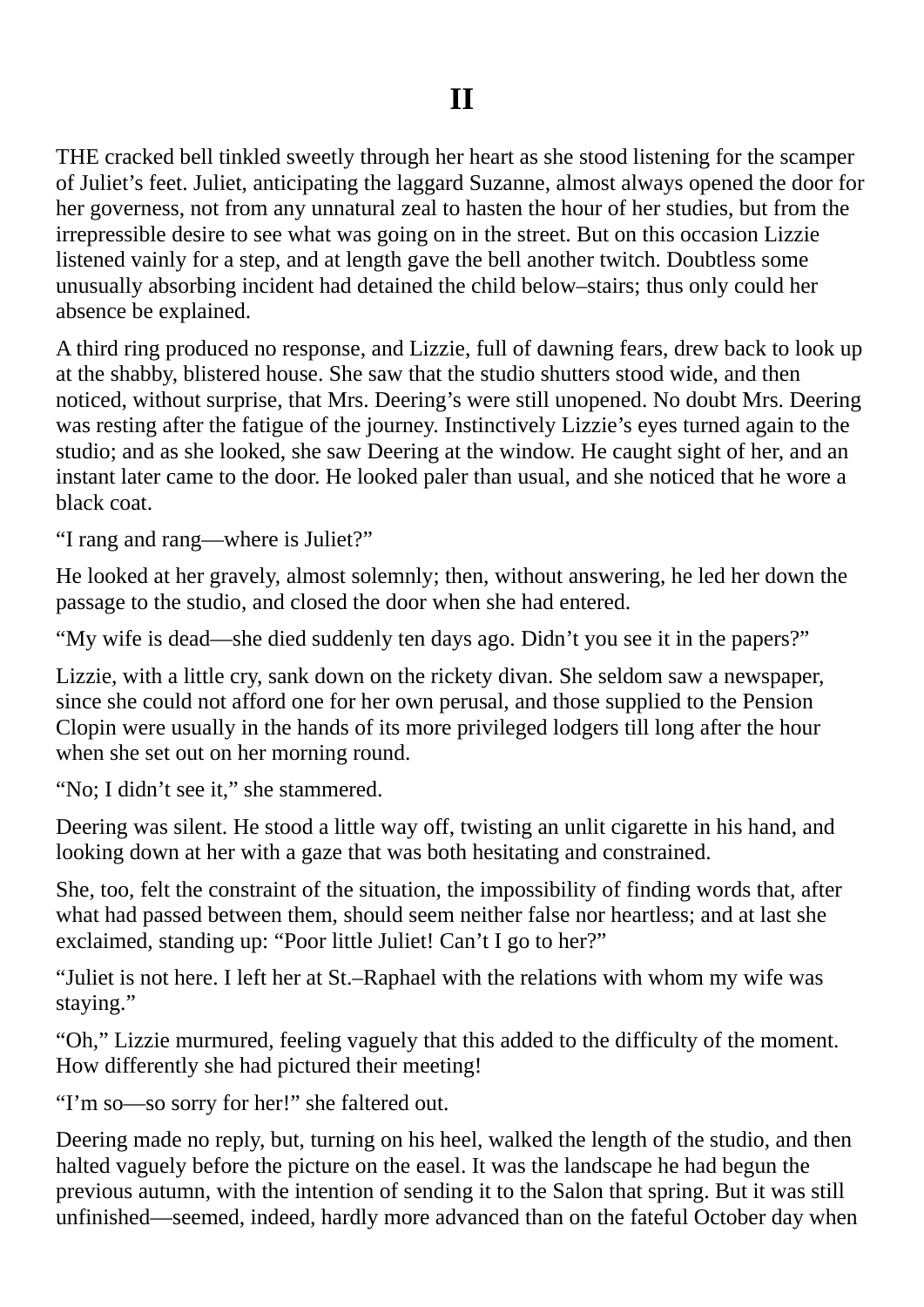Lizzie, standing before it for the first time, had confessed her inability to deal with Juliet. Perhaps the same thought struck its creator, for he broke into a dry laugh, and turned from the easel with a shrug.

Under his protracted silence Lizzie roused herself to the fact that, since her pupil was absent, there was no reason for her remaining any longer; and as Deering again moved toward her she said with an effort: "I'll go, then. You'll send for me when she comes back?"

Deering still hesitated, tormenting the cigarette between his fingers.

"She's not coming back—not at present."

Lizzie heard him with a drop of the heart. Was everything to be changed in their lives? But of course; how could she have dreamed it would be otherwise? She could only stupidly repeat: "Not coming back? Not this spring?"

"Probably not, since are friends are so good as to keep her. The fact is, I've got to go to America. My wife left a little property, a few pennies, that I must go and see to—for the child."

Lizzie stood before him, a cold knife in her breast. "I see—I see," she reiterated, feeling all the while that she strained her eyes into impenetrable blackness.

"It's a nuisance, having to pull up stakes," he went on, with a fretful glance about the studio.

She lifted her eyes slowly to his face. "Shall you be gone long?" she took courage to ask.

"There again—I can't tell. It's all so frightfully mixed up." He met her look for an incredibly long, strange moment. "I hate to go!" he murmured as if to himself.

Lizzie felt a rush of moisture to her lashes, and the old, familiar wave of weakness at her heart. She raised her hand to her face with an instinctive gesture, and as she did so he held out his arms.

"Come here, Lizzie!" he said.

And she went—went with a sweet, wild throb of liberation, with the sense that at last the house was his, that *she* was his, if he wanted her; that never again would that silent, rebuking presence in the room above constrain and shame her rapture.

He pushed back her veil and covered her face with kisses. "Don't cry, you little goose!" he said.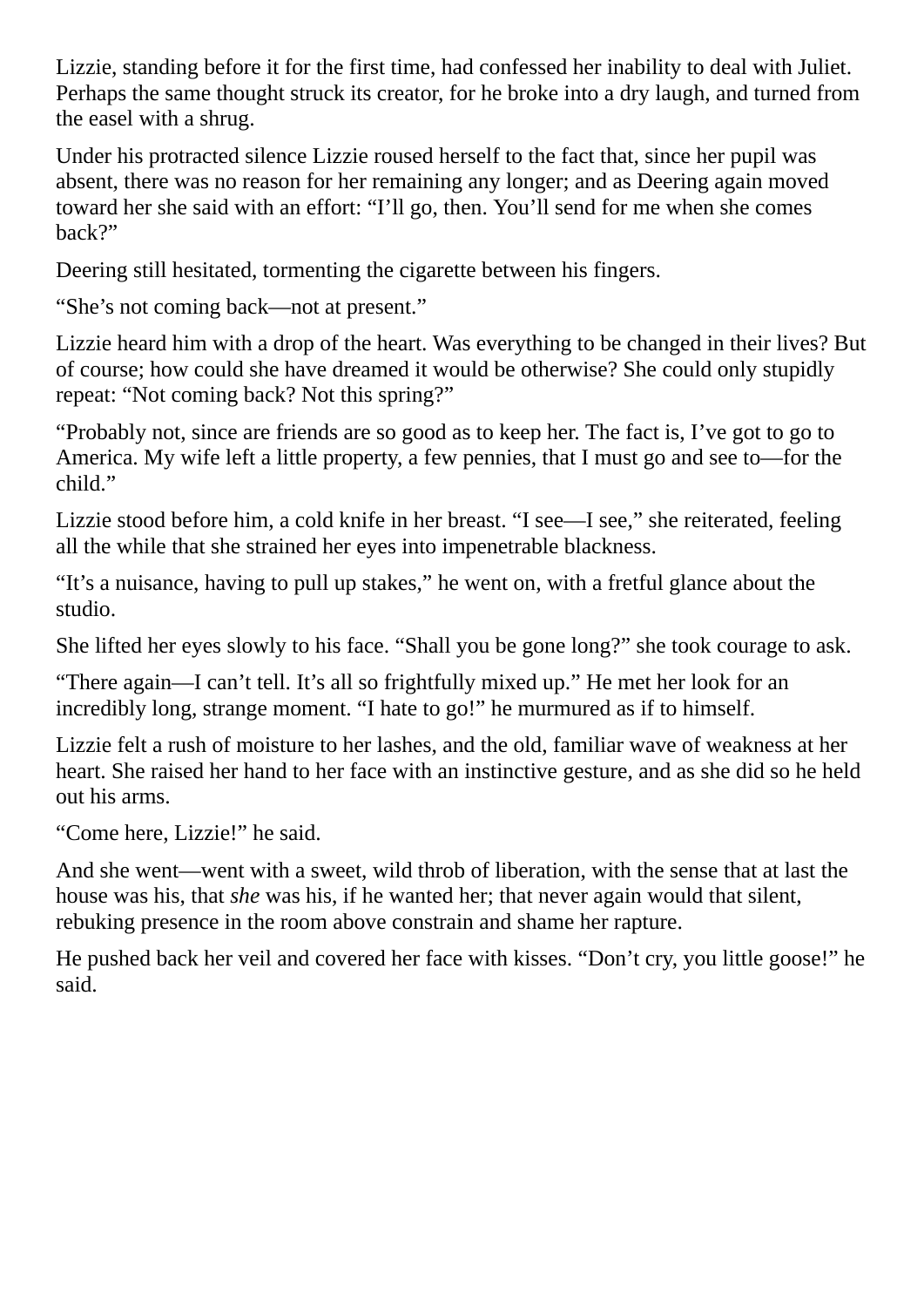THAT they must see each other again before his departure, in someplace less exposed than their usual haunts, was as clear to Lizzie as it appeared to be to Deering. His expressing the wish seemed, indeed, the sweetest testimony to the quality of his feeling, since, in the first weeks of the most perfunctory widowerhood, a man of his stamp is presumed to abstain from light adventures. If, then, at such a moment, he wished so much to be quietly and gravely with her, it could be only for reasons she did not call by name, but of which she felt the sacred tremor in her heart; and it would have seemed incredibly vain and vulgar to put forward, at such a crisis, the conventional objections by means of which such little–exposed existences defend the treasure of their freshness.

In such a mood as this one may descend from the Passy omnibus at the corner of the Pont de la Concorde (she had not let him fetch her in a cab) with a sense of dedication almost solemn, and may advance to meet one's fate, in the shape of a gentleman of melancholy elegance, with an auto–taxi at his call, as one has advanced to the altar–steps in some girlish bridal vision.

Even the experienced waiter ushering them into an upper room of the quiet restaurant on the Seine could hardly have supposed their quest for seclusion to be based on sentimental motives, so soberly did Deering give his orders, while his companion sat small and grave at his side. She did not, indeed, mean to let her private pang obscure their hour together: she was already learning that Deering shrank from sadness. He should see that she had courage and gaiety to face their coming separation, and yet give herself meanwhile to this completer nearness; but she waited, as always, for him to strike the opening note.

Looking back at it later, she wondered at the mild suavity of the hour. Her heart was unversed in happiness, but he had found the tone to lull her apprehensions, and make her trust her fate for any golden wonder. Deepest of all, he gave her the sense of something tacit and confirmed between them, as if his tenderness were a habit of the heart hardly needing the support of outward proof.

Such proof as he offered came, therefore, as a kind of crowning luxury, the flower of a profoundly rooted sentiment; and here again the instinctive reserves and defenses would have seemed to vulgarize what his trust ennobled. But if all the tender casuistries of her heart were at his service, he took no grave advantage of them. Even when they sat alone after dinner, with the lights of the river trembling through their one low window, and the vast rumor of Paris inclosing them in a heart of silence, he seemed, as much as herself, under the spell of hallowing influences. She felt it most of all as she yielded to the arm he presently put about her, to the long caress he laid on her lips and eyes: not a word or gesture missed the note of quiet union, or cast a doubt, in retrospect, on the pact they sealed with their last look.

That pact, as she reviewed it through a sleepless night, seemed to have consisted mainly, on his part, in pleadings for full and frequent news of her, on hers in the assurance that it should be given as often as he asked it. She had felt an intense desire not to betray any undue eagerness, any crude desire to affirm and define her hold on him. Her life had given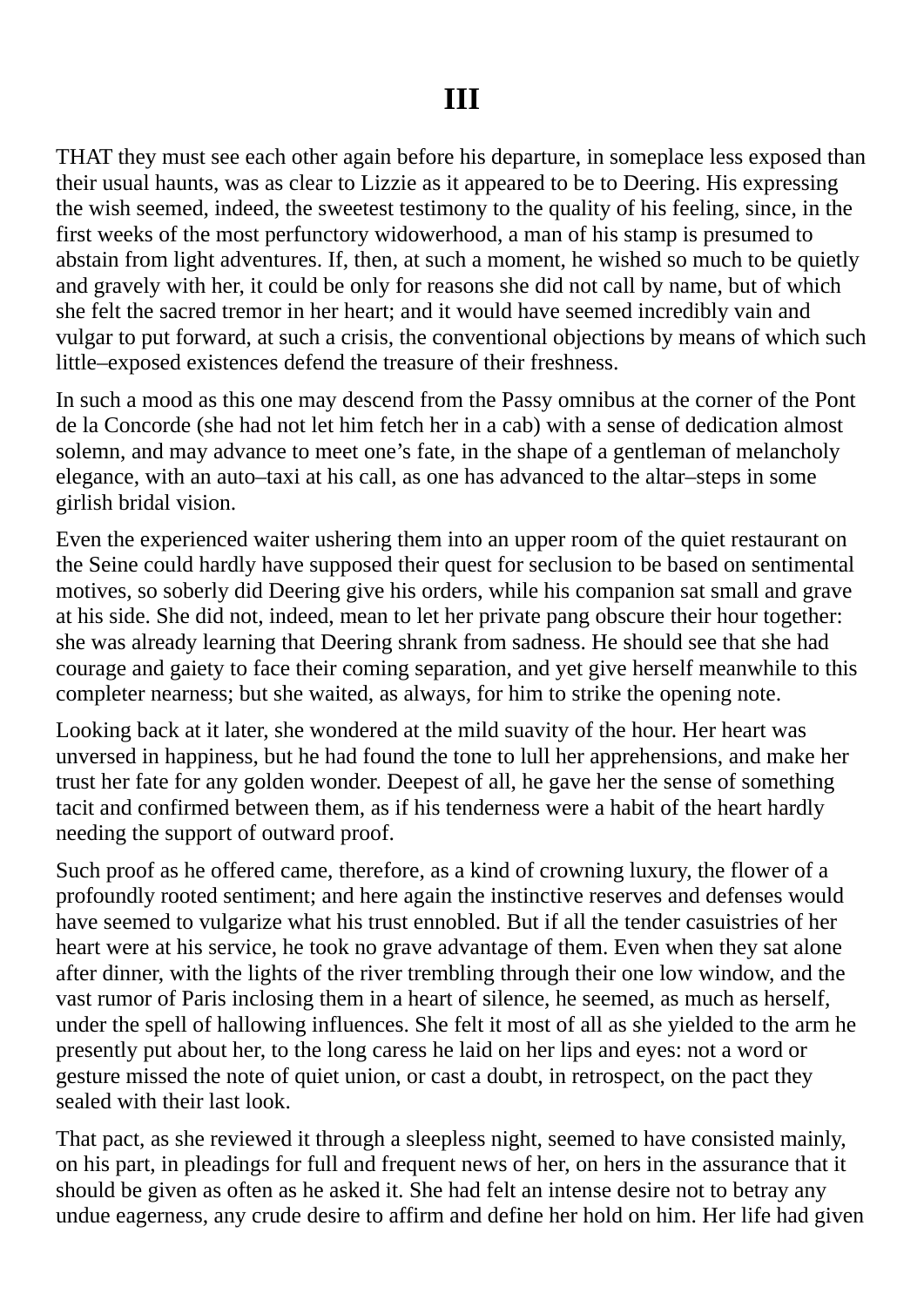her a certain acquaintance with the arts of defense: girls in her situation were commonly supposed to know them all, and to use them as occasion called. But Lizzie's very need of them had intensified her disdain. Just because she was so poor, and had always, materially, so to count her change and calculate her margin, she would at least know the joy of emotional prodigality, would give her heart as recklessly as the rich their millions. She was sure now that Deering loved her, and if he had seized the occasion of their farewell to give her some definitely worded sign of his feeling—if, more plainly, he had asked her to marry him,—his doing so would have seemed less like a proof of his sincerity than of his suspecting in her the need of a verbal warrant. That he had abstained seemed to show that he trusted her as she trusted him, and that they were one most of all in this deep security of understanding.

She had tried to make him divine all this in the chariness of her promise to write. She would write; of course she would. But he would be busy, preoccupied, on the move: it was for him to let her know when he wished a word, to spare her the embarrassment of ill– timed intrusions.

"Intrusions?" He had smiled the word away. "You can't well intrude, my darling, on a heart where you're already established, to the complete exclusion of other lodgers." And then, taking her hands, and looking up from them into her happy, dizzy eyes: "You don't know much about being in love, do you, Lizzie?" he laughingly ended.

It seemed easy enough to reject this imputation in a kiss; but she wondered afterward if she had not deserved it. Was she really cold and conventional, and did other women give more richly and recklessly? She found that it was possible to turn about every one of her reserves and delicacies so that they looked like selfish scruples and petty pruderies, and at this game she came in time to exhaust all the resources of an over–abundant casuistry.

Meanwhile the first days after Deering's departure wore a soft, refracted light like the radiance lingering after sunset. *He*, at any rate, was taxable with no reserves, no calculations, and his letters of farewell, from train and steamer, filled her with long murmurs and echoes of his presence. How he loved her, how he loved her—and how he knew how to tell her so!

She was not sure of possessing the same aptitude. Unused to the expression of personal emotion, she fluctuated between the impulse to pour out all she felt and the fear lest her extravagance should amuse or even bore him. She never lost the sense that what was to her the central crisis of experience must be a mere episode in a life so predestined as his to romantic accidents. All that she felt and said would be subjected to the test of comparison with what others had already given him: from all quarters of the globe she saw passionate missives winging their way toward Deering, for whom her poor little swallow–flight of devotion could certainly not make a summer. But such moments were succeeded by others in which she raised her head and dared inwardly to affirm her conviction that no woman had ever loved him just as she had, and that none, therefore, had probably found just such things to say to him. And this conviction strengthened the other less solidly based belief that *he* also, for the same reason, had found new accents to express his tenderness, and that the three letters she wore all day in her shabby blouse, and hid all night beneath her pillow, surpassed not only in beauty, but in quality, all he had ever penned for other eyes.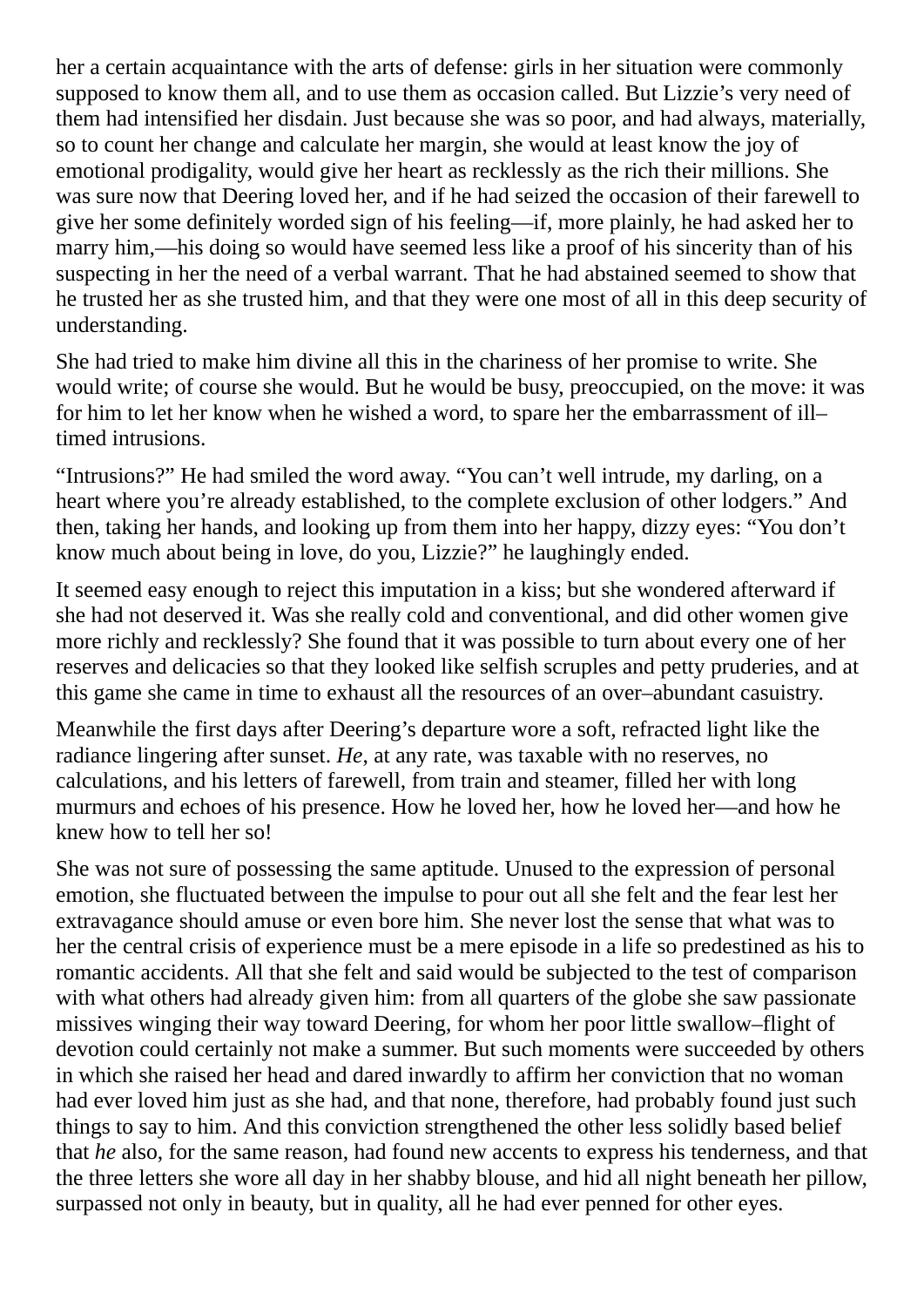They gave her, at any rate, during the weeks that she wore them on her heart, sensations even more complex and delicate than Deering's actual presence had ever occasioned. To be with him was always like breasting a bright, rough sea, that blinded while it buoyed her: but his letters formed a still pool of contemplation, above which she could bend, and see the reflection of the sky, and the myriad movements of life that flitted and gleamed below the surface. The wealth of his hidden life—that was what most surprised her! It was incredible to her now that she had had no inkling of it, but had kept on blindly along the narrow track of habit, like a traveler climbing a road in a fog, who suddenly finds himself on a sunlit crag between blue leagues of sky and dizzy depths of valley. And the odd thing was that all the people about her—the whole world of the Passy pension—were still plodding along the same dull path, preoccupied with the pebbles underfoot, and unconscious of the glory beyond the fog!

There were wild hours when she longed to cry out to them what one saw from the summit —and hours of tremulous abasement when she asked herself why *her* happy feet had been guided there, while others, no doubt as worthy, stumbled and blundered in obscurity. She felt, in particular, a sudden urgent pity for the two or three other girls at Mme. Clopin's girls older, duller, less alive than she, and by that very token more appealingly flung upon her sympathy. Would they ever know? Had they ever known?—those were the questions that haunted her as she crossed her companions on the stairs, faced them at the dinner– table, and listened to their poor, pining talk in the dim–lit slippery–seated *salon*. One of the girls was Swiss, the other English; the third, Andora Macy, was a young lady from the Southern States who was studying French with the ultimate object of imparting it to the inmates of a girls' school at Macon, Georgia.

Andora Macy was pale, faded, immature. She had a drooping Southern accent, and a manner which fluctuated between arch audacity and fits of panicky hauteur. She yearned to be admired, and feared to be insulted; and yet seemed tragically conscious that she was destined to miss both these extremes of sensation, or to enjoy them only at second hand in the experiences of her more privileged friends.

It was perhaps for this reason that she took a wistful interest in Lizzie, who had shrunk from her at first, as the depressing image of her own probable future, but to whom she had now suddenly become an object of sentimental pity.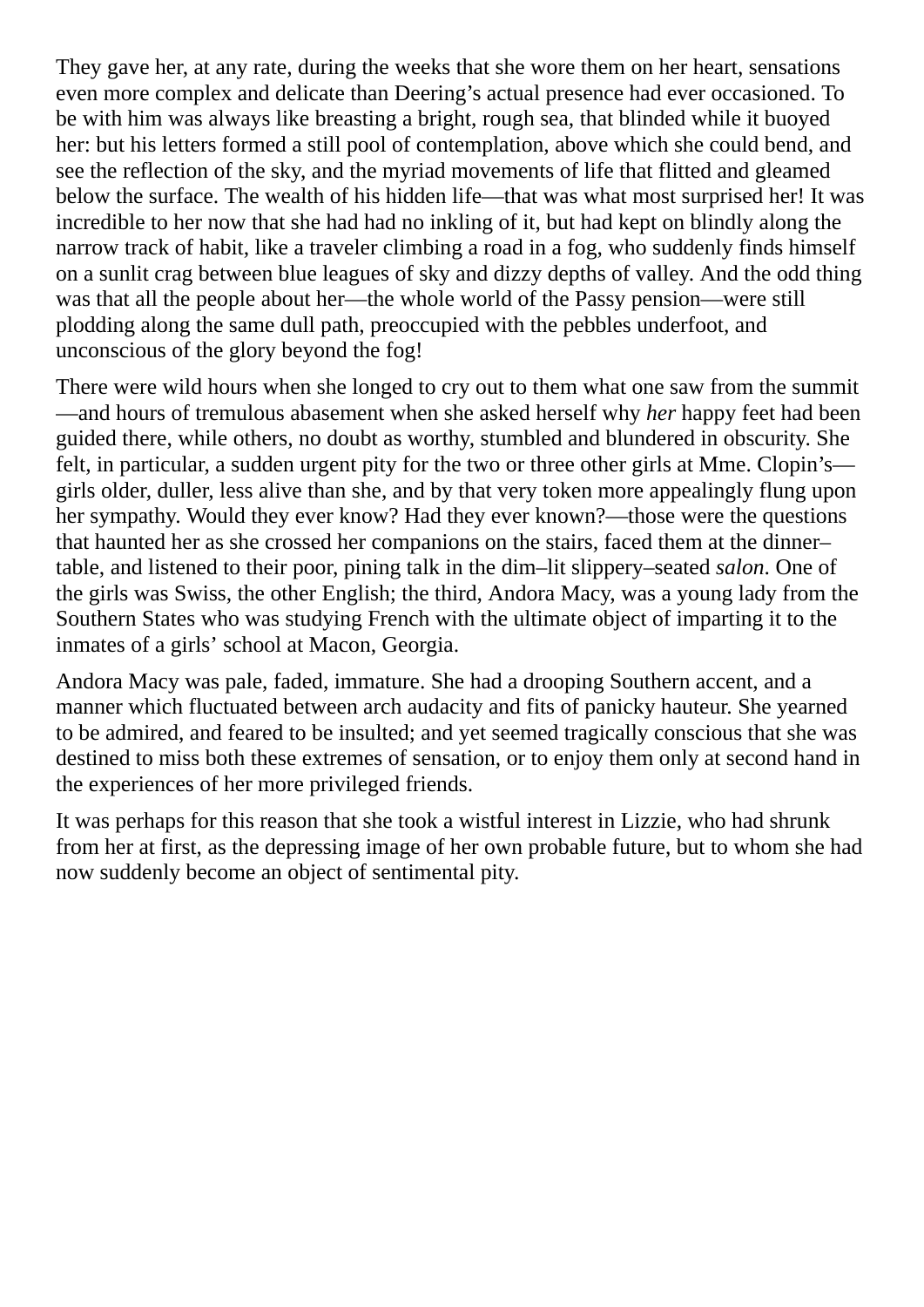MISS MACY's room was next to Miss West's, and the Southerner's knock often appealed to Lizzie's hospitality when Mme. Clopin's early curfew had driven her boarders from the *salon*. It sounded thus one evening just as Lizzie, tired from an unusually long day of tuition, was in the act of removing her dress. She was in too indulgent a mood to withhold her "Come in," and as Miss Macy crossed the threshold, Lizzie felt that Vincent Deering's first letter—the letter from the train—had slipped from her loosened bodice to the floor.

Miss Macy, as promptly noting the fact, darted forward to recover the letter. Lizzie stooped also, fiercely jealous of her touch; but the other reached the precious paper first, and as she seized it, Lizzie knew that she had seen whence it fell, and was weaving round the incident a rapid web of romance.

Lizzie blushed with annoyance. "It's too stupid, having no pockets! If one gets a letter as she is going out in the morning, she has to carry it in her blouse all day."

Miss Macy looked at her with swimming eyes. "It's warm from your heart!" she breathed, reluctantly yielding up the missive.

Lizzie laughed, for she knew better: she knew it was the letter that had warmed her heart. Poor Andora Macy! *She* would never know. Her bleak bosom would never take fire from such a contact. Lizzie looked at her with kind eyes, secretly chafing at the injustice of fate.

The next evening, on her return home, she found Andora hovering in the entrance hall.

"I thought you'd like me to put this in your own hand," Miss Macy whispered significantly, pressing a letter upon Lizzie. "I couldn't *bear* to see it lying on the table with the others."

It was Deering's letter from the steamer. Lizzie blushed to the forehead, but without resenting Andora's divination. She could not have breathed a word of her bliss, but she was not altogether sorry to have it guessed, and pity for Andora's destitution yielded to the pleasure of using it as a mirror for her own abundance. DEERING wrote again on reaching New York, a long, fond, dissatisfied letter, vague in its indication of his own projects, specific in the expression of his love. Lizzie brooded over every syllable of it till they formed the undercurrent of all her waking thoughts, and murmured through her midnight dreams; but she would have been happier if they had shed some definite light on the future.

That would come, no doubt, when he had had time to look about and get his bearings. She counted up the days that must elapse before she received his next letter, and stole down early to peep at the papers, and learn when the next American mail was due. At length the happy date arrived, and she hurried distractedly through the day's work, trying to conceal her impatience by the endearments she bestowed upon her pupils. It was easier, in her present mood, to kiss them than to keep them at their grammars.

That evening, on Mme. Clopin's threshold, her heart beat so wildly that she had to lean a moment against the door–post before entering. But on the hall table, where the letters lay, there was none for her.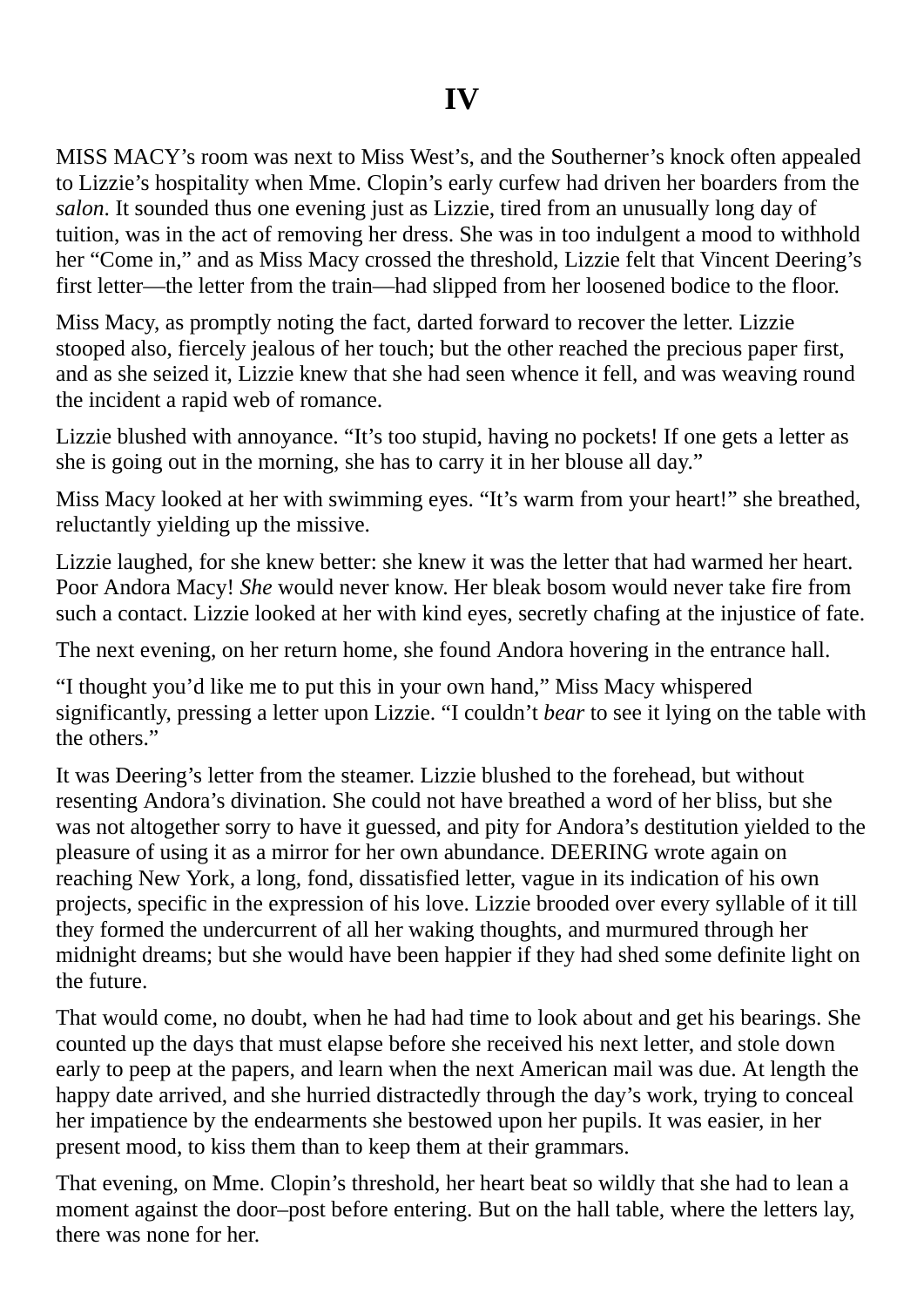She went over them with a feverish hand, her heart dropping down and down, as she had sometimes fallen down an endless stairway in a dream—the very same stairway up which she had seemed to fly when she climbed the long hill to Deering's door. Then it suddenly struck her that Andora might have found and secreted her letter, and with a spring she was on the actual stairs and rattling Miss Macy's door–handle.

"You've a letter for me, haven't you?" she panted.

Miss Macy, turning from the toilet–table, inclosed her in attenuated arms. "Oh, darling, did you expect one to–day?"

"Do give it to me!" Lizzie pleaded with burning eyes.

"But I haven't any! There hasn't been a sign of a letter for you."

"I know there is. There *must* be," Lizzie persisted, stamping her foot.

"But, dearest, I've *watched* for you, and there's been nothing, absolutely nothing."

Day after day, for the ensuing weeks, the same scene reenacted itself with endless variations. Lizzie, after the first sharp spasm of disappointment, made no effort to conceal her anxiety from Miss Macy, and the fond Andora was charged to keep a vigilant eye upon the postman's coming, and to spy on the *bonne* for possible negligence or perfidy. But these elaborate precautions remained fruitless, and no letter from Deering came.

During the first fortnight of silence Lizzie exhausted all the ingenuities of explanation. She marveled afterward at the reasons she had found for Deering's silence: there were moments when she almost argued herself into thinking it more natural than his continuing to write. There was only one reason which her intelligence consistently rejected, and that was the possibility that he had forgotten her, that the whole episode had faded from his mind like a breath from a mirror. From that she resolutely turned her thoughts, aware that if she suffered herself to contemplate it, the motive power of life would fail, and she would no longer understand why she rose up in the morning and laydown at night.

If she had had leisure to indulge her anguish she might have been unable to keep such speculations at bay. But she had to be up and working: the *blanchisseuse* had to be paid, and Mme. Clopin's weekly bill, and all the little "extras" that even her frugal habits had to reckon with. And in the depths of her thought dwelt the dogging fear of illness and incapacity, goading her to work while she could. She hardly remembered the time when she had been without that fear; it was second nature now, and it kept her on her feet when other incentives might have failed. In the blankness of her misery she felt no dread of death; but the horror of being ill and "dependent" was in her blood.

In the first weeks of silence she wrote again and again to Deering, entreating him for a word, for a mere sign of life. From the first she had shrunk from seeming to assert any claim on his future, yet in her aching bewilderment she now charged herself with having been too possessive, too exacting in her tone. She told herself that his fastidiousness shrank from any but a "light touch," and that hers had not been light enough. She should have kept to the character of the "little friend," the artless consciousness in which tormented genius may find an escape from its complexities; and instead, she had dramatized their relation, exaggerated her own part in it, presumed, forsooth, to share the front of the stage with him, instead of being content to serve as scenery or chorus.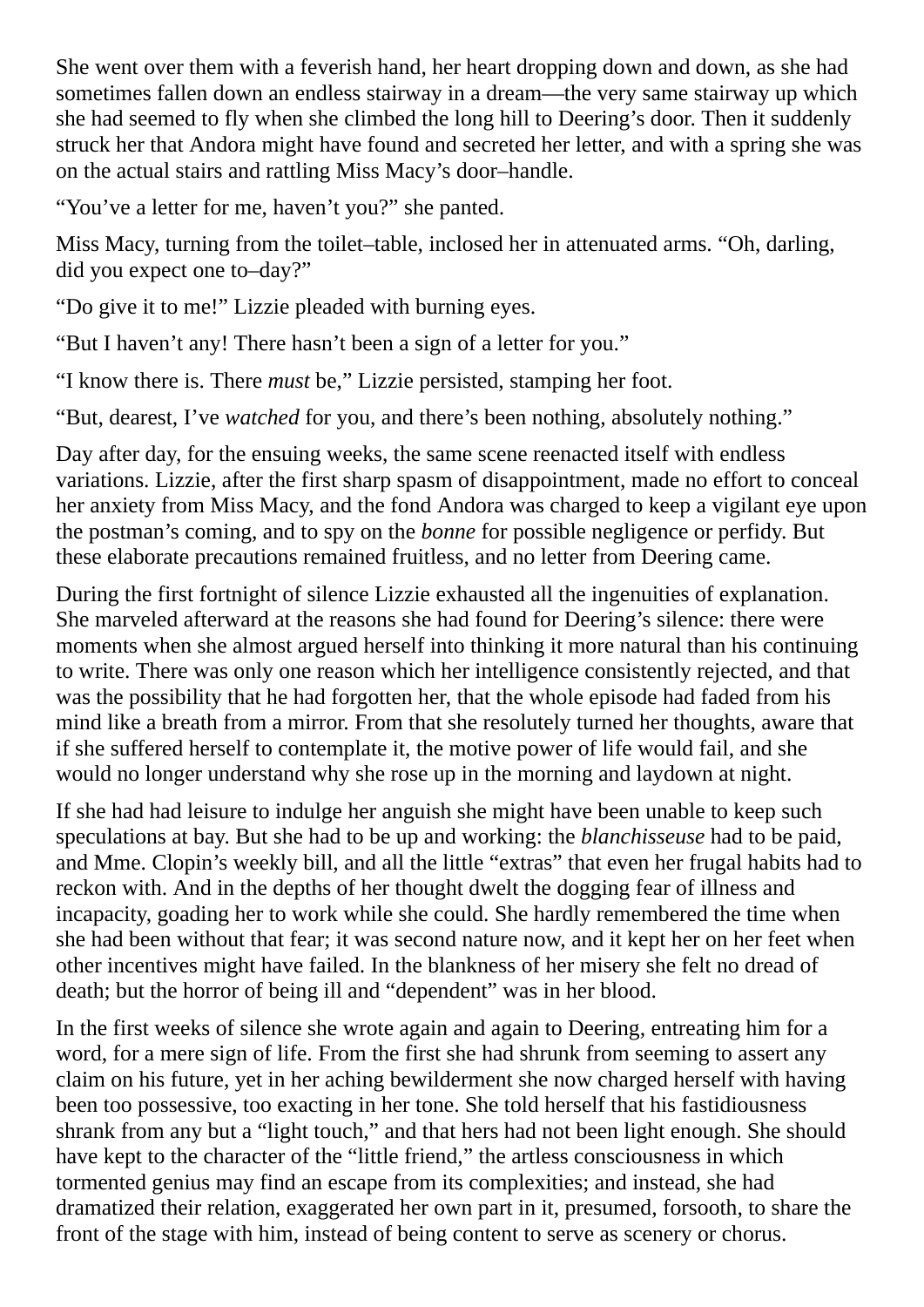But though to herself she admitted, and even insisted on, the episodical nature of the experience, on the fact that for Deering it could be no more than an incident, she was still convinced that his sentiment for her, however fugitive, had been genuine.

His had not been the attitude of the unscrupulous male seeking a vulgar "advantage." For a moment he had really needed her, and if he was silent now, it was perhaps because he feared that she had mistaken the nature of the need and built vain hopes on its possible duration.

It was of the very essence of Lizzie's devotion that it sought instinctively the larger freedom of its object; she could not conceive of love under any form of exaction or compulsion. To make this clear to Deering became an overwhelming need, and in a last short letter she explicitly freed him from whatever sentimental obligation its predecessors might have seemed to impose. In this studied communication she playfully accused herself of having unwittingly sentimentalized their relation, affirming, in self–defense, a retrospective astuteness, a sense of the impermanence of the tenderer sentiments, that almost put Deering in the fatuous position of having mistaken coquetry for surrender. And she ended gracefully with a plea for the continuance of the friendly regard which she had "always understood" to be the basis of their sympathy. The document, when completed, seemed to her worthy of what she conceived to be Deering's conception of a woman of the world, and she found a spectral satisfaction in the thought of making her final appearance before him in that distinguished character. But she was never destined to learn what effect the appearance produced; for the letter, like those it sought to excuse, remained unanswered.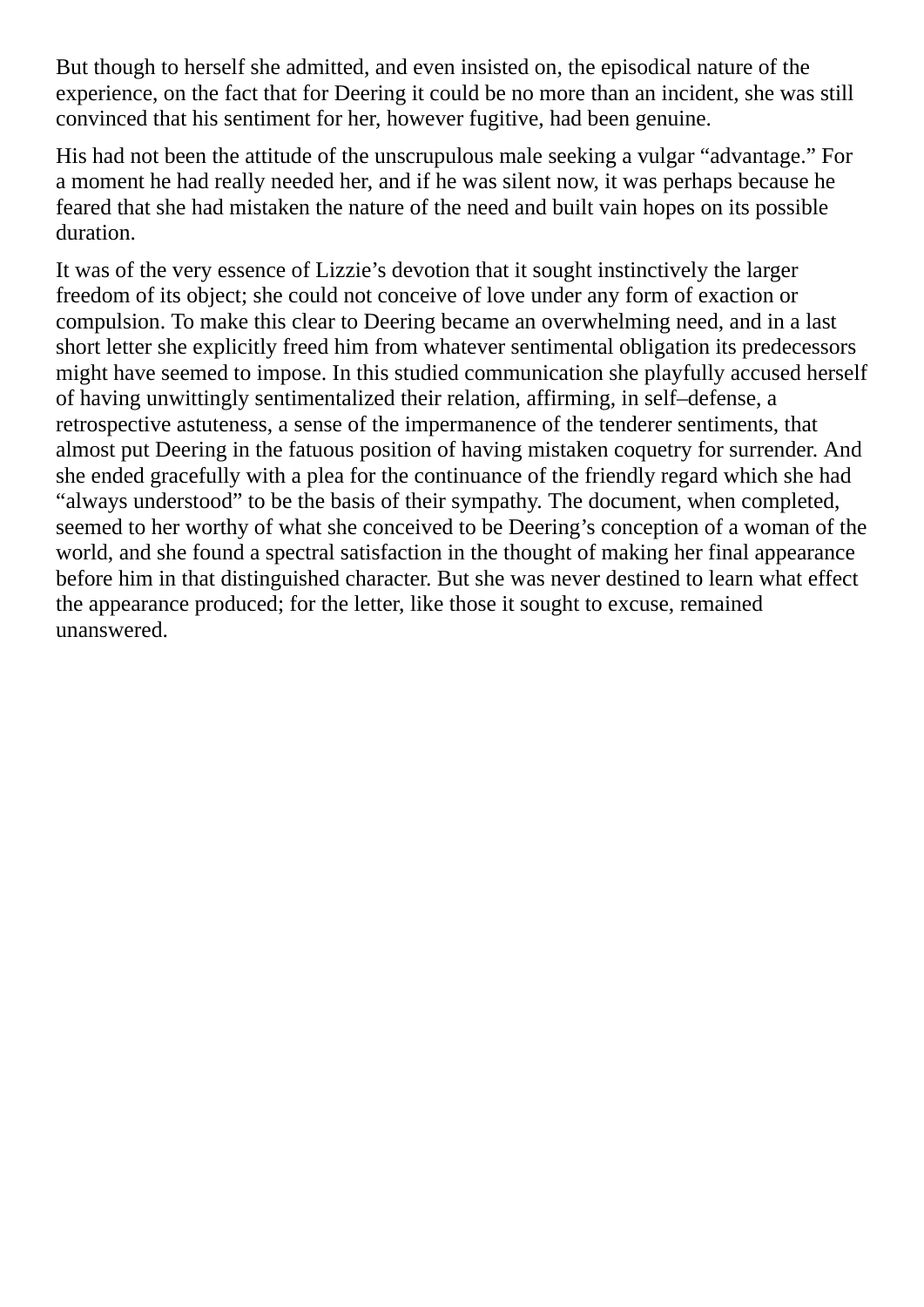THE fresh spring sunshine which had so often attended Lizzie Weston her dusty climb up the hill of St.–Cloud beamed on her, some two years later, in a scene and a situation of altered import.

The horse–chestnuts of the Champs–Elysees filtered its rays through the symmetrical umbrage inclosing the graveled space about Daurent's restaurant, and Miss West, seated at a table within that privileged circle, presented to the light a hat much better able to sustain its scrutiny than those which had sheltered the brow of Juliet Deering's instructress.

Her dress was in keeping with the hat, and both belonged to a situation rich in such possibilities as the act of a leisurely luncheon at Daurent's in the opening week of the Salon. Her companions, of both sexes, confirmed and emphasized this impression by an elaborateness of garb and an ease of attitude implying the largest range of selection between the forms of Parisian idleness; and even Andora Macy, seated opposite, as in the place of co–hostess or companion, reflected, in coy grays and mauves, the festal note of the occasion.

This note reverberated persistently in the ears of a solitary gentleman straining for glimpses of the group from a table wedged in the remotest corner of the garden; but to Miss West herself the occurrence did not rise above the usual. For nearly a year she had been acquiring the habit of such situations, and the act of offering a luncheon at Daurent's to her cousins, the Harvey Mearses of Providence, and their friend Mr. Jackson Benn, produced in her no emotion beyond the languid glow which Mr. Benn's presence was beginning to impart to such scenes.

"It's frightful, the way you've got used to it," Andora Macy had wailed in the first days of her friend's transfigured fortune, when Lizzie West had waked one morning to find herself among the heirs of an old and miserly cousin whose testamentary dispositions had formed, since her earliest childhood, the subject of pleasantry and conjecture in her own improvident family. Old Hezron Mears had never given any sign of life to the luckless Wests; had perhaps hardly been conscious of including them in the carefully drawn will which, following the old American convention, scrupulously divided his hoarded millions among his kin. It was by a mere genealogical accident that Lizzie, falling just within the golden circle, found herself possessed of a pittance sufficient to release her from the prospect of a long gray future in Mme. Clopin's pension.

The release had seemed wonderful at first; yet she presently found that it had destroyed her former world without giving her anew one. On the ruins of the old pension life bloomed the only flower that had ever sweetened her path; and beyond the sense of present ease, and the removal of anxiety for the future, her reconstructed existence blossomed with no compensating joys. She had hoped great things from the opportunity to rest, to travel, to look about her, above all, in various artful feminine ways, to be "nice" to the companions of her less privileged state; but such widenings of scope left her, as it were, but the more conscious of the empty margin of personal life beyond them. It was not till she woke to the leisure of her new days that she had the full sense of what was gone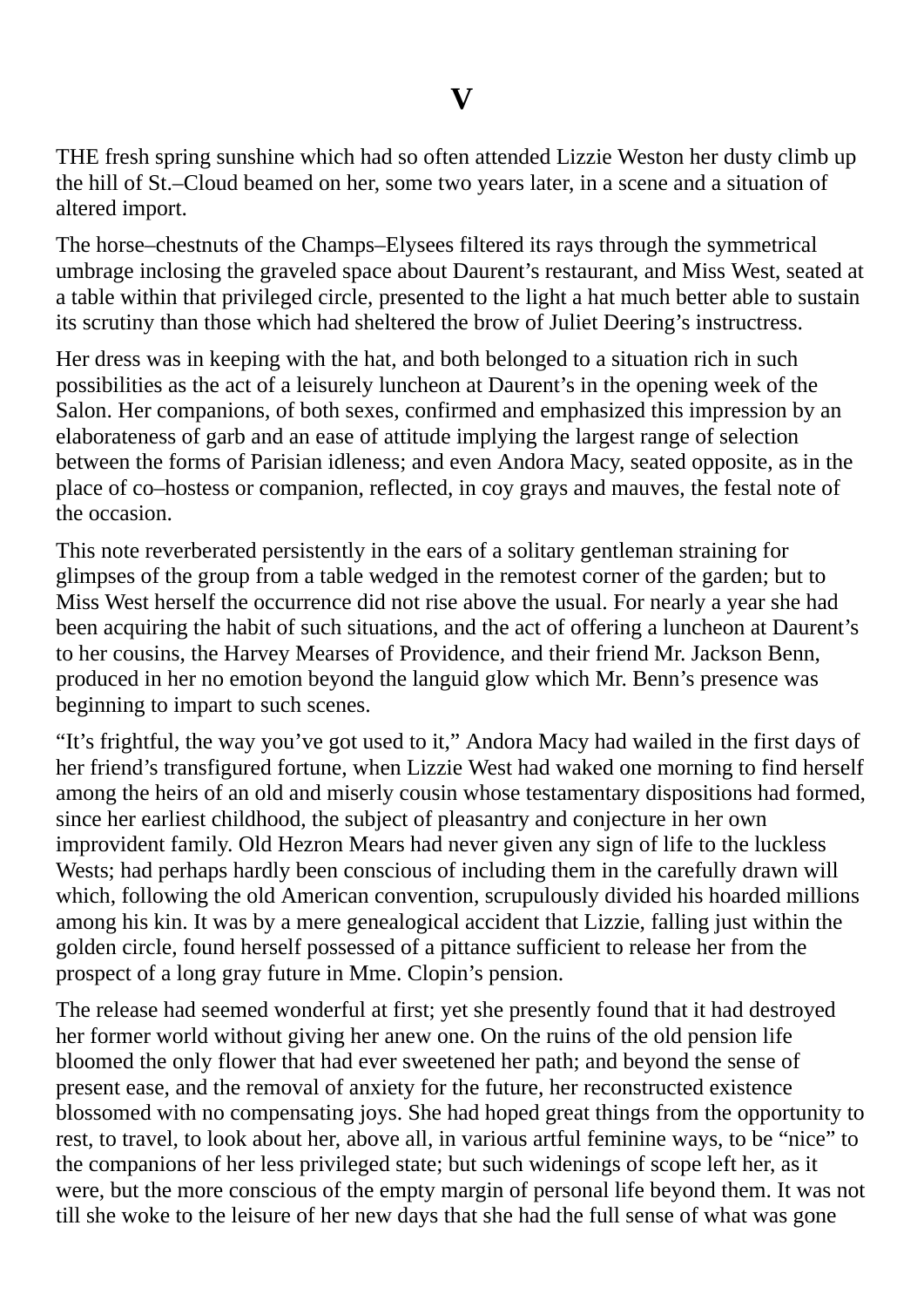## from them.

Their very emptiness made her strain to pack them with transient sensations: she was like the possessor of an unfurnished house, with random furniture and bric–a–brac perpetually pouring in "on approval." It was in this experimental character that Mr. Jackson Benn had fixed her attention, and the languid effort of her imagination to adjust him to her requirements was seconded by the fond complicity of Andora and the smiling approval of her cousins. Lizzie did not discourage these demonstrations: she suffered serenely Andora's allusions to Mr. Benn's infatuation, and Mrs. Mears's casual boast of his business standing. All the better if they could drape his narrow square–shouldered frame and round unwinking countenance in the trailing mists of sentiment: Lizzie looked and listened, not unhopeful of the miracle.

"I never saw anything like the way these Frenchmen stare! Doesn't it make you nervous, Lizzie?" Mrs. Mears broke out suddenly, ruffling her feather boa about an outraged bosom. Mrs. Mears was still in that stage of development when her countrywomen taste to the full the peril of being exposed to the gaze of the licentious Gaul.

Lizzie roused herself from the contemplation of Mr. Benn's round baby cheeks and the square blue jaw resting on his perpendicular collar. "Is some one staring at me?" she asked with a smile.

"Don't turn round, whatever you do! There—just over there, between the rhododendrons —the tall fair man alone at that table. Really, Harvey, I think you ought to speak to the head–waiter, or something; though I suppose in one of these places they'd only laugh at you," Mrs. Mears shudderingly concluded.

Her husband, as if inclining to this probability, continued the undisturbed dissection of his chicken wing; but Mr. Benn, perhaps aware that his situation demanded a more punctilious attitude, sternly revolved upon the parapet of his high collar in the direction of Mrs. Mears's glance.

"What, that fellow all alone over there? Why, *he's* not French; he's an American," he then proclaimed with a perceptible relaxing of the facial muscles.

"Oh!" murmured Mrs. Mears, as perceptibly disappointed, and Mr. Benn continued carelessly: "He came over on the steamer with me. He's some kind of an artist—a fellow named Deering. He was staring at *me*, I guess: wondering whether I was going to remember him. Why, how d' 'e do? How are you? Why, yes, of course; with pleasure my friends, Mrs. Harvey Mears—Mr. Mears; my friends Miss Macy and Miss West."

"I have the pleasure of knowing Miss West," said Vincent Deering with a smile.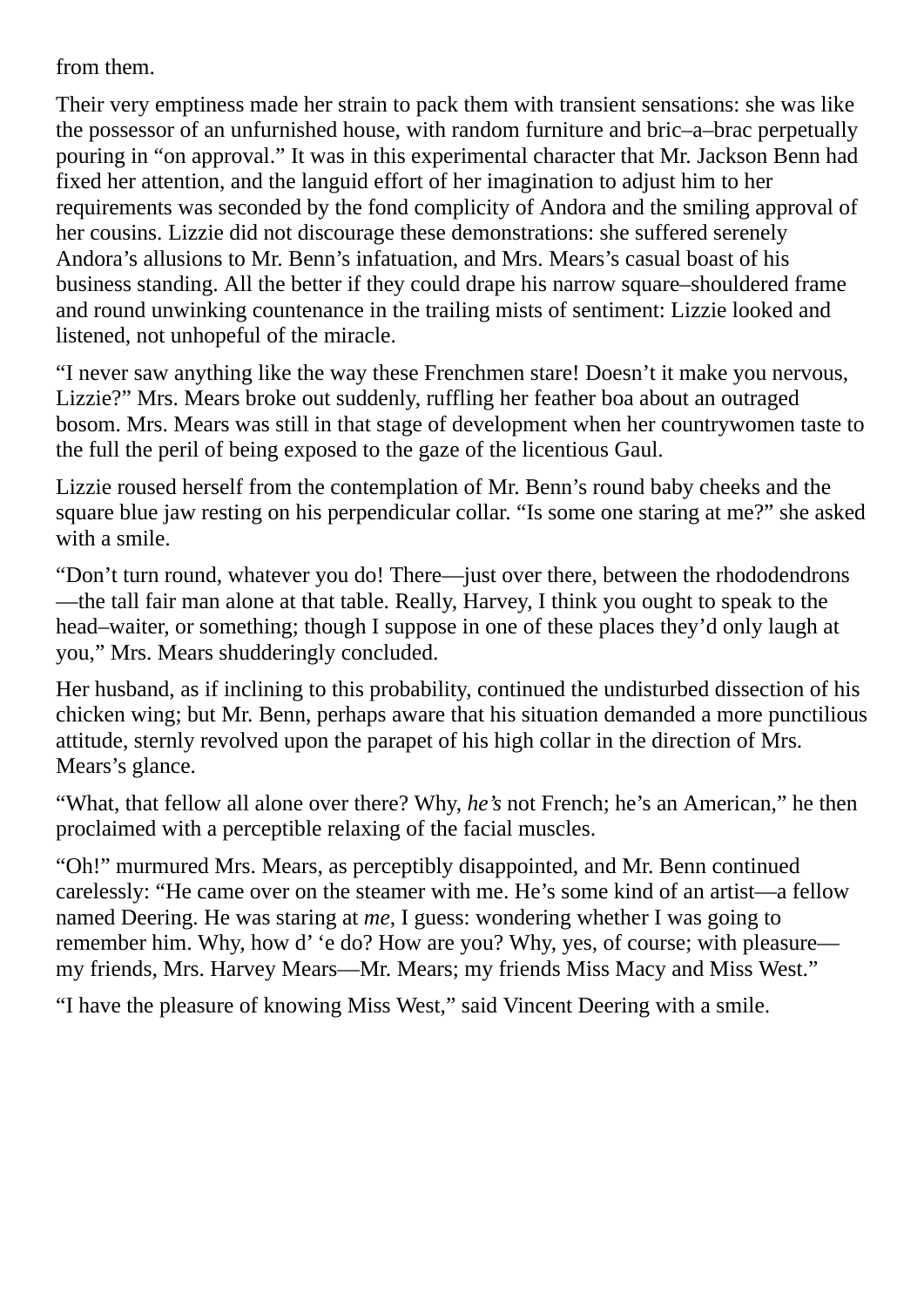EVEN through his smile Lizzie had seen, in the first moment, how changed he was; and the impression of the change deepened to the point of pain when, a few days later, in reply to his brief note, she accorded him a private hour.

That the first sight of his writing—the first answer to his letters—should have come, after three long years, in the shape of this impersonal line, too curt to be called humble, yet confessing to a consciousness of the past by the studied avoidance of its language! As she read, her mind flashed back over what she had dreamed his letters would be, over the exquisite answers she had composed above his name. There was nothing exquisite in the conventional lines before her; but dormant nerves began to throb again at the mere touch of the paper he had touched, and she threw the little note into the fire before she dared to reply to it.

Now that he was actually before her again, he became, as usual, the one live spot in her consciousness. Once more her tormented throbbing self sank back passive and numb, but now with all its power of suffering mysteriously transferred to the presence, so known, yet so unknown, at the opposite corner of her hearth. She was still Lizzie West, and he was still Vincent Deering; but the Styx rolled between them, and she saw his face through its fog. It was his face, really, rather than his words, that told her, as she furtively studied it, the tale of failure and slow discouragement which had so blurred its handsome lines. She kept afterward no precise memory of the actual details of his narrative: the pain it evidently cost him to impart it was so much the sharpest fact in her new vision of him. Confusedly, however, she gathered that on reaching America he had found his wife's small property gravely impaired; and that, while lingering on to secure what remained of it, he had contrived to sell a picture or two, and had even known a brief moment of success, during which he received orders and set up a studio. But inexplicably the tide had ebbed, his work remained on his hands, and a tedious illness, with its miserable sequel of debt, soon wiped out his small advantage. There followed a period of eclipse, still more vaguely pictured, during which she was allowed to infer that he had tried his hand at divers means of livelihood, accepting employment from a fashionable house–decorator, designing wall– papers, illustrating magazine articles, and acting for a time, she dimly understood, as the social tout of a new hotel desirous of advertising its restaurant. These disjointed facts were strung on a slender thread of personal allusions—references to friends who had been kind (jealously, she guessed them to be women), and to enemies who had darkly schemed against him. But, true to his tradition of "correctness," he carefully avoided the mention of names, and left her trembling conjectures to grope dimly through an alien crowded world in which there seemed little room for her small shy presence.

As she listened, her private pang was merged in the intolerable sense of his unhappiness. Nothing he had said explained or excused his conduct to her; but he had suffered, he had been lonely, had been humiliated, and she suddenly felt, with a fierce maternal rage, that there was no conceivable justification for any scheme of things in which such facts were possible. She could not have said why: she simply knew that it hurt too much to see him hurt.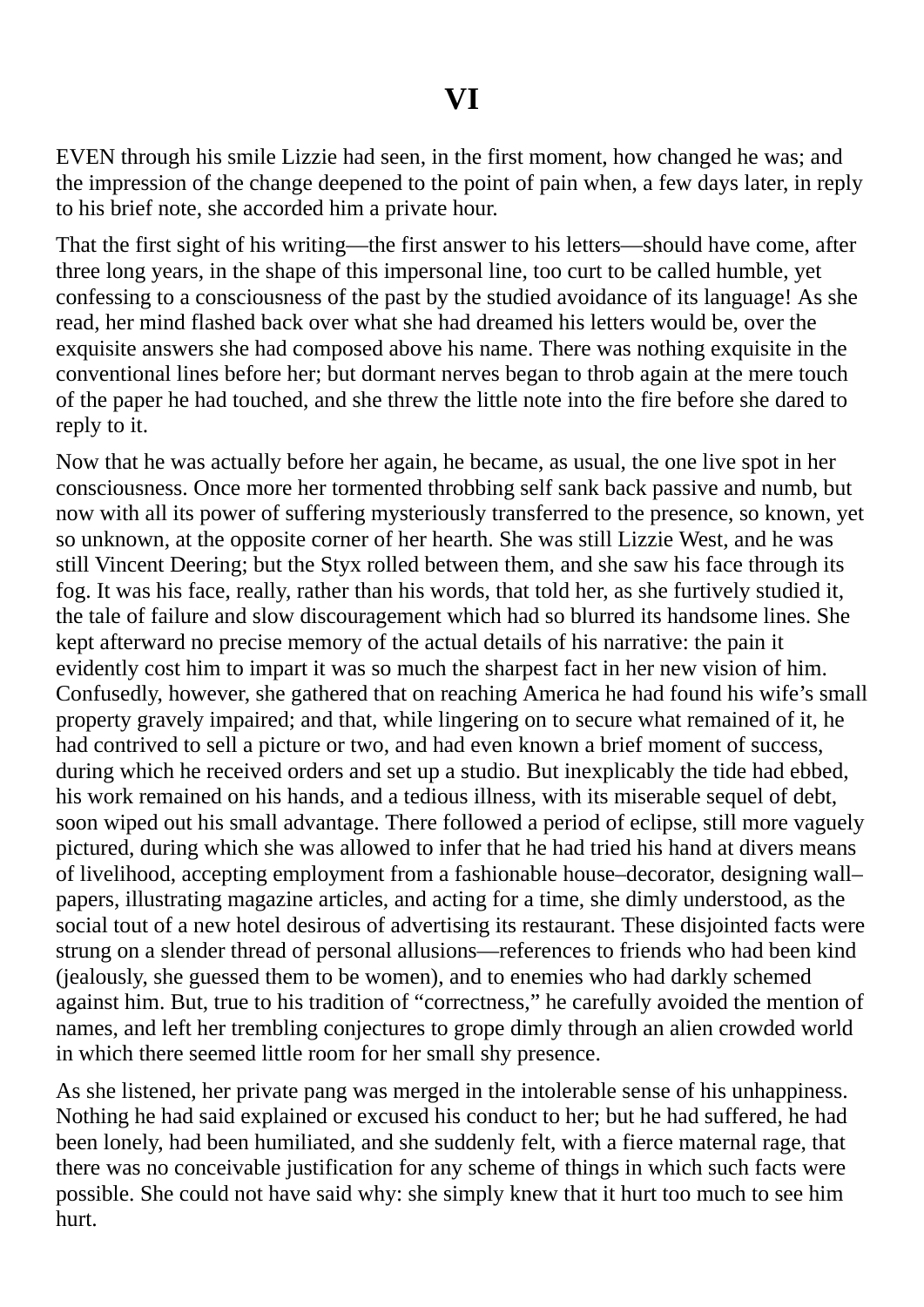Gradually it came to her that her unconsciousness of any personal grievance was due to her having so definitely determined her own future. She was glad she had decided, as she now felt she had, to marry Jackson Benn, if only for the sense of detachment it gave her in dealing with the case of Vincent Deering. Her personal safety insured her the requisite impartiality, and justified her in dwelling as long as she chose on the last lines of a chapter to which her own act had deliberately fixed the close. Any lingering hesitations as to the finality of her decision were dispelled by the imminent need of making it known to Deering; and when her visitor paused in his reminiscences to say, with a sigh, "But many things have happened to you too," his words did not so much evoke the sense of her altered fortunes as the image of the protector to whom she was about to intrust them.

"Yes, many things; it's three years," she answered.

Deering sat leaning forward, in his sad exiled elegance, his eyes gently bent on hers; and at his side she saw the solid form of Mr. Jackson Benn, with shoulders preternaturally squared by the cut of his tight black coat, and a tall shiny collar sustaining his baby cheeks and hard blue chin. Then the vision faded as Deering began to speak.

"Three years," he repeated, musingly taking up her words. "I've so often wondered what they'd brought you."

She lifted her head with a quick blush, and the terrified wish that he should not, at the cost of all his notions of correctness, lapse into the blunder of becoming "personal."

"You've wondered?" She smiled back bravely.

"Do you suppose I haven't?" His look dwelt on her. "Yes, I daresay that *was* what you thought of me."

She had her answer pat—"Why, frankly, you know, I *didn't* think of you." But the mounting tide of her poor dishonored memories swept it indignantly away. If it was his correctness to ignore, it could never be hers to disavow.

" *Was* that what you thought of me?" she heard him repeat in a tone of sad insistence; and at that, with a quick lift of her head, she resolutely answered: "How could I know what to think? I had no word from you."

If she had expected, and perhaps almost hoped, that this answer would create a difficulty for him, the gaze of quiet fortitude with which he met it proved that she had underestimated his resources.

"No, you had no word. I kept my vow," he said.

"Your vow?"

"That you *shouldn't* have a word—not a syllable. Oh, I kept it through everything!"

Lizzie's heart was sounding in her ears the old confused rumor of the sea of life, but through it she desperately tried to distinguish the still small voice of reason.

"What *was* your vow? Why shouldn't I have had a syllable from you?"

He sat motionless, still holding her with a look so gentle that it almost seemed forgiving.

Then abruptly he rose, and crossing the space between them, sat down in a chair at her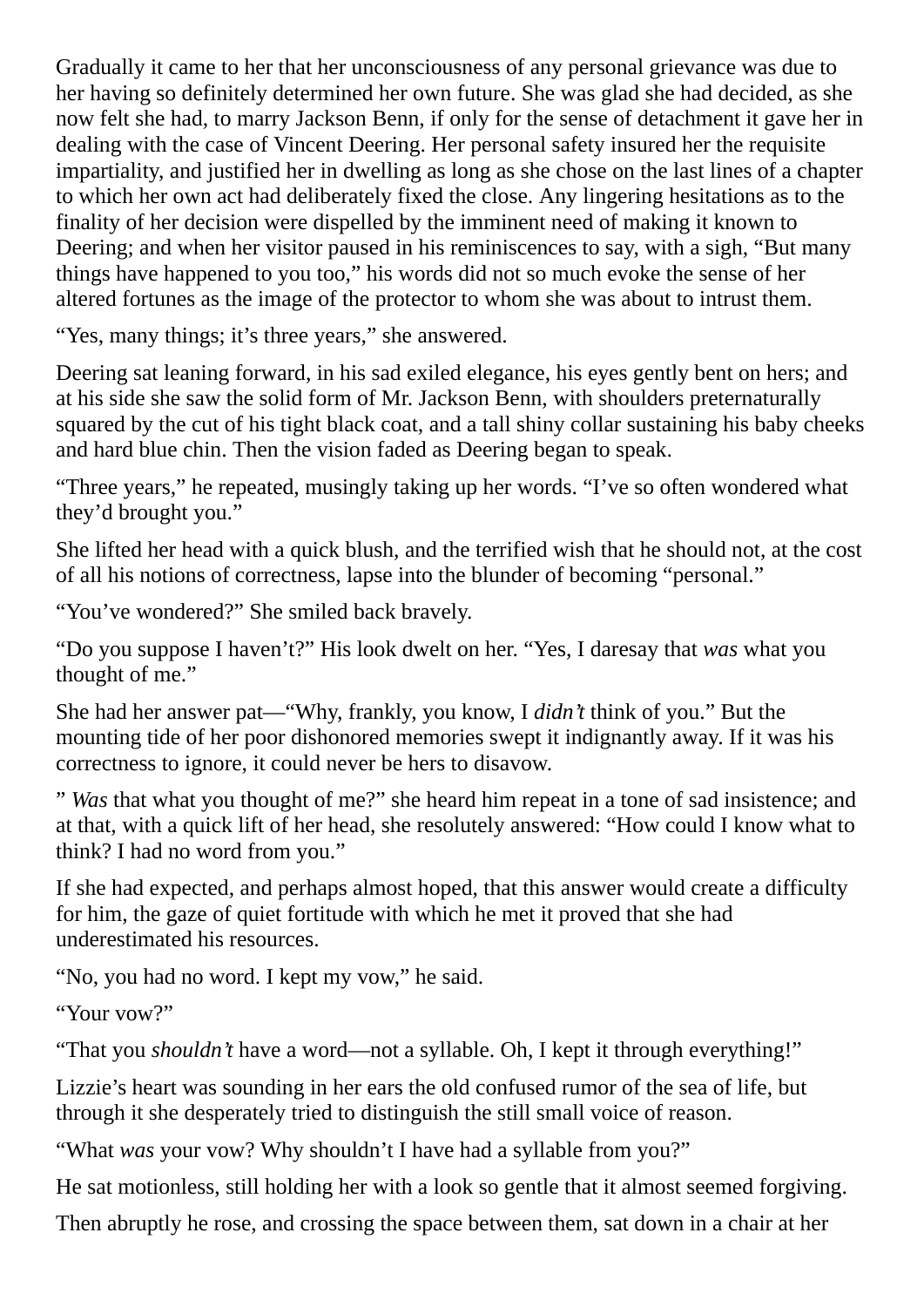side. The deliberation of his movement might have implied a forgetfulness of changed conditions, and Lizzie, as if thus viewing it, drew slightly back; but he appeared not to notice her recoil, and his eyes, at last leaving her face, slowly and approvingly made the round of the small bright drawing–room. "This is charming. Yes, things *have* changed for you," he said.

A moment before she had prayed that he might be spared the error of a vain return upon the past. It was as if all her retrospective tenderness, dreading to see him at such a disadvantage, rose up to protect him from it. But his evasiveness exasperated her, and suddenly she felt the inconsistent desire to hold him fast, face to face with his own words.

Before she could reiterate her question, however, he had met her with another.

"You *did* think of me, then? Why are you afraid to tell me that you did?"

The unexpectedness of the challenge wrung an indignant cry from her.

"Didn't my letters tell you so enough?"

"Ah, your letters!" Keeping her gaze on his in a passion of unrelenting fixity, she could detect in him no confusion, not the least quiver of a sensitive nerve. He only gazed back at her more sadly.

"They went everywhere with me—your letters," he said.

"Yet you never answered them." At last the accusation trembled to her lips.

"Yet I never answered them."

"Did you ever so much as read them, I wonder?"

All the demons of self–torture were up in her now, and she loosed them on him, as if to escape from their rage.

Deering hardly seemed to hear her question. He merely shifted his attitude, leaning a little nearer to her, but without attempting, by the least gesture, to remind her of the privileges which such nearness had once implied.

"There were beautiful, wonderful things in them," he said, smiling.

She felt herself stiffen under his smile.

"You've waited three years to tell me so!"

He looked at her with grave surprise. "And do you resent my telling you even now?"

His parries were incredible. They left her with a breathless sense of thrusting at emptiness, and a desperate, almost vindictive desire to drive him against the wall and pin him there.

"No. Only I wonder you should take the trouble to tell me, when at the time—"

And now, with a sudden turn, he gave her the final surprise of meeting her squarely on her own ground.

"When at the time I didn't? But how *could* I—at the time?"

"Why couldn't you? You've not yet told me?"

He gave her again his look of disarming patience. "Do I need to? Hasn't my whole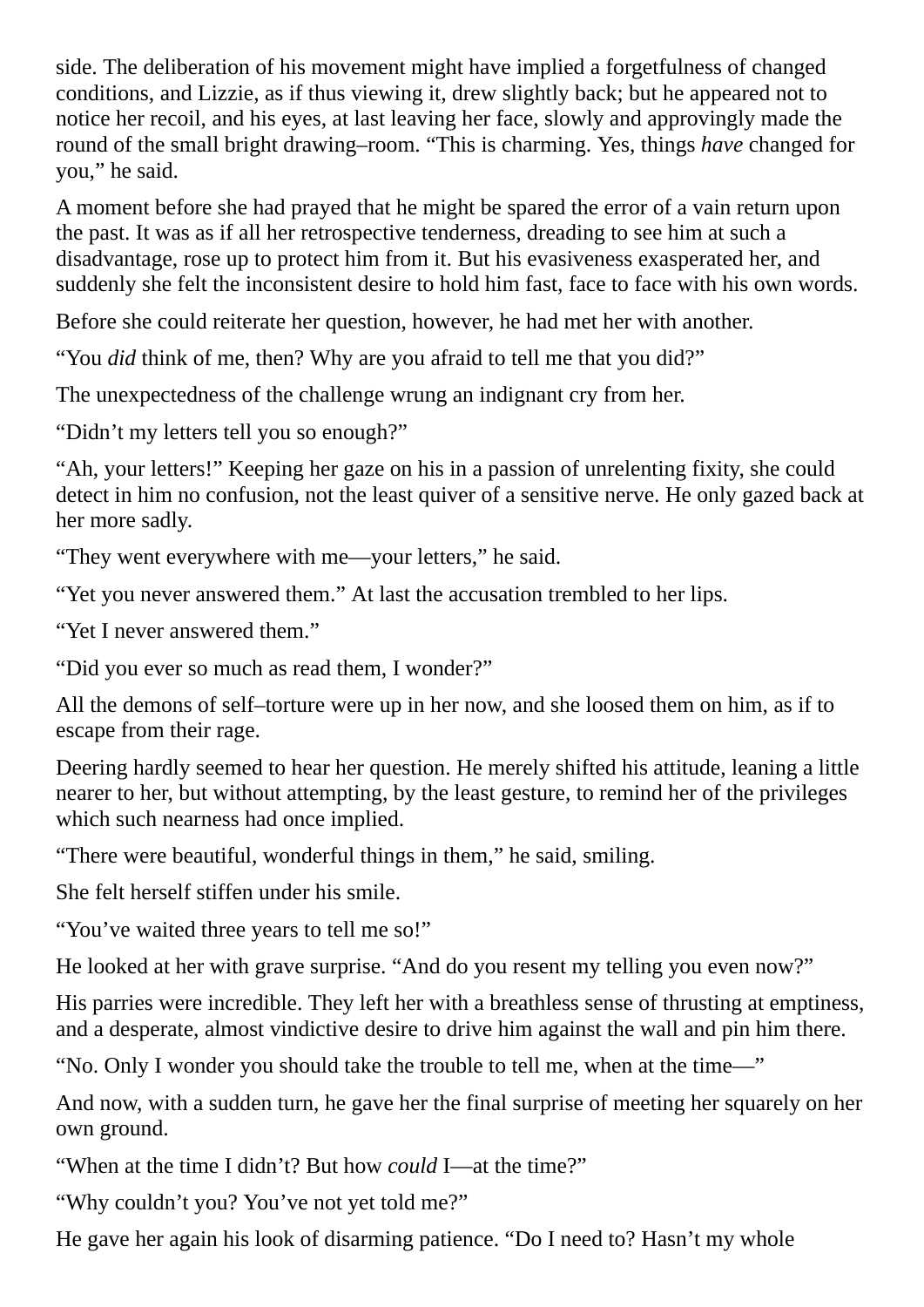wretched story told you?"

"Told me why you never answered my letters?"

"Yes, since I could only answer them in one way—by protesting my love and my longing."

There was a long pause of resigned expectancy on his part, on hers, of a wild confused reconstruction of her shattered past. "You mean, then, that you didn't write because—"

"Because I found, when I reached America, that I was a pauper; that my wife's money was gone, and that what I could earn—I've so little gift that way!—was barely enough to keep Juliet clothed and educated. It was as if an iron door had been suddenly locked and barred between us."

Lizzie felt herself driven back, panting upon the last defenses of her incredulity. "You might at least have told me—have explained. Do you think I shouldn't have understood?"

He did not hesitate. "You would have understood. It wasn't that."

"What was it then?" she quavered.

"It's wonderful you shouldn't see! Simply that I couldn't write you *that*. Anything else not *that!*"

"And so you preferred to let me suffer?"

There was a shade of reproach in his eyes. "I suffered too," he said.

It was his first direct appeal to her compassion, and for a moment it nearly unsettled the delicate poise of her sympathies, and sent them trembling in the direction of scorn and irony. But even as the impulse rose, it was stayed by another sensation. Once again, as so often in the past, she became aware of a fact which, in his absence, she always failed to reckon with—the fact of the deep irreducible difference between his image in her mind and his actual self, the mysterious alteration in her judgment produced by the inflections of his voice, the look of his eyes, the whole complex pressure of his personality. She had phrased it once self–reproachfully by saying to herself that she "never could remember him," so completely did the sight of him supersede the counterfeit about which her fancy wove its perpetual wonders. Bright and breathing as that counterfeit was, it became a gray figment of the mind at the touch of his presence; and on this occasion the immediate result was to cause her to feel his possible unhappiness with an intensity beside which her private injury paled.

"I suffered horribly," he repeated, "and all the more that I couldn't make a sign, couldn't cry out my misery. There was only one escape from it all—to hold my tongue, and pray that you might hate me."

The blood rushed to Lizzie's forehead. "Hate you—you prayed that I might hate you?"

He rose from his seat, and moving closer, lifted her hand gently in his. "Yes; because your letters showed me that, if you didn't, you'd be unhappier still."

Her hand lay motionless, with the warmth of his flowing through it, and her thoughts, too —her poor fluttering stormy thoughts—felt themselves suddenly penetrated by the same soft current of communion.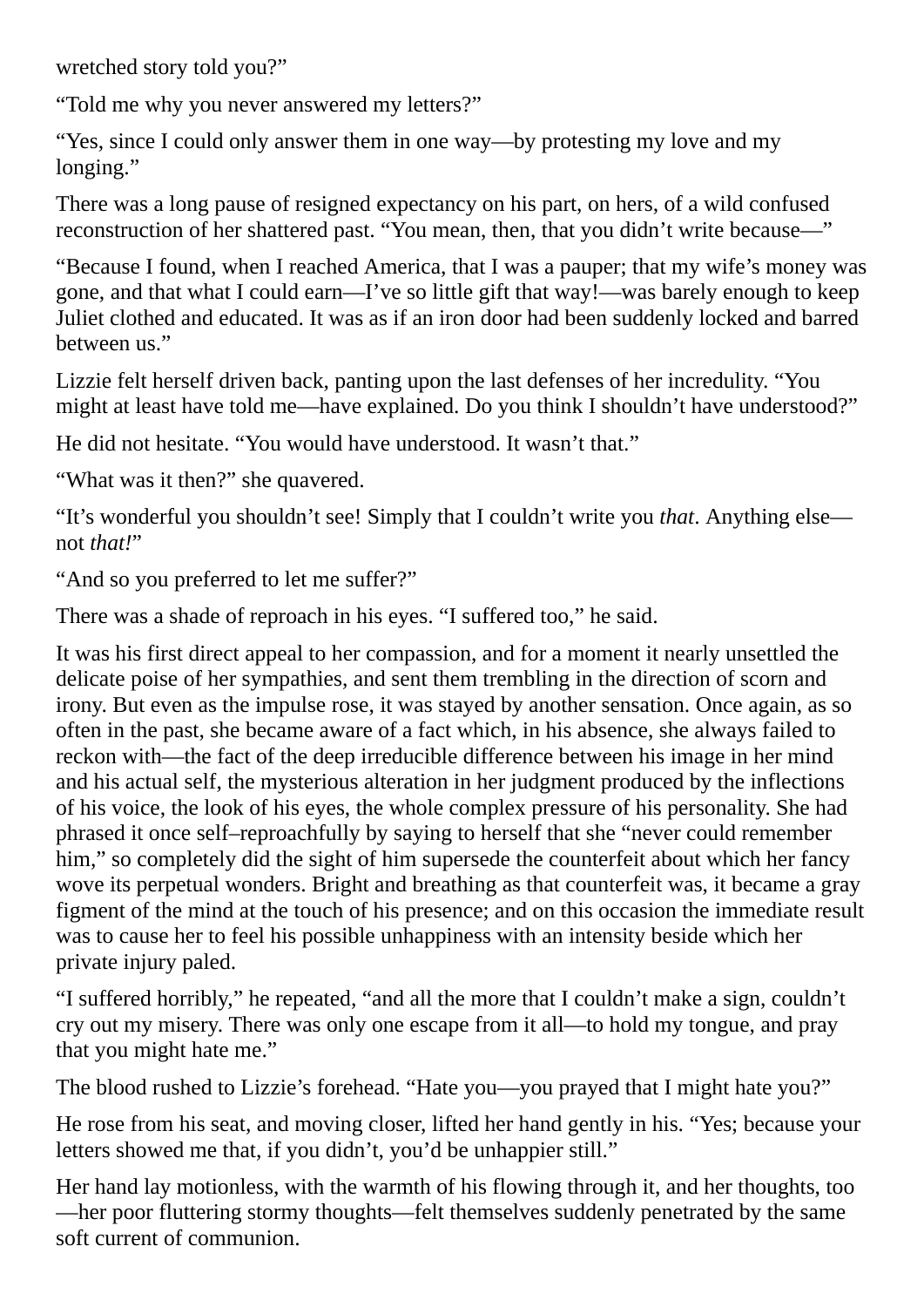"And I meant to keep my resolve," he went on, slowly releasing his clasp. "I meant to keep it even after the random stream of things swept me back here in your way; but when I saw you the other day, I felt that what had been possible at a distance was impossible now that we were near each other. How was it possible to see you and want you to hate me?"

He had moved away, but not to resume his seat. He merely paused at a little distance, his hand resting on a chair–back, in the transient attitude that precedes departure.

Lizzie's heart contracted. He was going, then, and this was his farewell. He was going, and she could find no word to detain him but the senseless stammer "I never hated you."

He considered her with his faint grave smile. "It's not necessary, at any rate, that you should do so now. Time and circumstances have made me so harmless—that's exactly why I've dared to venture back. And I wanted to tell you how I rejoice in your good fortune. It's the only obstacle between us that I can't bring myself to wish away."

Lizzie sat silent, spellbound, as she listened, by the sudden evocation of Mr. Jackson Benn. He stood there again, between herself and Deering, perpendicular and reproachful, but less solid and sharply outlined than before, with a look in his small hard eyes that desperately wailed for reembodiment.

Deering was continuing his farewell speech. "You're rich now, you're free. You will marry." She vaguely saw him holding out his hand.

"It's not true that I'm engaged!" she broke out. They were the last words she had meant to utter; they were hardly related to her conscious thoughts; but she felt her whole will suddenly gathered up in the irrepressible impulse to repudiate and fling away from her forever the spectral claim of Mr. Jackson Benn.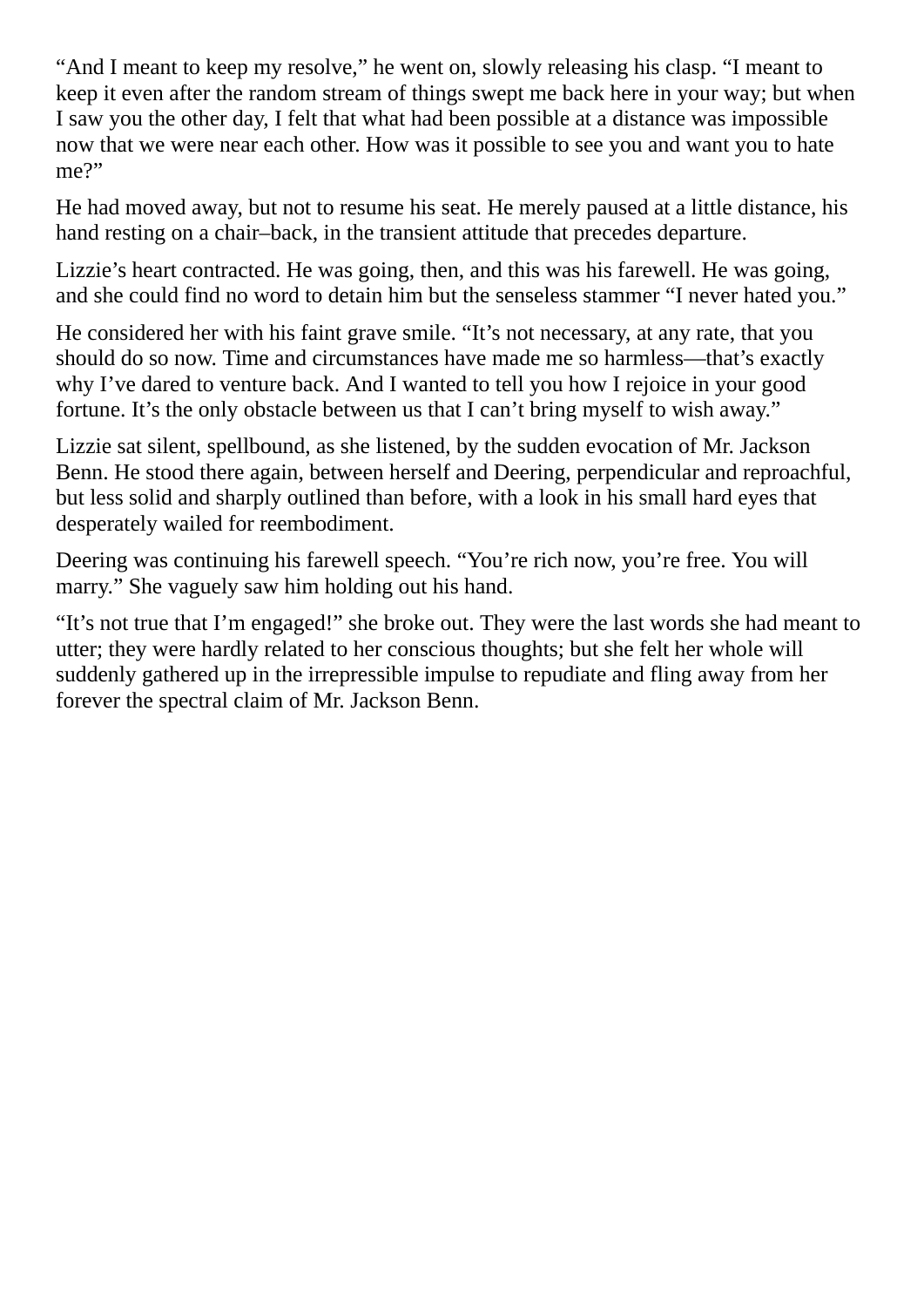## **VII**

IT was the firm conviction of Andora Macy that every object in the Vincent Deerings' charming little house at Neuilly had been expressly designed for the Deerings'son to play with.

The house was full of pretty things, some not obviously applicable to the purpose; but Miss Macy's casuistry was equal tothe baby's appetite, and the baby's mother was no match for them in the art of defending her possessions. There were moments, in fact, when Lizzie almost fell in with Andora's summary division of her works of art into articles safe or unsafe for the baby to lick, or resisted it only to the extent of occasionally substituting some less precious or less perishable object for the particular fragility on which her son's desire was fixed. And it was with this intention that, on a certain fair spring morning which wore the added luster of being the baby's second birthday—she had murmured, with her mouth in his curls, and one hand holding a bit of Chelsea above his dangerous clutch: "Wouldn't he rather have that beautiful shiny thing over there in Aunt Andorra's hand?"

The two friends were together in Lizzie's little morning–room—the room she had chosen, on acquiring the house, because, when she sat there, she could hear Deering's step as he paced up and down before his easel in the studio she had built for him. His step had been less regularly audible than she had hoped, for, after three years of wedded bliss, he had somehow failed to settle down to the great work which was to result from that privileged state; but even when she did not hear him she knew that he was there, above her head, stretched out on the old divan from Passy, and smoking endless cigarettes while he skimmed the morning papers; and the sense of his nearness had not yet lost its first keen edge of bliss.

Lizzie herself, on the day in question, was engaged in a more arduous task than the study of the morning's news. She had never unlearned the habit of orderly activity, and the trait she least understood in her husband's character was his way of letting the loose ends of life hang as they would. She had been disposed at first to ascribe this to the chronic incoherence of his first *menage;* but now she knew that, though he basked under the rule of her beneficent hand, he would never feel any active impulse to further its work. He liked to see things fall into place about him at a wave of her wand; but his enjoyment of her household magic in no way diminished his smiling irresponsibility, and it was with one of its least amiable consequences that his wife and her friend were now dealing.

Before them stood two travel–worn trunks and a distended portmanteau, which had shed their contents in heterogeneous heaps over Lizzie's rosy carpet. They represented the hostages left by her husband on his somewhat precipitate departure from a New York boarding–house, and indignantly redeemed by her on her learning, in a curt letter from his landlady, that the latter was not disposed to regard them as an equivalent for the arrears of Deering's board.

Lizzie had not been shocked by the discovery that her husband had left America in debt. She had too sad an acquaintance with the economic strain to see any humiliation in such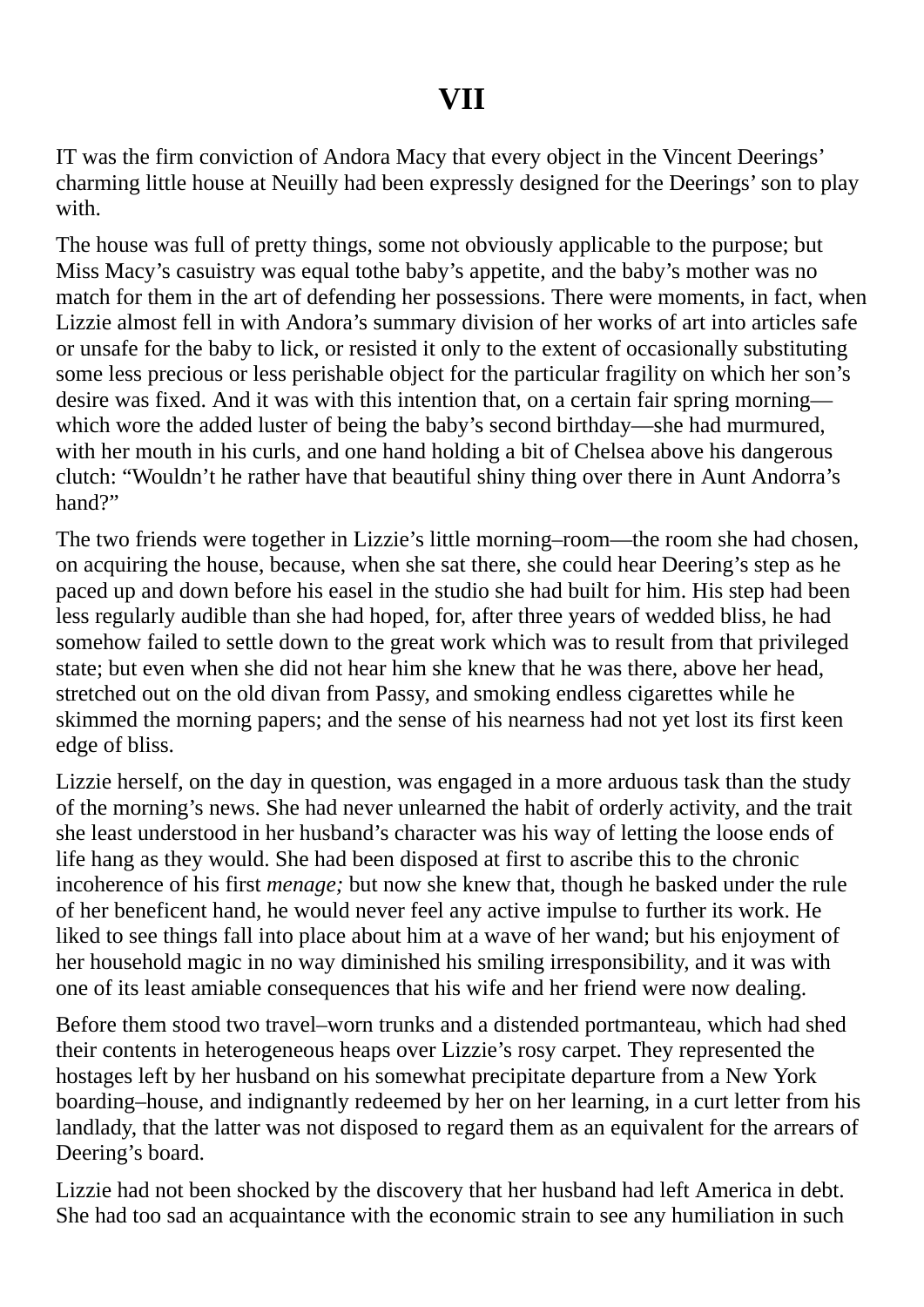accidents; but it offended her sense of order that he should not have liquidated his obligation in the three years since their marriage. He took her remonstrance with his usual disarming grace, and left her to forward the liberating draft, though her delicacy had provided him with a bank–account which assured his personal independence. Lizzie had discharged the duty without repugnance, since she knew that his delegating it to her was the result of his good–humored indolence and not of any design on her exchequer. Deering was not dazzled by money; his altered fortunes had tempted him to no excesses: he was simply too lazy to draw the check, as he had been too lazy to remember the debt it canceled.

"No, dear! No!" Lizzie lifted the Chelsea figure higher. "Can't you find something for him, Andora, among that rubbish over there? Where's the beaded bag you had in your hand just now? I don't think it could hurt him to lick that."

Miss Macy, bag in hand, rose from her knees, and stumbled through the slough of frayed garments and old studio properties. Before the group of mother and son she fell into a raptured attitude.

"Do look at him reach for it, the tyrant! Isn't he just like the young Napoleon?"

Lizzie laughed and swung her son in air. "Dangle it before him, Andora. If you let him have it too quickly, he won't care for it. He's just like any man, I think."

Andora slowly lowered the shining bag till the heir of the Deerings closed his masterful fist upon it. "There—my Chelsea's safe!" Lizzie smiled, setting her boy on the floor, and watching him stagger away with his booty.

Andora stood beside her, watching too. "Have you any idea where that bag came from, Lizzie?"

Mrs. Deering, bent above a pile of dis–collared shirts, shook an inattentive head. "I never saw such wicked washing! There isn't one that's fit to mend. The bag? No; I've not the least idea."

Andora surveyed her dramatically. "Doesn't it make you utterly miserable to think that some woman may have made it for him?"

Lizzie, bowed in anxious scrutiny above the shirts, broke into an unruffled laugh. "Really, Andora, really—six, seven, nine; no, there isn't even a dozen. There isn't a whole dozen of *anything*. I don't see how men live alone!"

Andora broodingly pursued her theme. "Do you mean to tell me it doesn't make you jealous to handle these things of his that other women may have given him?"

Lizzie shook her head again, and, straightening herself with a smile, tossed a bundle in her friend's direction. "No, it doesn't make me the least bit jealous. Here, count these socks for me, like a darling."

Andora moaned, "Don't you feel *anything at all?*" as the socks landed in her hollow bosom; but Lizzie, intent upon her task, tranquilly continued to unfold and sort. She felt a great deal as she did so, but her feelings were too deep and delicate for the simplifying process of speech. She only knew that each article she drew from the trunks sent through her the long tremor of Deering's touch. It was part of her wonderful new life that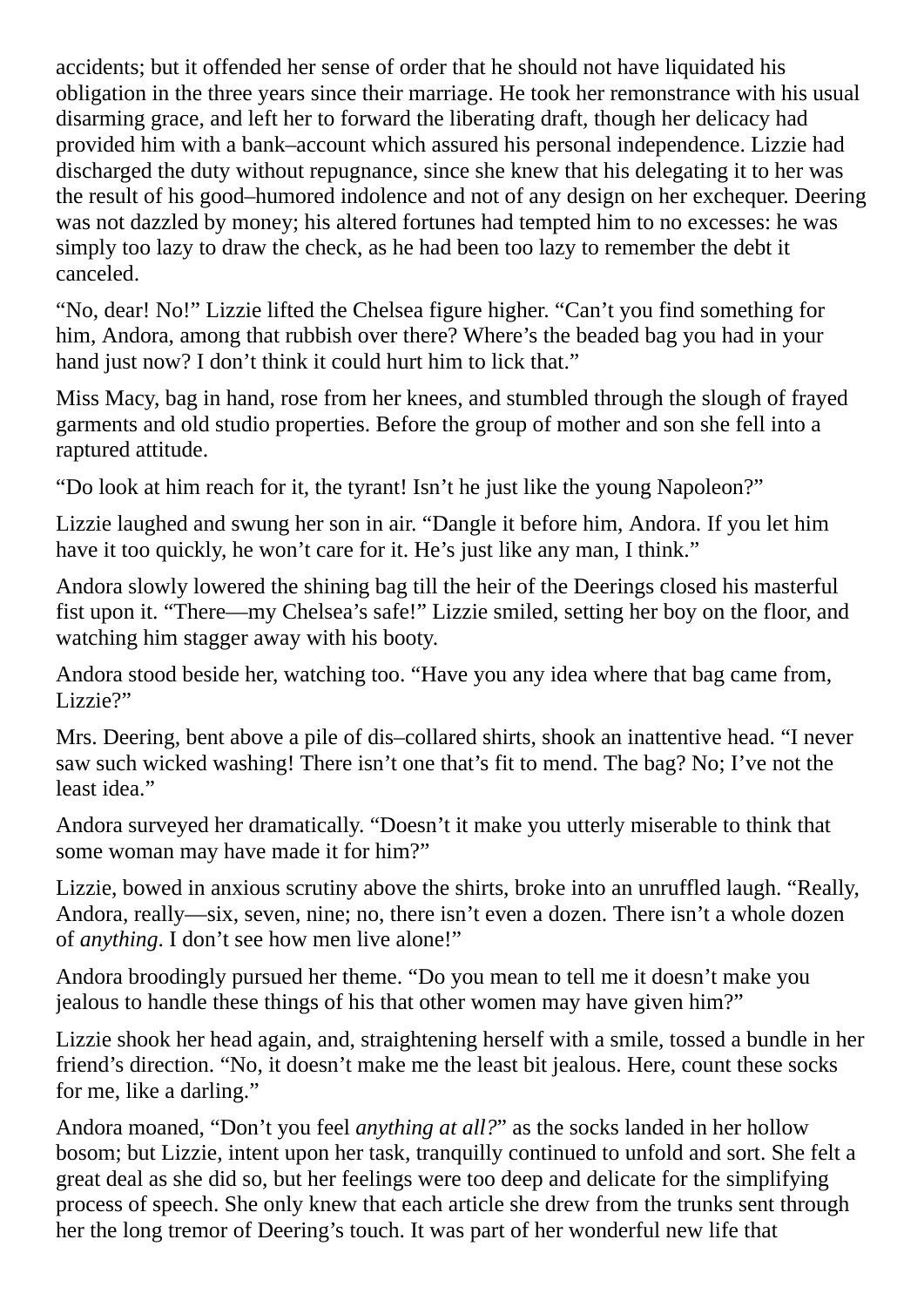everything belonging to him contained an infinitesimal fraction of himself—a fraction becoming visible in the warmth of her love as certain secret elements become visible in rare intensities of temperature. And in the case of the objects before her, poor shabby witnesses of his days of failure, what they gave out acquired a special poignancy from its contrast to his present cherished state. His shirts were all in round dozens now, and washed as carefully as old lace. As for his socks, she knew the pattern of every pair, and would have liked to see the washerwoman who dared to mislay one, or bring it home with the colors "run"! And in these homely tokens of his well–being she saw the symbol of what her tenderness had brought him. He was safe in it, encompassed by it, morally and materially, and she defied the embattled powers of malice to reach him through the armor of her love. Such feelings, however, were not communicable, even had one desired to express them: they were no more to be distinguished from the sense of life itself than bees from the lime–blossoms in which they murmur.

"Oh, do *look* at him, Lizzie! He's found out how to open the bag!"

Lizzie lifted her head to smile a moment at her son, who sat throned on a heap of studio rubbish, with Andora before him on adoring knees. She thought vaguely, "Poor Andora!" and then resumed the discouraged inspection of a buttonless white waistcoat. The next sound she was aware of was a fluttered exclamation from her friend.

"Why, Lizzie, do you know what he used the bag for? To keep your letters in!"

Lizzie looked up more quickly. She was aware that Andora's pronoun had changed its object, and was now applied to Deering. And it struck her as odd, and slightly disagreeable, that a letter of hers should be found among the rubbish abandoned in her husband's New York lodgings.

"How funny! Give it to me, please."

"Give the bag to Aunt Andora, darling! Here—look inside, and see what else a big big boy can find there! Yes, here's another! Why, why—"

Lizzie rose with a shade of impatience and crossed the floor to the romping group beside the other trunk.

"What is it? Give me the letters, please." As she spoke, she suddenly recalled the day when, in Mme. Clopin's *pension*, she had addressed a similar behest to Andora Macy.

Andora had lifted a look of startled conjecture. "Why, this one's never been opened! Do you suppose that awful woman could have kept it from him?"

Lizzie laughed. Andora's imaginings were really puerile. "What awful woman? His landlady? Don't be such a goose, Andora. How can it have been kept back from him, when we've found it here among his things?"

"Yes; but then why was it never opened?"

Andora held out the letter, and Lizzie took it. The writing was hers; the envelop bore the Passy postmark; and it was unopened. She stood looking at it with a sudden sharp drop of the heart.

"Why, so are the others—all unopened!" Andora threw out on a rising note; but Lizzie,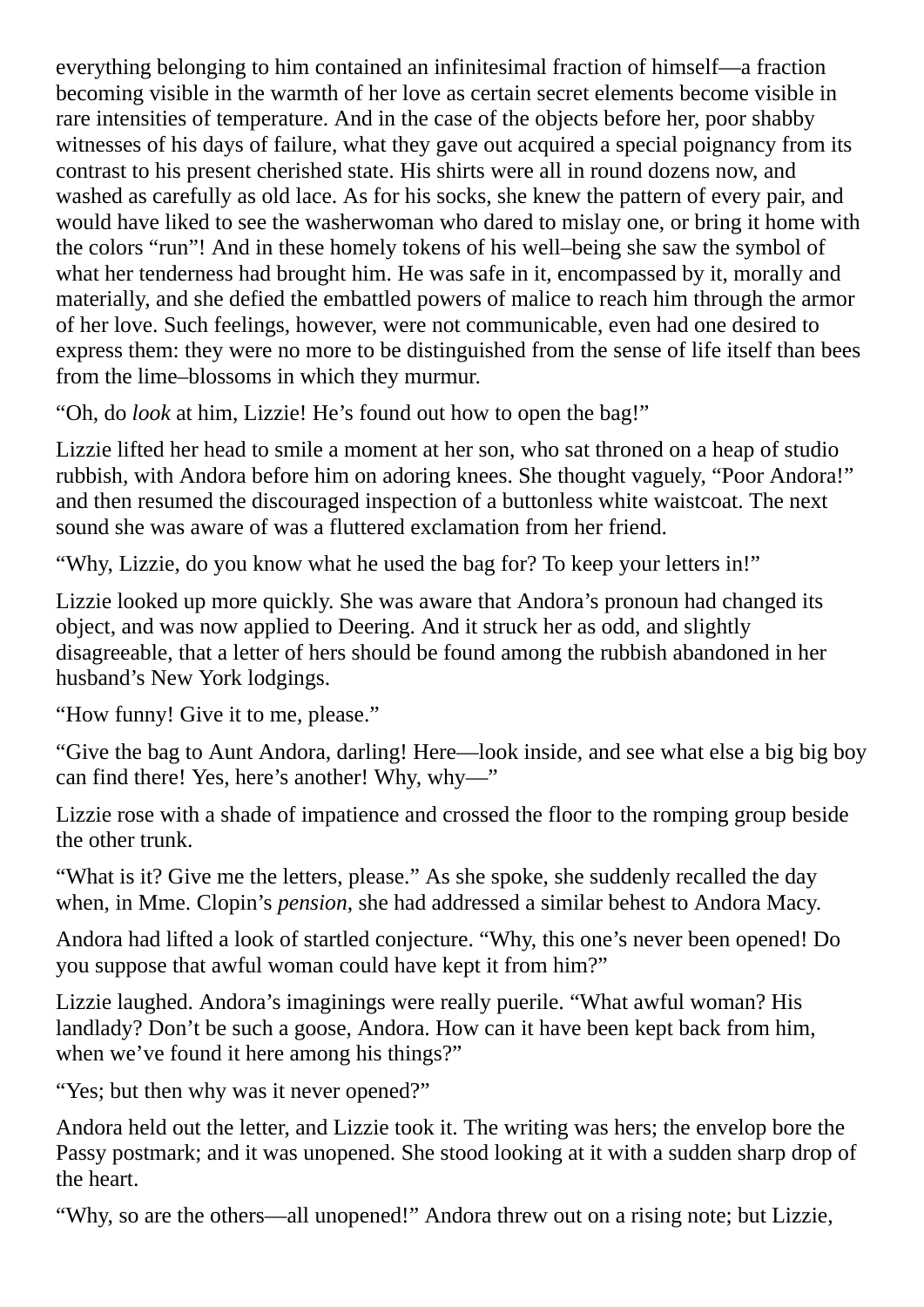stooping over, stretched out her hand.

"Give them to me, please."

"Oh, Lizzie, Lizzie—" Andora, still on her knees, continued to hold back the packet, her pale face paler with anger and compassion. "Lizzie, they're the letters I used to post for you—*the letters he never answered!* Look!"

"Give them back to me, please."

The two women faced each other, Andora kneeling, Lizzie motionless before her, the letters in her hand. The blood had rushed to her face, humming in her ears, and forcing itself into the veins of her temples like hot lead. Then it ebbed, and she felt cold and weak.

"It must have been some plot—some conspiracy!" Andora cried, so fired by the ecstasy of invention that for the moment she seemed lost to all but the esthetic aspect of the case.

Lizzie turned away her eyes with an effort, and they rested on the boy, who sat at her feet placidly sucking the tassels of the bag. His mother stooped and extracted them from his rosy mouth, which a cry of wrath immediately filled. She lifted him in her arms, and for the first time no current of life ran from his body into hers. He felt heavy and clumsy, like some one else's child; and his screams annoyed her.

"Take him away, please, Andora."

"Oh, Lizzie, Lizzie!" Andora wailed.

Lizzie held out the child, and Andora, struggling to her feet, received him.

"I know just how you feel," she gasped out above the baby's head.

Lizzie, in some dark hollow of herself, heard the echo of a laugh. Andora always thought she knew how people felt!

"Tell Marthe to take him with her when she fetches Juliet home from school."

"Yes, yes." Andora gloated over her. "If you'd only give way, my darling!"

The baby, howling, dived over Andora's shoulder for the bag.

"Oh, *take* him!" his mother ordered.

Andora, from the door, cried out: "I'll be back at once. Remember, love, you're not alone!"

But Lizzie insisted, "Go with them—I wish you to go with them," in the tone to which Miss Macy had never learned the answer.

The door closed on her outraged back, and Lizzie stood alone. She looked about the disordered room, which offered a dreary image of the havoc of her life. An hour or two ago everything about her had been so exquisitely ordered, without and within; her thoughts and emotions had lain outspread before her like delicate jewels laid away symmetrically in a collector's cabinet. Now they had been tossed down helter–skelter among the rubbish there on the floor, and had themselves turned to rubbish like the rest. Yes, there lay her life at her feet, among all that tarnished trash.

She knelt and picked up her letters, ten in all, and examined the flaps of the envelops. Not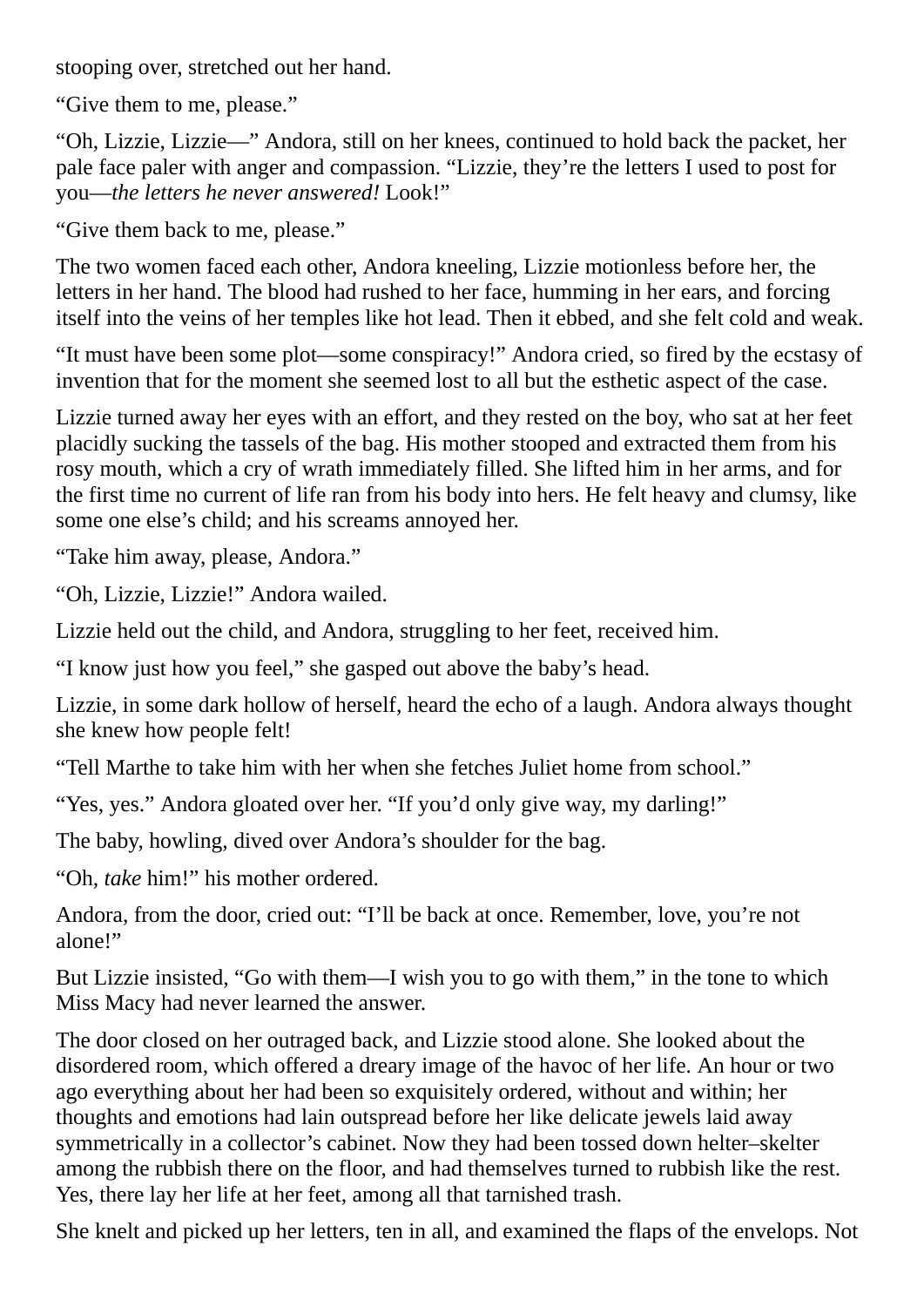one had been opened—not one. As she looked, every word she had written fluttered to life, and every feeling prompting it sent a tremor through her. With vertiginous speed and microscopic vision she was reliving that whole period of her life, stripping bare again the black ruin over which the drift of three happy years had fallen.

She laughed at Andora's notion of a conspiracy—of the letters having been "kept back." She required no extraneous aid in deciphering the mystery: her three years' experience of Deering shed on it all the light she needed. And yet a moment before she had believed herself to be perfectly happy! Now it was the worst part of her anguish that it did not really surprise her.

She knew so well how it must have happened. The letters had reached him when he was busy, occupied with something else, and had been put aside to be read at some future time —a time which never came. Perhaps on his way to America, on the steamer, even, he had met "some one else"—the "some one" who lurks, veiled and ominous, in the background of every woman's thoughts about her lover. Or perhaps he had been merely forgetful. She had learned from experience that the sensations which he seemed to feel with the most exquisite intensity left no reverberations in his mind—that he did not relive either his pleasures or his pains. She needed no better proof of that than the lightness of his conduct toward his daughter. He seemed to have taken it for granted that Juliet would remain indefinitely with the friends who had received her after her mother's death, and it was at Lizzie's suggestion that the little girl was brought home and that they had established themselves at Neuilly to be near her school. But Juliet once with them, he became the model of a tender father, and Lizzie wondered that he had not felt the child's absence, since he seemed so affectionately aware of her presence.

Lizzie had noted all this in Juliet's case, but had taken for granted that her own was different; that she formed, for Deering, the exception which every woman secretly supposes herself to form in the experience of the man she loves. Certainly, she had learned by this time that she could not modify his habits, but she imagined that she had deepened his sensibilities, had furnished him with an "ideal"—angelic function! And she now saw that the fact of her letters—her unanswered letters—having, on his own assurance, "meant so much" to him, had been the basis on which this beautiful fabric was reared.

There they lay now, the letters, precisely as when they had left her hands. He had not had time to read them; and there had been a moment in her past when that discovery would have been the sharpest pang imaginable to her heart. She had traveled far beyond that point. She could have forgiven him now for having forgotten her; but she could never forgive him for having deceived her.

She sat down, and looked again vaguely about the room. Suddenly she heard his step overhead, and her heart contracted. She was afraid he was coming down to her. She sprang up and bolted the door; then she dropped into the nearest chair, tremulous and exhausted, as if the pushing of the bolt had required an immense muscular effort. A moment later she heard him on the stairs, and her tremor broke into a cold fit of shaking. "I loathe you—I loathe you!" she cried.

She listened apprehensively for his touch on the handle of the door. He would come in, humming a tune, to ask some idle question and lay a caress on her hair. But no, the door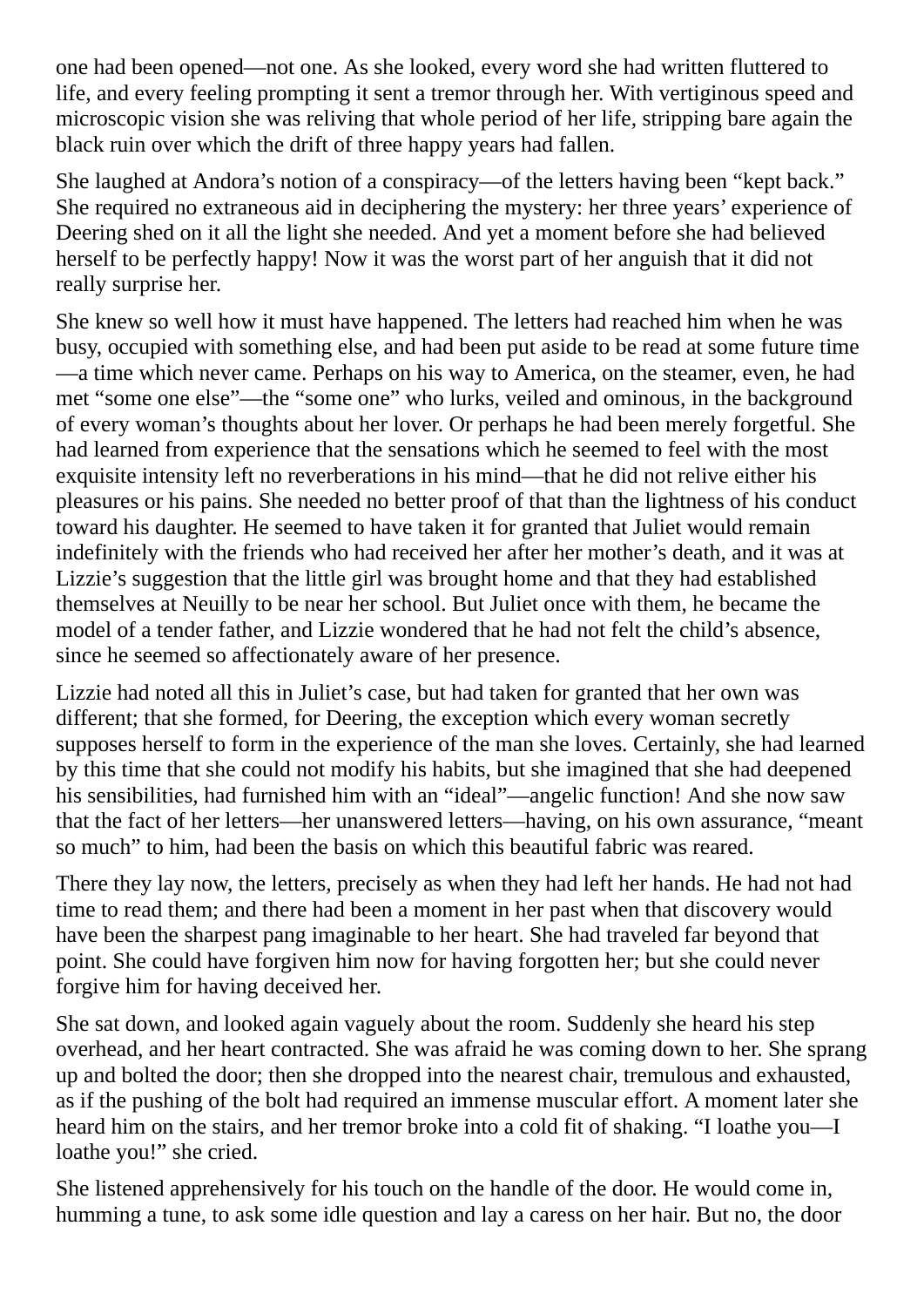was bolted; she was safe. She continued to listen, and the step passed on. He had not been coming to her, then. He must have gone down–stairs to fetch something—another newspaper, perhaps. He seemed to read little else, and she sometimes wondered when he had found time to store the material that used to serve for their famous "literary" talks. The wonder shot through her again, barbed with a sneer. At that moment it seemed to her that everything he had ever done and been was a lie.

She heard the house–door close, and started up. Was he going out? It was not his habit to leave the house in the morning.

She crossed the room to the window, and saw him walking, with a quick decided step, between the budding lilacs to the gate. What could have called him forth at that unwonted hour? It was odd that he should not have told her. The fact that she thought it odd suddenly showed her how closely their lives were interwoven. She had become a habit to him, and he was fond of his habits. But to her it was as if a stranger had opened the gate and gone out. She wondered what he would feel if he knew that she felt *that*.

"In an hour he will know," she said to herself, with a kind of fierce exultation; and immediately she began to dramatize the scene. As soon as he came in she meant to call him up to her room and hand him the letters without a word. For a moment she gloated on the picture; then her imagination recoiled from it. She was humiliated by the thought of humiliating him. She wanted to keep his image intact; she would not see him.

He had lied to her about her letters—had lied to her when he found it to his interest to regain her favor. Yes, there was the point to hold fast. He had sought her out when he learned that she was rich. Perhaps he had come back from America on purpose to marry her; no doubt he had come back on purpose. It was incredible that she had not seen this at the time. She turned sick at the thought of her fatuity and of the grossness of his arts. Well, the event proved that they were all he needed. But why had he gone out at such an hour? She was irritated to find herself still preoccupied by his comings and goings.

Turning from the window, she sat down again. She wondered what she meant to do next. No, she would not show him the letters; she would simply leave them on his table and go away. She would leave the house with her boy and Andora. It was a relief to feel a definite plan forming itself in her mind—something that her uprooted thoughts could fasten on. She would go away, of course; and meanwhile, in order not to see him, she would feign a headache, and remain in her room till after luncheon. Then she and Andora would pack a few things, and fly with the child while he was dawdling about up–stairs in the studio. When one's house fell, one fled from the ruins: nothing could be simpler, more inevitable.

Her thoughts were checked by the impossibility of picturing what would happen next. Try as she would, she could not see herself and the child away from Deering. But that, of course, was because of her nervous weakness. She had youth, money, energy: all the trumps were on her side. It was much more difficult to imagine what would become of Deering. He was so dependent on her, and they had been so happy together! The fact struck her as illogical, and even immoral, and yet she knew he had been happy with her. It never happened like that in novels: happiness "built on a lie" always crumbled, and buried the presumptuous architect beneath the ruins. According to the laws of every novel she had ever read, Deering, having deceived her once, would inevitably have gone on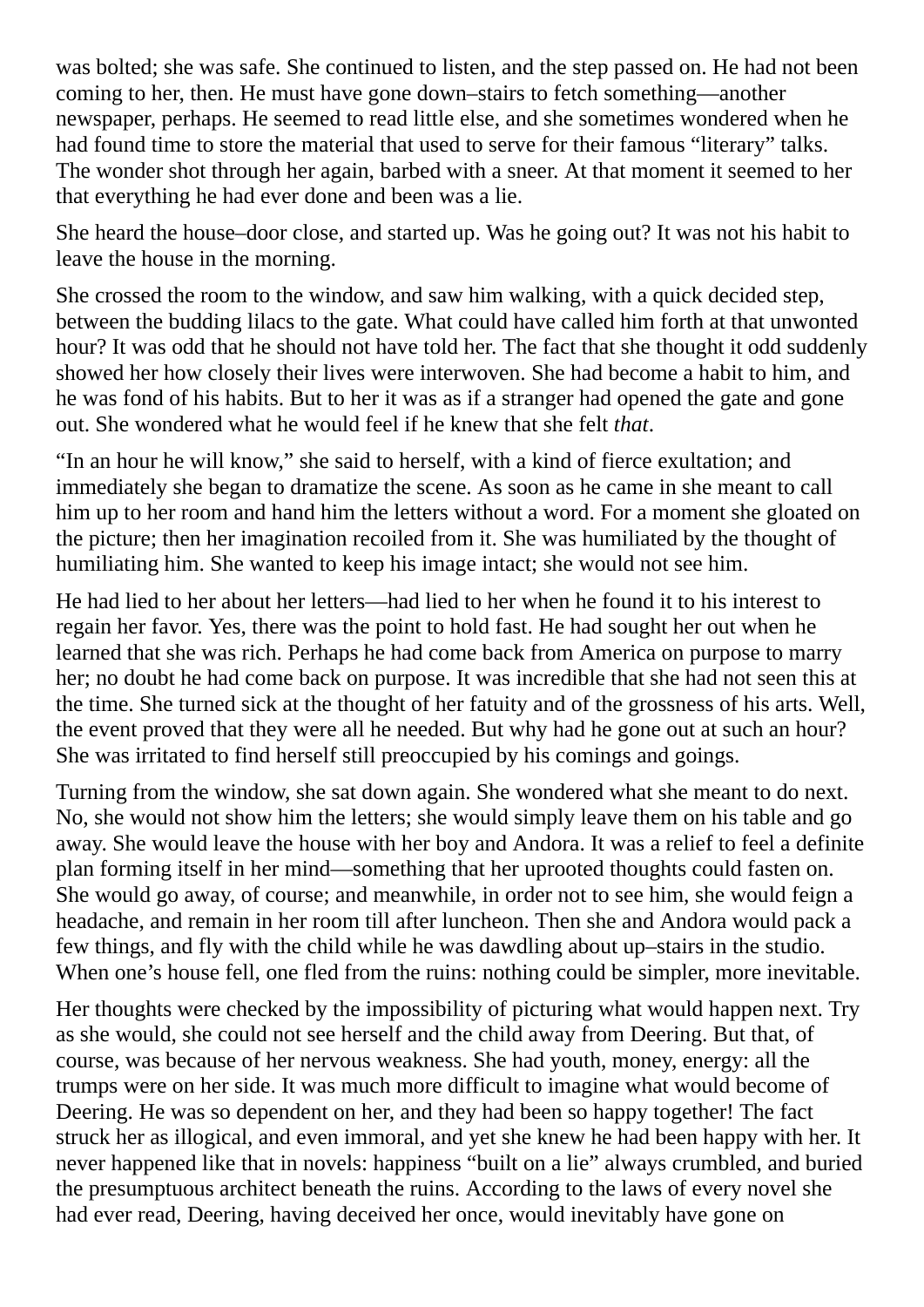deceiving her. Yet she knew he had not gone on deceiving her.

She tried again to picture her new life. Her friends, of course, would rally about her. But the prospect left her cold; she did not want them to rally. She wanted only one thing—the life she had been living before she had given her baby the embroidered bag to play with. Oh, why had she given him the bag? She had been so happy, they had all been so happy! Every nerve in her clamored for her lost happiness, angrily, unreasonably, as the boy had clamored for his bag! It was horrible to know too much; there was always blood in the foundations. Parents "kept things" from children—protected them from all the dark secrets of pain and evil. And was any life livable unless it were thus protected? Could any one look in the Medusa's face and live?

But why should she leave the house, since it was hers? Here, with her boy and Andora, she could still make for herself the semblance of a life. It was Deering who would have to go; he would understand that as soon as he saw the letters.

She pictured him in the act of going—leaving the house as he had left it just now. She saw the gate closing on him for the last time. Now her vision was acute enough: she saw him as distinctly as if he were in the room. Ah, he would not like returning to the old life of privations and expedients! And yet she knew he would not plead with her.

Suddenly a new thought rushed through her mind. What if Andora had rushed to him with the tale of the discovery of the letters—with the "Fly, you are discovered!" of romantic fiction? What if he *had* left her for good? It would not be unlike him, after all. Under his wonderful gentleness he was always evasive and inscrutable. He might have said to himself that he would forestall her action, and place himself at once on the defensive. It might be that she *had* seen him go out of the gate for the last time.

She looked about the room again, as if this thought had given it a new aspect. Yes, this alone could explain her husband's going out. It was past twelve o'clock, their usual luncheon hour, and he was scrupulously punctual at meals, and gently reproachful if she kept him waiting. Only some unwonted event could have caused him to leave the house at such an hour and with such marks of haste. Well, perhaps it was better that Andora should have spoken. She mistrusted her own courage; she almost hoped the deed had been done for her. Yet her next sensation was one of confused resentment. She said to herself, "Why has Andora interfered?" She felt baffled and angry, as though her prey had escaped her. If Deering had been in the house, she would have gone to him instantly and overwhelmed him with her scorn. But he had gone out, and she did not know where he had gone, and oddly mingled with her anger against him was the latent instinct of vigilance, the solicitude of the woman accustomed to watch over the man she loves. It would be strange never to feel that solicitude again, never to hear him say, with his hand on her hair: "Why, you foolish child, were you worried? Am I late?"

The sense of his touch was so real that she stiffened herself against it, flinging back her head as if to throw off his hand. The mere thought of his caress was hateful; yet she felt it in all her traitorous veins. Yes, she felt it, but with horror and repugnance. It was something she wanted to escape from, and the fact of struggling against it was what made its hold so strong. It was as though her mind were sounding her body to make sure of its allegiance, spying on it for any secret movement of revolt.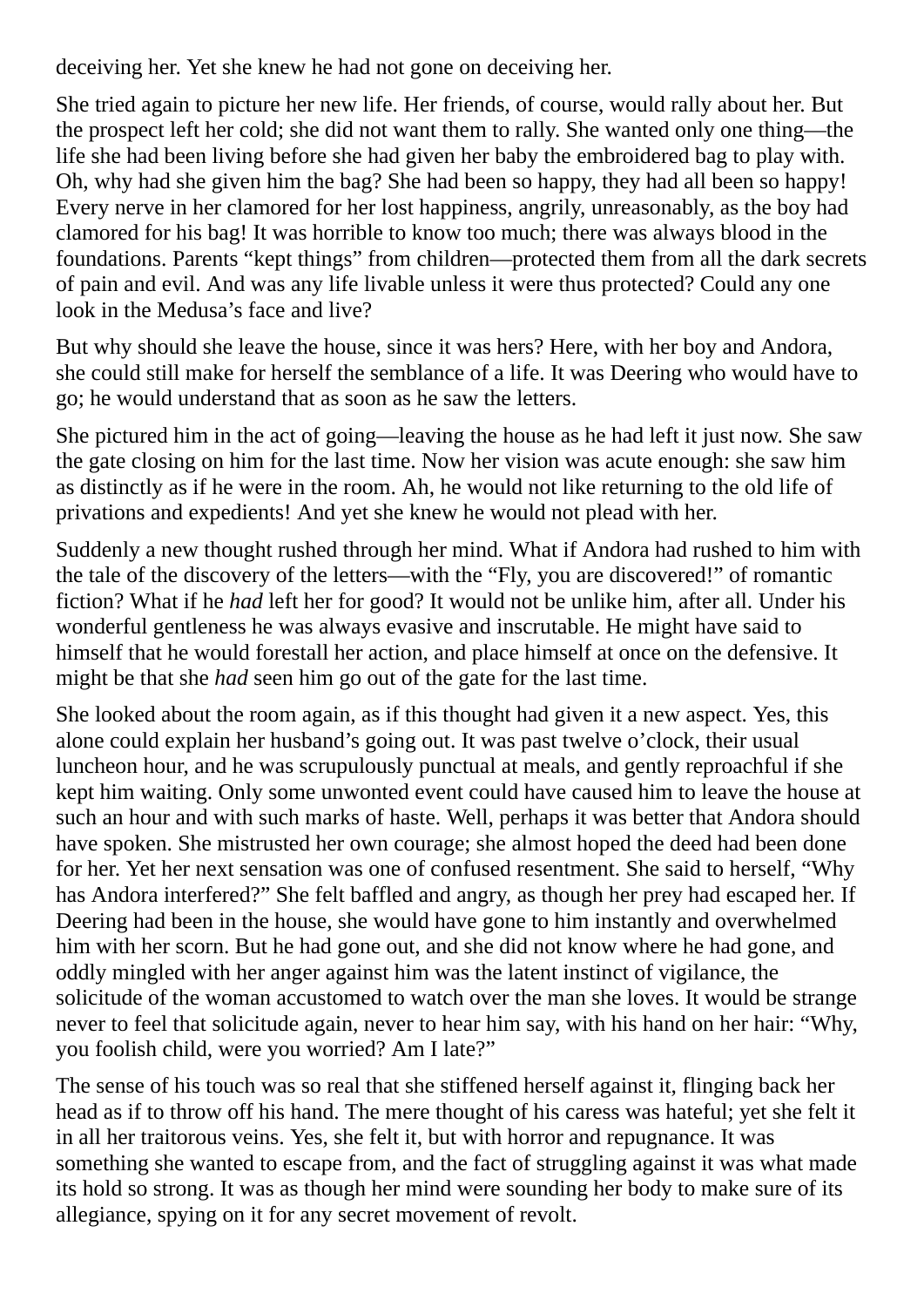To escape from the sensation, she rose and went again to the window. No one was in sight. But presently the gate began to swing back, and her heart gave a leap—she knew not whether up or down. A moment later the gate opened slowly to admit a perambulator, propelled by the nurse and flanked by Juliet and Andora. Lizzie's eyes rested on the familiar group as if she had never seen it before, and she stood motionless, instead of flying down to meet the children.

Suddenly there was a step on the stairs, and she heard Andora's agitated knock. She unbolted the door, and was strained to her friend's emaciated bosom.

"My darling!" Miss Macy cried. "Remember you have your child—and me!"

Lizzie loosened herself gently. She looked at Andora with a feeling of estrangement which she could not explain.

"Have you spoken to my husband?" she asked, drawing coldly back.

"Spoken to him? No." Andora stared at her in genuine wonder.

"Then you haven't met him since he left me?"

"No, my love. Is he out? I haven't met him."

Lizzie sat down with a confused sense of relief, which welled up to her throat and made speech difficult.

Suddenly light came to Andora. "I understand, dearest. You don't feel able to see him yourself. You want me to go to him for you." She looked about her, scenting the battle. "You're right, darling. As soon as he comes in I'll go to him. The sooner we get it over the better."

She followed Lizzie, who without answering her had turned mechanically back to the window. As they stood there, the gate moved again, and Deering entered the garden.

"There he is now!" Lizzie felt Andora's fervent clutch upon her arm. "Where are the letters? I will go down at once. You allow me to speak for you? You trust my woman's heart? Oh, believe me, darling," Miss Macy panted, "I shall know just what to say to him!"

"What to say to him?" Lizzie absently repeated.

As her husband advanced up the path she had a sudden trembling vision of their three years together. Those years were her whole life; everything before them had been colorless and unconscious, like the blind life of the plant before it reaches the surface of the soil. They had not been exactly what she dreamed; but if they had taken away certain illusions, they had left richer realities in their stead. She understood now that she had gradually adjusted herself to the new image of her husband as he was, as he would always be. He was not the hero of her dream, but he was the man she loved, and who had loved her. For she saw now, in this last wide flash of pity and initiation, that, as a solid marble may be made out of worthless scraps of mortar, glass and pebbles, so out of mean mixed substances may be fashioned a love that will bear the stress of life.

More urgently, she felt the pressure of Miss Macy's hand.

"I shall hand him the letters without a word. You may rely, love, on my sense of dignity. I